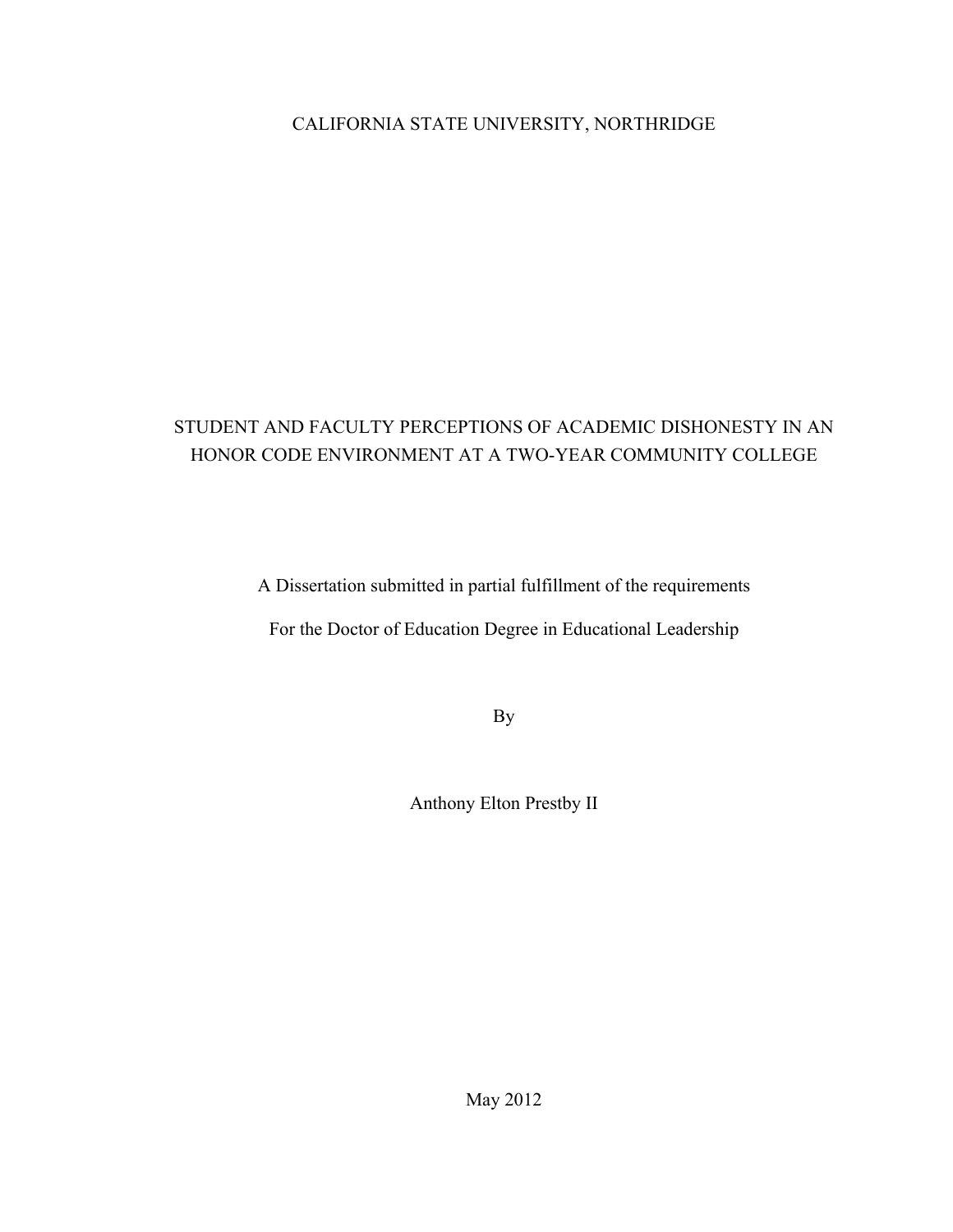# COPYRIGHT © ANTHONY ELTON PRESTBY II, 2012

All rights reserved.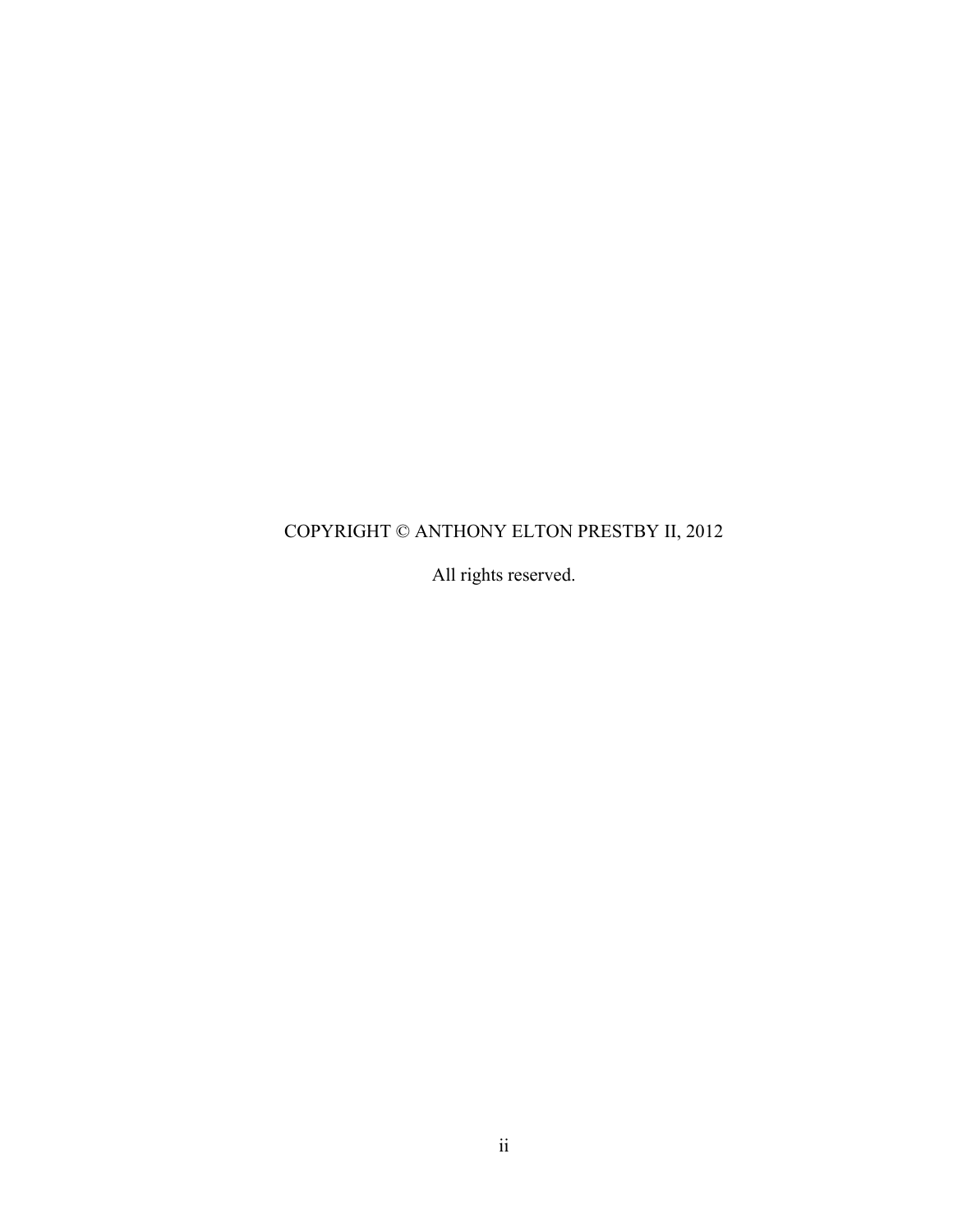The dissertation of Anthony Elton Prestby II is approved

| Nathan Durdella, Ph.D.       | Date |
|------------------------------|------|
| Judith Penchansky, M.A.      | Date |
| Diane R. Gehart, Ph.D, Chair | Date |

California State University, Northridge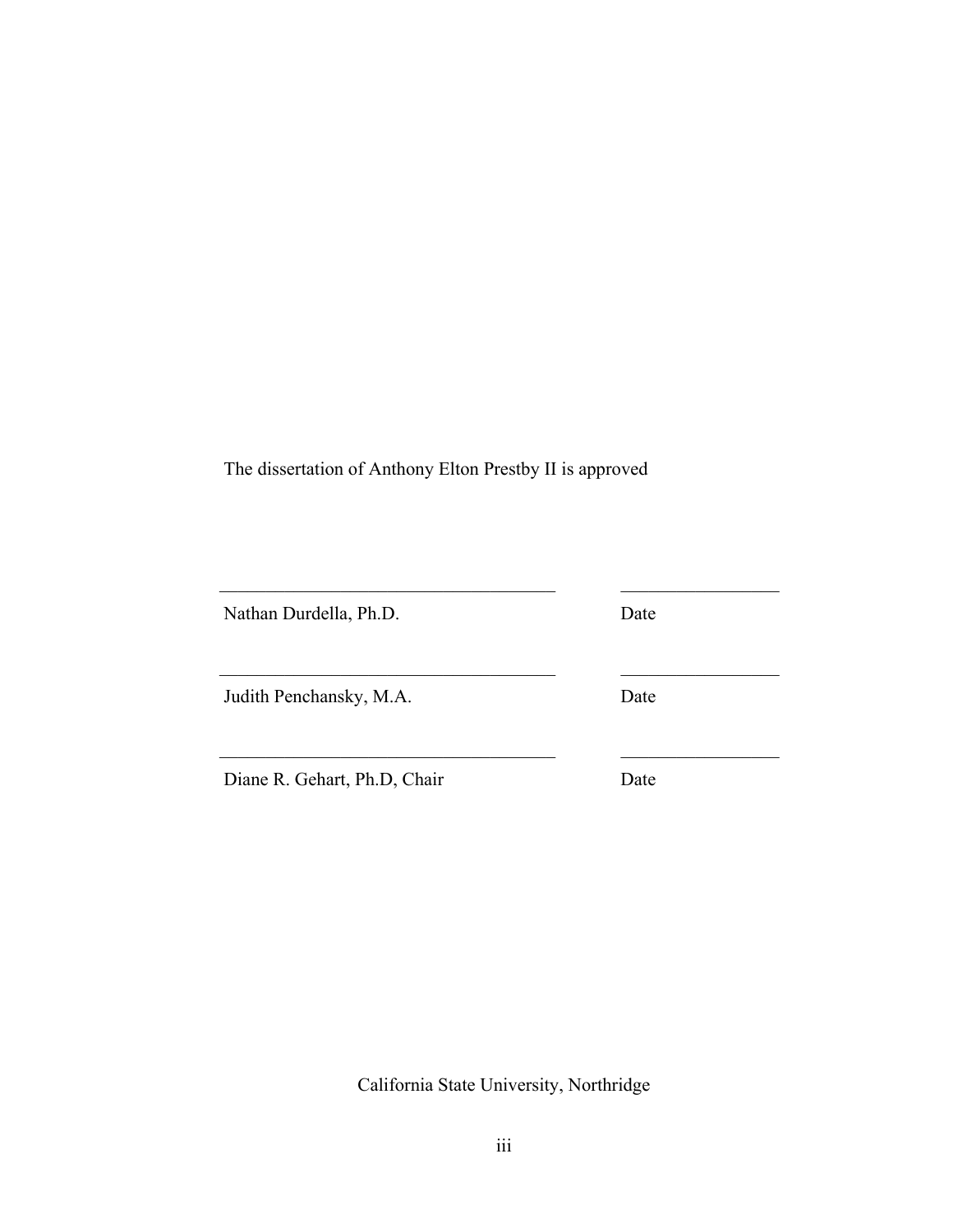## DEDICATION

For my mother and father, who always wanted the best for me and to Judith who is a role model for what a kind, respectful, ethical, and honest human being is.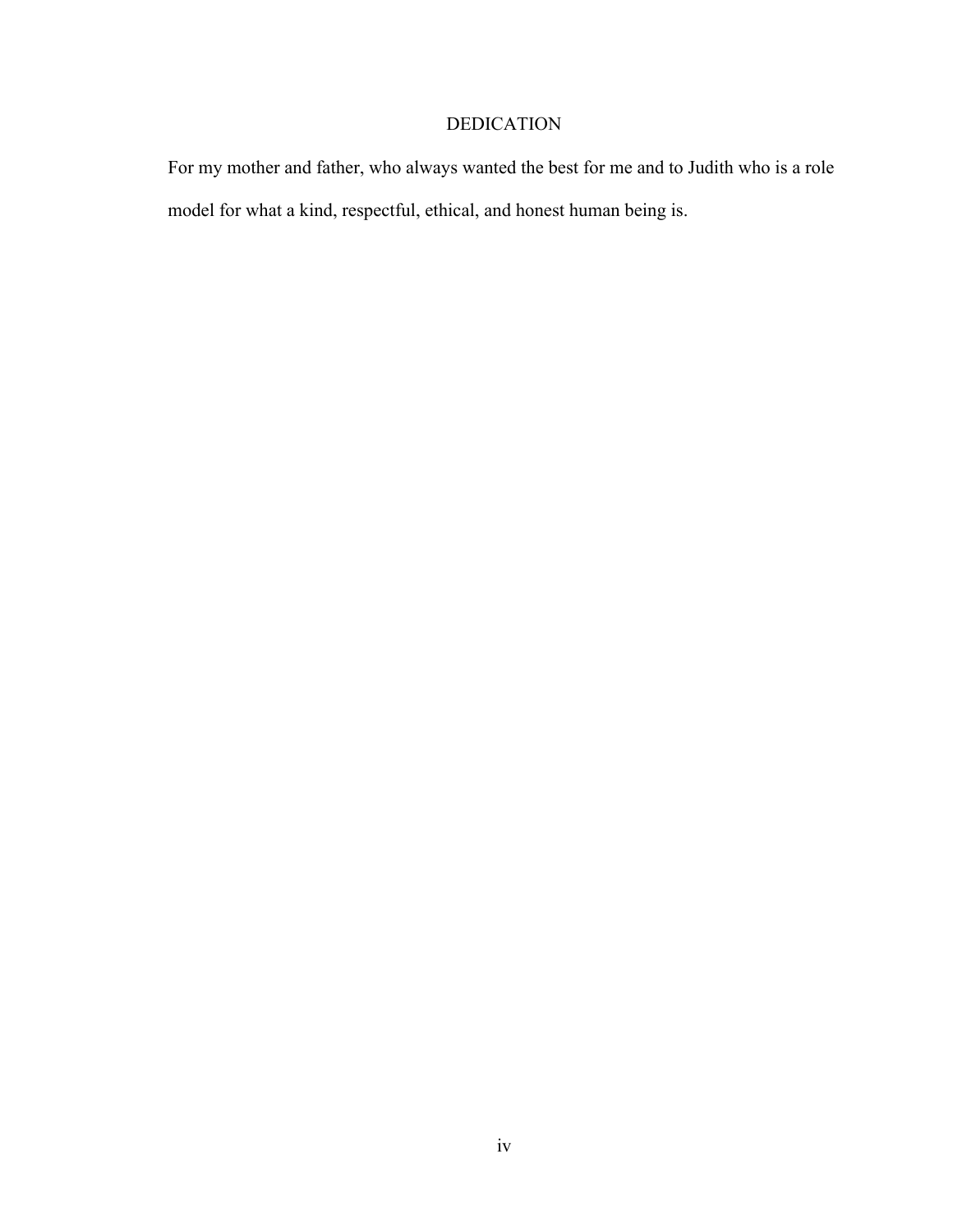#### ACKNOWLEDGEMENTS

I would like to acknowledge those who have encouraged and guided me in this academic journey. I could not have done this without the support of my colleagues and friends. To Cecile, Jackie, Julie, Carolyn, Lisa, Anthony, Eric, Jose, Rachelle, Andres, Debra and Dr. C., you cheered me on each and every day and helped make it possible. To my incredible dissertation committee of Dr. Diane Gehart, Dr. Nathan Durdella, and Judith Penchansky, a special thanks for making me a better student, researcher, and person. I would especially like to thank Dr. Diane Gehart who constantly kept me on task, Dr. Durdella who calmed me as I navigated the waters of "it depends" in my qualitative research study, and to Judith Penchansky for a being a constant mentor and friend.

To my incredible ELPS cohort family, for three of the most wonderful years of friendship, love and camaraderie that helped me make it through. I would like to gratefully acknowledge the love and support of Joy Brittan, Vanidy Bailey, Lori Bennett, Joanna Miller, Beth Halaas, Stephanie Stassel-Bluestein, and Crystal Kiekel. I could not have made it through without my cohort partner in crime, Polly Robinson, who picked me up every time I felt I could not write another word and who cheered on my every success.

To my Wisconsin family, my Aunt Ruth, Uncle Gordon, and cousins, John, Pam, David, and Suanne, thank you for telling me it was possible with your love and encouragement. Special thanks to my cousin Mary for always making me feel like the most special person in the world. And to my sister Cheryl who told me I was the one who made our family proud. To all of you and to those I did not name, I thank you.

v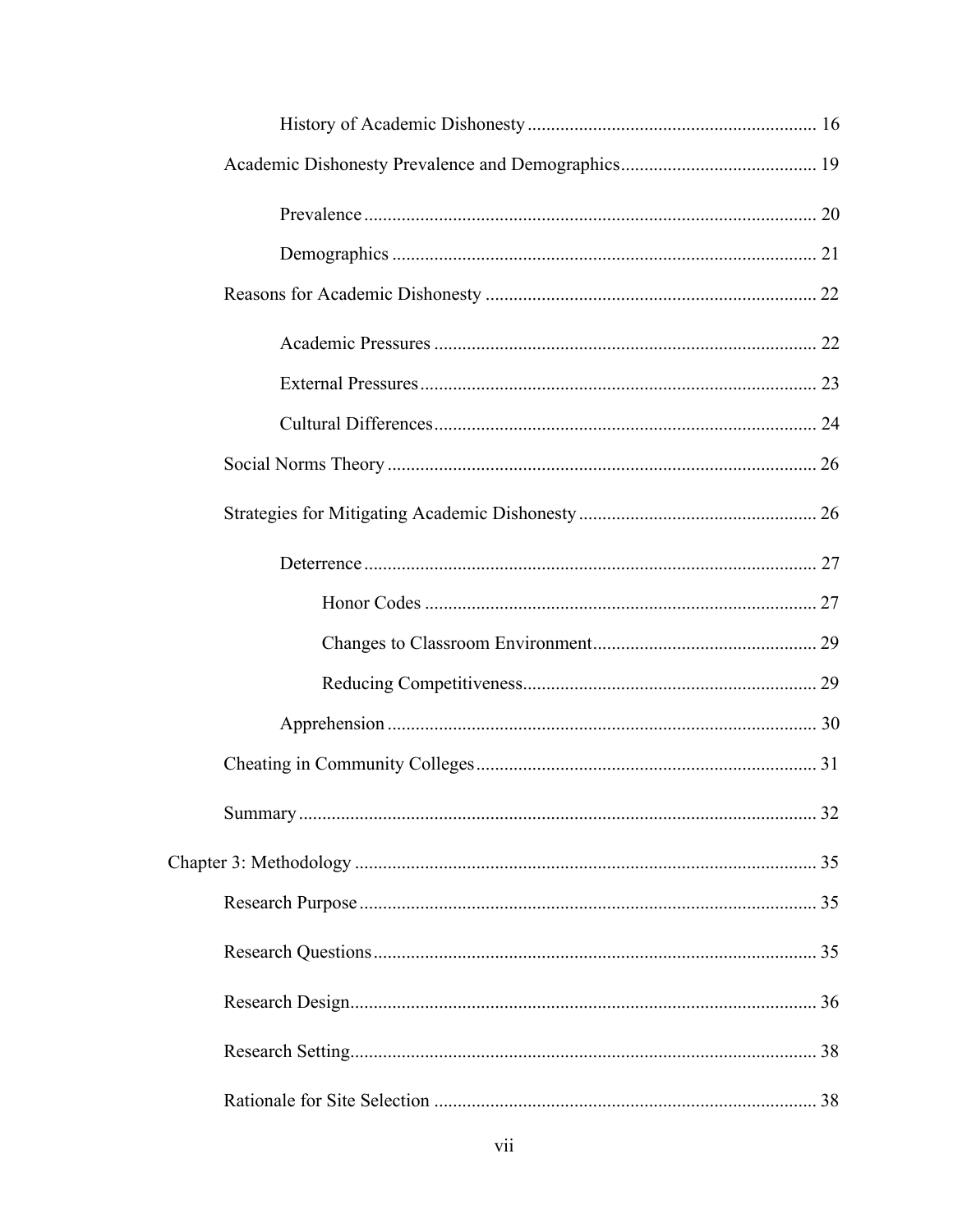| Identification and Definition of Data Collection    |  |
|-----------------------------------------------------|--|
| Description of Instruments: Overview of Student and |  |
|                                                     |  |
|                                                     |  |
|                                                     |  |
|                                                     |  |
|                                                     |  |
|                                                     |  |
|                                                     |  |
|                                                     |  |
|                                                     |  |
|                                                     |  |
|                                                     |  |
|                                                     |  |
|                                                     |  |
|                                                     |  |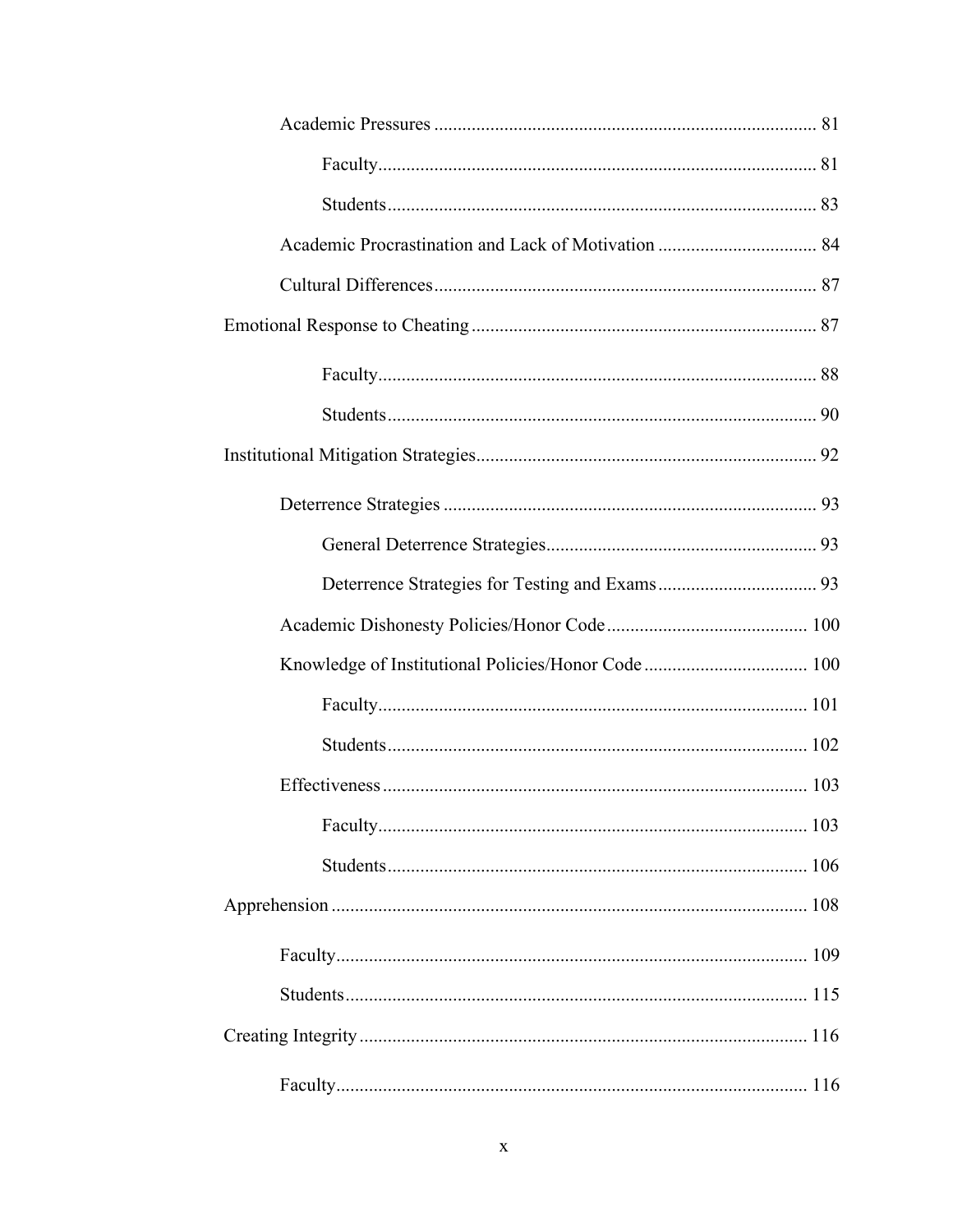| Adopt and Utilize a Universal Definition of Academic |  |
|------------------------------------------------------|--|
| Faculty and Student Discussions about Cheating       |  |
|                                                      |  |
| Disseminate Data of Reported Dishonesty Reports 139  |  |
|                                                      |  |
|                                                      |  |
|                                                      |  |
|                                                      |  |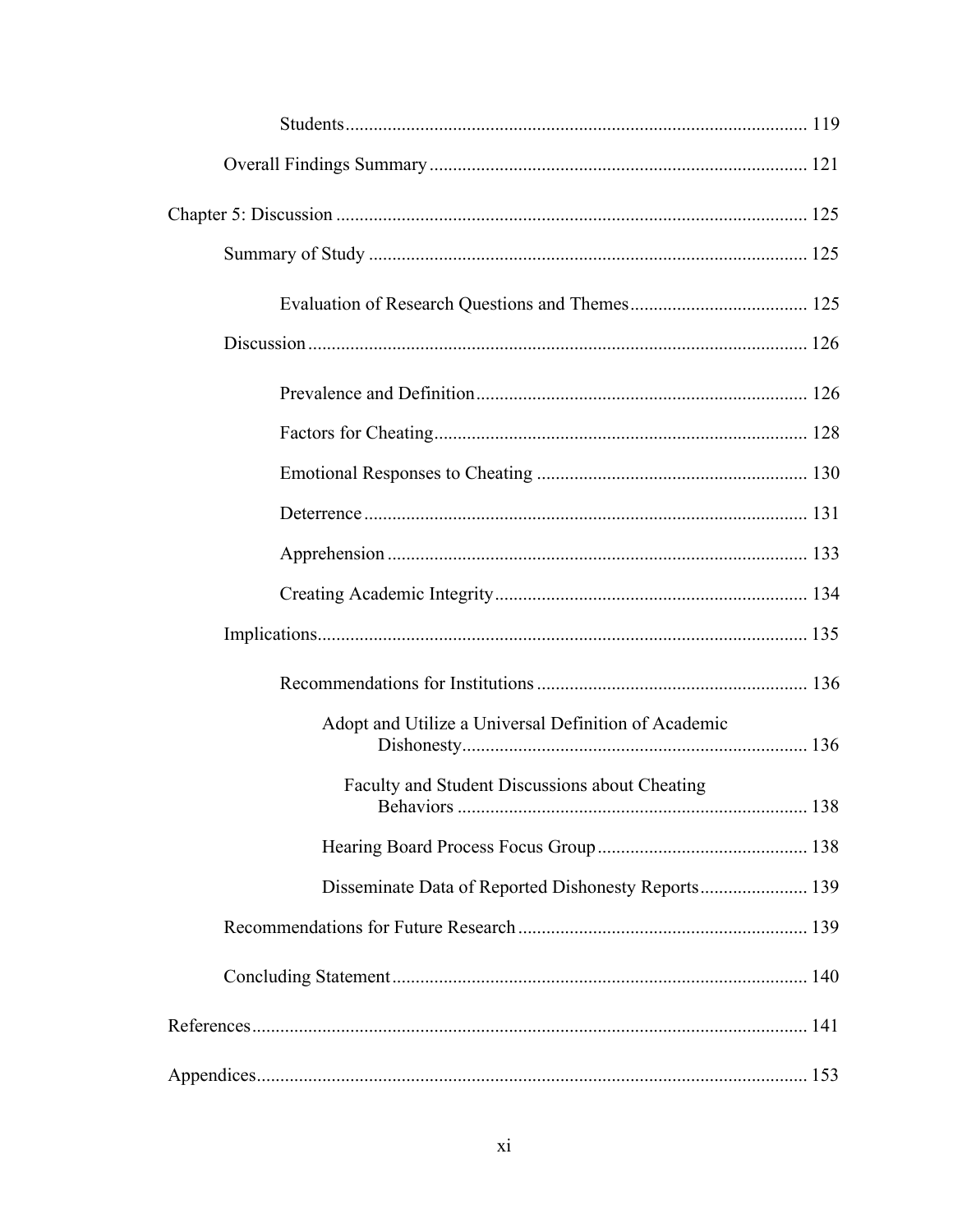| Academic Dishonesty Study Interview Guide - Students  153 |  |
|-----------------------------------------------------------|--|
|                                                           |  |
|                                                           |  |
|                                                           |  |
|                                                           |  |
|                                                           |  |
|                                                           |  |
|                                                           |  |
|                                                           |  |
|                                                           |  |
|                                                           |  |
|                                                           |  |
|                                                           |  |
|                                                           |  |
|                                                           |  |
|                                                           |  |
|                                                           |  |
|                                                           |  |
|                                                           |  |
|                                                           |  |
|                                                           |  |
|                                                           |  |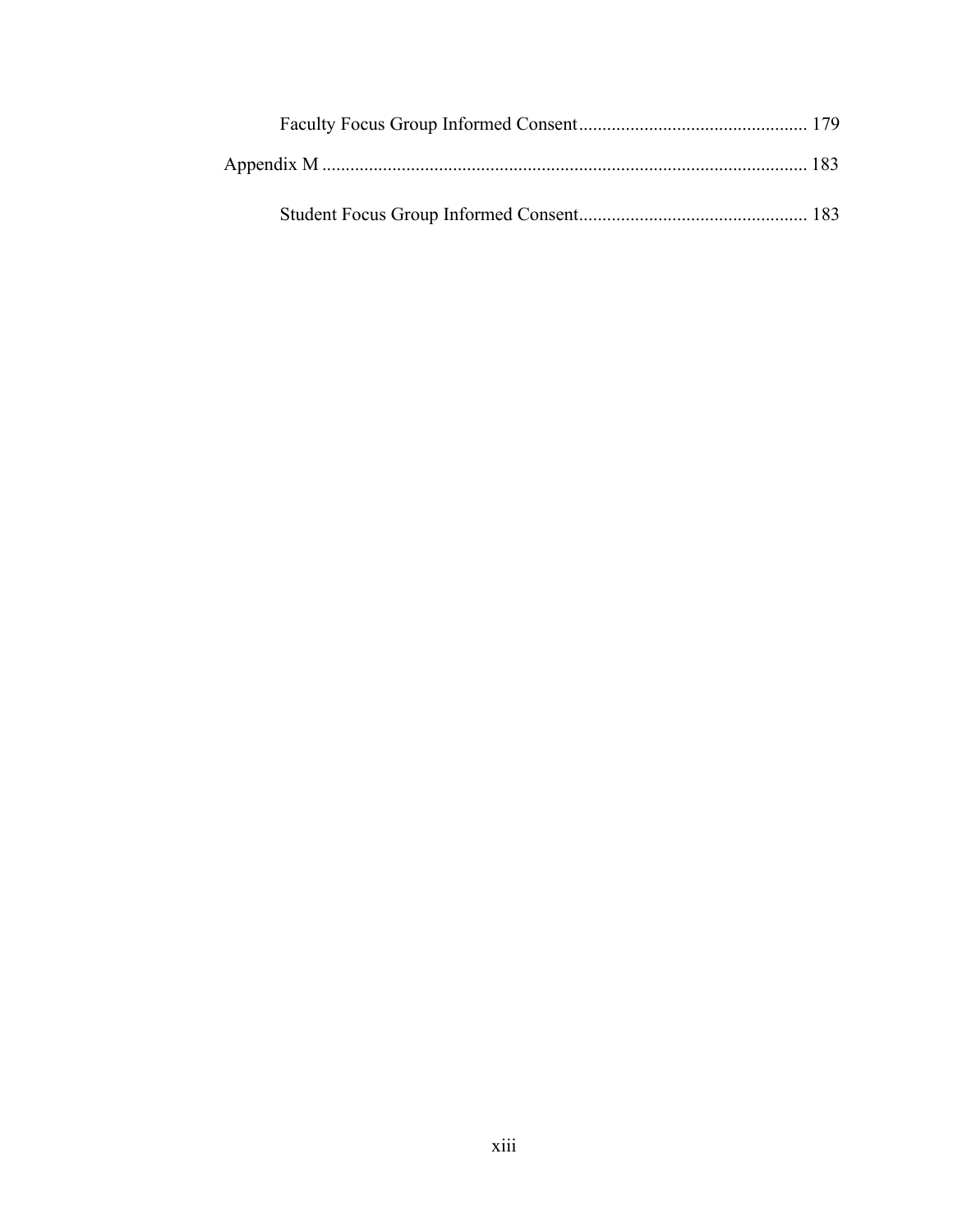## ABSTRACT

## STUDENT AND FACULTY PERCEPTIONS OF ACADEMIC DISHONESTY IN AN HONOR CODE ENVIRONMENT AT A TWO-YEAR COMMUNITY COLLEGE

by

Anthony Elton Prestby II Doctor of Education Degree in Educational Leadership

Academic dishonesty has been a growing concern in the history of higher education and is even more prevalent today as competition for success in a high stakes environment fosters dishonesty. At four-year universities, research studies indicate the rate of cheating is lower when deterrence strategies such as academic dishonesty policies in the form of an honor code are used. The purpose of this phenomenological study was to understand the experiences and perceptions of faculty and students in regards to dishonesty in community college with an adopted honor code. Semi-structured interviews were conducted with eleven full time tenured faculty members in the disciplines of Business, English and Science courses leading to careers in the health profession. Additionally, twelve students were interviewed who were business majors, those who have taken a sequence of English composition courses, and those who had taken science courses leading to careers in the health profession. Findings suggest that while there are similarities in definition between how community college faculty and students define academic dishonesty, there is no universal definition. Participants report that they believe cheating results from pressures to attain goals and/or lack of an interest in lower division courses. Both students and faculty report deterrence strategies such as the academic dishonesty policy, specifically the honor code statement is ineffective because they are too idealistic. Implications indicate from this study that creating integrity will require finding ways get students to understand the value of all courses for their future endeavors. This study contributes to the body of research by adding to the knowledge of academic dishonesty specifically as it relates to dishonesty in community colleges.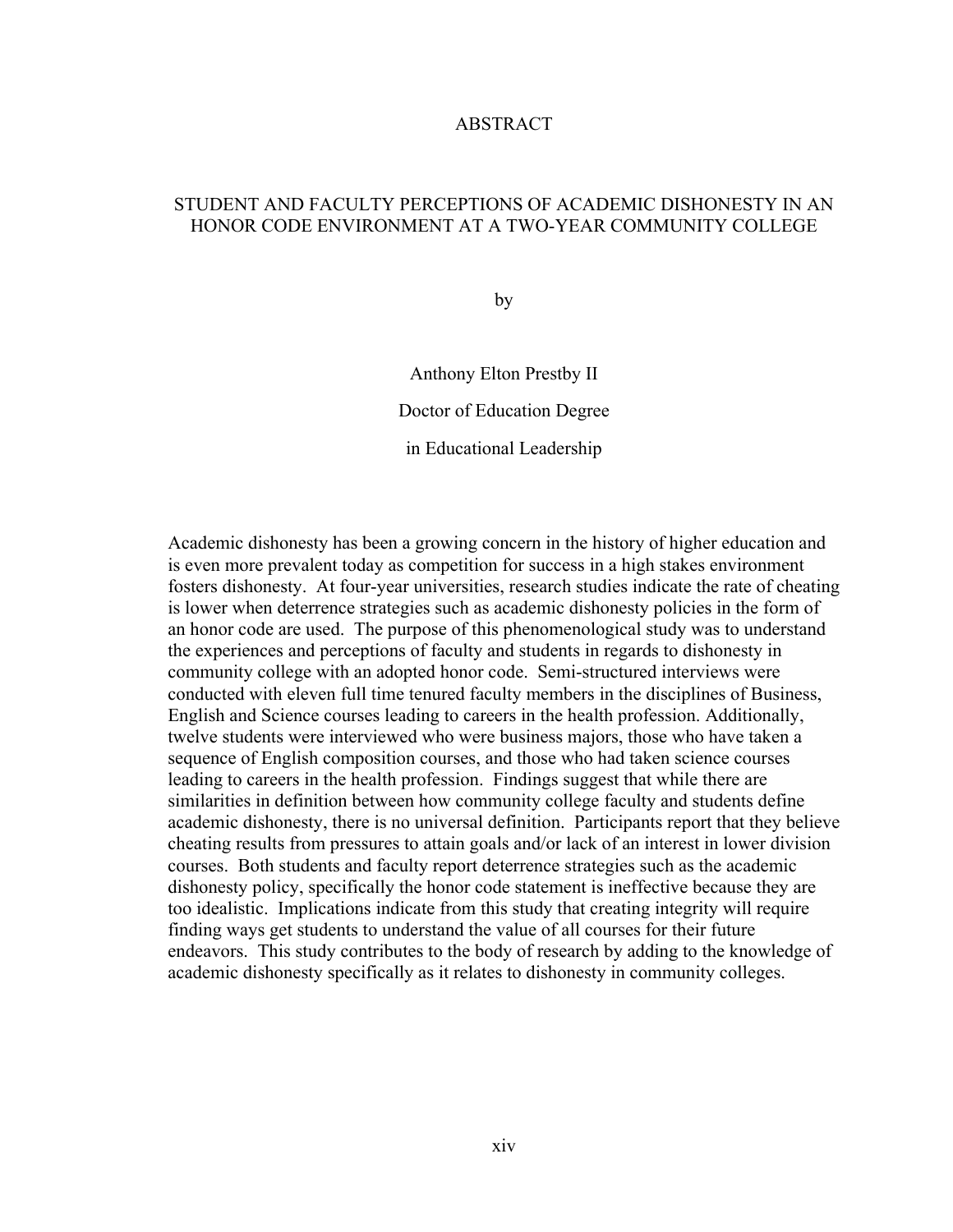### CHAPTER 1: INTRODUCTION

A fully functioning democracy depends on an educated citizenry (Liss & Liazos, 2010). A formal education allows individuals to achieve success and become responsible, ethical, and moral human beings. Petress (2008) states that education is "… an investment we make to enhance our vocational futures, our personal self-images, and…is among the most precious and expensive activities we will ever engage in" (Petress, 2008, p. 686). Higher education has the duty and responsibility to instill the values of honesty and ethics into students who are the leaders of the future (Petress, 2008).

The pathway to higher education and economic opportunity is filled with competition that leads some students to commit acts of academic dishonesty to achieve success (Diekhoff, LaBeff, Clark, Williams & Haines, 1996; Kohn, 2007; Keller, 2011; Wowra, 2007). The economic downturn in California starting in 2005 provided less funding for the system of higher education as the state struggled with increasing deficits. As a result, the ability for students to gain admittance into the University of California and California State University systems was reduced as both institutions limited enrollment allowances and altered admission policies by raising minimum entrance requirements. The effect was the competition to gain acceptance into desired schools increased dramatically (Supiano, 2009). Minimum requirement grade point averages for admittance were raised and in some cases, enrollments were closed to new and transferring students entirely. Indeed, the stakes are higher for today's students where the ability to succeed is dependent on academic success—sometimes at the sacrifice of integrity.

Student cheating or "academic dishonesty" is not a new phenomenon. Student cheating can be documented as early as 1760 when students bored with routine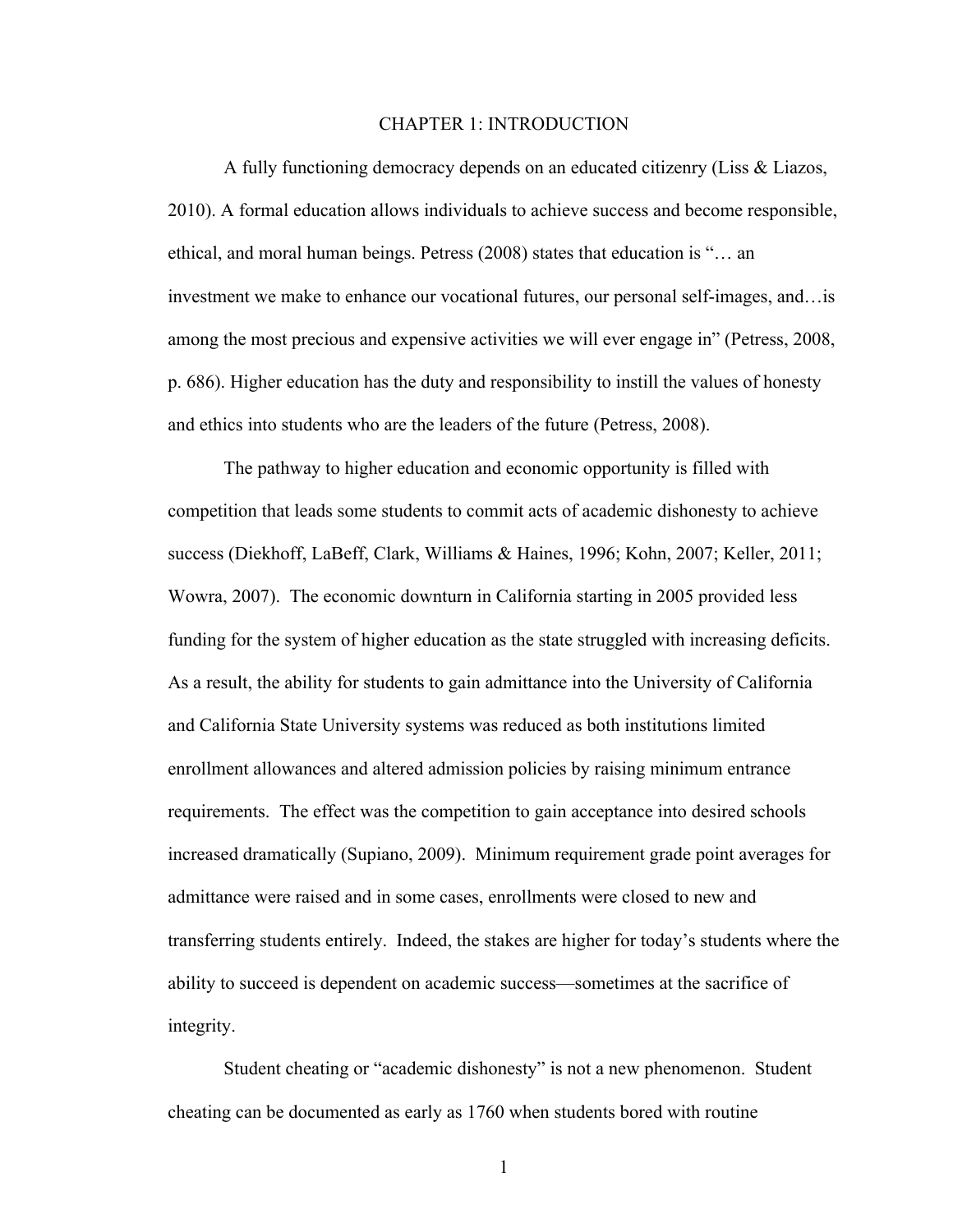curriculum and memorization of course material along with adversarial relationships with professors gave rise to the practice of students using cheat sheets to function (Gallant, 2008). The result was one of the earliest higher education institutions, the College of William and Mary, developing the first honor code in which misconduct was described as lying or" (doing anything else contrary to good manners" (Gallant, 2008, p. 15).

Academic dishonesty is a growing concern to all facets of the educational spectrum from elementary education through postsecondary education; however, the effects of dishonesty are more often highlighted in higher education and found in research literature more abundantly at the college level. For decades, studies have documented the rates of academic dishonesty among students as raising to epidemic proportions some as high as 66-95% depending on the sample size (Bernardi, Metzger, Scofield Bruno, Wade Hoogkamp, Reyes, & Barnaby, 2004; McCabe, & Trevino, 1997). Several research studies reveal important demographic statistics related to reasons for cheating. Overall, men report higher incidents of cheating than women (Genereaux  $\&$ McLeod, 1995, McCabe & Trevino, 1997; Whitley, 1998), while women have more negative attitudes towards cheating. In their 1997 study, McCabe and Trevino (1997) indicate that females, older students, and those with higher grade point averages selfreport less academic dishonesty, while those involved in extracurricular activities selfreported higher levels.

Later studies such as those by Jensen et al., (2002), and Smythe and Davis (2004), support that males report a higher incidence of cheating than do females and business majors also self-report cheating more than other college students. Recent research has indicated that the incidents of academic dishonesty are rising in students entering the medical professions. In 2002, in a survey of 253 nursing students, 75 percent of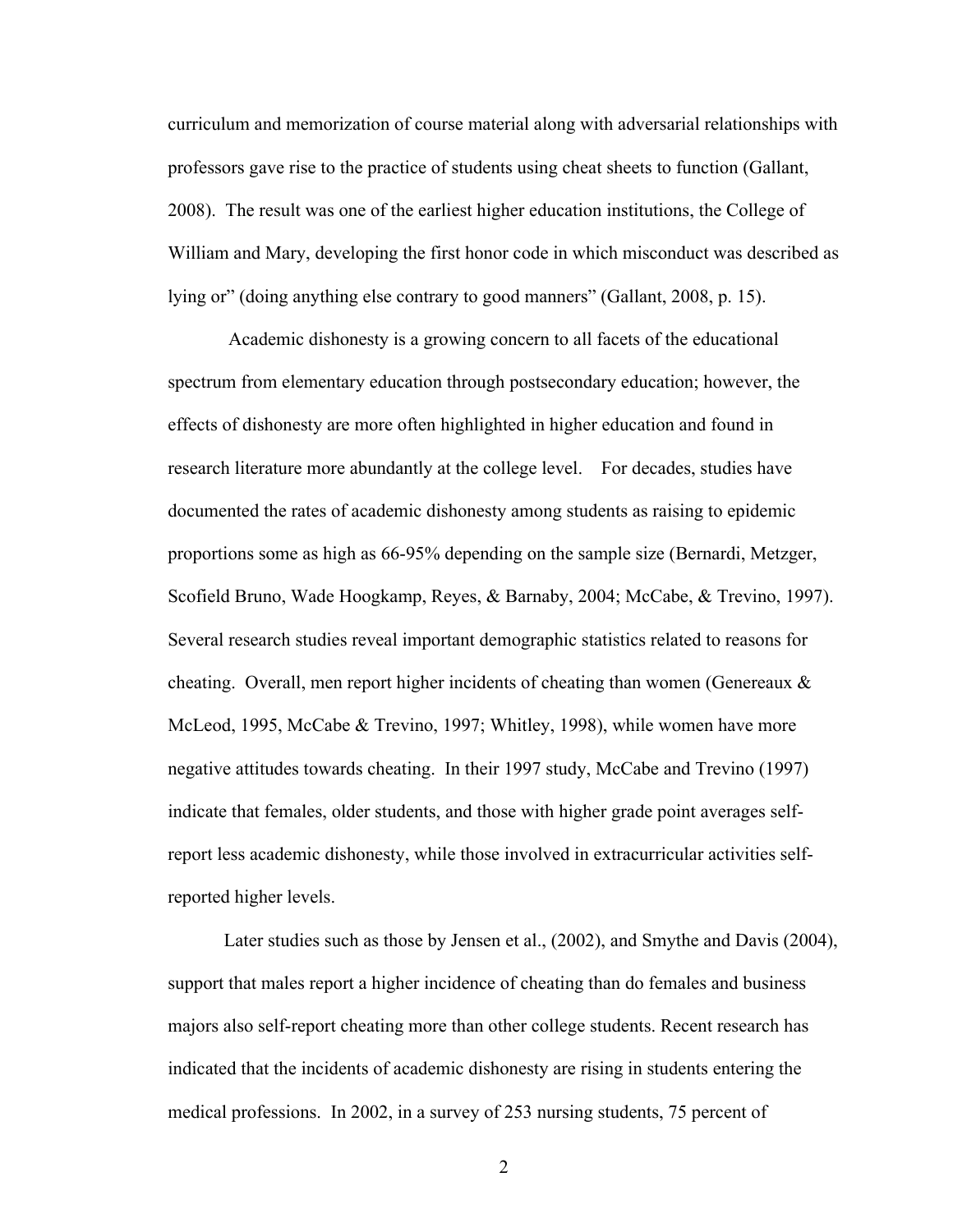respondents indicated they had" (witnessed students cheating and 53 percent considered cheating" (Tippitt, Ard, Kline, Tiglhman, Chamberlain & Meaher, 2007, p. 239). Additionally, Lanier (2007) confirms that online students cheat more than traditional lecture courses and single students and those with lower grade point averages are more prone to cheating. Clearly, academic dishonesty is a growing problem in higher education.

Fully eradicating academic dishonesty is a lofty goal. At best, most efforts have been punitive and geared to deter students from committing acts of academic dishonesty. The use of policies to promote academic integrity such as honor codes is cited as being most effective. Traditional honor codes as defined by McCabe, Trevino, and Butterfield (2002), contain at least two of the following elements: a) un-proctored tests, b) a written pledge that is affirmed by students that states they have not cheated on tests or exams, and, c) a student controlled judicial hearing body. There is a heavy emphasis on students to report suspected incidents of cheating among their peers. Honor councils provide support and education to promote academic integrity for the college community (Gallant, 2008). Recently, smaller schools are adopting "modified honor codes" which may have some core contents of traditional honor codes but emphasize the development of community responsibility for academic dishonesty as an institutional norm (McCabe & Trevino, 2002).

## **Student and Faculty Perceptions on Cheating**

As community colleges are a critical junction for connection to universities, it appears vital to understand the perspective of students and faculty at two-year colleges in order to gain more comprehensive knowledge on the topic in an effort to create a more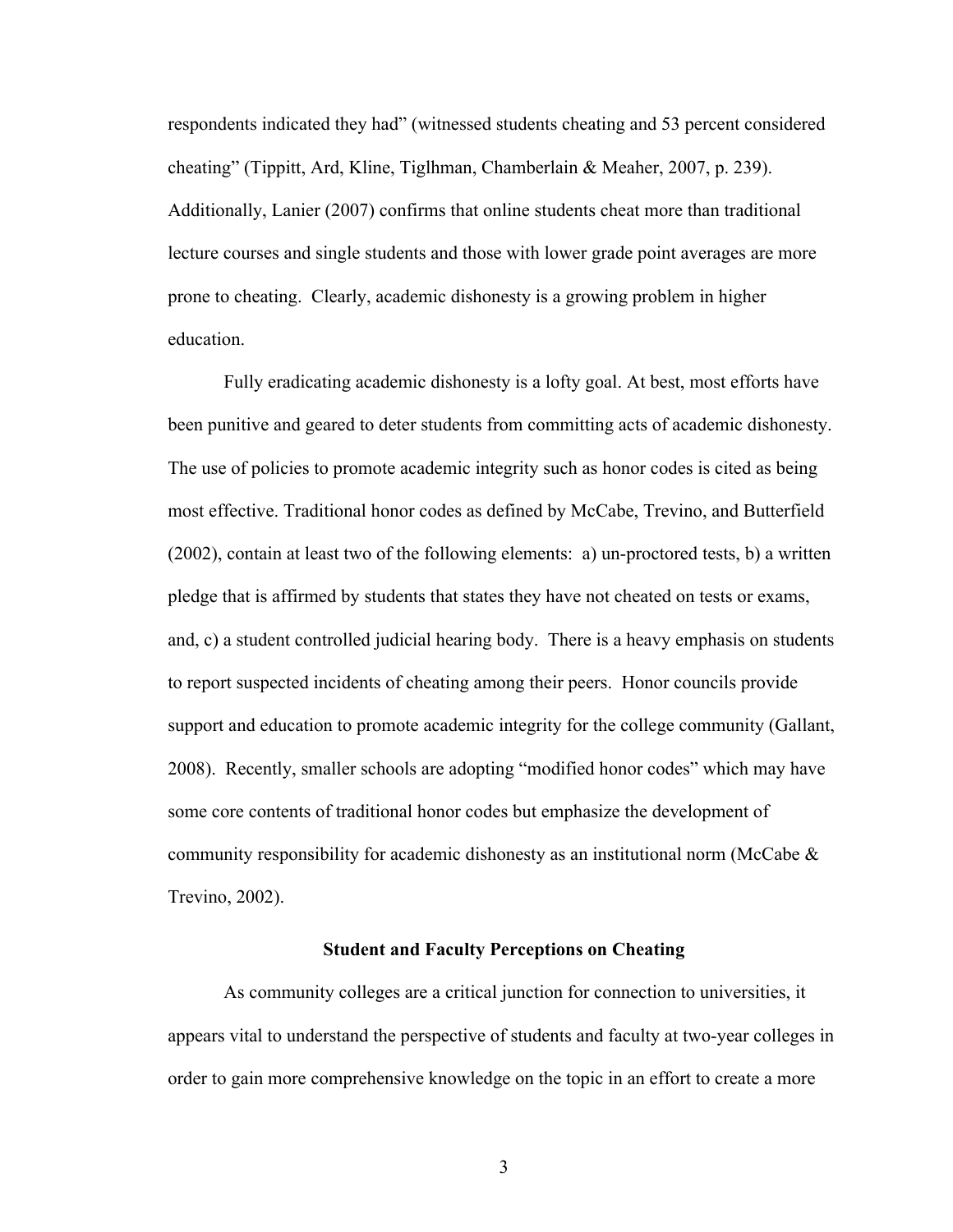honest academic community (Schmelkin, et al. 2008). There is confusion between faculty and students about what constitutes academic dishonesty in a range of behaviors from borrowing notes to full-fledged plagiarism and test cheating (Bisping, Patron  $\&$ Roskelley, 2008; Brown & Howell, 2001; Davis, et al., 1992; Diekhoff, et al., 1996; Engler, et al., 2008; Etter, et al., 2006; Higbee & Thomas, 2002; Hollinger, Lanza-Kaduce, 2009; Jensen, et al., 2002; Klein, et al., 2004; Koljatic & Silva, 2002; Lambert, et al., 2008; McCabe & Trevino, 1996, Schmelkin, et al., 2008; Simon, et al., 2004). Further, Brown and Howell (2001) indicate that unless a significant proportion of professors and administrators perceive plagiarism as a serious problem students are more likely to plagiarize. In order to develop a culture of academic integrity and develop policies and programs to support this culture it is important to understand faculty and student perceptions of academically dishonest behaviors (Schmelkin et al., 2008). Findings by Genereux and McLeod (1995) indicate that cheating is more prevalent when instructors do not appear to care. Social psychologists theorize that schools are not viewed as moral institutions:" (At present, the schools themselves are not especially moral institutions… and tend to be based more on authority than on ideas of justice" (Kohlberg & Hersh, 1997, p. 57).

Some studies point to various psychological factors and theories for why students cheat, such as "social norms theory," to explain why students act in dishonest ways. According to Bendor and Swistak (2001), social norms are behavior rules that are broken and the obligation to impose a sanction involves third parties, or an entire community as in an institution. As Bendor and Swistake (2001) state," (Violations of a general code matter to everyone in a community and are not merely private matters between two parties...and norms are necessary to stabilize behavior in groups and institutions" (Bendor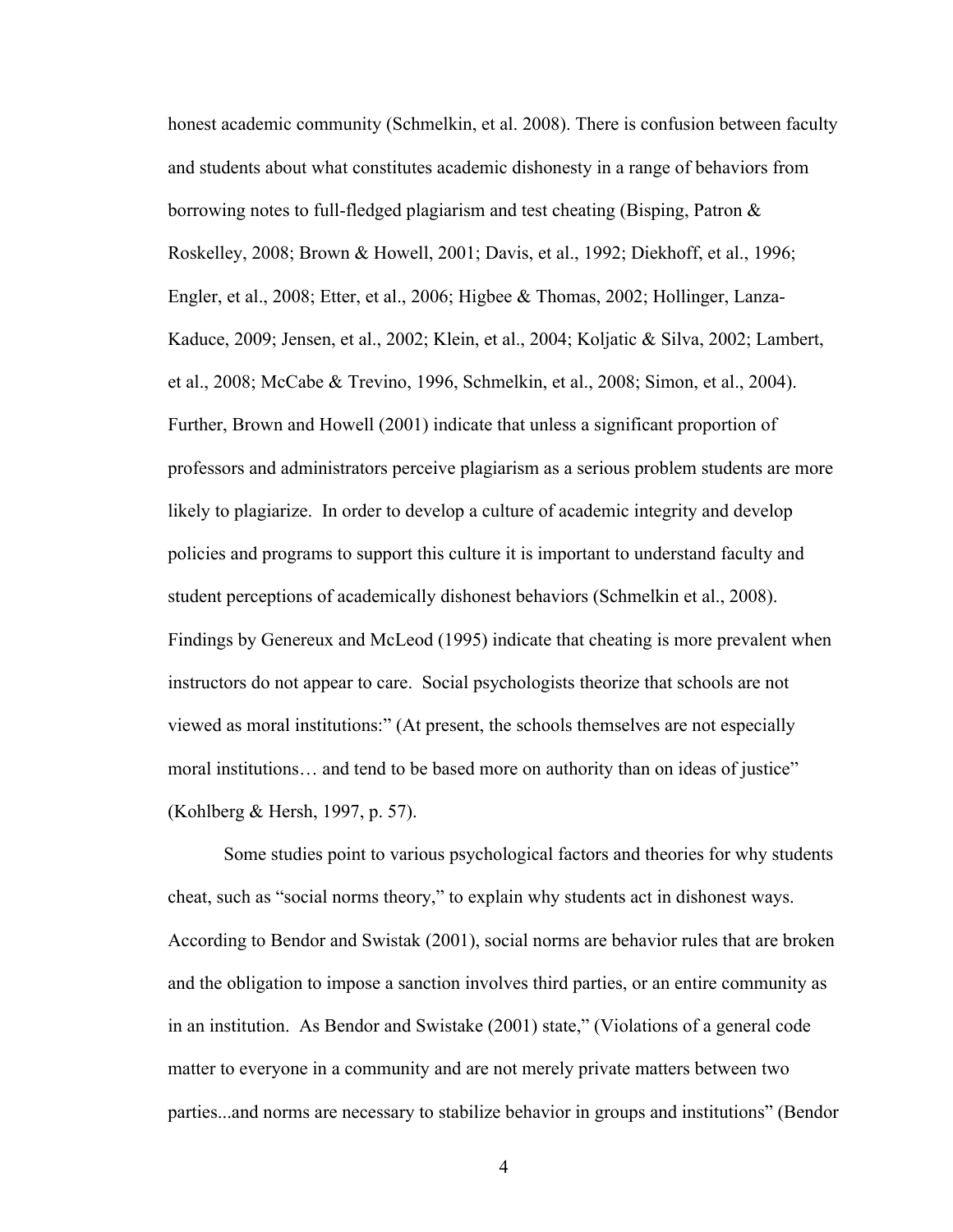& Swistak, 2001, p. 1494). McCabe and Trevino (1993) believe that honor codes create a "strong normative environment and a culture of integrity that discourages cheating" (McCabe & Trevino, 1993, p. 1). Further, in an honor code environment," (students actively participate in the creation of this moral context by participating in the judicial process and by establishing and enforcing rules and norms regarding appropriate conduct" (McCabe, Butterfield, & Trevino, 2002, p. 93). Students wish to protect the academic integrity culture and the benefits it provides and will not let cheaters go unpunished by threatening the validity of valued norms (McCabe, Butterfield, & Trevino, 2002, p. 93).

Faculty perception of academic dishonesty is also important for study. Research studies into faculty perception are most often concerned with how the frequency of student academic dishonesty and the preferred methods to deal with student cheating. While a high number report observing cheating, less than half report these incidents (McCabe 1993). Most faculty prefer to deal with cheating one-on-one, citing the campus judicial process as overly cumbersome, a dissatisfaction with how cases were handled, and the effort to report as too labor-intensive (McCabe, 1993; Moeck, 2001). Interestingly, faculty in both honor code and non-code schools overestimated the frequency of dishonesty more than students (McCabe, Trevino, & Butterfield, 2002).

## **Problem Statement**

Much of the literature on academic dishonesty has documented the use of honor codes and policies at the four-year university; (Brown & Howell, 2001; DeBruin & Rudnick, 2006; Engler, et al., 2008; Hollinger & Lanza-Kaduce, 2009; McCabe, 1993; McCabe, et al, 1999, 2001, 2003) however; very little research has attempted to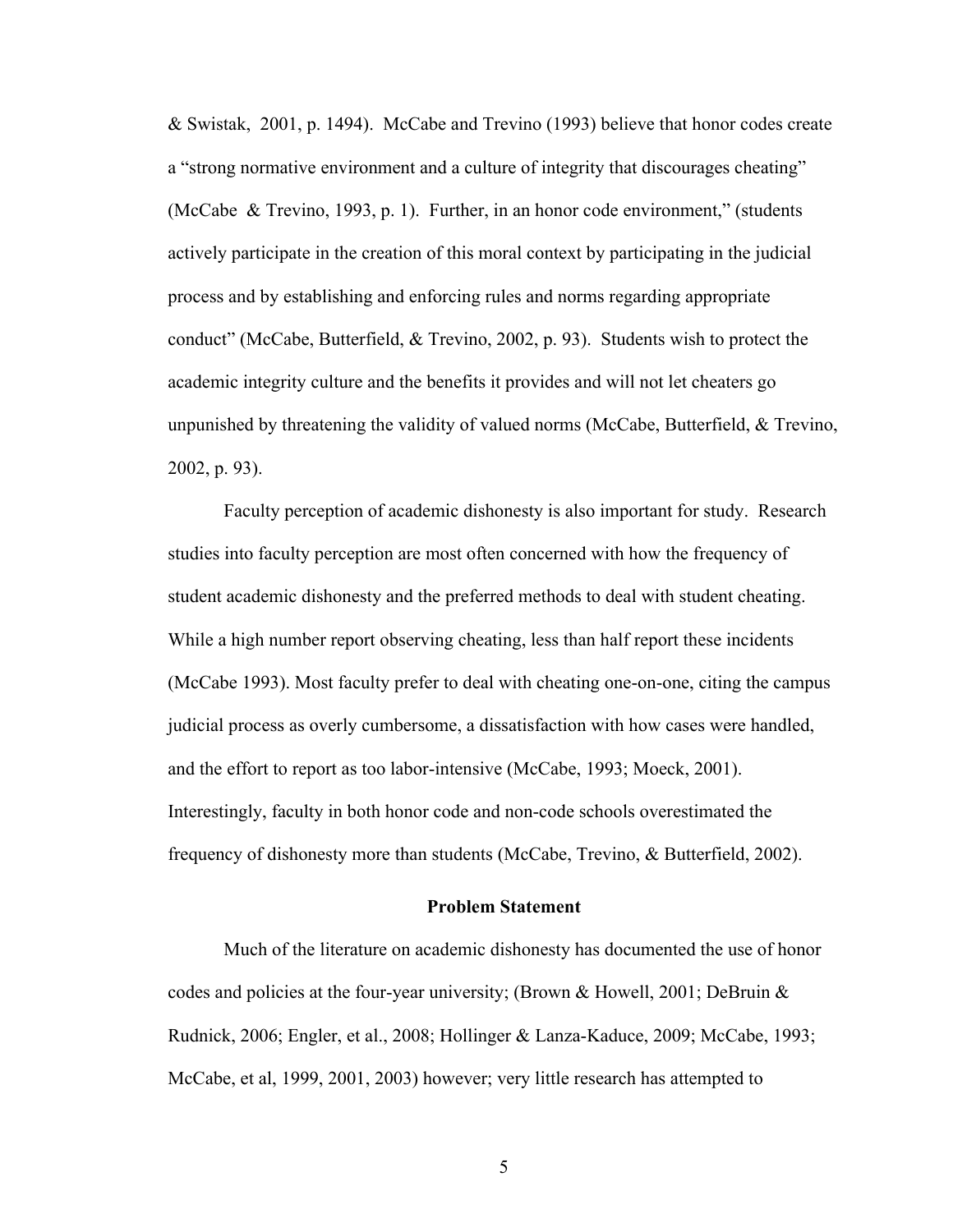understand student and faculty perceptions of academic dishonesty at the community college level. Community college students are composed of a different demographic population than four-year institutions and enter with different goals, such as credentials, transfer, retraining, and career exploration. Research is needed on why students at community colleges cheat and how faculty perceive reasons for academic dishonesty by students and whether the existence of an honor code and honor council is an effective mitigation strategy. Since honor codes are shown to be an effective deterrent to mitigating acts of dishonesty, research should consider looking at two-year community colleges with established honor codes.

#### **Purpose and Significance of Study**

The purpose of this study was to understand how students and faculty perceive incidents of academic dishonesty at a community college with an established honor code. This study provides greater insight into the specific reasons students at community colleges cheat and identify whether an established honor code is an effective tool to mitigate acts of academic dishonesty. While many community colleges may have established academic integrity policies and regulations, very little is known about the effects of such statements and policies on community college students. As Honor Codes and Honor Councils have been historically prevalent at four-universities (Brown & Howell, 2001; DeBruin & Rudnick, 2006; Engler, et al., 2008; Hollinger & Lanza-Kaduce, 2009; McCabe, 1993; McCabe, et al., 1999, 2001, 2003), there is little documentation of the existence of either Honor Codes or Honor Councils at community colleges.

The results of this study will be used to help community colleges create academic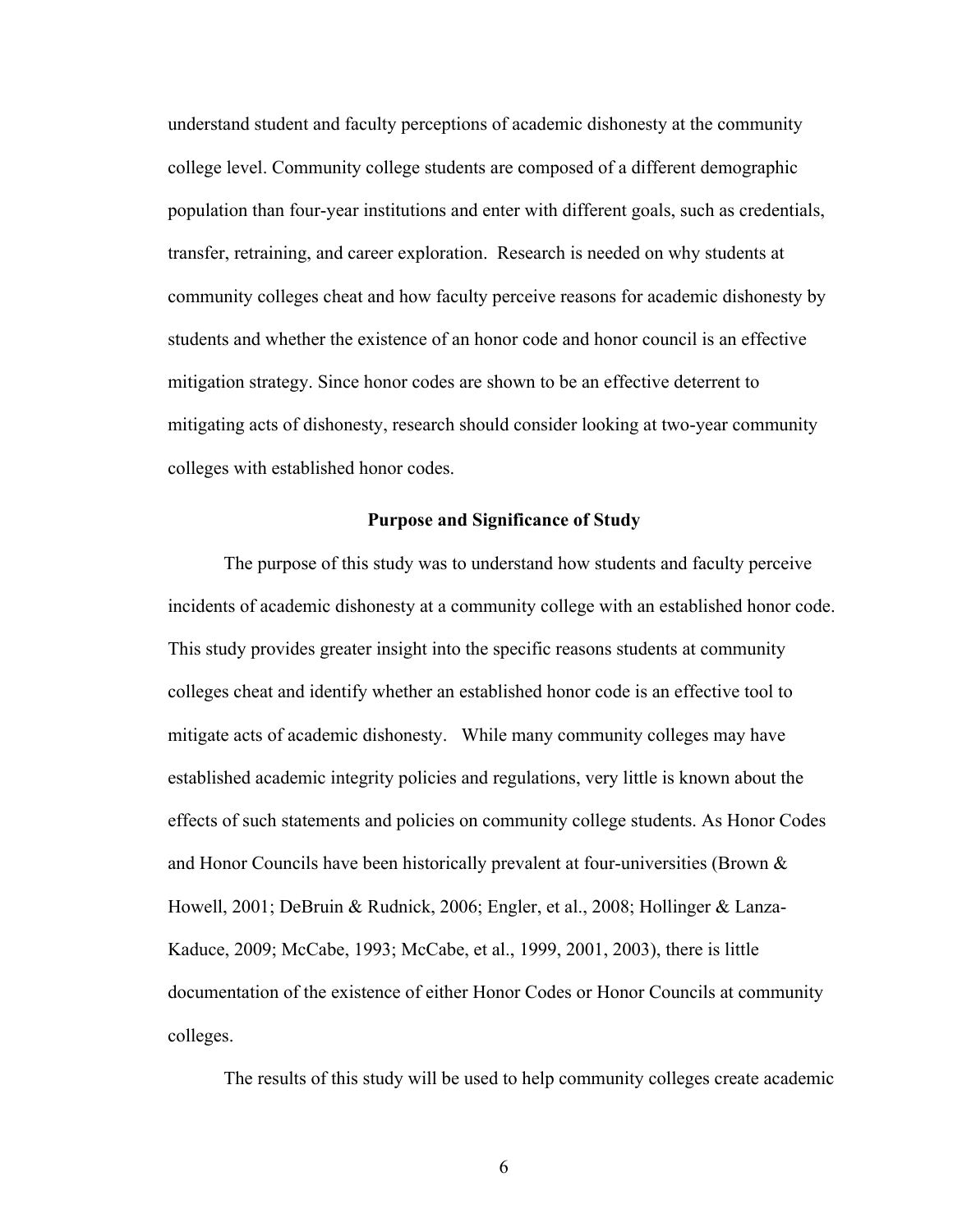communities that build integrity and trust without relying on punishment to prevent cheating. (Petress, 2008, p. 686). In addition, findings from this study may also inform how best to implement honor codes at community colleges. The implications of this study could be useful for other community colleges who are seeking to create a community of academic integrity.

#### **Research Questions**

The following questions will be used to guide this study:

- 1. What are the similarities and differences in how students and faculty at community colleges define academic dishonesty?
- 2. What factors do community college students and faculty cite for their behavior related to academic dishonesty, either to cheat and/or how to respond to cheating?
- 3. How do community college students describe the honor code as a factor affecting their behavior to cheat?
- 4. How does the honor code at the community college impact faculty thoughts and behaviors in deciding whether to report violations of dishonesty and support a community of academic integrity?

## **Operational Definitions**

For clarity and consistency, several generally accepted terms are used throughout this study.

*Academic dishonesty* is a broad term to mean any act that is knowingly committing fraudulent acts with the intent to deceive. It may include such individual acts such as plagiarism and cheating.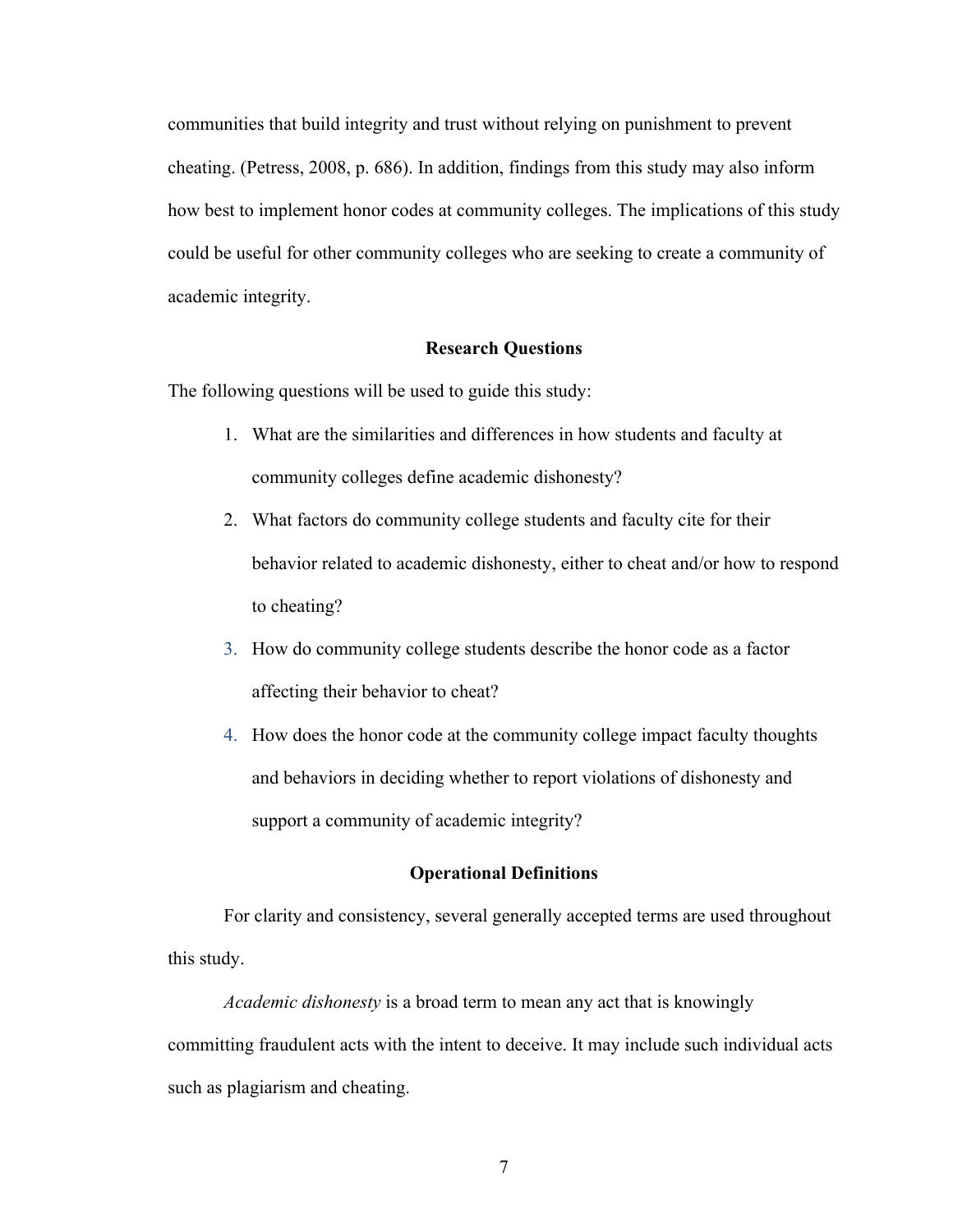*Plagiarism*, according to Webster's New World Dictionary, is to "take ideas (writings, ideas, etc.) from (another) and pass them off as one's own" ("Plagiarism" Webster's New World Dictionary and Thesaurus, 2002, p. 484).

*Honor Councils* while not expressly identified by name in the literature, for this study will be defined as a body comprised of faculty, staff, students, and administrators who meet to further the objectives of the honor code through educating the campus community about academic integrity issues.

### **Theoretical/Conceptual Framework**

To understand student and faculty perceptions about academic dishonesty, social norms theory is used to see to what degree students feel their peers engage in acts of dishonesty, and how faculty support the honor code. Social norms theory posits that "people tend to maintain behavior consistent with peer descriptive norms" (Hard, Conway, & Moran, 2006, p. 1059). Additionally, Caboni (2005) state "norms delineate acceptable actions for realizing group goals and form a collective conscience for the group" (Caboni, et al., 2005, p. 520). Dibartolo and Walsh, (2010) point out that "dishonest actions have almost become the norm rather than the exception, as they represent the necessary price to pay for survival in a high stakes environment where progression through a program, honor society induction, and maintaining grades for scholarship and loans have taken precedence over behaving with integrity" (DiBartolo, & Walsh, 2010, p. 1).

In terms of the effects of honor codes on social norms, a peer reporting requirement inherent in honor codes has a positive effect on reduction of cheating (McCabe, 1993). Unfortunately, studies indicate that while honor codes might be an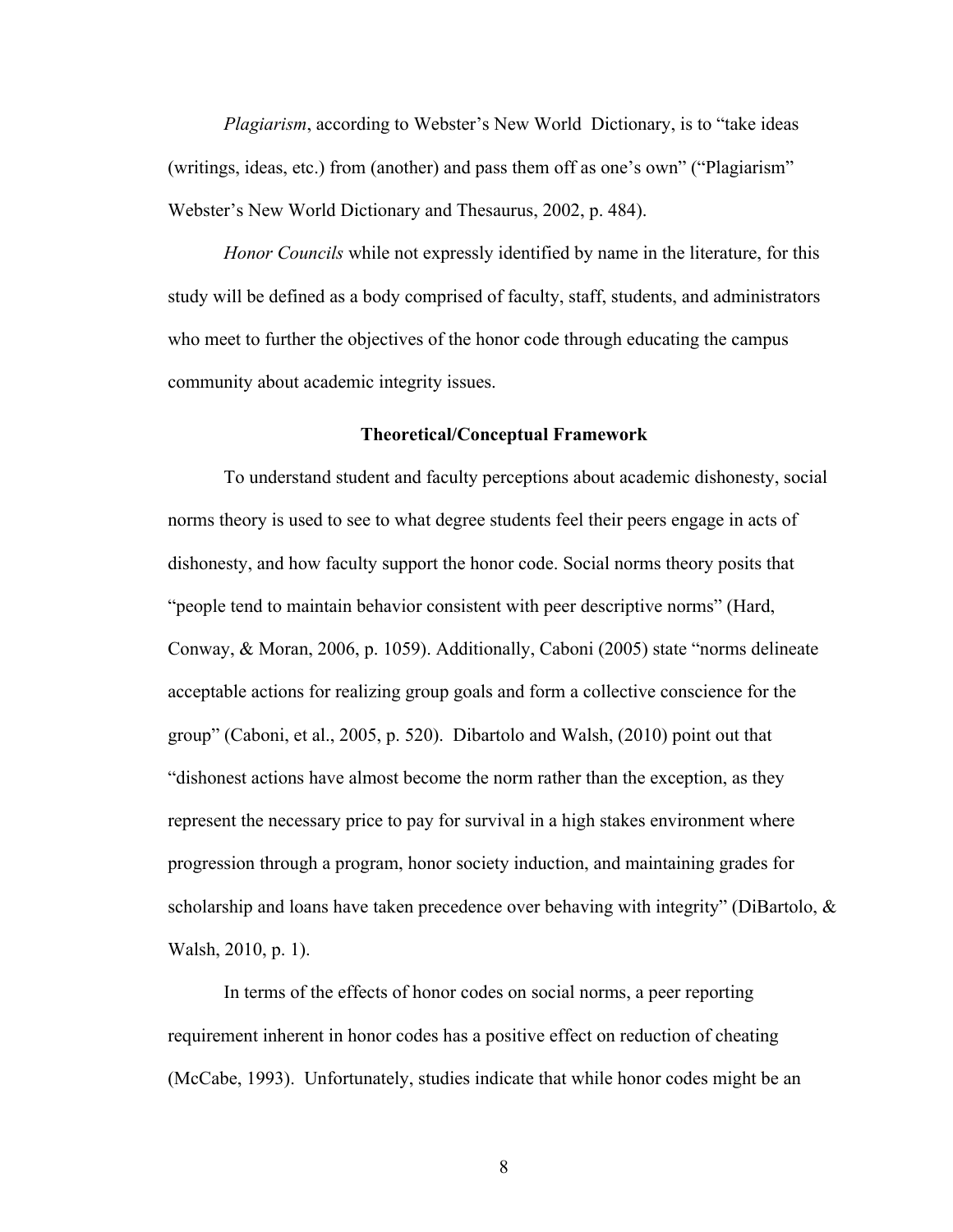effective deterrent for some students, it would not have an effect on their own decisions to cheat (Engler, et al., 2008). Social norms theory also indicates that "behavior is influenced by incorrect perceptions of how other members of our social groups think and act (Berkowitz, 2004, p. 5). Through the comparison of data in the form of interviews this study hopes to learn about student and faculty norms and whether the established honor code does in fact mitigate cheating on a community college campus by learning how students and faculty perceive cheating on campus.

## **Overview of Methodology**

This study uses a case study approach (Rossman & Rallis, 2003) that "seeks to understand the larger phenomenon through close examination of a specific case and therefore focus on the particular" (Rossman & Rallis, 2003, p. 104). Case studies are "complex and multi-layered" making them useful for producing "thick, rich descriptions" of the "complexities of a situation" and "illuminating some of the reader's understanding thereby extending comprehension of some complex set of events of circumstances" (Rossman & Rallis, 2003, p. 105). To help provide rich description, this study borrows from both phenomenology and grounded theory.

Using phenomenology (Moustakas, 1994) and grounded theory (Creswell, 2011), this study examines the perceptions of the phenomena of cheating and honor codes by students and faculty through interviews and document data. The research setting was conducted at a large community college in the western United States with a diverse student population. This is one of the few community colleges to have adopted an honor code, utilizes and honor statement, and has established an honor council to promote academic integrity.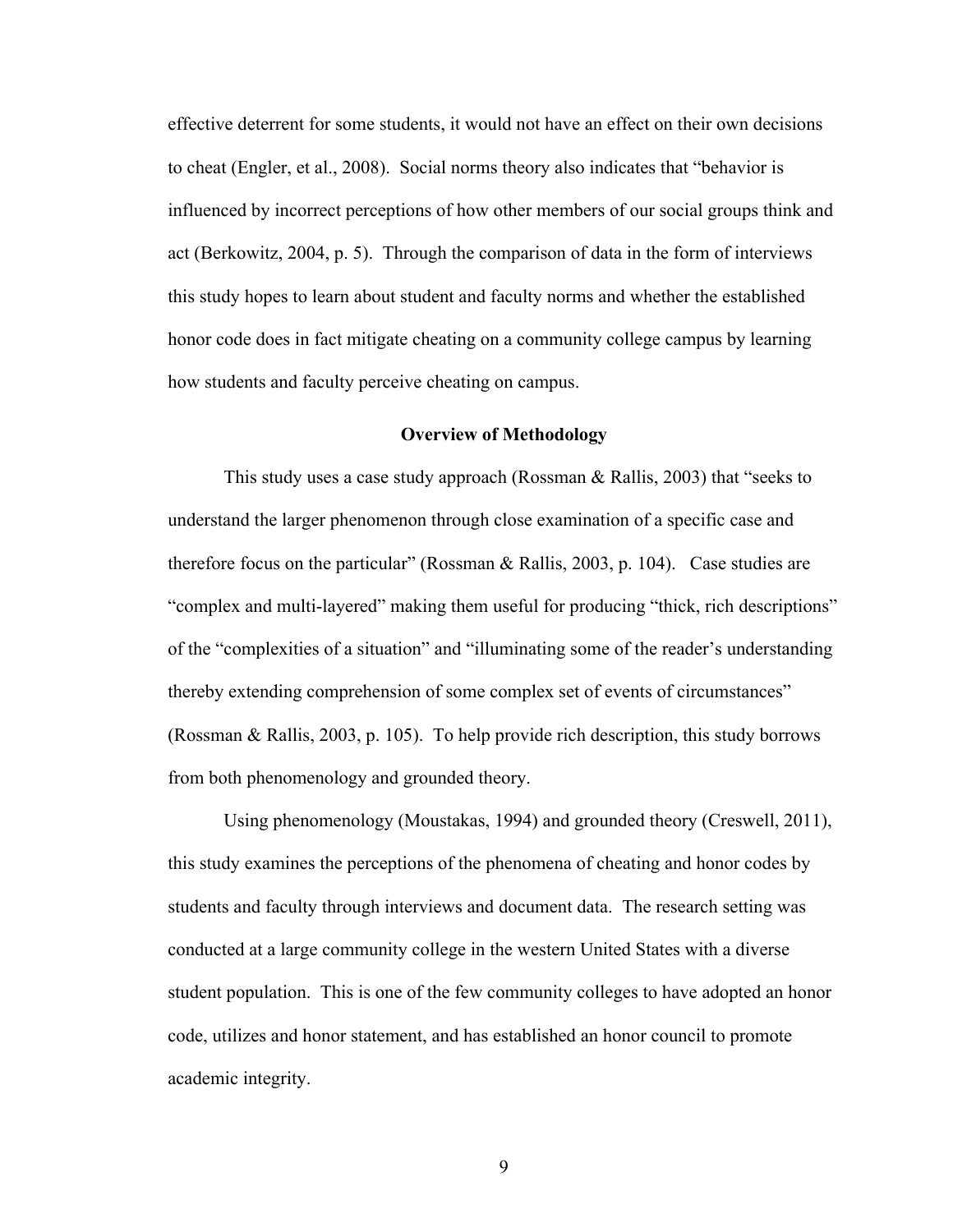Utilizing extreme case sampling (Patton, 2002), students and faculty members were selected to participate in the study. This approach was appropriate because participants were selected purposely from a unique community college that has adopted an honor code . Using an extreme sampling strategy allowed for "selecting cases that are information rich because they are unusual or special in some way" (Patton, 2002, p. 230). Since this is the only known community college with an adopted honor code, faculty and student data provided information on how this special type of dishonesty polices affected beliefs and behaviors of faculty and students in regards to creating integrity. The faculty sample was selected from large departments on campus using criterion of full-time tenured faculty who teach in the disciplines of business, English composition, and particular courses of sciences that lead to careers in the health professions. These particular disciplines have been identified in the literature as important indicators of prevalence for academic dishonesty. Using tenured faculty helped gain a wide perspective on faculty perceptions of cheating and experience with the college honor code. Students were obtained from the currently enrolled population as of fall 2011. To further define the sample, students were selected who met criteria of completing twentyfive units or more of college work. An additional sample criteria was that each student was either a business major, had taken a sequence of English composition courses or particular science courses that lead to careers in the health professions. Utilizing this major or coursework criteria mirrored the disciplines from which the faculty sample was taken. Upon approval of this study by the California State University Internal Review Board and research site Institutional Research department, faculty and students were invited to participate in the research study and provided information on the purpose of the study, guidelines for participation, potential risks, benefits, and information on how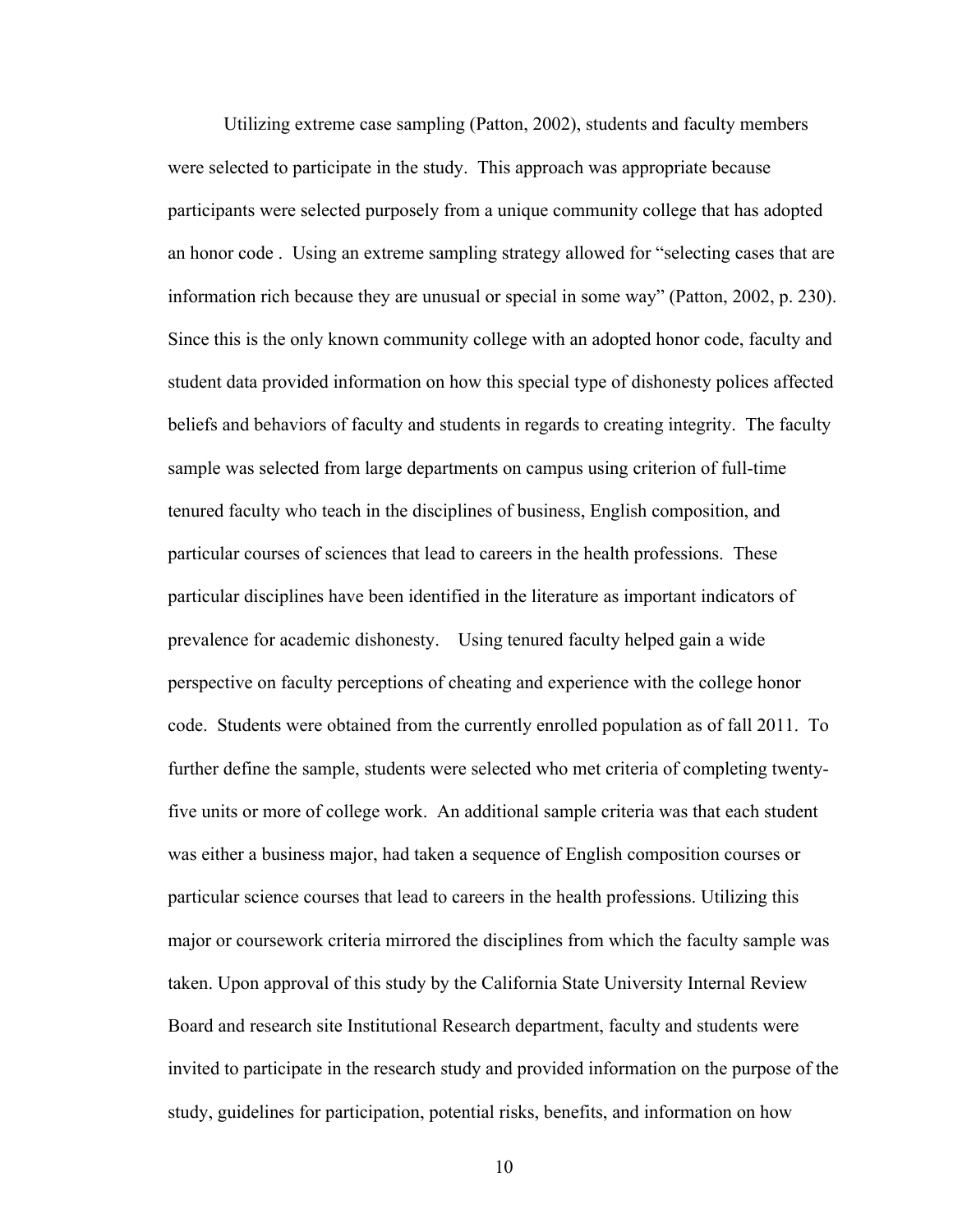confidentiality would be maintained. Data collection will commenced in fall of 2011 and continued through the end of the semester.

Data analysis began immediately after data collection started. Interviews were transcribed by a professional transcription service. Utilizing electronic software, thematic analysis was used to review transcribed interviews for themes and codes were established. Throughout the data analysis process and review of documents codes were continually reviewed, refined, and modified to support new insight.

During the study the researcher had many roles such as a learner, intervener/reformer, advocate, and friend (Glesne, 2011) to gain valuable perspectives from participants. As a learner, the researcher sought to set aside assumptions and pretentions what is known about academic dishonesty and attempted to be open to new explanations. The data obtained from this study informs the larger educational community and the research acts as an advocate for participants to provide information on student and faculty perceptions related to the topic. The potential existed for the researcher to interview colleagues and have a friendly relationship that might raise issues of ethics (Glesne, 2011). Sensitive information was shared because of the familiar nature of the relationship between the researcher and the faculty. Since this information was relevant to the study, inclusion of this data required tactful handling of the information in the written findings to respect confidentiality.

The researcher has been employed at the institution for many years and brings assumptions regarding academic dishonesty. To mitigate bias, the researcher used member checks with participants to ensure their statements are appropriately reflected. Additionally a peer colleague was asked to review questions to ensure that each appropriately reflected the theoretical framework and was free of leading questions and bias.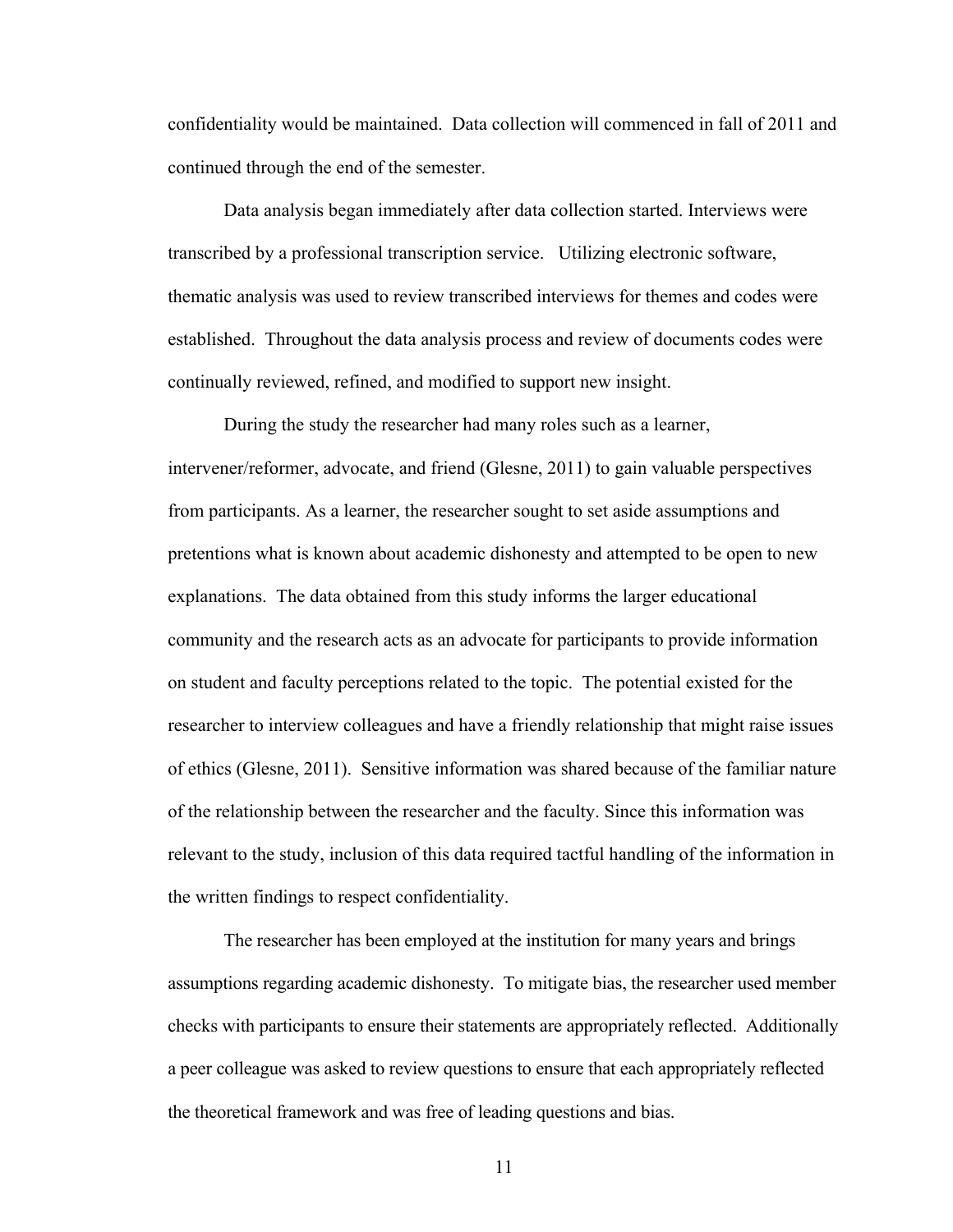## **Limitations and Delimitations**

This study focused on student and faculty perceptions of academic dishonesty at the only known community college in the western United States with an established honor code. This particular community college had a prestigious reputation for innovation for transfer and is known for its highly competent faculty. The limitations of this study are centered on the student and faculty sample and the site selection.

In terms of delimitations, part time faculty members were not included, which could have yielded additional data on themes particularly for this institution that has over 900 hourly instructors as compared to slightly more than 300 full time faculty. Additionally, international students, including those with F1 visas were not included in this study. While differences in how foreign students perceive cheating is important for study, it was decided to set aside this for future research.

## **Sample**

The sample size of the study was limited to one community college and less than thirty subjects overall. Students were purposely selected from those who majored in Business, English composition and particular sciences that lead to careers in the health professions. Narrowing the disciplines from which to take the student sample limited the breadth of using a sample from a larger number across the college and those from other majors.

The faculty members for this study were selected from full time tenured faculty who taught in the disciplines of English, Business, and particular science courses that are the gateway to those students seeking to enter the medical professions.

An additional limitation was that the researcher worked at the institution from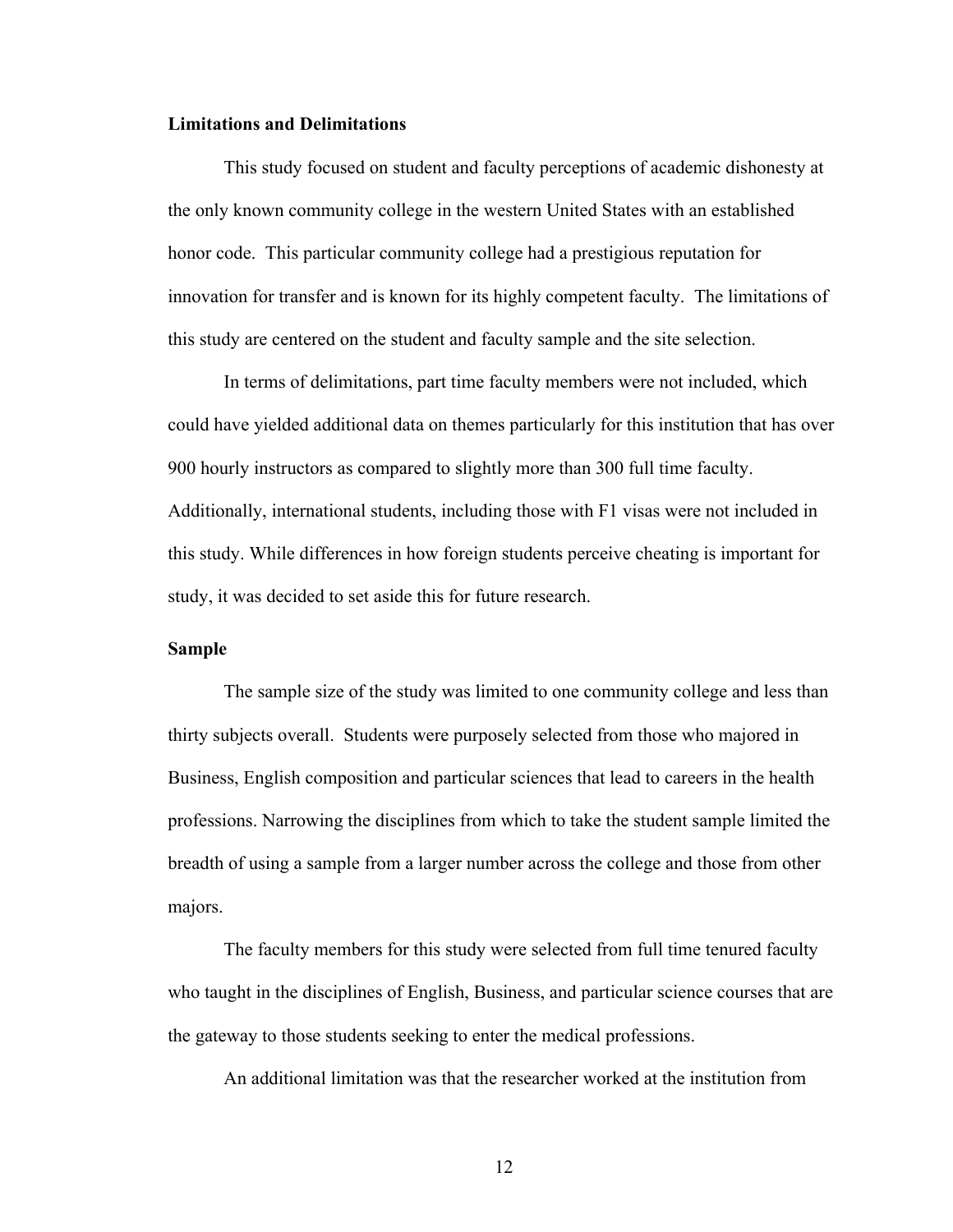where the participants were sampled and several of the students knew the researcher and because of familiarity, their responses may not have been as candid. This kind of "backyard research" (Glesne, 2011) while convenient because of the familiarity with the site and minimal issues of access, had potential challenges with using participants whom the researcher knew and the inclination to use colleagues and friends.

A final limitation is that students selected for this study were not self-reported cheaters, but rather were asked about their perceptions of why other students cheat and these assumptions may or may not have had any basis in fact. While it would have been optimal to interview students who actually committed acts of dishonesty, this was not feasible given the established current honor council hearing board process of the institution and issues of access to students who have been accused of cheating.

The faculty sample was taken from the same disciplines utilized in the student sample (English, Business, and particular science courses) and limited to using only full time faculty. While using the entire faculty population could have yielded more breadth, obtaining full time faculty as the population from which to draw the participants was used in order find faculty with more experience with student cheating behaviors and knowledge of the existing honor code. Furthermore, the perspectives of newer generations of faculty were not represented in the study.

## **Site Selection**

The site for the study was a prestigious two-year community college in the western United States with the only known honor code community college system in the state. Nearly all of the research on the effectiveness of honor codes has been conducted at four-year universities. Additionally, while research studies do mention judicial hearing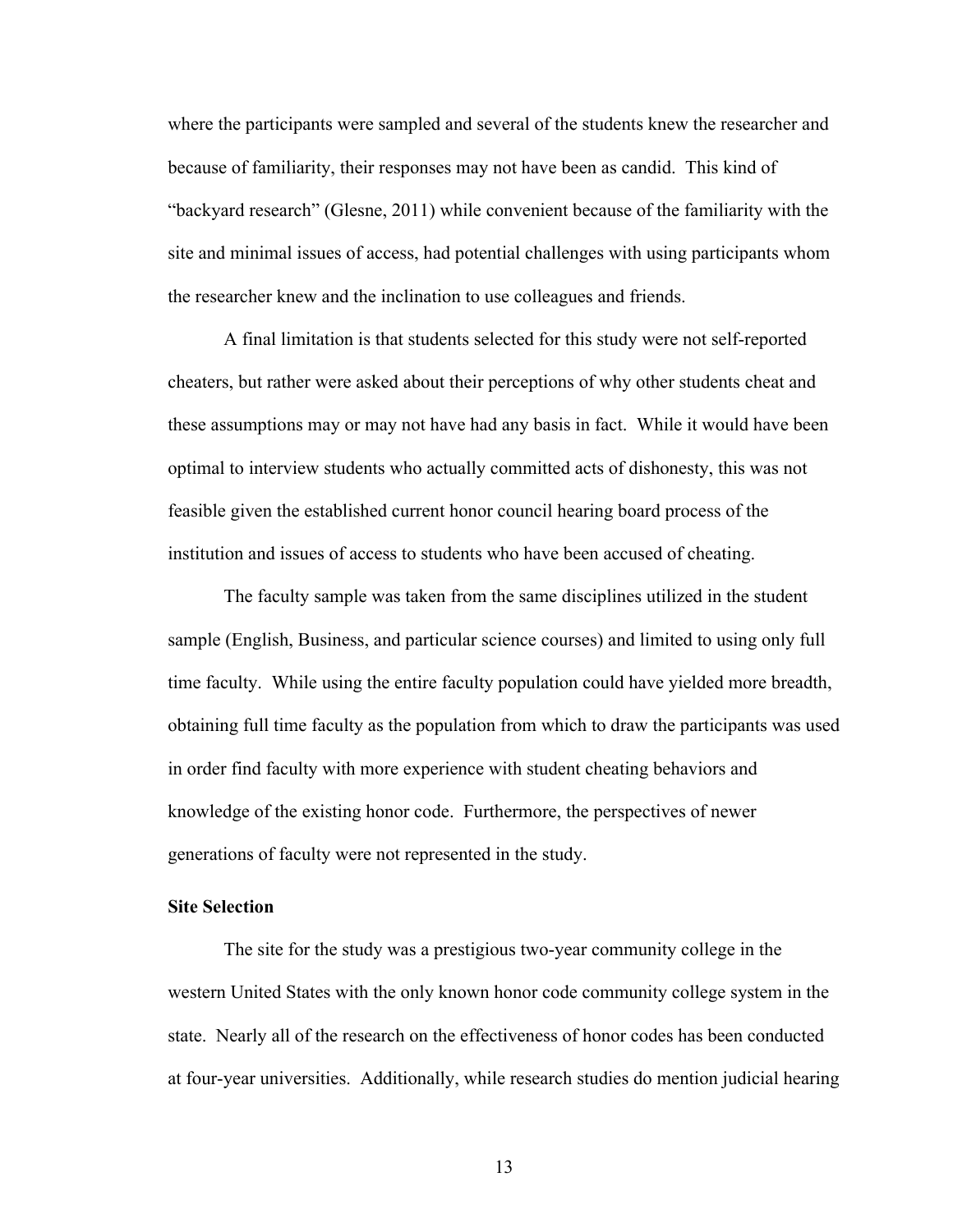bodies such as honor boards, there is no mention of any type of governance committee charged with the education of the campus community about the honor code or strategies to mitigate academic dishonesty and this limits the ability to compare to other community colleges of a similar size and who have experience with utilizing an honor code and honor council and this is a limit to the generalization of the results.

#### **Researcher Bias**

There were also potential issues of bias in the study. The researcher has had experience in committing acts of academic dishonesty that may produce judgments about why students are dishonest. As a full time employee with the study site, the researcher had good access that provided opportunities to obtain research participants for face-toface interviews that yielded rich descriptive data. Additionally, the researcher is a member of the college Honor Council and discussions of policies could influence the ability of the researcher remain nonjudgmental. Challenges were related to the ability of the researcher to select students for interviews and provide them an environment where honesty and candidness can be fostered in the same way that would occur in an anonymous survey. Additionally, securing a faculty for individual interviews was challenging to coordinate schedules and obtain professors who have had a wide breadth of experience not only incidents of academic dishonesty, but utilizing the honor code and judicial process which could lead to utilizing friends and colleagues.

## **Delimitations**

This study was conducted in the fall of 2011 at a community college of a single college district in the western United States. This study did not attempt to look at factors such as gender, age, grade point average, and enrollment statistics. This study was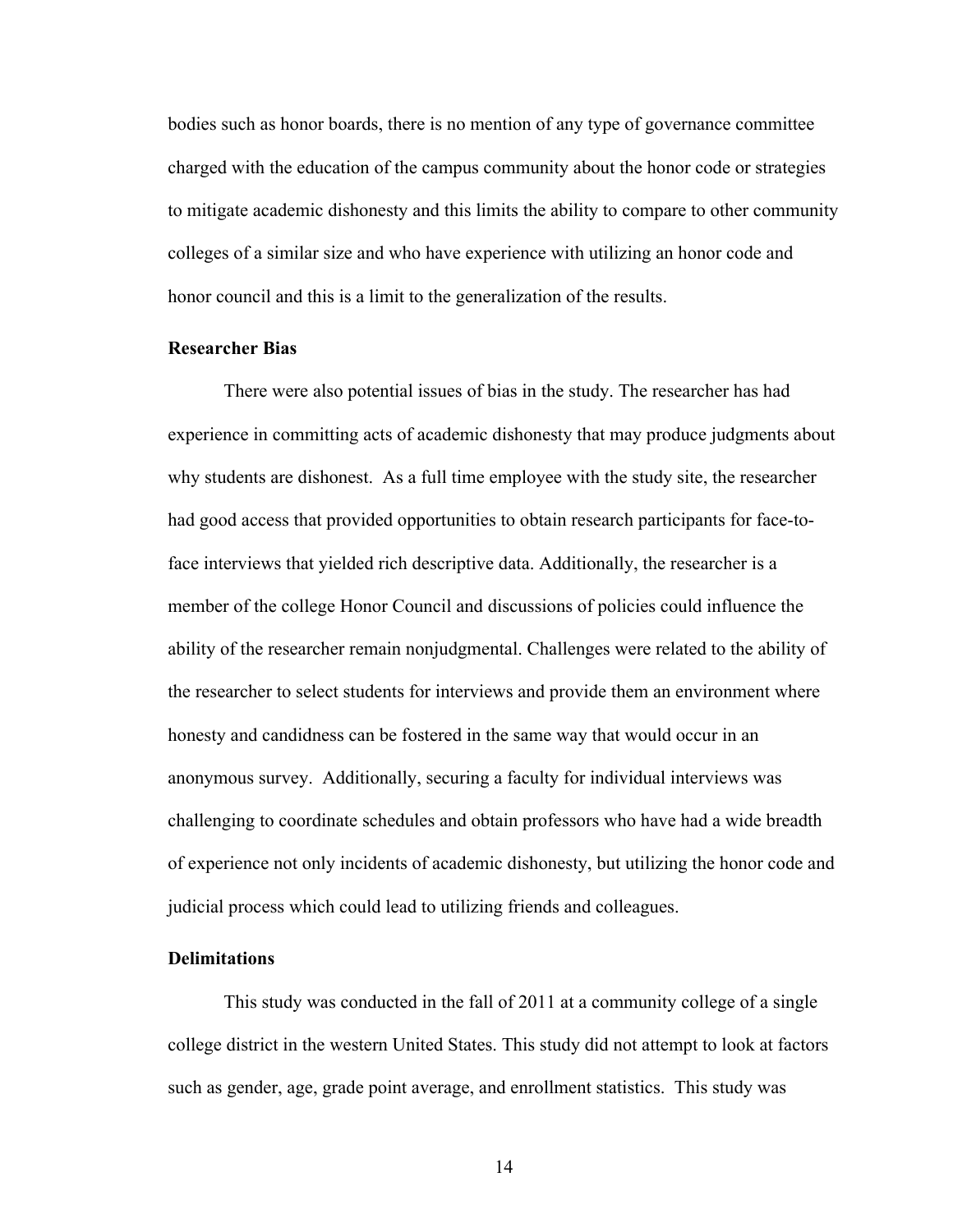interested in perceptions of college cheating and while these demographics might be useful for further analysis, it was not the scope of this study. Further while cheating in online courses is important for study; this research was interested in gaining the perspective of students and faculty in the traditional classroom delivery of instruction and sets aside the topic of online faculty and student perceptions for future studies.

### **Organization of the Dissertation**

The organization of this dissertation is presented in the following format: Chapter One is the Introduction chapter that consists of an introduction to the topic and situates it in a societal and educational context, provides a statement of the problem, discusses the purpose and significance for the study as well as provides research questions that guided the study. Additionally the chapter contains a theoretical/conceptual framework, overview of the methodology of the qualitative study and the limitations and delimitations. Chapter Two is a review of literature that synthesizes existing literature about the topic, key factors pertaining to the topic of academic dishonesty, honor codes, and norms theory, and gaps in the literature related to academic dishonesty. Chapter Three is the methodology chapter that will identify the research tradition and data analysis. This is followed by a chapter that reports the results of the study and finally the study concludes with discussion of the results and recommendations for future study and implications.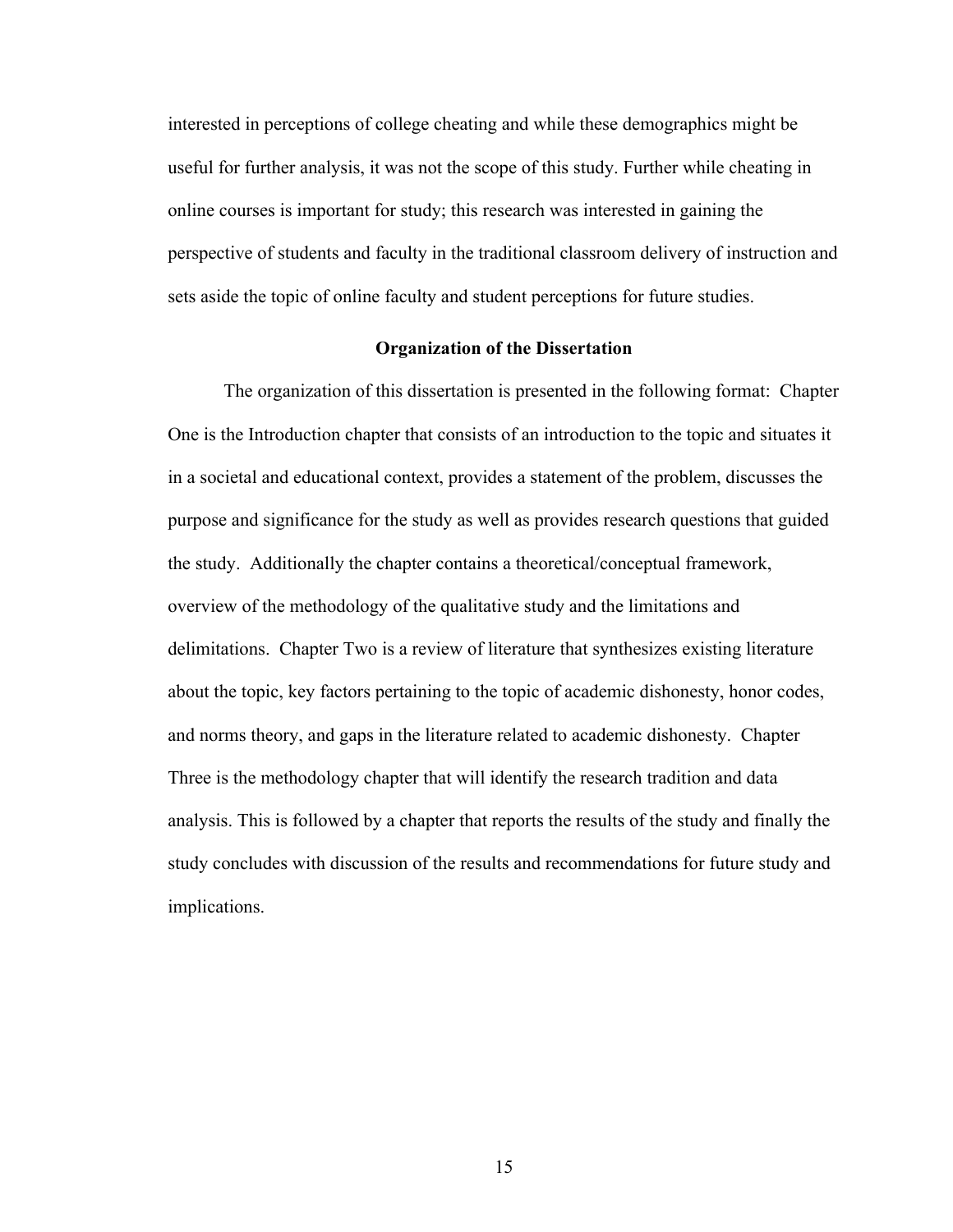#### CHAPTER 2: LITERATURE REVIEW

#### **Introduction**

The pursuit of knowledge that results in a scholarly education is a respected hallmark of a civilized society, as well a critical component for success in the workforce. Unfortunately, the pressure to succeed at all costs in a highly competitive workforce in an economy where jobs are scarce creates an opportunity for academic dishonesty as early as elementary school through the graduate level. Researchers and experts in education agree that as rates of some type of academic dishonesty climb to 95% in some studies, it is appropriate to state that academic dishonesty is an epidemic in the American educational system (McCabe & Trevino, 1997). Both quantitative and qualitative studies have been performed on a wide variety of sample sizes to discern the factors such as demographics and reasons why students cheat, as well as methods educators can employ to deter or apprehend students who commit these incidents. Efforts such as the use of Honor Codes as a means of deterrence have been shown to be effective in reducing incidents of academic dishonesty at four-year universities (McCabe, 1993; McCabe & Trevino, 1996, 2002; McCabe, Butterfield, & Trevino, 1999, 2003; Simon et al. 2004).

This chapter will explore a) existing knowledge of academic dishonesty, b) how cheating and plagiarism have been researched including key factors relating to academic dishonesty, c) the role of social norms relating to deterrence and mitigation strategies, and d) the apparent gaps in the literature relating to academic dishonesty.

## **Academic Dishonesty**

## **History of Academic Dishonesty**

Academic dishonesty as an issue in education is not new and can be traced in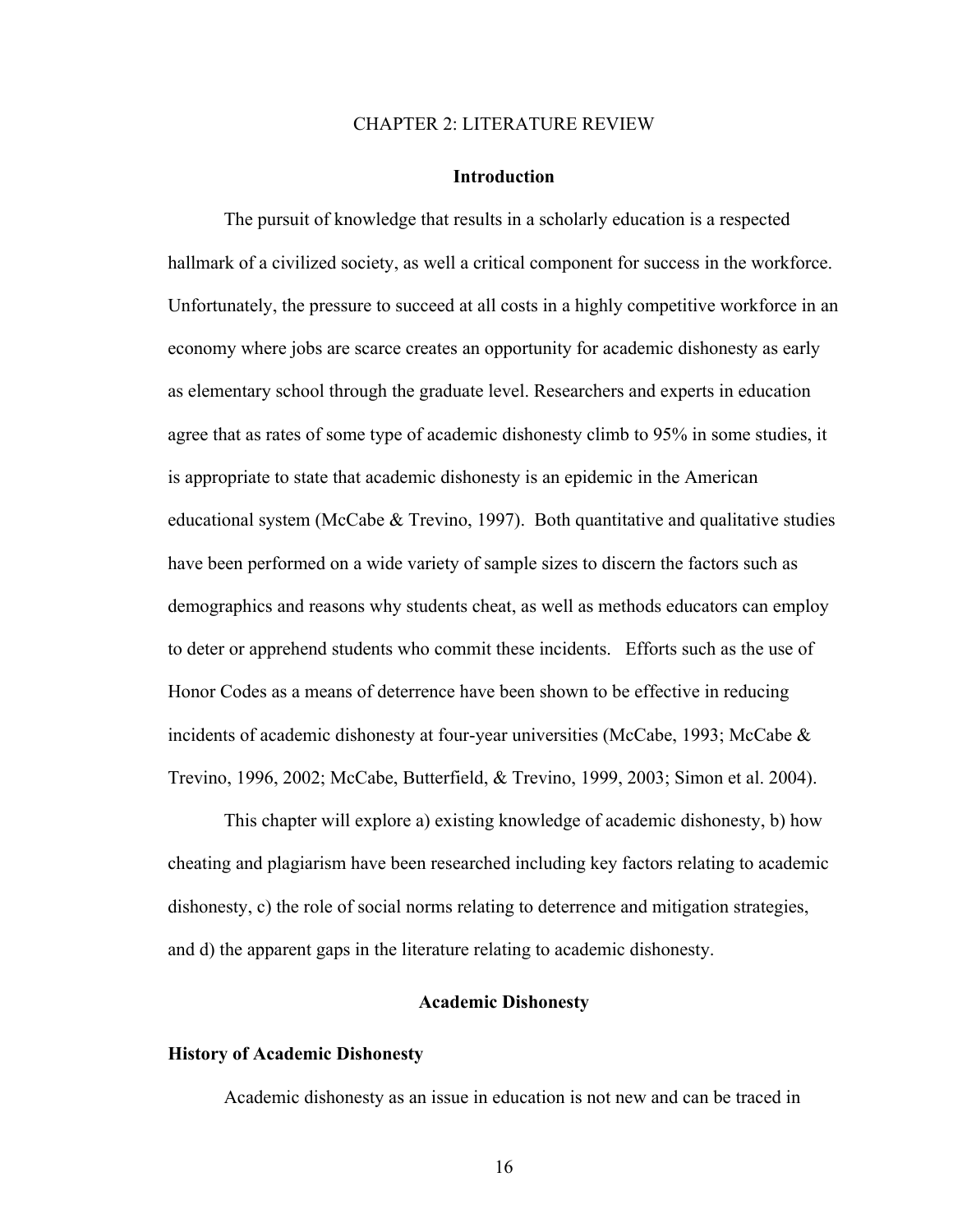American education from the Antebellum Period (1760-1860), the period of the Research University (1860-1945), the Mass Education Period (1945-1975), to the Contemporary University Era, 1975 to the present (Gallant, 2008). In the years of 1760-1860, students committing acts of dishonesty were more disruptive and confined to incidents of lying and cheating (Gallant, 2008). The first documented honor code was created by students to "…protect duty, pride, power and self… [and was meant for] "preserving self-worth and personal reputation and not protecting or obeying institutional rules" (Pace, 2004; Thelin, 2004; & Wagoner, 1986 as cited in Gallant, 2004, p. 15). Remarkably, students could utilize the honor code to justify cheating "especially if his honor was being threatened by failure in a course or public humiliation by his teacher" (Gallant, 2004, p. 15).

The period of 1860-1945 known as the "Research University Era" brings growth of student population as the Morrill Act of 1862 donates public land to states and territories for "Benefit of Agriculture and Mechanic Arts" (Higher-Ed.org. 2010). Additionally women begin entering colleges to prepare for teaching careers. During this period "cribbing (the use of cheat sheets) becomes common on oral, recitation and exams" (Gallant, 2008, p. 18). Postsecondary institutions co-opted the traditional honor code "in an attempt to harness the peer power in the direction of institutional rule compliance rather than defiance" (Gallant, 2008, p. 19).

Mass expansion and diversification of the student population mark the years of 1945-1975 as the G.I. Bill coupled with an influx of government funding bring more students to the system of higher education. Critical events such as the Watergate scandal, incidents of student cheating at the Air Force Academy, University of Florida and University of Wisconsin bring more dishonest acts to the public eye (Gallant, 2008, p.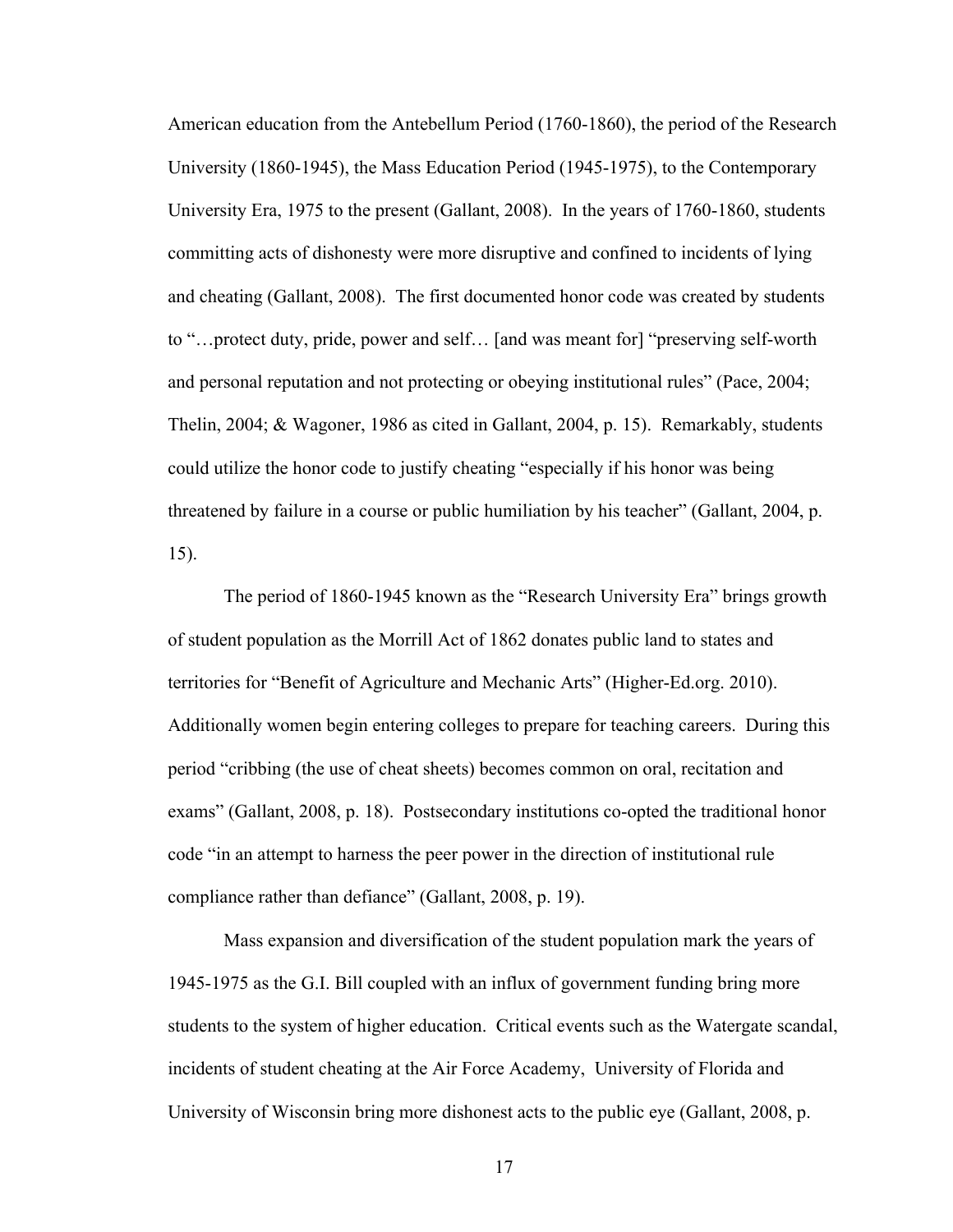21). During these years, students become more vocal. It was also during this period that the rise of the term paper industry erodes the public trust of colleges to successfully deal with academic dishonesty. Additionally Gallant (2008) notes that during this period as the public becomes increasingly concerned with the ability of universities to handle student cheating, confidence in honor codes weakens. Misconduct is still defined as cheating but expands to include acts such as copying and pasting along with use of cheat sheets. In the late 1960's experts on student conduct posit that student cheating is "to rectify perceived wrongs against them, specifically illegitimate institutional constraints on their ability to earn high grades" (Gallant, 2008, p. 22). It was also at this time that the students feel institutional and "parental pressures to get top grades and avoid flunking out and disappointing their families" (Gallant, 2008, p. 22). The more contemporary term of "academic dishonesty' comes into use in scholarly journals (Gallant, 2008).

The years of 1975 to the present are unique with challenges. Bad economic times coupled with demands for universal access provides for the rise of the private for profit institutions. Competition among students for limited resources such as classes and financial aid leads to increased levels and types of cheating such as students ripping pages from books and professional journals to gain advantages over other students (Gallant, 2008). Additionally colleges begin seeing incidents such as students supplying falsified transcripts, letters of recommendation, and students hiring someone to take their exams (Gallant, 2008). Unique to this era is the concept of "collaborative cheating' where "students attempt to help themselves while helping others through the sharing of resources (such as old papers, lab reports, and examinations), divvying up the work on required assignments, and working together on independent assignments" (Gallant, 2008, p. 25). The 1990's experts in the field of academic integrity and honor codes such as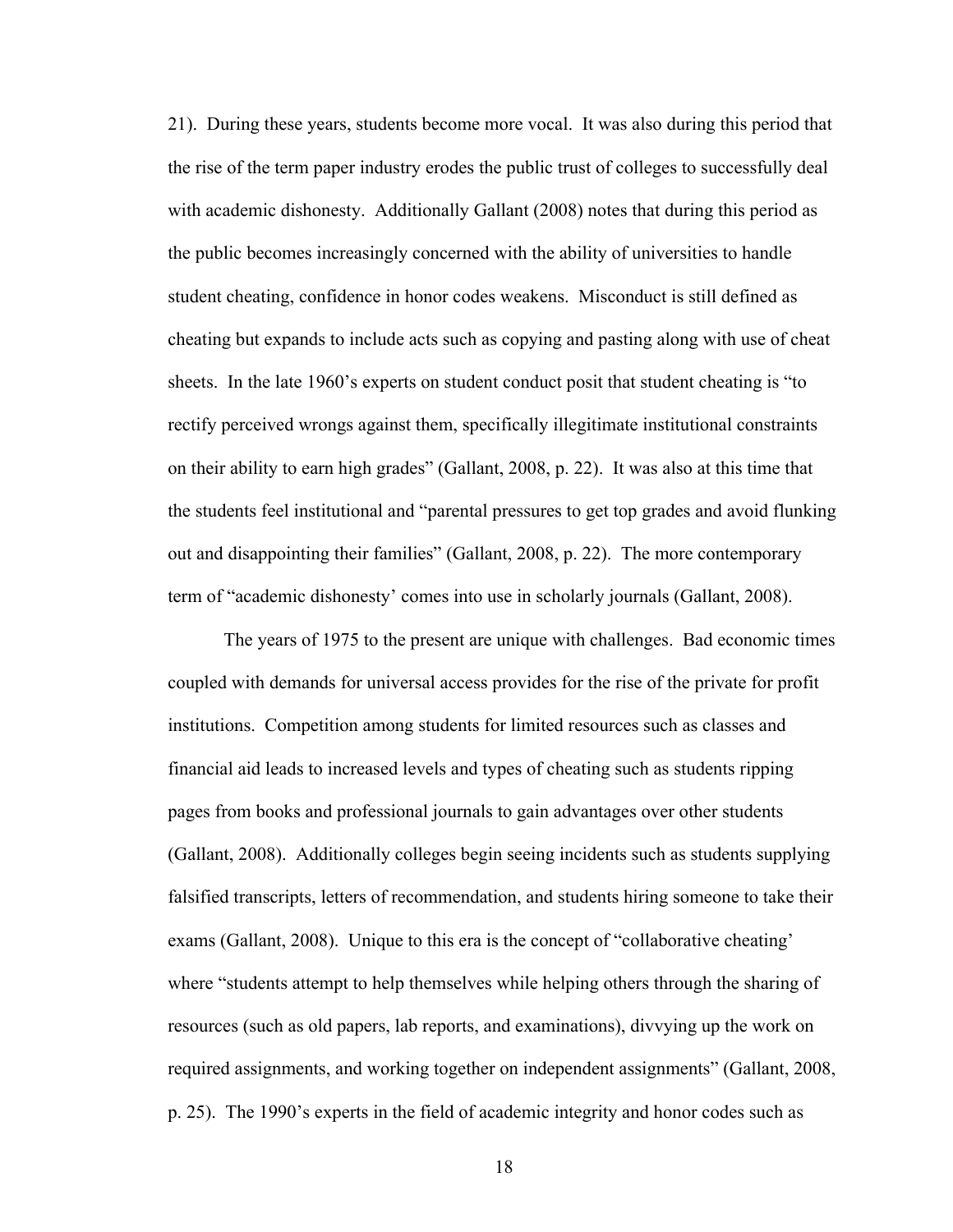Donald McCabe re-energize the use of honor codes to mitigate acts of dishonesty as several important studies demonstrate the effectiveness of their use (Gallant, 2008; McCabe, 1993).

#### **Academic Dishonesty Prevalence and Demographics**

Since the 1960's, research studies have been done to query students on whether they have cheated (McCabe  $\&$  Trevino, 1996). Depending on the sample size rates for incidents of students who report engaging in some type of academic dishonesty can range from as little as 9% to as high as 95% (Schmelkin, et al. 2008). Definitions of cheating and academic dishonesty vary by study and explain disparity in findings. Smyth and Davis (2004) define cheating as ranging on a continuum from utilizing crib notes to hiring others to write papers. There is also disparity among students and faculty about other forms of dishonest behavior such as homework collaboration or handing in the same work for another assignment (Pincus & Schmelkin, 2003).

In a study by Higbee and Thomas (2002) of 251 faculty and 227 students a questionnaire was administered with twenty-five different cheating behaviors ranging from blatant examples of "discussing paper with a friend' to collaborating on homework, to purchasing notes in lieu of going to class'(Higbee & Thomas, 2002, p. 44). Students viewed collaboration as acceptable, explaining that "students benefit from learning from others,' whereas faculty viewed this as dishonest. However not all faculty shared this same view. Some faculty indicated "The world likes people who are team oriented" (Higbee & Thomas, 2002, 47). In yet another study of seriousness of dishonest behaviors by Nuss in 1984, fourteen dishonest behaviors ranging from taking an exam for another student to padding a few extra items on a bibliography were given to 500 faculty and 500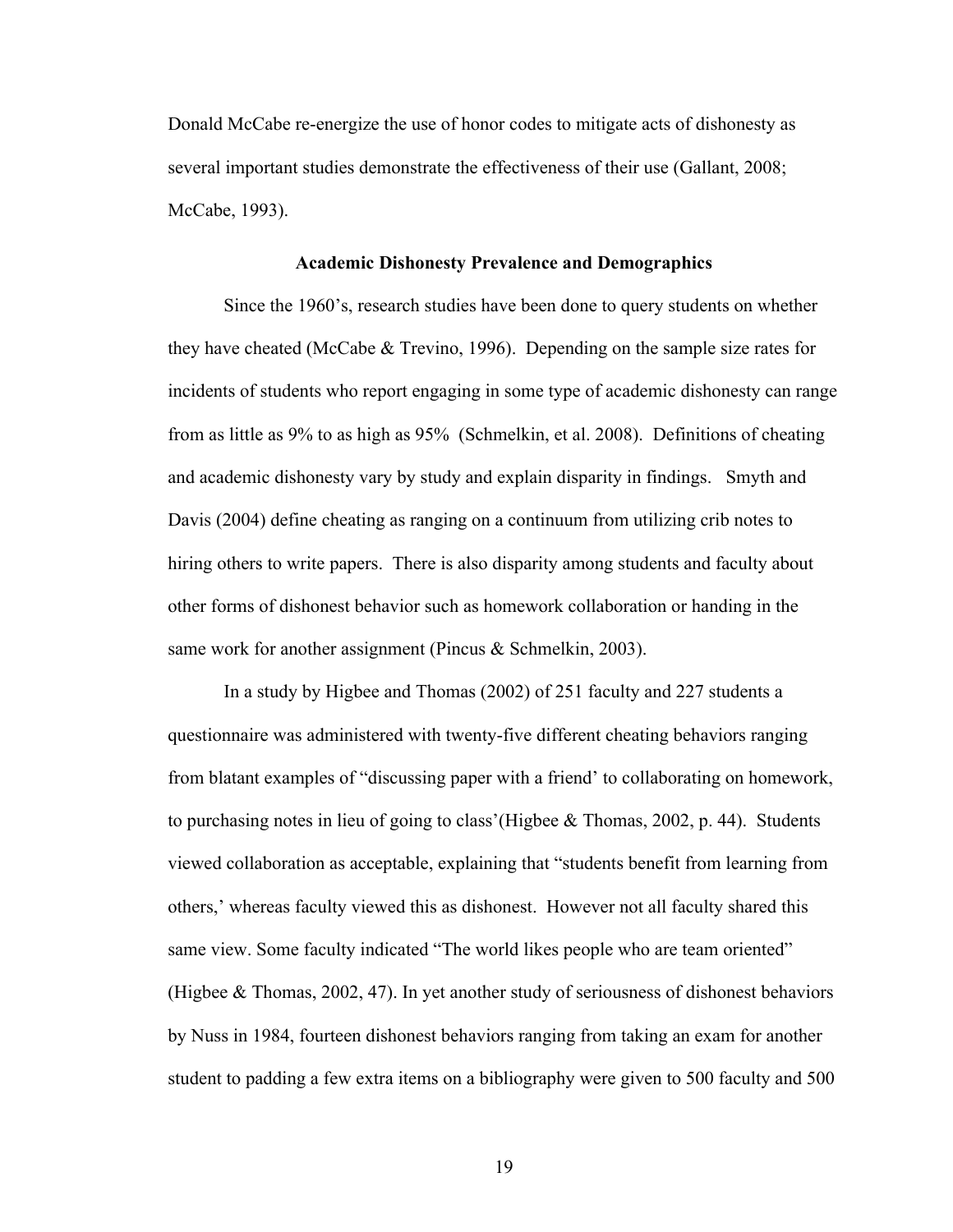students (Nuss, 1984) of which 146 students and 169 faculty participated. Students and faculty agreed about the most severe forms of dishonesty such as taking an exam for another student, but there was less agreement with acts that were perceived as less serious such as copying from someone's paper without his or her knowledge, where students felt it was less serious and faculty felt it was extremely serious (Nuss, 1984, p. 141). What is interesting is that the faculty ranked "taking an exam for another student' fifth on the list of fourteen behaviors and felt that copying from someone's paper without their knowledge was the number one act (Nuss, 1984, p. 141). The results indicated that considerable confusion exists between how faculty and students view dishonest behaviors. According to Lee (2009) "we should not assume students see the issue [of cheating] the same way" (Lee, 2009, p. 172).

## **Prevalence**

In a large study of 15,000 undergraduate students done in 1992, 60% admitted to cheating, while in a study of 50,000 undergraduate students surveyed on multiple campuses, 78% of students admitted to cheating (McCabe & Trevino, 1993). Undergraduate business, liberal arts, and education students self-reported that 75% of them admitted to cheating (Lanier 2006, p. 245). Types of cheating in conventional instruction range from copying another student's homework, to complete acts of plagiarism. More recently studies have been done to determine the seriousness of cheating in regards to online courses. In 1999 as little as 10% admitted to "cut and paste' plagiarism as compared to 40% in a period of surveys conducted between 2002-2004 (CAI Assessment Project Surveys as cited in Stephens, Young, & Calabrese, 2007). In a more recent study in 2008, 36% of undergraduate students admitted to copying sources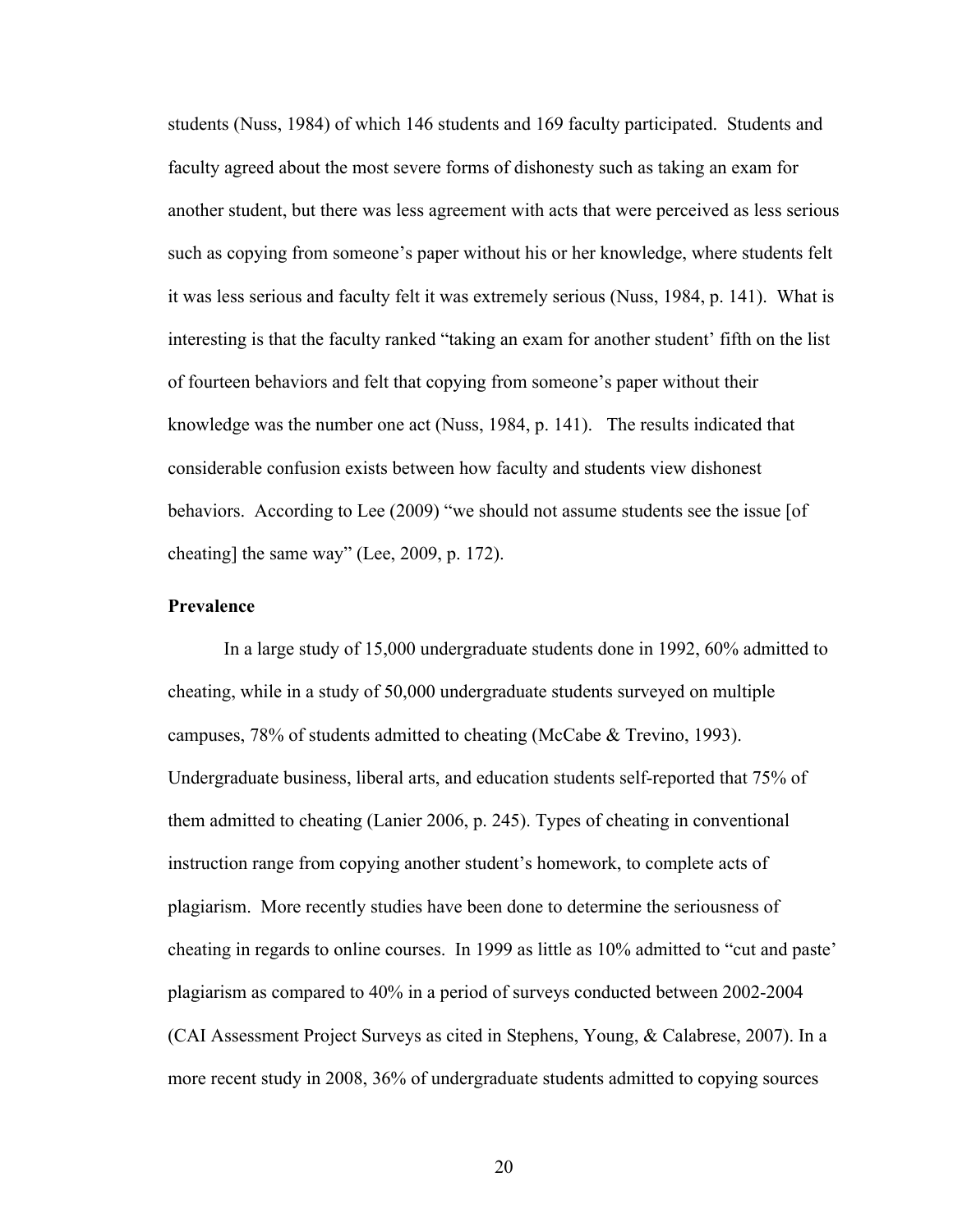from the internet for use on papers (Abdolmohammadi & Baker, 2008).

#### **Demographics**

The demographic portrait of those who engage in academic dishonesty is that overall more males than females are likely to cheat (DeBruin & Rudnick, 2007; Lanier, 2006, p. 246). However, some studies reported that gender differences vary by context. Stephens et al., (2007) reported that in conventional forms of cheating, women are more likely to cheat while males were more apt to cheat in internet based courses. Furthermore, women, older students and those with better grades demonstrate significantly more negative attitudes towards cheating (Etter, et al., 2006; Jensen, 2006; Stephens, et al., 2007)

As far as age, younger students tend to engage in cheating behavior more often than older students (DeBruin, & Rudnick, 2007; Etter, et al., 2006; Lanier, 2006, & Petress, 2008). Some researchers suggest that older students in college have better developed moral attitudes. According to Wowra, the data "…suggests that a central and important internal moral audience (i.e. superego or conscience) prohibits an older student from engaging in academic dishonesty, which presumably would lead to aversive feelings of self-betrayal such as guilt or shame" (Wowra, 2007, p. 317).

Information on the role of ethnicity is limited as existing research focuses more on gender rather than ethnic differences. However one study of 850 criminal justice majors and non-criminal justice majors, found that "…males [and] members of ethnic minorities...tend to be the biggest predictors of cheating among criminal justice majors" (Lambert & Hogan, 2004 as cited in Lanier, 2006, p. 246). In summary, research suggests that younger students and males are more likely to cheat than females and that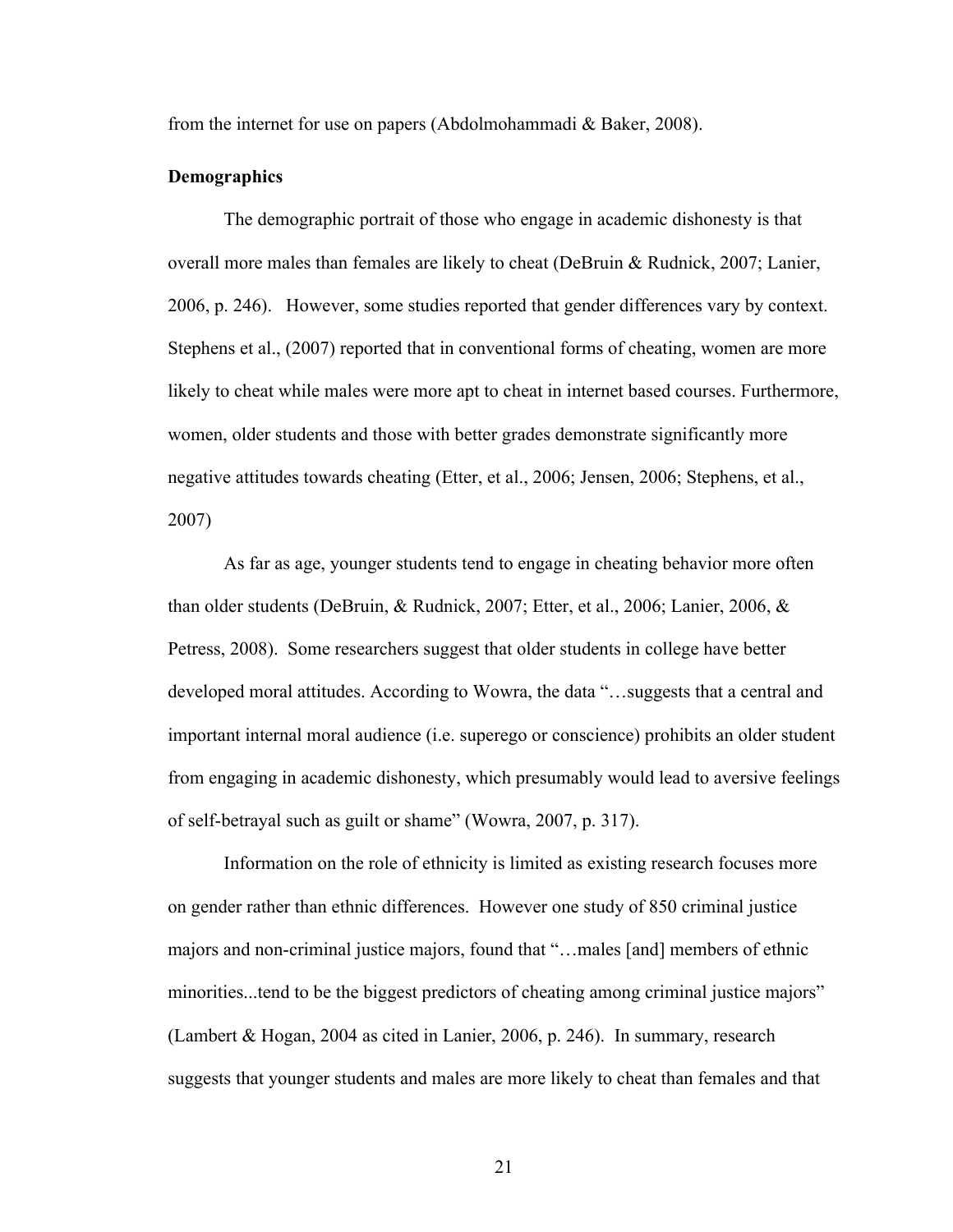women tend to have more negative attitudes towards cheating. Information on factors of ethnicity in regards to academic dishonesty is very limited.

#### **Reasons for Academic Dishonesty**

Various quantitative and qualitative studies have utilized self-reporting methods to learn how and why students choose to cheat. Most often, students who cheat are concerned with getting the best grades possible (Chiesl, 2007; Lanier, 2006; Schmelkin, et al. 2008; Wowra, 2007). The factors contributing to students committing academic dishonesty can be grouped into two main categories: academic pressures and external pressures such as those from family and peers.

## **Academic Pressures**

Academic pressures, which encompass fear of failure, difficulty of tasks, lack of time, and competition. Academic ability is also a factor showing that average and below average students are more prone to cheating than those who are succeeding academically (Drake, 1941; Premeaux, 2005; Lee, 2009). However this is not always true. Petress (2008), states in discussions with university colleagues "…almost half the cheaters are fairly good performing students, ones who come to believe they could be a bit better and get greater grade and scholarship advantages if they just cheat a little" (Petress, 2008, p. 687). According to DeBruin and Rudnick (2007), students with lack of self-control and a positive attitude towards deviant behavior are more likely to engage in academic dishonesty and "can find it difficult to resist when opportunities for deviance arise" (DeBruin & Rudnick, 2007, p. 154), and to Wowra (2007), the decision to cheat "overrides their moral integrity" (Wowra, 2007). On the other hand, students with better grades and ability are less likely to engage in cheating (Genereaux & McLeod, 1995;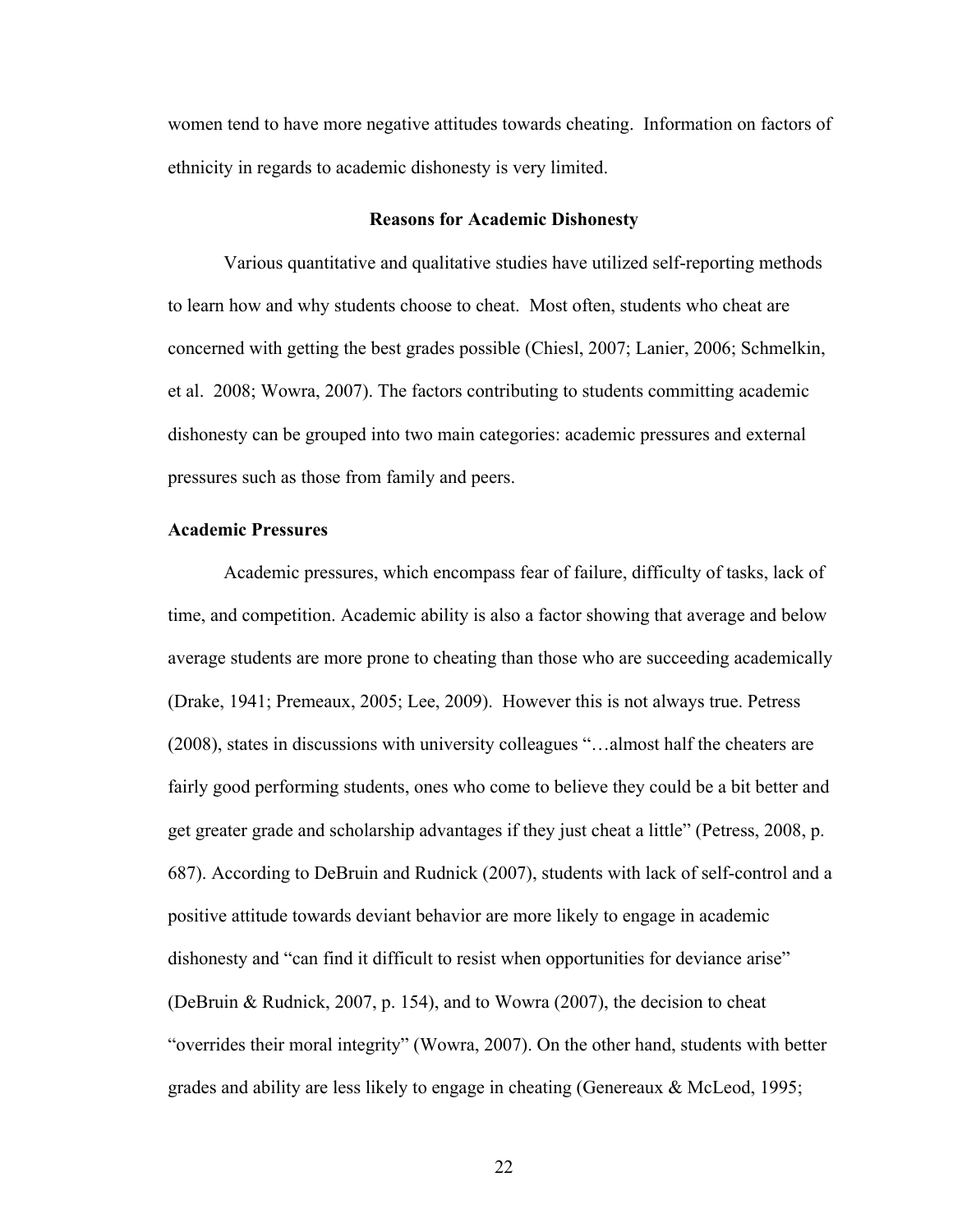Jensen, et al., 2002).

Another related factor is academic procrastination, which is "the purposeful delay in beginning or completing academically-related tasks (Ferrari & Beck, 1998, p. 529). Roig and Caso (1995; Zastrow, 1970), indicate that procrastination to be a precursor to dishonest behaviors in university and college. In a study by Brezina (2000), students indicated that the pressure from lack of time contributed to their motivation to cheat: "I felt the pressure to do well, but didn't have enough time to study." (Brezina, 2000, p. 74). Students with anxiety over grades and doing well in school might be suffering from social anxiety that suggests "…a highly anxious student compensates for an anticipated decrements in concentration by bring crib sheets and other cheating devices into the testing environment" (Wowra, 2007, p. 304)

# **External Pressures**

A second category is external pressures, such as those from peers and parents. Parental pressure was also a mitigating factor in a student's decision on whether to cheat. In the absence of familial support, peers greatly influence "ethical decision-making of young adults" (Simon et al., 2004, p. 77). Additionally, when students do not feel connected to the institution, or lack familial support, peer influence is a significant factor affecting whether students will commit acts of dishonesty. Peer support for acts of academic dishonesty and peers who also engage in cheating are "positively related to academic dishonesty" (DeBruin & Rudnick, 2007, p. 154). Additionally students rationalize their cheating behavior by stating "Everyone else is doing it…I see others doing it; it helps me get better grades, a good job; I see no reason not to cheat; there is little or no chance of getting caught; there is little or no punishment if I did get caught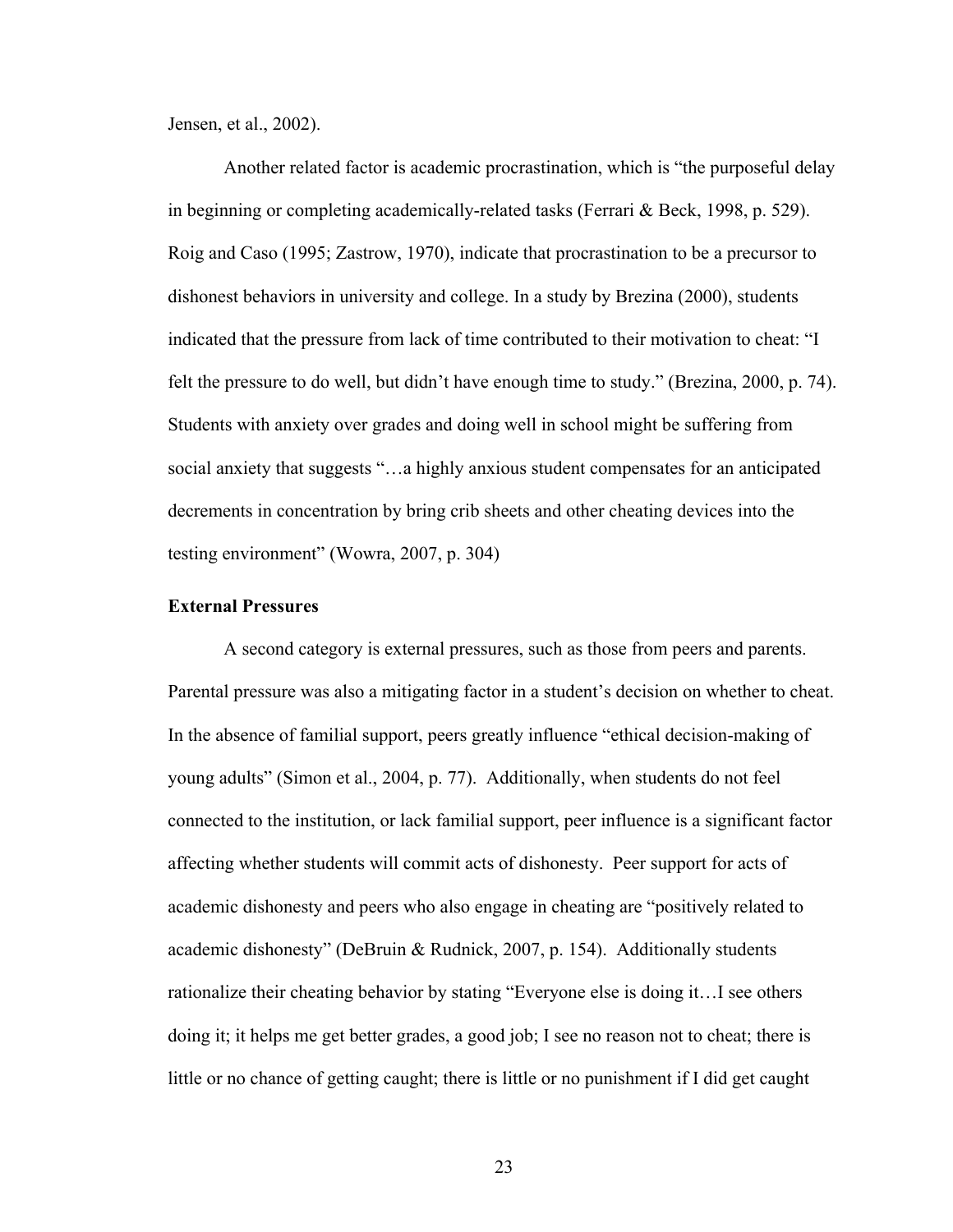(Alschuler & Bliming, 1995). This type of "minimizing consequences" or "euphemistic labeling" helps to deactivate a sense of moral obligation not to cheat (Stephens, et al., 2007, p. 235). Also, there is a theory relating to moral identity whereby the unethical act is committed without personalizing it. As described by Wowra (2007), "a peripheral moral identity allows a college student to cheat without incorporating the unethical act into his or her theory of self" (Wowra 2007, p. 305).

Both of these pressures override the student's moral sense of obligation. While some students can disassociate acts of academic dishonesty from their sense of self, older college students have an internal moral compass that prohibits him or her from engaging in dishonest acts that would cause feelings of guilt and shame. With this understanding of why students cheat, the next section will seek to examine strategies for mitigating these behaviors.

# **Cultural Differences**

Western education is becoming increasingly attractive to many countries such as China, India and South Korea (Bowman, 2012). In a report issued by the Institute of International Education (IIE), the "population of international students at U.S. colleges and universities increased by five percent during the 2010–2011 academic year. The top three sending countries are China, India, and South Korea, whose citizens make up nearly half (46 percent) of the total international enrollment population in the United States" (Bowman, 2012, p. 56). This significant population addition to Western education creates challenges for both foreign students and American teachers in higher education classrooms. The notion of individual plagiarism and the taking of another's work are different in Asian countries where collective work or collaboration is considered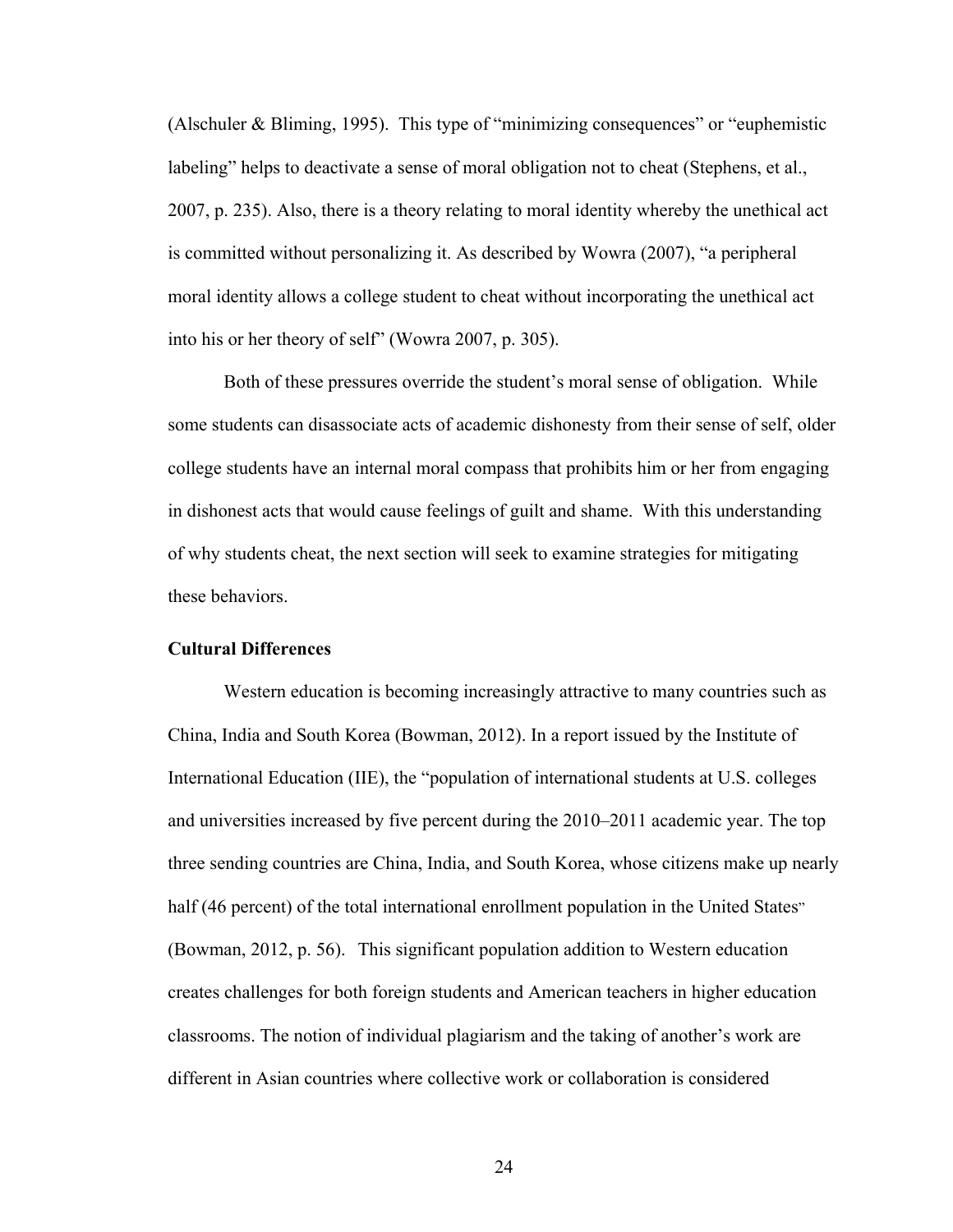"overenthusiastic helpfulness" (Hill, 1996, p. 100). In Japan students typically collaborate to prepare for school entrance examinations that is the primary academic sorting method for college and university (Hill, 1996). Hill also reports that teachers interviewed stated that they would never expel a student for plagiarism or cheating but definitely would for infractions of a dress code (Hill, 1996, p. 94).

In a study of 2,068 students in Taiwan on areas of academic dishonesty such as cheating on tests, cheating on assignments, and plagiarism, the rate of cheating was 57.5%. Specifically, the percentage of self-reported incidents of copying homework or assignments is 70.3% (Lin & Wen, 2007, p. 92). The authors believe this to be a result of a collectivist culture as they indicate "Taiwanese society is similar to other Asian countries in that it is a society focused on group work rather than individualism" (Lin  $\&$ Wen, 2007, p. 92). Similarly, Native American culture focuses on helping others rather than competing (Soldier, 1989). In a study of 233 students from various universities from Hong Kong, China, Norway, and Taiwan to understand how students manage challenging coursework, responses indicate that more often students preferred to solve problems with friends ranks first, with seeking help from a teacher fourth (Jian, Sandnes, Huang, Cai, & Law, 2008, p.163). The study also indicated that when students ask other students for help, the first preference is to "point the students in the right direction, followed by letting a student have a look at their solution" (Jian, Sandnes, Huang, Cai, & Law, 2008). It appears that across several cultures outside the United States, the notion of one student helping another is viewed more of a collegial act than as dishonesty. With this understanding of why students cheat, the next section will seek to explain social norms theory to understand why humans follow or perhaps break rules and examine strategies for mitigating these behaviors.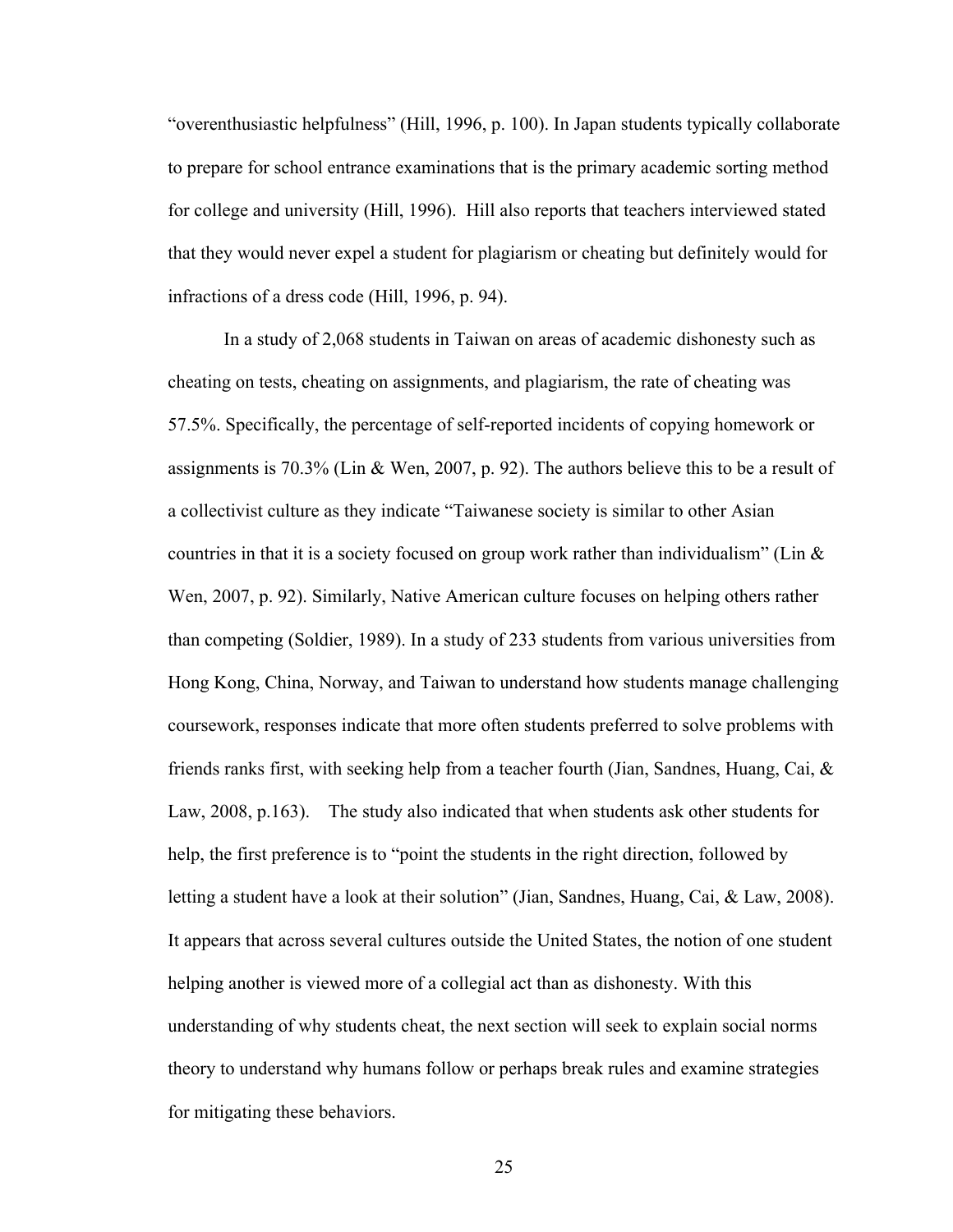### **Social Norms Theory**

In society, humans establish rules or standards that prescribe behavior in social and professional situations (Sasaki, Brannstrom, Dieckmann, & Sigmund, 2011). Behavior that is in agreement with a standard of correctness can be termed as a "prescriptive norm" (McHugh, 2012) in that it is concerned with "what one ought, may or ought no do: they require, permit, or forbid certain pieces of conduct on the part of the agents, and are apt to guide that conduct" (McHugh, 2012, p. 9). This "oughtness" (MacCormick, 1998) manifests itself in everyday behaviors such as following the law, being courteous, kind, and compassionate. Behaviors that individuals ought not to do is steal, cheat, lie, drive recklessly, and others. In educational settings, this can be translated to the belief that students should follow prescriptive norms of academic integrity and not cheat.

In a civilized society members follow prescribed norms to establish order and continue the public good (Sasaki et al., 2011). Individuals have the incentive to follow rules in order to received rewards, which, in an academic context is to be treated fairly and equitably in coursework to receive grades. Sasak et al., (2011) believe that "the threat of punishment or the promise of reward can induce self-interested players to prefer actions that sustain the public good" (Sasaki et al., 2011, p. 1165). In the context of sanctioning academically dishonest behaviors this can be in the form of mitigation such as deterrence or apprehension to maintain normative behavior.

# **Strategies for Mitigating Academic Dishonesty**

With rates of conventional incidents of academic dishonesty reaching such alarming rates, the need for faculty members and institutions to address this issue is at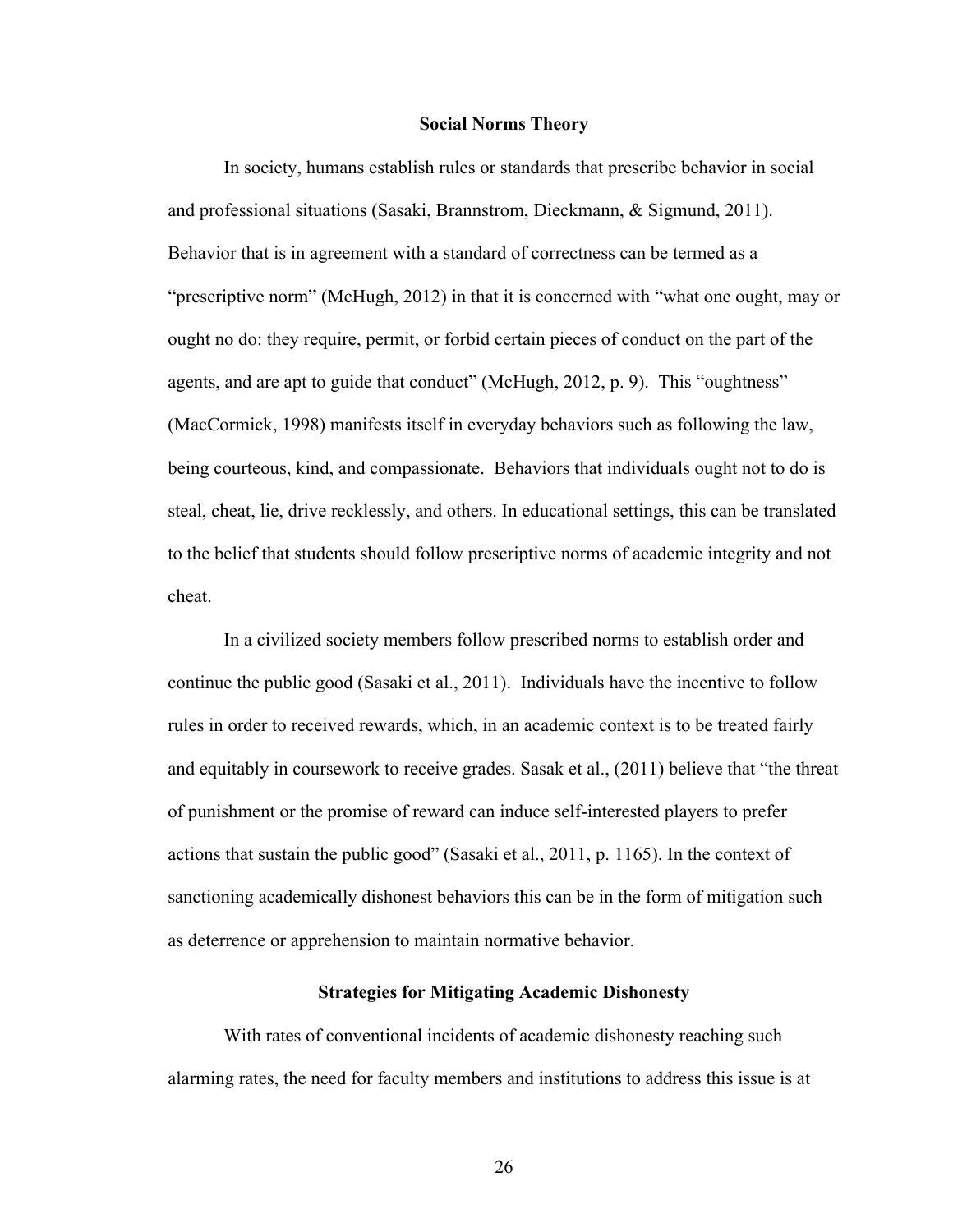hand. While many single solutions may be delineated, they can be categorized into two types of strategies: deterrence and apprehension.

# **Deterrence**

According to Lanier (2006), deterrence as a primary "prevention strategy' includes options such as an institution developing academic integrity policies, honor codes and councils, as well as specific strategies such as mixing test questions, (Davis, Grover, Becker & McGregor, 1992), confiscating portable internet devices such as cell phones, laptop computers before tests, proctored exams, and spacing students apart, as well as attempting to reduce competitiveness to discourage cheating. Additionally breaking down the assignment into smaller components with a small point value could relieve the pressure and anxiety that contributes towards the propensity to cheat. From a social norms perspective, discouraging cheating by the some of the deterrence strategies creates an incentive for honest students to continue to act with integrity as they perceive positive measures are being taken to protect the academic environment and respect honest behaviors.

**Honor codes.** McCabe and Trevino (1999) report that honor codes have been found to be an effective strategy for reducing incidents of academic dishonesty. There is significant consensus in the literature that the existence of honor codes and academic integrity policies are an effective means to reduce incidents of cheating (Brown & Howell 2001; McCabe & Trevino, 1999; McCabe, Trevino, & Butterfield, 1993, 2001, 2002, & 2003). By definition, an honor code most often have elements such as a signed pledge, unproctored exams, judicial boards comprised primarily of students, and peer reporting requirements (Engler et al., 2008). While most experts agree of the positive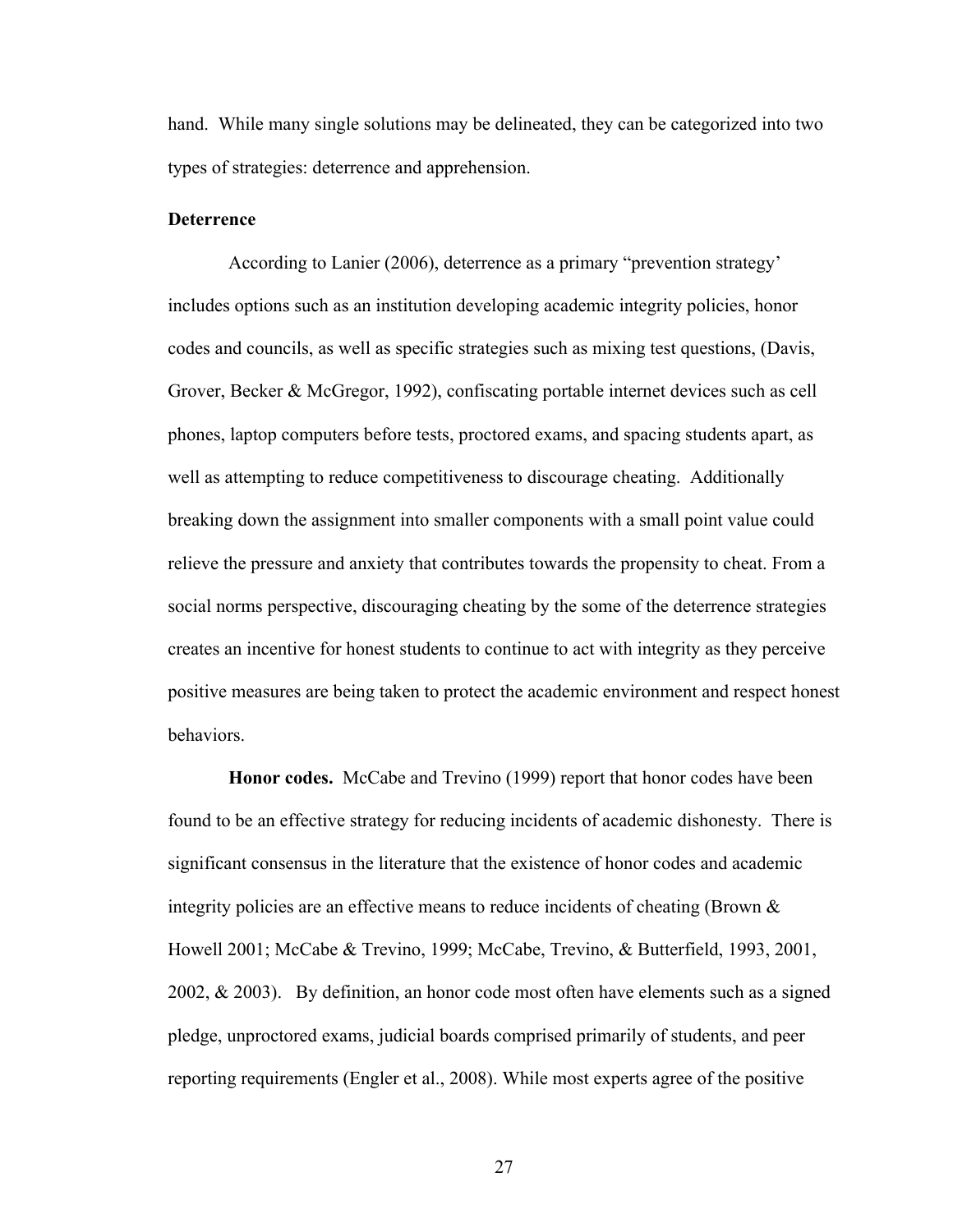effects of honor codes, there is evidence to suggest that merely the existence of an honor code is not enough. The wording of the message of what constitutes plagiarism or cheating is critical to achieve maximum effectiveness to ensure students are not merely responding how they believe they should respond. (Brown & Howell 2001). Honor codes can be seen as a "social contract" (Douglas, 2000; Sasaki et al., 2011) where members agree to abide by established rules or face sanctions. As Sasaki et al., (2011) indicate, "adherence is voluntary but commits the parties to mutually beneficial contributions. Punitive clauses ensure that noncompliance will be sanctioned" (Sasaki et al., 2011, p. 1168). In this context students voluntarily sign a pledge committing to act honorably and agree to be governed by institutional sanctions for violations of this behavior.

Although McCabe et al., (2001), state that the presence of an honor code in and of itself does not explain lower frequencies of academic dishonesty, schools with honor councils have inherent peer group pressure to eschew academic dishonesty as well as a greater commitment to reporting peers who are caught engaging in dishonest behavior. It is important therefore that students have input into honor codes in order for them to be effective. Once established, honor codes can facilitate the formation of an honor council comprised of students, faculty, staff, and administrators to adjudicate and educate students on aspects of an ethical academic community.

Deterrence also comes from students being aware of the academic integrity policies of the institution. Policies must be disseminated wisely and contain specific statements that include detailed statements of what constitutes academically honest and dishonest behaviors and the natures of the consequences for violation. (Lanier, 2007, p. 257). Experts also recommend that institutions as well as faculty members should stress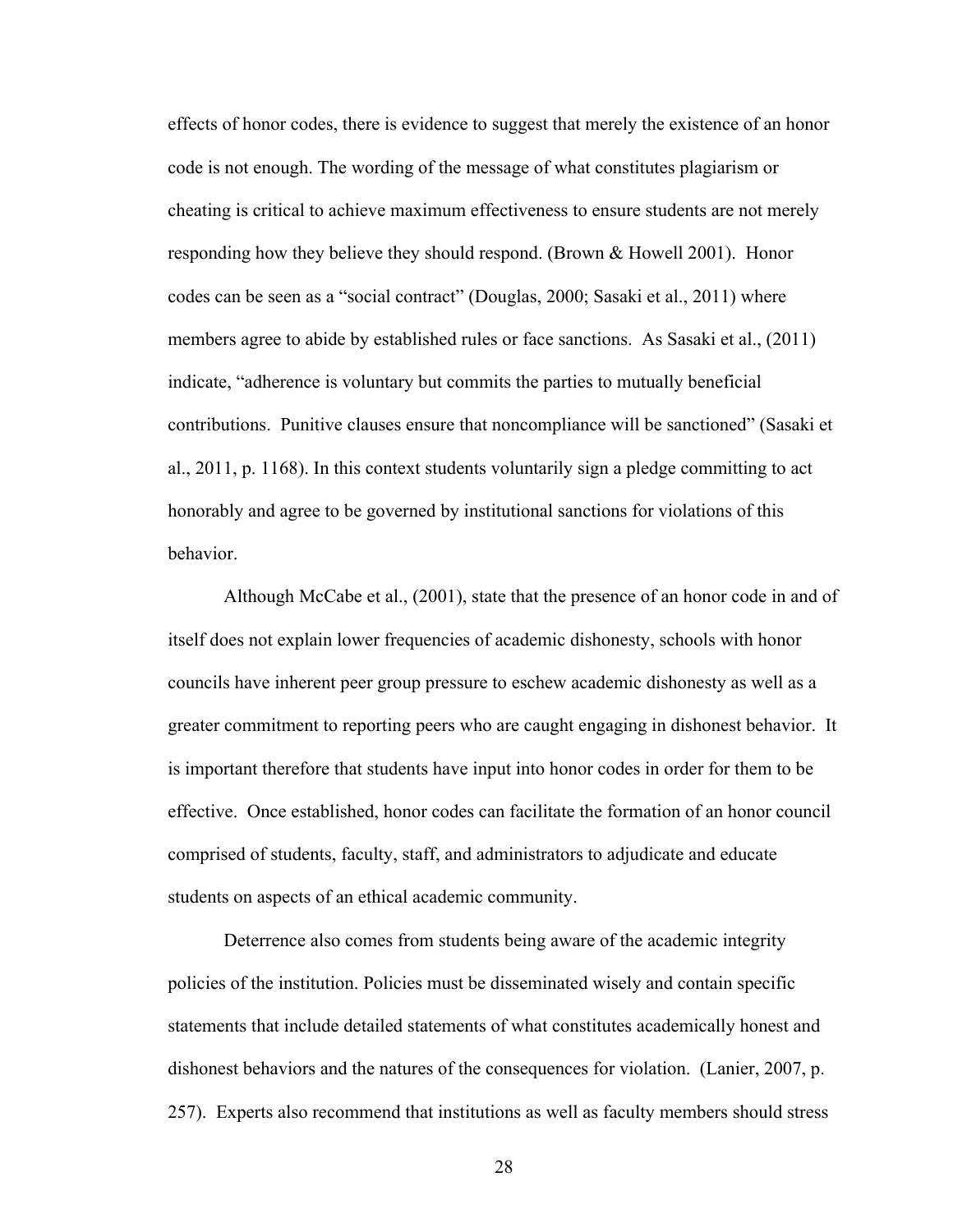the fundamental principles of ethics and integrity by establishing clear academic integrity/dishonesty policies in their classes. Faculty can provide awareness by including statements of academic integrity into the course syllabus and spending 5-10 minutes of the first class meeting discussing what constitutes academic dishonesty and student responsibility for academic honesty in the course (Klein, et al, 2006; Nuss, 1984). Faculty could also provide the internet address or enumerating the student honor code into the course syllabus would also be a good strategy. (Chao, 2009; Wowra, 2007, p. 318).

**Changes to classroom environment.** Iinally, there evidence to suggest that there is a positive relationship between classroom environment and cheating behavior. Faculty who make an effort to develop a rapport with their students, (i.e., know their names), provide the opportunity to develop a relationship based on mutual respect and be a deterrence to dishonesty (Klein et al, 2006; Pulvers & Diekhoff, 1999). Faculty members who do little or nothing to deter cheating in the classroom produce an environment where students feel they will be not be caught, and even if they are caught, there is going to be little if any punishment (Diekhoff, et al., 1996). Additionally students tend to cheat when there is an atmosphere of depersonalization and "students experience a greater sense of anonymity and become less interested in pleasing the instructor through honesty" (Pulvers & Diekhoff, 1999, p. 495). This would be especially important in online courses where the student and faculty relationship tends to be more anonymous.

**Reducing competitiveness.** According to Kohn (2007), "competition is perhaps the single most toxic ingredient to be found in a classroom, and it is also a reliable predictor of cheating" (Kohn, 2007, p. 91). Competition also interferes with higher level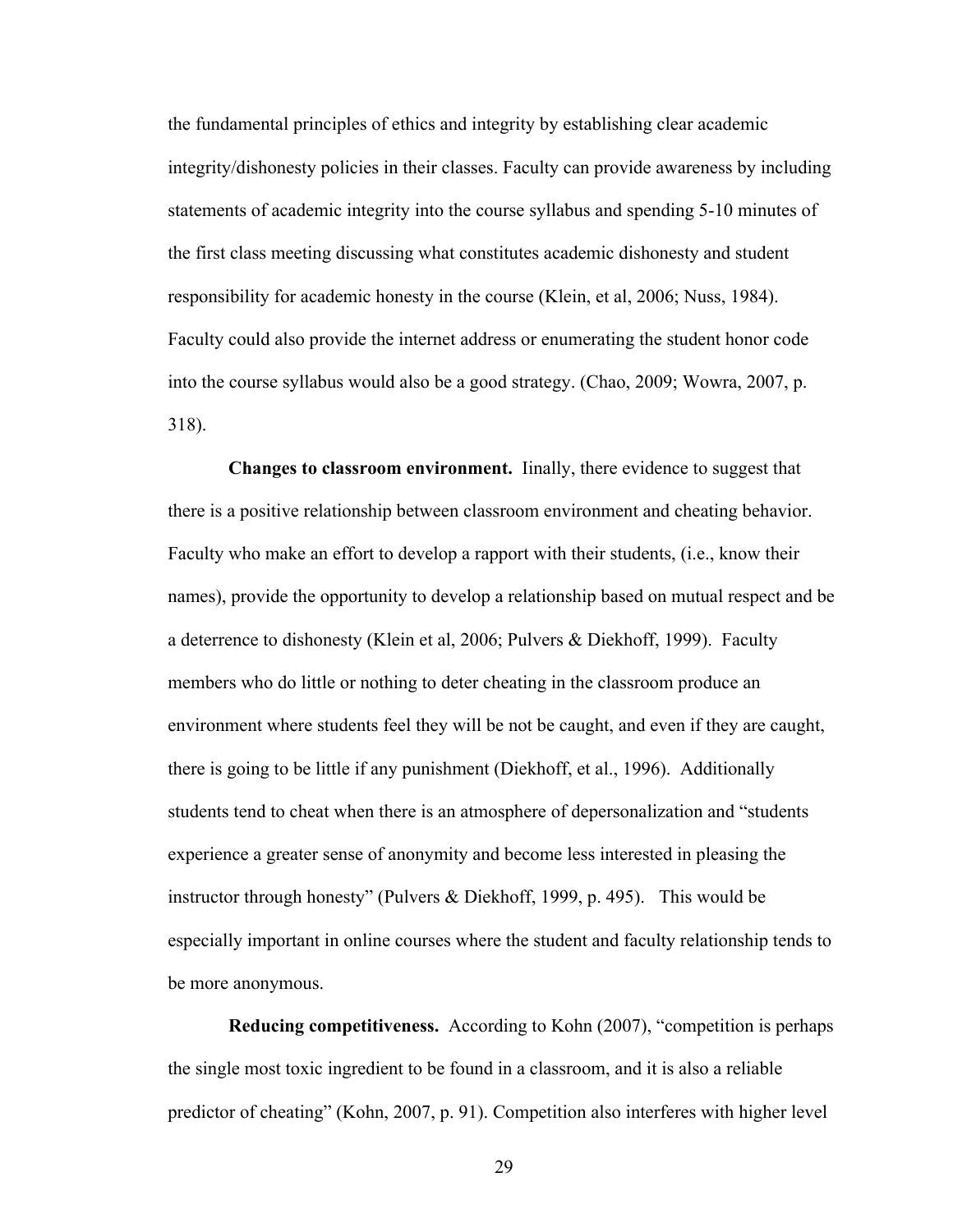thinking needed in colleges (Kohn, 2007). Evidence suggests that reducing the competition among students could be an effective deterrent since the pressure to succeed might be lessened (Chiesl, 2007, p. 205). Competition erodes a student's self concept as they feel more "unsupported, uninterested, and incompetent" (Kohn, 2007, p. 91). Suggestions to reduce competitiveness include: affirming the importance of integrity at the start of the course, encouraging students to seek clarity for unclear assignments, small group projects to develop collaborative learning skills, and developing projects that are more personally meaningful to students that will foster interest and creativity rather than merely getting the best grade possible (Chiesl, 2007; Kohn, 2007).

### **Apprehension**

While certainly an acceptable means of reducing rates of academic dishonesty, apprehension is more reactive than proactive. Once a student is caught and/or accused of cheating the damage is already done. For deterrents described above to be effective the risk of apprehension must be real and if the "threat of being caught is low and the rewards outweigh the consequences then cheating may continue or even increase" (Lanier, 2007, p. 257). From a normative perspective, a punishment is that which is perceived to be "sufficiently large," and "it compels all players to cooperate by contributing to the public good" (Sasaki et al., 2011, p. 1165).

Methods of apprehension include having students submit papers electronically and utilize an anti-plagiarism search engine to detect "cut and pasted' papers. Confronting student cheating is met with resistance as faculty feel reluctant to "police' student behavior (Gallant, 2008), frustrated with the lack of administrative support and effective resolution (Gallant, 2008; Davis, Grover, Becker & McGregor, 1992), or simply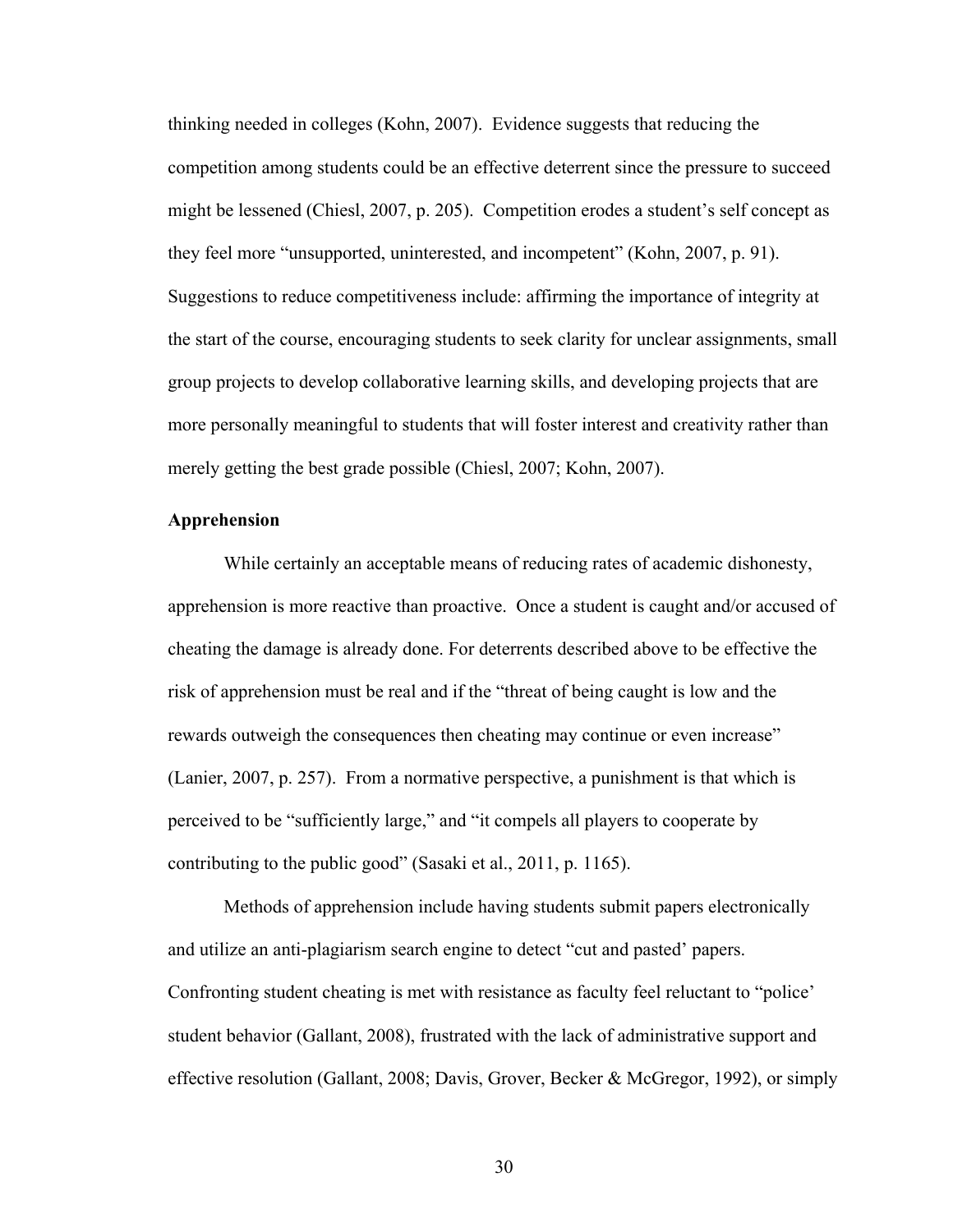wish to ignore the behavior, by justifying that in reporting the student it will ruin the student's career (Davis, Grover, Becker & McGregor, 1992). Unfortunately, apprehension methods have the intent of thwarting the cheating behavior rather than learning the real reason students wanted to cheat (Kohn, 2007).

# **Cheating in Community Colleges**

A review of the available scholarly literature on cheating in community colleges revealed relatively few major studies specific to community college students. Of significance is a study done in 2002, of 265 community college students who were surveyed on their experiences and attitudes of cheating (Smyth & Davis, 2004). In this study, the results were very closely matched to rates and types of cheating in four-year universities. In a study of 256 community college students, Smyth and Davis (2004), found that 74% of students observed student cheating and over 45% confess to cheating at least once (Smyth & Davis, 2004). In this study, more males cheated than females and further found that although a high percentage responded that cheating was wrong, nearly 50% of sophomores believed cheating to be socially acceptable (Smyth & Davis, 2004).

An article by Pat Moeck (2002), addresses types of academic cheating and identifies why students cheat based on a survey of literature by the author. Moeck identifies cheating such as altering documents, stealing library materials, sabotaging equipment, and "aiding and abetting others to cheat" (Moeck, 2002, p. 481). As to the reasons for cheating Moeck cites the lack of knowledge of what constitutes cheating and the belief by students that anything on the internet is "free domain' for use (Moeck, 2002, p. 453). With this relatively small amount of scholarly research on academic dishonesty in community colleges, it demonstrates the need for more research of the phenomenon.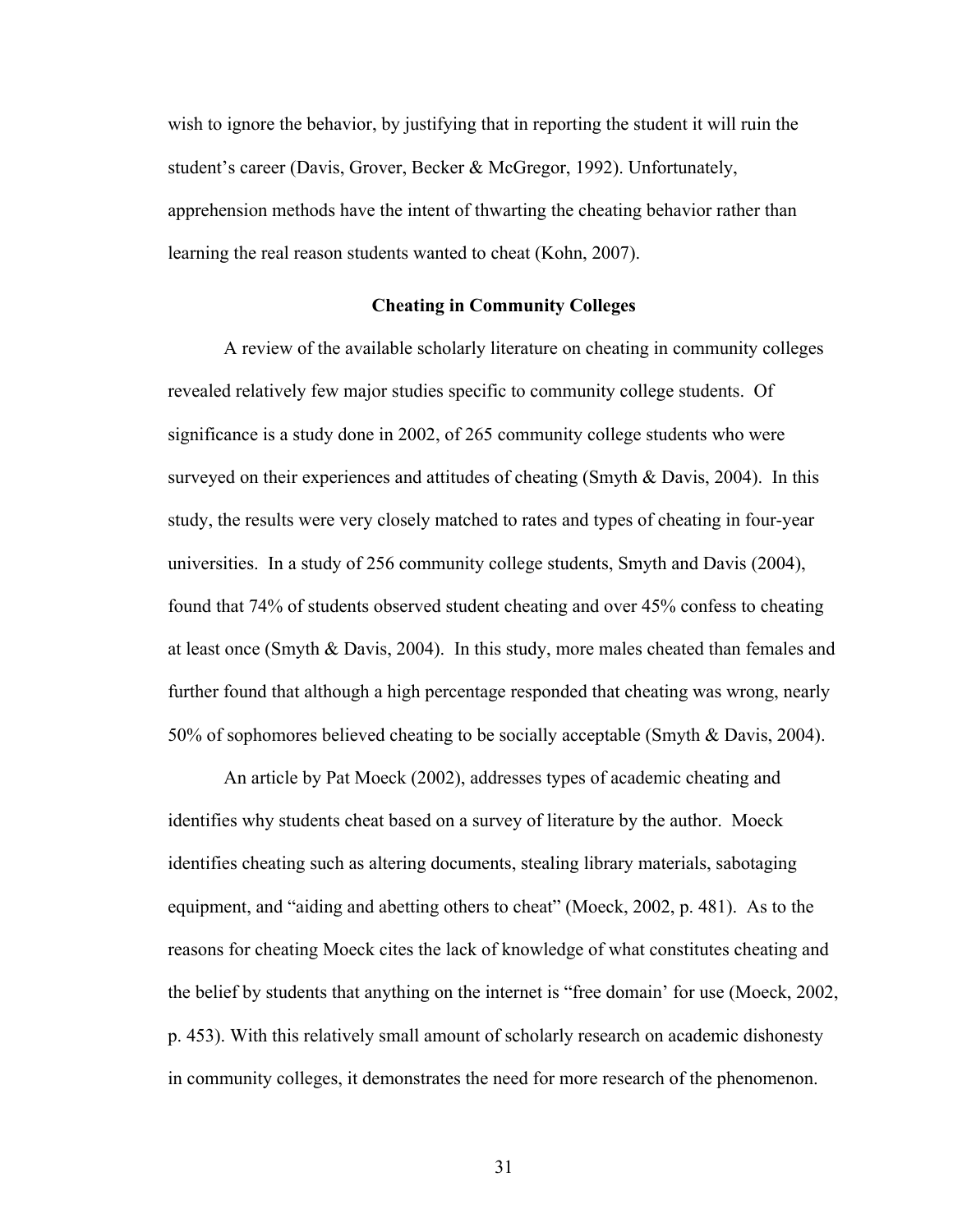#### **Summary**

Academic dishonesty is a critical issue in education. Since the 1960's quantitative and qualitative studies have indicated that the rates of students who self report committing some type of act of dishonesty have ranged from 75- 95% signifying that academic dishonesty is truly an epidemic in the educational system. When looking at the demographics of students who engage in acts of academic dishonesty, most research suggests more males rather than females tend to commit acts of cheating while females and older students are more apt to have more negative attitudes about cheating. Younger students most often engage in dishonest acts, while older students who have a more developed 'moral compass,' may refrain.

The factors contributing to students who cheat include, pressures from parents to do well in school, lack of commitment and time to do tasks, competition, and fear of failure. Research most often reveals that students with lower grade point averages tend to cheat more. Most often students who are academically dishonest suffer from lack of selfcontrol and academic procrastination. Students who lack self control find it difficult to resist the opportunities to cheat and those with academic procrastination delay in committing to starting academic assignments to the point where cheating seems a positive viable option. When students cheat they rationalize and/or neutralize cheating behaviors with euphemisms that helps depersonalize the acts and thereby absolves personal responsibility. Finally, there is some evidence to suggest that acts of software and movie piracy are allowing students to neutralize personal responsibility and translate this to the academic environment.

With an increasing number of international students entering American community colleges and universities, the faculty is confronted with the culture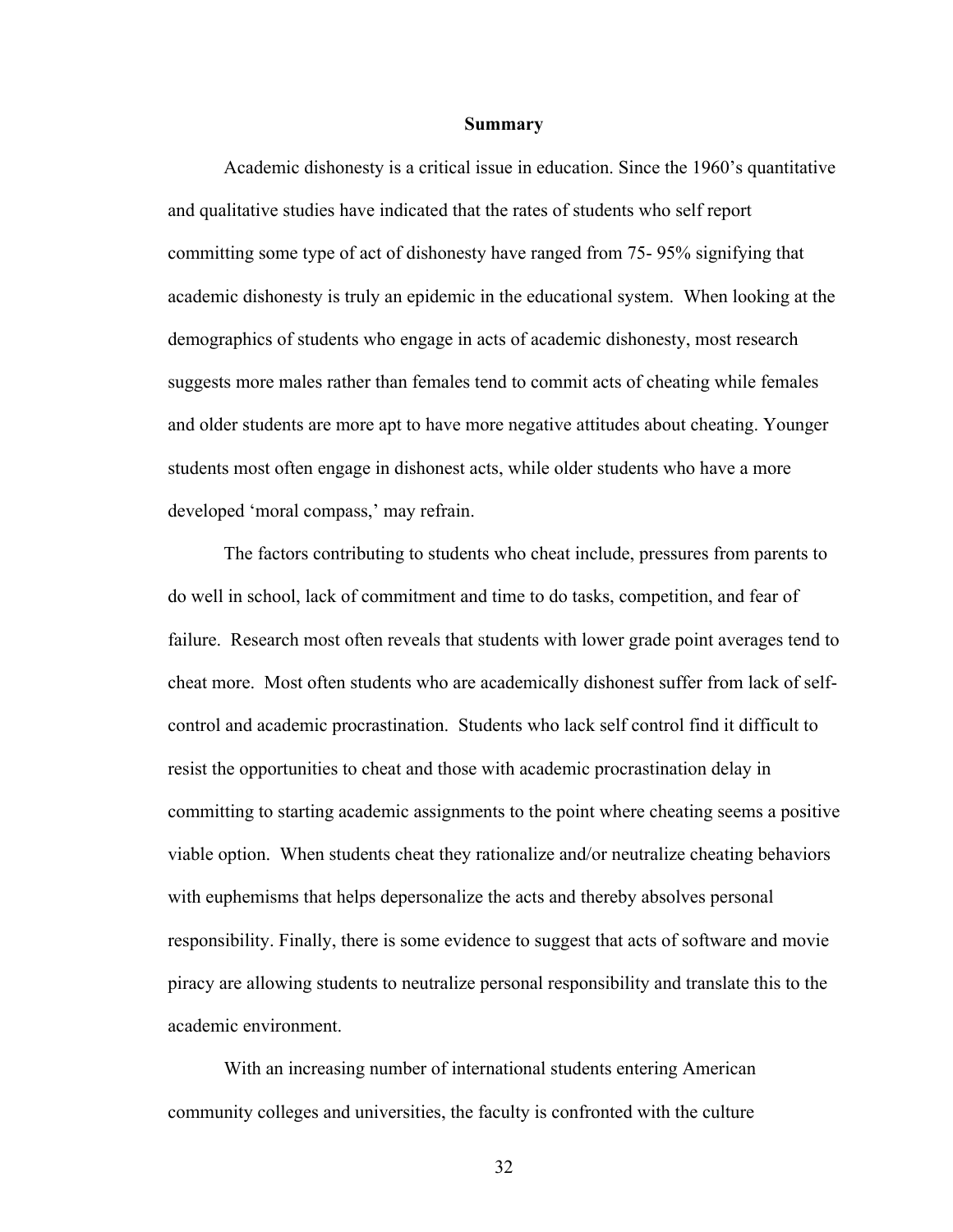differences of students who come from countries where students help each other in coursework. Studies in several countries (Bowman, 2012; Jian et al., 2008; Lin & Wen, 2007 & Soldier, 1889); support the notion of collectivist learning rather than an emphasis on competition by individuals that could explain the difference in perception of "helping" by foreign students and "over-helpfulness" by faculty.

In any society, individual members follow prescribed rules or standards of how each person "ought" to behave. (McHugh, 2012) These social norms provide rewards for those who follow the rules and establish punishments or sanctions for those who break them. In Western academic cultures, it is generally believed that students ought to conduct themselves with integrity and not cheat (McHugh, 2012). To protect honesty, strategies are adopted to ensure the public good for all.

Strategies to mitigate academic dishonesty fall into two categories, deterrence and apprehension. Deterrence is a proactive prevention strategy that prescribes that faculty and institutions should develop strong and clear academic integrity policies and include statements of academic integrity in course syllabi. There is strong evidence to suggest that faculty play a critical role in establishing and promoting a classroom environment that fosters academic integrity (Gallant, 2008; Smyth & Davis, 2003). Faculty who spend time at the start of each course discussing academic integrity with students serve to reinforce what constitutes ethical behavior and inform students of the consequences of violating policies.

Honor codes and honor councils have received much acclaim as a positive deterrent. Honor councils typically are comprised of faculty, staff, and students. Students participating on the honor councils provide peer pressure and role modeling against acts of dishonesty that acts as a deterrent. While apprehension is another strategy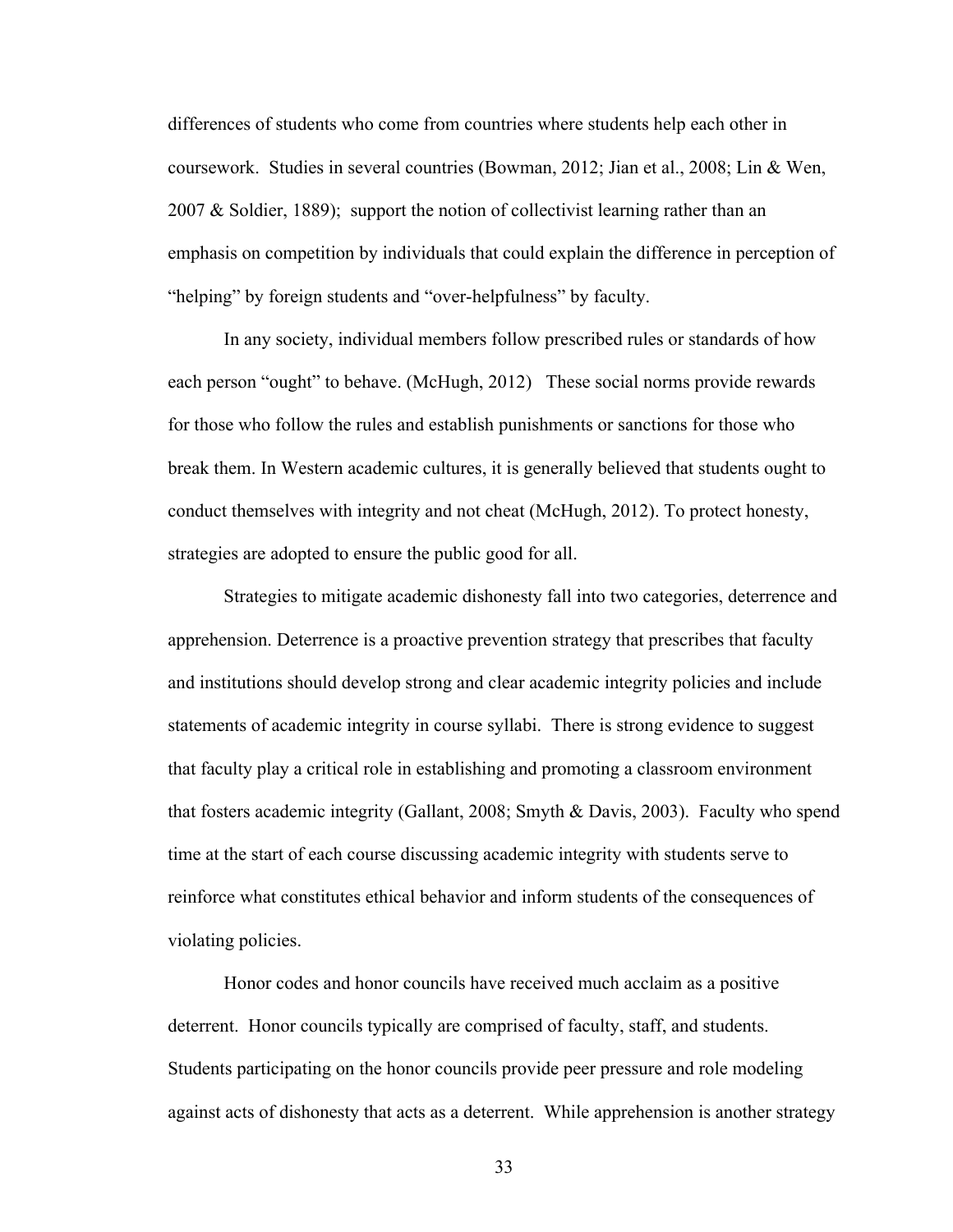to reduce incidents of dishonesty, it is reactive. If students feel the threat of being caught is low, they are still apt to cheat.

While the literature on the subject of academic dishonesty is significantly large, studies are mainly limited to four-year universities with little or no mention of this issue or its effects in the community college environment. Community colleges play a vital role in the higher education system and specific studies could lead to a more comprehensive understanding of the topic. Unlike at four year colleges and universities, faculty at community colleges are most often part time and may be working at several institutions and lack the connection and engagement compared to full time faculty members. It would be important to examine the perception of academic dishonesty and faculty engagement to academic integrity including the effects of honor codes and honor councils to answer questions and gain deeper understanding.

As members of an educational community, it is the responsibility of those engaged in imparting knowledge to provide an environment based on ethical principles of integrity, respect, and trust. Students come to education perhaps seeking only to obtain an education for future vocational uses; however, the opportunity exists to impart more than just academic subject knowledge. The values embedded in a code of academic conduct serve as a foundation to develop a student's moral sense and prepare him or her for a role as a member of a community committed to ethical principles.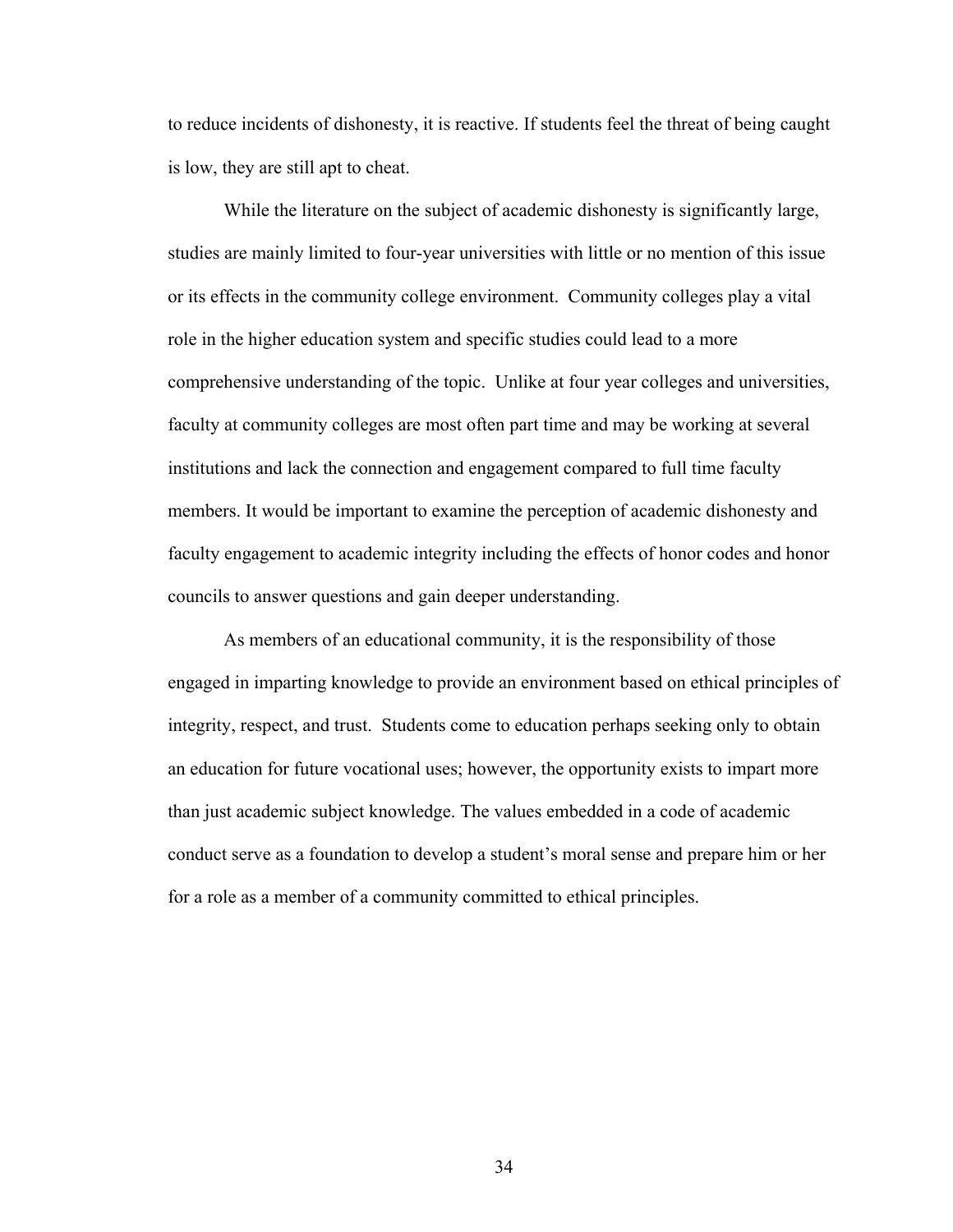# CHAPTER 3: METHODOLOGY

#### **Research Purpose**

The purpose of this study was to examine the perceptions of community college faculty and students in regards to incidents of academic dishonesty at a two-year community college with an established honor code. It is important to understand the perceptions from the student and faculty perspective of student dishonesty and further whether the presence of an honor code has an effect on incidents of academic dishonesty.

### **Research Questions**

The following research questions frame this study:

- 1. What are the similarities and differences in how students and faculty at community colleges define academic dishonesty?
- 2. What factors do community college students and faculty cite for their behavior related to academic dishonesty, either to cheat and/or how to respond to cheating?
- 3. How do community college students describe the honor code as a factor affecting their behavior to cheat
- 4. How does the honor code at the community college impact faculty thoughts and behaviors in deciding whether to report violations of dishonesty and support a community of academic integrity?

Following this introduction and research questions, this chapter discusses the research tradition that guides this study, the proposed research setting and context, proposed research sample and data sources, proposed instruments and procedures, proposed data collection, data analysis, role of the researcher, and concludes with a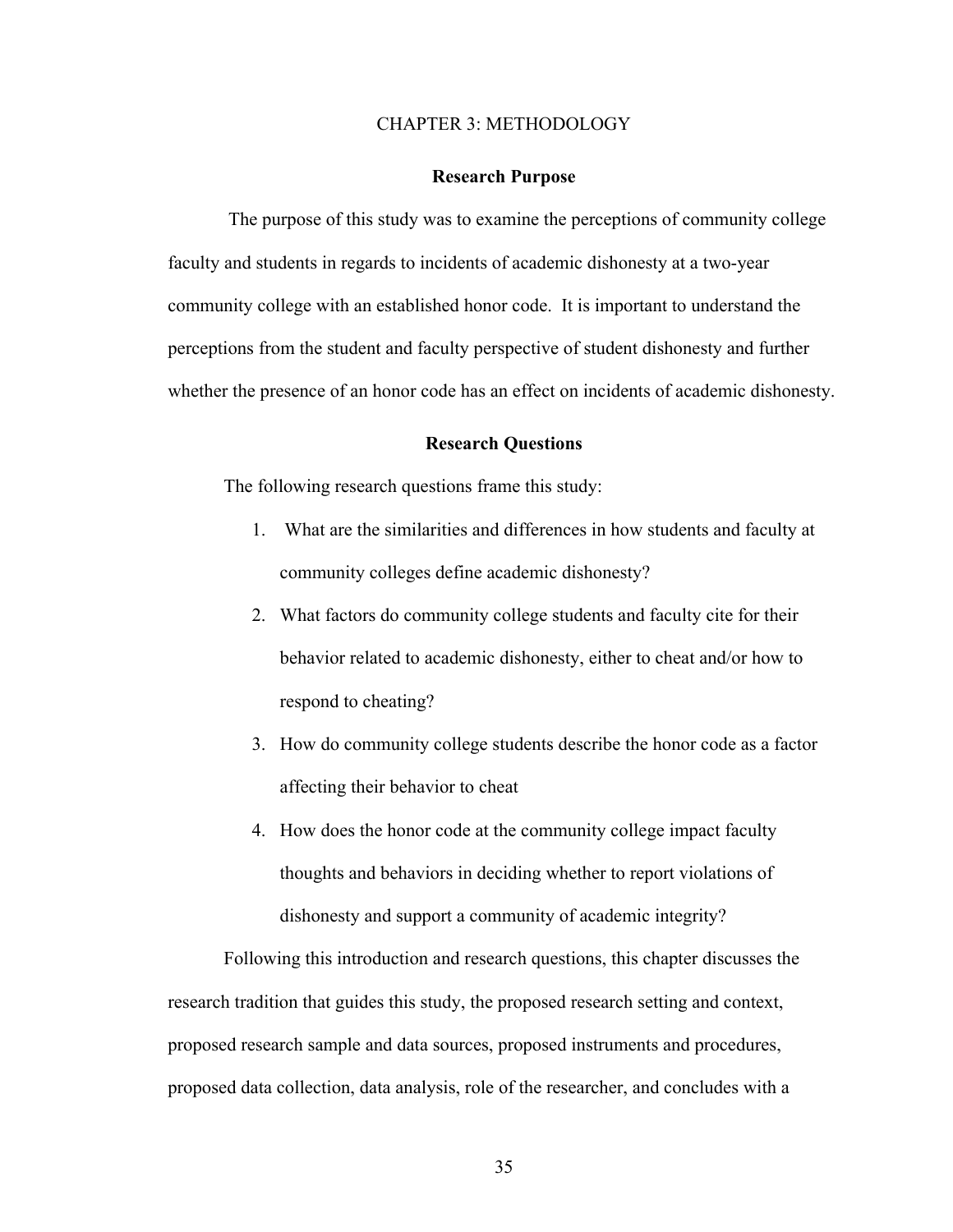summary.

#### **Research Design**

To examine academic dishonesty and the use of honor codes and honor councils, this study utilized a case study approach to study what Rossman and Rallis (2003) cite as the "subjective' and everyday experiences of participants from their perspective in regards to academic dishonesty and their unique perspectives of an honor code and honor council on the college community. Case studies "seek to understand the larger phenomenon through close examination of a specific case" (Rossman & Rallis, 2003, p. 104) A "case' can be an event, or process (Glesne, 2011) that include examination of data such as interviews, documents, and analysis. According to Glesne (2011), case studies emphasize in-depth interviews document collection, and analysis and the benefits are for a "better understanding of a particular case' which, for this study is academic dishonesty at a community college.

Because case studies by their very nature are complex and multi-layered, this approach lends itself to borrowing from other methods, called "methodologically eclectic" (Rossman & Rallis, 2003), such as phenomenology and grounded theory to provide rich, thick description. Phenomenological studies also emphasize "in-depth, intensive, and iterative interviews… to understand the deep meaning of a person's experiences" (Rossman & Rallis, 2003, p. 97). Further, Clark Moustakas states, "the phenomenological research approach involves a return to experiences in order to obtain comprehensive description that provides the basis for a reflective structural analysis that portrays the essence of the experience" (Moustakas, 1994, p. 13). From a phenomenological approach, the study sought to look at perceptions from faculty and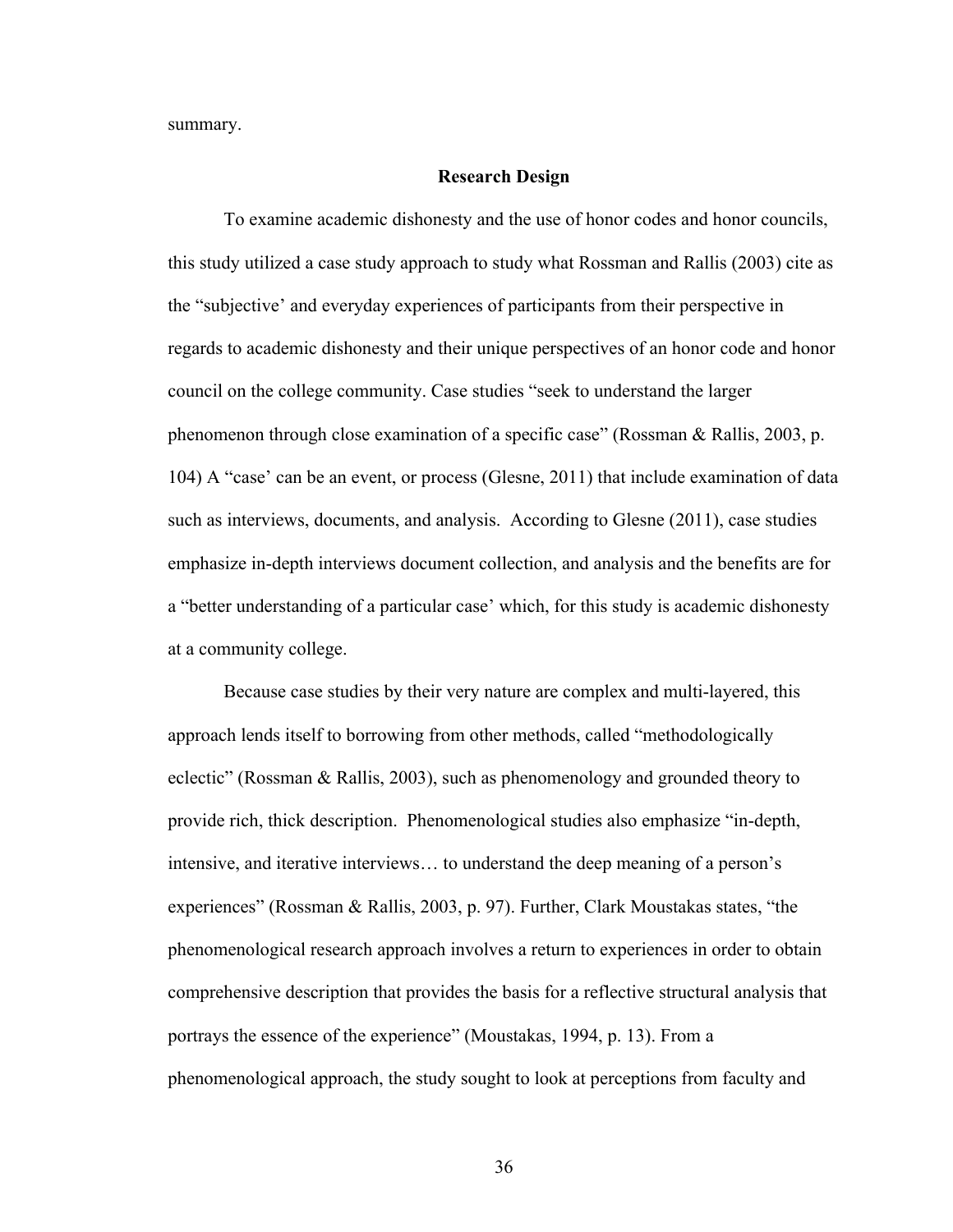students as it currently existed (Rossman & Rallis, 2003). By examination of data through interviews, observations of honor council meetings, and examination of artifacts such as an adopted honor code and related administrative regulations, a deeper understanding of the phenomenon of academic dishonesty emerged.

This study also used a grounded theory design approach. Grounded theory is the "systemic qualitative procedure used to generate a theory that explains, at a broad conceptual level a process, an action, or an interaction about a substantive topic" (Creswell, 2008, p. 434). Through data (individual interviews and documents) the goal was to determine if there were perceived relationships or effects between the existence of an honor code/honor council at this community college and the perceptions of students and faculty towards academic dishonesty in order to generate theory (Glesne, 2011).

The focus in gathering data was to attain "saturation" (Creswell, 2008) where the "researcher makes the subjective determination that new data will not provide any new information or insights for the developing categories" (Creswell, 2008, p. 443). Glaser and Strauss (1999) indicate that saturation is most effective when the study maximizes the differences between the groups and can never be attained by "studying one incident in one group" (Glaser & Strauss, 1999, p. 62).

Additionally, another feature of the grounded theory approach that was utilized is the "constant comparison method" that seeks to generate and connect categories by comparing incidents in the data to other incidents, incidents to categories, and categories to other categories" (Creswell, 2008, p. 443). Glaser and Strauss indicate the constant comparative method is "concerned with generating and plausibly suggesting (but not provisionally testing) many categories and no attempt is made by the constant comparative method to ascertain either the universality or the proof of suggested causes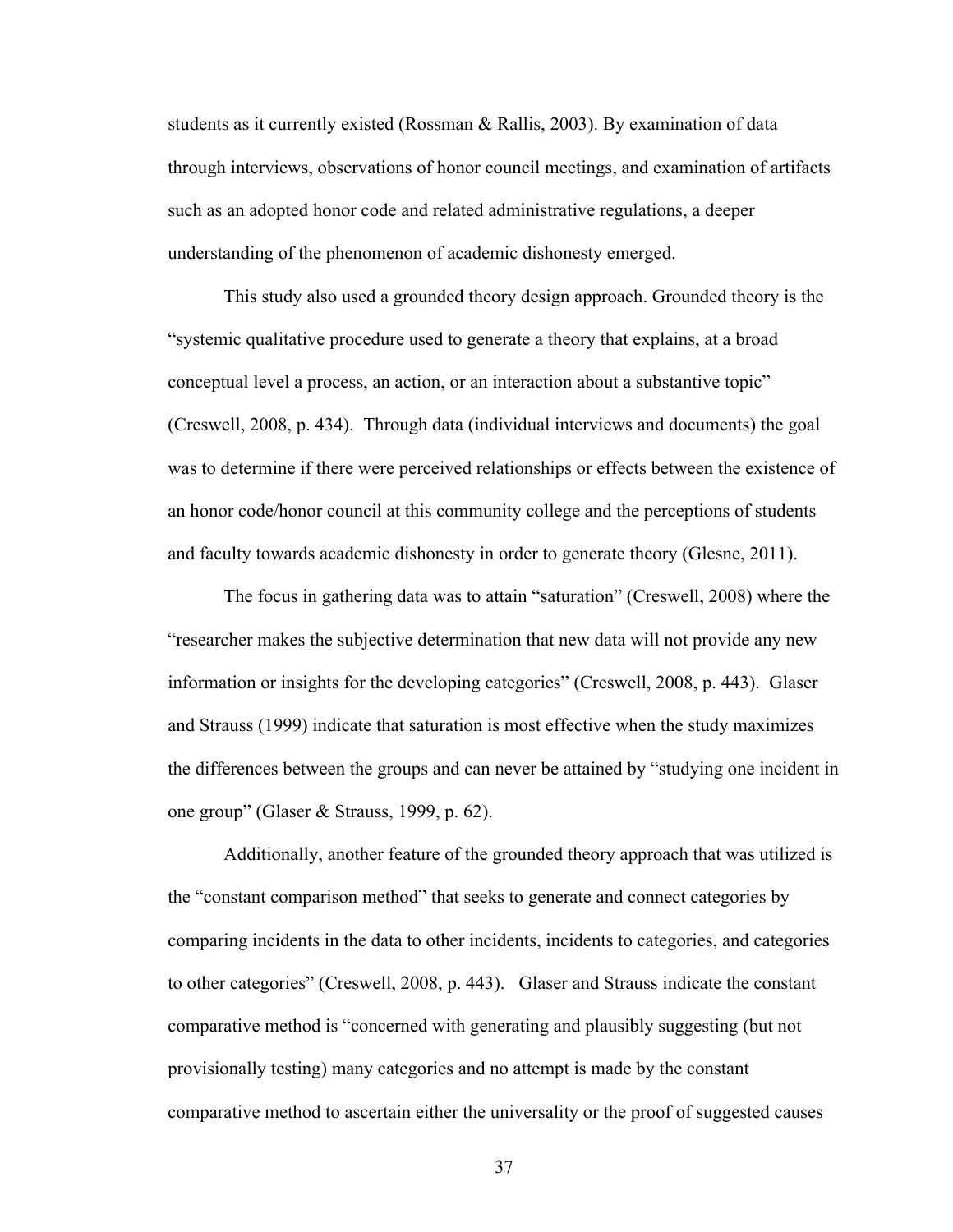or properties. Since no proof is involved, the constant comparative method in contrast to analytic induction requires only saturation of data—not consideration of all available data" (Glaser & Strauss, 1999, p. 104).

#### **Research Setting**

The research setting was a large community college in a single college district situated in a large urban area in the western United States. This community college was founded at the time of the Great Depression and opened with fewer than 200 students and today serves over 30,000 students and awards Associates of Arts degrees in over 80 fields of study on one main campus and several satellite campuses. The student population is racially diverse, with Caucasians comprising a little over 30 % of the total population. Latino students being the next highest ethnicity represented at nearly 29%. Asian Americans and African Americans are next at approximately 19% and 11% respectively (College Fast Facts, 2009). The community college employs nearly 1,900 full and part time faculty and staff, of which 870 are full time and 1,008 are part time faculty and staff. Of the 870 full time employees, approximately 300 are faculty employed full time. (College Employee Diversity Report, 2009).

### **Rationale for Site Selection**

With the state and local economy recovery lagging, more and more students are returning to education and specifically to community colleges to acquire new job skills. Additionally restricted enrollment statewide at four-year universities has resulted in students staying longer than two years at community colleges as students wait for universities to relax enrollment restrictions (Keller, 2011). These are difficult times for students and competition is extremely high. In some cases four-year colleges are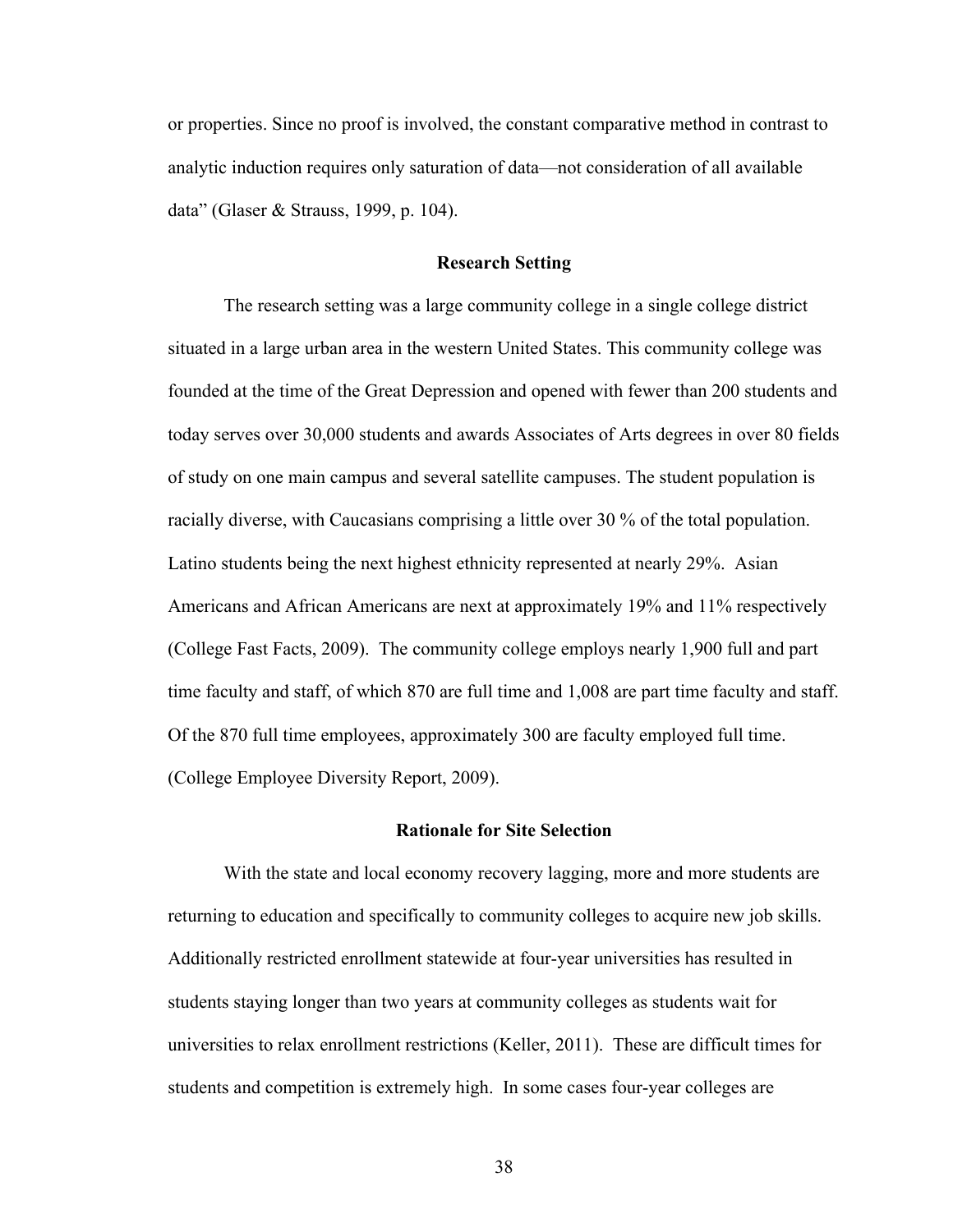changing admission policies by raising minimum grade point averages for college entrance requirements (Keller, 2011). These factors create an environment in which students feel pressure to get ahead at any cost and these are prime conditions for incidents of academic dishonesty (Gallant, 2008). As two-year colleges are the first point for students entering higher education, it is appropriate to study a community college with a documented experience in academic dishonesty and which has attempted to use strategies to mitigate incidents of dishonesty. This study used a purposeful sampling strategy for selecting a community college in the western United States that has adopted an honor code.

In the past several years the site college had seen a noticeable increase in incidents of academic dishonesty cases. Data from the campus disciplinarian indicated that in the past two years reports of incidents of academic dishonesty had risen over 70% (Personal communication, 2010). Student discipline had always been the responsibility of a dean in student services; however in 2000, a department of student judicial affairs was created. The college community was concerned by the rise in incidents of academic dishonesty. The college adopted administrative regulations that encompassed a student conduct code and an honor pledge, known as the "honor statement" for students to sign upon enrollment each semester that states they will abide by the principles of integrity. Additionally a committee was created that was comprised of students, faculty members and administrators to adjudicate cases involving alleged incidents of cheating, known as the Honor Council Hearing Board. Further, in an effort to institutionalize the principles of an educational community based in integrity, the college created an Honor Council committee to oversee education, training, and provide workshops about the code of academic integrity and general issues of campus civility.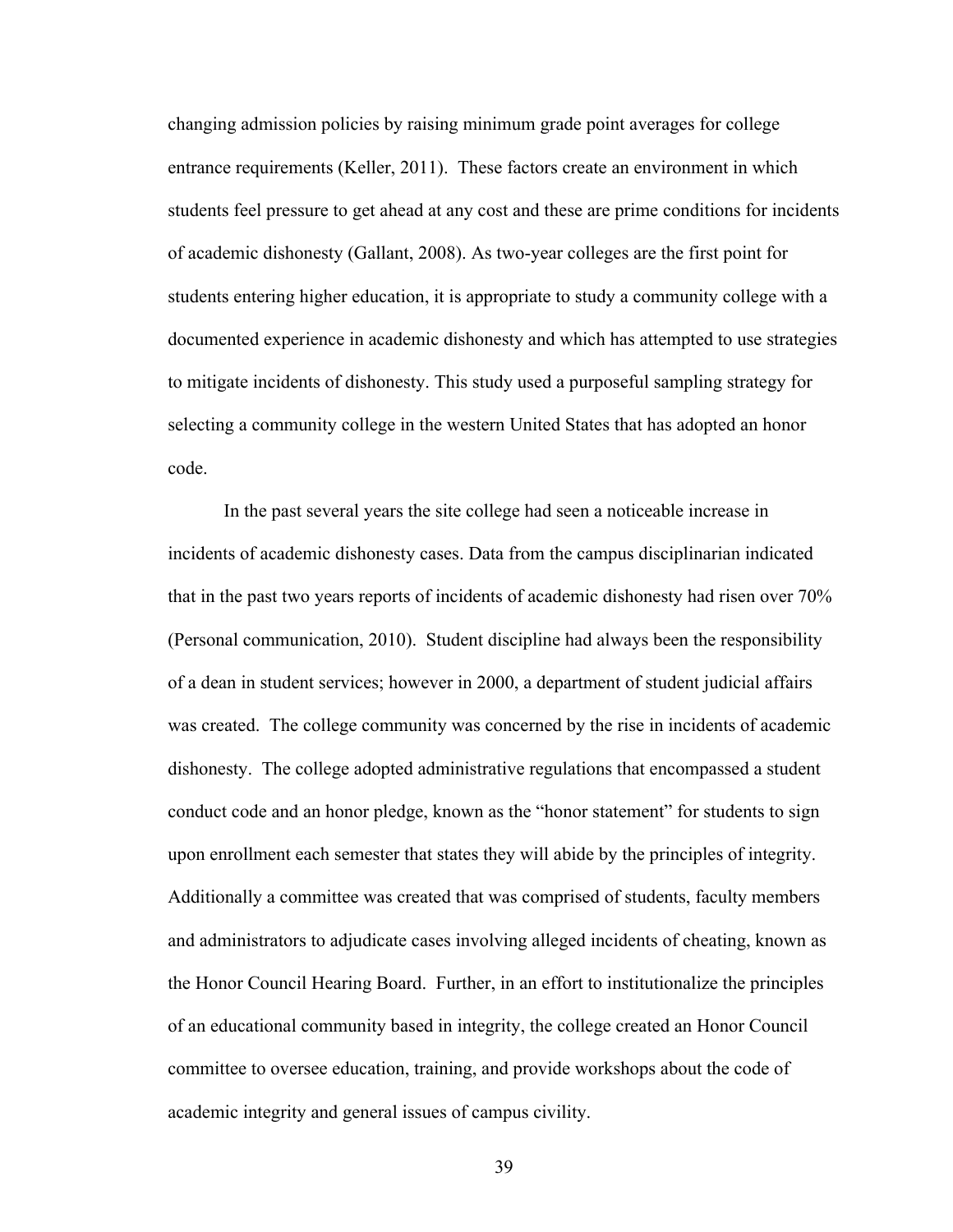### **Data Sources**

This study looked at the student and faculty perceptions of academic dishonesty in an honor code environment at a two-year community college. Thus, this study included interviews as well as the examination of supporting documents. Through individual interviews with students and faculty as well review of documents, the goal was to obtain what Moustakas (1994) calls a "comprehensive description that provides the basis for a reflective structural analysis that portrays the essence of the experience" (Moustakas, 1994 p. 13).

#### **Research Sample**

In qualitative research, purposeful sampling (Creswell, 2008) seeks to "intentionally select individuals and sites to learn or understand the central phenomenon" (Creswell, 2008, p. 214). Patton (2002) also describes purposeful sampling as "judgmental" in that the researcher attempts to find cases that provide "information rich" data that "illuminate the questions under study" (Patton, 2002, p. 230).

From within the overall site population of 30,000 students, the sample was narrowed to those students who were: a) full time (enrolled in twelve units or more of coursework per semester), b) have completed twenty-five units or more of college coursework, and c) who were business, English composition, or those taking particular sciences leading to careers in the health profession. The aforementioned majors were selected due to the several studies indicating a rise in cheating behavior in both business students (Anistal, Anistal, & Elmore, 2009; Smythe & Davis, 2004; Kerkvliet, 1994) and nursing and medical students (Rennie & Rudland, 2003; Tippit et al., 2007). Further, enrollment in English and the Sciences when combined represent a significant percentage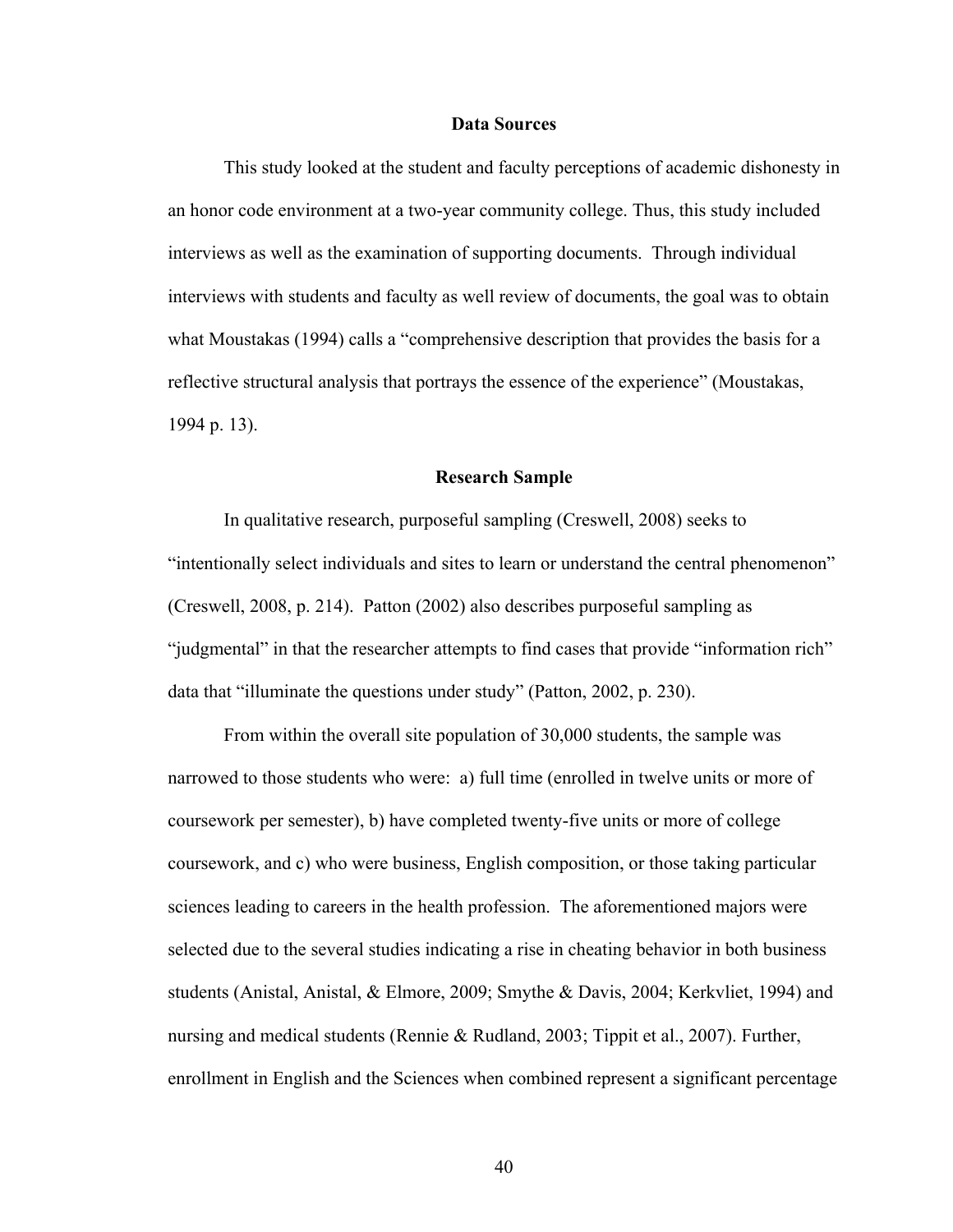of course enrollment. In 2008, English enrollments constituted nearly 13% of total enrollments, and enrollments in Life, Physical, Earth, and Health Sciences represented approximately 11% (Credit Course Enrollment by Department, 2008). Since sciences are a logical pathway to healthcare professions, it seemed appropriate to use science courses for a criterion for the study.

For the faculty sample, twelve full time tenure track faculty participants were selected from the academic departments of business, English composition, and science courses leading to careers in health professions and that are the same departments as used in the student sample. An effort was made to select three to four from each discipline. This allowed for constant comparison analysis between student and faculty groups which is a feature of both phenomenology and grounded theory research traditions (Creswell, 2008; Glesne, 2011). Although the primary data collection method was digitally recorded interviews, document review, jottings and journal notes were also used.

The final student sample yielded twelve students comprised of three Asian American students; three Hispanic/Latino students, three white students and three students who identify as multi-ethnic. The age breakdown consisted of nine students between the ages of 20-25, and three between the ages of 26-30. Nine of the twelve students were enrolled in 14 units during the fall 2011 semester, one was enrolled in 13 units, and two were enrolled in 12 units. Looking at cumulative units completed, five students had completed between 30-40 units; two had completed between 40-50 units, and five had completed over 50 units of college coursework. As to major of study, seven students were business majors, two students were studying English, and one student was a pre-nursing (science) major, one was a history major and the final student was a computer science major. These last two students in the study were initially used to pilot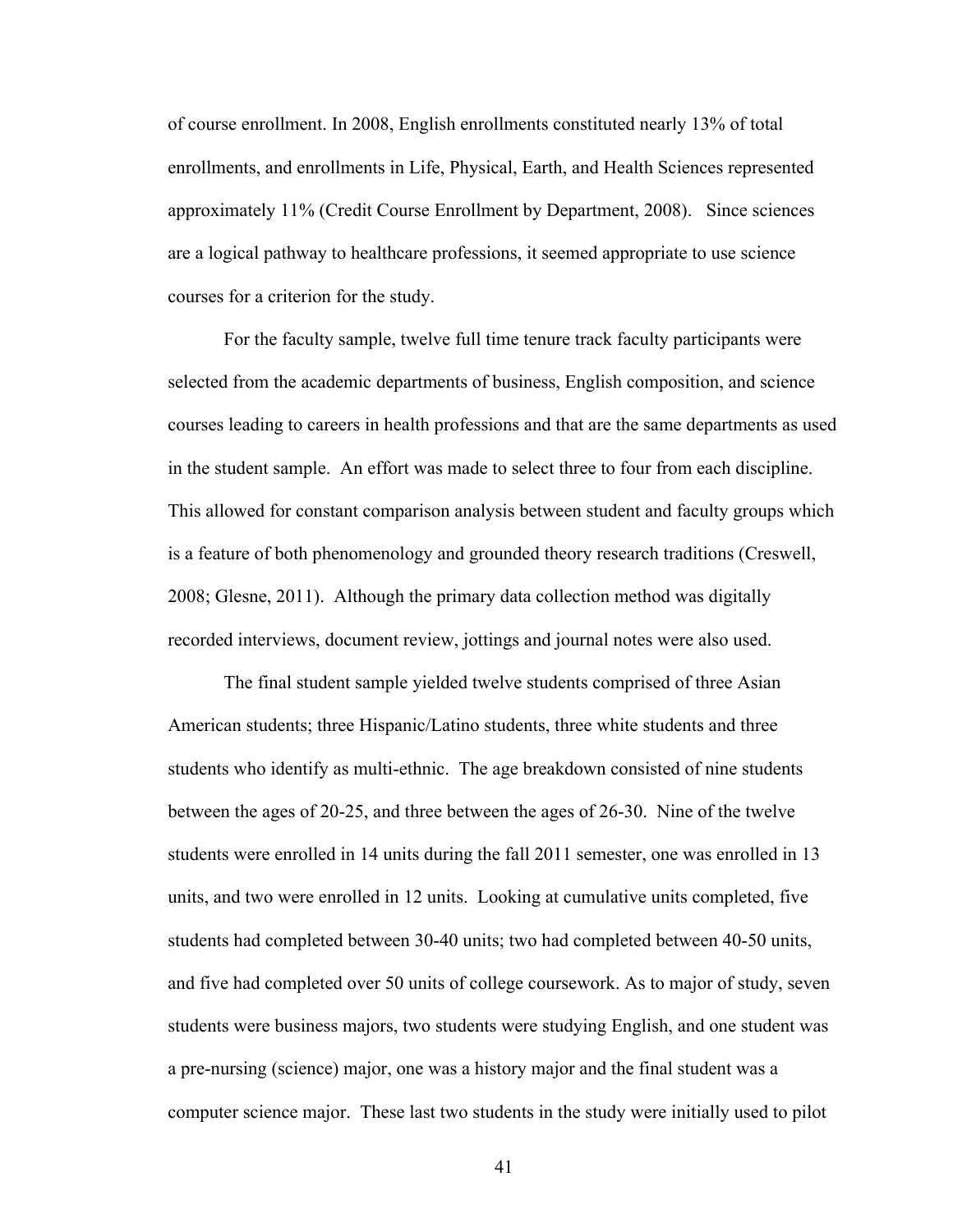test the interview questions, however; due to the positive value of their responses, the data was included into the final results.

#### **Sampling Strategy**

Using a critical case sampling strategy (Creswell, 2008) the goal was to examine the more dramatic and important cases of academic dishonesty at a community college with an established honor code. Further Patton (2002) describes critical cases as those which highlight sites that are having particular problems with groups, in this case the high incidents of reported cases of academic dishonesty at a community college. The goal for picking this particular site was to "yield the most information and have the greatest impact on the development of knowledge" (Patton, 2002, p. 236). This particular site is the only known community college with an adopted honor code which provided the ability to discern whether this type of policy has a mitigating effect on student decisions to cheat and also to learn whether the existence of such a policy supports faculty in their decisions to create a community of academic integrity within the classroom.

# **Data Documents**

The documents used in this study were transcripts from individual interviews and review of artifacts such as adopted college policies. Each semester or session students must sign the "honor statement" that is a pledge that indicates their willingness to abide by the college honor code and act with integrity. It was critical to know whether students read and understand this pledge, or merely respond in the affirmative in order to proceed through the enrollment process. As noted earlier, the college has adopted administrative regulations and policies that relate to both student conduct and academic integrity. These documents were reviewed from a historical perspective to understand if these documents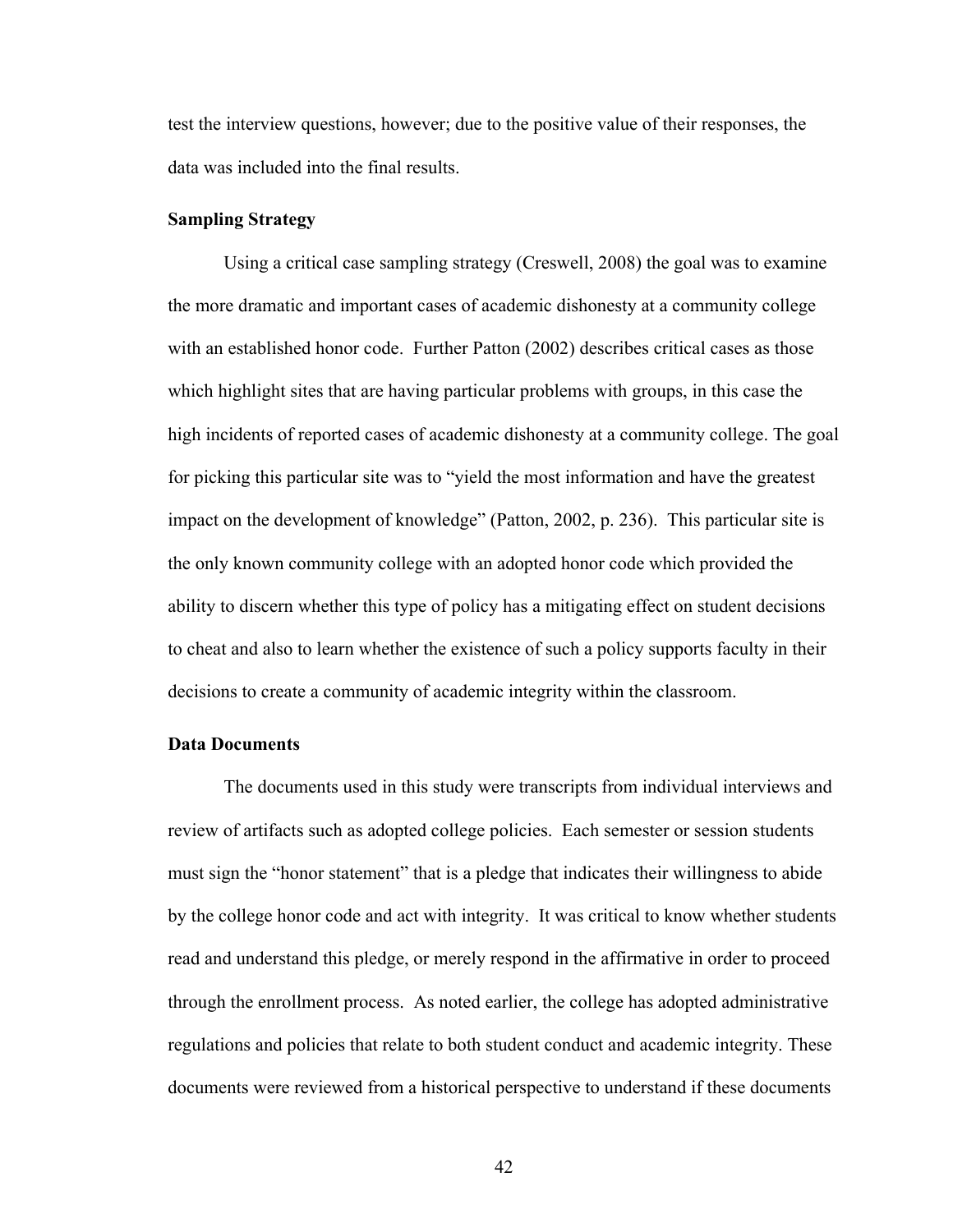supported and encouraged a community of academic integrity and provide context of the phenomenon at the research site (Glesne, 2011).

### **Instruments and Procedures**

# **Identification and Definition of Data Collection Instruments**

This study utilized data collection in the form of individual interviews and document review to evaluate my research questions, protect human subjects and connect my research data to my conceptual framework. There were two interview guide documents, "Student Academic Dishonesty Study Interview Guide" (Appendix A), and "Faculty Academic Dishonesty Study Interview Guide" (Appendix B). Additionally two interview guides were created, a "Faculty Focus Group Interview Guide" (Appendix J) , and a "Student Focus Group Interview Guide" (Appendix K). Finally, document review from the "Student Honor Statement" (Appendix C) adopted by the institution were utilized.

# **Description of Instruments: Overview of Student and Faculty Interview Guides**

The interview guides in this study consisted of three main sections, an introduction and background, the interview section, and a debriefing section. The information contained in the interview guides were developed using the existing established procedures as defined by the Office of Graduate Studies, Research and International Programs at California State University, Northridge.

The first section consisted of an introduction and background section for the research study. The sub-sections provided the participant with an explanation of the purpose of the study, information on how participant's confidentiality would be maintained, and provided informed consent about the nature of the interview and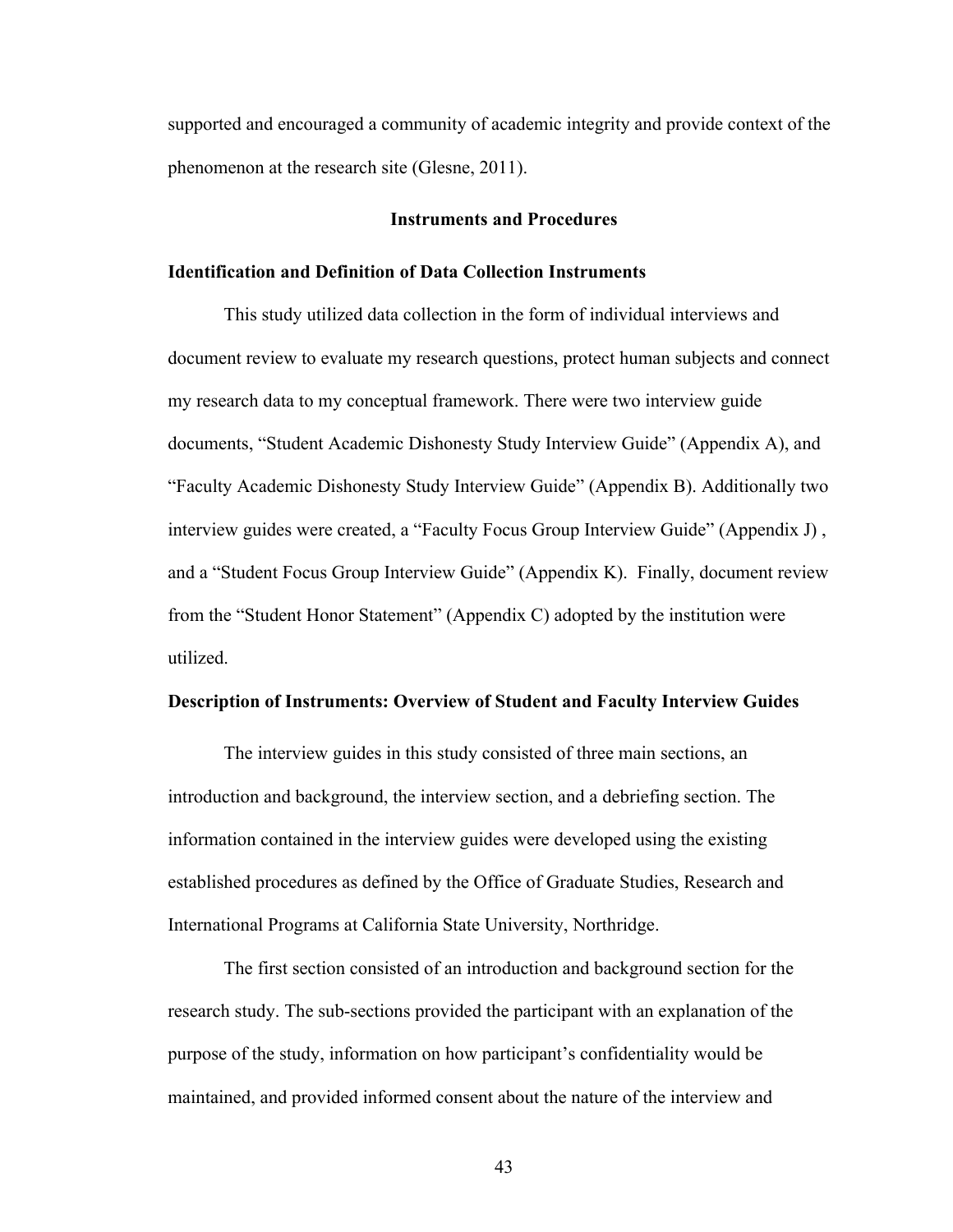informed participants that they could decline to answer any question or leave the study at any time. This subsection concluded with instructions on signing the "Informed Consent Form," and provided contact information for both the researcher and faculty advisor. The second section consisted of the interview questions and provided an opportunity at the end of the session for participants to include any additional information not covered or which the participant wished to include. The final section was a debriefing section that thanked the participant for their time and provided information on how data would be stored and secured to ensure confidentiality. It further informed participants how long the data is kept until it is destroyed.

## **Student Interview Guide**

Questions contained on the student interview guide were used to understand why students cheat and their perceptions of cheating (Appendix A). Studies indicate that for students to cheat a variety of situational factors seem to exist such as the benefits outweigh the risks of being caught (Whitley, 1998), feel instructors don't care about them (Simon et al., 2004), and are dealing with multiple factors such as academic pressure and other stressors (Brezina, 2000; Genereaux & McLeod, 1995). Interview questions 1-4 attempted to gain an understanding of why students feel other students cheat and identify any perceived factors that make committing acts of dishonesty acceptable. In Moustakas' view of phenomenology, the goal with the interview questions was to gain "extensive description of the textures of what appears and is given, [so] that one is able to describe how the phenomenon is experienced" (Moustakas, 1994, p. 76). Since the literature indicates that honor codes appear to be effective mitigation strategies (deBruin  $\&$ Rudnick, 2006; McCabe, 1993; McCabe et al., 2001; McCabe et al., 2003), question 6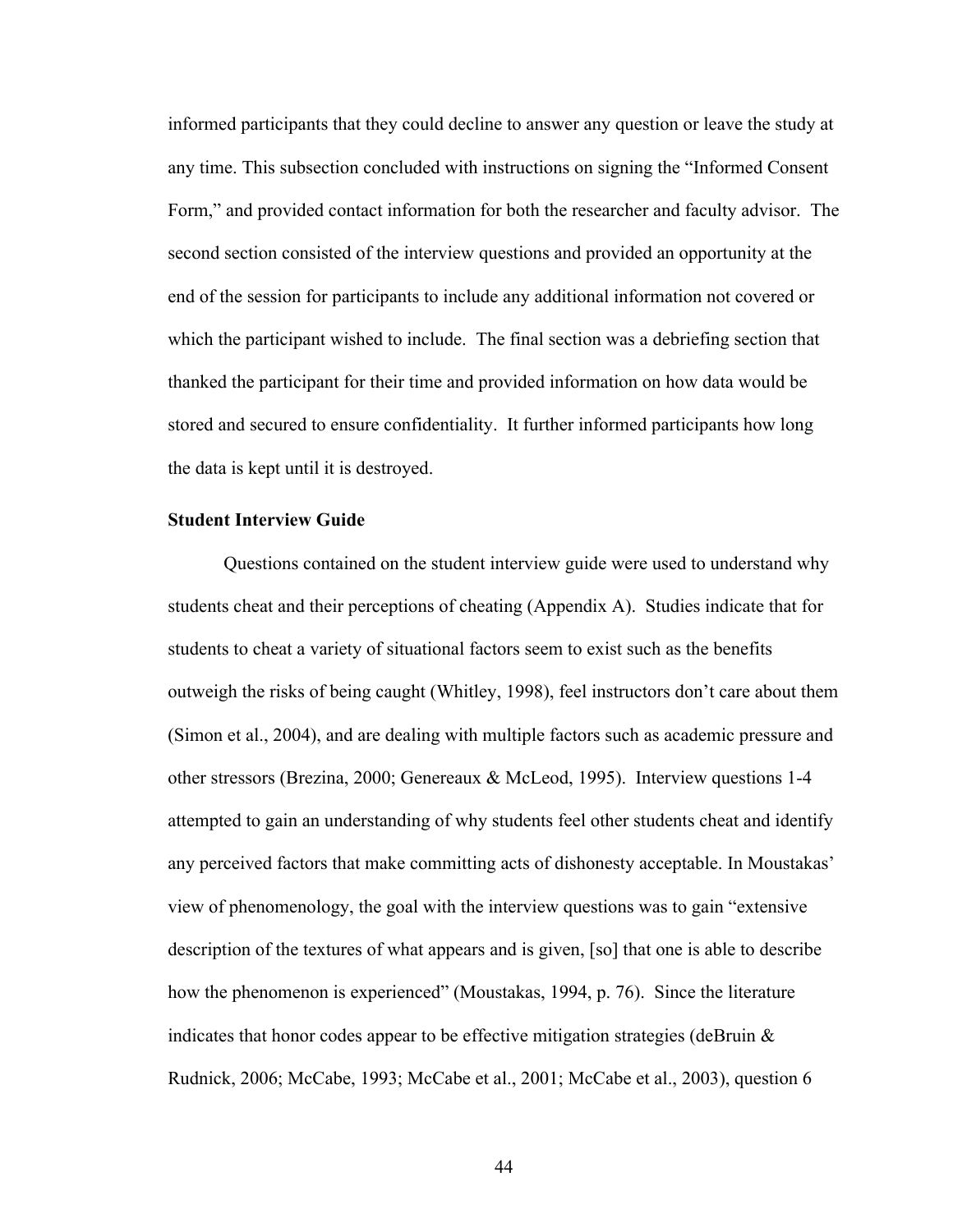queried student's perceptions of their knowledge of academic policies of the college, and the existence of the honor code. Additionally in the grounded theory approach, the questions allowed the study to help generate a theory on academic dishonesty and use of honor codes (Creswell, 2008).

Once student interviews were completed and analyzed, student participants were given the option to attend a focus group to hear preliminary study findings and provide an opportunity to give additional comments about their perceptions. Students were presented a "Student Focus Group Interview Guide" (Appendix M). This guide contained introduction, background, confidentiality, informed consent, and researcher contact information as the individual interview guides used in the study. Four questions were asked of group participants. Question 1 attempted to learn what the study findings meant from a faculty perspective in regards to their perceptions of why students commit acts of dishonesty in community college. Question 2 asked if the findings would have any effects on their thoughts or feelings about academic dishonesty. Question 3 attempted to learn if the findings generated new strategies to promote integrity, and finally, question 4 asked if the study finds altered student perceptions of why students cheat in college.

# **Faculty Interview Guide**

Questions contained in the interview guide for faculty (Appendix B) also attempted to elicit feelings and perceptions faculty have about student cheating in order to gain an understanding of why faculty feel students cheat. Using constant comparison (Creswell, 2008), the data gleaned from responses to questions 1-3 was compared to student descriptions to help generate a theory on academic dishonesty through the use of induction and deduction. This comparison also helped gain an understanding of the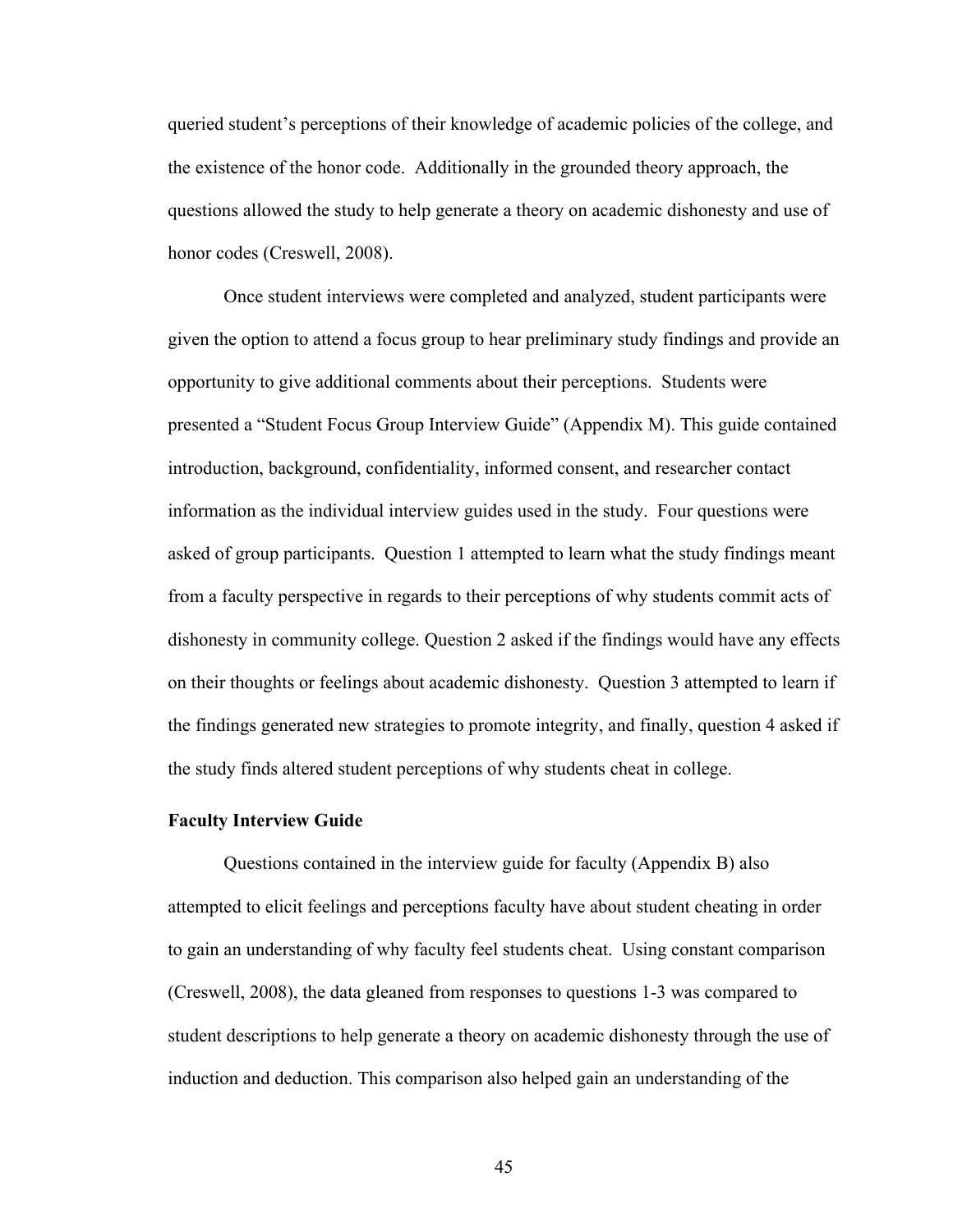"essence" of the phenomenon of academic dishonesty (Moustakas, 1994). Since the literature indicated that faculty take incidents of academic dishonesty somewhat personally (Bouville, 2009), question 4 attempted to understand the thoughts and feelings of faculty when students cheat. Because the college had adopted an honor code, questions 6, 7, and 9 attempted to learn if faculty members knew about the adopted honor code and honor statement and how these contribute to creating a community of academic integrity (East, 2009, McCabe 1993).

After faculty interview data was analyzed, participants were given the option to attend a focus group to hear preliminary study findings and provide an opportunity to give additional comments about their perceptions. Faculty were presented a "Faculty Focus Group Interview Guide" (Appendix J). This guide contained introduction, background, confidentiality, informed consent, and researcher contact information as the individual interview guides used in the study. Four questions were asked of group participants. Question 1 attempted to ascertain what the study findings meant from a faculty perspective in regards to their perceptions of academic dishonesty. Question 2 asked if the findings would have any effects on their thoughts or feelings about academic dishonesty. Question 3 attempted to learn if the findings generated new strategies to promote integrity, and finally, question 4 asked faculty participants if their perceptions were altered because of the study findings.

# **Justification for Instruments Used in the Study**

The instruments used in this study support the existing research on the topic of academic dishonesty and also add to knowledge as it relates to social norms theory, the positive effects of mitigation strategies such as honor codes, and the understanding of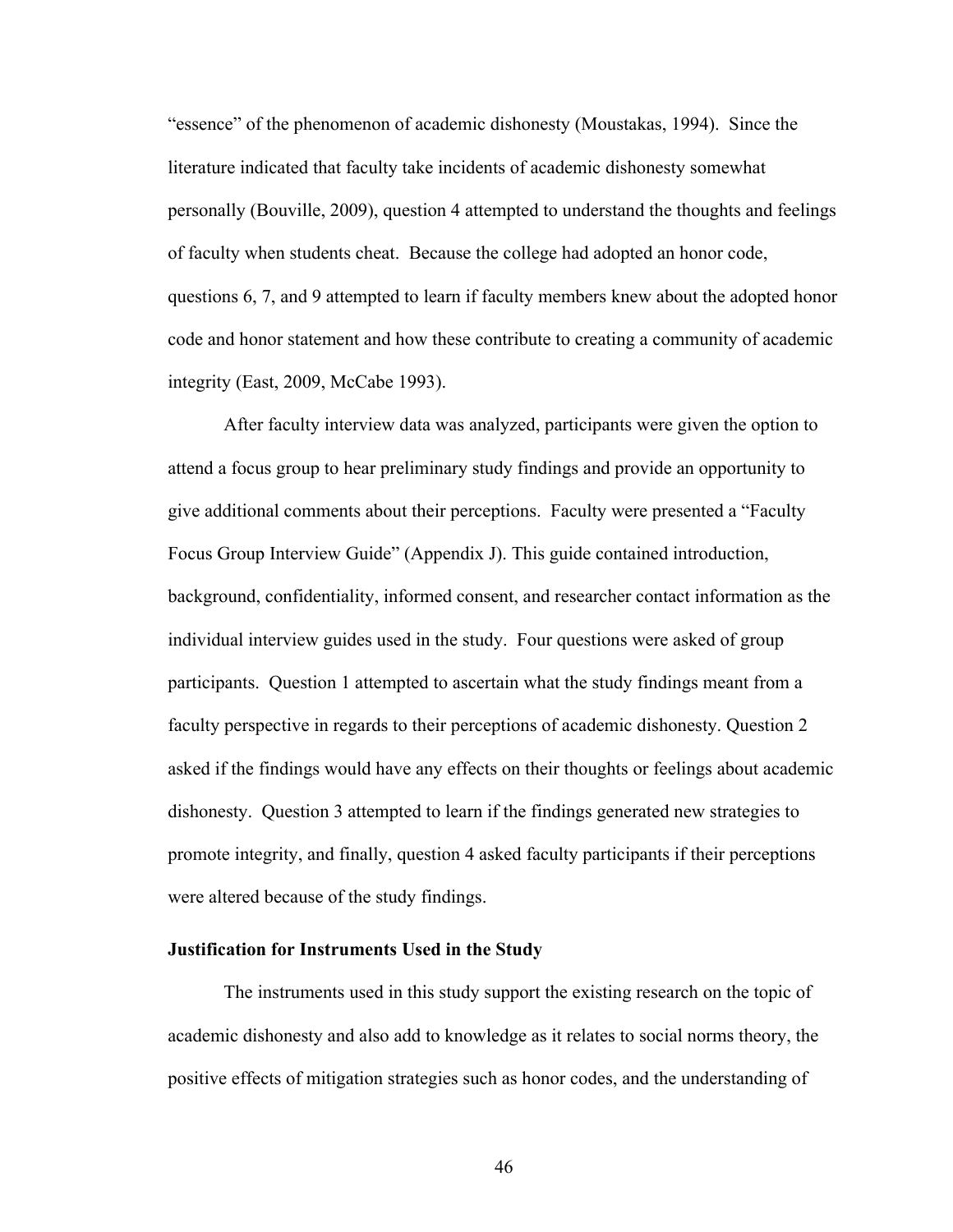how students and faculty differ in their perceptions of academic dishonesty to create a community of academic integrity. The two interview guides were based on the existing research questions that attempted to examine the "lived experiences" of students and faculty in relation to the phenomenon of academic dishonesty and an honor code.

### **Data Collection Procedures**

Utilizing a criterion sampling strategy (Glesne, 2011), the researcher worked with Director of Institutional Research and the Dean of Management Information Systems to identify potential students who met the criteria of full time and had completed twentyfive units or more of college work and were Business majors, had taken English composition courses, or particular science courses during the fall of 2011. Once a group of students who met the criteria were identified, the researcher worked with the Dean of Counseling to send out the research invitation announcement (Appendix F) by email to students on behalf of the researcher. This announcement solicited interested students and informed them about the compensation in the form of a \$20.00 gift card to the college bookstore and provided the contact information of the researcher. Having the letter sent from a dean of the college provided a layer of separation between the researcher and participants. It was hoped that communication from a college official would allow them to feel safer than if the letter came directly from the researcher whom they do not know. Students were directed to contact the researcher at a personal email account not affiliated with the institution.

Upon receiving email responses from students that were willing to participate in the study an effort was made to purposefully select a balanced group of twelve students from each of the areas of English, business and particular science courses.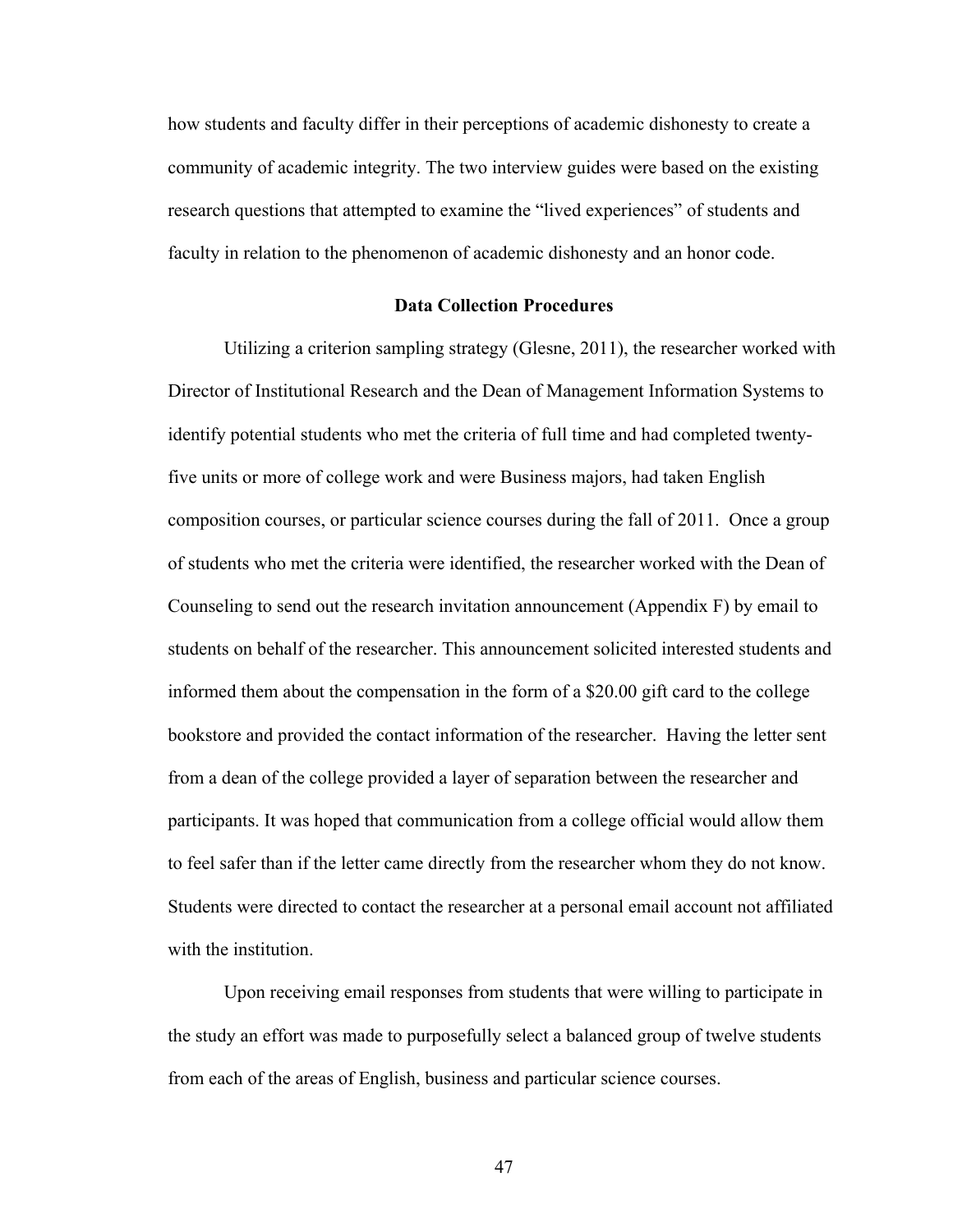In order to maintain the safest neutral environment for the student participants, the researcher worked with the Dean of Learning Resources to secure room space within the library to conduct interviews. The researcher contacted the selected participants and scheduled each student for 30-45 minute interviews in Late October through November of 2011.

To gain the faculty perspective, utilizing a criterion sampling strategy, the researcher worked with the Dean of Management Information Systems to identify fulltime tenured faculty members from the departments of Business, English, and Science. After the population was identified, the researcher worked with the Academic Affairs to send out a research invitation announcement (Appendix G) by email. This announcement solicited faculty members who met the criteria and informed them of the study along with offering a \$10.00 gift card to the local sandwich shop adjacent to the college. The email announcement indicated that interested faculty members should contact the researcher directly and provided appropriate contact information via an off-campus email account.

The faculty response was initially lower than needed, and the researcher worked with the Dean of Academic Affairs to send out a research invitation letter (Appendix E) in campus mail to the faculty who meet the criteria. This letter outlined the purpose of the study, discussed the expectations for participation in the study, provided information on the \$10.00 gift card compensation, and indicated how confidentiality would be maintained throughout the study.

# **Timeline for Data Collection**

In late August of 2011, after approval from both the California State University Northridge Internal Review Board and the site institutional research department, the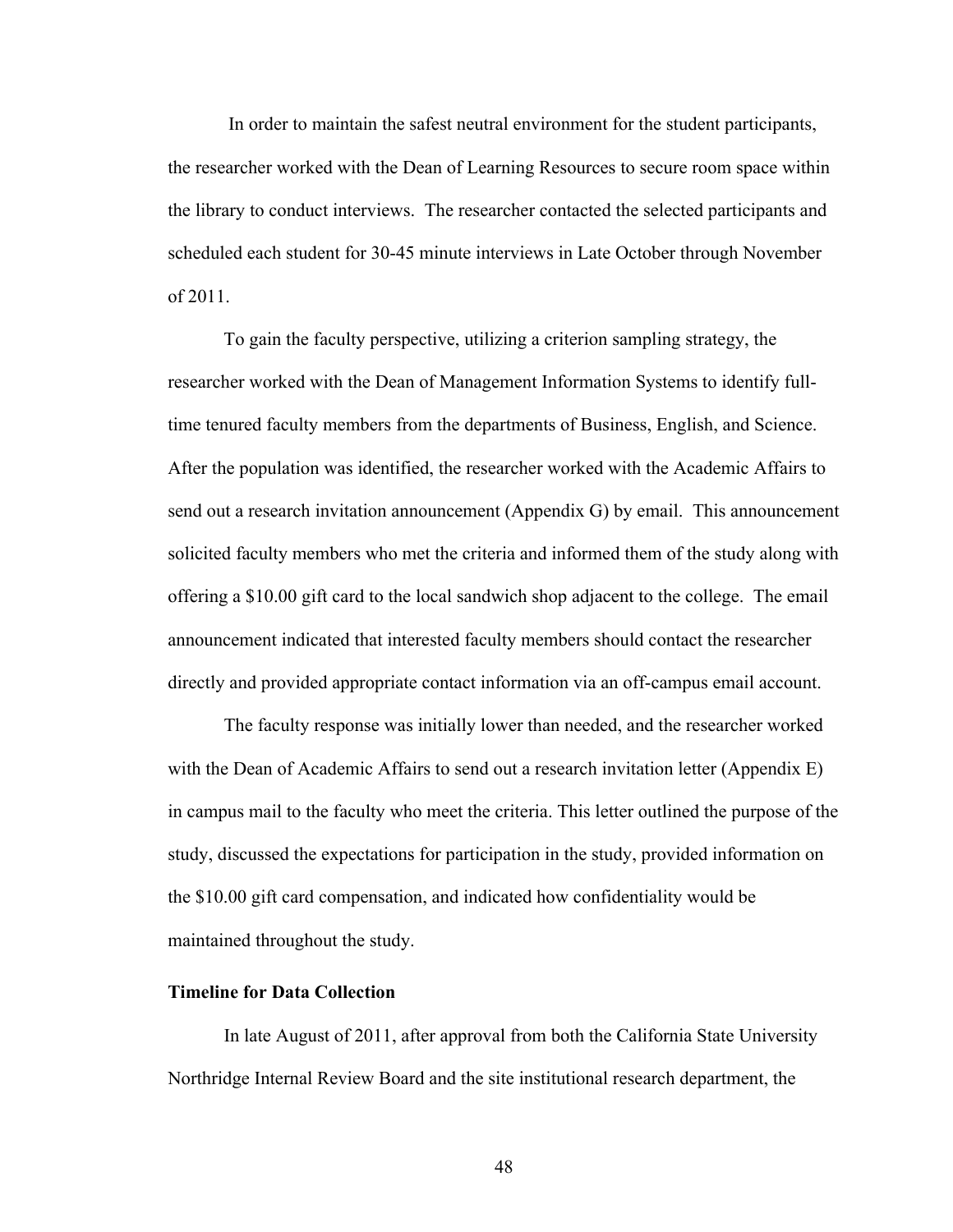researcher contacted the Director of Institutional Research to receive approval to conduct original research at the institution. After approval in September 2011, both the Dean of Transfer Counseling and the Dean of Management Information Systems were contacted to inform them of the purpose of the study and obtain assistance in identifying students who meet the unit and major criteria and the email announcements were sent out. Once the appropriate numbers of students were obtained the researcher scheduled the interviews in the study rooms located within the college library. Interviews were scheduled in late October through mid-November of 2011. In early October 2011, prior to commencing the student interviews, the interview guide was pilot tested on two students to determine if questions needed refinement. One student was a computer science major and the other student was a history major. Both students had taken English courses and completed over twenty-five units of college coursework. Because the information received from these two interviews was appropriate for the study, data was incorporated into the results.

For faculty interviews, in early fall 2011 the researcher contacted the Dean of Academic Affairs to inform her of the purpose of the study and gain support and assistance in identifying appropriate criteria in order to select full-time tenured faculty members from the departments of Business, English, and Sciences on campus which was consistent with the majors of the student sample. After the appropriate criteria were developed the researcher contacted the Dean of Information Management to retrieve a data sample to use to contact the faculty members. The group of potential faculty members were each sent an invitation email (Appendix E) by the Dean of Academic Affairs inviting them to participate and informing them of the purpose of the study and the potential compensation. Respondents were directed to reply to the researcher using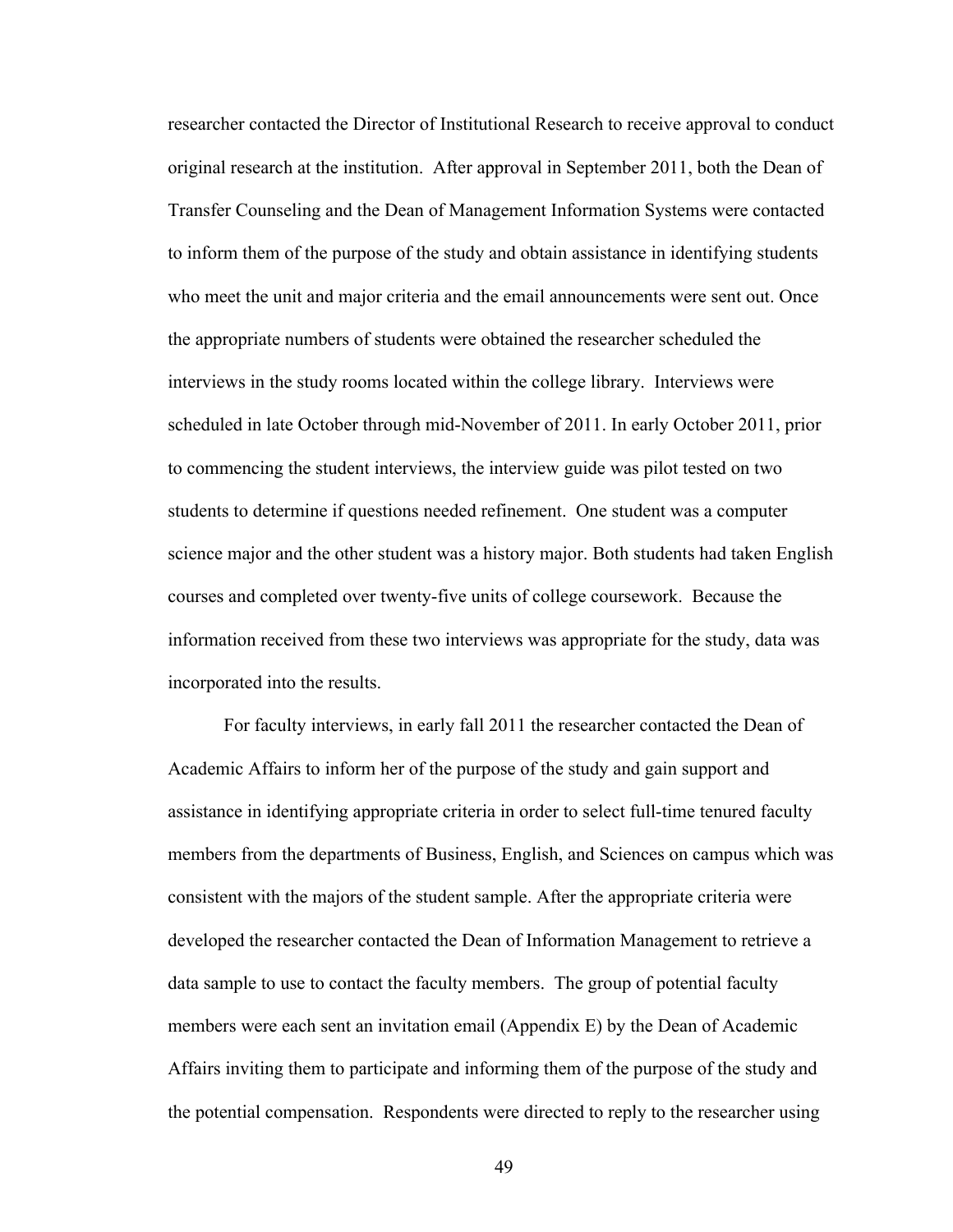an off-campus email account. The researcher scheduled the interviews at a mutually conducive time and met in the faculty member's office

# **Faculty**

Upon arriving for individual interviews, faculty participants were given the "Faculty Informed Consent"(Appendix H) and "Faculty Interview Guide" that provided a statement of purpose of the study, informed participants of their rights for confidentiality, and provide a list of questions that were asked during the interview. Faculty interviews were digitally recorded using two recorders. Individual faculty interviews were conducted until data saturation was reached and no new information emerged. During faculty focus groups participants were given the "Faculty Focus Group Informed Consent" (Appendix L), and the "Faculty Focus Group Interview Guide" (Appendix J).

# **Students**

Student interviews were digitally recorded using two recorders and conducted in a study room in the library on campus. Upon commencing the individual interviews, student participants were given the "Student Informed Consent" (Appendix I) and "Student Interview Guide" (Appendix A) that discussed the study purpose, addressed confidentiality, participation, and provided a list of questions that were to be asked. Interviews continued until data saturation was reached.

# **Data Analysis**

Interviews were transcribed by a professional transcription service and reviewed for authenticity. All identifying information connecting specific participants to each interview was removed to ensure confidentiality. After consulting with the individual participant to offer them an opportunity to add, delete, or clarify data, transcribed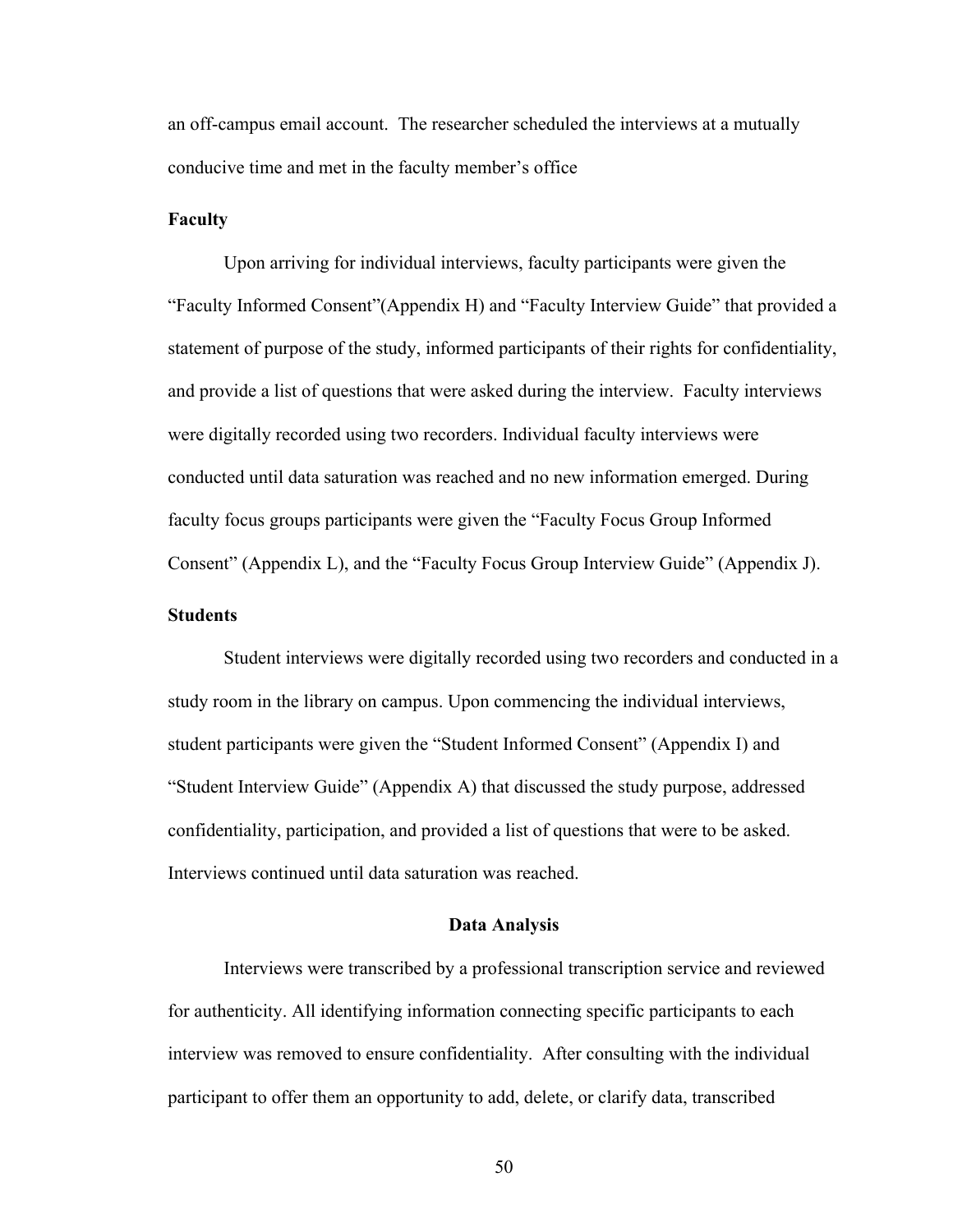interviews were input into an electronic data base called "Atlas Ti" that allowed the researcher to do what Glesne calls "Thematic Analysis" where the task was to sift through the data looking for ways to categorize data and establish codes for the various themes (Glesne, 2011). This supported the foundation of the grounded theory approach, which is to "build theory" (Glesne, 2003, p. 187). Through constant comparison between types of data (interviews, focus groups, documents), the researcher looked for similarities and differences in order to identify patterns. Further, constant comparison according to Moustakas (1994), "causes the accumulated knowledge pertaining to a property of the category to readily start to become integrated; that is related to many different ways, resulting in a unified whole" (Moustakas, 1994, p. 109). Data was compared by major or discipline and also by type, whether faculty or student to aid in gain new understanding of the phenomenon of academic dishonesty.

Data analysis began immediately after the first interview in order to determine if follow-up interviews are necessary or questions need to be modified. As Moustakas (1994) suggests that data collected and analyzed as the same time allows "integration of theory to emerge by itself" (Moustakas, 1994, p. 109). Coding went through several iterations and was modified as analysis continued.

# **Trustworthiness and Credibility**

Trustworthiness (Rossman & Rallis, 2003) is judged in qualitative research studies by conforming to standards of competent practice and ethical conduct. They believe for a "study to be trustworthy, it must be more than reliable and valid; it must be ethical" (Rossman & Rallis, 2003, p. 63). To bring ethical practice to the study member checks and peer review was used to establish and main integrity of the research.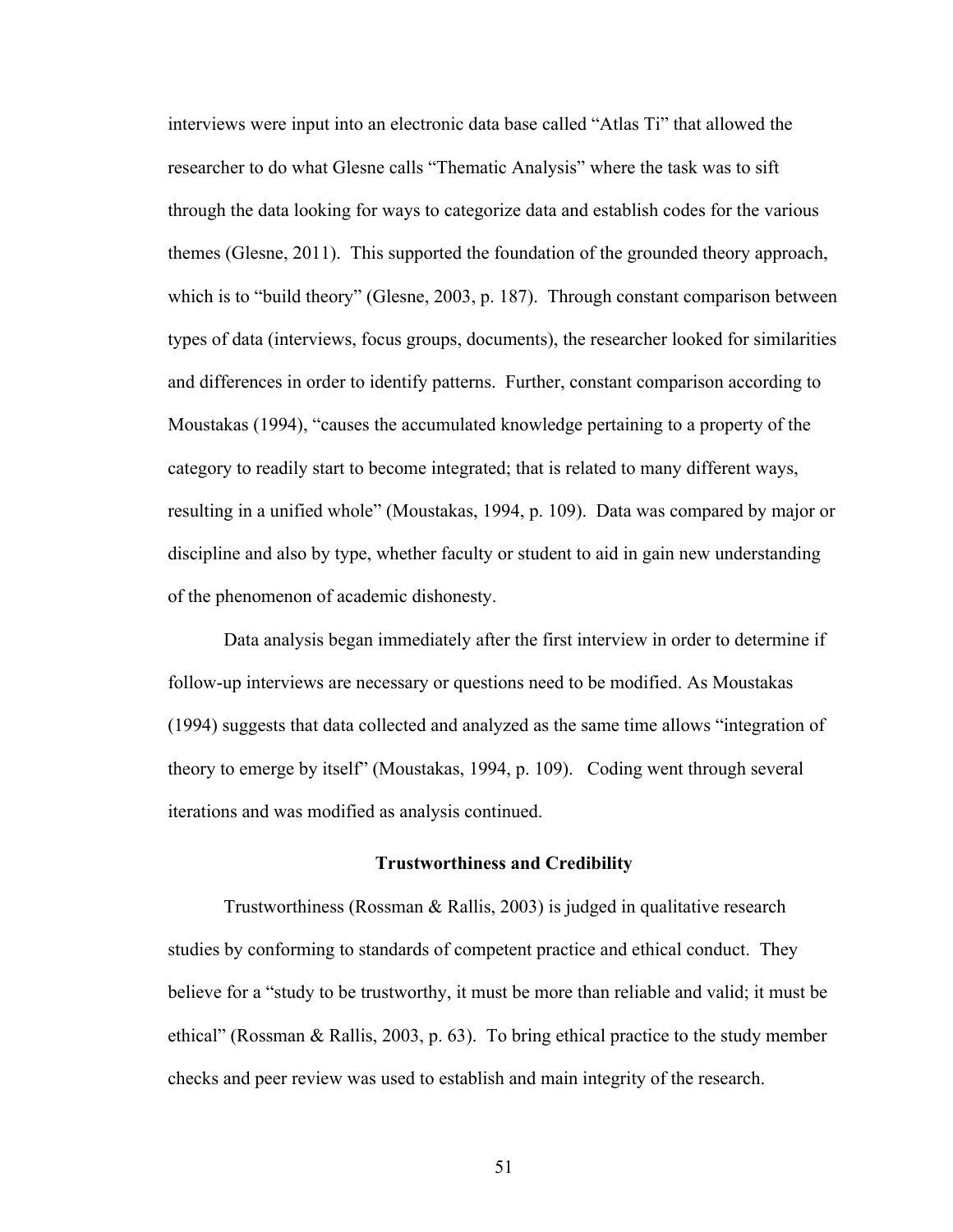To strengthen and lend credibility to discovered themes, member checks (Creswell, 2008; Bradbury-Jones, Irvine, & Sambrook, 2010) in the form of participant feedback were solicited from both students and faculty. According to Creswell (2008), a member check is a "process in which the researcher asks one or more participants in the study to verify the accuracy of the account" (Creswell, 2008, p. 267). Further, this provided participants an opportunity to let the researcher know if the description was complete and representative of his or her thoughts and feelings (Creswell, 2008; Bradbury-Jones et al., 2010). Students were contacted after each interview is transcribed and given the opportunity to read the fully transcribed session. Additionally, two separate focus group meetings were arranged for students to verify validity of perceptions from transcriptions or make clarifications. An identical process was used for member checks for the faculty participants. Faculty members were contacted and given the opportunity to meet with the researcher or be sent the fully transcribed interview for review. Two separate focus groups were arranged and conducted to clarify and ensure the authenticity of the data. Four faculty members agreed to participate in the focus groups. Two faculty members were from business, one from science, and one faculty member from English. The interview lasted one hour.

Finally in an effort to support trustworthiness in the findings, a peer colleague was asked to review codes and themes as a form of external audit (Creswell, 2008) to substantiate whether the findings and themes were appropriate, determine the degree of researcher bias, and learn if the inferences based on the data was logical (Creswell, 2008).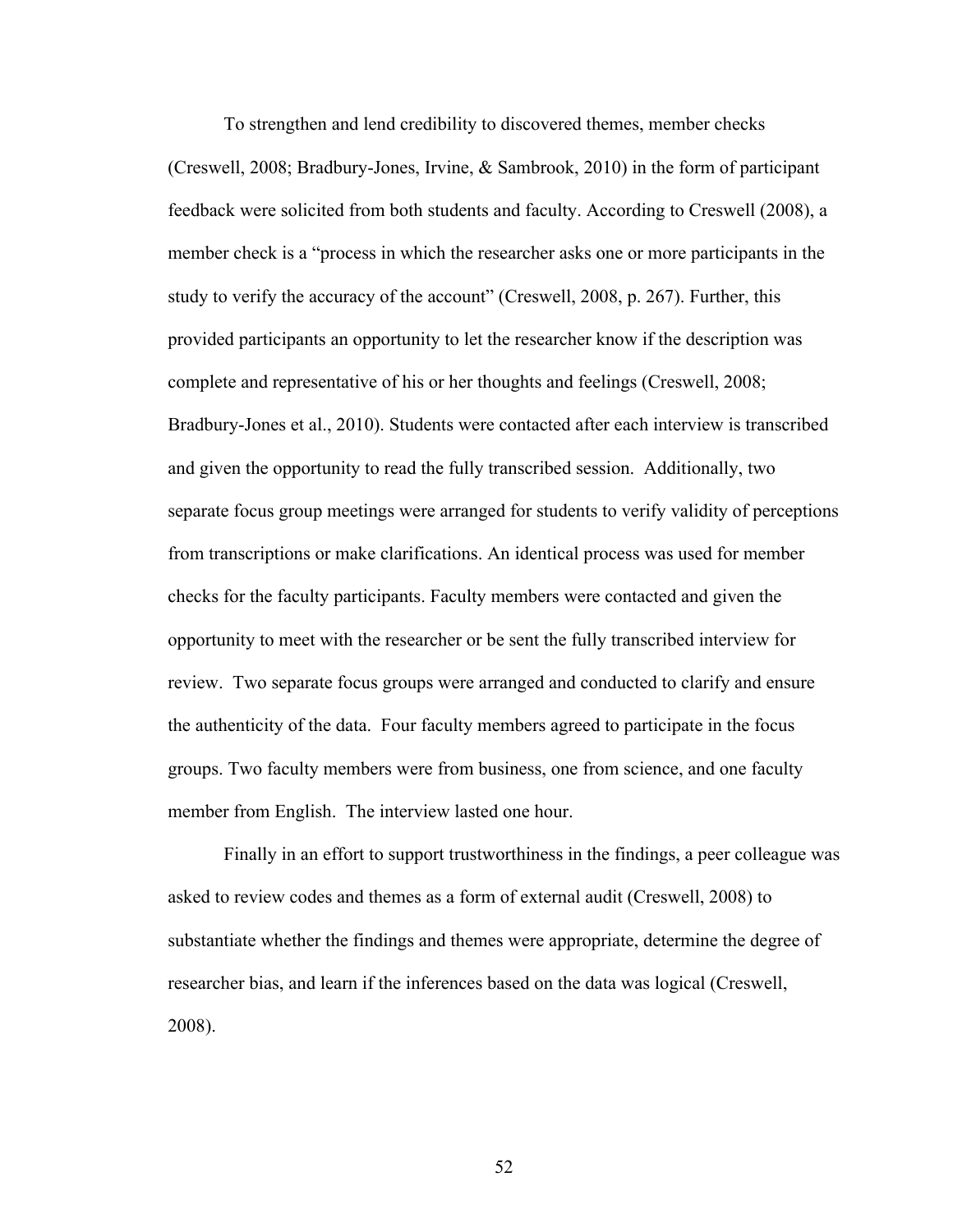### **Role of the Researcher**

As the principal researcher, I had multiple roles within the study as a learner, informer/reformer, and advocate (Glesne, 2011). Glesne also points out that in the learner role the researcher is like a "curious student learning from and with participants" (Glesne, 2011, p. 60). While I may have had preconceptions based on why students commit academic dishonesty, there were opportunities to gain understanding from the student point of view that can contribute to the knowledge of the phenomenon.

I am a classified staff member of the same community college where the study is being conducted and a member of the Honor Council. Upon completion of the research study, as the principal researcher, I have multiple roles within this study. I am a potential informer to the larger educational community with respect to outcomes of interviews, a transformer using the knowledge I have to shape policy development. I am also an advocate for students to have their voices heard so that faculty members might make changes with respect to their treatment of integrity issues.

# **Personal Reflexivity**

According to Schwandt (2007), reflexivity refers to the fact that the researcher is "part of the setting, context, and social phenomenon he or she seeks to understand" (Schwandt, 2007, p. 260). Schwandt also believes that reflexivity is a "means for critically inspecting the entire research process, "including bias, theoretical predispositions, and preferences" (Schwandt, 2007, p. 260).

## **Participant Reactivity**

Rossman and Rallis (2003), note that reflexivity can also include the researcher as observed by participants. Because the researcher is a long time employee of the site, it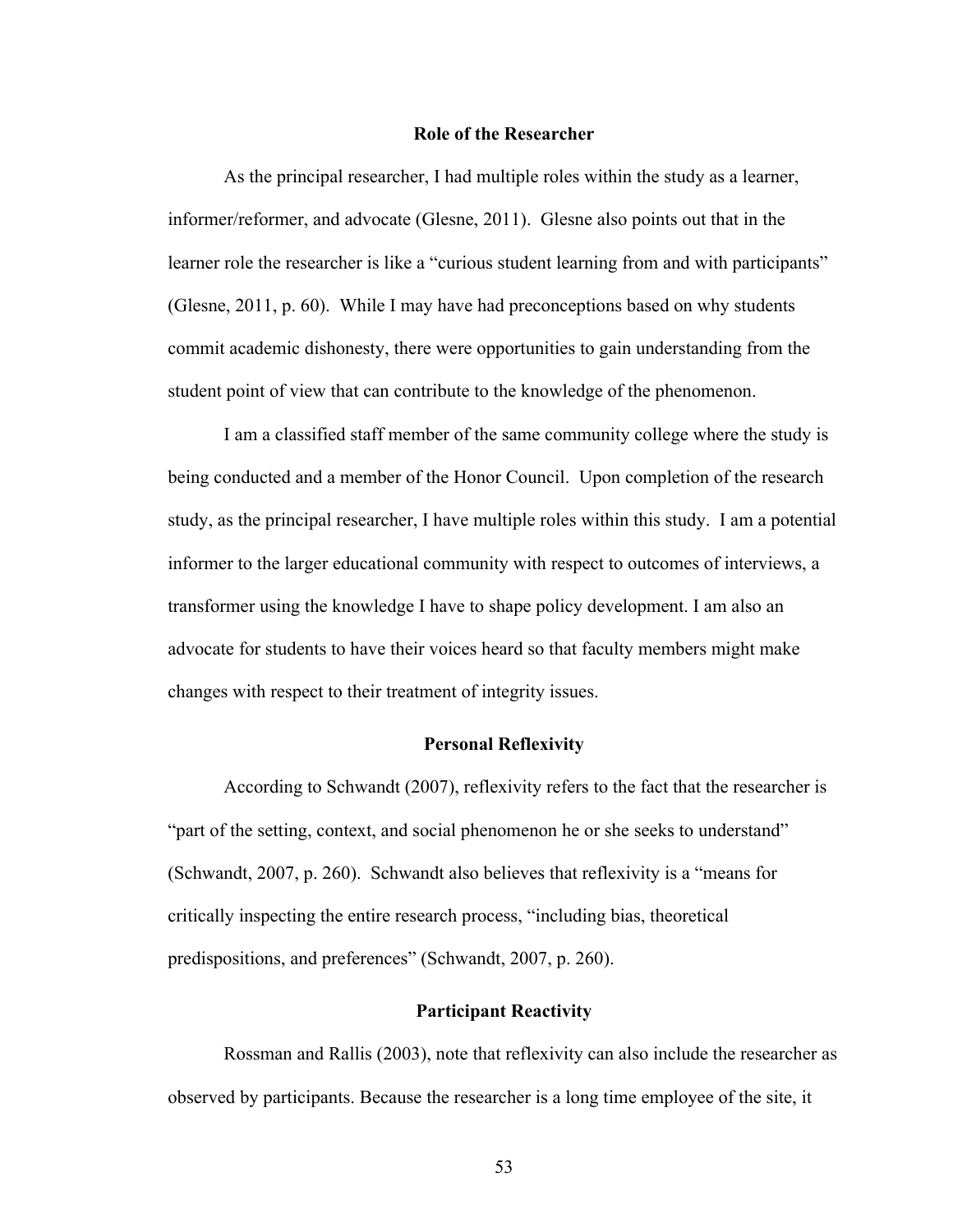was also important to exercise care in how the researcher was perceived by the participants. There was a concern that they might have seen the researcher as a college official rather than a student eager to learn about the phenomenon under study. The researcher took care to meet the participants in a setting that provided a non-threatening location on campus to elicit more candid responses that are indicative of the lived experiences reflective of a phenomenological study.

Faculty in this study can be considered "experts" or "elite" participants (Rossman & Rallis, 2003) in this study because of their close relationship with students and the phenomenon of academic dishonesty. Rossman and Rallis also indicate that access to these individuals "is often difficult because they are usually busy people operating under demanding time constraints" (Rossman & Rallis, 2003, p 192). As such, in order to provide a safe environment for faculty to feel comfortable in relaying their experiences, interviews were held in the faculty member's office.

# **Researcher Bias**

As a classified staff member with nearly 25 years of student services experience, I felt that I had some insight into students and how their minds attempt to deceive the academic community. Having also personally committed acts of dishonesty in high school, I knew first-hand the thought process and decision-making that proceeds cheating for some students, however; I still wanted understand why other students cheat. I was further concerned with the responses from faculty and whether their input will be useful for the larger campus community.

While in high school, I committed acts of academic dishonesty in a language class and the instructor admonished those who cheated as well as expressed his great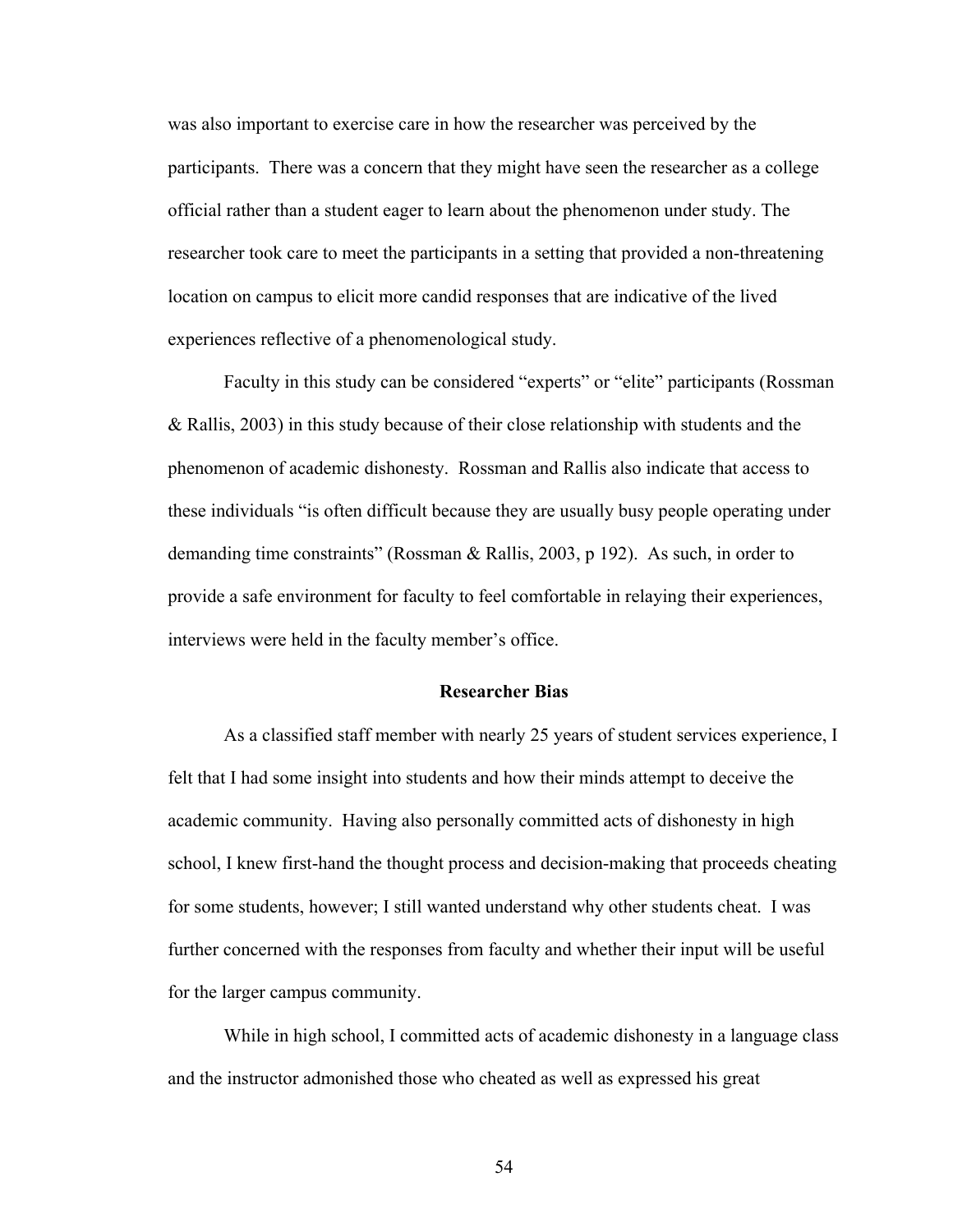disappointment that a group of students would resort to cheating rather than inform him that we were unclear about the material. The reality of the situation was that the language of Latin was extremely difficult and I was in fact too lazy to put forth the effort to learn the material. The instructor did take this incident of cheating personally, and I neutralized the cheating behavior because the social norms of the group dictated it was not hurting anyone and everyone else was doing it and peer pressure was a strong motivator to participate in the dishonest behavior. This was a pivotal point in my moral development. From that point forward my concept of honor and integrity has been a guiding principle. The examples I have witnessed to this point of students involved in incidents of dishonesty have been clearly blatant intents to deceive, so I will need to acknowledge that perspective but hope to remain open to see other viewpoints from interviews.

From both literature and listening to personal stories, I believe faculty often feel personally offended by students who cheat and I have heard them express frustration at students' lack of concern for integrity in order to achieve their goal (Bouville, 2009). Students on the other hand feel their cheating hurts no one and is a victimless crime (McCabe, 1992). There is also research that indicates students will neutralize the behavior by offering excuses and blaming others for their acts of plagiarism.

As a member of the campus judicial body that deals with input and development of the college honor code, I had perceptions about academic integrity that might influence how I frame questions and interpret data. My assumptions were based partly from results of the empirical literature that indicates student cheating is due to a lack of preparedness, stress, academic and familial pressures, time management issues, failure to establish rapport and/or respect with instructors. My additional assumptions of faculty perceptions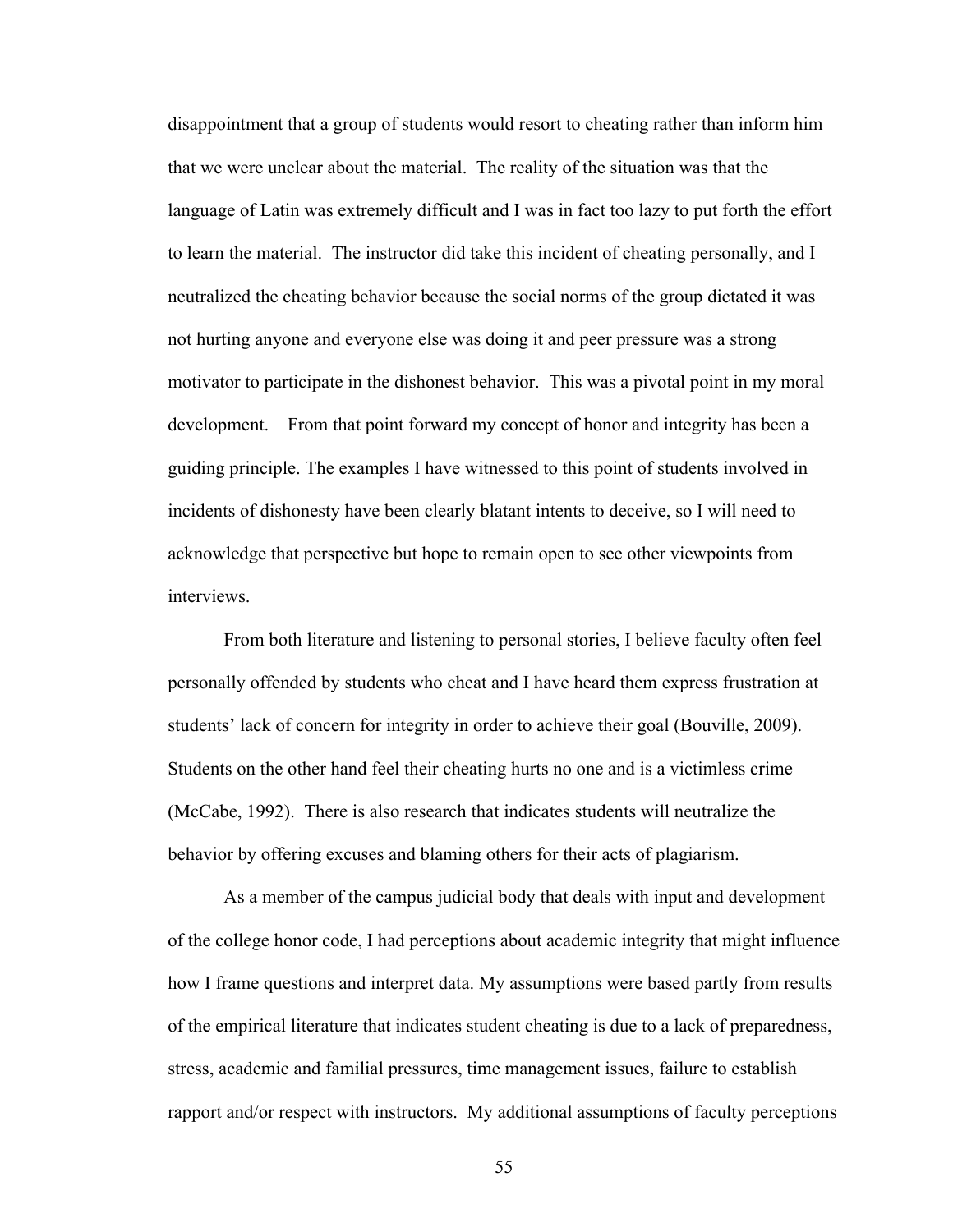of student cheating were based on the review of literature are that indicates instructors feel students are lazy and only concerned with achieving their goals and thus will not put forth the extra effort to learn the material. This led me to question if the faculty members had misconceptions of why students cheated, or were they are attempting to use the syllabus and prescriptive measures that are appropriate for dealing with this issue, or, as the literature suggests, preferring to deal with cheating incidents one on one? Finally, many of the faculty members that participate in this study will be known to me. This presented challenges of familiarity. Further the potential existed for faculty to be what King and Horrocks (2010) call "high status" interviewees, and present challenges of control because the faculty member is used to asking questions rather than responding to them.

## **Strategies to Mitigate the Effects on Subjects**

To counteract some of the potential biases described above I took steps to ensure mitigation of researcher effects. I clearly outlined in the student and faculty interview guides the purpose of the study and delineated how confidentiality would be protected. I utilized member checks (Moustakas, 1994) to get feedback participants to ensure I accurately represented their statements. Additionally I asked for a peer colleague to review (Glesne, 2011) my questions to find out if they adequately supported my research purpose. As a reflective practice, I continually reviewed my jottings, notes, and transcripts to look at my personal feelings and perceptions to understand my role in the study. The goal was to continually seek valid knowledge by striving for Epoche, which is the "process of setting aside predilections, prejudices, predispositions, and allowing things, events, and people to enter anew into consciousness, and to look and see them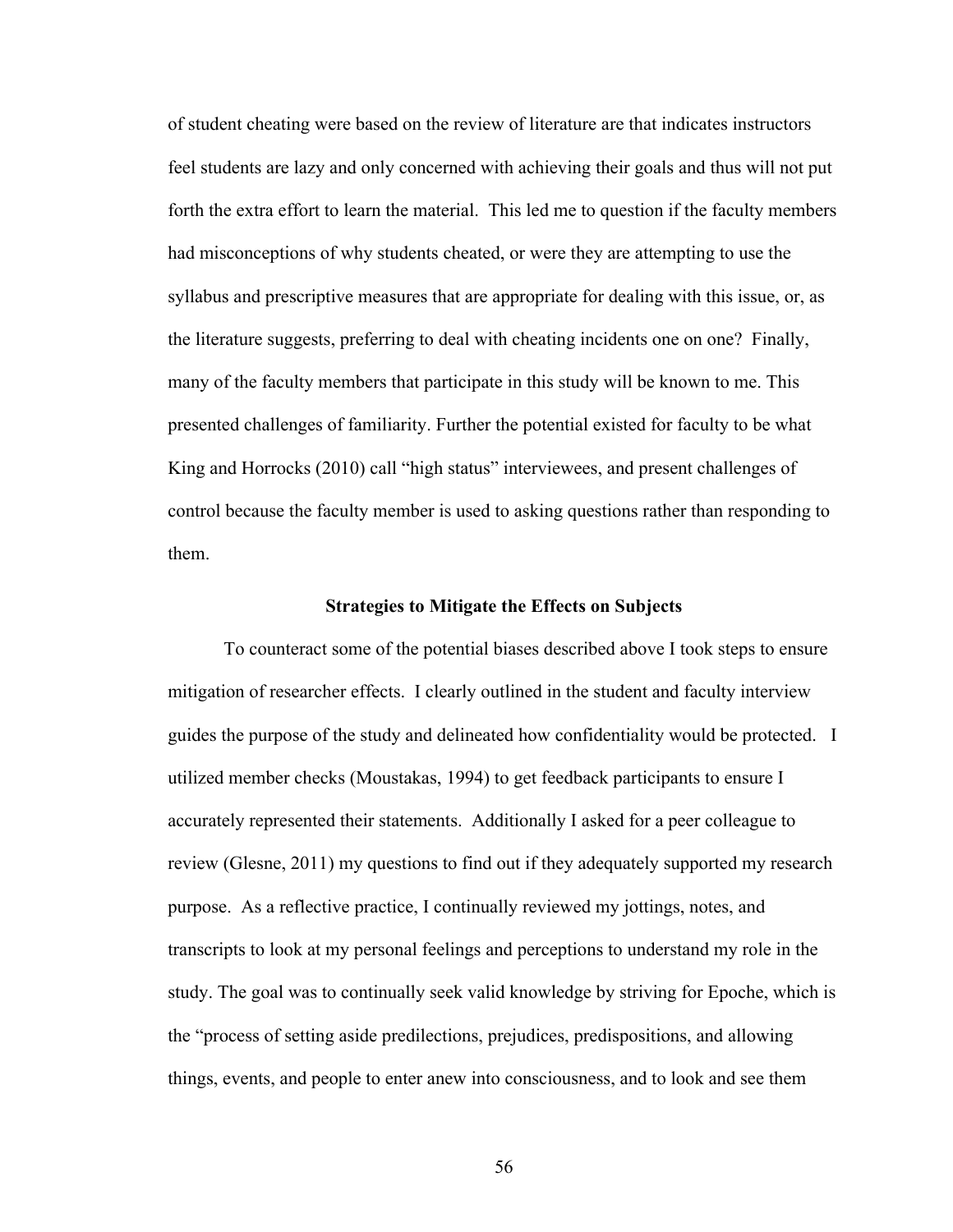again, as if for the first time" (Moustakas, 1994, p. 85). This also lent more trustworthiness to my analysis (Glesne, 2011). All of these strategies helped ground my knowledge of my topic to ensure I was sure of my own expertise (King & Horrocks, 2010).

# **Ethical Issues**

Ethical issues surrounding my study involved what Rossman and Rallis (2003) call "expectations and relationships." For students, this centered on issues of "trusting relations" between me and them. Students might have been reluctant to be candid in responses for fear of reprisals from administration and faculty. Additionally students and faculty might also felt exploited and used (Glesne, 2011). Specifically, students might not have felt they are receiving large enough compensation for their time to participate in the study. It was important to establish rapport (Glesne, 2011; Moustakas, 1994). Upon transcribing the data, issues might arise that could compromise confidentiality and trust if they were exposed to campus authorities; any potentially damaging information was deleted from the transcripts.

# **Strategies to Mitigate Ethical Concerns**

In order to respond to these anticipated concerns, I gave particular attention to crafting a very specific and carefully worded interview guide and informed consent document that clearly spelled out how the data would be used and how confidentiality was to be maintained as well as indicated the length of time the data is kept before it would be destroyed. Through written instructions on interview guides and informed consent forms, I explained that the names of students and faculty will be converted to pseudonyms to ensure their identity will not be known. Both students and faculty were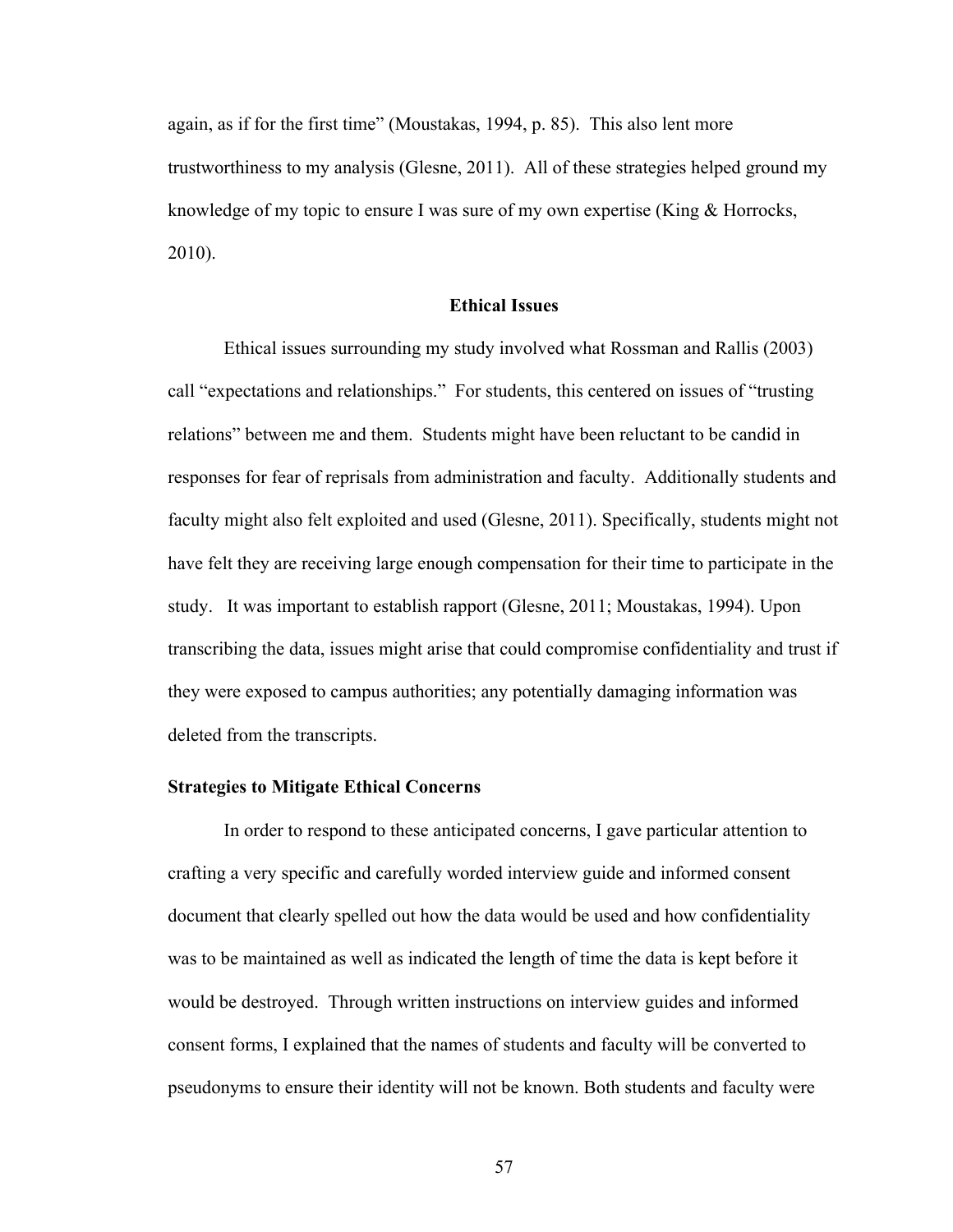able to view the summaries of their interviews to ensure accuracy and allowed to disengage from the study at any time. To help ensure students did not feel exploited and that the compensation was appropriate, I questioned several random students about which they would prefer a gift card to a local sandwich shop or a bookstore gift card as compensation. All students questioned felt the bookstore gift card would be more adequate and so students were given a \$20.00 gift card to the college bookstore. I submitted my proposal for the study through the California State University Northridge Internal Review Board approval process to ensure it complied with all requirements as well as the research site approval process.

#### **Summary**

This study utilized a grounded theory design and phenomenological approach to study student and faculty perceptions at a two-year college that had adopted an honor code. The goal was to examine the everyday experiences of faculty and students in regards to the phenomenon of academic dishonesty. Through data collection in the form of interviews and the review of documents such as the adopted honor code and the honor statement, the focus was to reach saturation in data collection where interviews or documents provided no new insights into the phenomenon of academic dishonesty.

The research setting was a large diverse community college in the western United States. Community colleges are important for study because due to the economic downturn, many students are coming to two-year colleges to learn new skills or obtain higher degrees. The community college in this study is the first community college to adopt an honor code and evidenced a large rise in academic dishonesty cases in the past two years.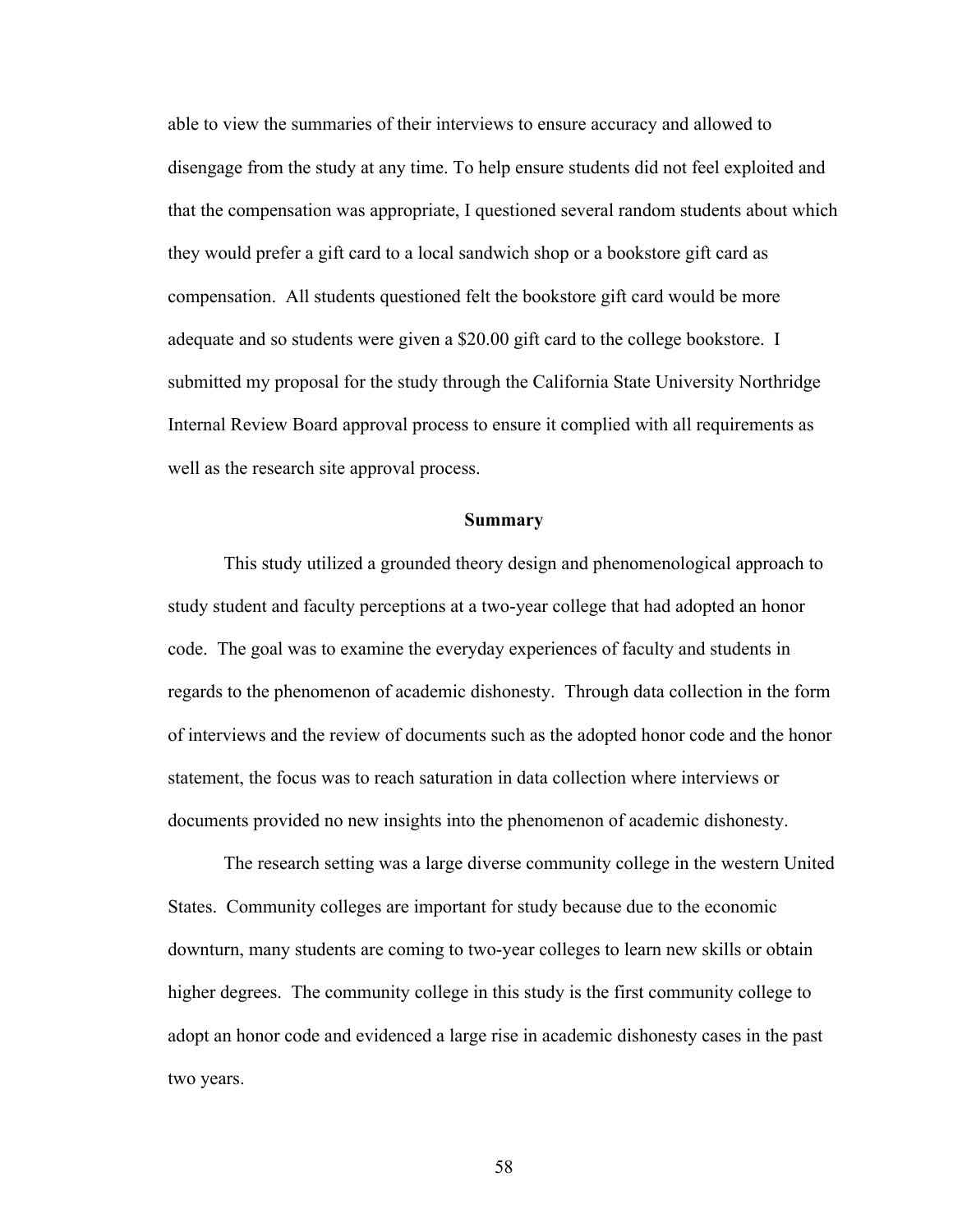Purposeful sampling and extreme sampling strategy was used to select faculty and students for this study. Eleven full time tenure track faculty participants were selected from the academic departments of business, English composition, or science courses leading to careers in health professions and eleven students participants who a) had completed twenty-five or more units of college coursework, b) enrolled full time (12 units or more), and c) were majoring in business, have taken English composition courses, or particular science courses relevant to careers in the health profession. Data instruments used were those in the form of individual interviews and document review of the adopted honor code and honor statement. Interview questions were contained in interview guides that inform participants of their rights and discuss ethical issues of the study. Data analysis consisted of interview transcription and document review. Participants were given summaries of their interviews in the form of a member check to ensure accuracy and authenticity. Data was analyzed using "Atlas TI" to categorize and code the data for themes. Consistent with grounded theory and phenomenology, patterns were identified to allow new themes to emerge and find the essence of the phenomenon of academic dishonesty. Additionally data from categories such as discipline or major was compared to other categories such as faculty to student to reach saturation. To help establish trustworthiness, preliminary coding and themes were reviewed by a peer colleague to guard against researcher bias. Finally, focus groups were arranged for faculty and students to review the emergent theme and provided credibility to the data.

Through multiples roles, the researcher was an active learner seeking to understand the lived experiences of the participants; an advocate for student voices on the topic of academic dishonesty; and an informer to the larger educational community about the issues related to cheating behavior and mitigation strategies. Issues of personal bias

59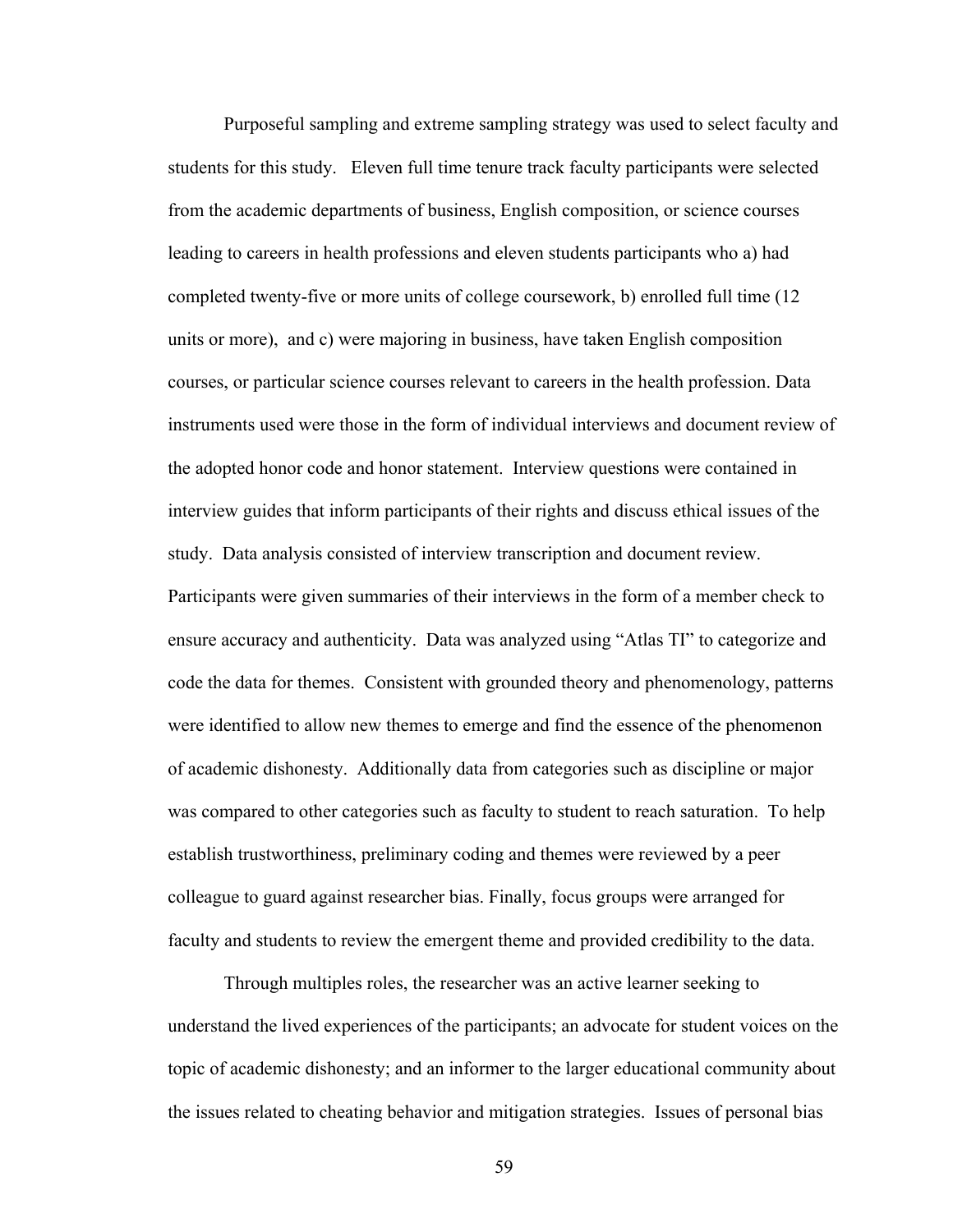included assumptions about the character of students who cheat and preconceptions of behaviors based on the personal history of the researcher who has had first-hand experience with cheating in high school. To mitigate any potential bias, the researcher utilized member checks from participants and asked a peer colleague to review interview questions, themes, and coding. Focus groups were arranged with participants to critically examine themes derived from data and document review to reduce my prejudices and gain fresh perspective.

The ethical issues of this study were those of trust and exploitation. There was a concern that faculty and students might feel their confidentiality could be compromised and they were not receiving enough tangible benefit to participate. To mitigate these concerns the interview protocol clearly spelled out how transcribed data will be secured in a locked location, that their personal identifiable information would not be used and that the data will be destroyed one year after the study. Feedback was obtained about various forms of compensation and appropriate adjustments were made to the type and amount of compensation.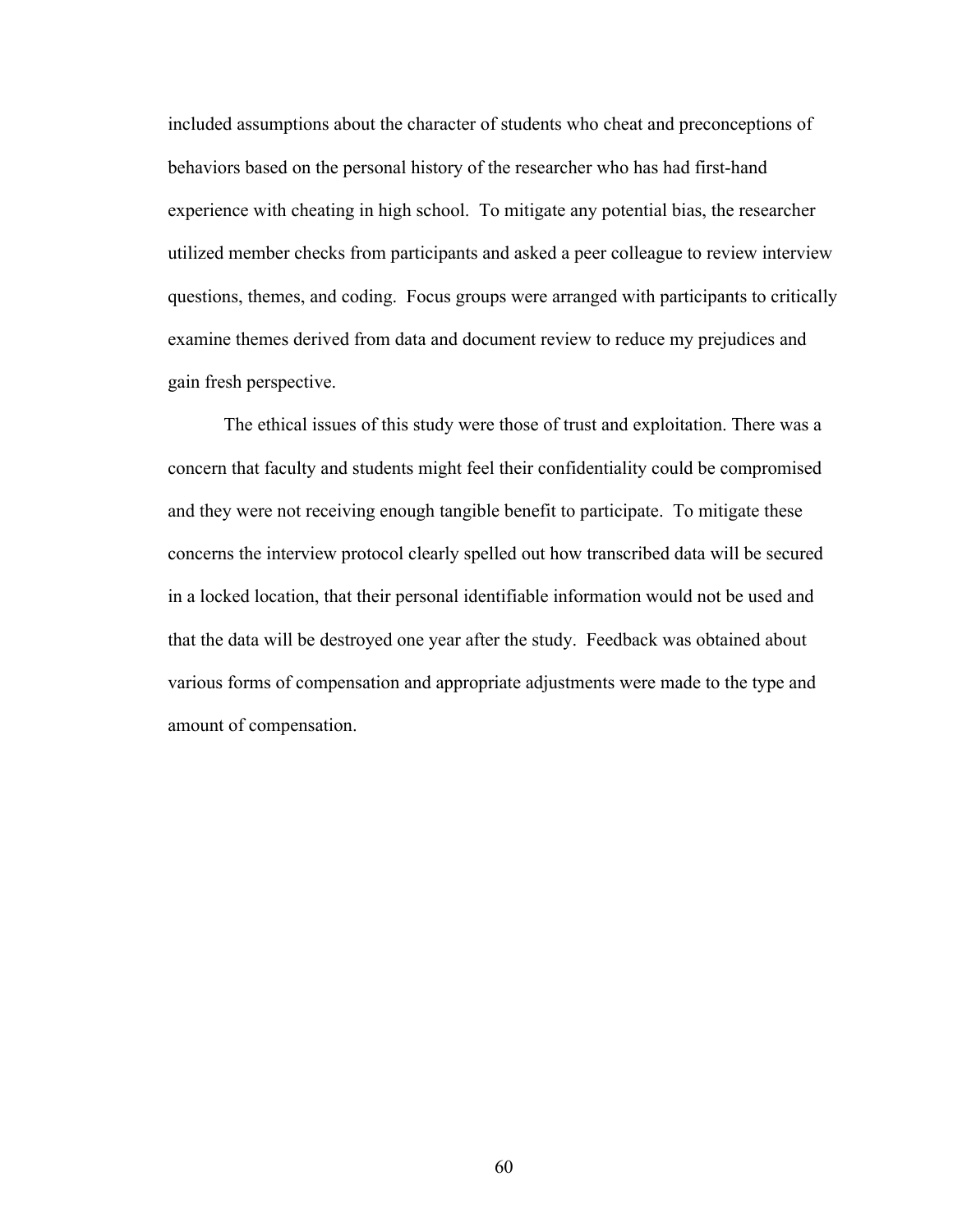#### CHAPTER 4: RESULTS

#### **Introduction**

This research study utilized a phenomenological approach to understand the lived experiences of faculty and student perceptions of academic dishonesty at a two-year community college that has an honor code. Research questions sought to understand the differences or similarities in the way faculty and students define academic dishonesty. Through the theoretical perspective of social norms theory the study also attempted to gain insight into whether having an honor code and honor council had any effect on either decisions to cheat, respond to cheating, and/or report dishonest behavior. Using data received from semi-structured interviews, thematic analysis revealed several overall themes to understand the phenomenon of cheating and the effectiveness of an honor code environment.

This chapter consists of presenting the findings of the twenty-three interviews conducted with faculty and students. Results are presented based on the overall themes gleaned from the data. Each theme is presented with accompanying supporting data in the form of substantive quotations comparing both students and faculty and between disciplines. The chapter concludes with a summary.

## **Qualitative Findings**

The study sought to answer the following questions:

- 1. What are the similarities and differences in how students and faculty at community colleges define academic dishonesty?
- 2. What factors do community college students and faculty cite for their behavior related to academic dishonesty, either to cheat and/or how to

61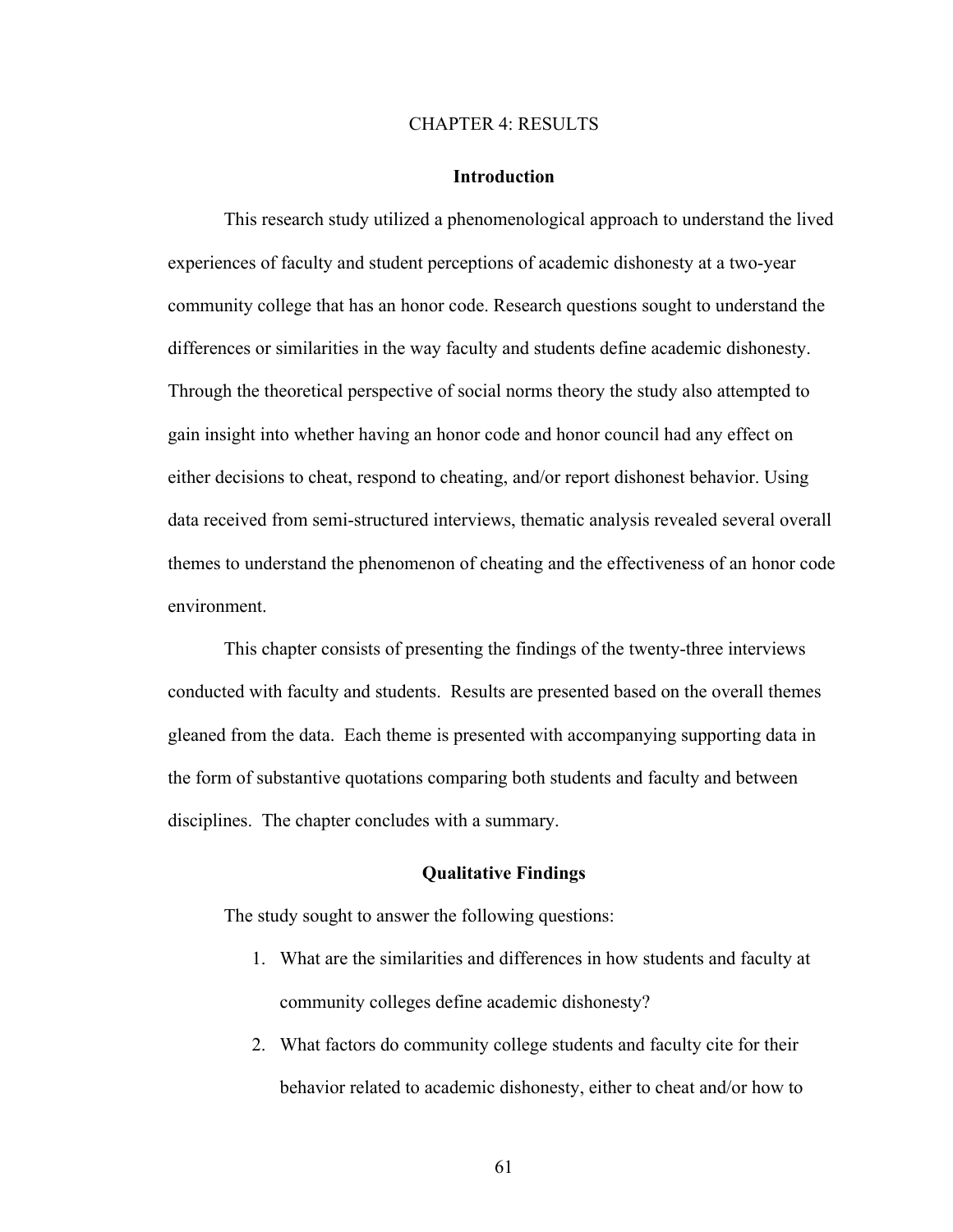respond to cheating?

- 3. How do community college students describe the honor code as a factor affecting their behavior to cheat
- 4. How does the honor code at the community college impact faculty thoughts and behaviors in deciding whether to report violations of dishonesty and support a community of academic integrity?

From these overall research questions a list of questions was developed to conduct semi-structured interviews lasting from twenty minutes to more than one hour. Transcribed interviews were reviewed and input into thematic analysis software for coding. Initially 69 possible categories were identified relating to the phenomenon of academic dishonesty from both the faculty and student perspectives.

From this large list, reflexive analysis provided the opportunity to further refine codes to develop main themes along with sub-themes consisting of:

- 1. Prevalence and Definition
	- a. Perceived rates of dishonesty or cheating on campus
	- b. Definitions of academic dishonesty
	- c. Specific types of behaviors
	- d. Seriousness
- 2. Factors for Cheating
	- a. Academic pressures
	- b. External pressures
	- c. Academic procrastination.
- 3. Emotional Responses to Cheating
- 4. Mitigation Strategies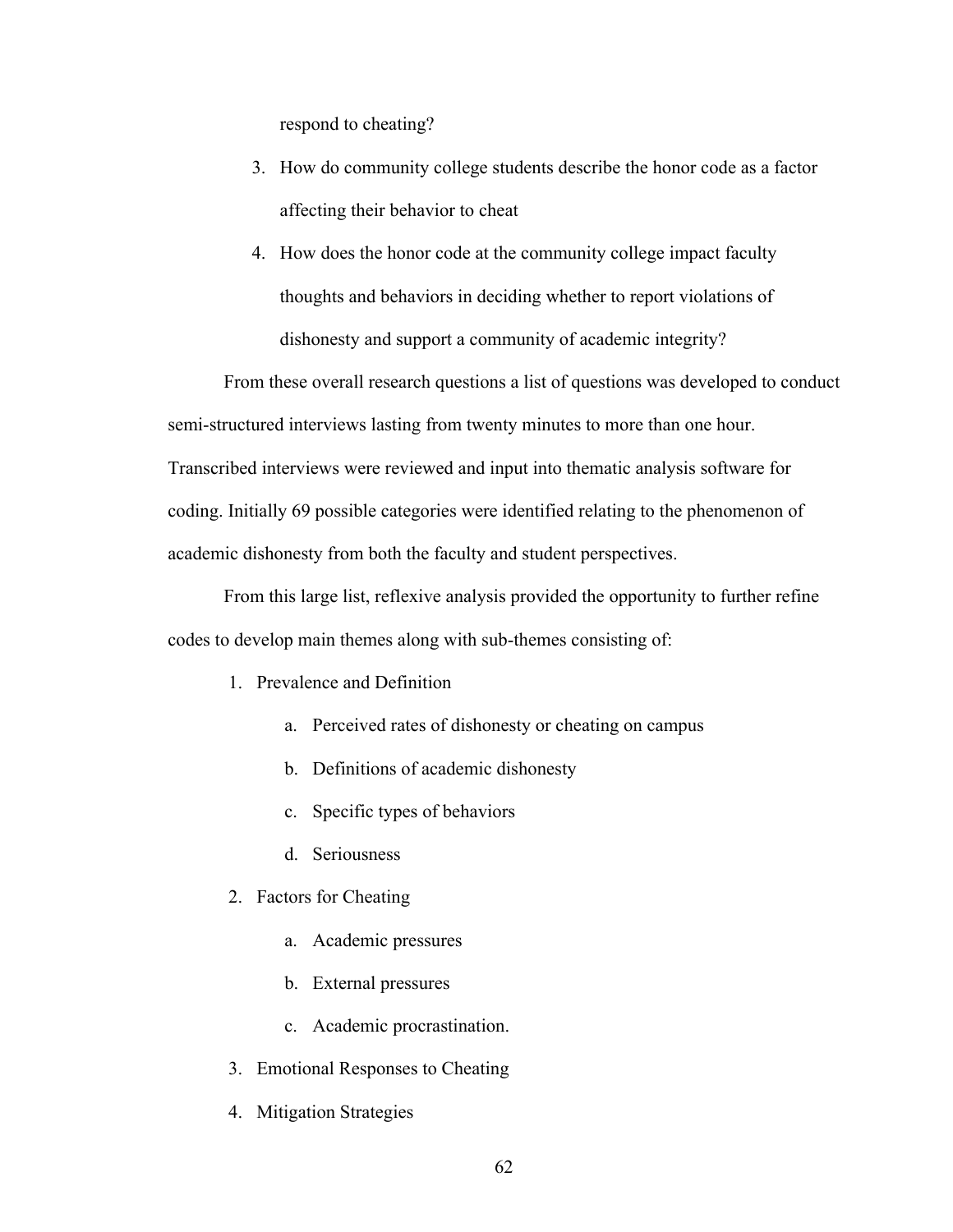- a. Deterrence strategies
- b. Academic dishonesty policies
- c. Apprehension
- 5. Creating a Culture of Academic Integrity

#### **Prevalence and Definition**

To understand the prevalence of cheating for the institution, faculty and students were asked about their perceptions and thoughts about the rates of academic dishonesty and cheating for their classes and the campus, to describe their own definition of academic dishonesty, including identifying specific behaviors. Faculty members were asked to explain how each created their definition of dishonesty. In order to understand the phenomenon of dishonesty, faculty and students were also asked to relate their experiences in identifying cheating and discuss their beliefs about the seriousness of behaviors.

## **Perceived Rates of Dishonesty**

When asked about the perceived rate of cheating either on campus or in their classes, there was a low estimation by faculty and a higher percentage by students depending upon the type of cheating whether on ground or online and the type, such as looking at someone's paper or more perceived egregious cheating. Among disciplines nearly all business, English, and sciences faculty perceive rates of cheating low, ranging from 1% to 5% with only one faculty respondent indicating it was higher, at 25%. Much of this perception for low cheating rate is due to the rigor of the coursework, attrition, instructor vigilance to preventing dishonesty thereby developing a reputation for strictness towards incidents of dishonesty. It should be noted that the reported lower

63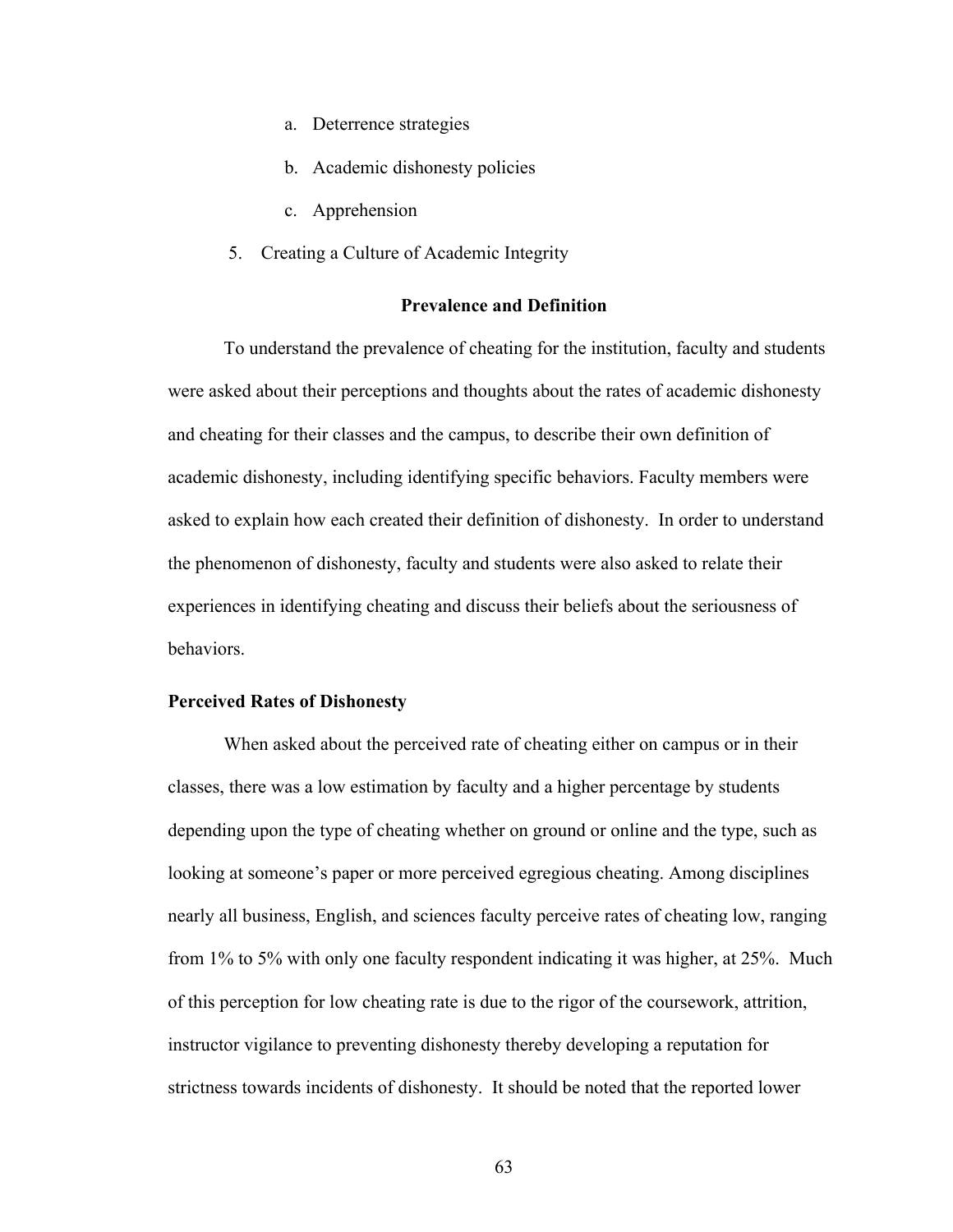percentages only refers to on-ground courses and faculty overall felt the perceived rate for online courses was much higher. Students on the other hand, estimate the perceived rate of academic dishonesty was higher, ranging from 10% to over 90% depending on the type of behavior.

**Faculty.** Among business faculty the perceived rate is low. One business faculty member put it this way when comparing his classes to the rate of cheating for the campus:

For my on-ground classes, I think the rate is probably zero or negligible … One semester I really spent a great deal of time investigating this. I found about six to seven students cheating that semester. So, I suspect maybe 5 percent of our students cheat - not a lot, but they do. (Professor D)

Another business faculty member indicated that overall and for her courses, she

felt the dishonesty rate was low, "I'm gonna say less than 3 percent, fortunately"

(Professor K).

For the faculty who teach science courses leading to careers in the medical

professions such as certain advanced biology courses, the estimated rate of cheating for

faculty interviewed was also low:

In the past few years, I have had maybe two or three instances of plagiarism. If students have cheated on exams, I haven't caught them (but I take precautions to avoid "inadvertent' looking at a nearby exam as well). As for numbers, I don't know what to say, but the rate is low. (Professor B)

Another science faculty member also estimated it at a low percentage because of

due to the rigor and attrition:

Because there's such a high attrition rate that I usually have extra numbers in, which by the middle of the semester attrition, dropping out, not coming. The numbers thin out, so then it doesn't become a problem. I haven't really studied it. In microbiology, it's relatively rare. I would say less than 1 percent in the past five years. (Professor E)

In the English discipline, the rate was also perceived as low, as one faculty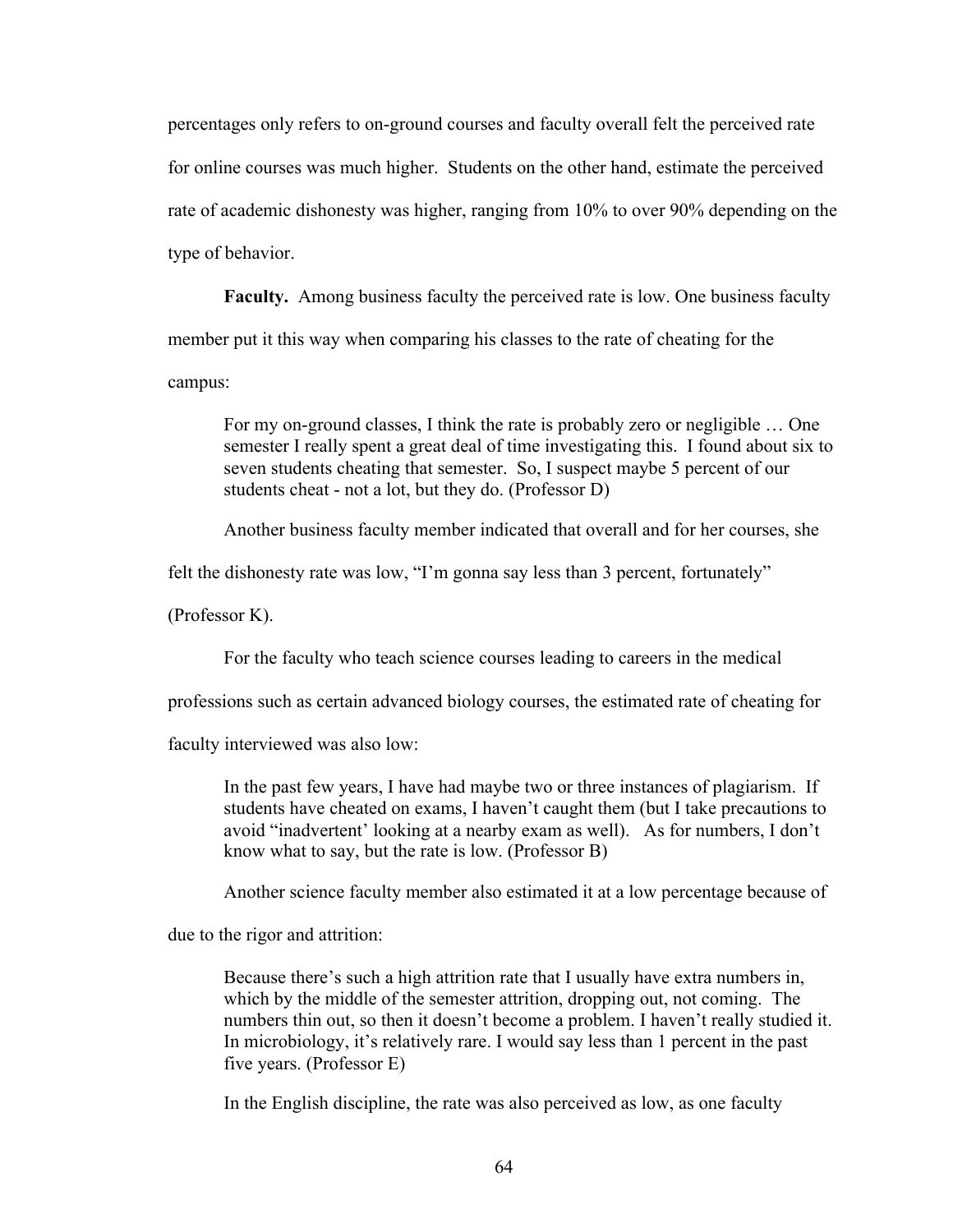member commented, "For my classes: I average filing one academic dishonesty report per term, two per year and I teach about 300 students, so that comes out to be less than 1%. That's the number I'm sure of" (Professor A). Another English faculty member's comment would concur as she stated, "10% now. It used to be much higher, but I think I have developed a reputation" (Professor J). Another English faculty member hoped it was low due to her personalized teaching:

I would say at this point, because of the way that I have become very clear at the beginning of the semester and because I have adapted my teaching to be very personalized, I don't think – if they're doing it in my class, they're getting away with it because I'm not catching as many cases as I used to, maybe, or as other colleagues are. I can't – I don't know because it's all very subjective. So there may be – people may still be getting away with this, to some extent, with me, but I hope that it's a minimum. (Professor G).

There were some responses to indicate faculty believe the rate of cheating is low

because they may not be detecting all cheating that is going on such as this response from

a business faculty member: "I know I don't catch all of them because it varies, you

know" (Professor K).

An English faculty member felt the rate depended on the kind of cheating

involved and when all types of cheating is considered such as for deliberate acts it is low

but taken together it could be 15-20%:

As far as deliberate – [meaning behaviors such as] I'm going to search the internet and try to find an essay that matches and try to pass it off - I…15% and it depends on the assignment, really. Sometimes that essay just will not exist and so they will come empty, you know, and it's not…they are not going to find anything**,**  but, yeah, I mean, 20% covering all those different kinds of cheating. I think sounds pretty fair (Professor I).

Other faculty members had difficulty estimating the percentage and could only

offer a guess based on strict policies and standards set by the department as evidenced by

this comment from a nursing program faculty member: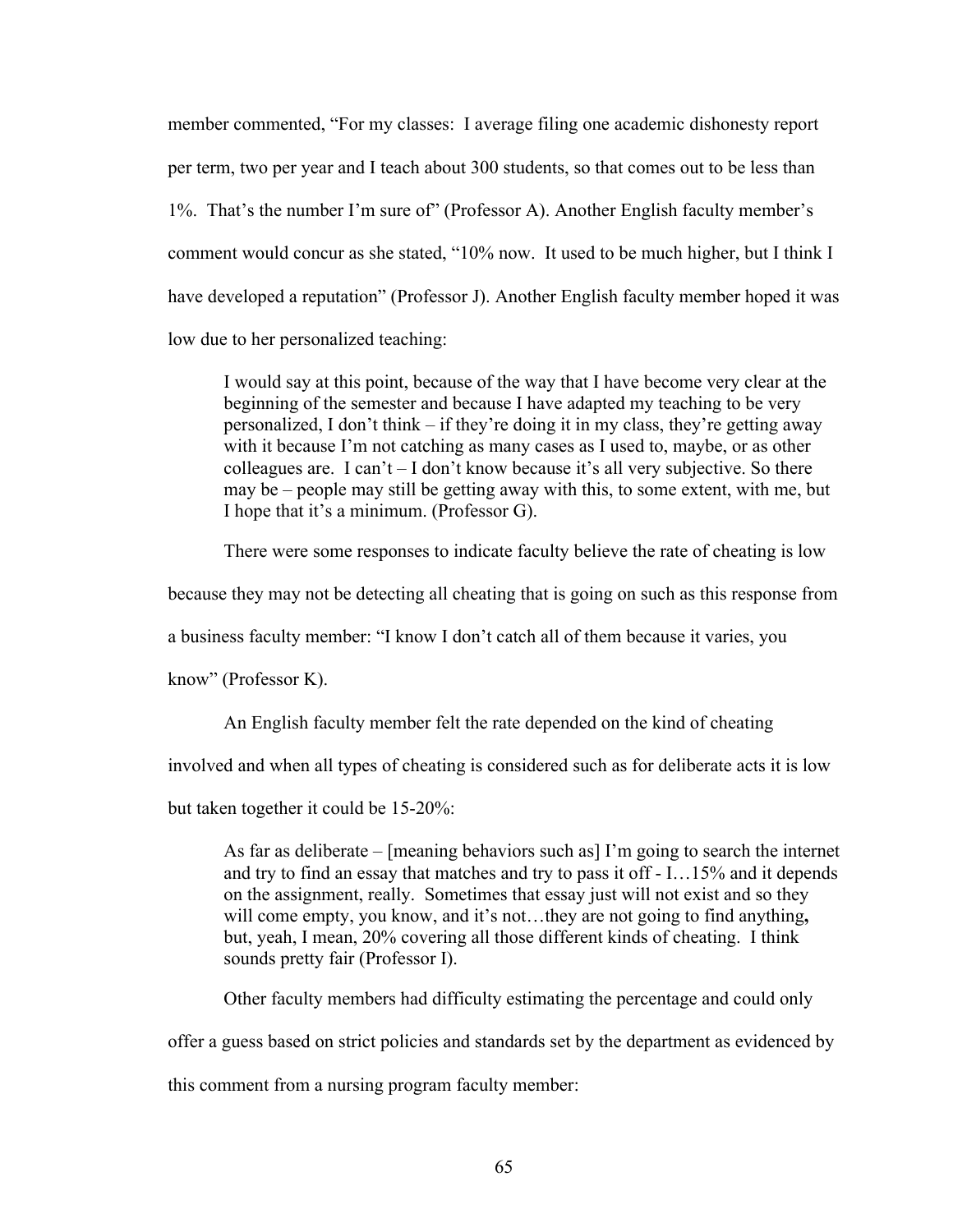In the nursing program, I would think, hopefully, it's lower than the rest of the campus. I would hope so. Twenty-five percent? I really have no way of knowing what goes on, I just assume that probably one out of four students are in that situation. (Professor H)

**Students.** While faculty members estimated rates low in both courses and for the institution, among the students the perception of rates of academic dishonesty was mixed. Two students estimate cheating to be less common, in the 10-20% range, while other students estimate it as high as ninety percent based on the type of cheating involved. Among Business majors, the estimation of cheating rate was mixed, but still higher than faculty estimates. Student D stated "Maybe 10 or 20 percent. I'm not sure. I think its low," as did Student E, also a Business major, "I think it is sort of low. It is not high. It is not that everyone is cheating. It is like some people. Not much. don't [know] is it ten or twenty. It is sort of low. I am going to say around there." However, other business students indicated it was a very high percent when taking into account all those who don't get caught:

I would say like a lot, like over ninety percent. I mean, if somebody gets caught cheating, then maybe that was there only time because they felt they had to do it one time. But for one person to actually get caught, there are many people who don't. (Student G)

Other business students indicated perceived cheating percentages at a higher rate

based on the individual definition of cheating behavior, and if the behavior is minimized,

the estimate rose significantly:

For example, people admitting to taking paper from work, or taking stuff from work that you were just like, oh, it's not a big deal, whatever, or printing stuff at work and bringing it home, or stealing supplies. They're just like, what's wrong with that, like, I work for the company? But technically, that's a company expense that you are now taking yourself or something like that. So, that's why I think it would be kind of higher, maybe 50 or 60 percent. (Student C)

An English student felt many students might be considered dishonest depending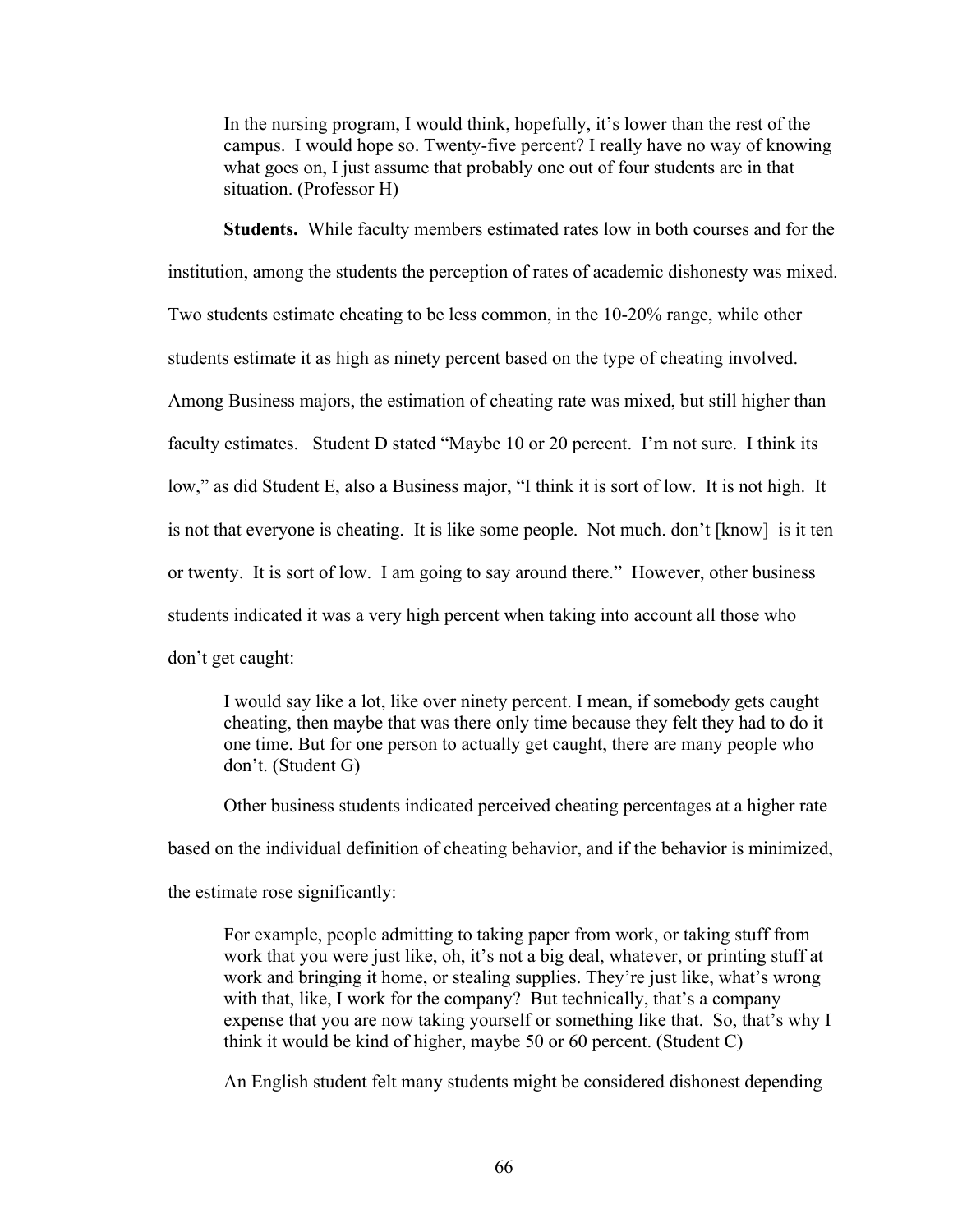on the definition and temptation to get information from the web to plagiarize:

I would guess many students are dishonest in some way. I don't know if the blatant cheating would be that. But, some sort of dishonesty like you know, instead of reading something in the book, you would go online and read it. If you include all of those things, I would say it is a pretty high percentage. (Student F)

Responses appear to indicate that faculty members perceive lower rates of academic dishonesty than students. This is interesting when compared to data from the campus disciplinarian that indicated the rate had risen 70% in two years. While faulty respondents most often attributed this to their own personal efforts to mitigate dishonesty, not all student respondents agreed and some even felt the rate of cheating was higher because faculty are not catching all cheating that is occurring. While several students felt it was low, business and science students consistently reported believing it was much higher depending on how it is defined.

When faculty members were confronted with preliminary results that rates were perceived as low between 1% to 20% during focus groups, some faculty initially disagreed but in group discussions acquiesced feeling that indeed it could be that perhaps they were not as vigilant in catching all cheating. Because not all faculty respondents could identify a rate of dishonesty for their classes or the campus, it may also indicate that more information needs to be reported data disseminated about violations.

#### **Defining Academic Dishonesty**

Responses from both faculty and students revealed similarities in how each defines academic dishonesty. For faculty, academic dishonesty is more often viewed as an attempt to deceive and use the work of someone else to gain an unfair advantage. Student responses agreed with certain parts of faculty definitions. Overall students believed academic dishonesty was an attempt to deceive and not follow school rules and

67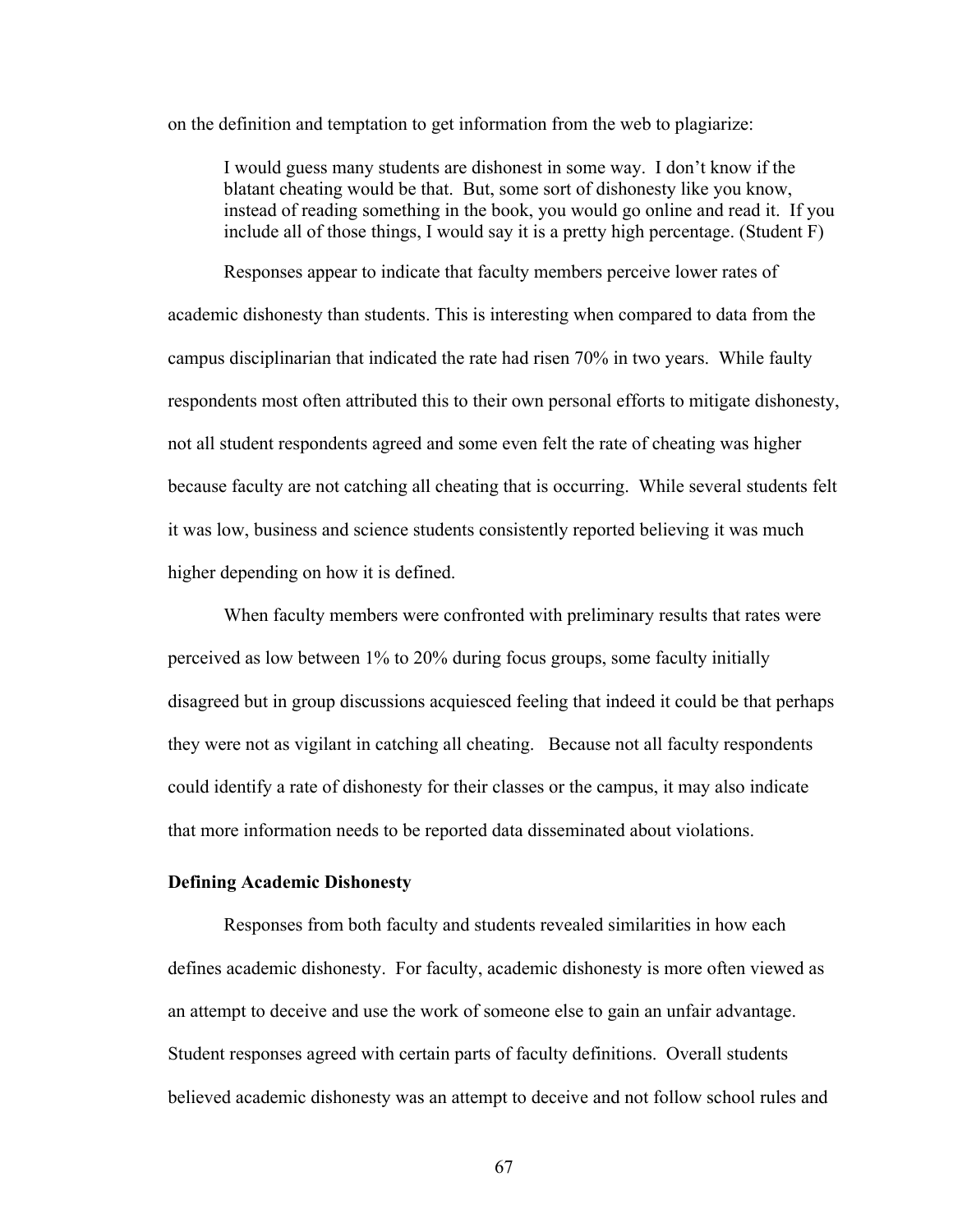provided an unfair advantage to others who did their work honestly. While components

are similar responses revealed no standardization among faculty and students as to the

definition of academic dishonesty.

**Faculty.** Science faculty generally viewed academic dishonesty in terms of

gaining and unfair advantage and doing something without consent, as evidenced in the

following comment from one faculty member:

Academic dishonesty occurs when someone does something that is not permitted that gives that person an unfair advantage over someone else. Academic dishonesty is basically unfair, taking an unfair advantage that puts that one person ahead of another person where they shouldn't be there. (Professor B)

Another faculty member also had this to say:

Academic dishonesty is any procedure or act that questions the integrity of any effort produced by any student where that inferred may be viewed as not being the product or the result of the activities of that student per se in whole or in part and not unfairly aided by sources known or unknown where that effort which is provided as claimed to be indicative of that persons individual effort where, in fact, it is not. (Professor E)

Another Science faculty elaborated on how dishonesty is taking the work of

another without consent:

Academic dishonesty at [redacted] is copying off someone else's test exam; using someone else's homework; not attributing - using sources that - and not citing sources. So, copying other people's work and - or having other people do your class work for you, and taking exams for you - sitting in for you, even signing attendance forms for you (Professor E).

English department faculty members defined it similarly, as using the work of

another with credit as one's own work:

Academic Dishonesty to me means any action of taking somebody else's words or specific ideas, not general knowledge ideas, and passing it off as one's own. In my case, it's a piece of writing. Which I could include a study guide or an essay. But I think I would restrict my definition of Academic Dishonesty as one that involves passing off work that was completed by another as one's own for credit. (Professor I)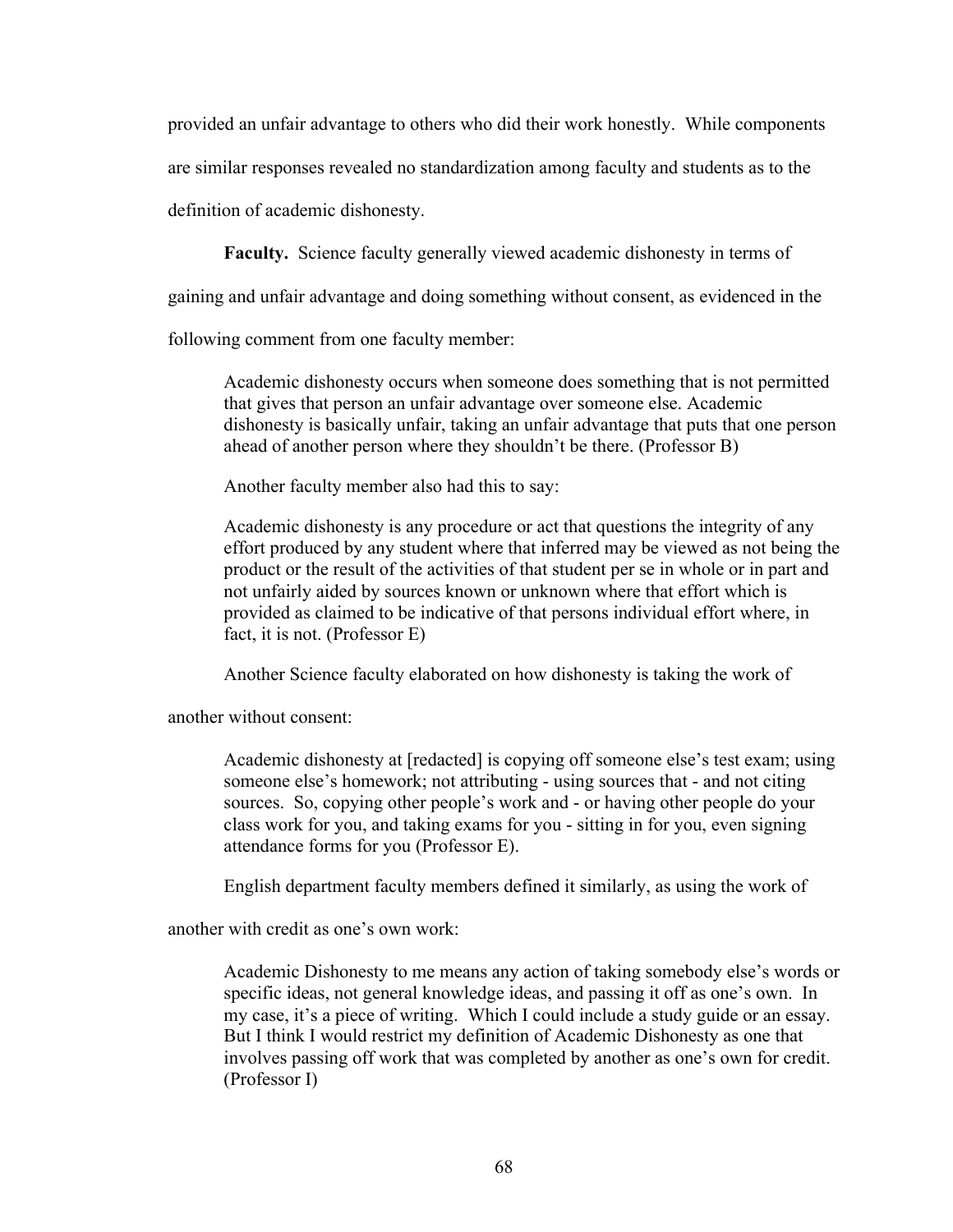To add to the definition, a Business faculty member stated:

…basically what we're trying to evaluate is the student meeting the objectives of the class, so they have to be doing work, they have to understand that work that they get from somebody else or another source needs to be cited, they need to be able to differentiate between what their own stuff is and the others (Professor K)

However, other Business faculty responses described academic dishonesty in

terms of specific behaviors:

Cheating. Simple as that. I would say cheating on homework assignments, cheating on quizzes, and most particularly, cheating on exams. Behavior that leads to cheating. I just keep thinking of academic dishonesty as cheating. I can't think of anything else. I guess students could lie about certain things, but that's kind of a subjective area. Thus, I mostly interpret academic dishonesty as cheating. (Professor D)

Academic dishonesty at [redacted] is copying off someone else's test exam; using someone else's homework; not attributing – using sources that – and not citing sources. So, copying other people's work and – or having other people do your class work for you, and taking exams for you – sitting in for you, even signing attendance forms for you. (Professor F)

And this from a Science faculty member:

It means that the students submit work, or demonstrate, or take an exam where they are not using their own information and they're copying from somebody else, plagiarizing; someone else is doing the work for them. (Professor H).

While there is an actual definition embedded into the adopted Honor Code of the

institution, it would appear then that faculty use part of this standard definition but add to

it in order to create their own definition for their courses as evidenced by this business

faculty member's comment:

I think that, in this environment a lot of people are copying what is on the code or on the best practices template or some **[inaudible]** website. I think that, I think that it varies on what they communicate to students, which is a totally different thing. (Professor F).

Another business faculty indicated that she didn't use the adopted definition

verbatim but rather kept it simple:

I refer to the policy and tell them to go, because I know that they have signed it,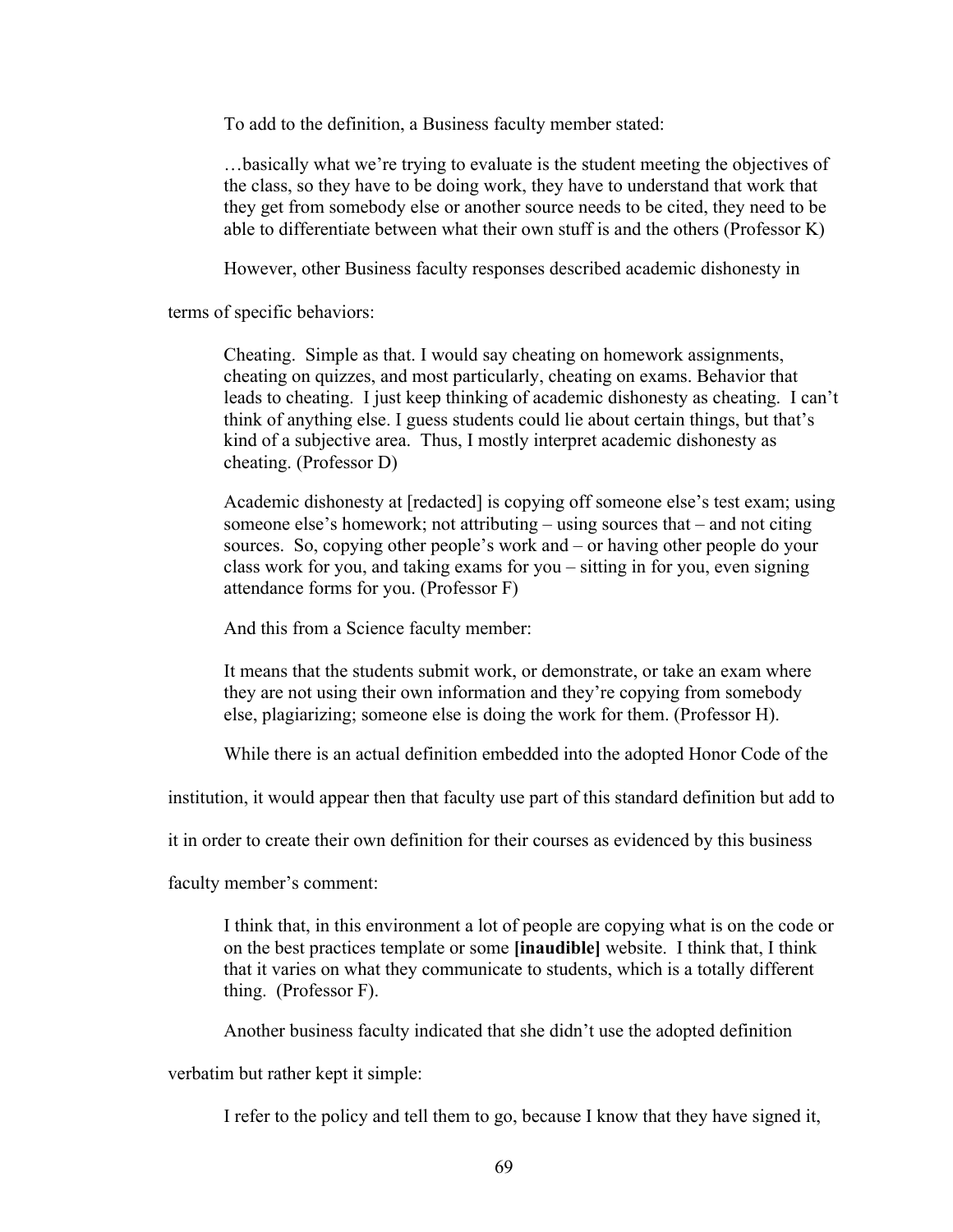as part of the registration process. I don't put it verbatim, but I do, I do have a line that says something to the effect of "It is simple. Do your own work and give credit to other people, document your sources (Professor K).

A science faculty agreed that perhaps although faculty themselves feel confident

about how they define it, it may be problematic if there are inconsistencies with the

adopted definition:

I mean, we certainly have an idea, even though there is not defined yet, it is probably…it is interesting to see that our definitions and impressions are not consistent with what the existing definition is in campus. Which I never really considered, you know (Professor E).

**Students.** Similarly, students perceive academic dishonesty as an attempt to use

another's work as one's own and gain an unfair advantage in the classroom as stated from

the following two students:

Academic dishonesty is when you are, like for example, you don't do your work yourself. You either - maybe an assignment, you copy another student, or you have information with you during a test, or other academic dishonesty is maybe you try to find the answers to a test before. I don't know. Not completing your assignments, maybe, on your own, plagiarizing" (Student C, English composition)

Further, there a component where students feel that dishonesty is an attempt to

circumvent the rules or school policies, as noted by Student K, "Dishonesty would be like

not following the standards by the school," or as this response from a business major:

Okay, academic dishonesty is when you don't follow the rules or when you try to get around the rules, or when you do something that has an advantage over another student who could not do what you did. An example is when a teacher did not intend you to do it, or when the teacher didn't like ask you to do it, but then you still did it. (Student G)

Additionally, other students shared the belief that academic dishonesty was

deceitful and not indicative of one's own work, as with Student D's remarks, "[Academic

dishonesty is] Basically, when you're taking other people's work and sharing information

or copy homework and during a test, " and Student H, who stated, "Academic dishonesty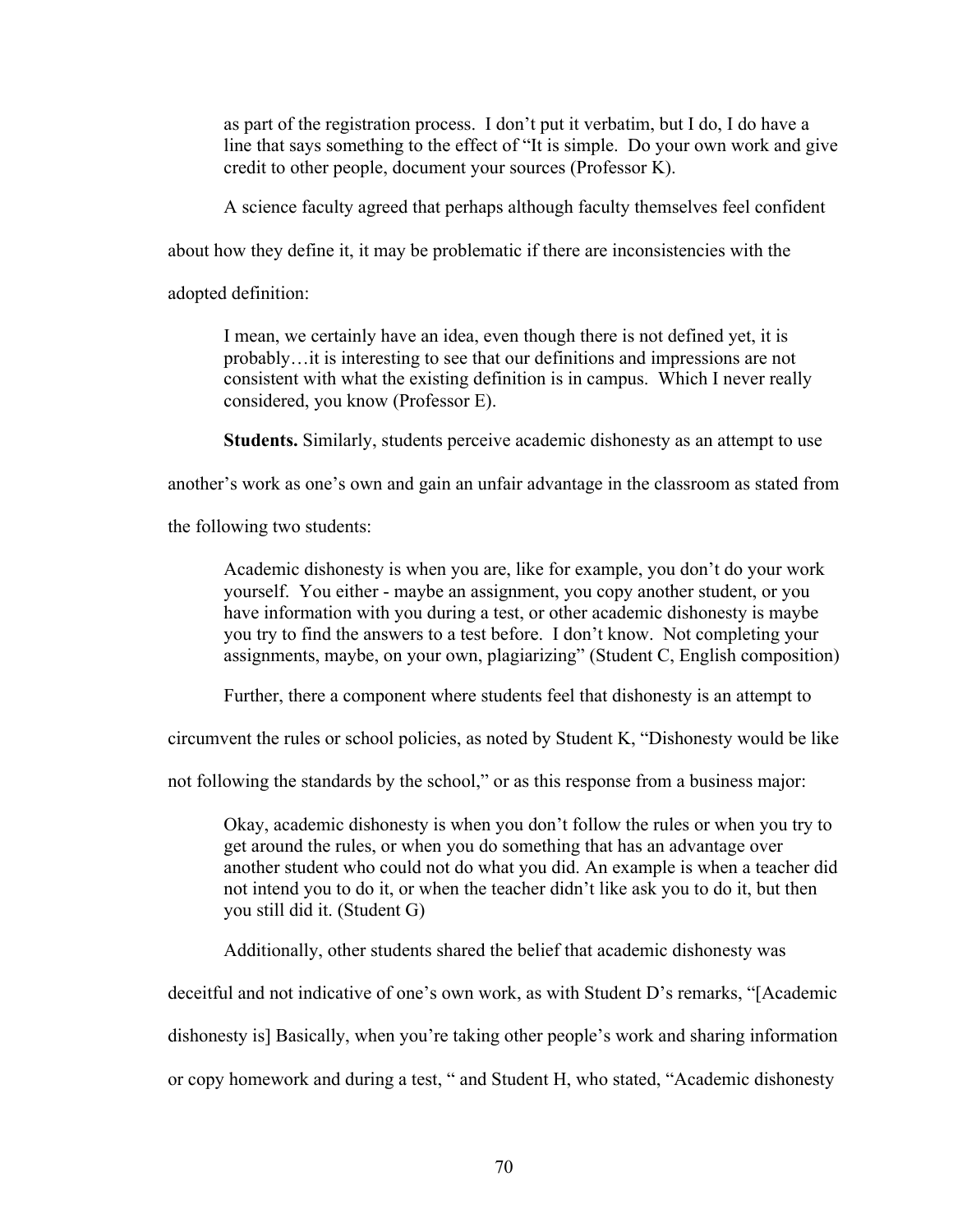is taking someone else's work for your own benefit. And, essentially lying. So that

would be dishonesty for me." Other students also elaborated further:

Academic dishonesty has to do with any type of cheating or forging of work that you claim as you own; any type of using materials that you're not supposed to. Just going beyond the realm of what your professors ask of you to try to get an upper hand when it is not - within what is being given to you. (Student L)

Another student provided this response to illustrate the attempt to deceive:

Anything used by the teacher to test or gauge skill level of a student of the knowledge that that student has. So, anything that they use to kind of work their way around answering or to fake how much they know. I think that is academic dishonesty. (Student J, Pre-Nursing major)

There also appears to be an indication that students use the term cheating or

plagiarizing interchangeably with academic dishonesty, as one student commented:

Academic dishonesty to me is the knowledge of, or the getting the knowledge of the answers to a test, a quiz, or exam, prior to said exam, test or quiz during it, from either friends, books, tests, teachers, just like cheating, kind of. (Student J).

To summarize, when asked what the term "academic dishonesty meant to them,

generally, faculty and students agree that academic dishonesty is deceitful by using another person's work as one's own and creates an unfair advantage over other students who do not cheat. However some faculty members and students use the term academic dishonesty and cheating interchangeably, and sometimes define academic dishonesty in terms of specific behaviors. Although there was general agreement, each faculty and student defined it in their own unique terms and there was no universal definition.

## **Specific Behaviors**

**Faculty.** When asked to provide specific examples of what behaviors would be indicative of academic dishonesty, most faculty respondents across disciplines indicated a range or continuum of behaviors including from sharing notes to fraudulent activities:

Well, once upon a time it only meant plagiarizing. Which took the form of

71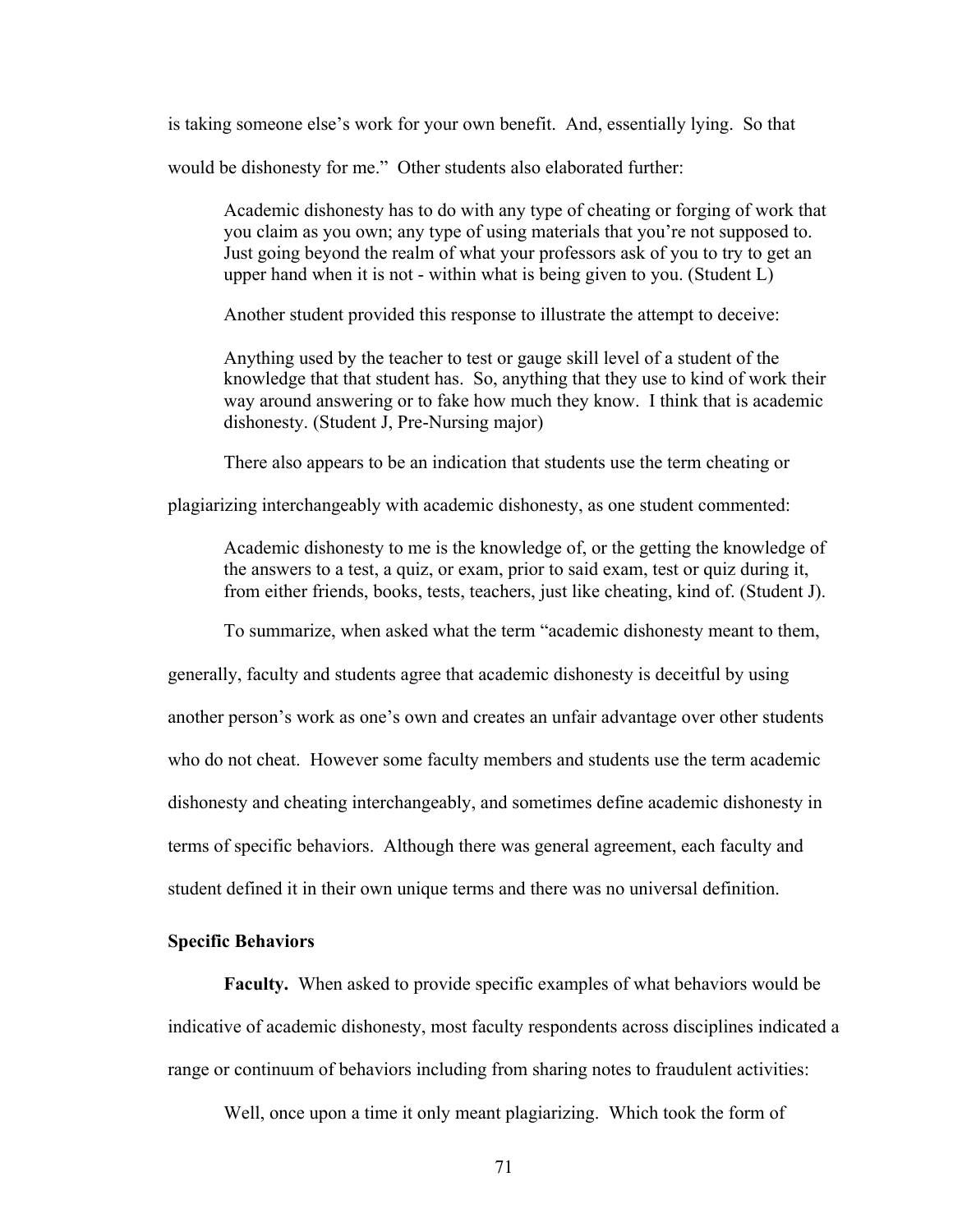copying bits without citing or taking whole papers off of the internet. But now it has come to include things like falsifying your identity, taking the class for someone else (Professor J, English Department)

As well as this example from another English department faculty member:

So examples of academic dishonesty that I've dealt with are students are - it's been a range of things - they're using the Internet when they weren't supposed to, they're quoting websites without attributing, citing them correctly, they're having friends or hired tutors write for them, and then in extreme cases, I had a really bad experience in the winter of 2010, I had students who had people impersonating them in an online class. (Professor G)

Business department faculty provided these examples to further illustrate:

Academic dishonesty at [redacted] is copying off someone else's test exam; using someone else's homework; not attributing - using sources that - and not citing sources. So, copying other people's work and - or having other people do your class work for you, and taking exams for you - sitting in for you, even signing attendance forms for you (Professor F)

Or this example from a Science faculty member:

Every semester at least one or two students will either fail to do the work, will copy from somebody else's not realizing that their unknowns are completely different, and then turn in a report that's completely false and would not have [been] obtained at the labs or would not have completed the exercise to warrant an identification [and it] becomes painfully obvious once you look at it. There are a myriad of examples. Looking at the wondering eyeball syndrome I call it where they look at somebody else's paper. (Professor E, Science Department).

Another Business faculty member felt academic dishonesty was narrowly defined

as cheating:

Behavior that leads to cheating. I just keep thinking of academic dishonesty as cheating. I can't think of anything else. I guess students could lie about certain things, but that's kind of a subjective area. Thus, I mostly interpret academic dishonesty as cheating. (Professor D)

Another Business faculty member felt it could be more broadly defined to include

other examples:

Academic dishonesty, to me, can cover a couple of broad areas, the most obvious being cheating in an exam setting; cheating on homework; collaborating more than just to exchange information and materials; one person relying heavily on the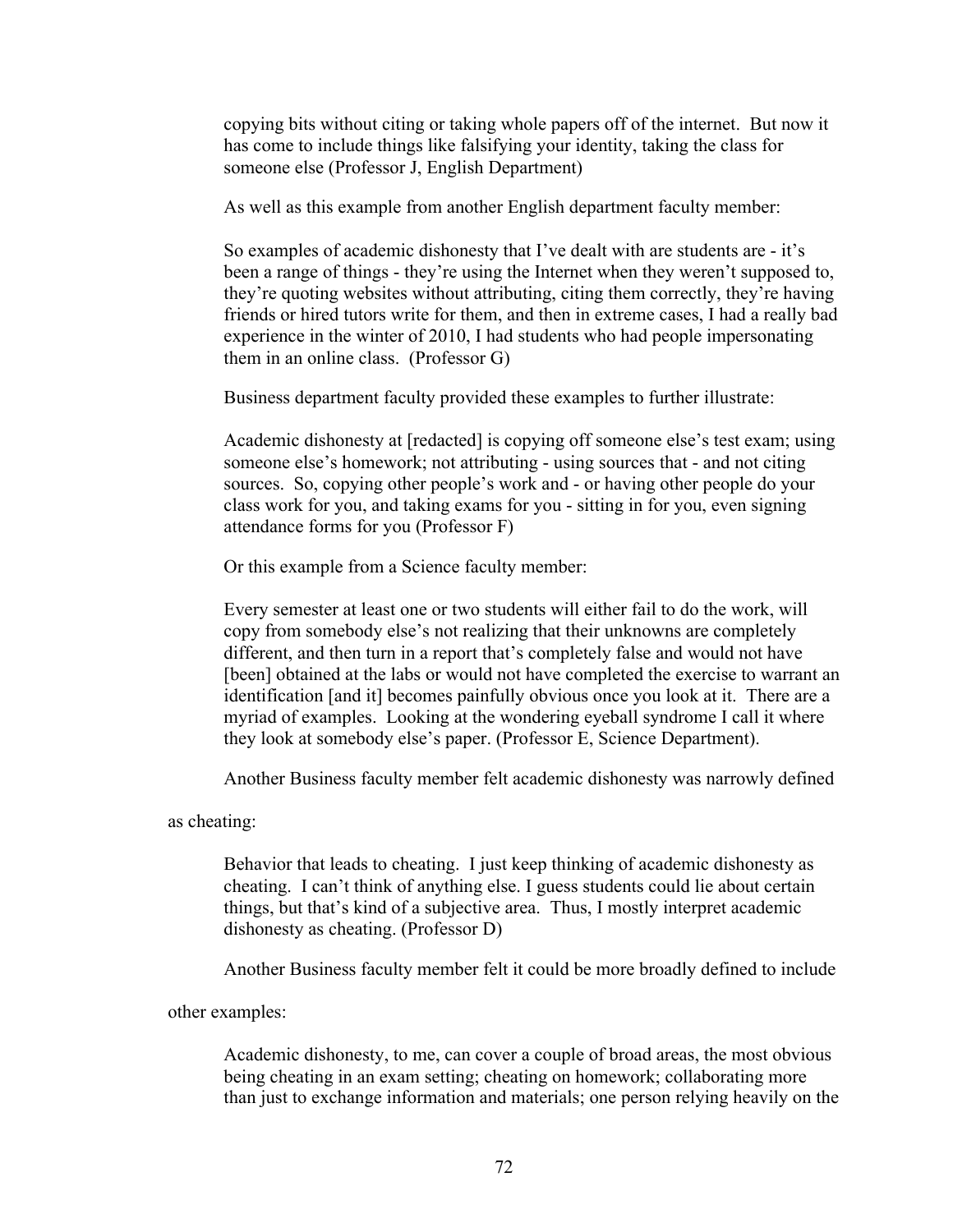work of another person. (Professor C)

**Students.** Student responses about specific behaviors mirrored some of the faculty responses such as this from a student, "Cheating, uh well, I think of basically copying the answers or the thing, the –the information from somewhere else" (Student A). Another student felt it was "cheating on tests primarily.." or "Cheating on your homework maybe" (Student B). For some student specific actions constituted more attempts to solicit information from other students about upcoming tests such as this comment from a Business student, "Like for tests, it's kind of easy for students to try to ask each other what's on a test, or like what they did what questions, what to study, and things like that" (Student G). Another response from a student studying English composition also pointed to a dishonest act as another student attempting to coerce answers rather than learn the material:

'…if you had a friend that has taken the class before, you could ask them for tests, test materials or what not. I am a geography tutor, and people come up to me, sometimes and instead of wanting to learn about geography, they will ask me, "so what is on the test? What should I be studying for?" (Student F)

Other students indicated that cheating by looking at another student's paper

during a test and attempting to get notes from class were examples of dishonesty,

Just looking over at a someone's paper or maybe using some kind of sign, signals. I'm taking a CIS class, so for that it's looking at someone's monitor when you're taking a test. So basically when you're just not looking at your own work or paper, but when you are trying to, I guess look over someone's shoulder and try and get their answers. (Student D)

In summary, responses from both faculty and students about the specific forms of

dishonesty comprise a range of behaviors:

- Coping or sharing homework
- Unauthorized use of the Internet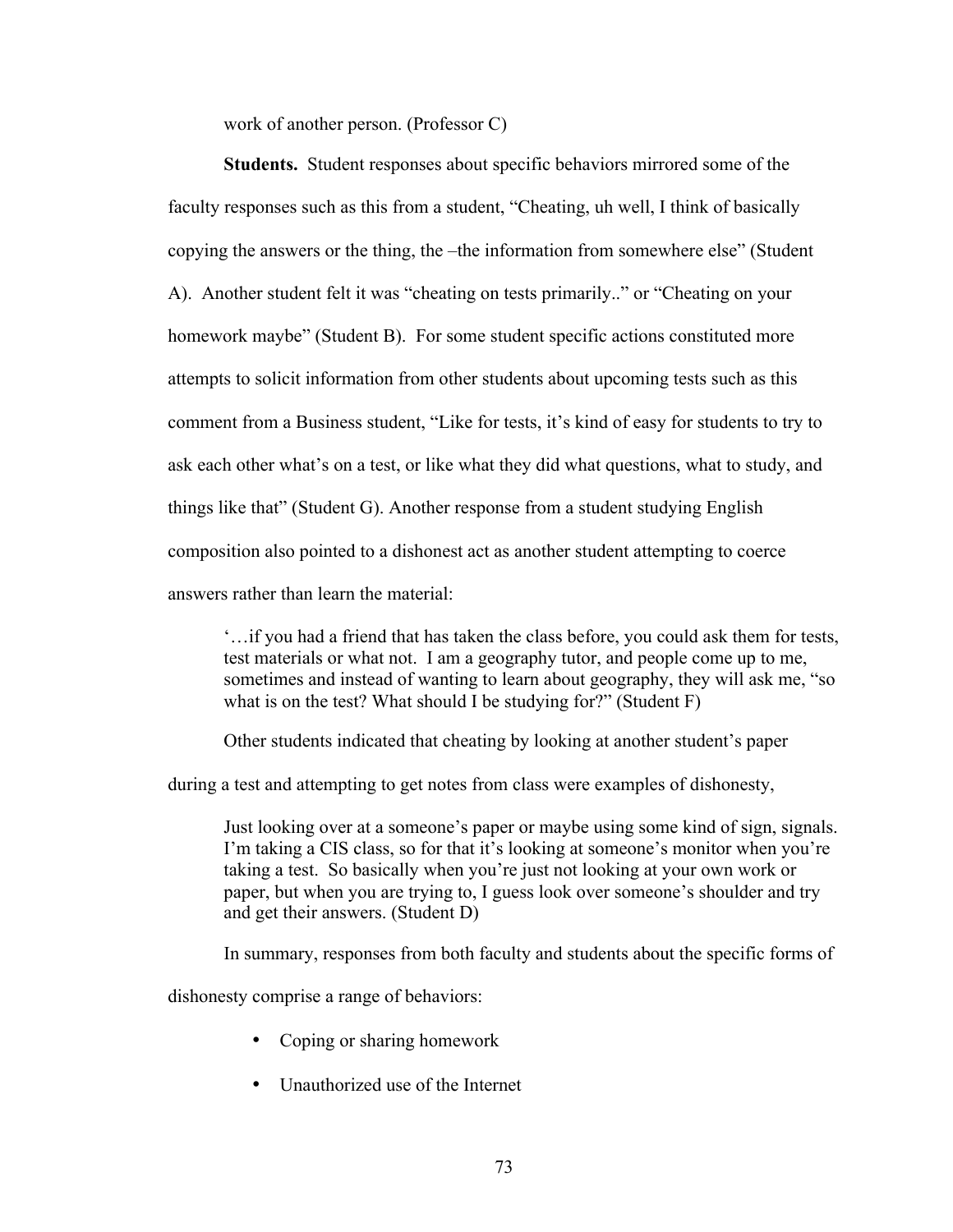- Plagiarism
- Paper and Exam Cheating
- Fraud

For students, while there were similarities, students were more detailed in explaining behaviors:

- Copying or sharing homework
- Obtaining and Unfair advantage
- Not following the school rules
- Using Coercion to get Test Information
- Paper and Exam Cheating

# **Emergence of Fraud**

Nearly all the faculty focused attention on the emerging issues of fraud or

impersonation as a serious sample of dishonest behavior that is adding to the regular

types of cheating:

I mean every type. There is the sort of desperate, last minute student whose experience of college is more social than academic and so they get desperate at the last second and have to turn in something, all the way to students with parental pressure that insists then nothing less than an "A.' They are squeezed between my amazingly difficult standards and their parents' amazingly difficult standards. And the, what I consider, the actual criminals, the ones that are either taking the class for someone else entirely or have such contempt for education that they are willing to buy or steal a paper. There are all different types. (Professor J, English Department)

# **Identifying Cheating Behavior**

In order to contextualize the results of the study, it was important to learn how

faculty discovered dishonesty. Among faculty who give essay tests or assignments where

students write a papers, the faculty responses indicated that their definition plagiarism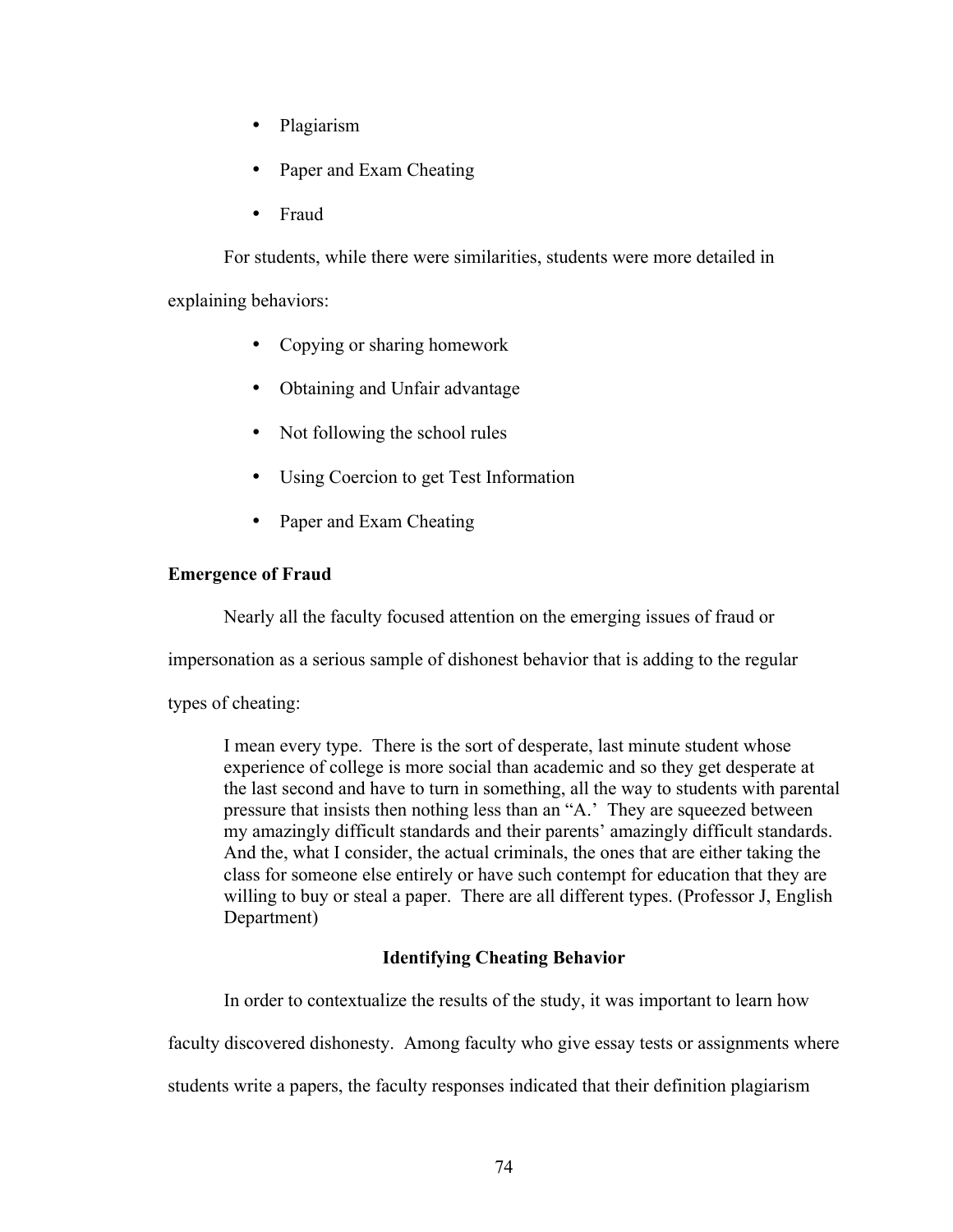was based on years of experience and a "gut instinct" to being able to differentiate the students voice from that of writing that was not belonging to the students and this usually led to a search for the original source. For faculty who give multiple choice examinations identification is a result of copying from another student or discovering students have stolen a solution manual or answer key.

### **Discovery by Experience or Gut Instinct**

For faculty who give tests by essay or assign papers, the ability to identify

cheating starts when the writing style or student "voice" is incongruent with the

perceived ability for that particular student as this faculty member stated:

I gave an assignment where students are supposed to write about a famous microbiologist in the first person. And, I call it my "Who's Who?' assignment. So, in come these various different things. In comes an assignment about a person who was still living, written in the first person with web references fortunately, for sites that I recognized. I Googled the person's name and I get the essay that was turned in, but not the references that were turned in. To me, that was about as definitive an attempt to cheat as anything I've ever seen. (Professor B)

An English faculty member provided an example when reading papers the writing

doesn't seem to be at the level of that particular student:

So it would be something like, 'When so and so posits A, he clearly is alluding to B.' So she was doing this thing about posits and alludes. It's just very highfalutin language for somebody who's just come over and, like, in an academic situation here. (Professor A)

The faculty member went provided another example when he found two separate students

who plagiarized the same material for a paper about the effects of smoking:

So I'm reading it. It had an elaborate bibliography. Then, the next day, I'm reading through the other class, and I get a paper on smoking - the dangers of smoking - ways of overcoming smoking. I start reading it, and I think, "This is awfully familiar.' So I go back and sure enough, it's the same paper, only the first guy was actually, inadvertently, very clever because he introduced all these grammatical mistakes into the paper. So he must have typed it in himself and then introduced fragments or misspelled words and stuff. But it was the same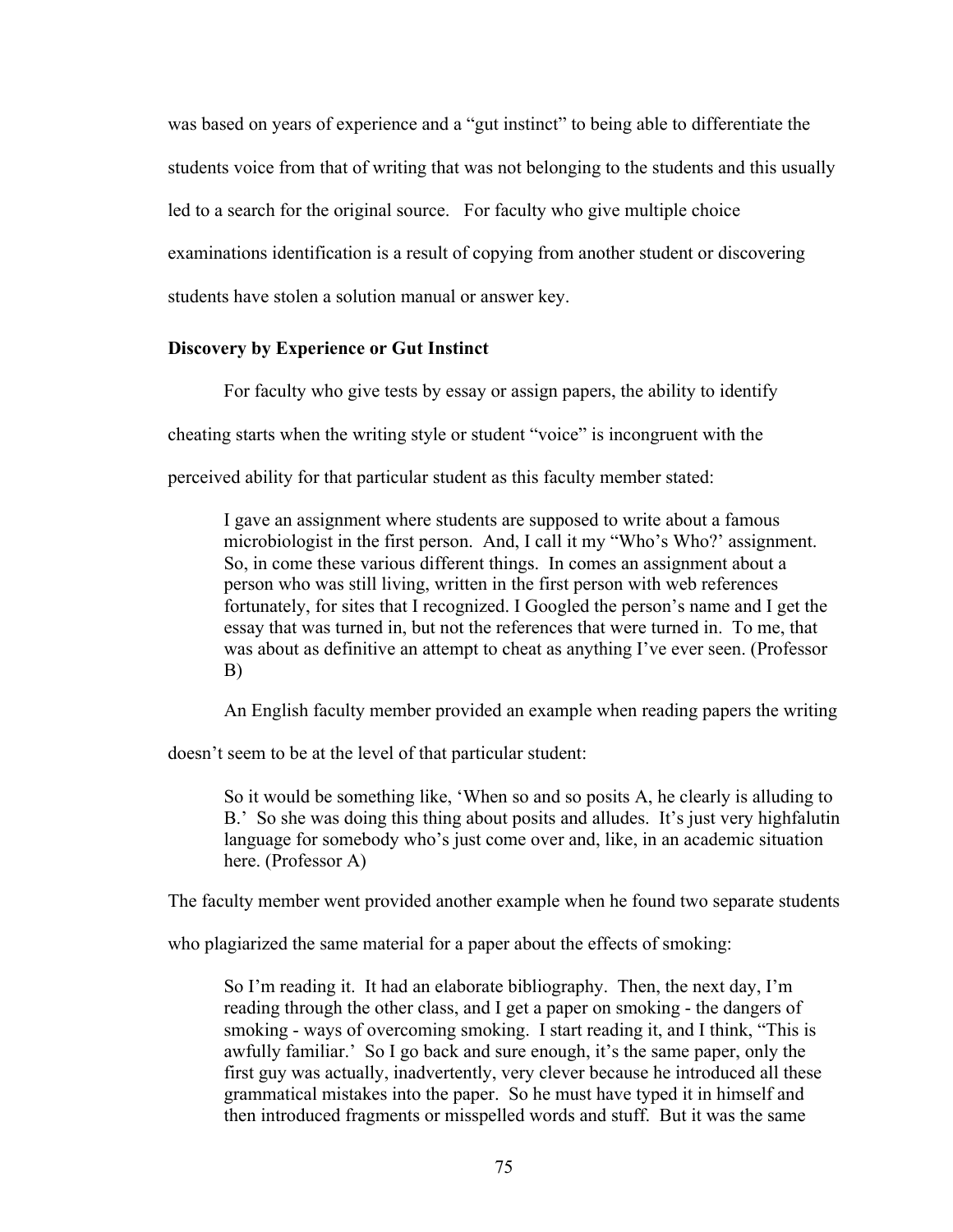paper, the same bibliography and everything. (Professor A)

Another English faculty member had this to say about the importance of hearing

the students' voice:

I did have one student who memorized the SparkNotes entry for the book that we were being tested on and so even though it was all in her handwriting, that, to me, was academic dishonesty because I wanted her interpretation; I didn't want her to be repeating somebody else's interpretation. (Professor G)

Among faculty who give multiple choice or testing other than essays, Faculty

pointed to the evolution of cheating behaviors and the availability of solution materials

on the internet for students that help them cheat in online and on-ground courses:

What I've discovered (since two or three years ago) is that students, for online classes, purchase the entire test bank solution for the text book. They're all out there for every single book, regardless of what publisher you have. Alternatively, students go to some sites called Course Hero or Cramster.com where if they pay a \$10.00 membership, can actually get access to all the test bank answers. (Professor D, Business department)

Or this account from a science faculty member:

One of the most egregious and blatant examples was a student who came into the practicum with a sheet of papers on top with nothing written on them because they have to answer the questions on blank paper. She had secreted the answers to the organisms, which were given in a practicum. She was simply copying as they walked by and in about the first minute and a half of the practicum, she had all 40 questions written. (Professor E).

Students also indicated there were a range of behaviors that each would consider

dishonest, such as this statement from a Business major: "Scanning notes and document sharing online and stuff, or looking for answers online like if the pages or something exist online then you go there to try to get answers and stuff" (Student ?), and this from a student, "I think just like looking over someone's paper or your phone, especially your phone…and then looking over someone's paper but now the teacher's try to space you apart so it is sort of impossible. I think it is just mostly sneaking in notes into your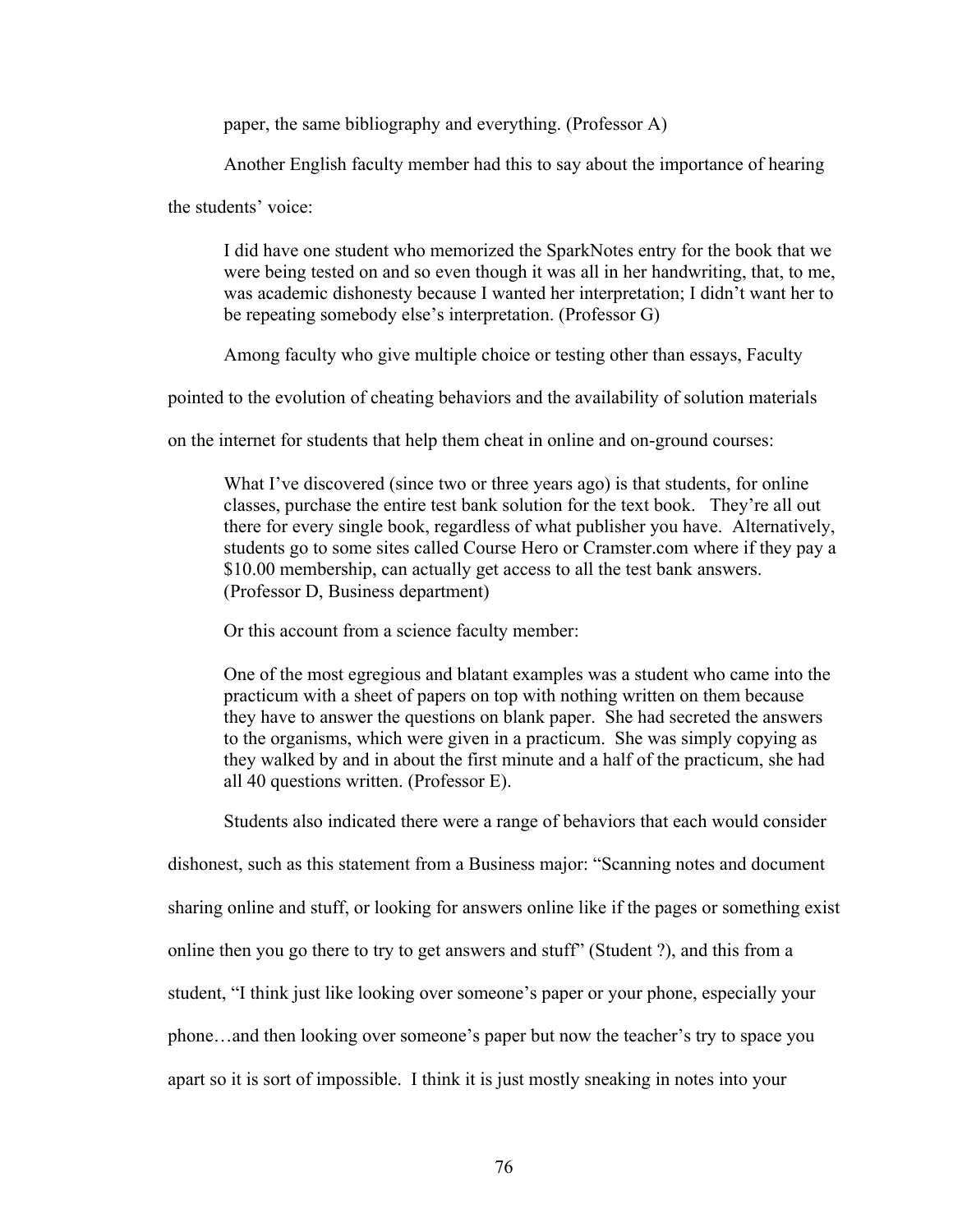sleeves or something." (Student B). Students respondents had the ability to identify an even wider variety of cheating behavior than faculty as evidenced by this student's comments:

It would be like if you try to get some information that your teacher didn't really ask you to get and then you're not really supposed to. Texting to their friends during class, classmates with answers, having answers in their water bottles, on the opposite side, hiding it under their shoe, on their arms, in different languages, there are a lot of ways that people try to fake the system. Even writing answers on, equations on their erasers and having it like take off the slip and then hiding it. Down to that, or asking questions by the teacher and having the teacher kind of give more in depth kind of [answer], again it's not a way of asking teachers for questions directly to the test, but it does give them more hints. I am not saying they shouldn't, but the questions that they do I have seen people work around or get big hints by asking teachers questions. Also using just before the test, having copies of the test beforehand and then getting that, or asking students that have the test, like if they are in the same class, but different sections, meaning they have it an hour before or the day before, getting the, they can't get the answers because it's different tests for most teachers, but getting the general knowledge. (Student J, Pre-Nursing)

Still other students gave even more descriptions of deceitful and blatant examples

of dishonest behaviors such as those for tests:

I've seen kids just copy test answers or, like, literally bubble in Scantrons and bring that Scantron into class and turn it in. I guess a group of students got one of the teacher's tests from the last semester, and apparently that teacher doesn't change her tests every year. And so, they bubbled in their Scantrons very lightly and went into class and turned that test in, but they filled it in darker so that the teacher wouldn't notice that it was filled in lightly. Or go online where they have all the printed out essays, they knew that they were having a quiz, or a test, [and] they will look up all the spark notes, look at previous essays, and they are online that they could pay to have, memorize, or somewhat memorize sentences or words there and bring little flash cards to the test, and then just let it like that. Or in my Counseling [redacted] class, they would also just have everything written out beforehand, or just hide it again in their clothes, or on the water bottles, or just in different parts of the body they would hide it like that. But, I think that the weirdest thing that I've ever seen was they had glasses on and they had the wide frames. They would literally put little pieces of tape and write, it was math class again, they would put equations on it and they would take off the glasses and rub their temples and read the equations and put it back on. (Student J, Pre-Nursing).

In summary, when asked to identify specific behaviors of academic dishonesty,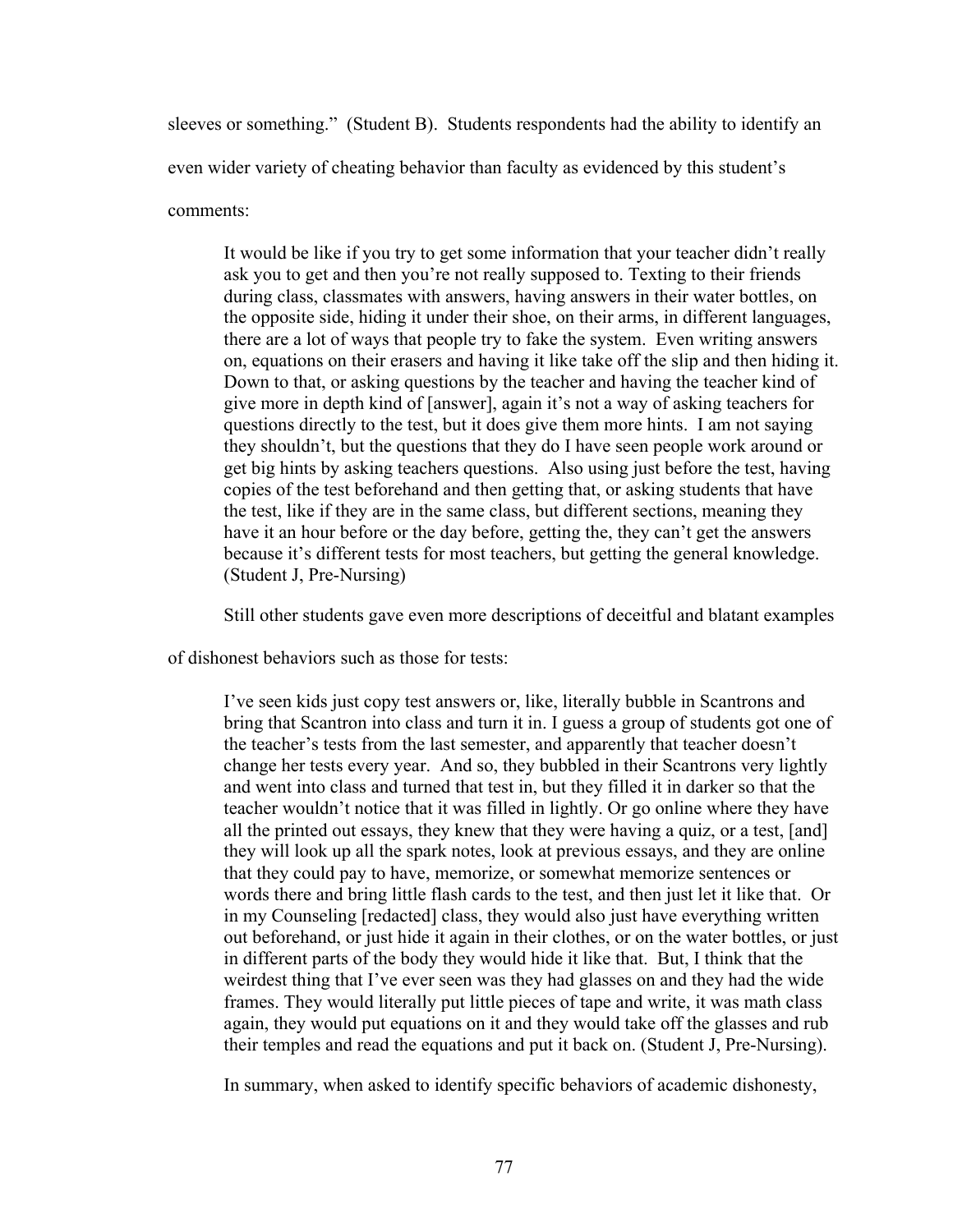faculty indicated a range of behaviors such from cheating on homework to exam and paper cheating, to fraud. While student responses also indicated similar behaviors constituted academic dishonesty, it was clear that students could identify many more detailed forms of behaviors that provided a much more descriptive list indicating the extreme lengths students are willing to undertake in order to commit acts of dishonesty.

## **Seriousness**

**Faculty.** Although faculty find academic dishonesty and cheating not conducive for the educational process, they appear to perceive a range of seriousness between inadvertent cheating and blatant attempts to deceive. Some English and Business faculty respondents felt cheating was less serious when they "slipped" up than when it is deliberate:

So I would make the distinction between something which I gave them which they just sort of slipped up and they don't know exactly how to quote versus deliberately saying, 'Man, I don't know what to say about *Dr. Jekyll and Mr. Hyde*. Oh, here, this is cool. I'll just take it and then not cite it.' (Professor A, English Department)

It appears for some faculty it is the intent to deceive that is key in how to determine the seriousness for dishonesty, as a Science faculty member (Professor B) put it, "I tend to hold off on any kind of, of writing the students up if I can, if I can clearly tell that there was an intent to cheat, you're dead." Or, it is less serious for smaller things such as homework as this faculty member from the Business Department stated:

Sometimes I don't think people understand that they're really cheating. And sometimes they do. They're just tryin' to test to see what they can get away with. But most of the time, I do like to take away - in any case - a sense of okay, you need to understand that you're gonna get called on. You're gonna get checked. And you need to be responsible for it. And then also, what's the lesson from it. If this is the only time for homework and small stuff - if it's the only time, then we don't have an issue. But if it's more than once, it may be a trip to the academic disciplinarian's office. Because again, for one point or two points or for the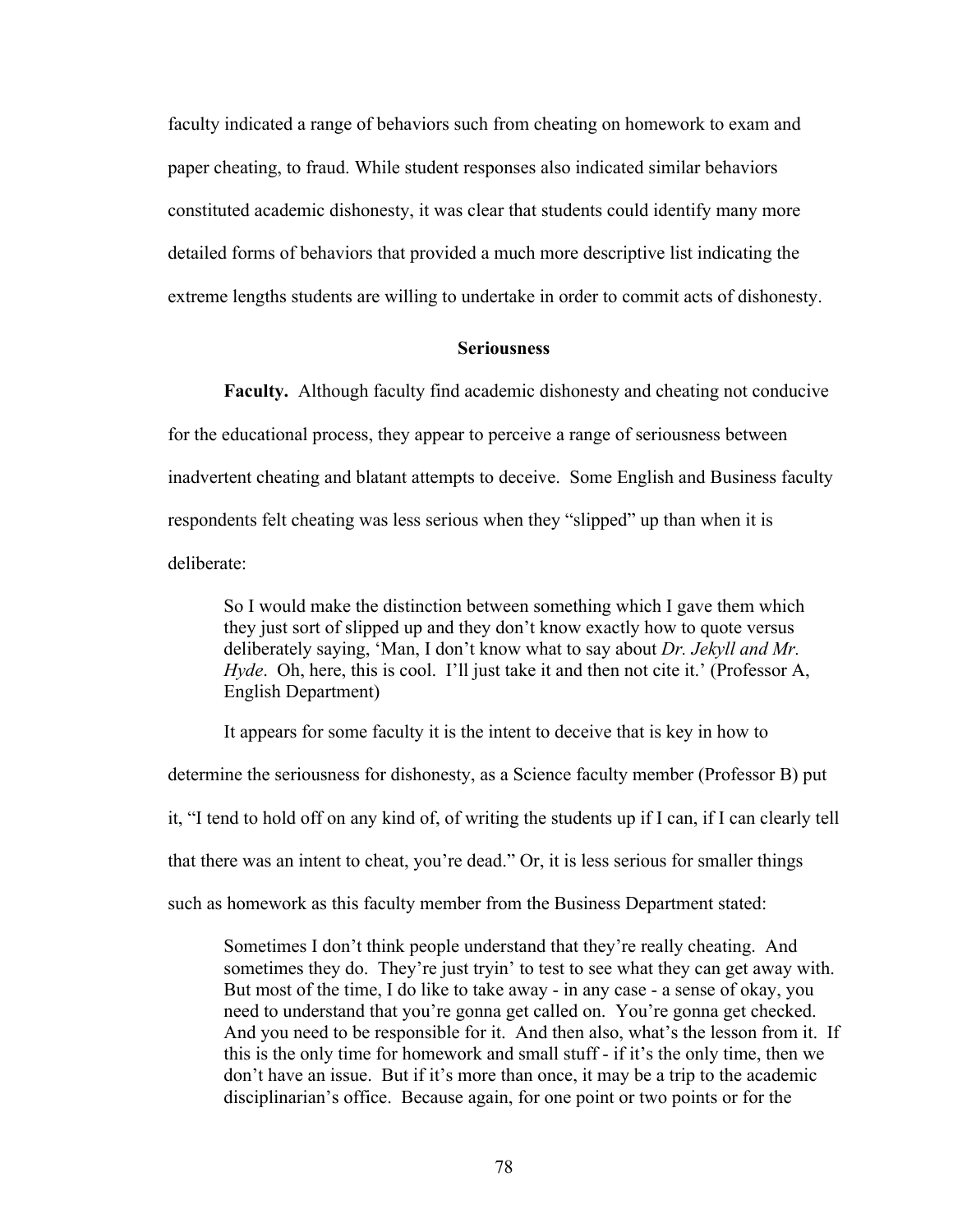minor stuff. I feel like that has to be managed.

However; faculty members feel exam cheating is more serious:

But anything that happens on an exam, that's gonna cost ya. That's the automatic referral to the disciplinarian. On the exams, I can't manage how much of it you're cheating on. So therefore, for stuff that's a quarter of the class. Anything you do there will cost you. And it's gonna cost ya big time. For one or two points in the whole class of 400 points, I'd rather teach the lesson and then watch for any aberrant behavior after that, in which case, you may get called on the carpet from the disciplinarian. (Professor C, Business Department)

An English faculty member also put it this way:

I handle them differently. If I think it's inadvertent, I talk to them. But the inadvertent ones, I will talk to face-to-face and explain what was wrong. Actually, let me back up. I don't necessarily do that. I put on the paper, this is plagiarism, it's unacceptable, we went over this in class, come see me. So then, it's in their ballpark. (Professor J, English Department)

As with disciplines of sciences, the English faculty have a clear distinction in

seriousness in which they view blatant and inadvertent dishonesty, as the English faculty

goes on to say:

When I knew a student had bought and could prove that a student had bought or wholesale copied, I think that required more than simply tracking them. I think that "inadvertent' minor opportunistic, checking an answer from another student, failing to cite a source, whatever. Those can be tracked and see if they form a pattern. The big ones, the bought paper, the totally copied off the internet paper, I think that requires that the student fail the class, which we're now not allowed to do anymore, and that they have a notation on their transcript that they failed it for plagiarism. I would not be adverse to them having to sit out a semester. That to me is willful. That to me is contemptuous of this institution and the process of education. (Professor J, English Department)

When probed to find out if less serious forms of cheating should be dealt with

harshly, the same English faculty member stated: "Oh, no. That is like a bad decision

and I don't think a single bad decision should follow somebody for the rest of their lives.

The blatant copying of a paper should (Professor J, English Department).

It appears that intent is a significant factor in determining the seriousness with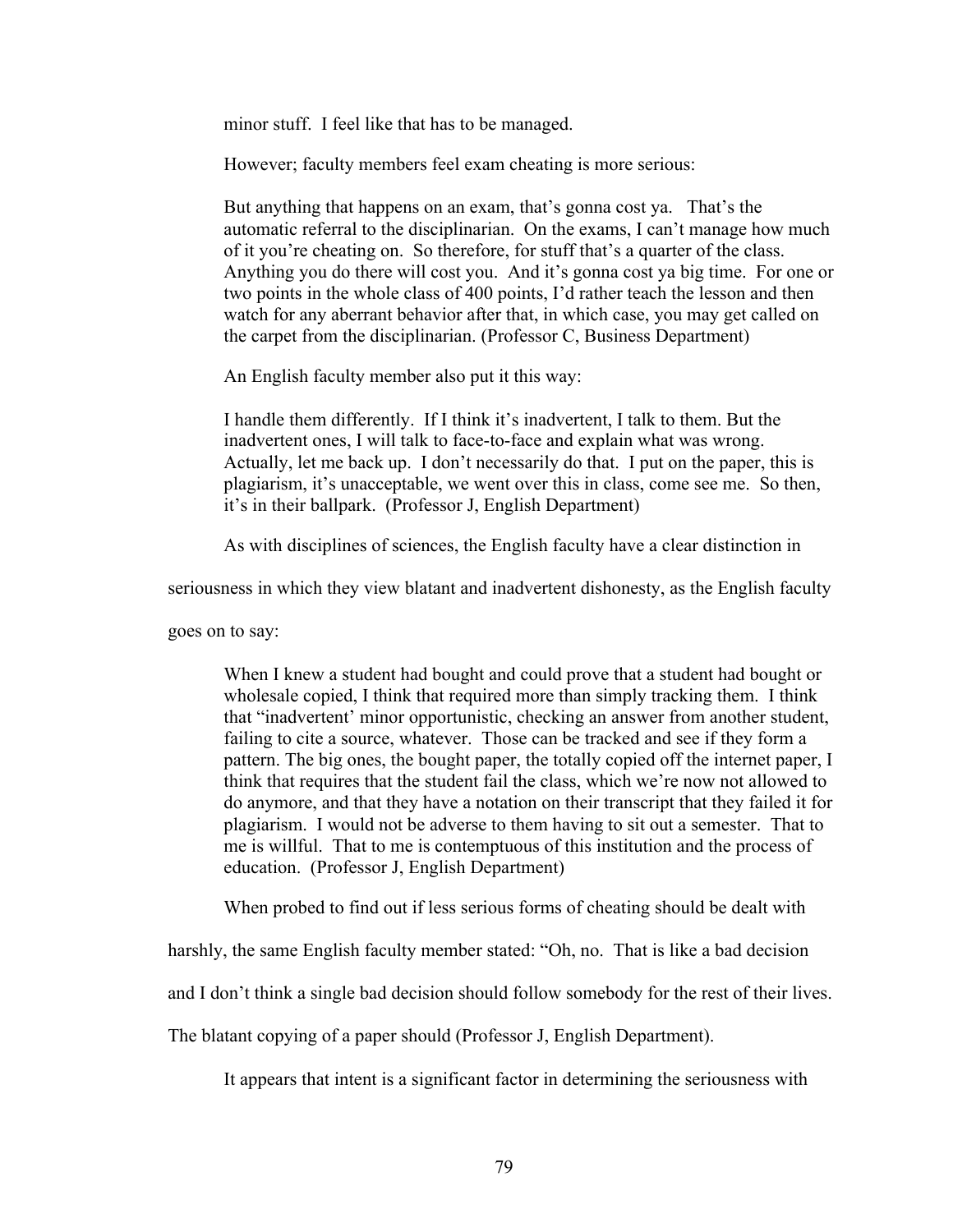which faculty determine cheating behavior. For inadvertent or minor infractions such as

errors in citing sources, or homework cheating, many faculty do not view this as serious.

Because they realize that students may be cheating or over collaborating on homework, it

is given a lower percentage of the total grade.

**Students.** Students similarly have a continuum in how they describe the

seriousness of dishonest behavior, feeling that there a difference in someone who might

need a little help in understanding the material and this doesn't constitute cheating as

would copying, as this student put it:

I'm not gonna say that I've never ever, ever shared answers because you just you know, a lot of times, like, in school or something like that someone would be like, oh, I didn't get a chance to finish. Oh, what did you get for this last question or something like that; I didn't understand it. I think the most important thing though is that you - like, for example, if it's something like math or English, at least if someone's going to ask you for it, they should at least have a reason for why they don't have it. Like, maybe they didn't actually understand it, but they should want an explanation of how you got the answer or something like that.

You know, not just straight up copy the answer. But, like, you know, you shouldn't just give someone your paper though for copying or anything like that. (Student C, Business major)

Other students felt helping each other on homework was less serious, as this

student put it: "Well I would think that like for homework and stuff you can help each other, but you can't like directly copy their answers when you didn't do anything to get the answers together" (Student D, Business major). Another student felt other students perceived cheating was acceptable because it was worth very few points for the overall grade: "On homework and other assignments, people can collect copies from each other but that's not always a big problem because it's not worth any points and you don't learn from it" (Student G).

Students do appear to know the difference between helping another student to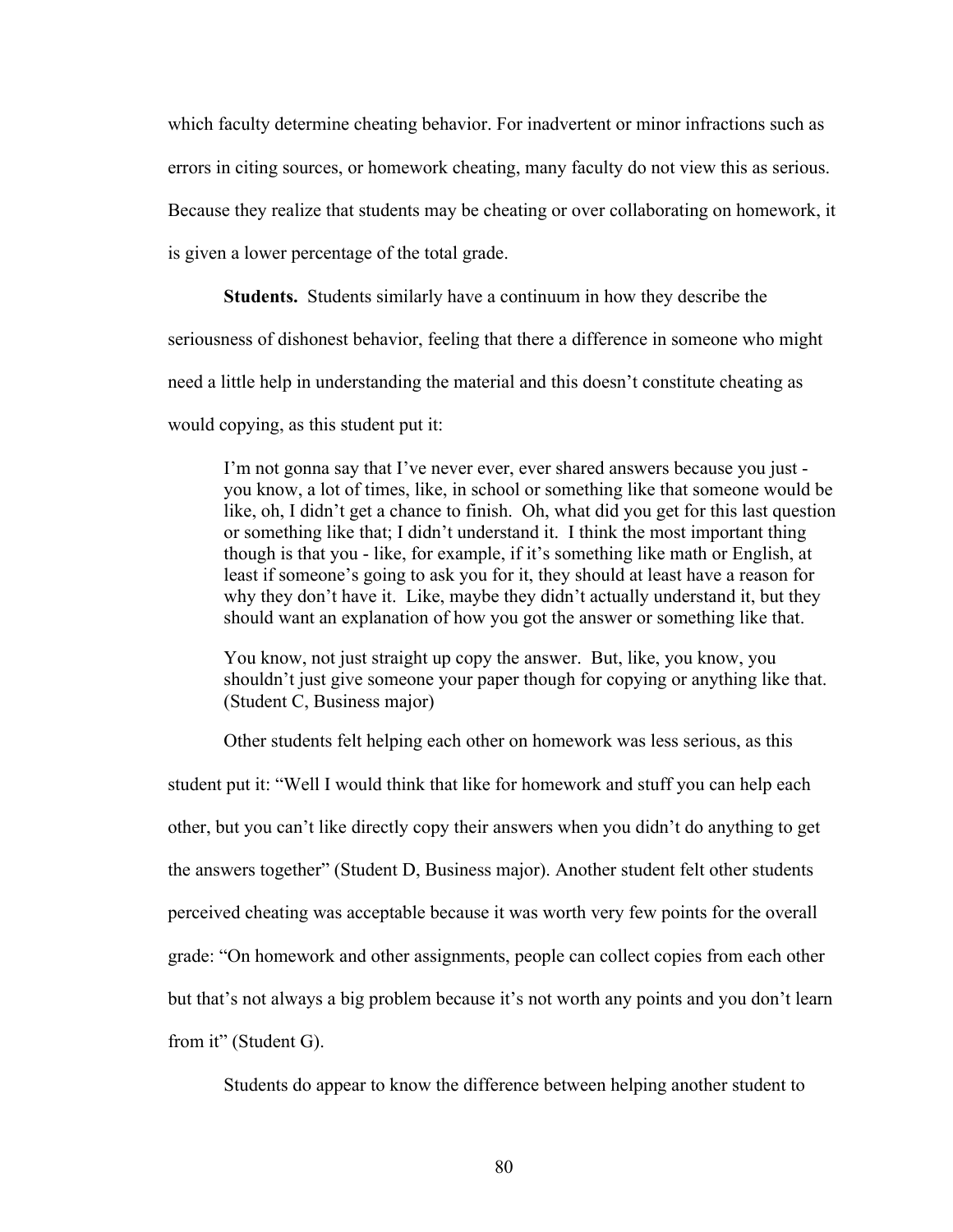learn and cheating, as this business student put it:

Sometimes you find in helping, you may - like, even sometimes, like, say in tutoring for example, you're trying to teach someone something, you may end up giving them the answer but you want to try to not just hand them the answer because it's not gonna teach them. Sometimes it's hard to explain certain things, like a certain concept; I'm like, I don't know how you can't understand this. I don't remember how I learned to understand this, but - it's a difficult thing to do. That line between helping and just giving an answer is thin. (Student C)

Of the more serious types of cheating behavior would be plagiarizing, exam, and

test cheating such as this example from a business student:

I had a class last semester that students – I guess a group of students got one of the teacher's tests from the last semester, and apparently that teacher doesn't change her tests every year. And so, they bubbled in their Scantrons very lightly and went into class and turned that test in, but they filled it in darker so that the teacher wouldn't notice that it was filled in lightly. (Student I)

## **Reasons for Cheating**

For the faculty and student participants members interviewed, the most cited reason across all disciplines for academic dishonesty was academic pressures, either external pressures such as family or peers, or internal pressures such as the desire to get a better grade or accomplish a goal because they feel underprepared for the coursework. Additionally, some faculty members stated that they believed students who cheat are "lazy" and "just don't want to do the work in order to earn the grade." In addition, some students reported that they believed other students cheat because they perceive certain lower division or prerequisite courses are a "waste of their time" and this leads them to want to hurry through and get onto to higher level courses or those that are in their major.

# **Academic Pressures**

**Faculty.** Faculty members realize the pressure that students feel to succeed in this high stakes environment and believe this leads them to cheat in order to gain an advantage. One business faculty member described the various pressures and reasons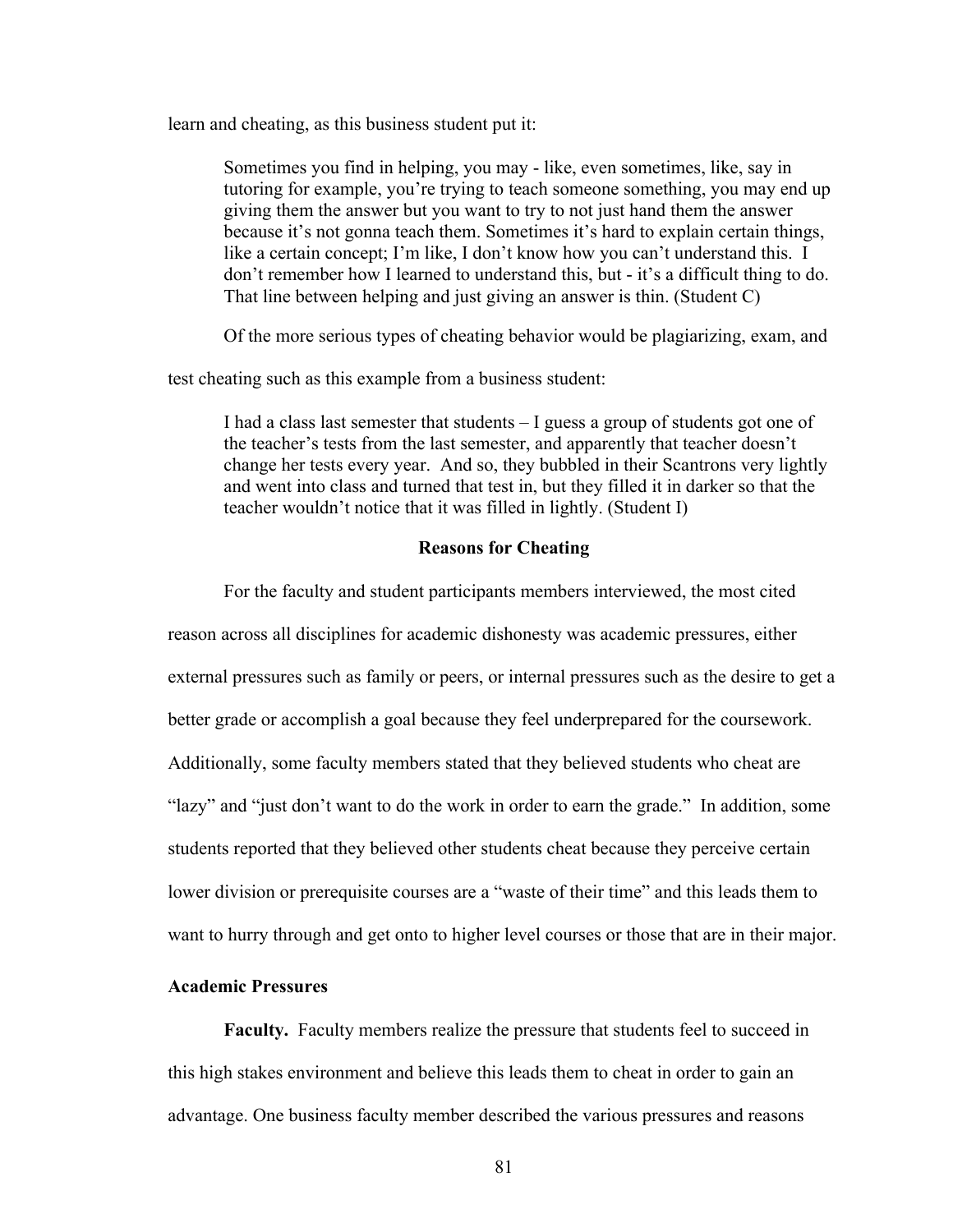students cheat in this way:

I think they cheat if they feel a lot of pressure -- if they're getting pressure from family to get a certain grade and they're not, that will make them cheat. There are a lot of external factors. I think they'll cheat if they feel that the instructor doesn't like them. I think that leads people to cheat. If things are unfair in the class, and, the biggest thing, if they think other people are cheating. Anybody will cheat if they think other people are cheating.

A business faculty member was reluctant to provide a generalization of students

who cheat but also pressure was a factor:

I don't like profiles. But I'll give you some things that I think will cause students to be more likely. Pressure: And the pressure may be either internal or external. So whether it's I feel that I need to perform at this level. I'm trying to please my parents. I'm trying to get into this college. (Professor C)

Faculty also believed that temptation for higher grades were also a contributing

factor:

There's always temptation out there to be dishonest. When you weigh the pressures that are on the students, because we're not in a terminal institution, the grades to get into the next place. Different students have different parental pressures, etc. (Professor K).

When faculty members were asked about perceived pressures of students who

cheat, one felt it was self-initiated:

It's self-ascribed. It's the idea that they have to do better than the next person. Now, to get into medical school they have to get a 4.0 average or a 3.8. It's the pressure. It's the student who is somehow limited either in their perception or the reality, past performance. They haven't been able to measure up to what's expected or desired or should be achieved. They think the only way they can compete or become competitive is to cheat. (Professor E)

Another science faculty felt those students in certain biology courses are driven

by a need to succeed in order to transfer to a four-year university:

I think one of the major factors is the desire to succeed or the need to succeed, obviously, to get into any program, particularly in the healthcare sciences, allied health disciplines. Which all are competitive. You need a minimum GP of 2.5 in the core sciences prerequisites before you're even considered. So it's that pressure to succeed and the academic rigor, which is an inherent part of the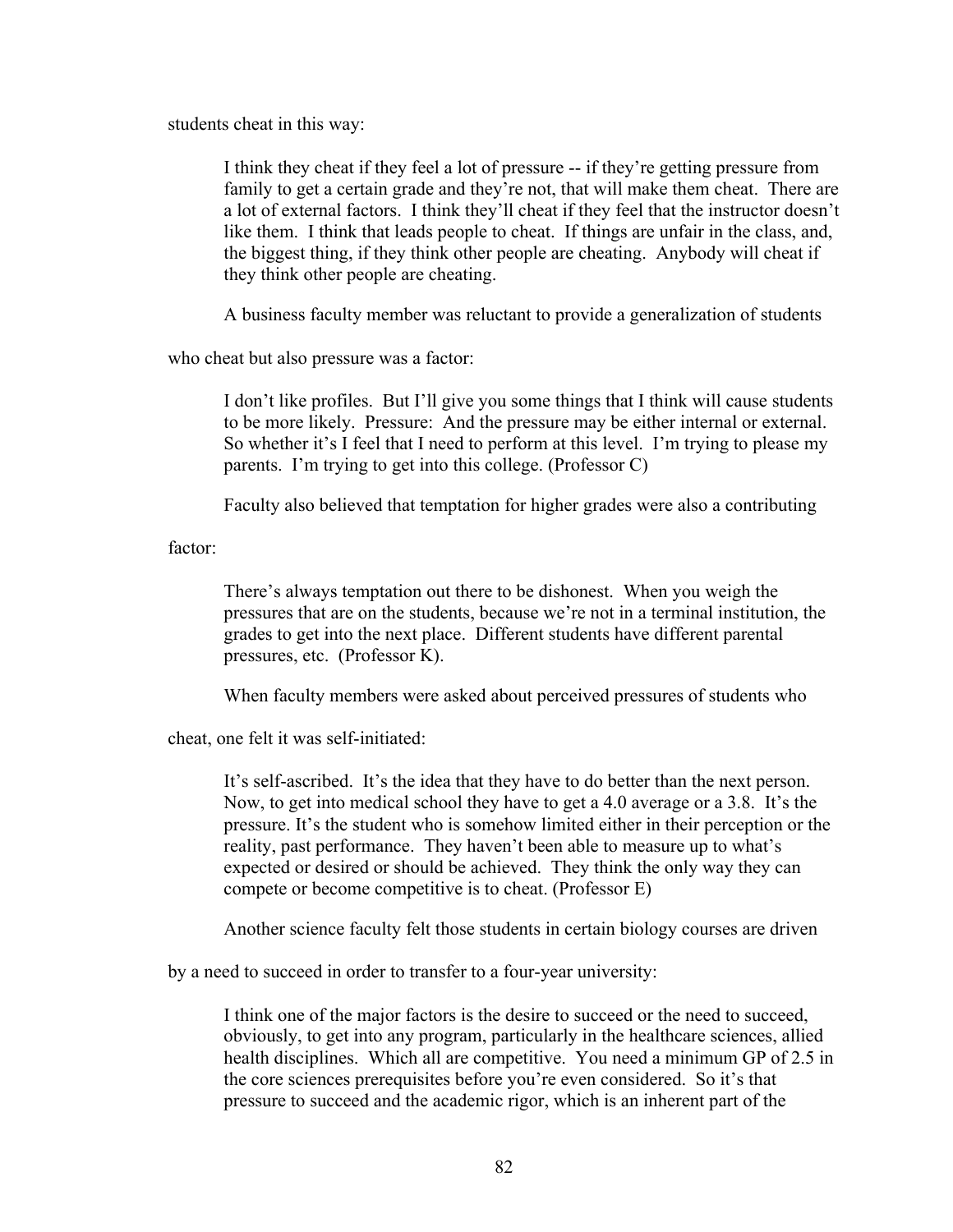application process.

A Business faculty member also commented on the external pressure placed on

students to be accepted into four-year universities and how this leads to cheating as she

related this discussion she had with a student:

Well, I think this quest we're on here at [redacted] for everybody to get into [redacted], and [redacted], and the top-notch schools, I think we - it's too much pressure for students. I asked a student the other day why he wanted to go to [redacted] and he just looked at me like, "What an idiot question. Why would you ask?' We give them the impression that the [redacted] schools, and some of them in particular, are just where the cream of the crop goes. And if you don't go there, you must be trash. And it's wrong. (Professor F)

English faculty responses also indicated that perceived pressure from parents was

a significant predictor of student cheating, as one faculty member stated:

Pressure, especially I think –That is, they are all to become doctors and lawyers and they have to get out of here quickly and they have to get on to a good university and they have to get into law school. There is just so much pressure. (Professor J)

Another English faculty member added to the factor of pressure by describing

students with little to no regard for the learning but rather getting to the goal:

They're in a big hurry, they have poor skills, but high pressure to get good grades, and they do not have respect and appreciation for the purpose of general education or the philosophy of general education. They don't see the need because they view themselves as future professionals in some field where they won't need this, so they're just trying to jump through the hoop" (Professor G)

**Students.** Students interviewed also believed that pressures were the greatest

factor for students to cheat or commit acts of dishonesty as this student commented:

Some students, I guess, that are - I would think students maybe under a lot of pressure. Like, they know that they need to get a certain GPA to get into a certain school and they just are so under pressure that they don't know how to deal with it. (Student C)

Another student discussing the pressures for other students made disassociated the

behavior from the person: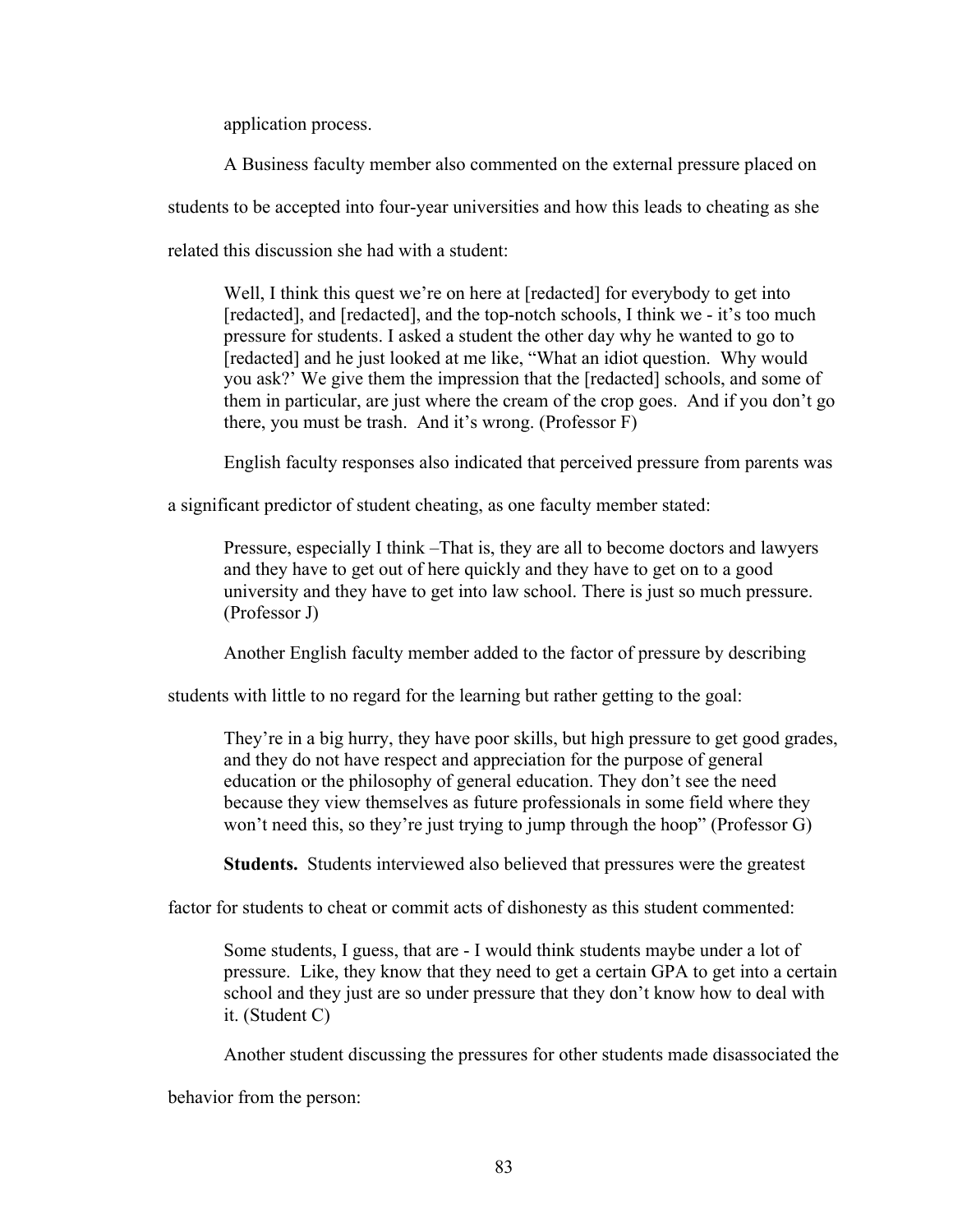People who are under pressure. They need to do well so if it takes cheating to do that than they are going to do it because they are under pressure but they are really not bad people. It is just people who are under pressure. Well, the pressures to go to a better University later on, to transfer, to make yourself look good on transcript. To make sure you get an 'A' or a 'B' and stuff, so yeah. (Student E)

A student discussing the added pressure for those who are attempting to get into

the Nursing program at this institution also added:

The nursing program has a one and a half to two year waiting list only for those that qualify. Apart from that there is cut-offs, like it's by point systems and if you don't have an A in the class that can put you back tens of people. So, it's a lot of pressure now for people to say, well, if I don't do well on this test, then I won't get that A and I won't get my nursing, and then I won't get into the program, or it's just, this one grade could mess up your whole entire future pretty much. So that's a big one type of thing. (Student J)

External pressures such as getting higher grades in order to transfer is the single

most significant factor cited as a motivation for cheating by both faculty and students in this study. Competition to gain advantages creates tremendous pressure for students at all levels of academic ability where the opportunity to do just a little better undermines his or her moral compass.

# **Academic Procrastination and Lack of Motivation**

Additional reasons for cheating indicated by faculty and students are what would be "academic procrastination" defined as lack of motivation for courses that don't interest students and time constraints due to putting studying off until the last minute, as this business faculty member stated, "Any unprepared student will cheat, or if they haven't studied enough" (Professor K). Or this comment from another business faculty member portraying the lazy student:

I think students who want the easy way out. There are students who actually have the ability to do well in the course, but they just don't want to. They're just lazy. They want to just take the easy way out. I think students who want the easy way out. There are students who actually have the ability to do well in the course, but they just don't want to. They're just lazy. They want to just take the easy way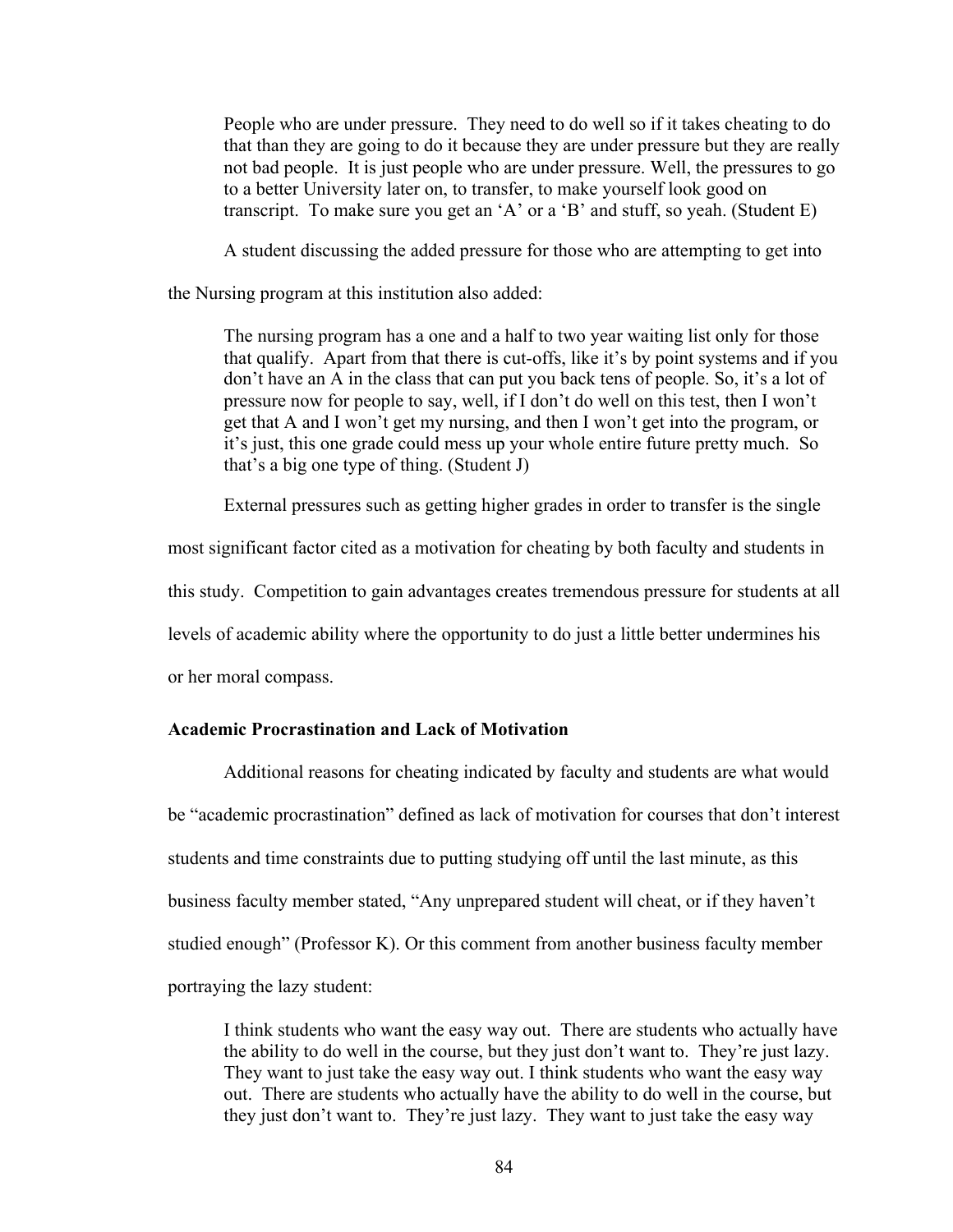out. That's one type of student. (Professor D)

This faculty member went on to elaborate about the desire for circumventing the

educational process:

But the problem is, I think, a lot of students these days want things right away. They don't want to put in the effort. They just want the rewards. So, what happens is that these students who cheat just want to quickly obtain 24 units of accounting. They want to hurry up and pass their classes with a C to get the units instead of really learning the material covered in their classes. They don't care if they learn anything right now. Their thought process is, "I can go to CourseHero.com. I can buy this solution key. I'm just going to cheat. I'll worry about learning it later." That's just awful (Professor D)

An English faculty member also commented on the portrait of a lazy student who

is not interested in doing the worked required but is still under pressure to do well:

There is the sort of desperate, last minute student whose experience of college is more social than academic and so they get desperate at the last second and have to turn in something, all the way to students with parental pressure that insists then nothing less than an "A." (Professor J)

Students also felt that being underprepared or lazy are factors that contribute to

other students cheating, as this student put it:

I think that people plagiarize because there's a deadline for an essay and they don't have anything done, but they don't want to get that fail so they go online or to another student, or any sort of cheating so that they have that material done by the deadline, and so they can turn it in and get the good grade…or it's those that are under a lot of pressure to get the grade. (Student I)

Students also cited lack of motivation and low interest in the course as additional

factors for dishonest behavior:

I feel like other kids who are also just lacking the motivation to do their work are likely to do it. Or maybe more prevalent in certain students than others or something like that. Like, there are a lot of students who maybe dislike subjects like math or dislike English and don't like writing essays or something like that, and they might have someone else do it for them. (Student C)

Another student stated, "Or some people are just lazy so they are going to just

look over somebody's paper or try to so hard to get all the answers on their phone and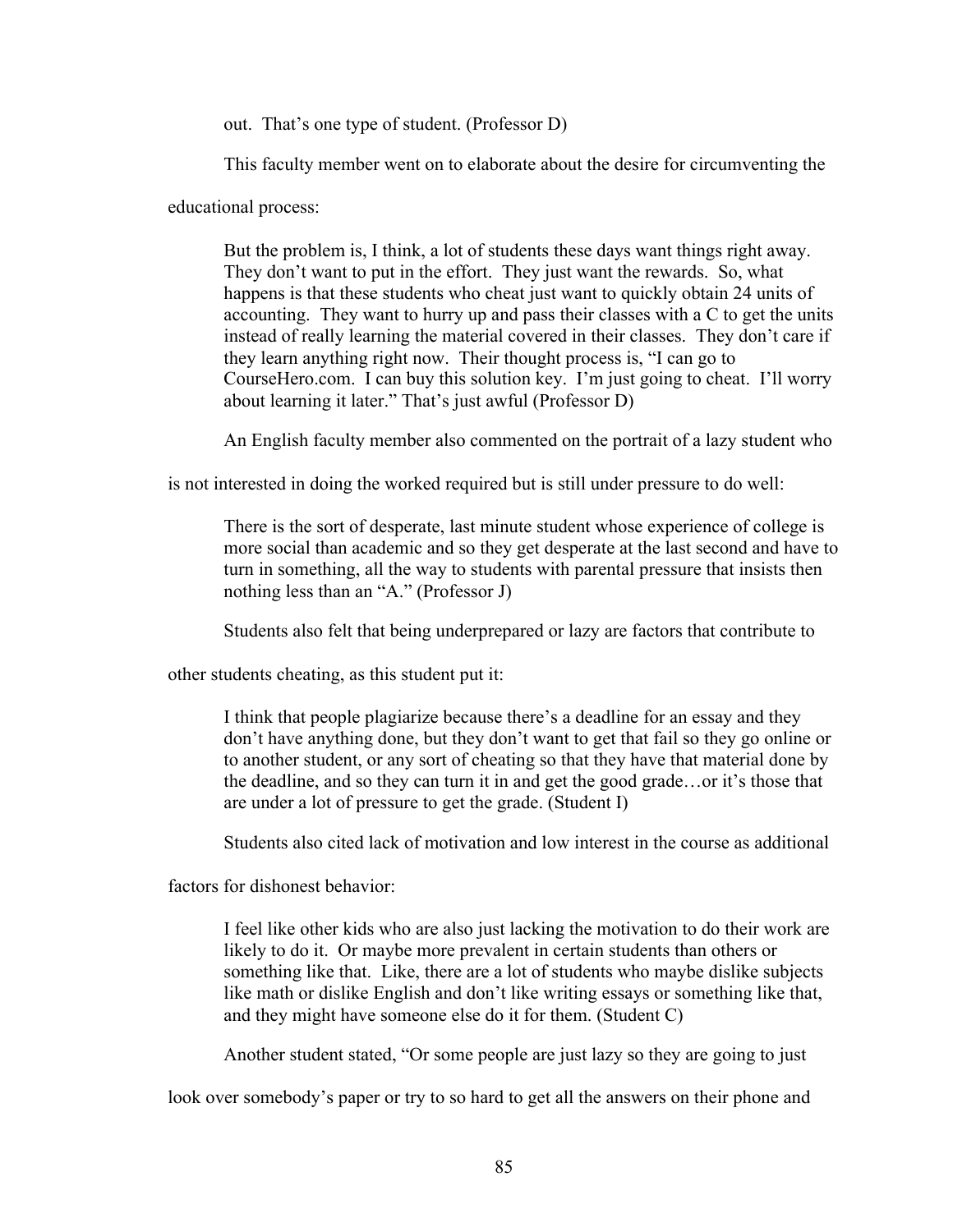then they will cheat from the phone or something" (Student G).

Several students remarked about the lack of interest in the subject material that

could be the cause of cheating behavior:

I think a lot of it relates to first of all, enjoying the material you are studying. Because we as students, a lot of us had to take, most of us had to take classes that aren't in our major, all of them do, So in their major or in their syllabus so there is always going to be students that are really just not as good in this or that particular class, math or science or history or English you know. So, they are not interested in the subject so they are just going to want to get it over with as quickly as possible. (Student F, English)

Another student felt students might also feel that sometimes their own work

wasn't enough and they needed to do something to get an advantage and put it this way:

I think a lot of students do, like students who like don't really care about the class, even though they may not care about class but then because like they kind of want to get it easy, like get like easy points or something. You know, try to do it. So, like lazy people who do it, they cheat because what they are doing is not enough, so then they have to like do some more and they feel either they don't want to try more. (Student G)

Some students believed the lack of motivation wasn't a good excuse to cheat as

evidenced by this comment:

Yeah, I just don't know if every student has that within them. I feel like it's up to each individual to be able to get their motivation high and to be able to get their determinants high. Like, actually graduating college doesn't mean graduating college because you cheated on every test, but it means graduating college because you worked hard, and you applied yourself, and you learned all the material, or close to all the material. (Student I)

From these faculty and student comments, academic procrastination brought on

by either laziness or fear of doing well creates another factor for cheating behavior.

Faculty members perceive students are unmotivated to do the work and want an easy way

to get through the courses. Students believe other students cheat because they perceive

the course is unnecessary and is impeding his or her ability to get into more interesting

courses in their major field of study. This is significant because degree or transfer paths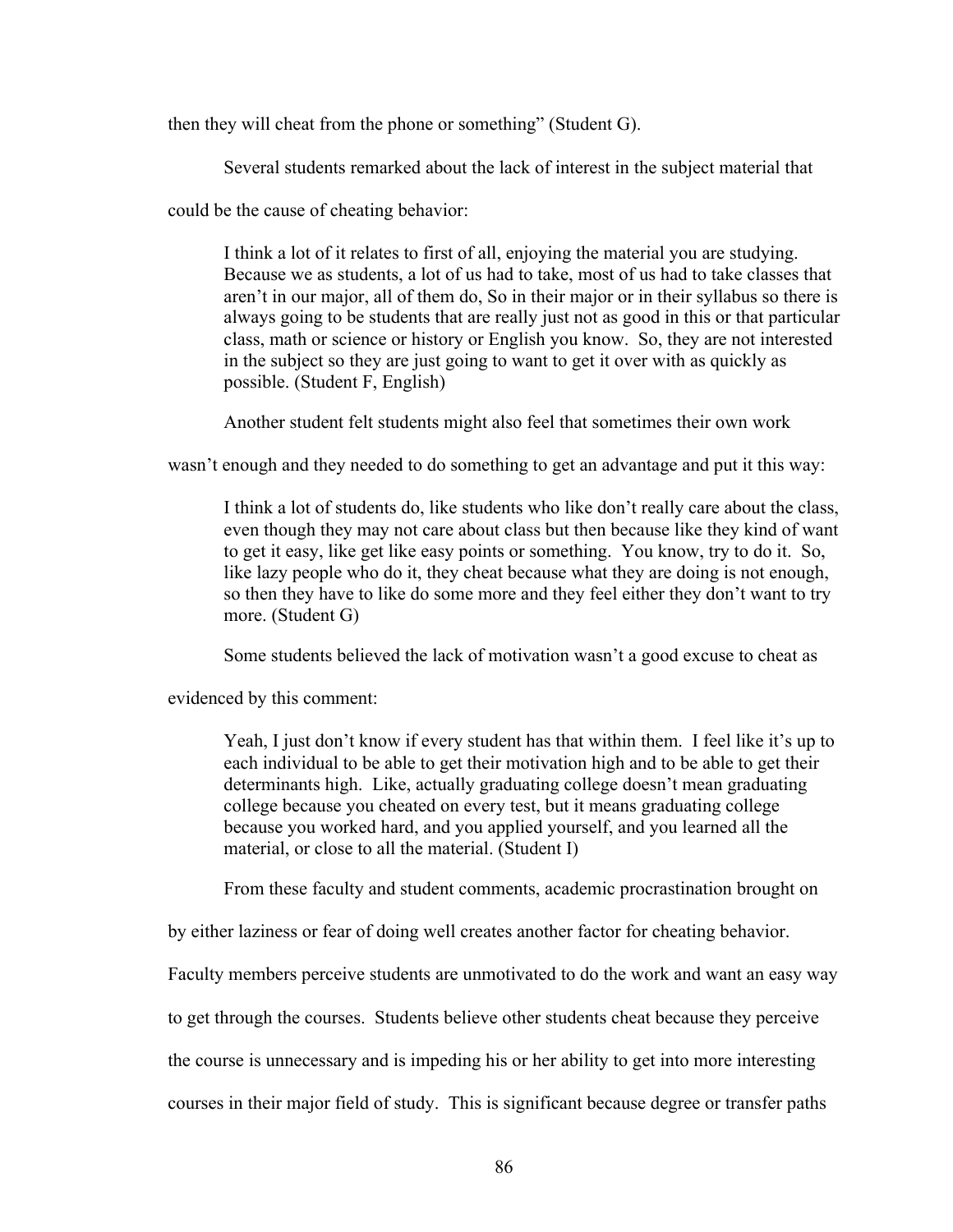are created by faculty based on their knowledge and expertise of what courses are needed for students to achieve success in future degrees. Students are not engaged in coursework they feel is unnecessary and this creates tension and frustration between both the student and the instructor.

## **Cultural Differences**

Students from other culture may view certain behaviors of academic dishonesty

differently. As noted earlier, countries outside the United States view educational

collaboration as an acceptable practice. Faculty responses did acknowledge this as a

factor for cheating as indicated by this English faculty response:

I hate to say it, but I have developed now a sense of distrust when I see that I have an Asian international student in one on my online classes. And part of that is cultural, I know, because they have a different idea about collaboration on work than we do if they're from a culture that they didn't grow up in the States. (Professor G)

She went on to elaborate:

And then because of their kind of cultural training, they tend to group up, and so then when they're outside of the class, they're not necessarily getting a lot of the practice speaking English. (Professor G)

A science faculty alluded the foreign students who receive pressure from parents,

"I've heard tales of "My father in my country expects me to do, yada, yada, ya."

(Professor B).

#### **Emotional Response to Cheating**

To fully understand the phenomenon of cheating, it was important to learn about

the emotional reactions to cheating behavior from both faculty and students. For faculty,

across disciplines there were very strong emotions associated with cheating ranging from

shock and despair, to irritation and anger or attempting to devaluate the educational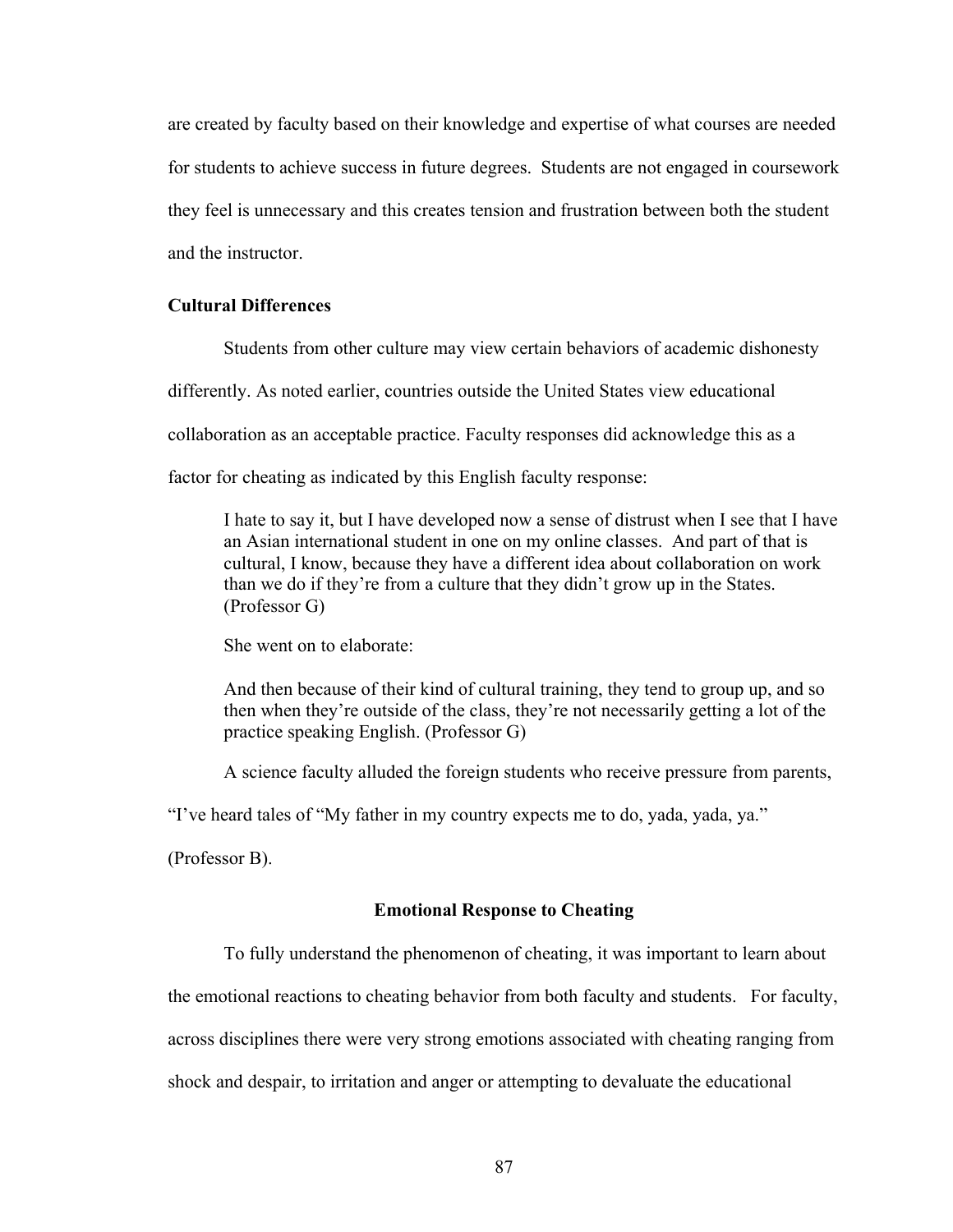process. Students similarly have reactions ranging from annoyance to anger based on perceived unfairness of those cheating and lack of respect for learning.

**Faculty.** Faculty members take it very personally and respond with severe reactions depending upon the intent and severity of the act, as demonstrated by this comment:

It ranges dependent on how egregious it is. It ranges from disbelief, do you really think you'd get away with this. What do you think I am, stupid or overly lenient or uncaring? Sometimes it's bordered on almost smoldering anger because I want students to understand that there's a consequence for their actions. They have to shoulder that responsibility. So it is, sometimes it's incredulous that they would actually try to do that. The example of writing on a hand and then saying, oh, I did this because I want to remember. Well, come on. I'll just give you the textbook. (Professor E)

And this reaction from a Business professor, "Usually, I just turn red from head to

toe. I feel completely betrayed. To me, it's the ultimate sin in an academic environment

- the ultimate sin" (Professor F).

Anger at cheating stems from a feeling that students circumventing the actual

learning process could have dire consequences especially for those entering the health

professions, as this Nursing faculty member stated:

My first response, I think, my instinctual response is anger that they would do that. If they don't cause they don't know that, they'll never be licensed, but if they do by chance not have to know that information, there may be a time when knowing that information could be a matter of life or death or comfort. Somehow, it would affect the well-being of a patient, so I feel angry that they don't feel that kind of professional concern, and I'm concerned what kind of professional they'll be if they're willing to cheat rather than learn the information, and I worry about the welfare of the patients, and the reputation of the college. (Professor H)

An English faculty member discussed that cheating angered her because it

signaled to her that students didn't care about her efforts to help them learn the material:

I'm incensed first. I take it very personally. I have been taking it personally for 22 years. I don't know how to get past that. I put 100 percent of my energy into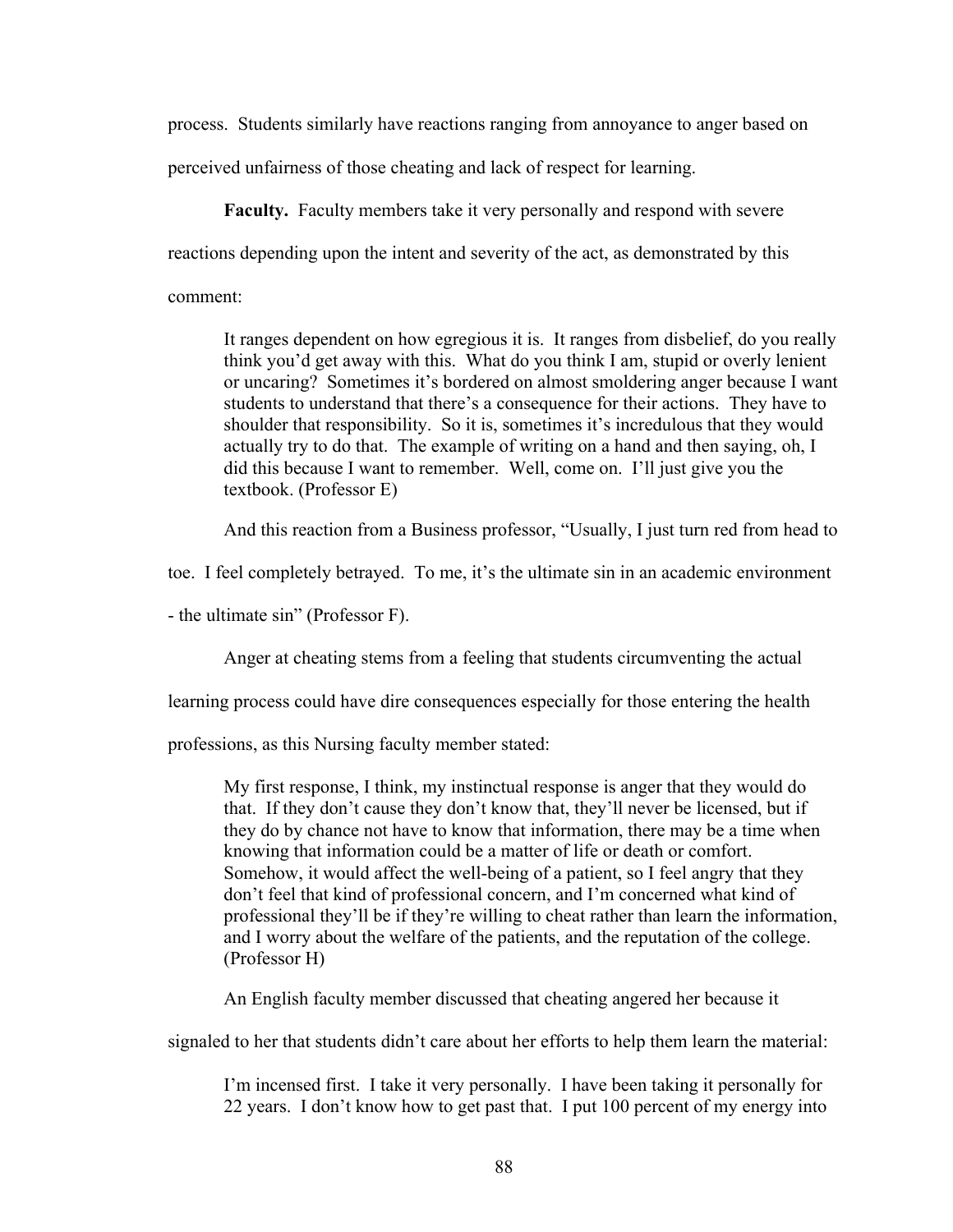my teaching and when somebody does that, I take it as an insult, as a personal insult. It really offends me. Even if it's the simple inadvertent type, it screams they're not paying attention, they're not taking the class seriously, and they're not working as hard as I am to make their education work for them. That really infuriates me. It infuriates me more globally because it suggests to me that they have managed to get all the way into college in a culture that hasn't taught them to value what this institution offers them.

Another English faculty member discussed the evolution of her feelings towards

discovering cheating and the sense of frustration she felt over having to go through the

process of confronting the student:

It's changed over time. I think I used to feel more surprise, and then as I got clearer about what plagiarism was and felt that the student really had no excuse for not understanding it, so as my explanations improved, then my dismay that a student would go ahead and do it also increased. I just kind of get this, oh, here we go again - just knowing that it's going to be an exhausting and irritating experience now because students rarely say, yes, you're right and I'm terribly sorry and I deserve the consequences. Usually, they go through a whole number of things. (Professor G)

The emotional response appears to stem from the feelings that students who cheat

are taking opportunities away from other students who may be more serious about their

education, as one English faculty member stated:

Well, at this stage of the game, my idealism is more for the students who have been shut out of classes because students with bad intentions took their spots. So my idealism goes toward wanting to protect the environment from people who had abused this privilege of actually getting a spot in the class because there's such a higher demand for spots than there are spots available. And then for the students that I catch, I actually feel very realistic about them, that it's rare that I would ever believe that a student really didn't know what he or she was doing. (Professor G)

Other faculty expressed the disappointment that students would cheat rather than

expend the effort to learn what was required:

Sometimes I think it's they want to try and put one over and beat the system, game the system. The effort that's required to do that is not commensurate of the results. The effort expanded would be better devoted to just learning the materials so they understand it. They're defeating themselves. (Professor E, Science)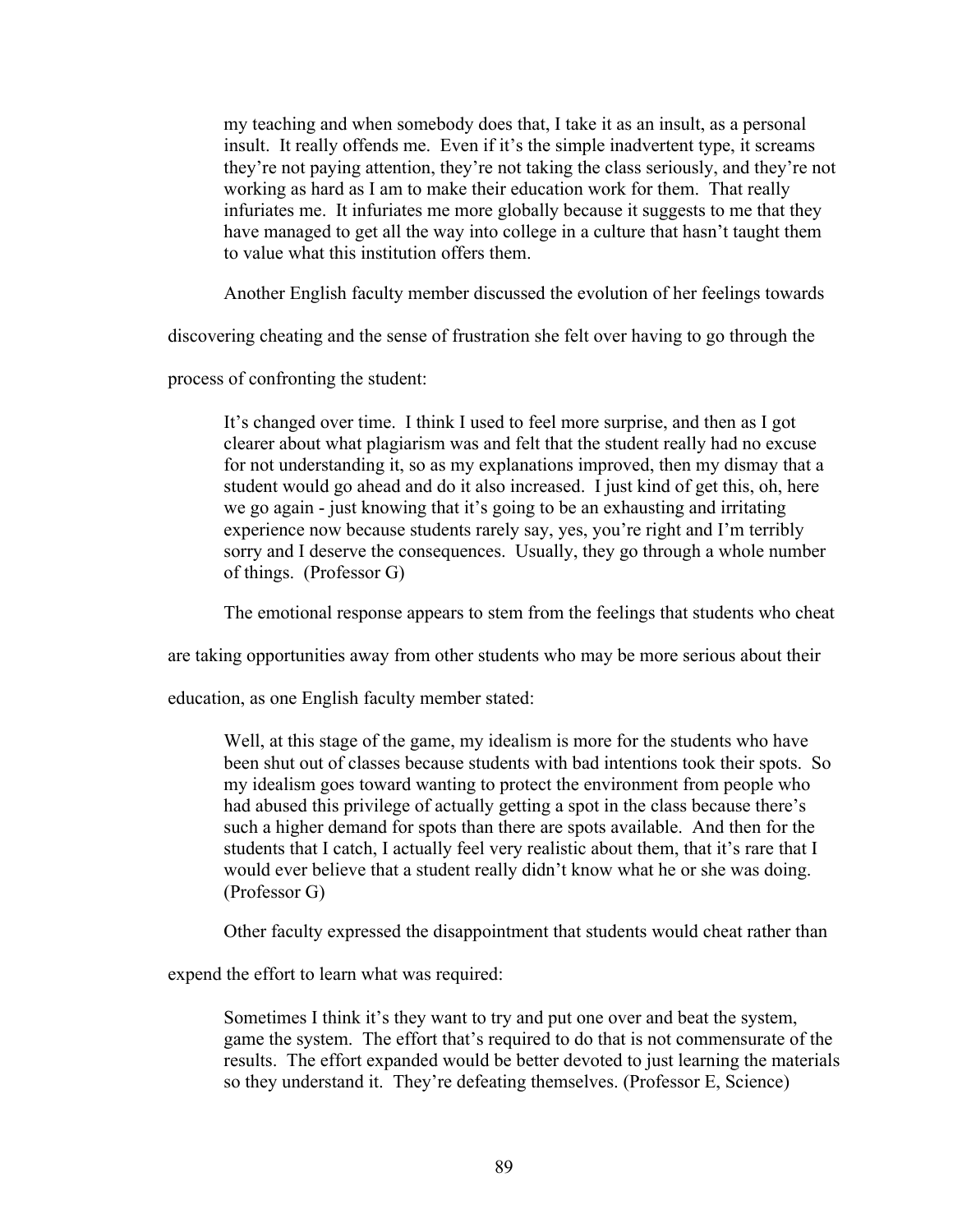**Students.** Students, when asked about their feelings towards dishonest behavior,

expressed it as being unfair because those who cheated didn't do the assignments and

work as hard as they did, as this student commented:

It just makes you upset because you're just like that's really unfair because, you know, that's - I don't know, it's not right because, for example, the personal essay that you have to write for school, it's quite difficult to do and the fact that you're having someone else do that hard work for you is just unfair because you're not first of all, you're not really conveying who you really are in your essay, you're not showing your writing style and all that yourself. You're showing someone else's work. (Student C)

This particular student upon reflection also added that along with being unfair it

was also selfish:

I think cheating is a very selfish thing to do for sure because you are hurting yourself, that's not in your self-interest cause you are not learning the material, you are not doing it yourself, you're not going through the practice and need of And then, you hurt the person who you're cheating off of because if it's plagiarized, then you're not giving them due credit, if it's a friend and you're like, oh, let's share answers or something like that, and you're taking from them, a lot of times people will catch it because you'll both have the wrong answer or something like that, all your answers match. They'll get in trouble with you because they shared the work with you, so I mean, your both kind of the culprit, but it just hurts everyone doing it. (Student C)

Another student also stated it was unfair because the student who cheats doesn't

put forth as much effort as she did:

It is unfair because they are probably getting the right answer from cheating. Well, like not looking over people's paper but their own little cheating thing. It is sort of unfair while I study so hard because I have seen - our studies are hard but I do worse than they have, and they are doing better, and it is like why am I trying so hard at something when they are cheating. It is like should I cheat now because they are cheating, but it is like, I just don't cheat even though I am doing badly because yeah. Yeah, I don't know, it sort of pisses me off sometimes. Because here I am, trying and they are cheating and getting better grades than I get. (Student E)

Another student responded with frustration that cheating students didn't take the

time to learn the material: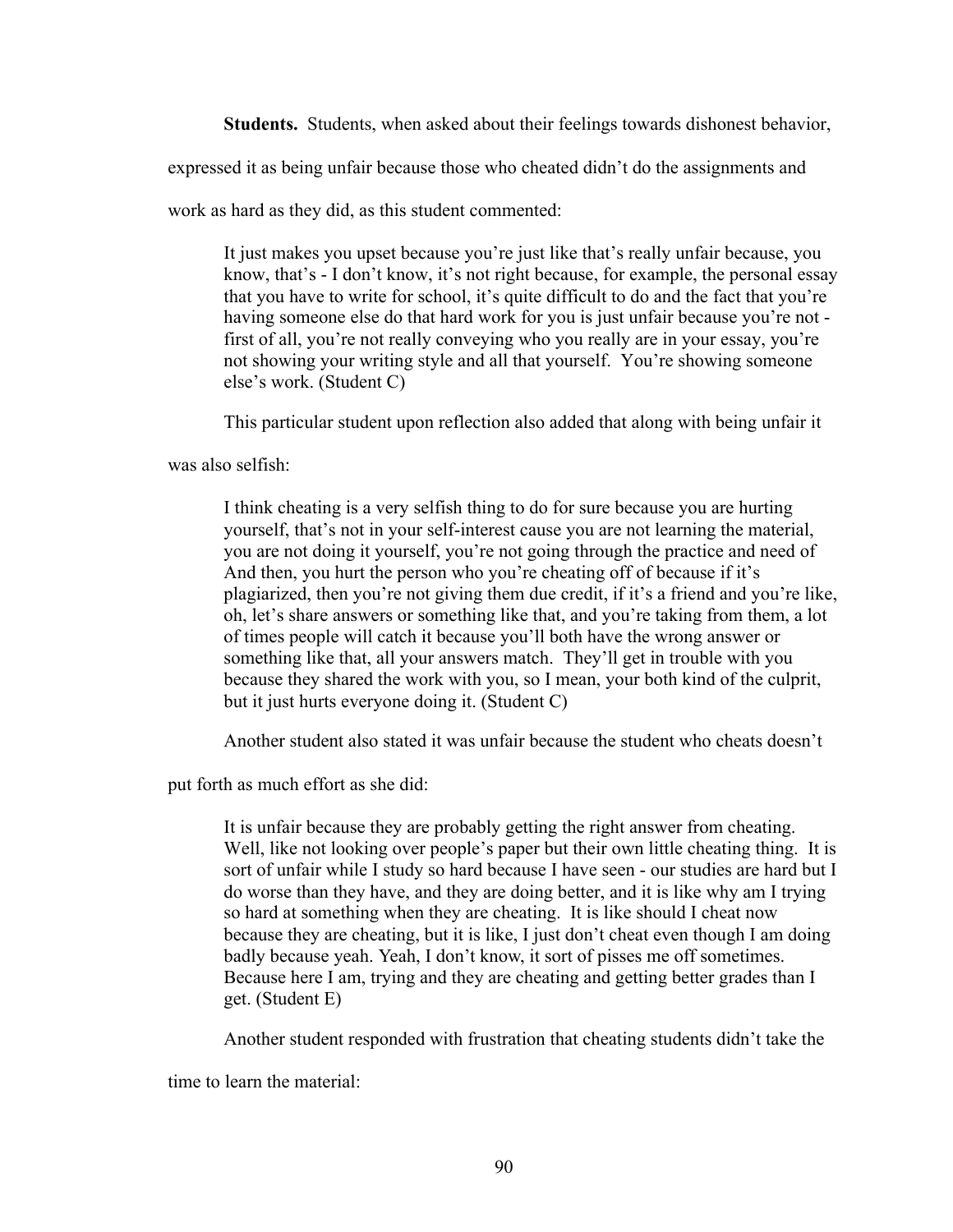And then, you see those people get an A and you're like, but you didn't study, you didn't learn the material, you didn't put any work into doing it. All you did was go bubble in a Scantron. So, it was kind of like, it kind of upsets you because you put so much hard work into it, and then they put such little effort into it and you get the same results. So, it was kind of, I would say, irritating, yeah. (Student I)

One student related an incident about how bold other students could be about

offering to share answers and her shock at other students cheating:

It was actually really hard. It took place in the library, the one with my last semester class, the filling of a Scantron. Me and another girl were studying in the library and that group was at the table next to us. They actually asked us while we were sitting, do you want to copy the answers? We were like, no, we're studying for a reason. We're studying because we want to learn the material so that we know how to get through the test. It was just - it was appalling to me. I was like, how could you actually just copy a Scantron from a previous test? How do you even know that the test is gonna be the same? So, that was - I didn't like it, but I didn't know exactly how to approach it in a certain way, so I would say that, yeah, I didn't do the right thing by letting it go, but at the same time, I had never seen that before and I think I was more shocked than anything. (Student I)

Another student expressed being upset but also didn't want to be distracted by

what is going on, "Well, at first, I become kind of angry, but then, I just feel like I

shouldn't get distracted. But, one time, it was for lab assignments in physics, which is

really important and worth a lot of points" (Student G). The other emotions stemmed

from the perception that students who cheated believed that the teacher wasn't aware of

the cheating, as this student noted:

I say how can they get away with that, you know like the teacher is not stupid but they think he is but no teacher is stupid. Yeah and then I will sort of say I wonder how they did, next week she did better than me, like what! I got like a fifty something and they got a seventy something. (Student E)

Similar to faculty respondents, overall students expressed dismay at students who cheated and circumvent the educational process and how this will leave them unprepared for dealing with future life situations:

I mean, yeah, a degree is gonna get you somewhere, but it's not gonna get you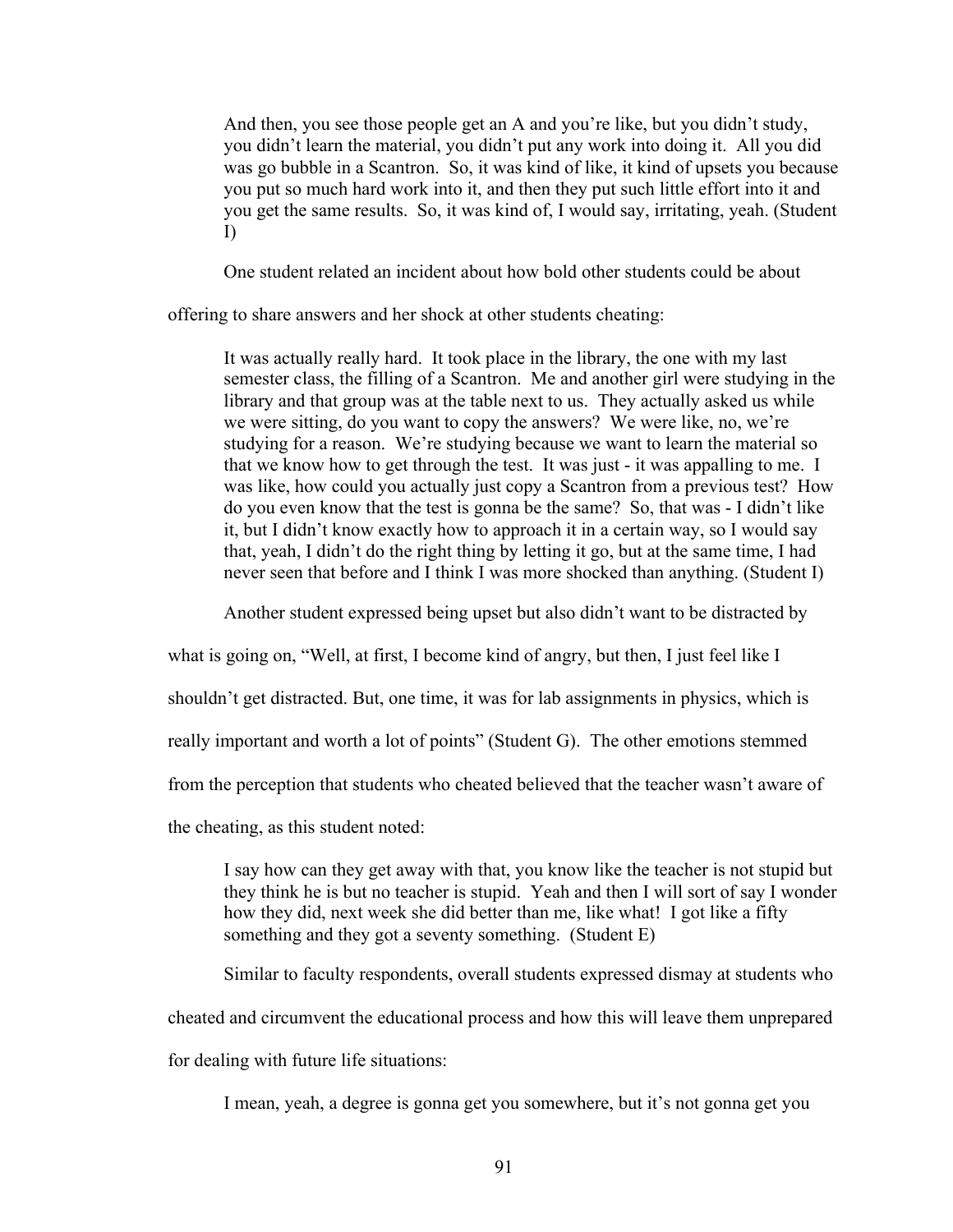everywhere in real life. Just because you show up with a degree to work and you don't know how to do the material doesn't mean they're gonna hire you. I feel like especially in today's job world and everything, it's so hard and a degree's not gonna get you everywhere. You have to have the sense of application, you have to have the background in knowing all of your material to be able to work in industries, so I think that's a big importance as to why people shouldn't necessarily cheat. And so, I feel like - but, I feel like a lot of the students don't think about the future like that. I feel like they're just trying to get through it now, but then when it gets to that time they're gonna be like, oh, why didn't I just actually learn it? Why didn't - I feel like some students would regret it, regret cheating I guess because they really didn't learn it. But yeah, I mean, I don't know. I know my dad always told me if you cheat you're gonna end up working at McDonald's for the rest of your life. So, I was like, okay, well, I don't want to do that. (Student I)

Other student responses also pointed to the future consequences of cheating in

classwork, such as this comment from a student pursuing a career in Nursing:

So if you cheat on one, you are just killing yourself for the next one, pretty much. English, [redacted] was kind of like, dude, why are you doing that? The reason that that bothers me so much is that it's the basis for our chemistry, if you mess that up; you are going to be messing up everything. If you mess an anatomical part you are going to be messing up everything if that's your major, you will be hurting people, you will be messing up your business if you do that in the future. And often times I hear people say, oh, it's just right now, I'll get it down later, and I kind of doubt that will ever come. (Student J)

As demonstrated by these responses, faculty and students feel strongly about

academic dishonesty and it is important to hear about mitigation strategies and the

effectiveness.

### **Institutional Mitigation Strategies**

This institution adopted an honor code for students. Within the code an "Honor Statement" or pledge is presented to students each semester upon enrollment. This statement is part of a larger policy of academic dishonesty available to students online, in classrooms and in the college catalog. As noted earlier, students must electronically sign a pledge each time he or she enrolls for a regular semester or inter-session. The statement can be found in appendix C.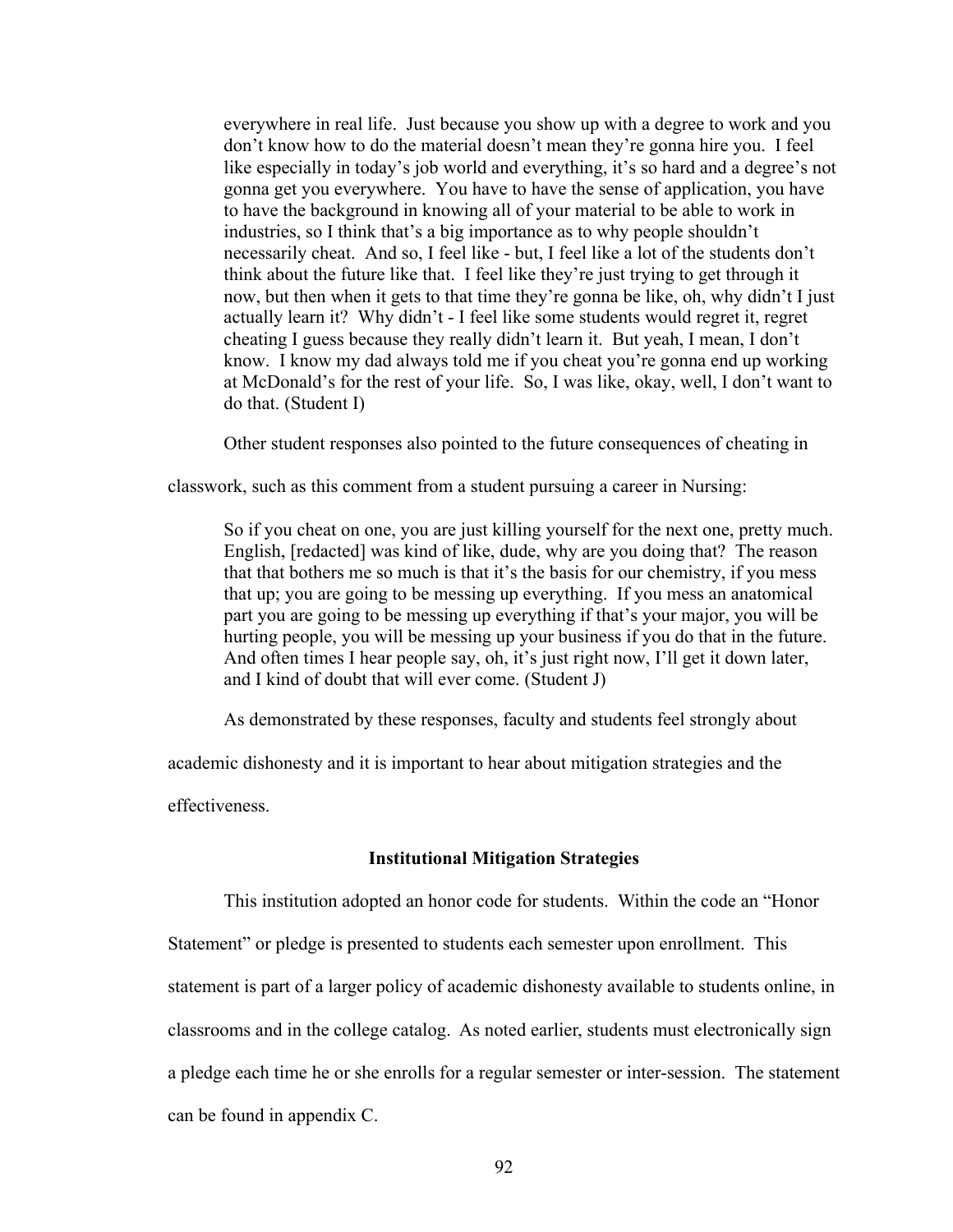The remaining sections of this chapter will deal with interview responses as to the perceptions of how faculty use deterrence strategies and how students view the effectiveness of the strategies on their decisions to cheat.

#### **Deterrence Strategies**

Deterrence strategies for this institution are categorized by strategies such as putting a dishonesty statement in each syllabus, and those utilized during testing, and the use, knowledge, and effectiveness of the institutional academic dishonesty policies.

## **General deterrence strategies.**

All faculty members interviewed stated that as a general rule, it is customary to insert a statement about academic dishonesty into the syllabus. As one Business faculty member stated: "The syllabus, to me, is the starting point to all of that in terms of making sure that you don't put yourself in a position that can even be construed as cheating" (Professor C).

**Deterrence Strategies for testing and exams.** During tests or examinations community college faculty utilize some standard methods to deter cheating such as asking students to keep desks clear, and turn off cell phones. Among Business, English and Science faculty, there are a few unique deterrence strategies that warrant noting. For all business faculty, who give multiple choice tests, each rely on textbook publishers to provide banks of test questions because they find it infeasible to write their own questions. This method allows the ability to scramble the test questions. Creating a classroom environment where cheating is discouraged is important. Faculty members use methods such as seating charts and walking around the room to watch for cheating. Some business faculty utilize unique methods to deter cheating as this faculty member stated:

93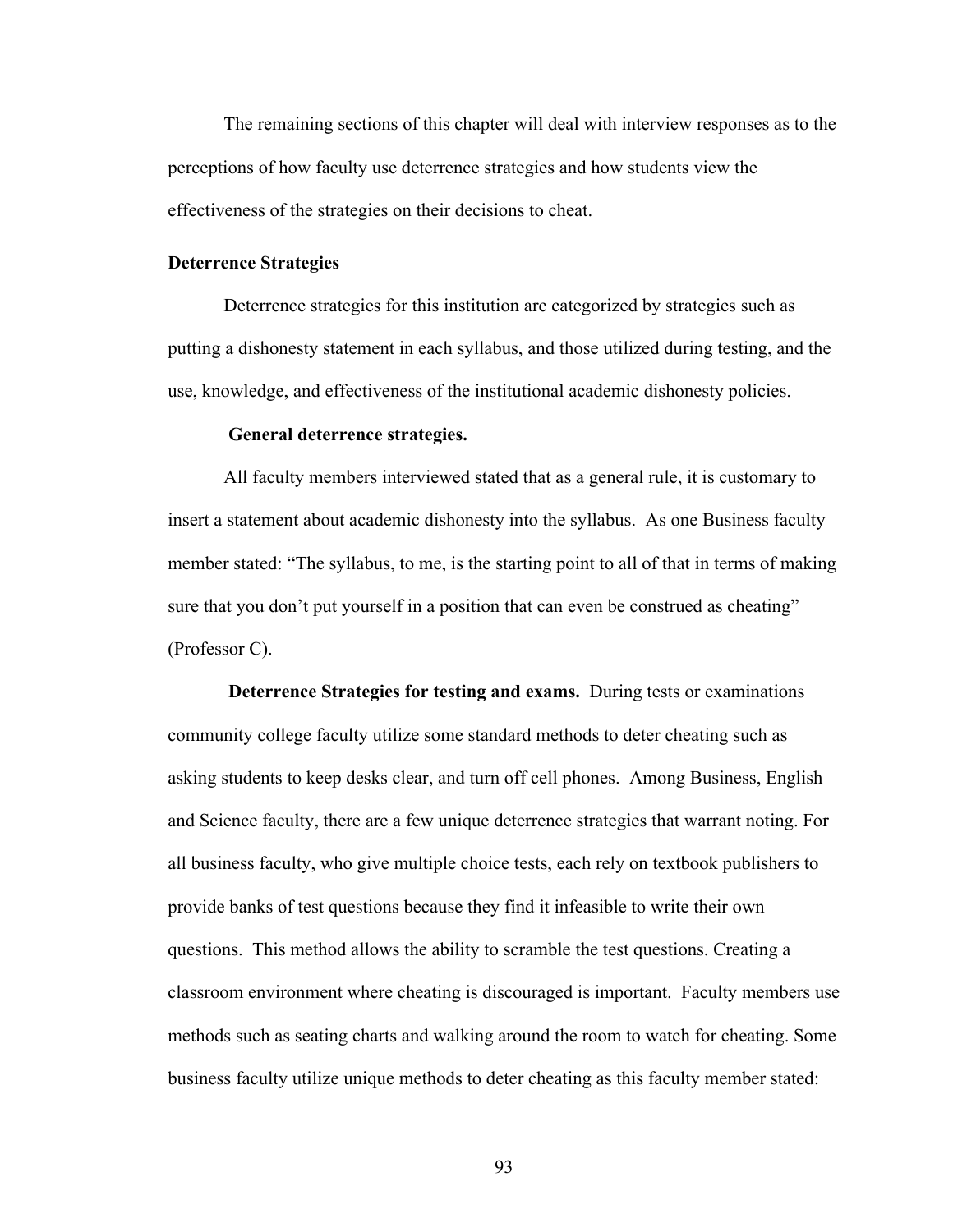I assign seats at the start of the class. I walk around the classroom nonstop and I number my tests to make sure they give them back to me. I'm really on top of that. I get to know students. People say that, "Oh, somebody can you give a fake ID.' I require mandatory attendance, and if students go over a certain number of absences, I drop them from the class. I get to know my students on a personal basis, and after each exam, I sit down and talk to them during office hours to go over their exam. (Professor D)

Along with getting to know students on a personal basis in order to deter cheating

another business faculty member takes it even farther to ensure cheating is kept to a

minimum by ensuring that the classroom environment is conducive to integrity by having

a seating chart and even cleaning desks, as this business faculty member stated:

But what I will say is I think it's important to make sure that students don't always feel like they can just sit near their friends. Oftentimes, a seating chart is appropriate. Knowing the names of all of your students is hard to do when you have 40-somethin' students. But if you know 75 or 80 percent of the class, and in class, you call people by name. But I'm gonna go in there. And I'm gonna look at every single desk before the exam starts. And I'm gonna take some soap and some water and try to take any markings off the desk beforehand. So now, when students leave, and there's some writing on the desk. I can say that I've seen every desk in here - no, no, that was here before. No, I've seen every desk. So I'll go in and kinda police the desks. (Professor C)

Not all faculty can "police" the environment and commented about the futility of

creating a personalized classroom environment such as this comment from a business

faculty member who believed it was nearly impossible to develop personalized

relationships with her students:

There is no way to know. We don't spend that much time with our students. There is no way you can know beyond a few students with whom you develop a close relationship. So and you can't treat students differently, based on your gut feeling of, oh you seem so nice, you can't be a cheater. (Professor K)

The business faculty members interviewed also all stated that it is a department

policy not to give tests back to guard against students sharing tests with other students for

future exams, as this business faculty member commented:

We also have agreed, as a department - all of us who teach Business [redacted],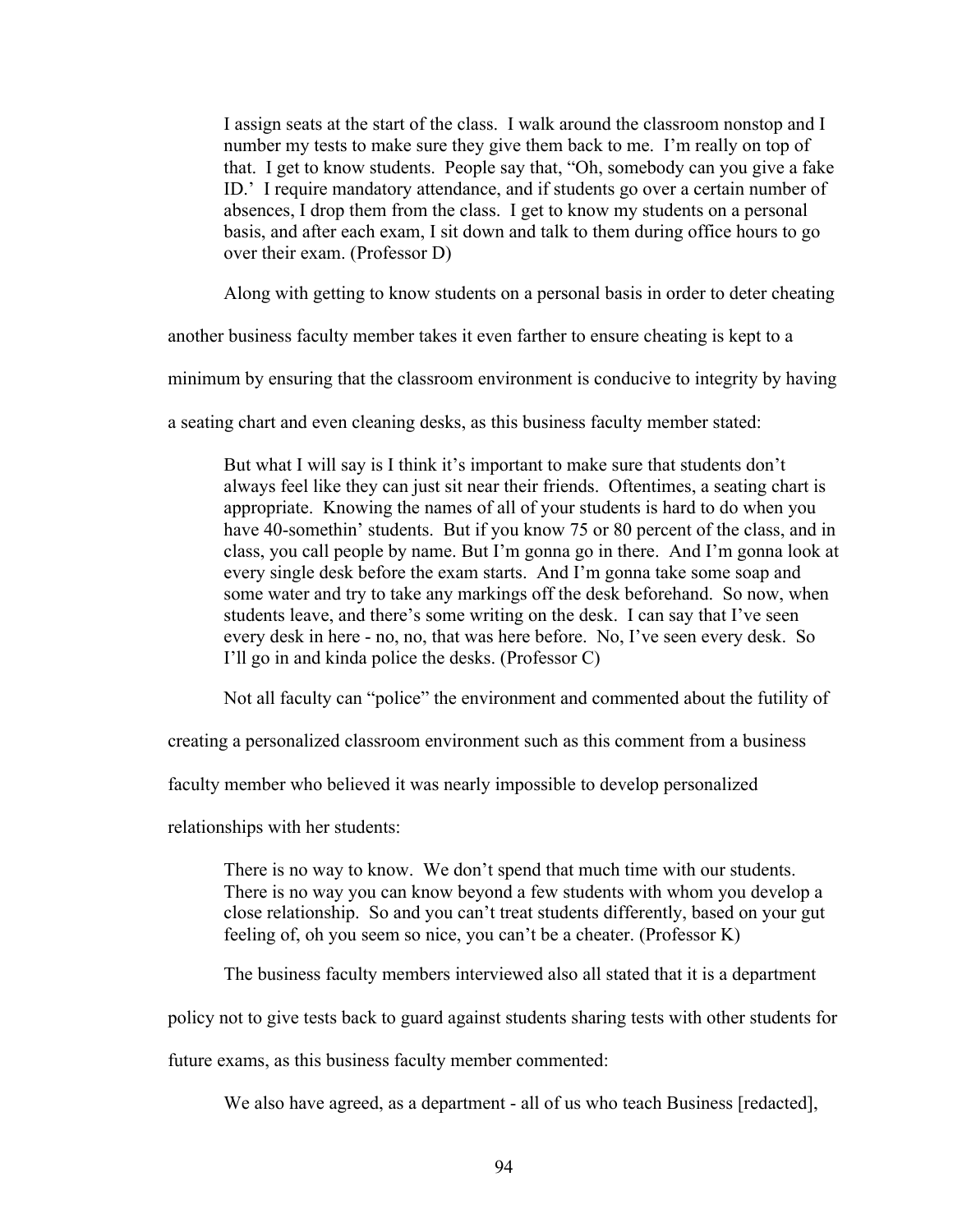because we're using the same common pool of questions, despite the fact that it has thousands of questions for every chapter, we've agreed - that we're not going to ever give exams back with the answers. So, the only way - the only way they can see their exams, and the questions, and the answers is if they come in my office. So, they have to - and I'll go through them one at a time so they get a great deal of personal attention, but I do tell them, "Because we feel we're protecting the integrity of the exam, we feel that an exam is not a learning experience. An exam is simply a measure at a point in time that –' but we do provide the learning experience if they wanna come in. We feel that protecting the integrity of the test questions is extremely important so that the test and the answers don't get out there in any way. So, we won't discuss them by e-mail if a student writes. We do all of this. (Professor F)

For faculty in the English courses, nearly all the examinations are using a

composition book or "blue book" to write essays. While the act of students copying from

each other during testing would not be much of an issue, faculty still encounter incidents

of dishonesty and in order to deter cheating have developed ways to ensure students are

not coming to the exams with previously printed essays or notes, as this English faculty

member stated:

I give my own in-class exam in English 1 and so for an in-class essay I always request that they bring Blue Books and I request that they bring in an absolutely blank Blue Book and then I collect them all at the beginning of class, shuffle them and redistribute them. I just let them know that in rare cases students have been known to bring in attempted drafts of their essays and that for the sake of academic honesty and also because there's no way for anybody to really anticipate the prompt and thus, they might put themselves in jeopardy, I would like to just follow through with that policy. I'm not saying any one of you would do it, but just in case. So I kind of downplay the implicit accusation and play up the idea that it's just for the sake of everyone's benefit (Professor I)

Additionally to deter cheating one English faculty member took this extra step:

I have one on ground class where I test in Blue Books and I have them bring their Blue Books into class, I have them put their names on them. I should preface this by saying I give them the essay questions ahead of time. I give them a list of five and out of those five questions, three will appear on the exam and they have to write on one. Which I consider a very humane way of testing. I like it. But it also means that they can walk in with already filled Blue Book. So I have them come in, I have them sit down and write their name on their Blue Book and then I collect them and I re-distribute them to other students. All they have to do is cross that off, but if they open it up and there's an essay in there, I'm the first one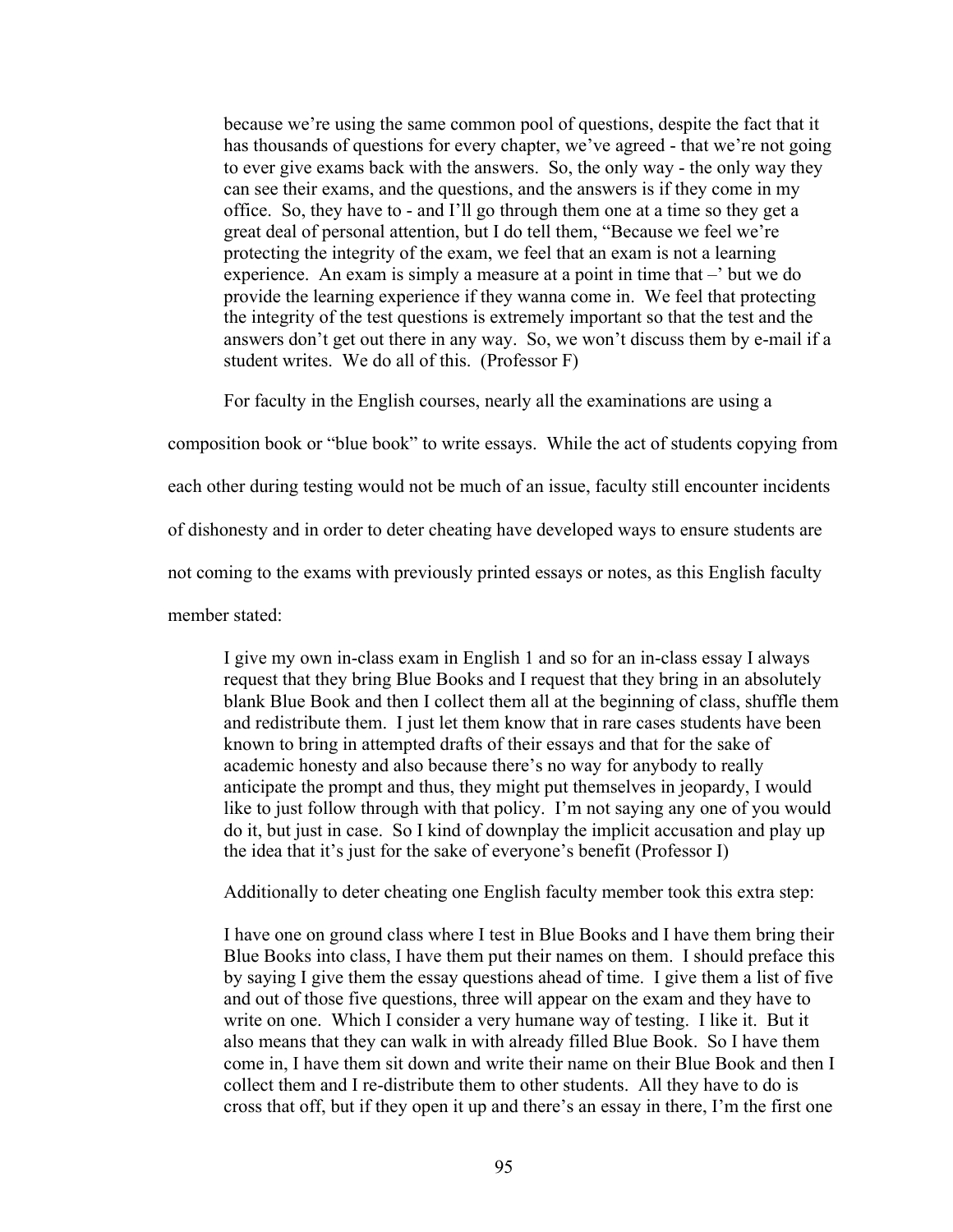to hear about it. (Professor J)

While there were some basic standard methods faculty used for testing, slight variations among business faculty existed based on each faculty member's own experiences and philosophy of cheating behavior.

 For faculty teaching specific science courses leading to a career in the health services field, most often testing is done using multiple choice exams. Most faculty interviewed used methods similar to Business faculty such as numbered tests, multiple versions of tests, and seating charts to ensure friends are not sitting near each other thereby increasing the potential for cheating among peers, as this science faculty member noted:

I write exams so that there are two versions and one time in a diagnostic test, I saw the B answer on the A test. So, I number my exams so I can put them down and see who was what. So, I took this exam and I took the exam for both the prior and the following consecutive number -and lay them up, boom, boom, boom. There's the B answer on the A exam. And, when I looked up, the question above it had been copied from the person also, so I could tell that - that this person had copied from the person to her left, not the person to her right. (Professor B)

Unlike most Business faculty interviewed, science faculty rely on creating their

own exams to test knowledge on concepts as indicated by this response from a science

instructor:

I never use the same questions. Every exam is completely different. In fact, every lecture, I don't write notes. I do prepare the night before. I read the current literature. Whatever is given in the lecture is a result of the experience I have, the clinical experience, the published data, the basic information related to the textbook, and any source, which is relevant and valid to explain the concepts, which are presented for that particular topic, so every exam is different. They never see the same questions and I give them back. In fact, some students have expressed disappointment in that this wasn't what you put in the last exam. This is different. Oh, surprise. Did you expect to have the same exam? They never see the same questions. In fact, every single lecture given in any course is never the same. There's always new information being presented. They're always different ways of presenting the, the information in a different light to emphasize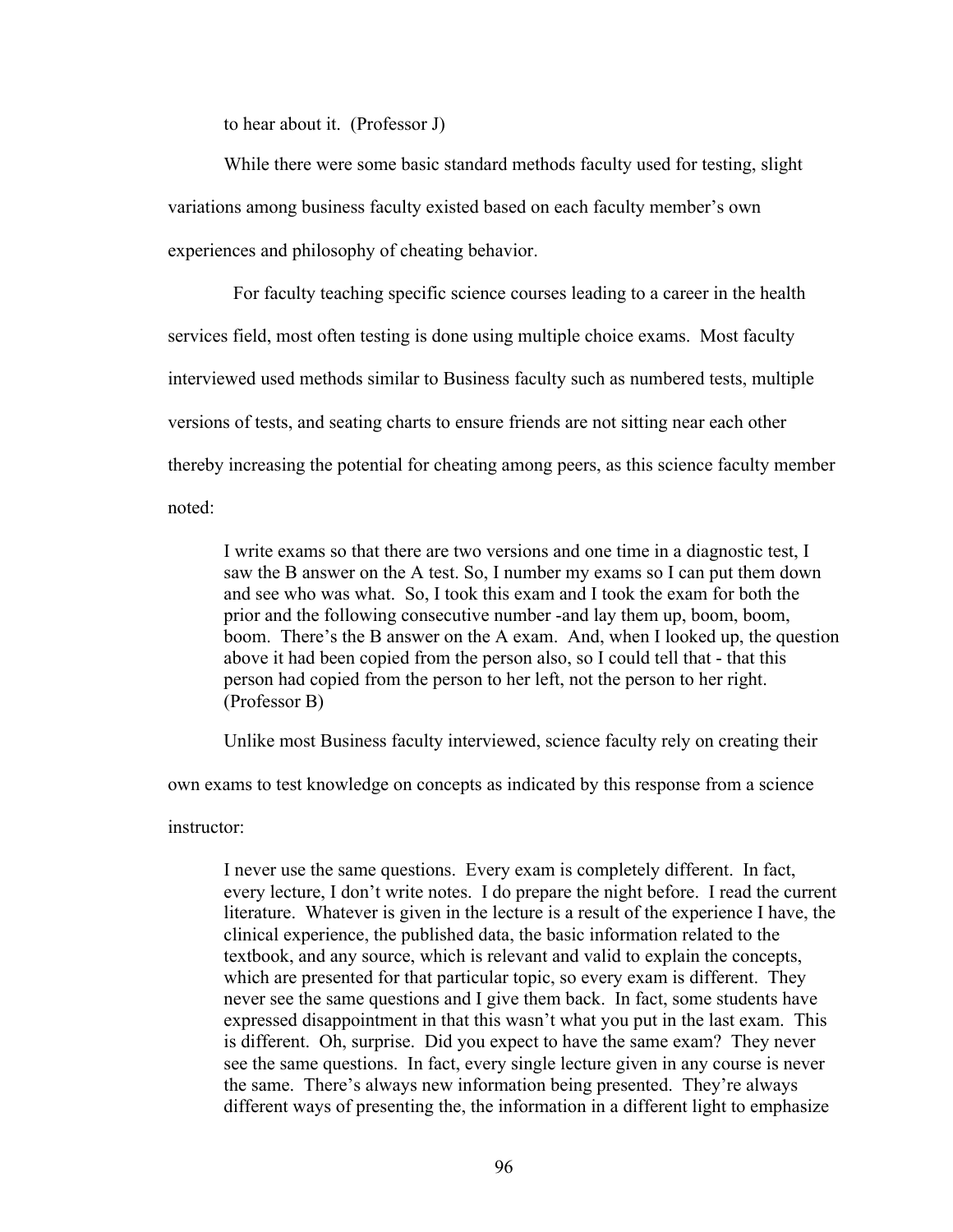different aspects of that particular concept. So it never is the same, so that does not become an issue. (Professor E)

In contrast, the Nursing faculty member interviewed felt it was inconceivable to

write new questions and too time consuming:

I don't like to rewrite a whole test every semester. I have 250 questions in eight weeks that I - three exams and a final, and if I had to rewrite all those questions every semester I wouldn't be able to get anything else done. So, I want to think that they're not cheating so that I don't have to rewrite anything, but if it's true what other faculty have said, then they probably are passing on the questions to the next semester. I've heard faculty say that they collect notes and papers and things like that and they give them to the next semester behind them. I don't know if it's true or not. (Professor H)

To summarize, faculty members use a variety of methods to deter cheating. Some

are fairly standard strategies such as ensuring that desks are clear, no cell phones or

electronic devices, multiple test versions and seating charts. Some faculty members go to

greater lengths to deter cheating and have developed unique strategies such as elaborate

test question scrambling, color coded tests, and washing desks prior to examinations.

These strategies are taken to ensure the classroom environment discourages cheating and

creates an environment of integrity.

Students. When students were asked about the testing procedures of faculty to get

their perceptions, the responses were fairly similar to faculty statements about how

testing was conducted, as one student recalling a recent exam stated:

We come in and we have our - we have to have our blue books. He goes through the blue book, he goes through everyone's blue book and makes sure that there's nothing in the blue book. We're not allowed calculators, so for example, I know people can store stuff in calculators and look at that. Everyone has the same test because I know when he posts the solutions they're all the same, but he's watching us the entire time we're taking it. I don't really pay attention. I don't look up at him because when you look up, then you start looking everywhere and you don't want to be looking around. (Student C).

When asked specifically about whether the instructor gives tests back, this student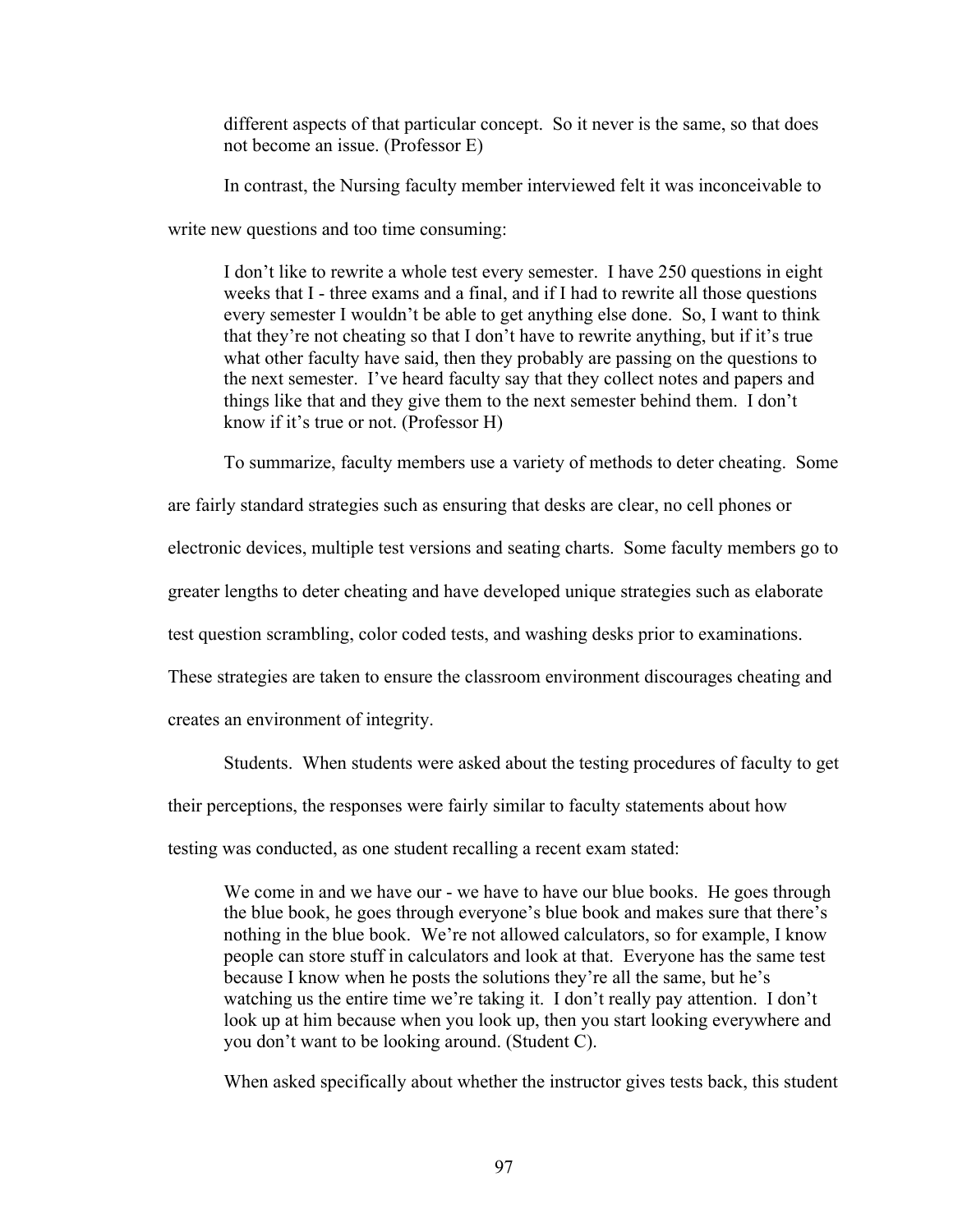commented:

He gives us our test back. He actually has posted the tests from the year before as a sample, so I mean, he writes the tests new every year, or every semester, I guess, it seems, but - yeah, he gives us our test back and he posts the solutions and everything. (Student C)

A student recalling an accounting exam offered this scenario:

For one of my classes, Accounting class, once the tests are handed out, it's silent. You have all your stuff put away and you start the exam. And the teacher walks front and back. He walks by each student, kind of looks over shoulders to make sure everyone's focused on their own paper. And most of the time, since you're doing a lot of calculations, everyone's head is kind of bowed down and they're fixed on their paper. So no one really has their head up looking around. (Student D)

When asked if there were difference in how instructors handle testing, the student

stated:

I think it's pretty much the same where the teacher does walk around or sometimes they're just sitting in the chair in front of the class and they'll just be looking over the classroom. So it depends, they could be walking around or they could be sitting, just watching. Most of the time they are in the classroom. (Student D)

Upon hearing that the instructor was in the classroom "most of the time" the

student was asked to elaborate on the instructor leaving the room during an exam and he

stated:

Not for the entire period, but maybe they go out real quick. And who knows, you might think the teacher is still watching you from the outside window and then maybe some people think, oh the teachers gone, here's your answers. (Student D)

Nearly all student respondents provided a similar account of how instructors used

seating charts and/or multiple test versions:

For my geography test my last one. I came in, the teacher gives us all tests and they are different versions. I think there are [a few] different versions A, B & C. We just start doing the test. I guess because they are different versions, one-row gets  $(A)$ , one row gets  $(B)$  and another gets  $(C)$ , it is hard to cheat. They usually are not different questions they are just in order differently because after we go over the test, we are like the version (A) started with question one, version (B)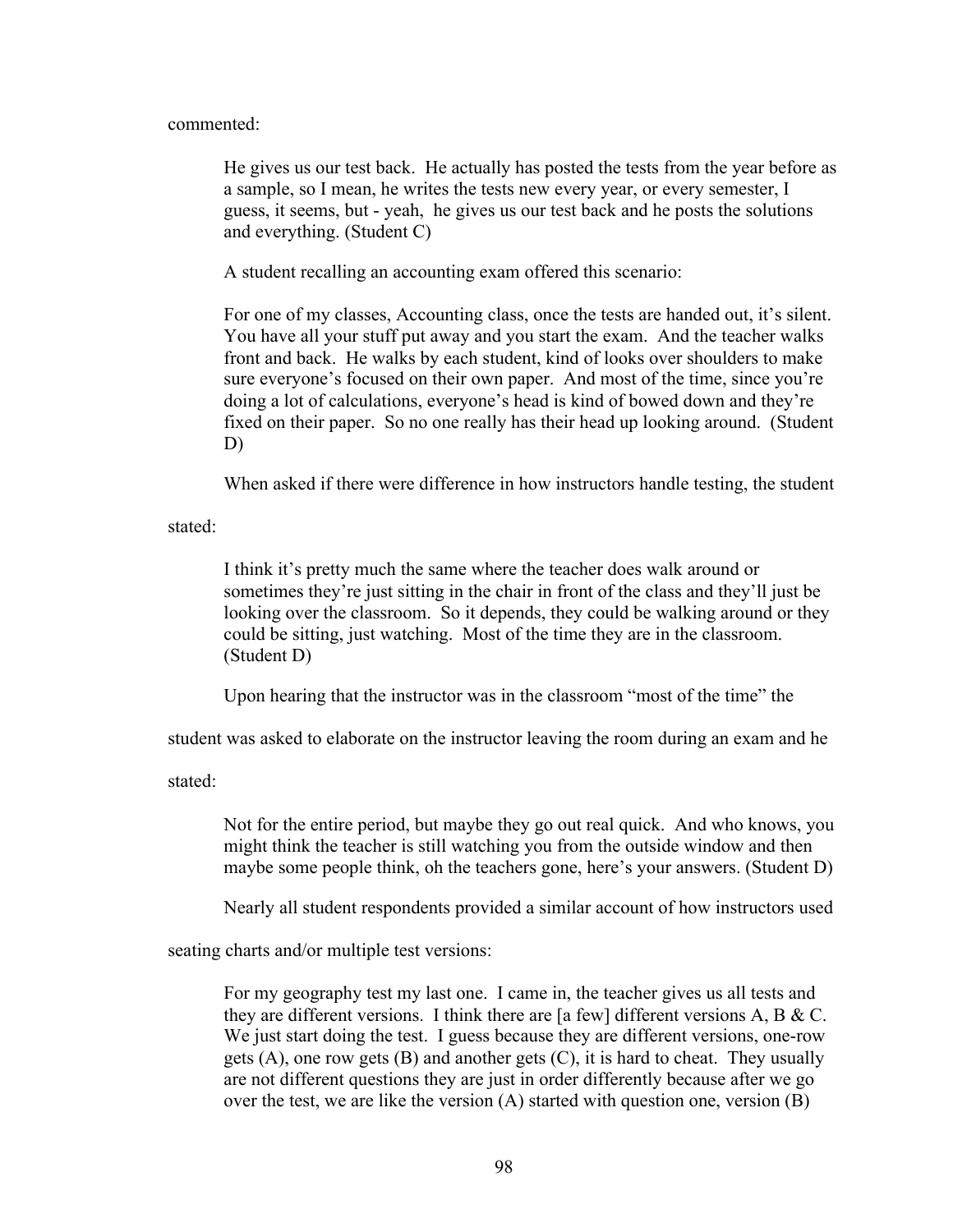started with question twelve, and version (C) started with another question. So, that is pretty much how it goes and when we are done, we turn in the test and that's it. (Student F)

Of particular interest was that many students pointed out that instructors utilized a

seating chart that was different for examinations and pointed out that the most instructors

watched students during examinations to deter those from cheating:

A few of our teachers actually cared, like they would give us a random seating chart right before class so we sat in different order than we used to. Some other teachers space out the rows and the room so no one is next to each other. (Student G)

Another student recalled this testing practice:

So, she would seat you through the rows and it would basically be a blue, a green, a yellow, a pink, a blue, a yellow, a pink, and so nobody sitting next to each other had the same color test, which means they all had different versions. So, she would do that and she would seat everybody. Then, she would have one proctor on each side of the room and she would be in the front and then they would walk around. They would circulate, so people were kind of - I guess they would be too nervous to cheat because there were three people instead of just one. But, she did it like that and then at the end of the test you would just go into the front and turn it into her, and that was it, you could leave (Student I)

When this student was queried about if her other classes were handled similarly,

the student responded:

I don't think my other classes are nearly as strict about it, I guess, as strict about tests. Like, yeah, the teachers watch, but they're not necessarily - like, I've had some teachers just doing their own paperwork and not paying attention at all, but then I've had teachers just sitting there watching, just watching the class and that's it. So, I mean, it varies class to class.

Not all classes were handled in this manner as indicated by this student's

response:

[For my] Psych class there is a big difference, honestly it's a one hour class, you walk in with your scantron, she hands out the test, and then we do it. There is not change of seating, there is not change of where we put our bags, there is no time limit, there is no nothing, it's like, here's your test, do it, and then leave. I mean, every now and then my teacher gets up and walks around and sits down, but it's not like going row to row, it's just walking along the front row and then sitting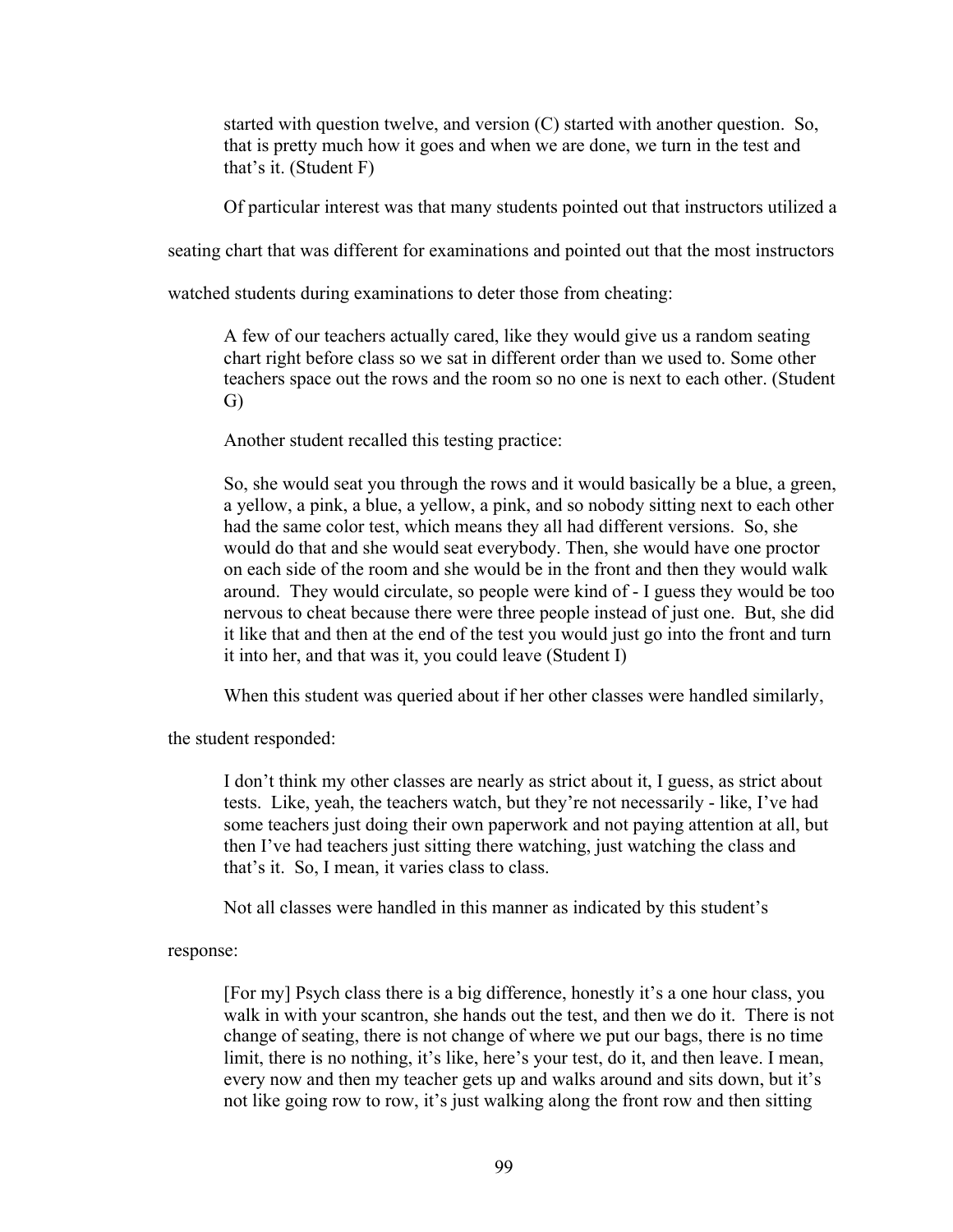down. So, it's kind of like, check out a little bit more type of thing, but, yeah. (Student J)

The perceptions by several student respondents indicated that instructor vigilance in watching for cheating was important, such as this response, "some teachers are more strict, they walk around in the classroom and make sure to tell the people had their cell phones turned off" (Student K), or this response from a student about her experiences with various instructors classroom management behavior during testing:

While we were taking the test he was reviewing our homework. I can't say if he was looking up or not, or how often he was checking on the class to try to guard against the academic dishonesty, but yeah, I really wouldn't be able to tell you.

I was pretty much looking down most of the time, but I'm sure he did look up every so often. Any questions, we would come to him and other than that, he was probably pretty entranced in grading homework. During the speech class, the professor was pretty much a similar situation. He'd pass out the test, ask if there were any questions. That professor did walk around every so often to just gauge, make sure no one was doing anything out of the ordinary, anything that would draw attention to themselves. The math class, the teacher once again just kind of sat at the front. He seemed more focused on the class to make sure nothing was happening, as opposed to doing any side jobs. But, yeah, pretty much the same thing. They're scanning the room, but at what level depends on the teacher and what else they may be doing at the time. (Student L)

These comments indicate that there is some variation in the amount of vigilance

on the part of faculty during testing. This is important because this perhaps creates an

environment where students feel they may not be caught.

#### **Academic Dishonesty Policies/Honor Code**

As noted earlier in this chapter, this institution has adopted academic dishonesty

policies and has an official honor code. Both faculty and students were asked about their

knowledge of the academic dishonesty policies and to discuss their perceptions of its

effectiveness for cheating or responding to cheating behavior.

## **Knowledge of Institutional Policies/Honor Code**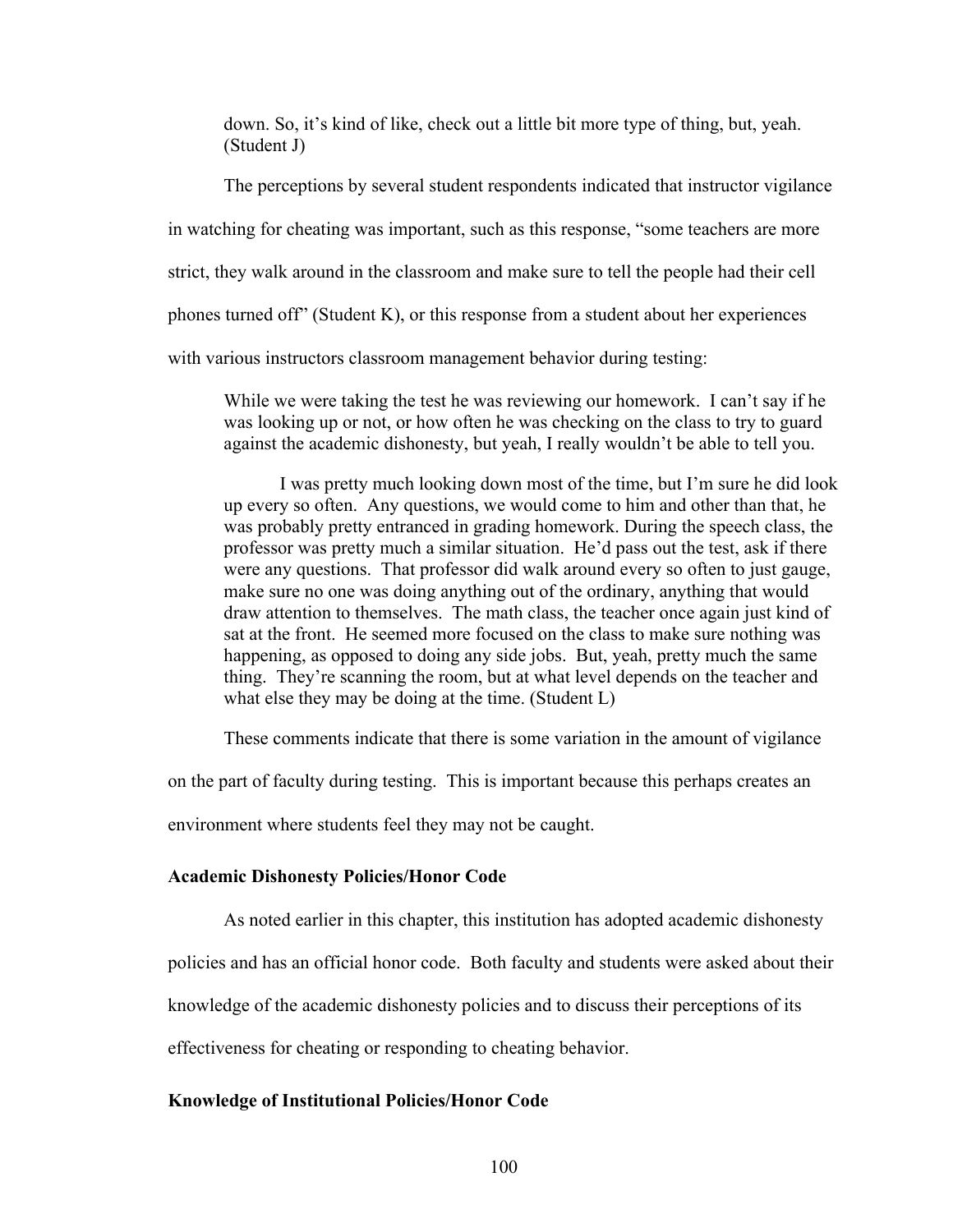**Faculty.** Among the four business faculty members interviewed for this study, the responses indicated a range of knowledge about how students were informed about academic dishonesty policies from very limited to a fairly good knowledge. Nearly all included their own syllabus as one method in which students are informed about dishonesty policies and had varying degrees of knowledge of the college policies. One business faculty stated, "Well I really like the fact, now that they have to agree to abide by the code of conduct—academic honesty code, whatever it's called" (Professor F). Another business faculty stated: "I think when they register they have to read some information about academic dishonesty?" (Professor D). Additionally a third business faculty member had knowledge of how students were informed about the specific honor code but was unclear as to other information that is communicated to students:

I know we have an honor code. I know that the code is part of what students must click on in order to register. I'm not sure what else is communicated as a college. And it may be interesting for us to find out what else do they learn about academic dishonesty? Whether it's in the counseling classes or elsewhere about what's appropriate behavior" (Professor C).

Among the science faculty interviewed for this study, again there was a range of

knowledge about how students are informed about dishonesty policies, as one faculty

member stated:

They are presented with, on the very time that they enroll and try to sign up for classes, a statement that they will adhere to the policies of academic integrity, which if they don't click it, they can't move on. (Professor B)

Another Nursing faculty member stated:

Well I know it's available for them to read if they were so motivated. It's in the orientation. If they're a fairly new student, then they would get it there. If they're not a new student, then they didn't get it. It's in the schedule of classes, it's in the catalogue, it's on –[the student self-service system]. In the nursing program, I think every instructor mentions our policy because the nursing program itself has a policy of disqualifying students caught cheating. (Professor H)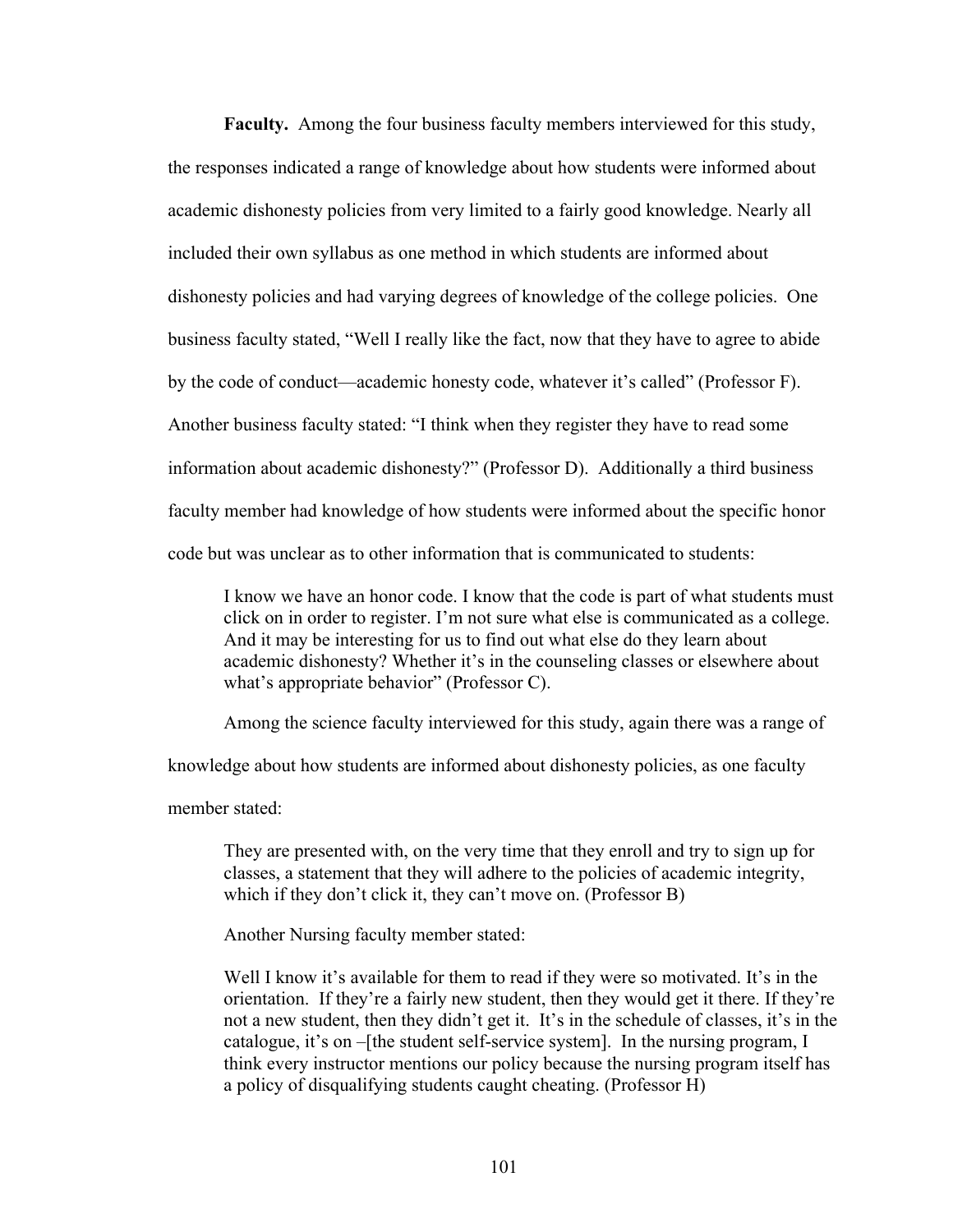Still another science faculty provided this explanation:

There is a student's bill of rights or whatever it's called. There is also information online when students sign up. It's in the catalog, academic responsibility. There's an academic dishonesty policy. We have it posted in the lab. It's public knowledge. It's available. (Professor E)

**Students.** Students also had limited knowledge of institutional policies such as

this statement from one business student taking English composition courses:

I know that there are really big consequences for it. Like, the fact that it's on your record, goes with you [to] every school. I'm pretty sure - I know they - you will fail the class. They'll make sure - or at least the majority of the teachers will make sure that you fail the class. Well, it depends on what you, I guess, cheated on. Maybe if it's an assignment you'll get a zero on it or something like that, which is enough to make you fail a class, or maybe if you cheated on something super big, like a final or a mid-term or something, you might just completely fail. They will want to make sure it shows up on your transcripts so that whatever schools you apply to or want to transfer to know, or places you want to apply. I don't know if they have you meet with anybody. (Student C)

Other students seemed to have very little knowledge and discussed it in terms of

what was written on syllabi, such as this student, a Business major taken English

composition courses:

Well, I am not sure. I don't really remember all my teachers. The syllabus that I got from all my teachers has it but most of them, when I actually do read them it is actually there. It will tell you and then there are academic consequences to this so they tell you in the beginning. But, I think some students would overlook it or something or just not read it. But, all students should know about it. (Student E)

And this response from an English student, "Not much. I know there is one that

we sign at the beginning of the year when we have to enroll for classes. There is an

academic dishonesty thing online" (Student F).

Business students had even less knowledge of college dishonesty policies, as

indicated by this response, "I know that during the first day of class, most teacher do

mention you should know the syllabus which has the academic honesty policies and their

rules" (Student G). Another Business student stated, "Actually I don't know of a specific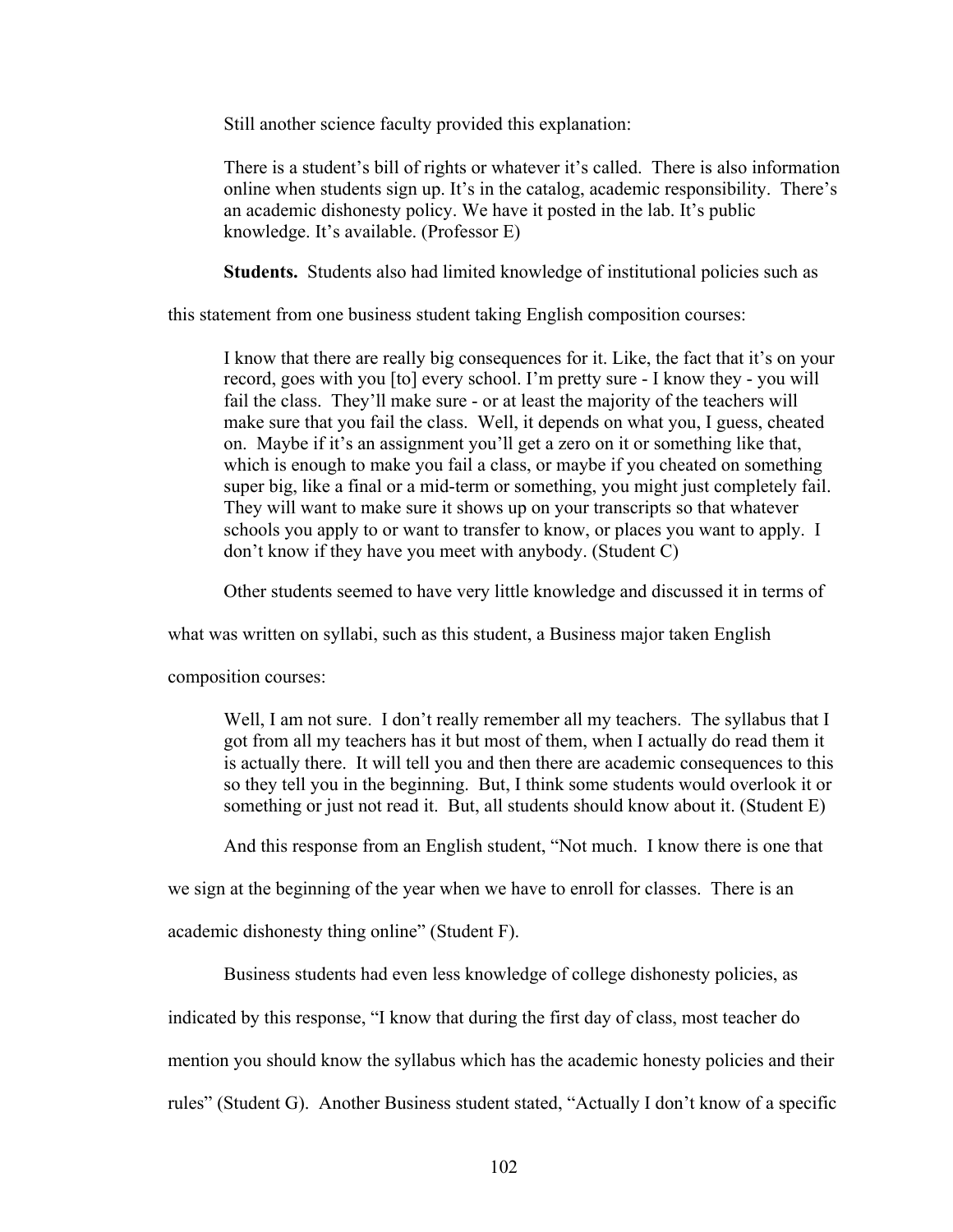for that [policy]. I am not very familiar, but I know that it probably goes hand in hand with both the main idea of academic dishonesty" (Student H). A Nursing student stated, "I do know that if you are caught being academically dishonest, you will have a mark on your record, possible expulsion from the college, immediate F in that class, and it's marked in your transcript by the teacher" (Student J).

## **Effectiveness**

To determine whether or not faculty and students actually had seen the institution's "Honor Statement," both groups were shown the statement and asked if they had seen it. All respondents recognized the statement then were asked about its effectiveness either to deter cheating or respond to cheating. All the faculty members interviewed were glad that the statement was in place, but felt it was not an effective deterrent because the language in the statement was too idealistic, vague, and lacked clarity. Student responses indicated some understanding of the policy but also felt it needed more detailed language to define behaviors.

**Faculty.** Faculty general felt most students disregarded the policy and do not understand the language as indicated by the following response from an English faculty member:

I think it's on the blue books. I think it's one of those things like those long things we sign saying, "Okay, I agree. Let me into this website' or something. I mean, I don't - because, I mean, look at the last sentence, "I will conduct myself honorably as a responsible member of the [redacted] community in all endeavors I pursue.' I mean I don't even know what that would mean. So it's a little broad, vague, unclear. So I guess I would say it's not helpful. (Professor A)

Another English faculty member was appreciative of the adopted policy but

doubted its effectiveness:

I love it. It's great. And whether or not students with bad intentions would be at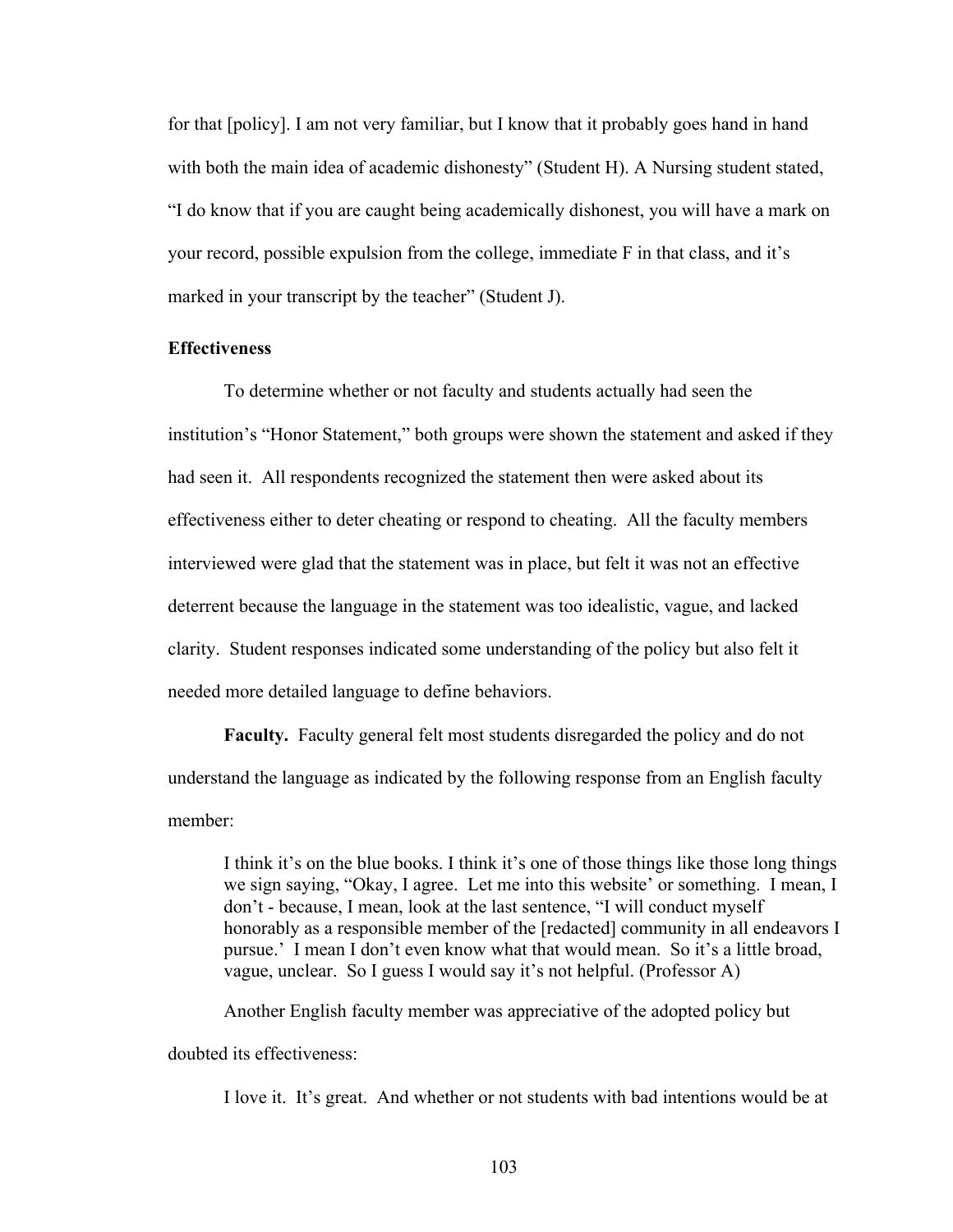all affected by that, I'm kind of doubtful. I think it's a beautiful statement, exactly what I want all of my students to have as their attitude when they come in here. If they don't already have that attitude, signing their name to that, I'm not sure that that's going to create the attitude for them. I think it's a great reminder for students who are somewhere in the middle, and again, I have no idea, statistically, how that breaks down. (Professor G)

An English faculty added to the feelings of other faculty members and stated to be

effective class time would need to be devoted to go over the code to ensure students

understood what it meant:

I don't think it would be effective in my [redacted] class unless we really spent some time talking about what it would mean to be honorable, what that Honor Code is. I don't think they would really understand what they were committing to if we didn't spend some time working at these texts, various codes rather. And then thinking about what rigor and honor and responsibility are. (Professor G)

Another English faculty member similarly felt it needed to expand on defining

what "academic dishonesty" was in order to be preventative:

Well, again I think some of them would get it, but I still think it would be worth looking at those codes. Especially as a way to talk about kind of a responsible public discourse because that sort of ties into the bigger question of making knowledge and wanting to be able to value and rely on the integrity of academic enterprises. So yeah, I still think to just have them read it, sign it and be done with it would be a disservice. It might be a legal lever, so to speak, but it wouldn't be a useful one, a preventative one. Because it doesn't define what that is. Yeah, it doesn't define an act of Academic Dishonesty. (Professor I)

A fourth English faculty member had a stronger comment that while she

appreciated it was in place, she felt students disregarded the statement:

I think it's a joke. I mean, I love that it's there, but nobody - there is very little thought of high ideals. I don't know what they understand it to mean to conduct myself honorably. I love that it's there, I love, love, love that it's there and I talk about it when we have Blue Book exams. But you know, it's just, I think for them it's just that one more hoop they have to jump through. Like, okay I have to take this little - I have to sign this thing. I just don't think it means anything. (Professor J)

Among Science faculty, responses also indicated that the statement was

ineffective as a deterrent because it doesn't give enough detail about the consequences: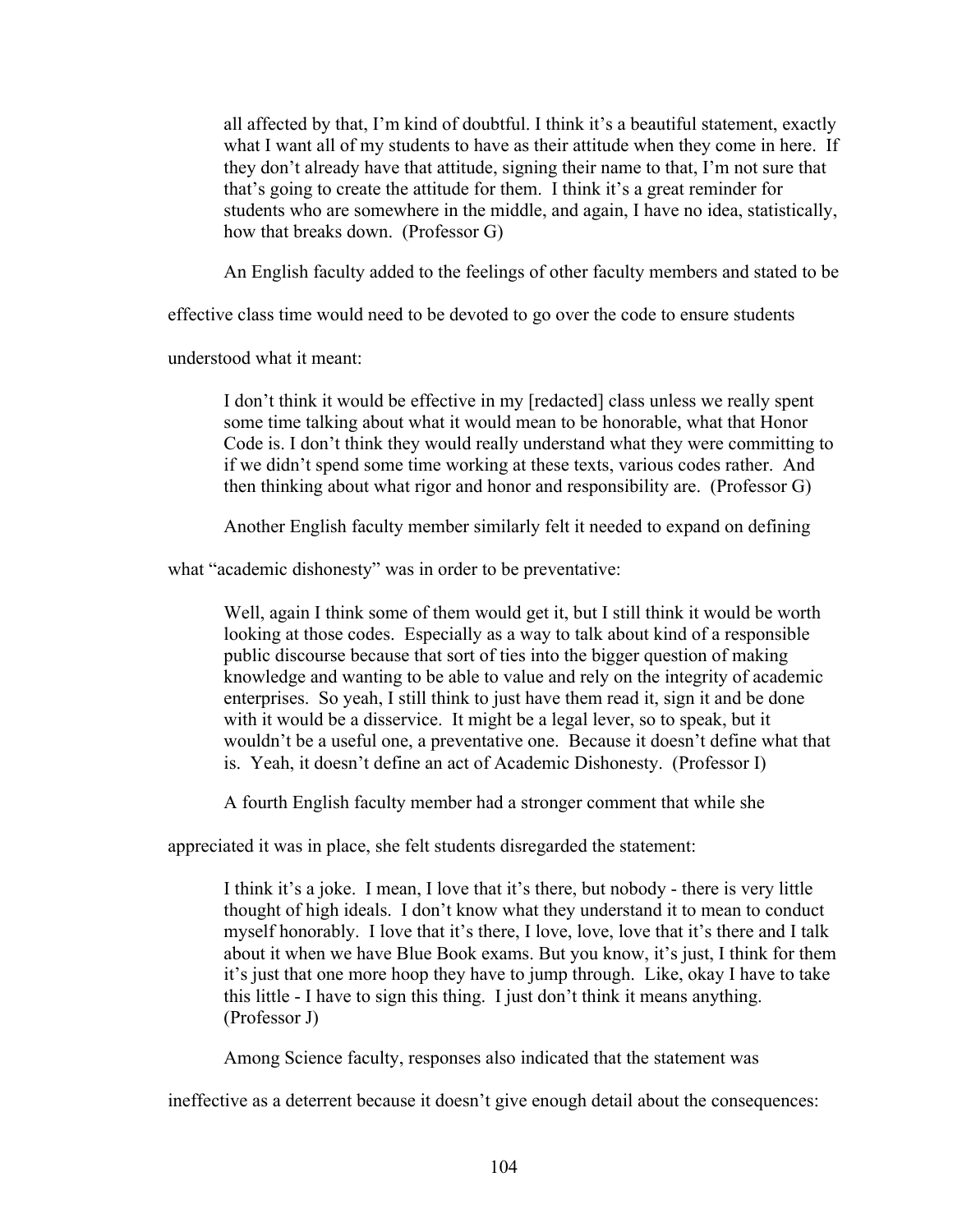If I was reading this as a student, well I'm always a student, I would think this efficacy is kind of lofty and really doesn't mention the repercussions, for example, and the consequences. I would question the efficacy from the viewpoint of a professor, an instructor, I would really question whether this tells a student basically, you know, if you're cheating it's being dishonest. You're not helping anybody. You're not doing any good for yourself and you're actually compromising your entire code of ethics and conduct and it doesn't say much about you as a person. So, to me, this is kind of the boilerplate which aspires to achieve or to stimulate a sense of a higher ideal in student's life. I don't think they have, a student even thinks in that fashion. They're looking at can I do this and get away with it, what are the consequences. I think this should be much stronger in terms of the consequences. (Professor E)

The faculty member also stated that the statement needed to go farther to educate

about the immorality of dishonesty:

I think it should also point out that it's reprehensible, morally and unethically unacceptable, and it doesn't say a hell of a lot about you as an individual if you're going to think that cheating is adequate. So I would really question the efficacy of this. Reading this in the pursuit of the high ideals and rigorous standards, what the hell are the high ideals? Pardon my language. I commit myself to respect and uphold this [redacted] Honor Code. What is the [redacted] Honor Code, and student conduct code? First of all, that assumes you have a knowledge of this, that you've read it, that you accept those principles. It should be given to the students association. It should be part of every single course that is given. It should have a copy truncated form. Not those 18 points, which nobody reads anyway. Certainly not to that extent. I think it has to be enforced with greater vigilance. The policies, in my own opinion, could do with a rewrite, could be made more succinct to the point, and stress consequences, and point out that it's reprehensible, (Professor E)

A nursing faculty member also questioned the effectiveness of the statement and

doesn't believe students read it and felt this statement won't really make a difference.

I think it's a lovely statement. I don't think anybody reads it. I think it is well written and idealistic. There's probably students who wouldn't understand this. It's way above their level of comprehension. I think that there are some students that might even just subconsciously when they click in to get their information and this pops up, I think they might go, "yeah, you know I gotta remember this is important to this school, but I don't think they give it a lot of thought. I don't think they read it word for word. I think for those people who feel okay cheating and they can rationalize that the most important thing is that they get their degree or transfer and it doesn't matter how they get there, it doesn't matter what you write. It's not going to make a difference. (Professor H)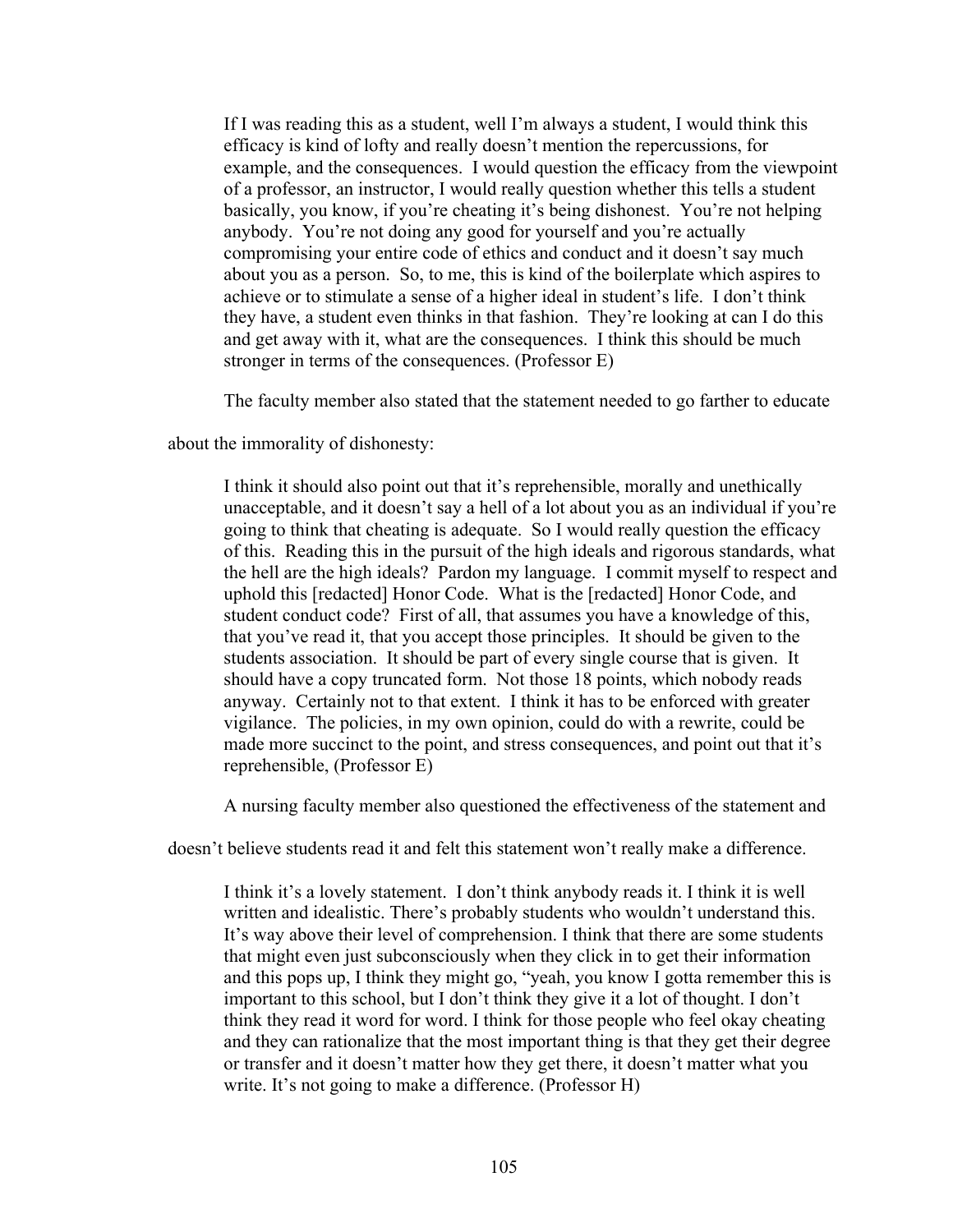However; this faculty member did acknowledge that the code could be effective

for some students and it was better to have one than not at all:

I'm from the school that it's better to reach higher. You may not get all the way, but it's better than not expecting anything from yourself. If instead we said, you know, try not to cheat, do your own work, be a nice person and behave please, I don't know that you'd get any more or less better behavior. (Professor H)

Business faculty responses echoed much of the same opinions of the effectiveness

of the honor statement, such as this faculty member's response:

What the hell does it mean? It's not specific. It's not specific enough. What are high ideals and rigorous standards? [A student could say] "I didn't know; it didn't specify copying, plagiarizing, citing someone else's work as my own.' I wish it had more specifics. I think other than the fact that I think it's a little—the policy itself is a little idealistic and cumbersome, and I really don't have a lot of fair that it'll work. (Professor F)

Another business faculty member felt it needed more specifics but as with other

faculty members felt would not deter those students who are intent to cheat, as he stated,

"Oh that's really very generic and vague. It has to be more specific. But you know what?

Like these statements, sometimes, they're just symbolic. I don't know. I'm not into

policymaking, but it's symbolic" (Professor D).

**Students.** When students were asked about the honor statement and what it

means and whether it is effective, responses indicated understanding of what the policy

meant, but when asked about the effectiveness of the honor statement felt other students

probably didn't read it and felt while it was there to school's reputation, it needed to

include specific examples. One Business student who had taken the English composition

sequence put it, "A lot of people don't read it. I think to read all that stuff" (Student C).

When asked what the statement meant to her as a student, she responded this way:

It means that if you –because they want the best for you and your peers, they're just—you know, and the –rigorous—high ideals. Like academic life. Like, if academic life was meant to be cheated on then you wouldn't even get an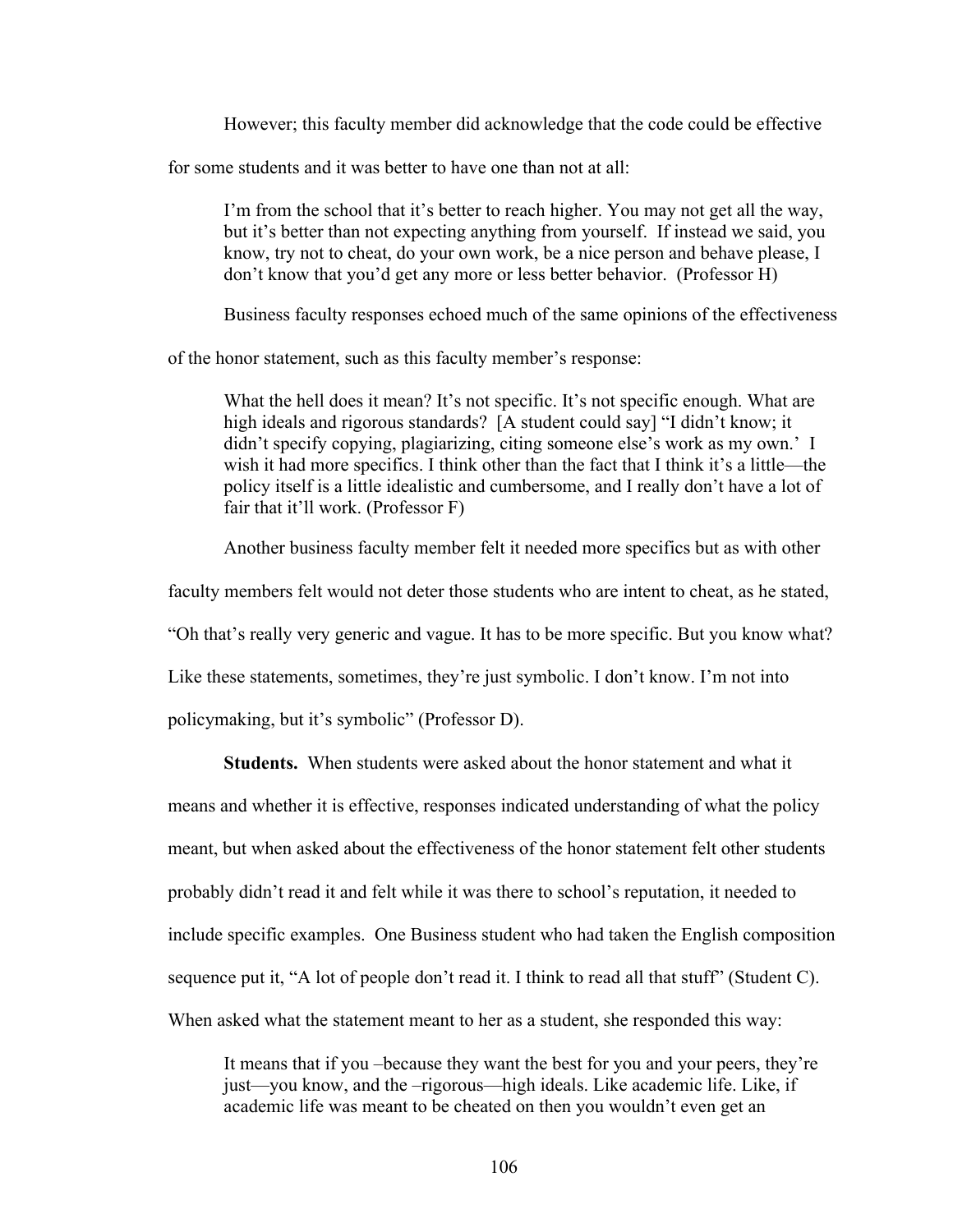education. Then, the rigorous stand is academic life. School has a lot of work that goes with it. You have to study, you have to do work; that's why its school. These are just, I guess –myself to respect and uphold and honor, yeah. I mean, I don't know, you just have to make sure you keep the [reputation] good, that you are willing to commit to what it is to be a student here. (Student C)

When asked how this might affect other students cheating behavior, she stated:

It kind of depends. A lot of people don't read the terms on anything. You know like, I'm signing up for a new email account, okay, I agree. I'm not gonna do some illegal crap, I promise. So it just depends on the student though. A lot of students don't take things seriously. I feel like if someone would see this, if they've been academically dishonest it would make them feel guilty because you are—I mean, technically, if you are signing off on it, it's a contract. You are technically in a contract when you—you have to I believe, agree to this before you even sign up for classes. But, it just –I mean, it could maybe have—you could maybe throw on more detail because technically the honor code and this is making you refer to a different document or something. (Student C)

Other students also felt that including specifics and consequences are an

important part to creating an effective policy. Another student when asked about the policies, responded "I think they strictly apply it because even on the student website, on your student login, each time you have to accept the Academic Dishonesty. So it's always there for you to read remind you" (Student D).

Students overall felt that this statement would not affect their decisions to cheat because they had their own ethical standards, as related by this comment form a Business student when asked how this statement has affected their decisions related to academic dishonesty, "Well it just makes me realize how serious it is. Obviously I have my own ethical standards. So just respecting other people and myself and doing my own work" (Student D).

Another student equated it with being similar to a civic duty:

It's like a civil duty. Like trying to be a citizen in America where you have to do certain stuff to maintain that duty as a student you wouldn't cheat. I mean I have been tempted to cheat, but I have never cheated. I don't feel good cheating even thinking about it, like me cheating, I don't feel good. It's like, I don't think I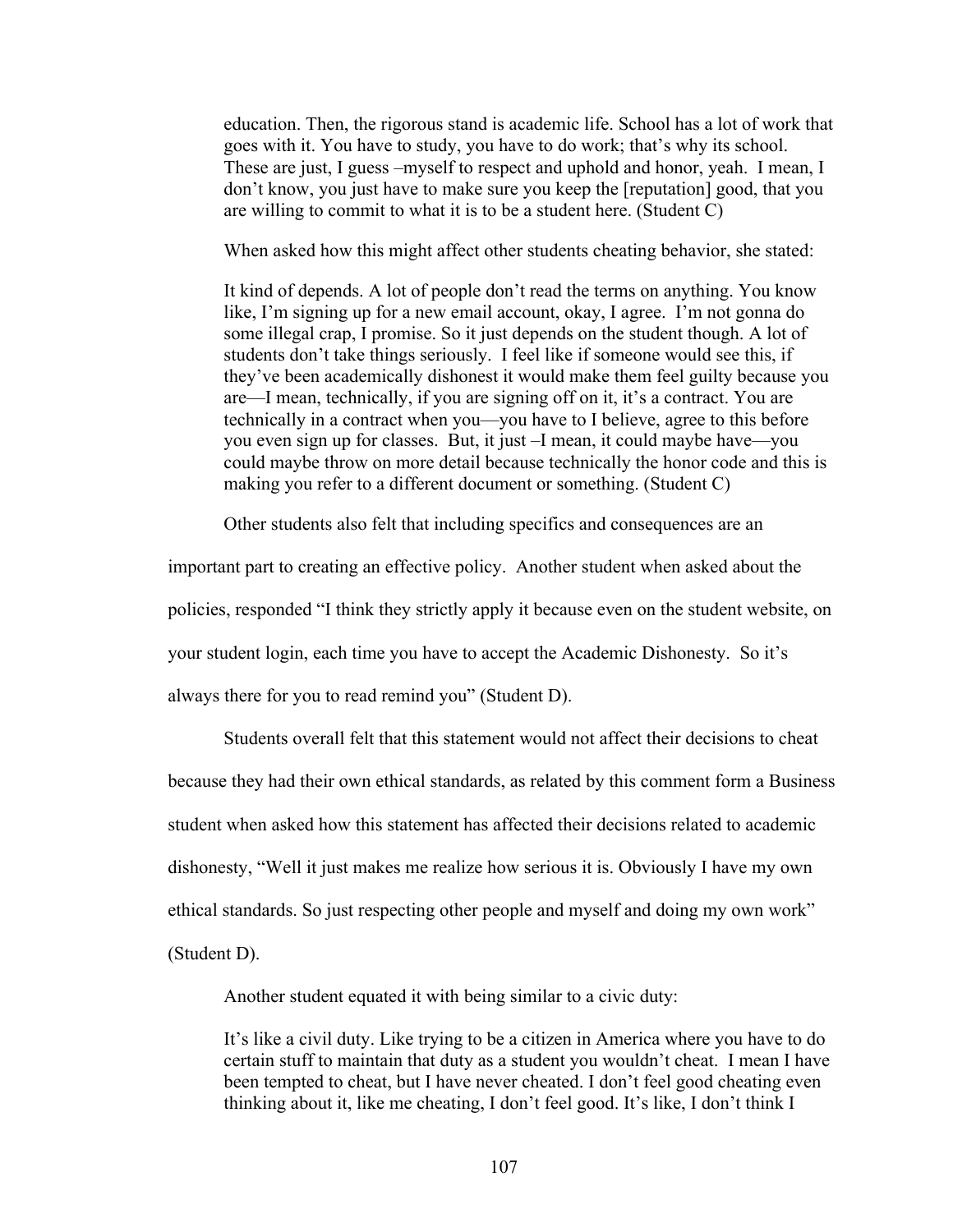should do this because I might be caught and it is not going to be good. I would rather fail and do better next time. Because whenever I fail, I would feel really bad so I am going to take initiative or discipline myself to do better (Student E)

When this student was asked how faculty could help students better understand

policies, he replied:

I think they could give examples of what happened to past students. A teacher gave an example of one student who was getting "A's and then one time she let someone else cheat off her paper and she got dropped out of the program or she got kicked out of the program. So that kind [of] made people [say] "oh wow!' that could happen and it did happen, it could happen to me so I gotta be careful. (Student D)

Other student responses indicated that examples were not enough the decision

whether or not to cheat was a personal moral decision and there wasn't much a policy or

faculty could do, as this student commented when asked what could be done to educate

students about integrity:

Nothing. Because when you tell somebody, okay yeah, yeah, yeah, because they are just going to ignore it. I don't think anyone likes being told what to do they just have to do it on their own. They have to discipline themselves from not doing it or doing it so I don't think - as much as you say it they are not going to, you know it is like if you tell somebody not to litter, you know they could easily just throw a gob unconsciously, just do it. So, I don't think there is anything you could do even if you tell people some horror stories you know, how some girl got a cheating transcript notation on the transcript or something. Besides some horror stories, you know after a while you forget about it. Yeah, so I don't think there is anything you could do about it. It is what you can do about it for yourself. (Student J)

An English student comment also pointed out the best strategy for mitigating

dishonesty as an internal desire to learn:

I think you would start by—you have to instill a wanting of a learning experience. You cannot rush them into studying something just because they need to. I don't think it is something that [the college] can solve by itself. I think it is something that starts earlier like the desire for learning, then the desire of getting through the day, getting through the test (Student F)

# **Apprehension**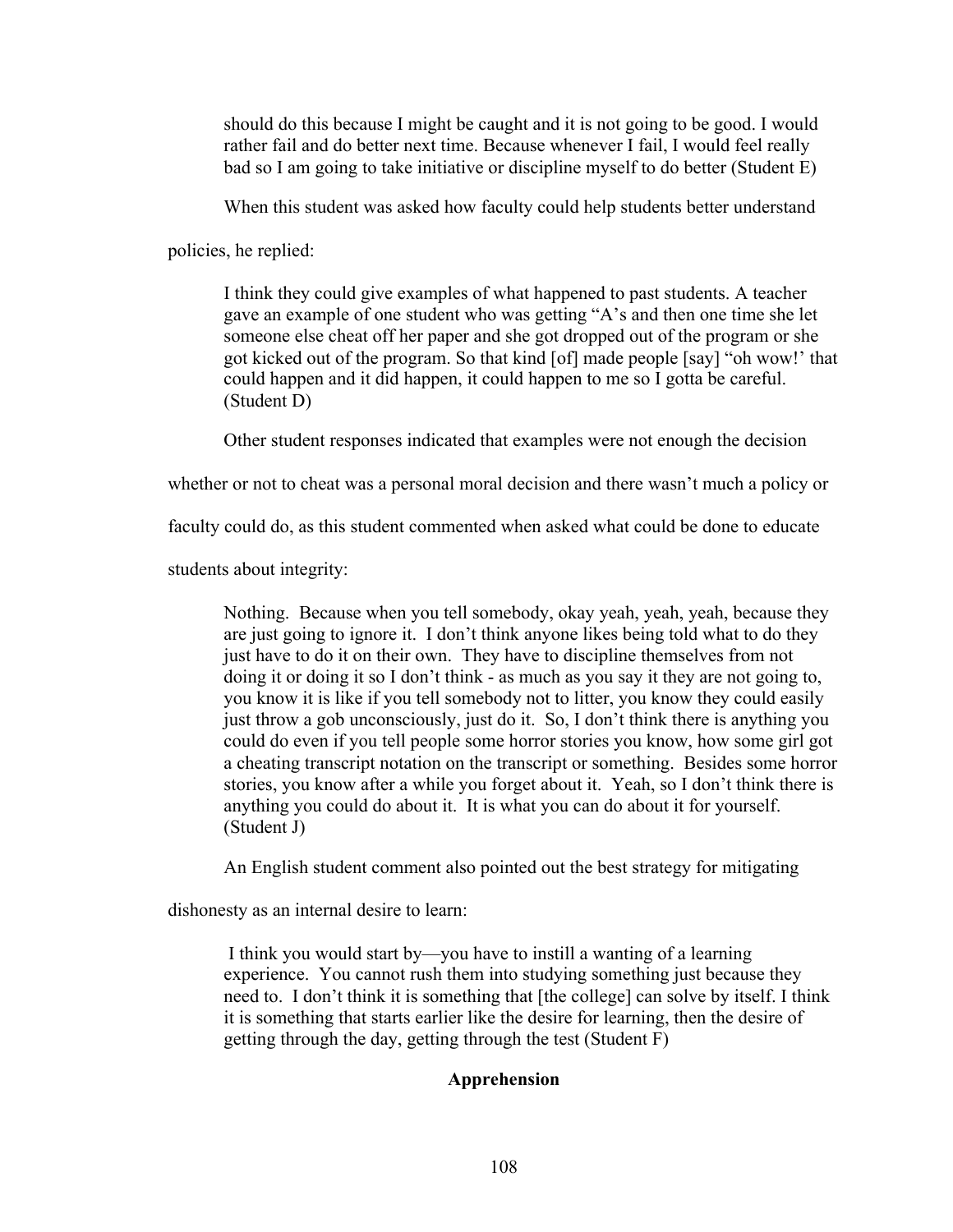Another strategy to deter cheating is apprehension. Once a faculty member suspects cheating has occurred, he or she confronts the student, and reports the incident through the institutional process. First it was important to understand how faculty detect when cheating as occurred. Several comments from faculty indicated it was based on a gut instinct of the "usual" standard of student work in their classes and years of experience to discover cheating. Once cheating has been discovered it was important to understand the steps faculty take to report dishonest incidents. There was no clear consistency on when faculty report incidents. Some reported every incidence, and others preferred to deal with the first incident one-on-one, especially if they could not find the original source and/or did not want to go through the perceived hassle of reporting because they punishment was not severe enough.

## **Faculty**

From interviews conducted with faculty, detecting dishonesty seems to come from how each faculty member defines academic dishonesty either direct witnessing of cheating behavior during a test or discovering cheating while reviewing exams or papers and is, as related by this English faculty member,

I think this is something my colleagues would generally agree that there is a once we read quite a few essays from the students, we start getting a sense of the kind of work they do and the kind of mistakes they make and the kind of strengths they have. So there's a kind of a quality of their writing that we get used to. (Professor A)

Often times something in the exam or paper will give the faculty member an inkling that cheating or plagiarism has taken place and the faculty member will take time to verify through means such as the internet to discover it is not the student's work, as this faculty member stated: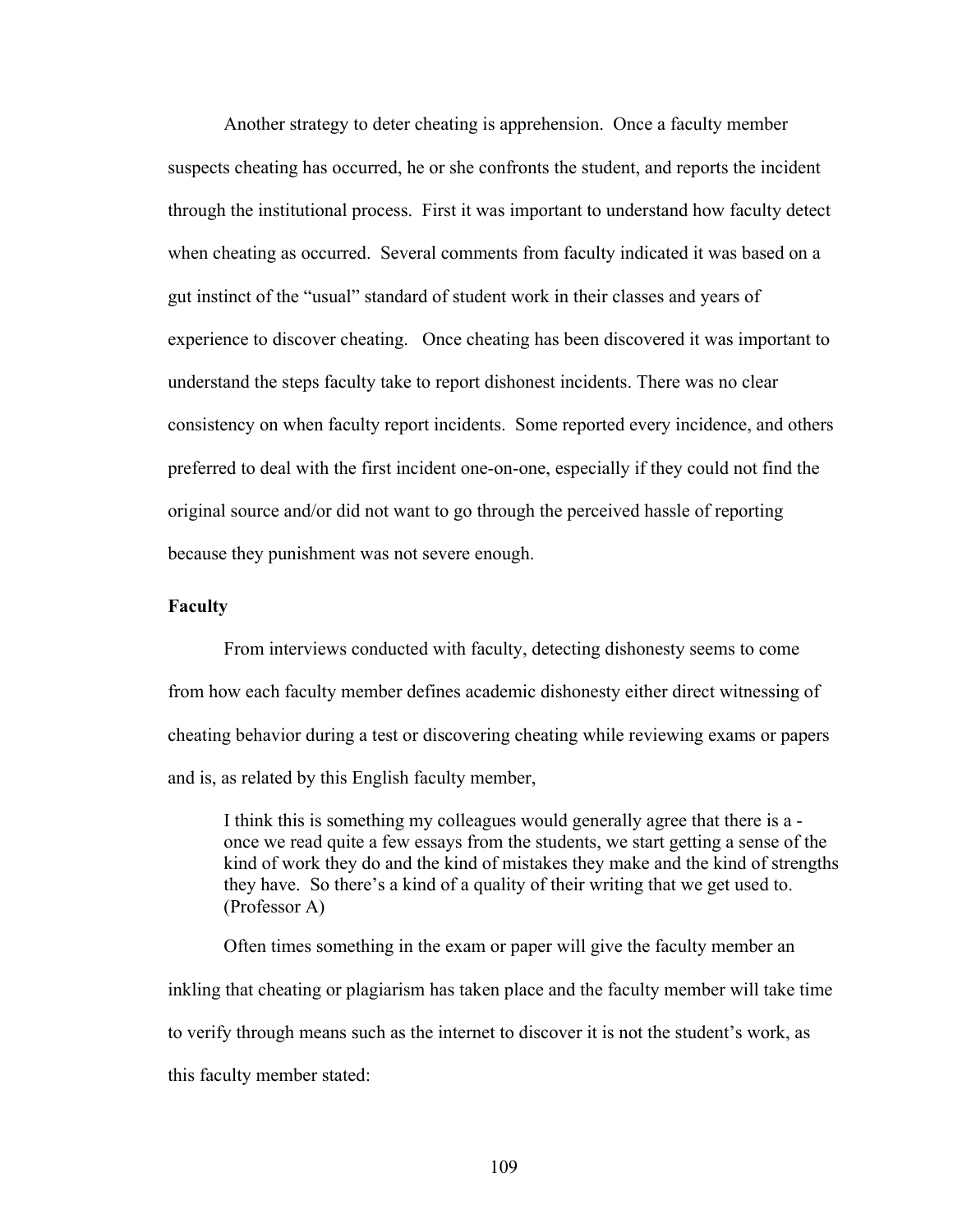So I don't have any particular one, other than going to Google. I mean, I'll just type in 10, 20 words out of an essay. If I think that there's a passage that is not their own writing, I just type it into Google. I had someone a couple of years ago - well, maybe a year and a half ago - who just went online and got an academic piece of writing, and there it popped up.

Or, the faculty member just senses that something just isn't quite right and the paper is not written at the level of the student, as this science faculty member explained:

Well, I gave an assignment where students are supposed to write about a famous microbiologist in the first person. And, I call it my "Who's Who?' assignment. So, in come these various different things. In comes an assignment about a person who was still living, written in the first person with references, web references fortunately, for sites that I recognized. (Professor B)

For instructors detecting test cheating, because of the unique methods they have

devised such as multiple versions of tests, seating charts, and other things, it becomes

somewhat easier to catch cheating if students attempt to copy from each other since the

answers will be incorrect, as this faculty science faculty member explained:

I number my exams so I can put them down and see who was what. So, I took this exam and I took the exam for both the prior and the following consecutive number -- and lay them up, boom, boom, boom. There's the B answer on the A exam. And, when I looked up, the question above it had been copied from the person also, so I could tell that -- that this person had copied from the person to her left, not the person to her right. I mean, when I get a B answer on an A test then I need [to go hunting for cheating] obviously, obviously -That's the red, if I see a red flag, only then do I go hunting. (Professor B)

When a student is suspected the faculty searches to find the original source or

double check exam materials to provide evidence in order to discuss this with the student

as indicated by this comment from an English faculty member:

And when I know that there's something plagiarized in front of me and I can't find the source, I get ballistic because I can't really do anything then. I don't feel like I can send it to the [redacted] without proof, although apparently I can. But I don't think that's right, so I don't do it. So if I can't find the proof, that is if it's a bought paper that I can't put my hands on,

All faculty interviewed for this study remarked how important it was not to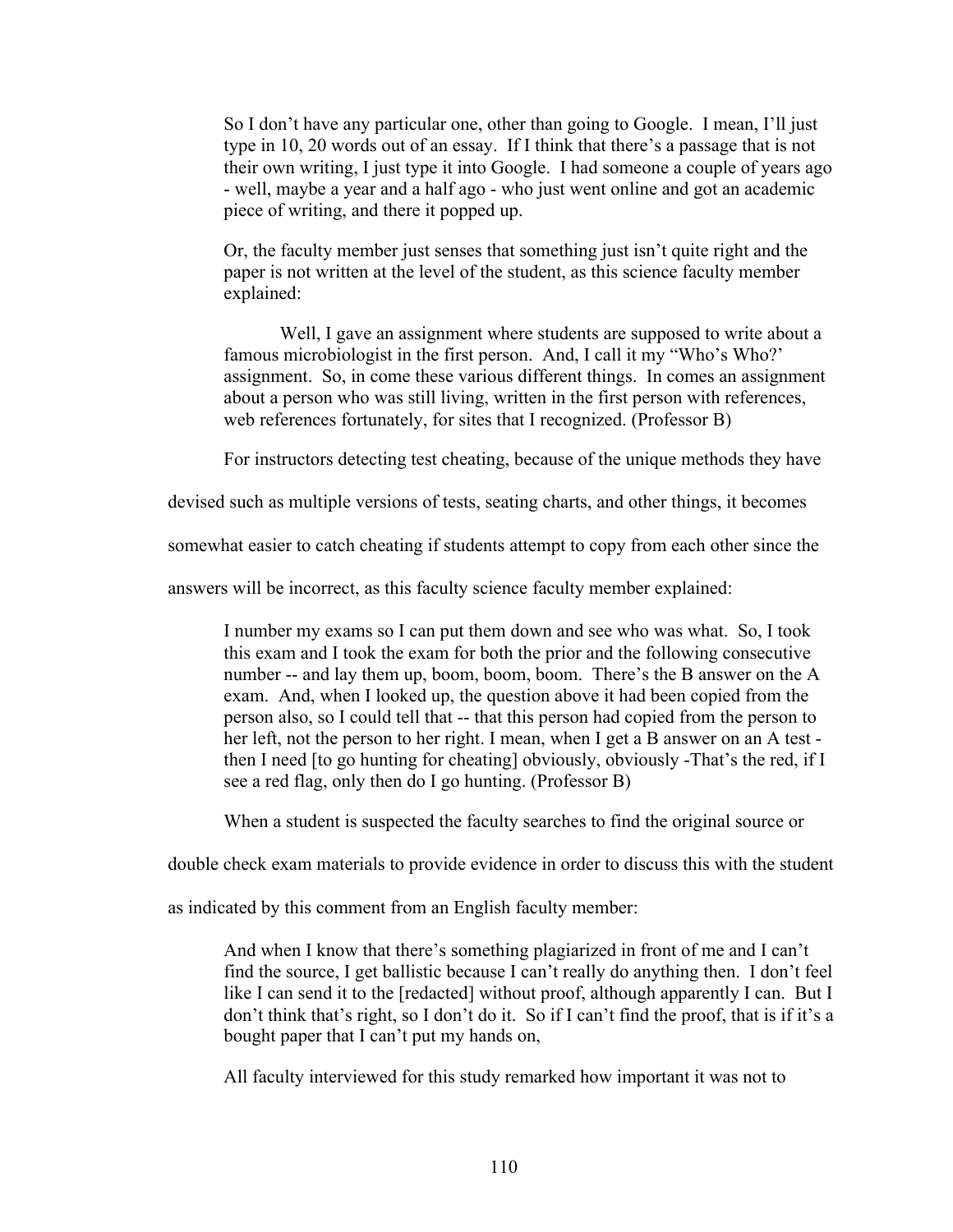unfairly accuse a student of plagiarism or cheating and how important it was to protect

honest students and the integrity of the learning environment as indicated by this

comment from an English faculty member:

Yeah, I have to be really careful because there's nothing worse than accusing somebody who isn't doing anything wrong. So if I have an inkling, if I have a question, I will communicate with the student, but I'll try to do it in a way that doesn't accuse them. I'll say, this doesn't sound like you or this doesn't match the other writing sample that I have for you and let them tell me what happened. But then if you Google it and you find it, that's - then I report it, for sure. (Professor G)

And this response from a Business faculty member:

Because I tend to be collaborative in a lot of things, and therefore there's more room for my students who expect a level of collaboration to be confused. And, and if I, if there's a chance that I have not been unclear, I will probably bring it to the students' attention, ask them for their side of the story. "What were you thinking? What's going on here? This appears to be cheating.' And, oh, you know, usually I get an "Oh no' -- type of answer and determine from that whether academic dishonesty has actually occurred. If it's obvious, then I simply go online, fill out the academic dishonesty form -- Because it's easier for me to apologize than to let something happen and be feeling I haven't protected the rest of the class. I think that's what the instructor's role is, is to protect the students that are being honest. And I actually have that in my syllabus. I say, "I protect honest, ethical students." (Professor B)

Once faculty do apprehend student cheating, it was important to learn the

behaviors or actions that were taken. Most faculty indicated their individual process was

to confront the student on suspected acts of plagiarism, as indicated by this English

faculty member's response:

So then what I do is, as I was just saying, I track it down. Then I ask - I ask when I hand the papers back, I'll say, 'May I talk to you after class?' Then I go up to the office. Then I shut the door because I wanna have a private conversation. Usually, it is sort of an abbreviation - little bit more elaborate than what I just said. It's, 'Okay, I've read your paper. Here's the course outline discussion on plagiarism. Here's your essay. I've highlighted the passages in your essay that are exactly from this essay that I found online. So you'll be receiving a zero on this assignment. Are there any questions?' So, at that point, usually the student says, "No.' I even had one guy like a year and a half ago who stood up afterward and said, "Thank you.' Then he left. I thought that was a first.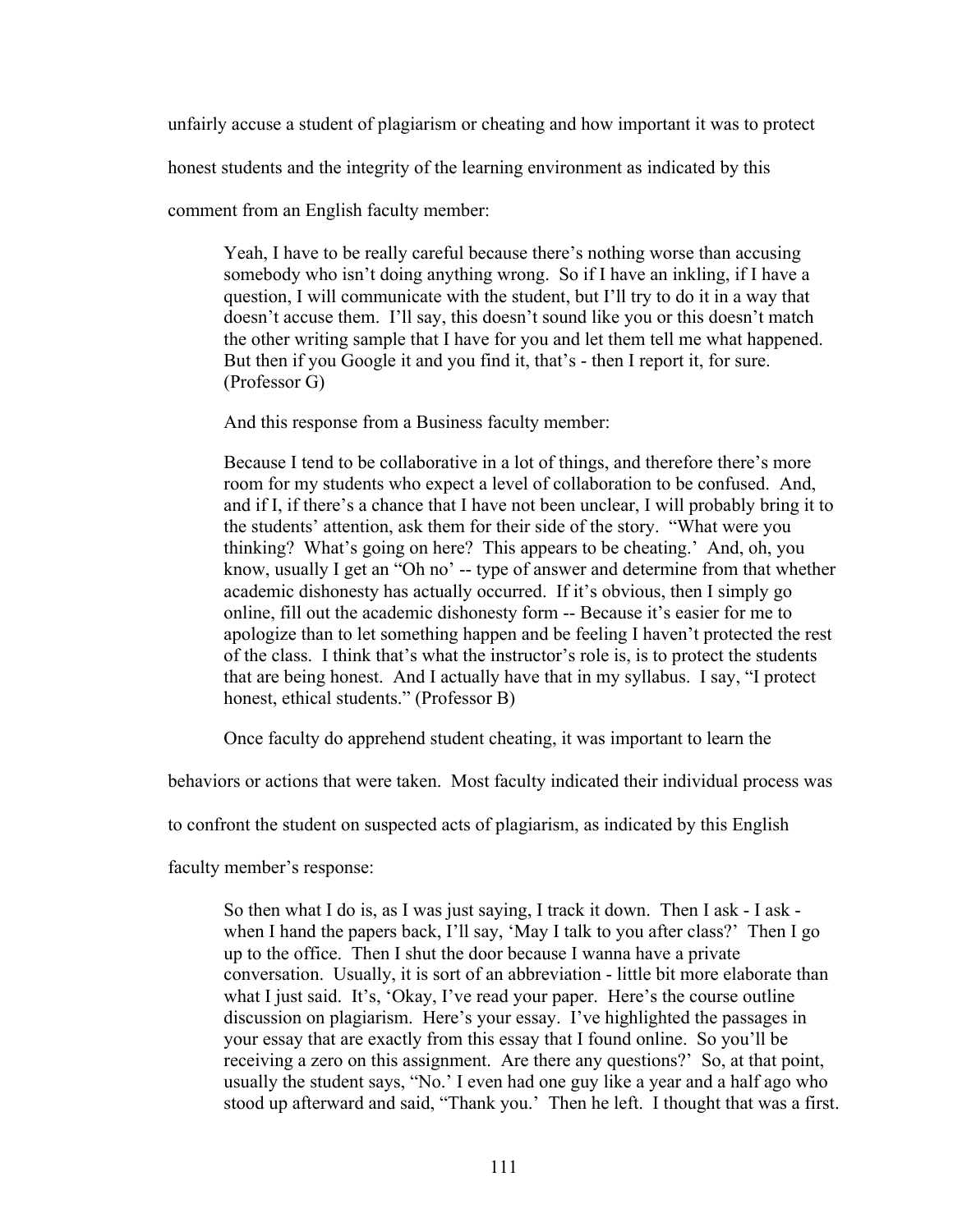I said, 'Well, you're welcome.' Its like, 'You just got a zero on this assignment. You're probably gonna get a D or an F in the class." (Professor A)

Or this response from a business faculty member,

She printed out one of those sample exams and she had it in her thing. She tucked it underneath her thing. I caught her with it and I actually said to her, 'I'm taking your exam right now. Please gather your stuff and leave. I'll talk to you in a minute but I can't talk to you right now.' I waited five minutes. In that five minutes of time, what sometimes happen is people own up. Different things happen. She was like, 'Oh, I misunderstood.' I said, 'Well, then what?' I don't argue with them. Then what? I said, "Is there any part of you that knew this was wrong?' This particular student said no. I said, 'However, when I approached you, you hid your paper underneath. Why did you do that.' She said, 'Well I know this material. I just didn't know this.' I told her she was going to get an F on the exam.

Reporting incidents of academic dishonesty is inconsistent among faculty

members interviewed, with some reporting each and every incident and others preferring

to deal with it personally as demonstrated by this comment from an English faculty

member:

On the one hand it's outrageous to me but then on the other hand I have a hard time feeling like I should just fail the student. I kind of just want to say to the student, "All right look, you cheated, you got caught, cut it out, let's go forward.' You know, "This doesn't work.' So that's usually what I do. I'm often struck by - a lot of times the students either like break down and start crying like, "Oh by God, I'm sorry!' Or they really like, "I didn't cheat, I don't know what you're talking about.' 'I didn't do this.' And I'm like, "Well, here's the website where it happened." Then, "I'm sorry, I didn't plagiarize, I don't know what you mean." (Professor I)

This faculty member continued to explain her frustration and decision to work

with the student one-on-one for a first offense rather than go through the reporting

process:

Just like bizarre denials. Yet, even in those cases where evidence would suggest that they're being liars… bold-faced liars, I still would just rather say, "All right look, this is an 'F' so you can re-write it or not, but let's move forward.' Second time around, that's when I would prefer that the Academic Disciplinarian take serious action against the student. (Professor I)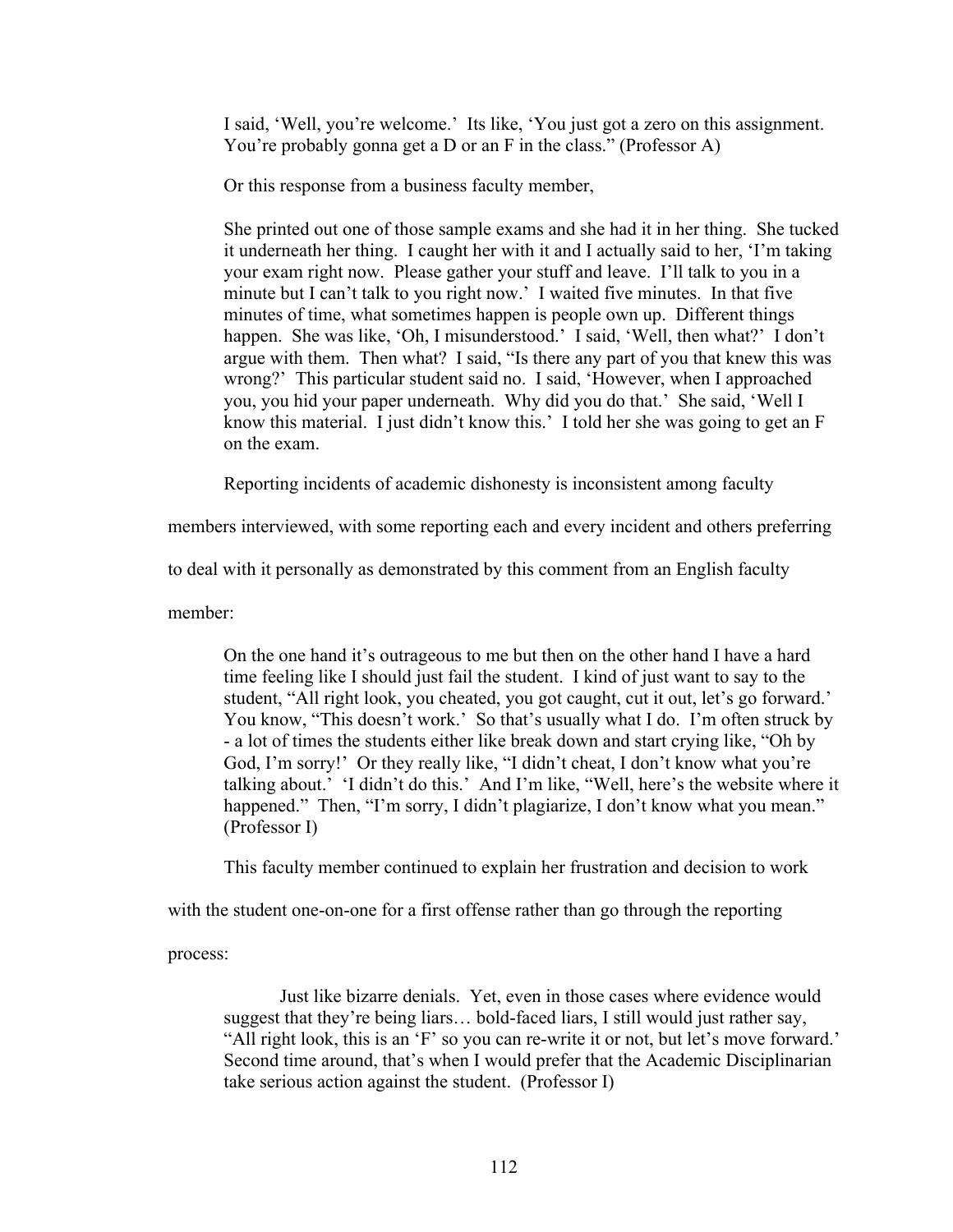A business faculty member doesn't always like to report because it is a hassle

especially if she doesn't have evidence.

It's such a hassle to report people through the system, that I must admit as a faculty member I don't always report every instance, but I'll certainly report the second and go through the hassle, but occasionally I think people are just testing the envelope. (Professor J)

Another business faculty expressed dismay that even when faculty go through all

the work to report there is little support:

The faculty's perception [is] that they will do a lot of work, but there is a backup or whatever, there is only a downside to them. It's not like the student is going to be put through the wringer by anybody else or that anyone is particularly stern. Even the letters that go out to students are just really wimpy and they say 'Don't worry. This isn't going to go in your record.' Those letters need to be a little more stern so the student understands the extreme disapproval, not just from your teacher but from the college. (Professor I)

And this statement from another business faculty member who believes students

know that the punishment is not severe:

The punishment that's here – there's not a student that's afraid of punishment. I have had students that have said, "Well my friend got written up. What's the big deal?" So they're not afraid of whatever is going on here. They know it doesn't go on their permanent record. It's a hassle, but that's it. And they also know they can fight it. (Professor K)

And this from an English faculty member who also feels that students who cheat

need to be punished:

Although I still would like to see the people who need to hit a wall hit the wall somehow and feel that it's more painful to be caught doing that than it is to avoid doing that and very often, the pain quotient – for some people, the pain has to be more here And I think that's just whatever temperament and background that some students have that that's the only way they're going to learn, and it's actually doing them a favor to let them hit a wall. (Professor G)

As discussed earlier faculty evaluate cheating on a scale of seriousness depending

on the type and severity whether it is cheating on homework or cheating on an exam and

this appears to determine whether they report incidents, as one Business faculty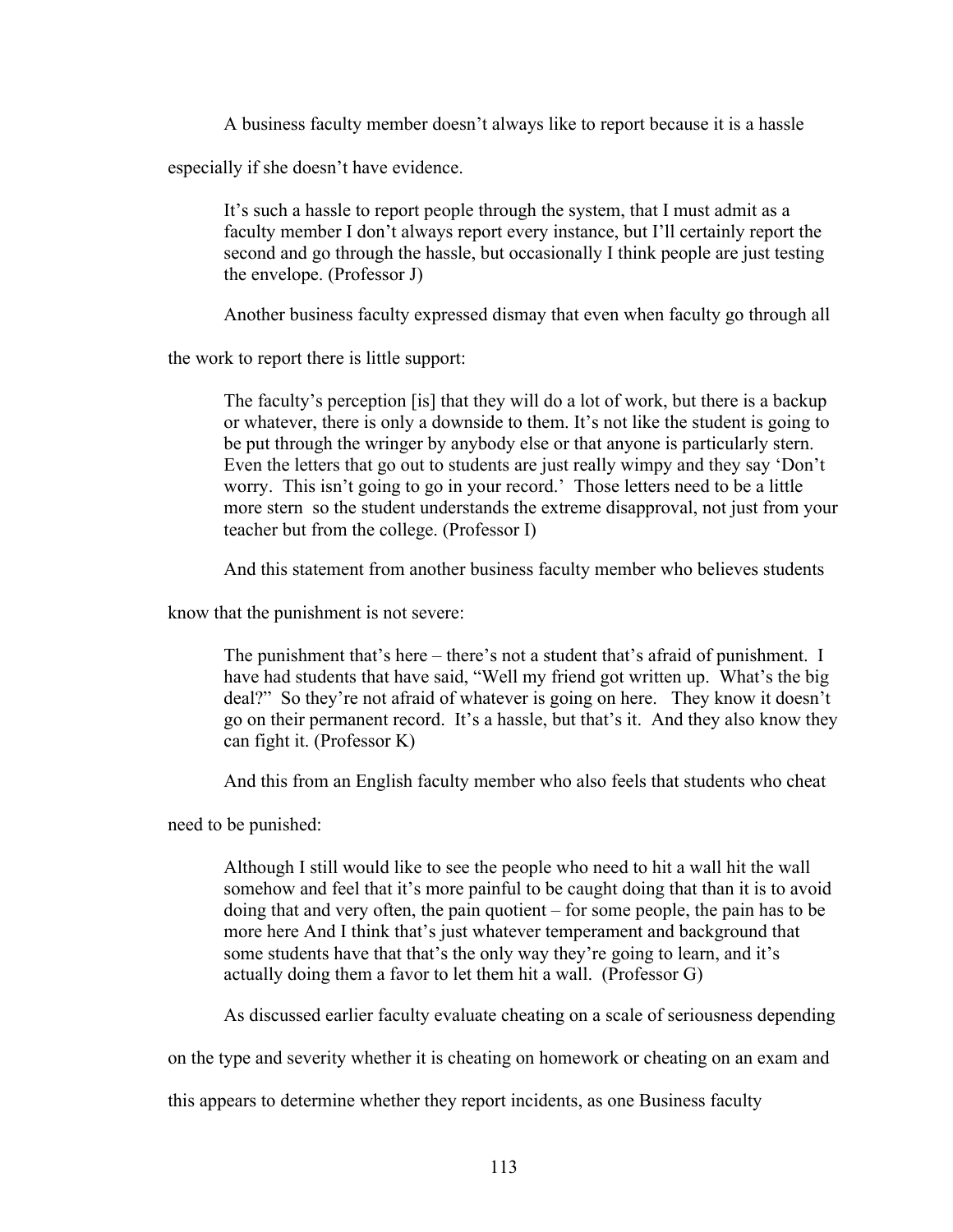## remarked:

If this is the only time for homework and small stuff - if it's the only time, then we don't have an issue. But if it's more than once, it may be a trip to the academic disciplinarian's office. Because again, for one point or two points or for the minor stuff. I feel like that has to be managed. But anything that happens on an exam, that's gonna cost ya. That's the automatic referral to the disciplinarian. On the exams, I can't manage how much of it you're cheating on. So therefore, for stuff that's a quarter of the class. Anything you do there will cost you. And it's gonna cost ya big time. For one or two points in the whole class of 400 points, I'd rather teach the lesson and then watch for any aberrant behavior after that, in which case, you may get called on the carpet from the disciplinarian. (Professor C)

Faculty feel compassion for students which also could explain their decisions to

cheat, as indicated by this Business faculty member:

When I confronted him on it and I gave him a zero on it, you know, I asked, 'Why?' And he just - he openly admitted - he openly admitted, "I was just pushed for time and I thought I could get away with it.' And because I appreciated his honesty, I didn't turn him in and, normally, I do. I fill out those forms religiously, but this time I didn't it. Yeah, for some reason I did and I'm not real sure why I did this time. I'm really not sure, but I think a lot has to do with the frustration of the fact that even when we turn people in, virtually there's nothing done to them - not even - I know [redacted], who's your friend, I hope that it won't go any further, but she - you know, the slap on the hand. That was it. And sometimes, not even that - a letter that goes to a student that says, 'You've been cheating. Cut it out, but don't worry. It's not part of your academic record.' You know, what use is that? For most people, that's not a deterrent and I think we have a more serious problem. So, for me, it was a little frustration. Well, I could turn him in. I could fill out those forms, but oh, well. So what? You know, what'll be done? Nothing. (Professor F)

Another reason indicated by faculty for low apprehension rates could be that part-

time faculty do not report due to either lack of knowledge of policies and/or feeling

fearful that reporting students may cause them to lose their jobs as reported by this

business faculty member: "With our part-time faculty.. many of them live in fear that

students will complain if they come down too hard or report them for cheating"

(Professor F).

Finally, faculty respondents indicated a desire to have more input into the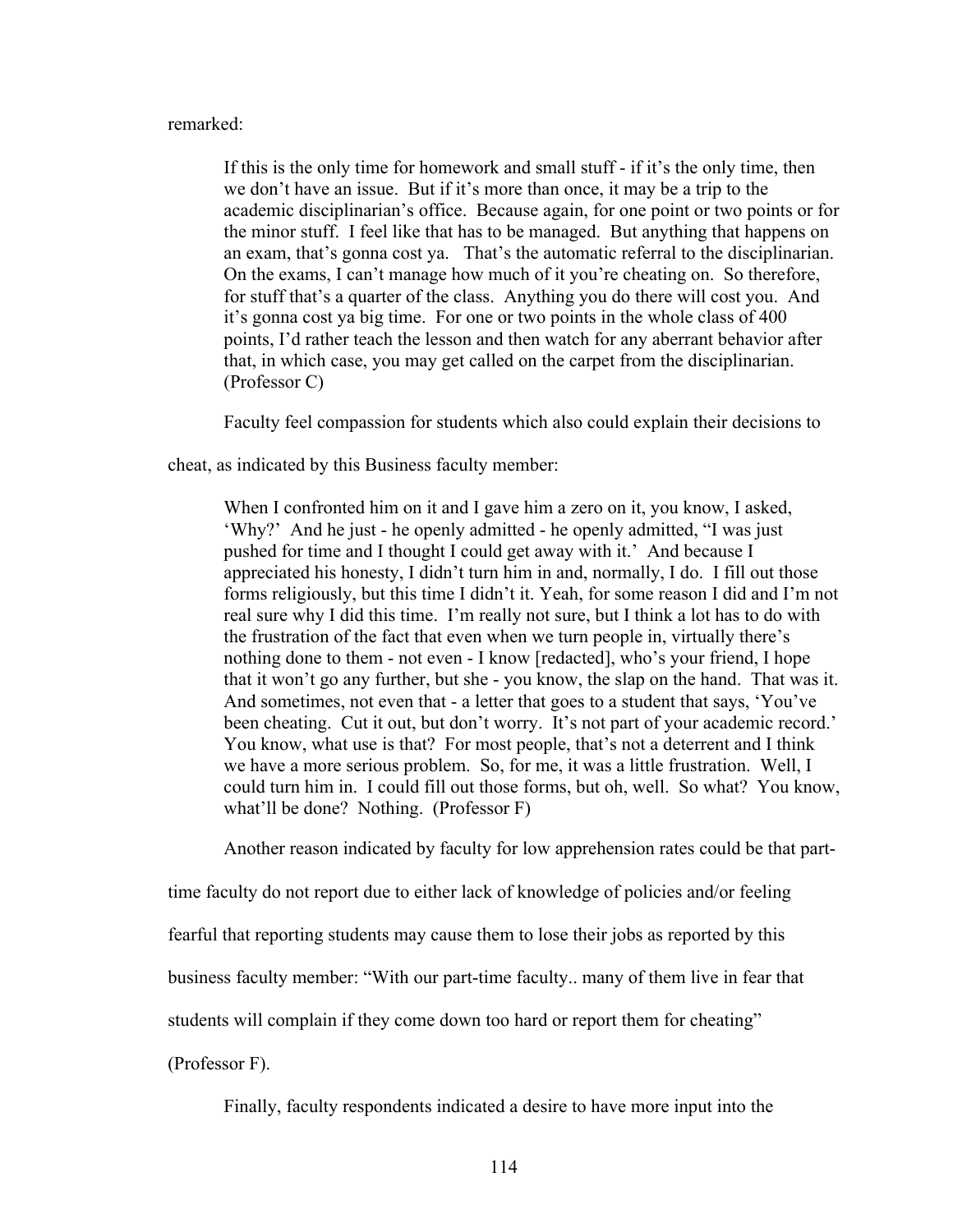reporting process to encourage faculty to report incidents. In faculty focus groups,

representatives from all disciplines of this study indicated that the reporting process could

be improved as indicated from this business faculty member's comment:

We need the enforcement and the discussion to be done more effectively. Not just what is in the classroom, but it is very difficult to find the forms if you don't know the exact terminology. The behavior code form, the academic dishonesty forms, it needs to be on that list [web menu], right there on that faculty staff list and it needs to say 'Academic Dishonesty Report.' (Professor F)

Another business faculty member also added:

They need to be printable to a PDF so that you can save them on your [computer] and print them up later, if you need them. They want to save paper but the form disappears once you leave it. (Professor K)

## **Students**

When students were asked about apprehension as a form of deterrence, most

indicated that fear of punishment from being caught would be significant for other

students not to cheat as stated by this comment from a Business student taking English

composition courses:

They would just tell us. Just don't cheat or something. I will report you and stuff. I mean just saying the word 'report' is just like a big - just tell you not to do it you know. Don't be stupid, don't do it, that kind of stuff. [This] girl actually was caught and that teacher was really strict. She was reported to the College Board or something or this college and it got on her transcript that she cheated. Yeah and she was like yeah, that former student she came to the office telling me that she thought the transcript notations saying that she cheated, and she was crying in the office because it is irreversible. It is like when you go off for a job and you have a felony or you are convicted of a felon or something that is going to affect you getting a job out there. I think it is not as bad but still sort of equivalent to it. If there is a transcript notation on your resume saying that you are dishonest no one is going to hire you. (Student E)

A Nursing student also said instructors were very clear in their warnings to

students about cheating and this created a risk of being caught:

I mean, I thought that it was a big risk too, because the teacher that I had was, had been teaching for forty years, and she knew that if she saw anyone cheating,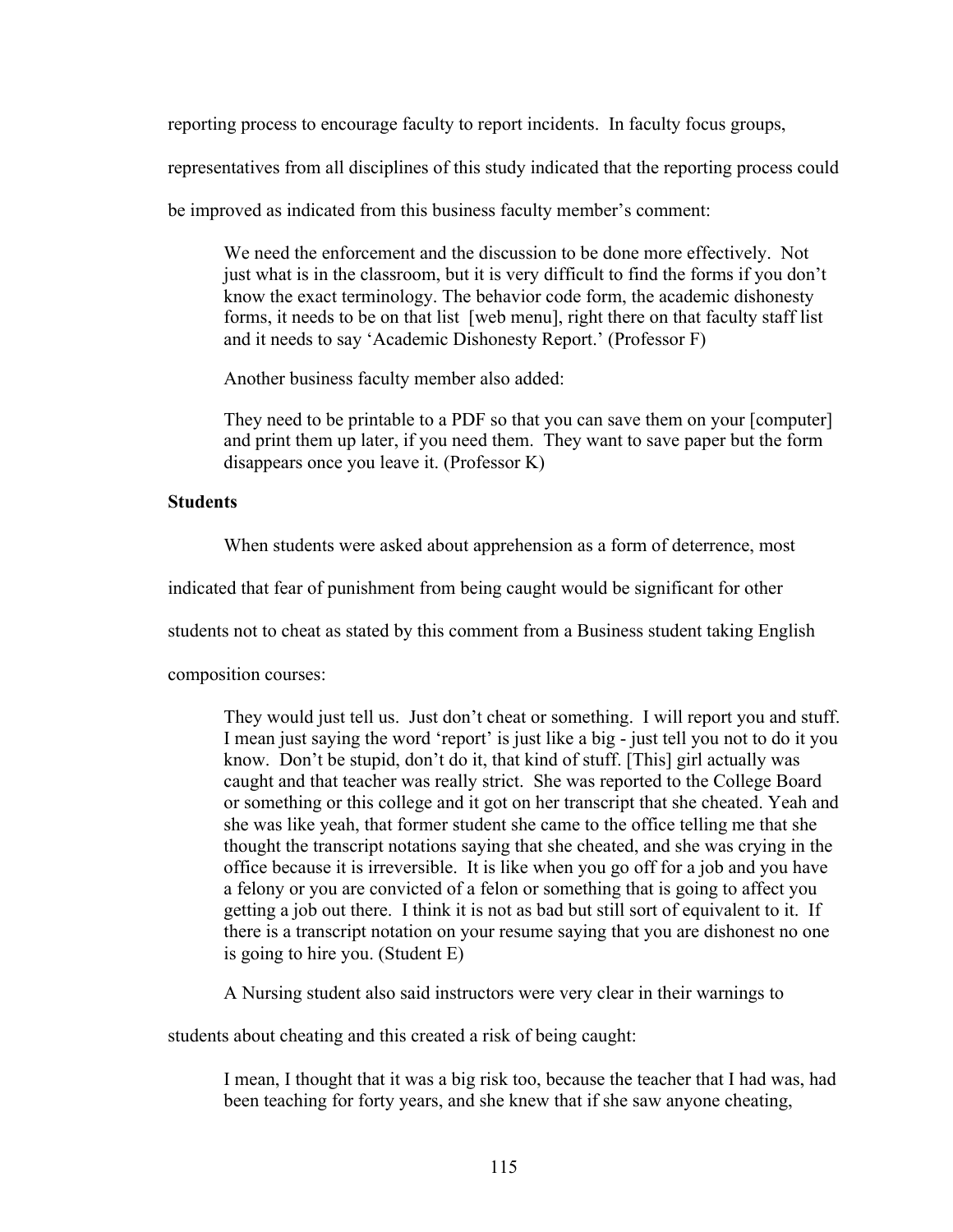especially for a math course, if she saw cheating they are out, immediately. So, that was a huge risk for them. (Student J)

## **Creating Integrity**

With incidents of dishonesty on the rise in education, and the apparent perceived ineffectiveness of college deterrence strategies, it is important to understand from the faculty and student perspective what could be done to create a culture of integrity. Both faculty and students agree that there are some students who will cheat no matter what. Faculty responses generally express the desire by faculty to get students to understand the value of the course and point out the usefulness of coursework in their future lives. For students integrity is a personal value and they want the faculty or college to deal with it but felt the college should emphases the consequences of cheating.

## **Faculty**

Faculty responses indicate a desire to get the students engaged and understand each course has purpose for the future as evidenced by this English faculty member's comment:

I think what you wanna do is - at least what I'm trying to do - is get at the mindset of the student and try to make the education valuable and get them to see that this is a genuinely engaging topic and subject to explore, and they benefit from developing their own ideas. So when a student feels that, then I don't think he or she wants to cheat I think, maybe, a student who is like in this basics fundamentals class that I'm teaching here, just as an example, might come into it thinking, 'I'm not thrilled about writing. I'm not doing very well in writing.' Well, if you can convince them that they're gonna need writing and that, if they if I were just, "Okay, here's your B. Go to English 1,' and if they're convinced that, okay, when they get in English 1, they're just gonna sink to the bottom, they're not gonna do the work, that somehow people are gonna realize the jig is up. (Professor A)

Another English faculty member discussed the responsibility of students'

education being the foundation for establishing future values as students become

members of the public: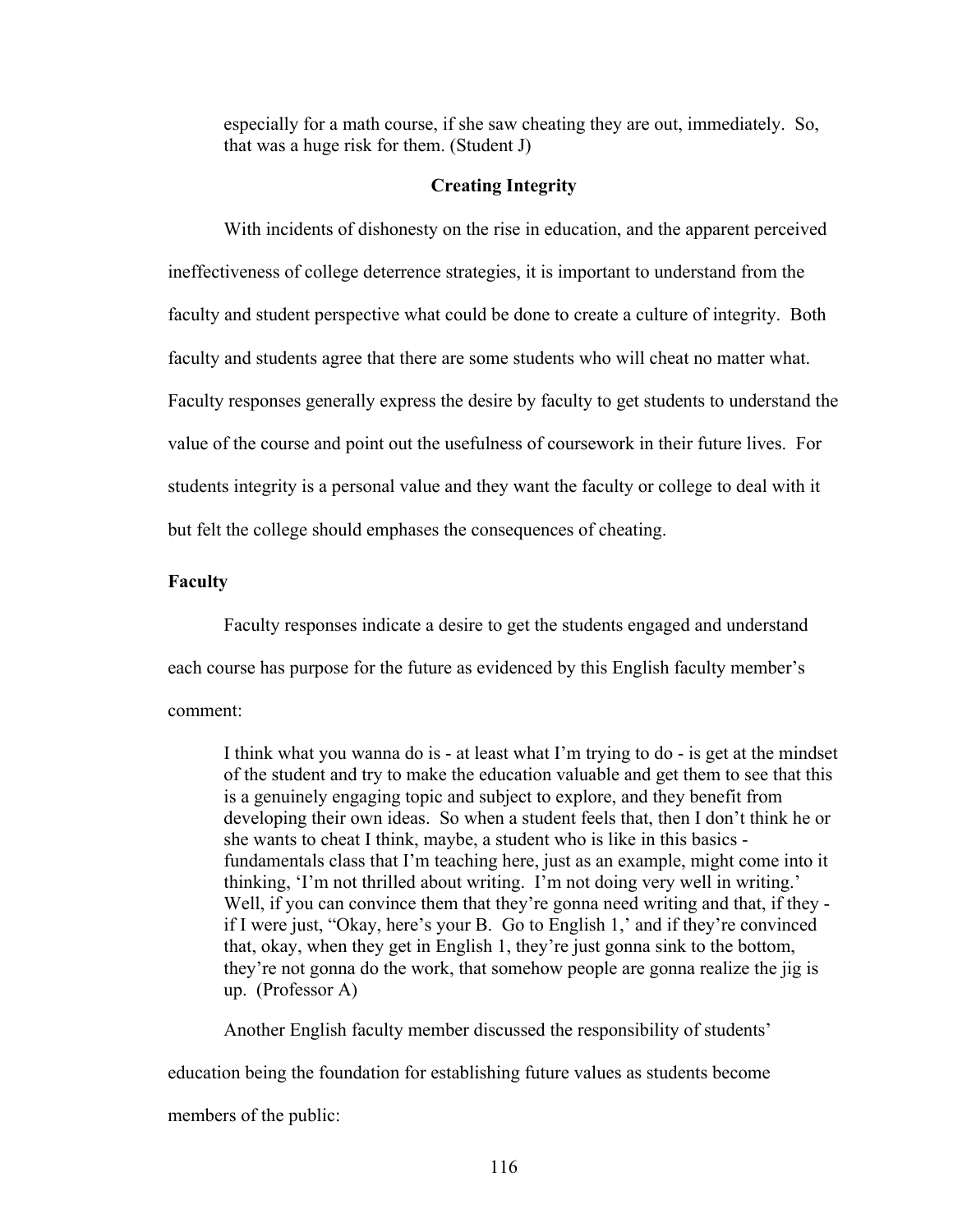But I guess if you get into the ethical, practical side of things it's about establishing a set of values and habits that return later on in life, when they are more fully members of the public. I mean, I guess I firmly believe the idea that, whatever Aristotle's great quote about how important habits are. Because if you establish a pattern of habits in your life it becomes very hard to break them. So in those early stages of the student's academic career, I think it is really important for them to adopt those values and those habits, even when the assignments is kind of test that idea. (Professor I)

And this English faculty member's response:

Or if they're on the job, they're not gonna be able to plagiarize - if they have to write an email to somebody and their boss says, 'Get over here and write this,' and they can't do it, then they start to realize, okay, that's a skill they need. "It may not be what I'm most excited at, but I need to develop this. So I'm gonna learn how to do it.' So, yeah, if they feel genuinely - if it's authentic, I guess. (Professor A)

On the other hand, a third English faculty member felt the only way to create

integrity was to make punishment harsh enough to guard against student wanting to

cheat:

I think we absolutely need to have both (education about integrity and punishment). But right now, all we have is education. We need punishment. There have to be consequences. As long as there are no consequences, nobody will take the education seriously. It's as simple as that. I really believe—I know I sound as if I'm purely punitive and I'm not. I spend an inordinate amount of my time in my classroom educating them about integrity and ethics and honesty. (Professor J)

Among science faculty, the emphasis was on education to create a culture of

integrity and to differentiate between dishonesty and what it means to be a scholar as

indicated by this faculty member's comment:

I think the more we educate, the less we may have to worry about cheating. I mean, we as faculty need to take some of the precautions to prevent cheating, but I think, we can also educate that if you have, you know, if you cheat, you can't be a scholar. You can't be part of the scholars program if you have, that's, that's one of the consequences. And, and we, we want to send a bunch of scholars out -who can kick butt at universities, thank you very much. I too try and remind my students that, you know, academic, academic integrity matters. And, it does matter to me I mean. (Professor B)

This faculty member went on to discuss the option for the institution to focus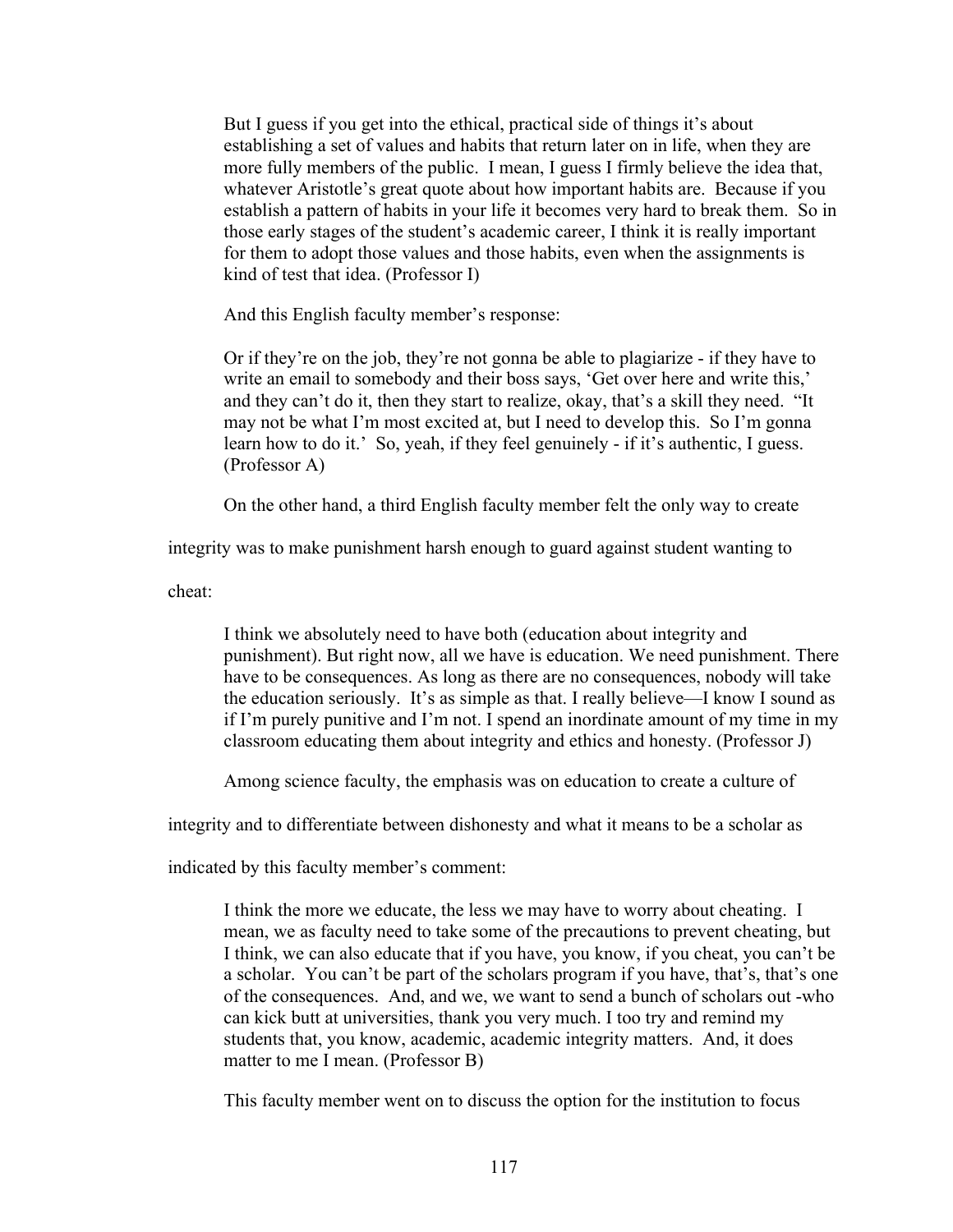more on integrity rather than the negative connotation of dishonesty and how the

institution focus on integrity rather :

I think, going at it from the point of view of academic dishonesty, emphasizes the cheating. I would rather go at it from just as a program to prevent bullying, I heard, I heard -Joseph on the radio as I was driving home the other night. And, his, his clip was about bullying. And, his point was, if we establish a culture of kindness, we don't need to worry about bullies. And, the same thing holds true for academic integrity. If we establish a culture of academic integrity, and fairness, and kindness, and turn the other cheek, and all those lessons that we, we try to consider as good lessons for life; then, staying fair, and doing what's honorable means we don't need to - I would rather go in the, in the direction of being kind and, and caring, and having that kind of integrity, than focusing on the dis, dis, dishonest part. (Professor B)

Another science faculty member felt it was necessary to continually enforce the

message cheating being unacceptable and each student must be responsible for his or her

actions:

Don't cheat. And cheating is not the answer. It has to be reinforced. It has to be stated. I think it should be put in notice boards. It should be given to the students association. It should be part of every single course that is given. It should have a copy truncated form. It's unacceptable, it compromises and robs you of the integrity that makes you a responsible member of society, whatever the heck that means. It almost requires that society becomes more cognizant as to what's acceptable. How the hell do you do that? This college is a microcosm of society. It's in a society that doesn't seem to give a damn. I think what's happening on campus is indicative of the society at large and how do you change that. I think you have to get to students. I also think professors can be mentors and instructors can be mentors and to point out in no uncertain terms that what you're doing is unacceptable. I didn't get this way by cheating. Anybody who's successful, they don't get that way by cheating (Professor E)

For Business faculty some feel it is a cultural shift that needs to happen that

students understand

Sometimes there is a little bit of a canyon between faculty or class by staff and the students. Because it's still like your mother or your father tellin' that you didn't cheat. So maybe there are gonna be some things we can do to bridge itWe have great perception. And we just don't do cheating. Or for those that cheat, there's some consequences. But we're also trying to teach you something about life as well. And so trying to be able to blend the teaching moment that comes from having gotten caught and feeling like uh, oh, I may have blown everything. And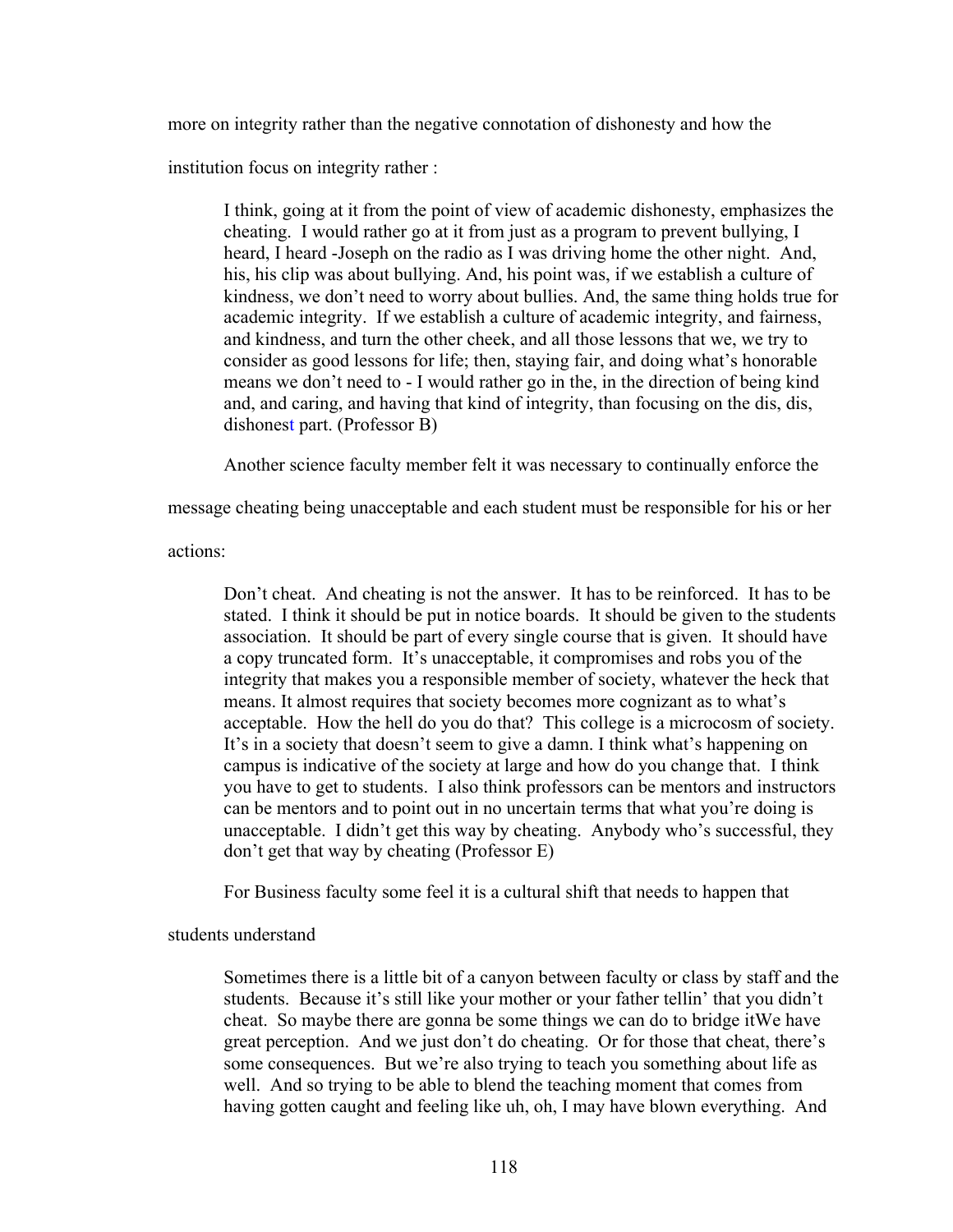having to go before the Honor Council, and having a hearing board say we agree with the teacher. But I think our next steps will indeed be what do we have to do to educate students more. What do we have to do to educate faculty more. What do we have to do more of on the campus in general to make sure that there's really a cultural change and not a change in just regulations or words. Okay, we have this. But do people just click through. And they go about looking for the angle or the opportunity to cheat. So there may be some things that we can do on all fronts, to really improve what was a gold step for us. (Professor B)

A second Business faculty member felt that there was not much that could be

done for those students who are determined to cheat:

I don't necessarily see any. To me, just because I'm an accountant, I wish it was more specific here, but I don't necessarily see there's a need to change it or anything wrong because I don't – you know if a student who's not going to cheat, reading this or not reading this, will deter them from cheat. For a student who is going to buy the solution manual because they don't want to spend time studying, it doesn't matter if this is crystal clear. They're still going to do it. (Professor D)

When asked about creating integrity, the faculty member felt the current

punishment was not too much of a deterrent, but that after the second offense students

should be required to attend a workshop or "traffic school" for cheating:

However, I think on the second offense, what I think the school needs to do, is to have something similar to a traffic school. You don't need to suspend the student or anything like that, but if you're caught speeding, you have to go to a class. Thus, a student caught cheating a second time will be required to go to maybe two on-ground meetings at night for maybe an hour or two. At the traffic school, maybe you could educate the student on topics such as plagiarism. For those students who bought and used the solution keys to cheat, at least they'll know they have to drive to campus twice, and sit there for an hour or two. They'll be thinking, "Maybe I should have used that time to study instead of cheating" (Professor D)

## **Students**

Student responses indicated that their decisions to be honest stem from their own

values. Among all students who were interviewed the general perception was that

students who were determined to cheat would do so regardless of efforts to stop them. To

help create an environment of integrity faculty and the institution must provide examples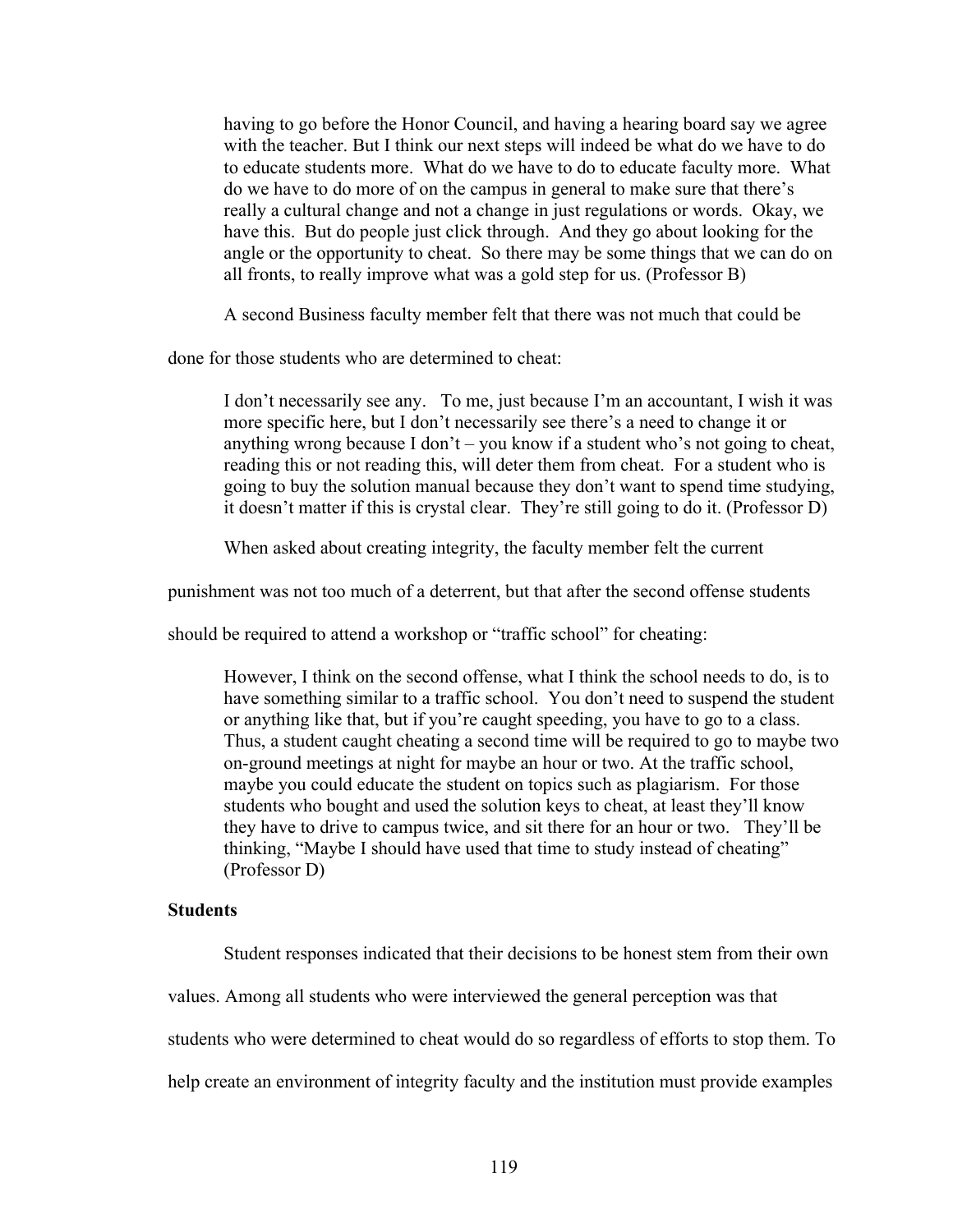of how dishonesty in community college can impact their lives, but in the end it really is a personal choice whether to cheat or be honest as evidenced by this student's comment, "It is a moral thing for me I guess. So it hurts more to know that people think of me as a dishonest person then getting an "F'" (Student A). Another student comment agreed and indicated that provided examples to students would help:

Use examples. You can just show them that they're not gonna learn anything by being academically dishonest. You're never – if you don't write your papers, you're not gonna ever learn how to write a good paper and it will catch up with you when you go to university (Student C)

This student went on to suggest that students need to understand that going to

school is a personal choice and for those that aren't interested, they should do something

they truly want to do:

One of the biggest struggles, for instance, of transfer students is that they struggle with writing or something like that because you write term papers and everything like crazy in university, so – you're like, I know, I know, they're terrible. So, it's just – it all – it's for your own good. School is for your own good. If you don't want to go to school, then don't go to school. That's your choice. You can do something not academically related. You can become an actor or, you know, I don't know, go into film. Film has its own dishonesties too; there's plagiarism or other things like that, art has its own plagiarism, so even those, everything has its correct means of going about it. (Student C).

Another student comment also felt more examples of punishment were needed to

help create a culture where students would value honesty:

I think they could give examples of what happened to past students. That's what they did in the nursing program. A teacher gave an example of one student who was getting 'A's and then one time she let someone else cheat off of her paper and she got dropped out of the program or she got kicked out of the program. So that kind made people, 'Oh, wow!' That could happen and it did happen, it could happen to me so I gotta be careful. So I think giving examples is a good way of teachers to let it be known this could happen, this did happen, it could happen to you, so don't let it happen. (Student D)

Punishment and threat of consequences appears to be a common conclusion to

how to create integrity by putting fear into students, as stated by this student: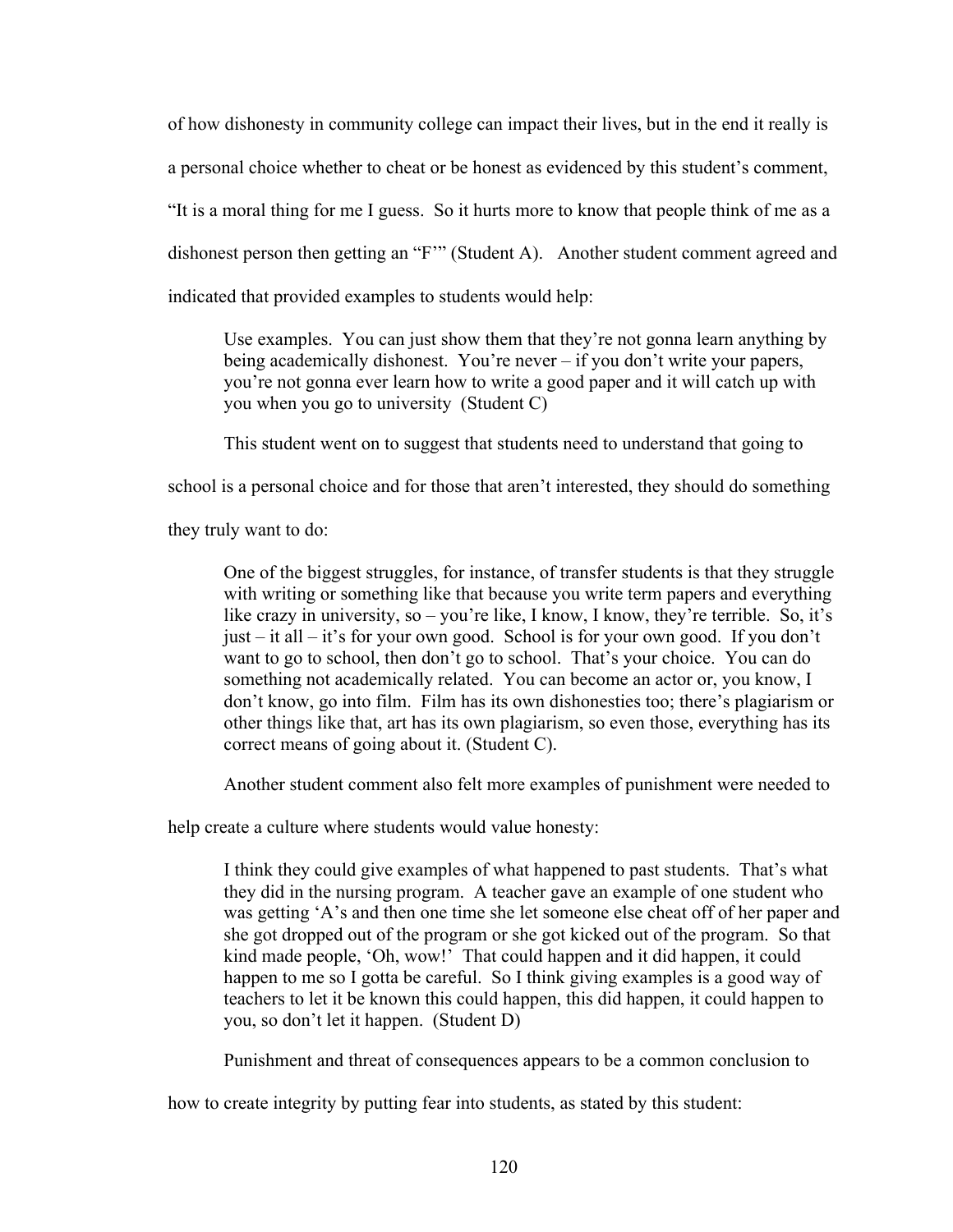But also later on in the semester, we did have a mini talk about transferring and what happens if you have that on your record, and he showed us an example of an honor society student, on campus at [redacted] who had a 4.0 GPA, was on the, again, on the honor society, very well known, very like, applying to [redacted] and [redacted] and about to get in and then she got caught cheating on her final semester. And she was denied from all the colleges that she applied to. They kind of pulled out their interest in her because they said, that if you've cheated then how did you get those other grades type of thing. I mean because it is much different than just reading this article and actually giving them the verbal jargon and then saying, don't cheat. (Student J)

## **Overall Findings Summary**

This chapter presented the findings of twenty-three interviews with faculty and students in the disciplines of Business, English and courses in the sciences leading to careers in the medical or health professions on their perceptions of academic dishonesty by examining the main themes of prevalence, reasons, or factors for cheating, mitigation strategies, and creating integrity. For the theme of prevalence, nearly all faculty interviewed estimate the cheating rate for both their courses and the overall rate for the campus as low. For students the estimation of dishonesty is mixed. Students in sciences and English courses also view the cheating rate as low, while some business students feel it is higher due to many students are not caught.

While there are similarities among faculty in how they define academic dishonesty, faculty each create their own unique definition for their courses. In reviewing student responses, there are also some similar ways in which students define academic dishonesty, but again, each definition was unique. When comparing both groups there were some general agreement between faculty and student definitions of academic dishonesty, but no discernible standard definition emerged.

Nearly all participants believe academic dishonesty is deceitful and is an attempt to gain an unfair advantage and circumvents the educational process. Others elaborated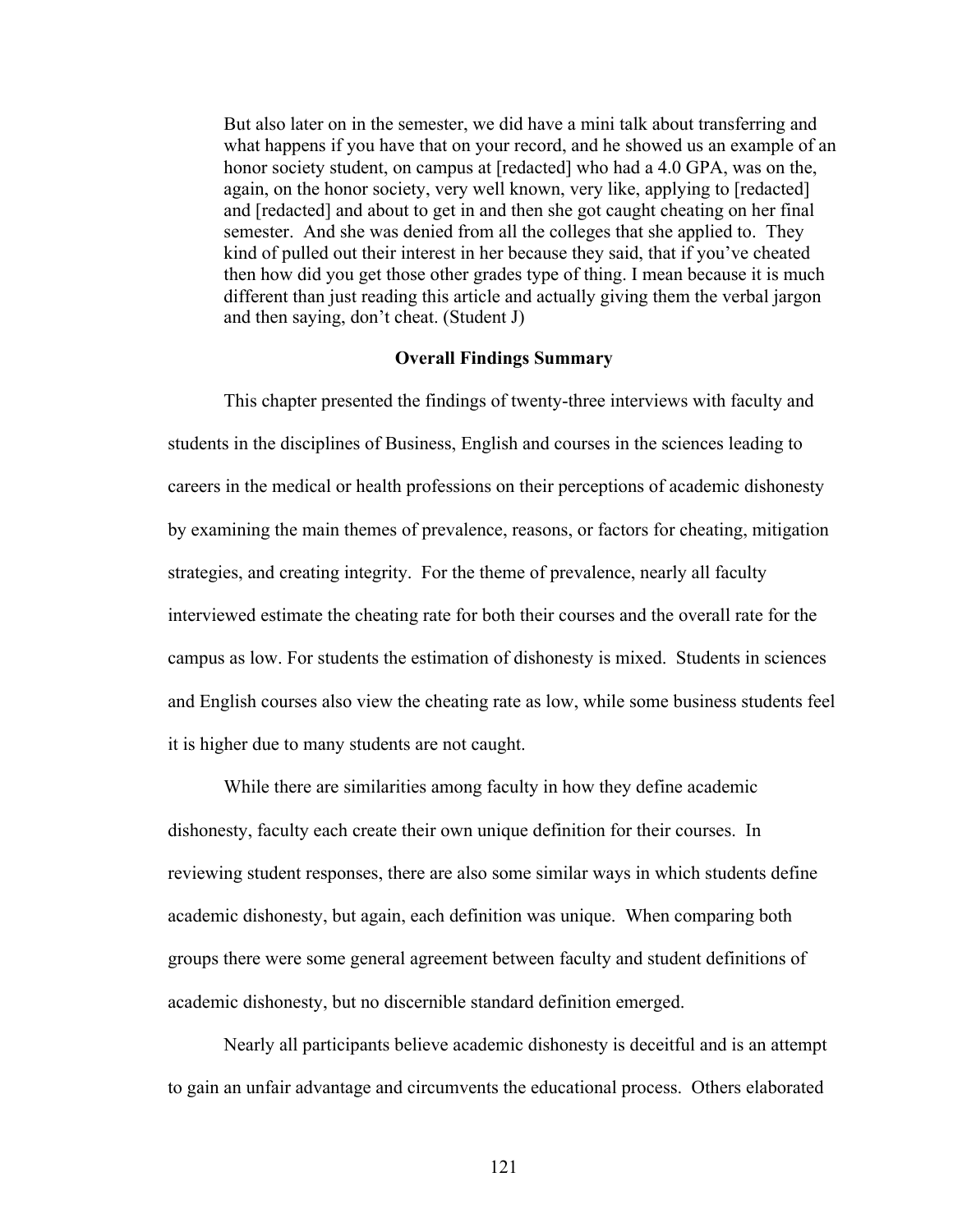the definition to include certain specific behaviors such as copying, cheating on homework and fraudulent activities. Students feel it is not following school rules and provides an unfair advantage to those who are honest. When faculty and students were asked to provide examples of specific behavior, there is a range of sharing notes to exam and paper cheating to impersonation. Student responses also indicated a range from cheating on homework to more blatant exam and paper cheating. To complicate matters, the institution has adopted a definition of academic dishonesty and list of behaviors, but it seems that faculty make their own definition and although the definition is available online or in print, students aren't aware of the college definition.

Faculty and students evaluate cheating or dishonest behavior on a range of seriousness. Acts that are less serious for faculty are those when a student inadvertently forgets to cite a source and or copies homework from another student. Students make a distinction between less serious forms of dishonesty that occur when "helping" comes from tutors or peers.

The most significant factor for dishonest behavior identified by faculty and students is pressures either to get good grades to move onto the next course or goal and from parents to do well in school. An additional reason for cheating is due to academic procrastination due to lack of motivation and laziness for the course and/or time constraints that create poor judgment and result in cheating.

Faculty and students have strong feelings about cheating behavior. Faculty takes it extremely personally because it takes time away from helping students learn. Similar to faculty, students also react strongly to cheating and feel it is unfair and shows disrespect for the learning environment.

Deterrence strategies for the institution come in the form of academic dishonesty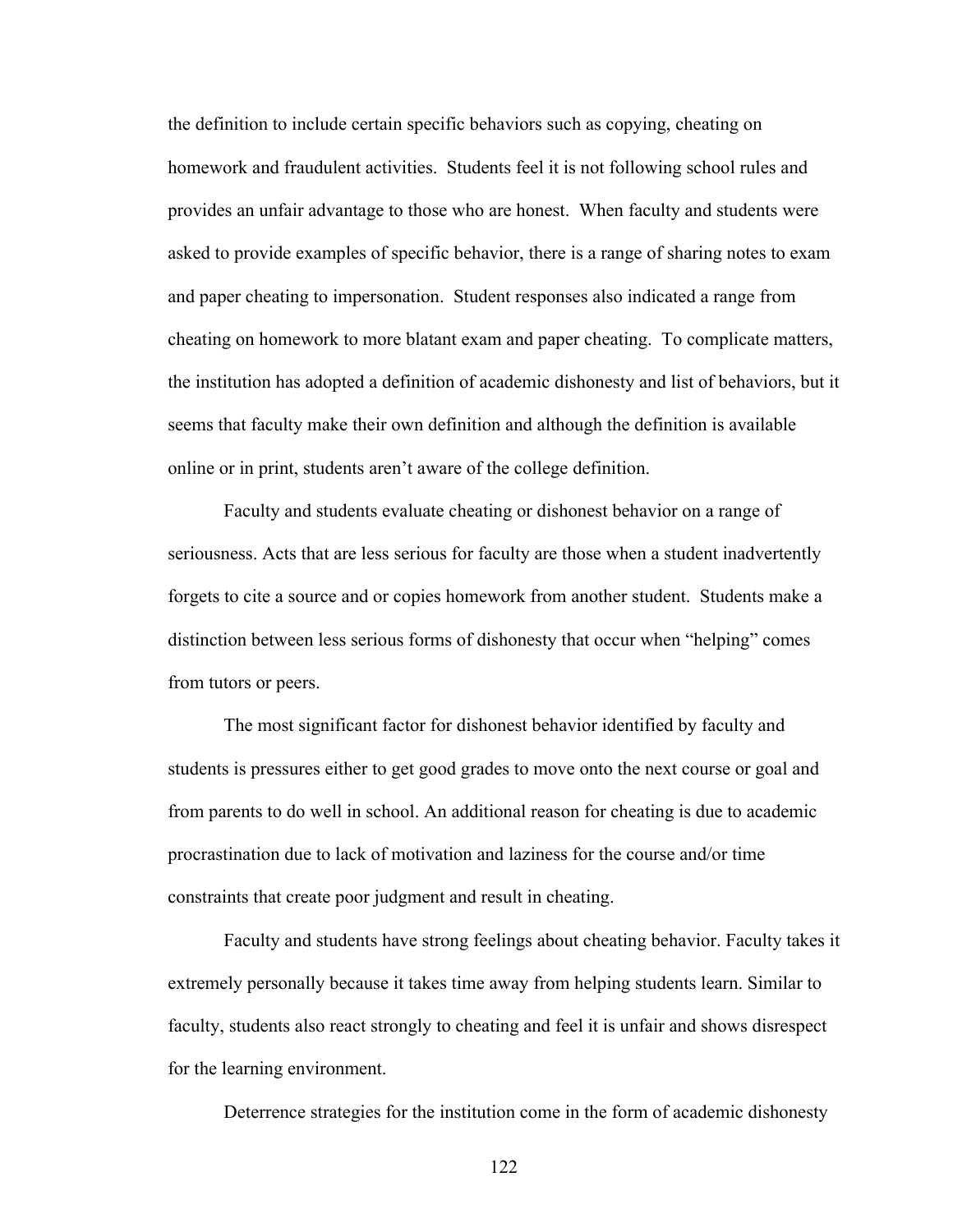polices and apprehension. When asked most had vague recollections of academic dishonesty policies for the institution. While policies are available for students in print and online, the one that is given to students most is the "Honor Statement" which they see at the time of enrollment each semester. Both faculty and students recognized the honor statement but felt it was ineffective due it being written in vague and unclear language.

As to effectiveness, faculty appreciated it was in place, but felt students didn't read it and it did nothing to deter academic dishonesty and enforcement of the policies was too weak and needed more punishment. Students had similar views and felt it needed to be written so students could have more detailed examples. Interestingly overall faculty felt that for a first offense a student should receive a warning but for additional offenses a more severe punishment is warranted. There is a miscommunication and misunderstanding between faculty expectations for how to handle reporting of academic dishonesty. Unfortunately, faculty do not report each incident and thus, by the time they do report and want stricter punishment, the office that handles investigating and adjudicating cases, only gives a warning feeling it is the first offense, when in reality the student could be a multiple offender. This leads to extreme frustration from faculty and the misperception that the administration is not providing sufficient sanctions for student cheating.

Finally, when faculty and students were asked about how to create an environment of integrity, faculty reactions were mixed. Some felt the institution should concentrate more on educating students on the value of integrity for their future endeavors, while others felt punishment would create an environment where fear would keep students from cheating. Faculty have begun talking about a "traffic school" where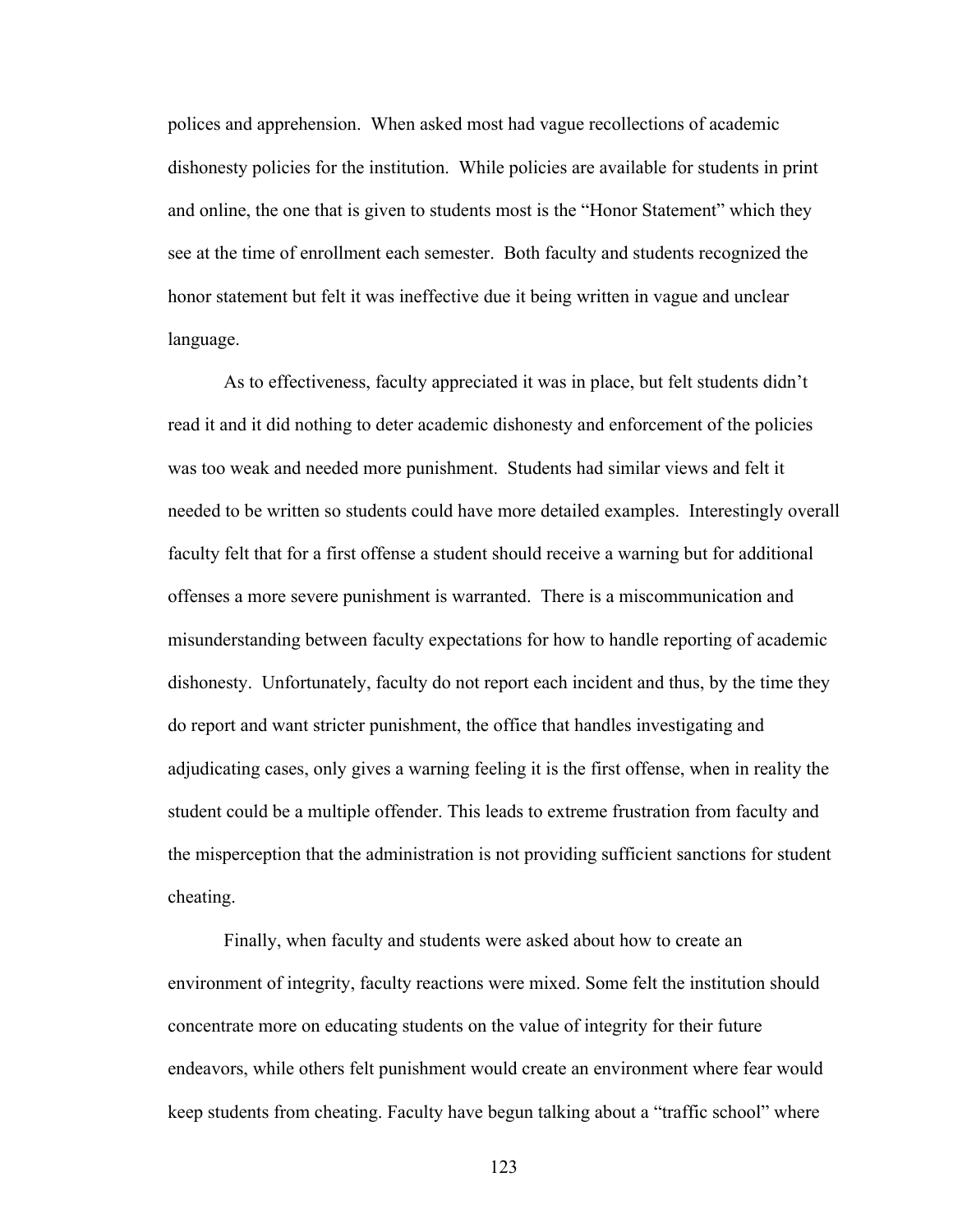apprehended students would need to go through a educational seminar on dishonesty before continuing their coursework. Students feel that being honest is a personal moral choice and all that faculty and the college could do is provide examples of what could happen to those caught cheating in order to use that fear as an incentive to act honorably.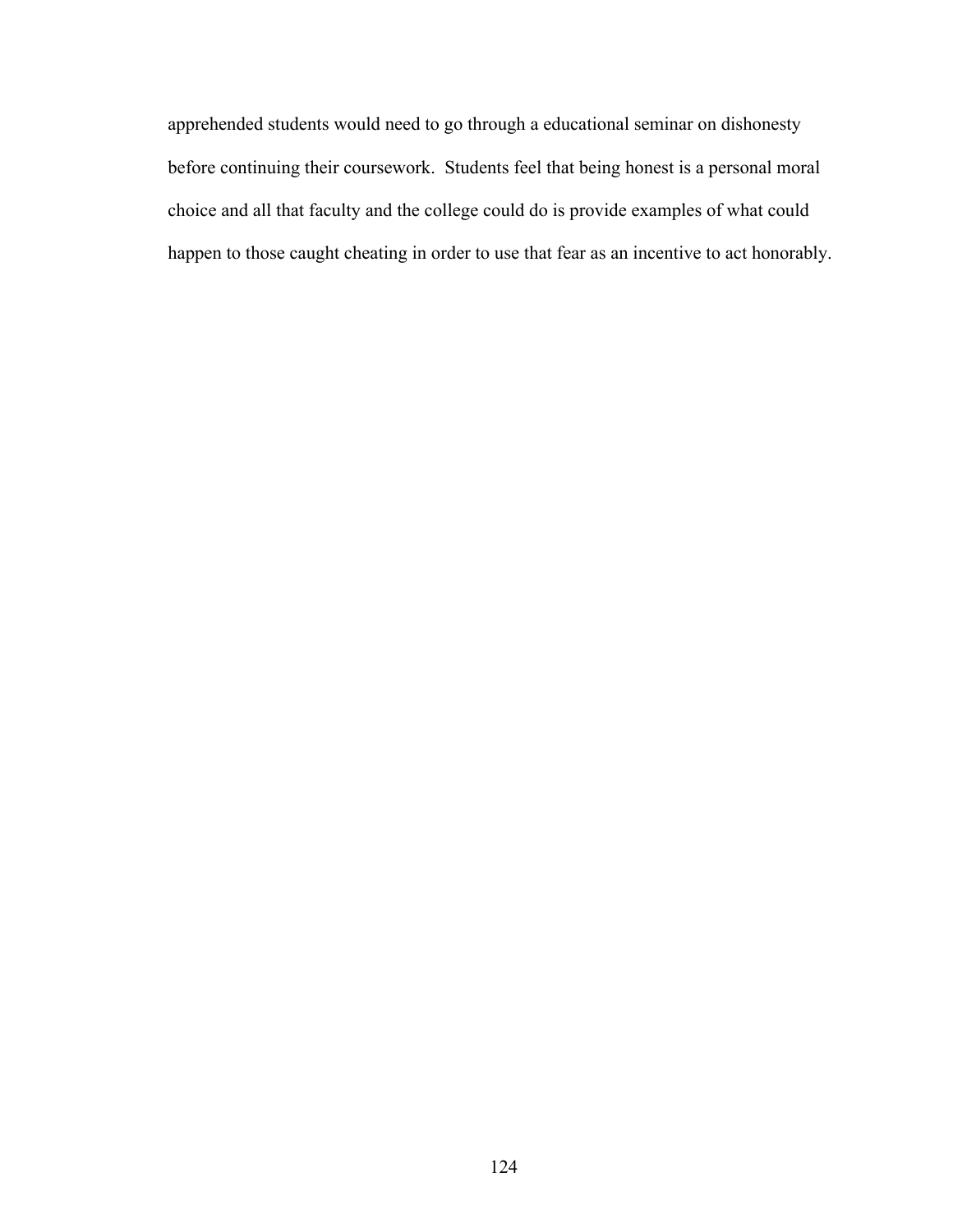#### CHAPTER 5: DISCUSSION

#### **Summary of Study**

This phenomenological study examined the perceptions academic of faculty and students at a two-year community college with an adopted honor code. Through interviews with twenty-three respondents the thick descriptions of the lived experiences of participants demonstrate the actions and beliefs of academic dishonesty in a community college. Research questions sought to examine similarities and differences of how faculty and students define academic dishonesty and understand what factors lead students to cheat and how faculty respond to cheating behavior. Further it was important to learn whether deterrence strategies on the campus in the form of academic dishonesty policies were effective in creating a community of integrity.

## **Evaluation of Research Questions and Themes**

The research questions guiding the study were:

- 1. What are the similarities and differences in how students and faculty at community colleges define academic dishonesty?
- 2. What factors do community college students and faculty cite for their behavior related to academic dishonesty, either to cheat and/or how to respond to cheating?
- 3. How do community college students describe the honor code as a factor affecting their behavior to cheat
- 4. How does the honor code at the community college impact faculty thoughts and behaviors in deciding whether to report violations of dishonesty and support a community of academic integrity?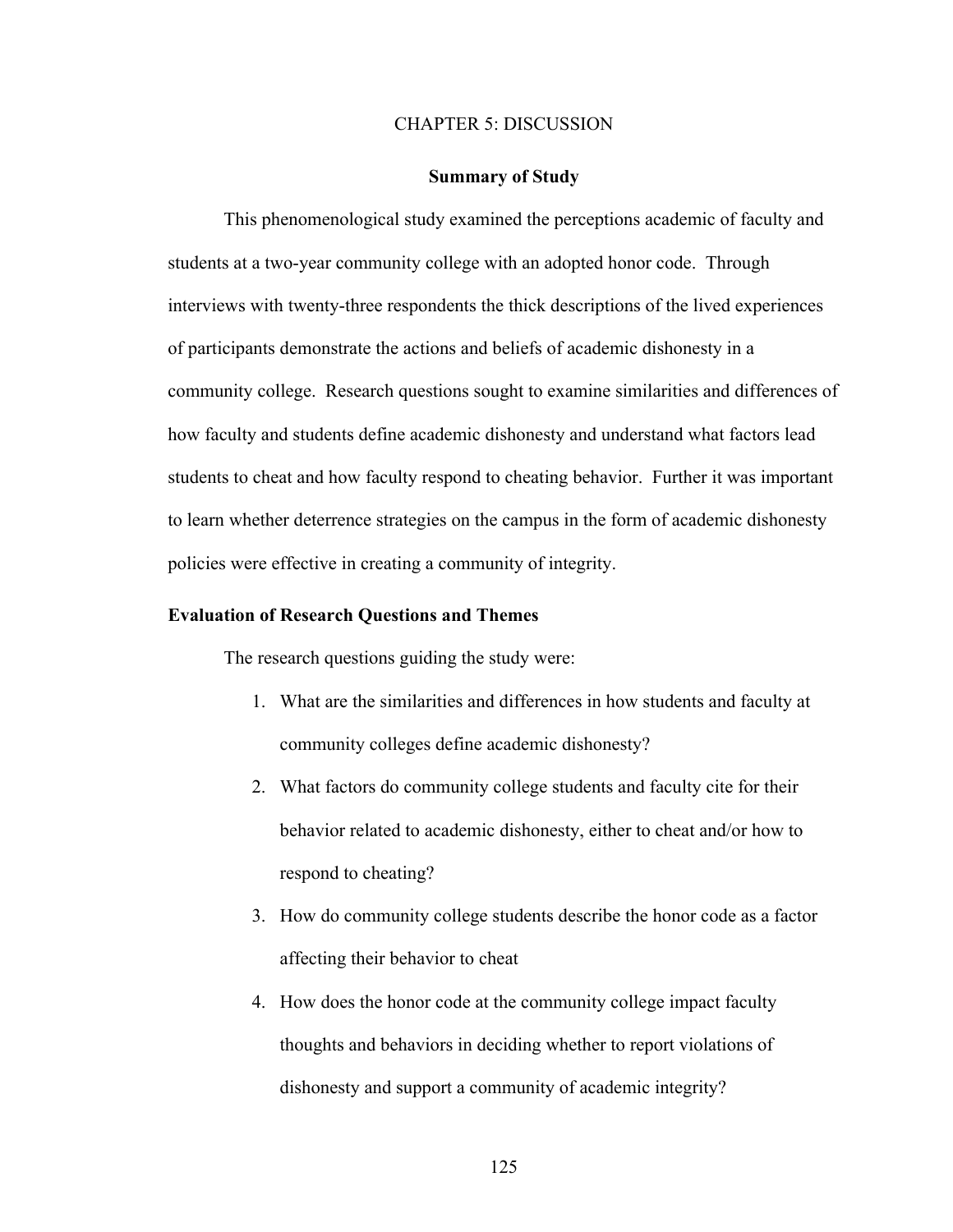In the first research question, 1 sought to understand the differences in perception of faculty and students in regards to a definition of academic dishonesty. Data from this question identified the themes of prevalence that included sub-themes of rates, definition, types of behaviors and seriousness of academic dishonesty. Question 2 sought to understand the reasons why students cheat and their responses to cheating. The themes identified by this research question included the reasons for cheating and their emotional responses to cheating. Question three sought to understand the effect of the honor code as a factor to mitigate student's decisions to cheat and produced the theme of mitigation that included sub-themes of deterrence strategies such as the knowledge and effectiveness of academic dishonesty policies such as honor codes. Question 4 attempted to understand the faculty perceptions of the academic dishonesty policies and produced themes of mitigation, deterrence, apprehension and creating a community of academic integrity.

#### **Discussion**

This study identified the major themes of a) prevalence and definition (relating to the first research question), b) reasons for cheating behavior (responding to the second research question), c) emotional responses to cheating (responding to question four), d) mitigation (responding to question four), and e) creating integrity to understand the experiences of academic dishonesty (responding to question three) as a topic facing community colleges.

## **Prevalence and Definition**

Addressing research question one, the findings of this study reveal important findings about the perceived prevalence of academic dishonesty in community colleges. Several of these support existing studies of academic dishonesty at four-year institutions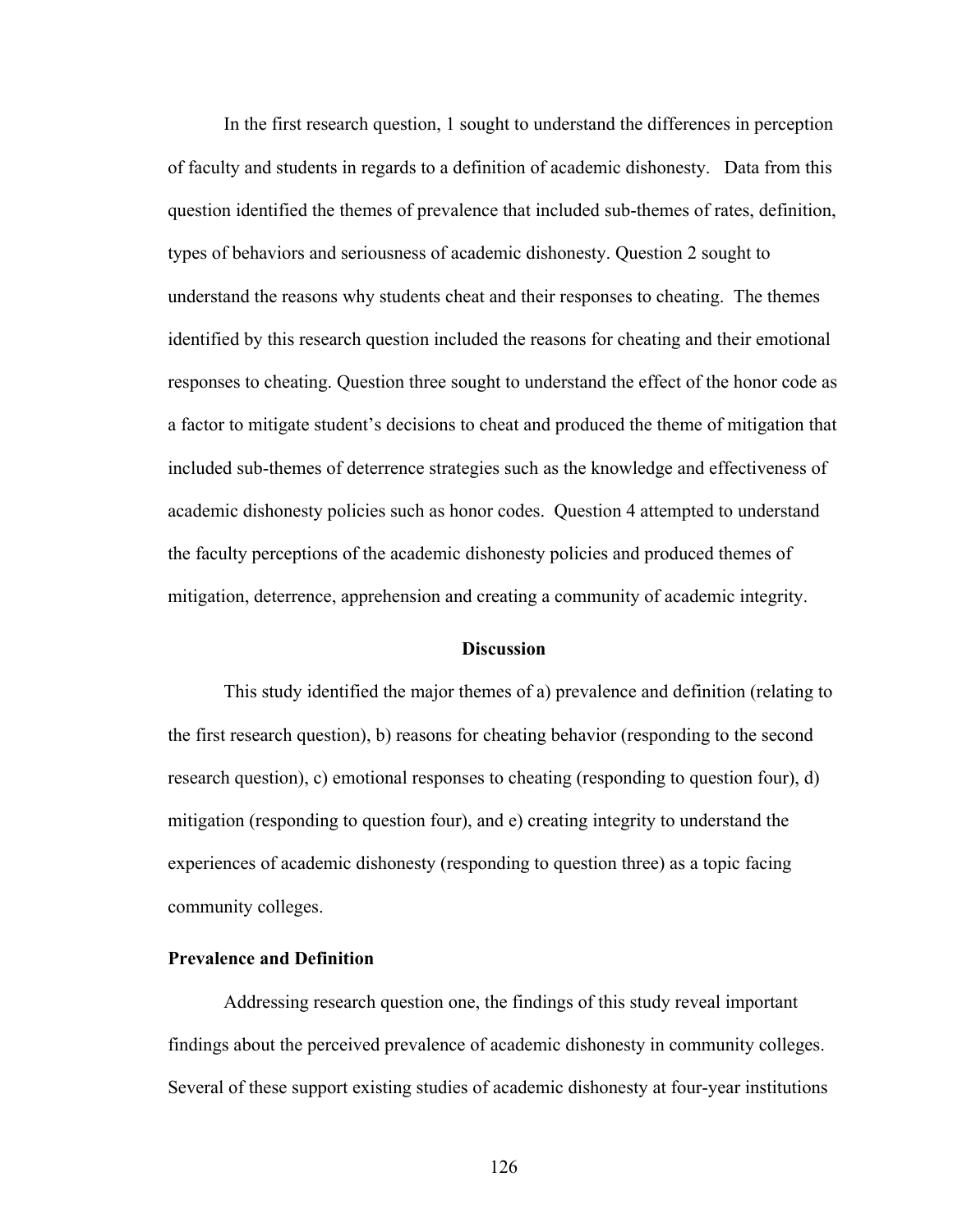and can contribute to the existing knowledge of the topic. First, the perceptions of the prevalence of academic dishonesty at this community college from faculty and students indicate important findings about the rate, definition, and type of cheating behaviors. This study found that most faculty perceive the cheating rate as low at less than 20% although data provided by the campus disciplinarian indicate the rate for the campus has risen 70% in two years. and students rate the cheating rate higher at levels of anywhere from 10% to over 90% based on the type of cheating involved and this is consistent with findings by Lanier (2006), McCabe & Trevino (1993), Schmelkin et al. (2008), that indicate the rate can be anywhere from 9% to as high as 95%. The potential reason for the disparity between faculty and student perceptions of cheating rate could be because faculty have gone to extreme lengths to deter cheating such as multiple color-coded test versions, scrubbing desks clean before tests, and elaborate procedures for essay tests such as reshuffling and redistributing booklets in order to keep students from cheating. Students on the other hand feel cheating is higher because they see the incredible lengths other students go to in order to cheat and believe that faculty don't know what cheating is actually going on. While other studies point to the different rates of cheating behavior among demographic factors, this was not a focus of this particular study.

As to definitions of academic dishonesty, while there is some agreement on certain types of behavior that constitute cheating, such as exam and paper, among faculty and students there is not a clear and concise definition of how each define academic dishonesty depending on the seriousness involved. For example, responses indicated that while both faculty and students felt that there could be cheating on homework or misuse of tutoring in order to complete assignments, it is viewed as less serious as exam and paper cheating. This finding supports previous studies that indicate rates of dishonesty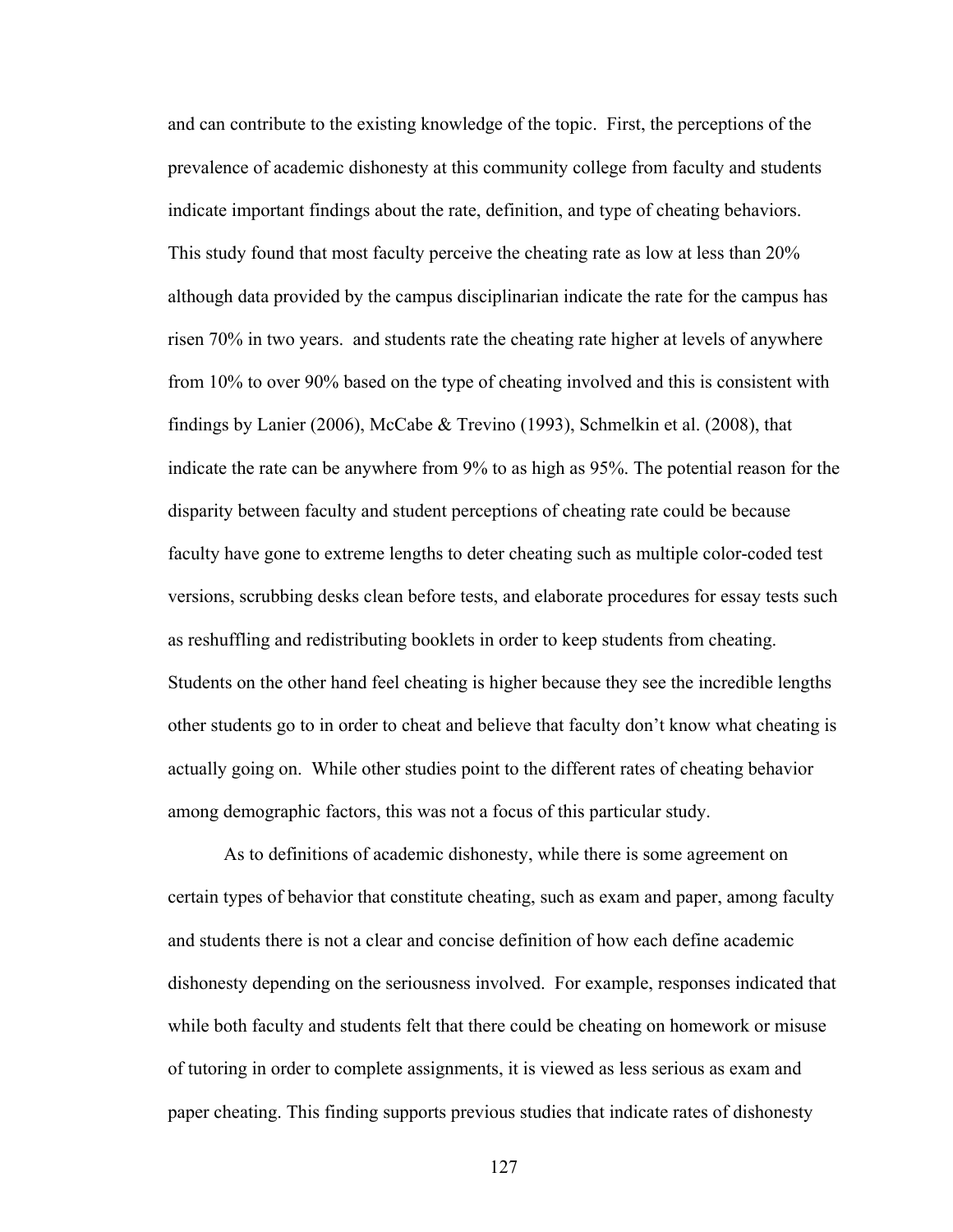vary by size and type of behavior involved (McCabe & Trevino, 1996; Higbee & Thomas, 2002; Moeck, 2002; Pincus & Schmelkin, 2003; Smythe & Davis, 2004). The findings of this study in regards to prevalence and the corresponding sub themes of rates, definition, specific behaviors, and seriousness supports the first research question that sought to understand similarities and differences in community college faculty and student perceptions of academic dishonesty.

## **Factors for Cheating**

Faculty and students in this study indicated the most often cited factor for student cheating as academic pressures such as getting the best grades possible in order to reach goals, followed by lack of interest in the course and general procrastination. Many of the student responses indicated that not only did students fully comprehend they were cheating, but did so to gain advantages, which is consistent with existing literature such as studies by DeBruin and Rudnick (2007), and Wowra (2007). Further faculty and students also supported the findings of Petress (2008) who indicated that not all cheaters are under performing students and are sometimes good students who cannot resist the urge to increase their grade by cheating. Further these findings also support the belief of Dibartolo and Walsh (2010) and Wowra (2007), who posit that academic dishonesty has almost become a norm in a high stakes environment and leads to an erosion of a moral integrity.

Literature on the topic of academic dishonesty point to external pressures such as those from parents and peers as a factor for dishonesty (Alschuler & Bliming; Debruin  $\&$ Rudnik, 2007; Simon et al., 2004; Wowra, 2007), that erode a student's ethical decision making ability. These studies indicate peer pressure to cheat overrides that belief that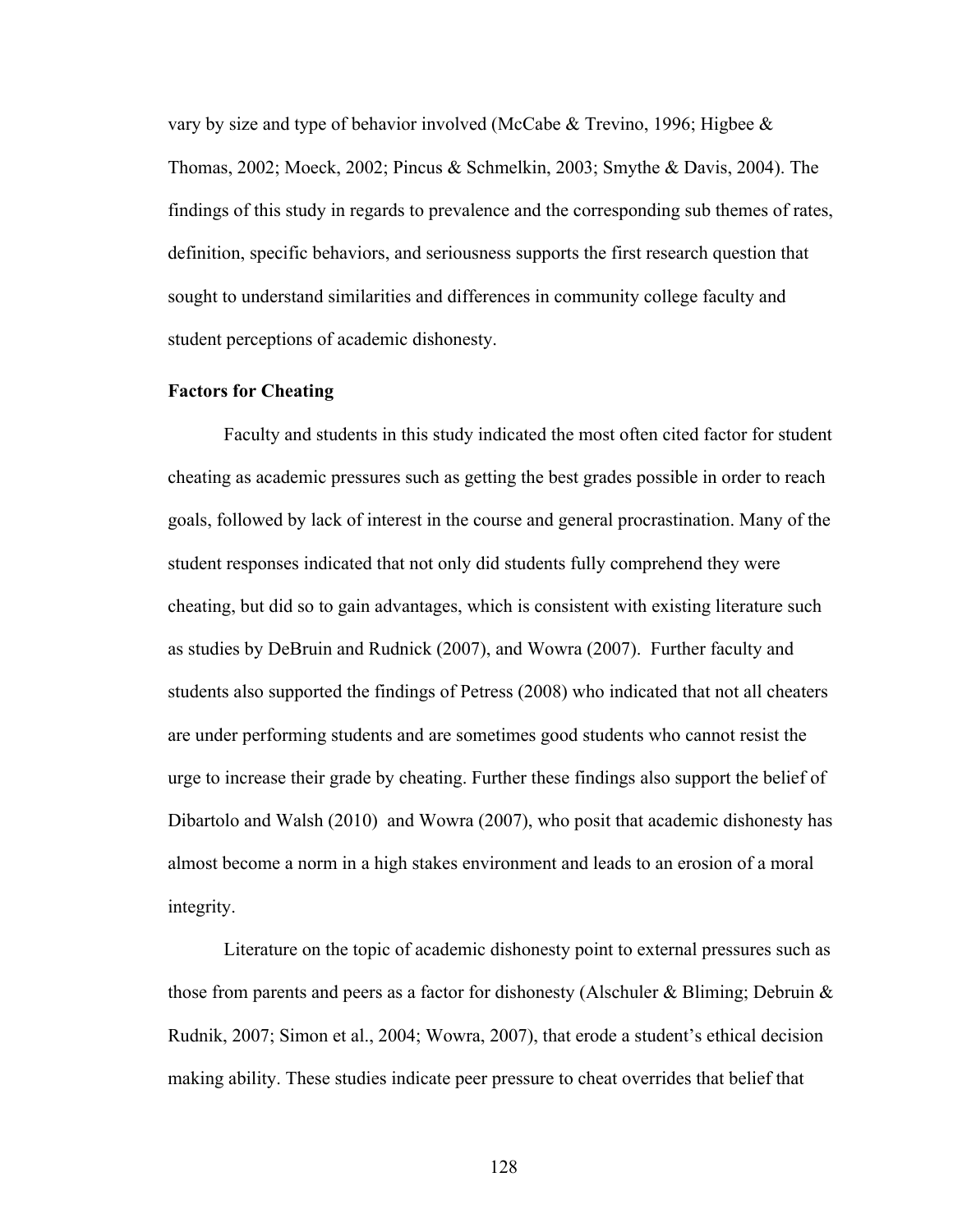they will be caught and allows "minimizing of consequences" in order to commit dishonest acts and disassociate this behavior. Student responses in this study did support these previous study findings. Student perceived that other students cheat when they feel the class is not in their major or a prerequisite for higher level courses and want to get it over with quickly.

The increase of online education has also brought entirely new challenges in regards to dishonesty. While it was not the original intent of this study to examine online cheating, faculty and student responses indicated that the availability to purchase publisher test banks, papers, cut and paste plagiarism, and previous instructor exams is a factor that makes it easier for students to engage in cheating behavior. This is consistent with studies such as Abdolmohammadi & Baker, 2008; Abilock, 2009; Gallant, 2008; Hard et al., 2006; and Lanier, 2006).

Lastly, a related factor for cheating behavior is found when the Western notion of individualized effort in academic work is contrasted with the collaborative notion of learning in other countries. An increase in foreign students attending community colleges has brought significant challenges for faculty as they are confronted with students who are unfamiliar with collaboration with peers as form of cheating. Faculty responses indicated frustration with students who do not understand the concept of individualized work and prefer to help each other succeed. Student responses similarly remarked about certain foreign students "over-helpfulness." These findings are consistent with studies by Hill 1996; Jian et al., 2008; Lin & Wen, 2007; and Soldier, 1989. Faculty and students who identify internal factors for cheating such as perceived pressures to obtain goals such as grades or transfer to a four-year university and external factors such as those brought by pressures from family and peers creates a bias towards cheating (Samuels & Casebeer,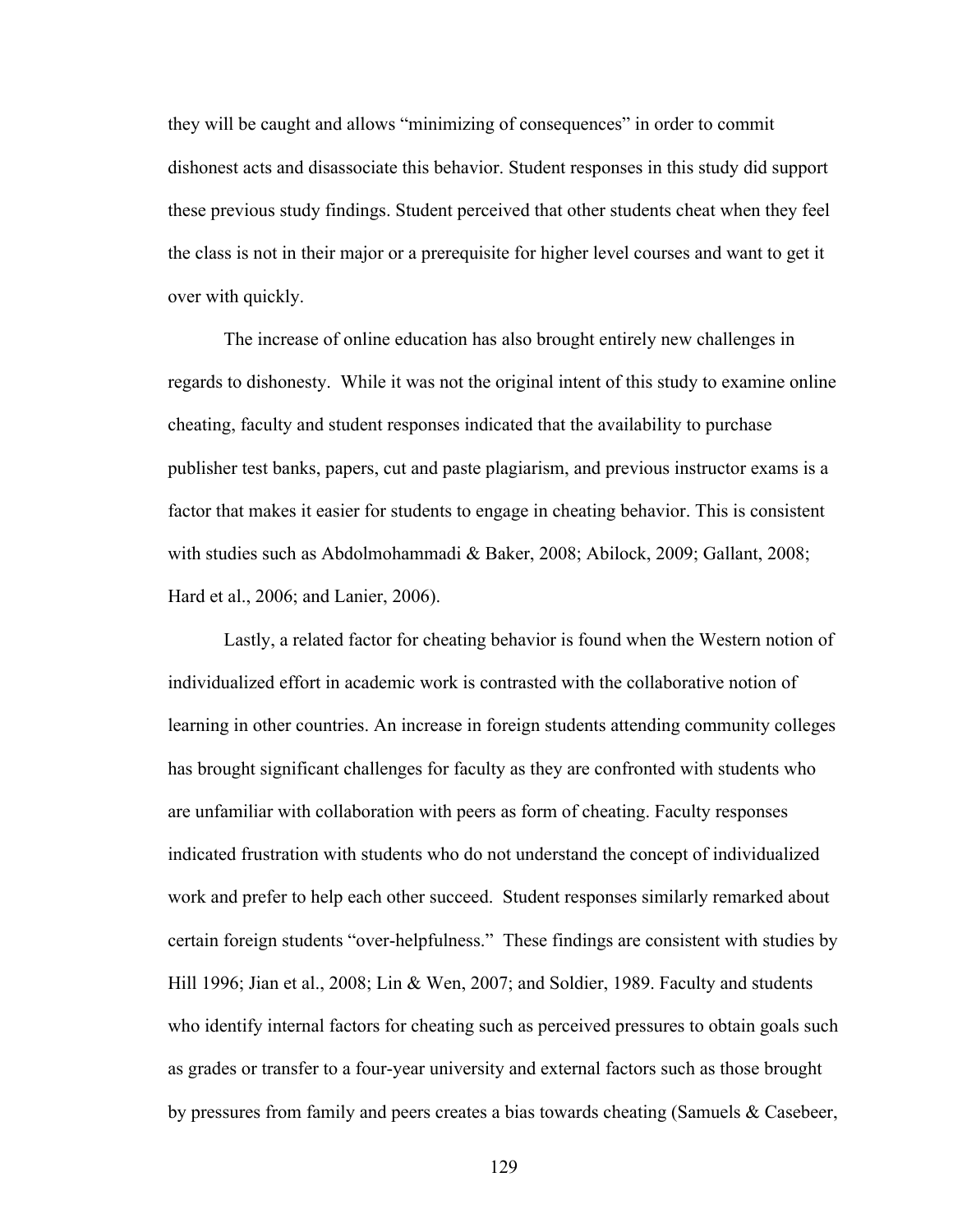2005). This bias, called a fundamental attribution error (Samuels & Casebeer, 2005), where behaviors are attributed to individuals rather than to the external factors such as the high stakes environment. Further, the data clearly allows us an opportunity to understand the reasons that community college faculty and students perceive that students cheat and which responds to the second research question guiding this study.

#### **Emotional Responses to Cheating**

Faculty and student respondents indicated strong negative emotions towards cheating. Faculty and students share the perception that it is unfair and degrades the purpose of education, which supports the findings of previous studies such as Alschuler and Bliming (1995). Deliberate acts of dishonesty appear to produce the strongest emotional reactions by both faculty and students and are consistent with findings by East (2009) that indicate deliberate acts violate moral norms therefore "provoke emotional reactions" (East, 2009, p. 81). Less serious acts or inadvertent dishonesty such as not citing sources, incorrect paraphrasing, and unauthorized collaboration produces a lower degree of emotion and is limited to frustration and annoyance from both faculty and students as an emotional response, which is consistent with studies, such as Levy and Rakovski, 2006; Schmelkin, 2008. Students in this study were disturbed frustrated and angered by witnessing other student's cheat. When the cheating students were not apprehended it provided a negative effect on their own cheating behavior and their own moral sense remained intact. The goal of research question two of this study was to learn how and why faculty and students react to incidents of cheating and the results from this study provides useful information and adds to the current knowledge on the topic of academic dishonesty.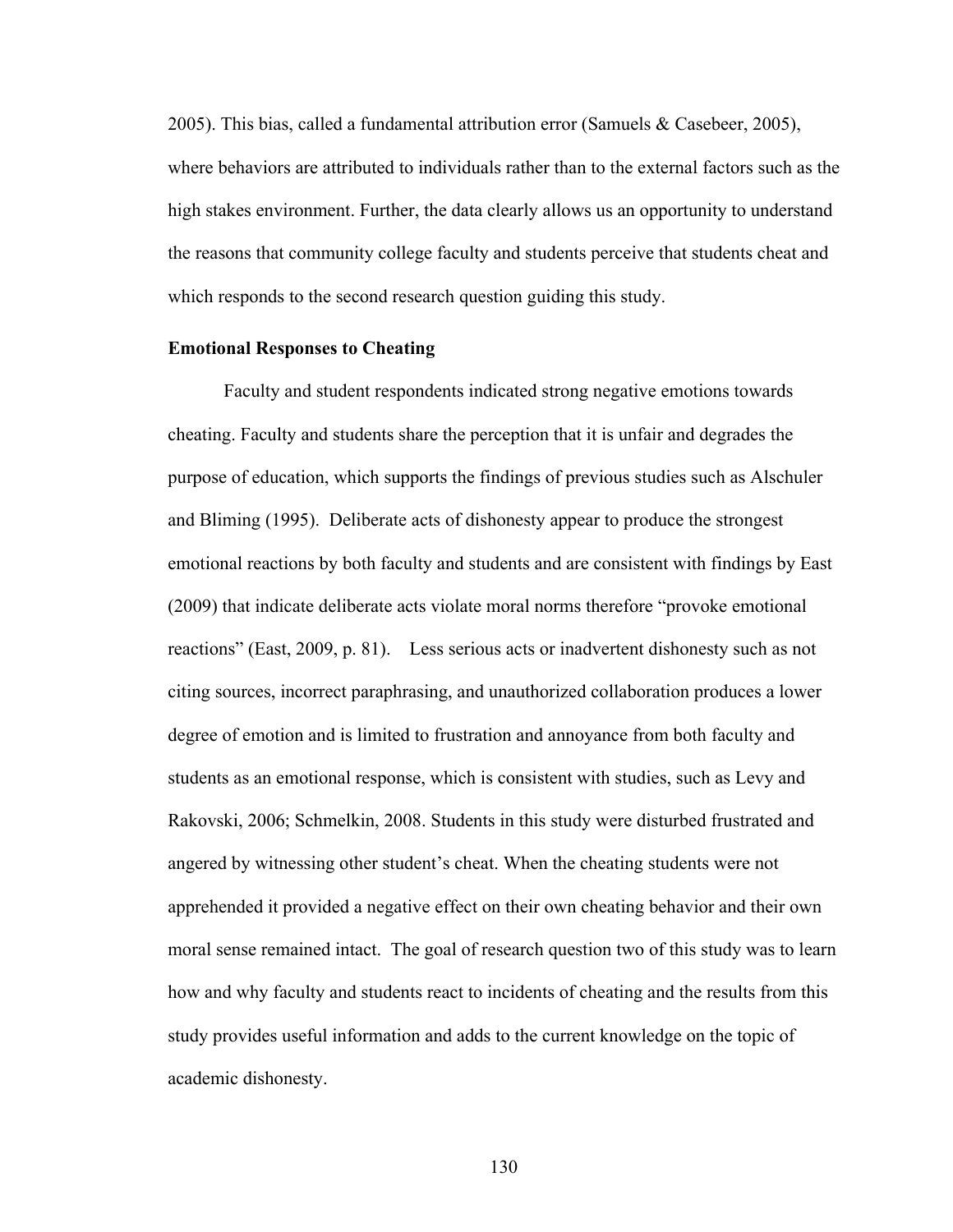#### **Deterrence**

All faculty interviewed take standard actions to deter dishonesty and create a classroom environment that discourages cheating such as putting in a cheating policy into their syllabi and some classroom testing procedures such as vigilance in monitoring students during tests, not allowing cell phones, and keeping desks clear and when possible having space between students during testing. These forms of deterrence are supported by studies such as Davis et al., 1992). On the other hand, some faculty go to great lengths to deter cheating such as cleaning desks prior to testing, multiple test versions, shuffling and redistributing exam books. This form of faculty vigilance to change the classroom environment is consistent with studies such as by Aschuler and Bliming (1995), and Klein et al., (2006), who believe in precautions to deter cheating such as getting to know students.

There is clearly a range of deterrence strategies utilized among faculty. Students recognize that faculty members have varied strategies and responses indicate that some instructors are more vigilant than others to deter cheating. They perceive that faculty could do more to prevent cheating and some remarked that instructors leave the classroom during examinations. While faculty members understand the importance of integrity in the classroom environment, some responses from instructors indicate they are unable to do more to create a personalized environment. This is consistent with studies by Diekhoff et al., (1996) that demonstrate the importance of creating a more personalized classroom environment.

 This college has an adopted an academic dishonesty policy in the form of an honor code. Existing literature supports the evidence that schools with honor codes have lower rates of cheating than non-code schools (Brown & Howell, 2001; McCabe et al.,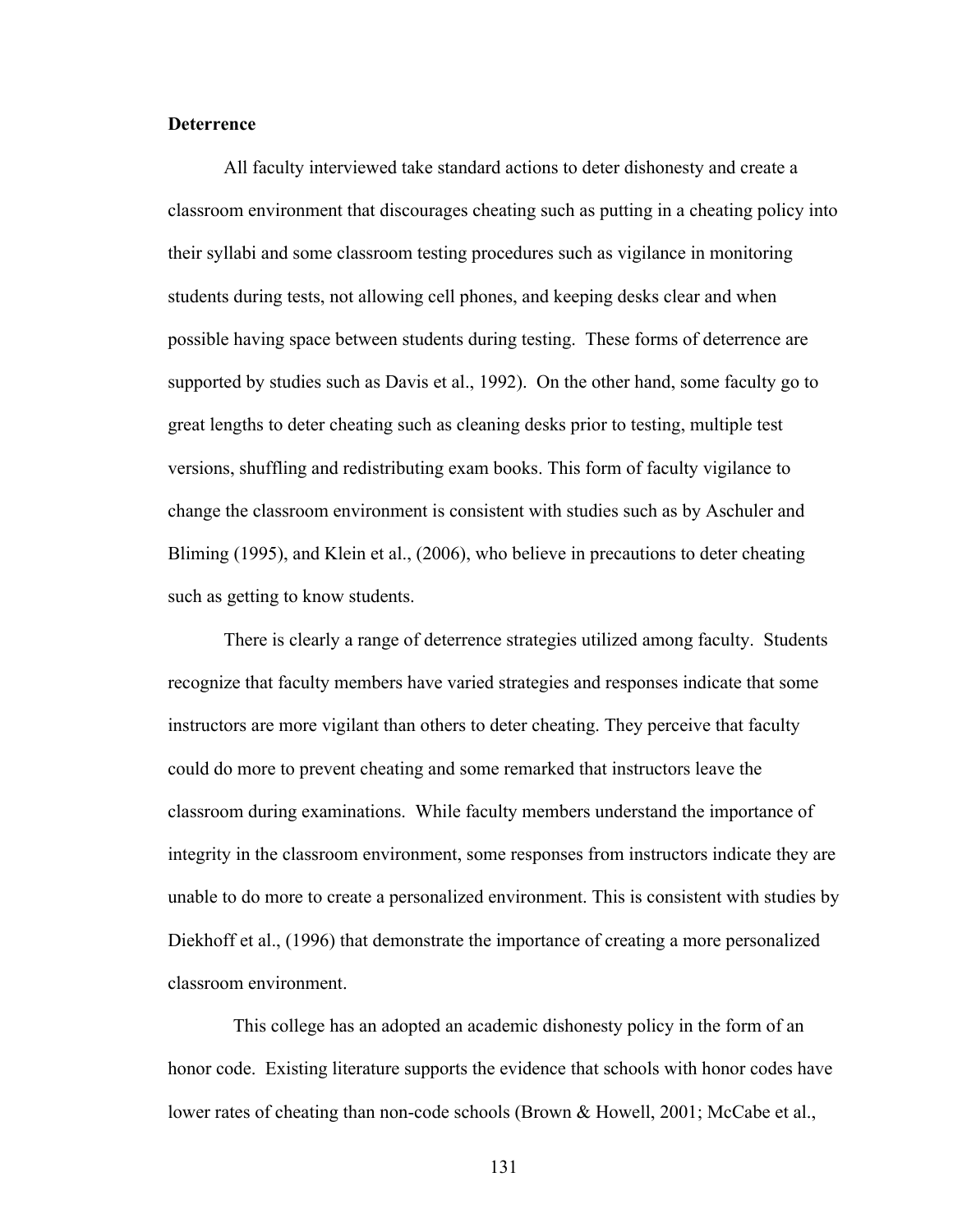1999, McCabe & Trevino, 1999; McCabe, Trevino, & Butterfield, 1993, 2001, 2002, & 2003). At this institution, the students must electronically affirm to a statement each time they enroll called the "honor statement." When asked, both faculty and students in this study could not easily recall the academic dishonesty policy for the institution and rather, defined it as something that was in the syllabus. When both groups were shown the honor statement, respondents recognized it but felt it was ineffective because it was vague, unclear, and lacked detail. Research studies while supportive of the inclusion of honor codes indicate that the wording of the message must be carefully crafted and in order for academic dishonesty policies to be effective, they must be easily understood and communicated widely and consistently, which is supported by the findings of Caboni et al., 2005 and Brown & Howell, 2001.

It is important to note that there is a peer reporting requirement in traditional and modified honor code institutions that is not required at this institution. This peer reporting requirement establishes an important social norm that integrity is the norm and dishonesty is penalized (Engler, 2008, Genereaux & McLeod, 1995). This is missing from this college's adopted policy, although responses from students indicated that they would most likely not report cheating behavior feeling that it is not their responsibility and that they don't want to get involved.

From a social norms perspective the results of this study have some particularly important findings. First, it is interesting to note that although students believe there is significant cheating going on in their courses and on campus, students do not feel this proscribes that it is acceptable to engage in cheating as well. In other words, just because other students are cheating, the students interviewed did not feel it was ok to cheat. Experts in social norms theory indicate in a high stakes environment dishonest acts have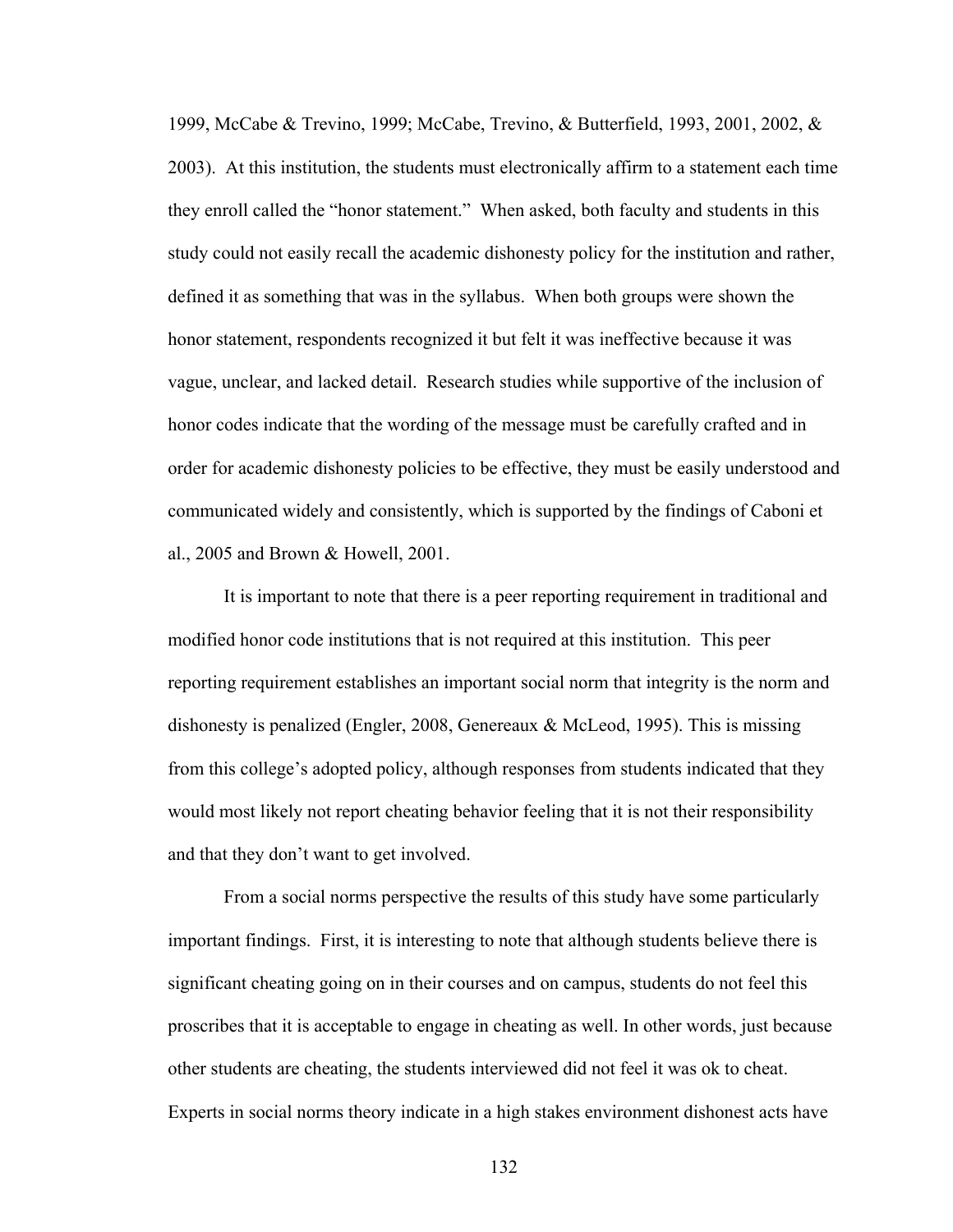become the norm (Dibartolo & Walsh, 2010). Findings from this study would seem to support this claim in that perceived pressure are strongly associated as a factor for a rise in cheating behavior at this institution.

Interestingly, although data from the campus disciplinarian and students point to cheating as a potential "norm," students interviewed for this study indicate that they would not be inclined to cheat just because others are doing it and perhaps not be apprehended. This is opposite to findings of studies such as Hard, Conway, and Moran, (2006). This goes against the expectation that in a environment where cheating is a perceived norm students would feel it is acceptable to cheat since others are doing it and seemingly getting away with it.

#### **Apprehension**

Apprehension as a deterrence was negatively viewed as a deterrent. Faculty feel the process is time-consuming and the punishments are not severe enough. What complicates these feelings is that not all faculty members report each instance depending on severity and practical factors. There is general consensus that if they cannot provide actual proof of plagiarism or cheating, the institution will not support them. This supports the existing studies such as those by Alschuler & Bliming, 1995; Caboni et al., 2005; Diekhoff et al., 1996; McCabe 1993). Faculty in this study feel that warnings are not enough and once they send in a report of a violation of academic dishonesty, the want the student to be appropriately punished. Unfortunately, because the faculty do not report every incident and handle some cases one on one, they are in effect taking over the responsibility of the institution. In other words, the institution believes this is the first offense, when in reality it could be a second or third offense but the faculty has only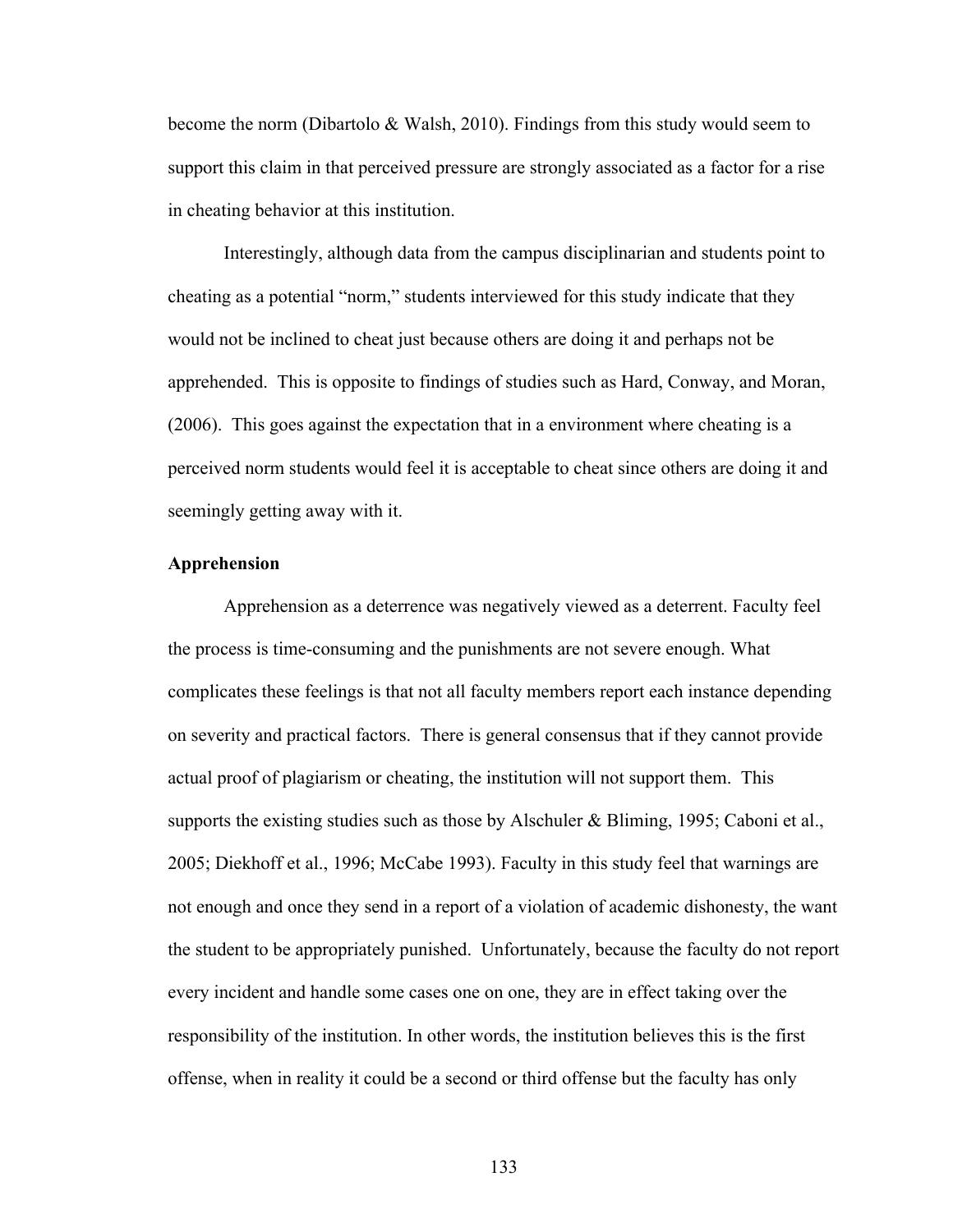reported the current incident. Faculty members then become frustrated when sanctions are not severe enough. Clearly, there is a misperception between faculty and administration about the reporting process how and when to report incidents.

Student responses indicate that there may be more cheating occurring than faculty and administrators detect. Unfortunately, students who witness cheating do not report other cheating behavior, preferring instead to not get involved and maintain their own integrity. Although students had strong negative reactions to cheating, it is not entirely clear why students do not report their peers. It could be that they fear reprisals; there are also no real incentives to report dishonest acts. Additionally, the same moral logic that may cause a person to not cheat (e.g, I am responsible for my own learning), may also inform an attitude of non-intervention when a peer is observed cheating (e.g., he/she is responsible for his/her own learning). Research question three of this study attempted to learn if academic dishonesty policies, specifically the existence of an honor code had a mitigating effect on cheating. Results from this study clearly indicate that although faculty was appreciative of having policies in place, it was not perceived as effective and underutilized. Additionally, students also recognized that there was a policy in place but did not believe it had a significant effect on deterring cheating behavior of students.

#### **Creating Academic Integrity**

A final theme of this research study was to determine how best to create a community of integrity. Faculty and student respondents showed similarities in that they agree that some students will cheat no matter what forms of deterrent is enforced. Faculty feel the best way to counteract incidents of academic dishonesty is to engage the students and find ways to make each course valuable and not merely a means to an end. Faculty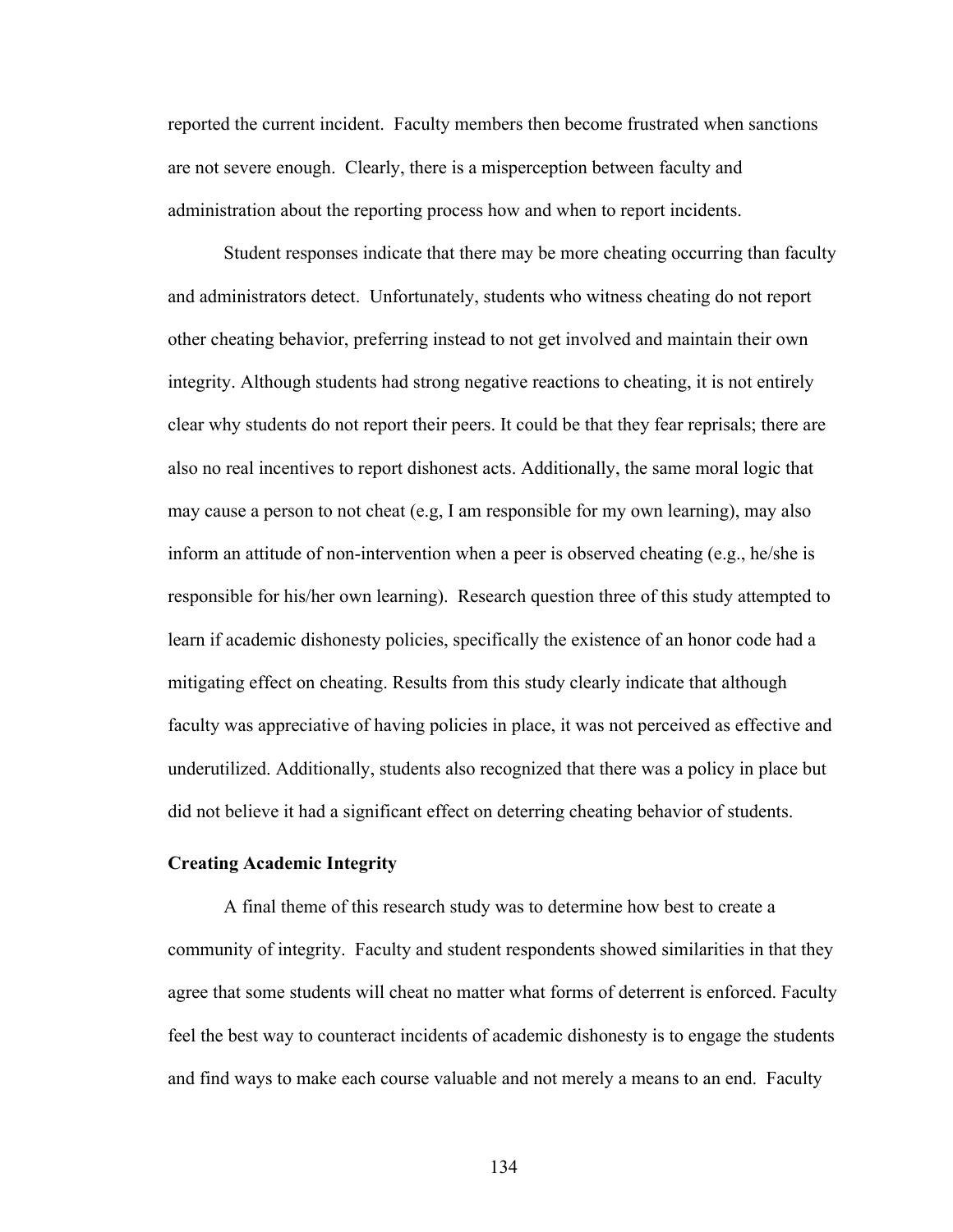and student responses support research studies that proscribe the belief that institutions must make integrity the norm, (Engler, 2008) and continue to ensure that faculty discuss integrity consistently and often (Genereaux  $\&$  Mcleod, 1995). While there is general agreement that for first offenses warnings are appropriate, faculty and student respondents believe that for the students who knowingly violate academically dishonesty policies, punishment should be more severe; this attitude is consistent with studies such as Sasaki et al., 2011). Research question four of this study was concerned about how to create a community of integrity. Results from this study indicate that both faculty and students do not like cheating and want it stopped. Clearly there is a desire on the part of both faculty and students to instill a sense of integrity by seeking new solutions to deter and prevent cheating by finding creative and innovative solutions.

#### **Implications**

The results of this study for this institution indicate some important challenges for faculty and administration if a college wishes to create a community of integrity. Community college faculty and students at this institution feel strongly that cheating is wrong. Student responses support faculty beliefs that cheating erodes the educational process. Having multiple definitions for academic dishonesty sends an inconsistent message to students. Subtle variations and nuances make it extremely challenging for students to differentiate between what constitutes dishonest behavior among several courses each semester. Efforts must be made to provide students with examples of what constitutes dishonest behavior and what consequences cheating will have on their future careers. Faculty do not appear to report incidents through the established process consistently and often prefer to deal with inadvertent or first offenses one-on-one due to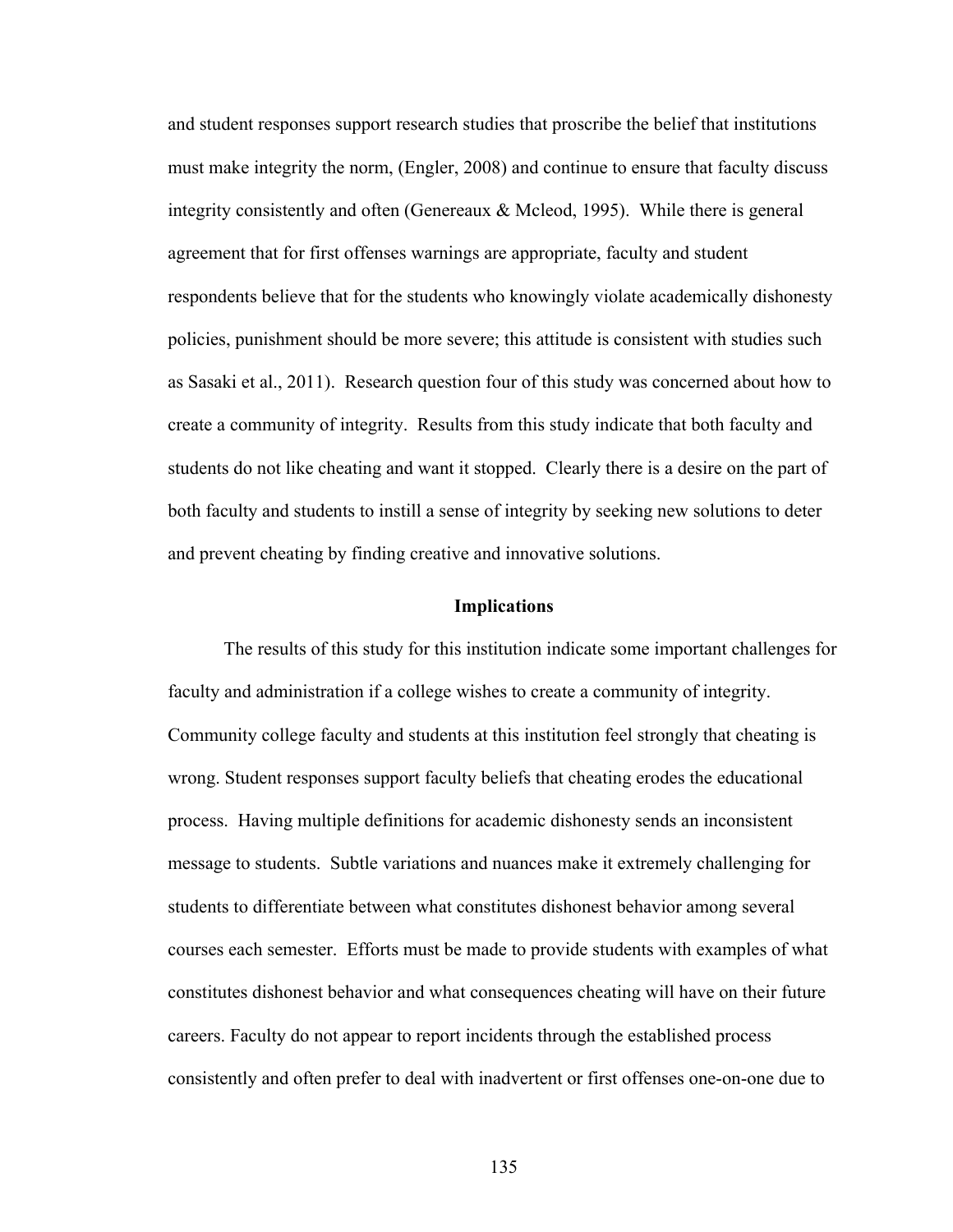frustration with perceived lack of support from administration and a lack of clarity of exactly what types of incidents are appropriate to report. The implications of inconsistency in reporting and lack of understanding of the administrative process mean that many actual cases could be going unreported and the rates of dishonesty are significantly higher than what is reported. With these implications for creating more integrity at a community college campus with an established honor code, the next section provides recommendations for institutions considering establishing an honor code.

#### **Recommendations for Institutions**

**Adopt and utilize a universal definition of academic dishonesty.** First, while community college faculty and students agree that cheating is wrong and provides an unfair advantage towards students who do not cheat, there is no universal definition that faculty use and students consistently can comprehend. Related to this is the finding that faculty and students tend to define the term academic dishonesty as behaviors such as cheating or plagiarism rather than distinguish it as a concept. Secondly, more information should be shared with faculty about the cultural differences in how foreign students view the concept of dishonesty as it relates to cheating behavior. As noted in this document foreign students come to Western education with different notions of what constitutes dishonesty and therefore more efforts need to be made to educate foreign students about American definitions and norms. Additionally, faculty members must be sensitive to the misunderstandings for foreign students as they adjust to the educational system in America.

The institution has adopted a definition of academic dishonesty, but it is included in a much lengthier document and while available both in print and online, it is not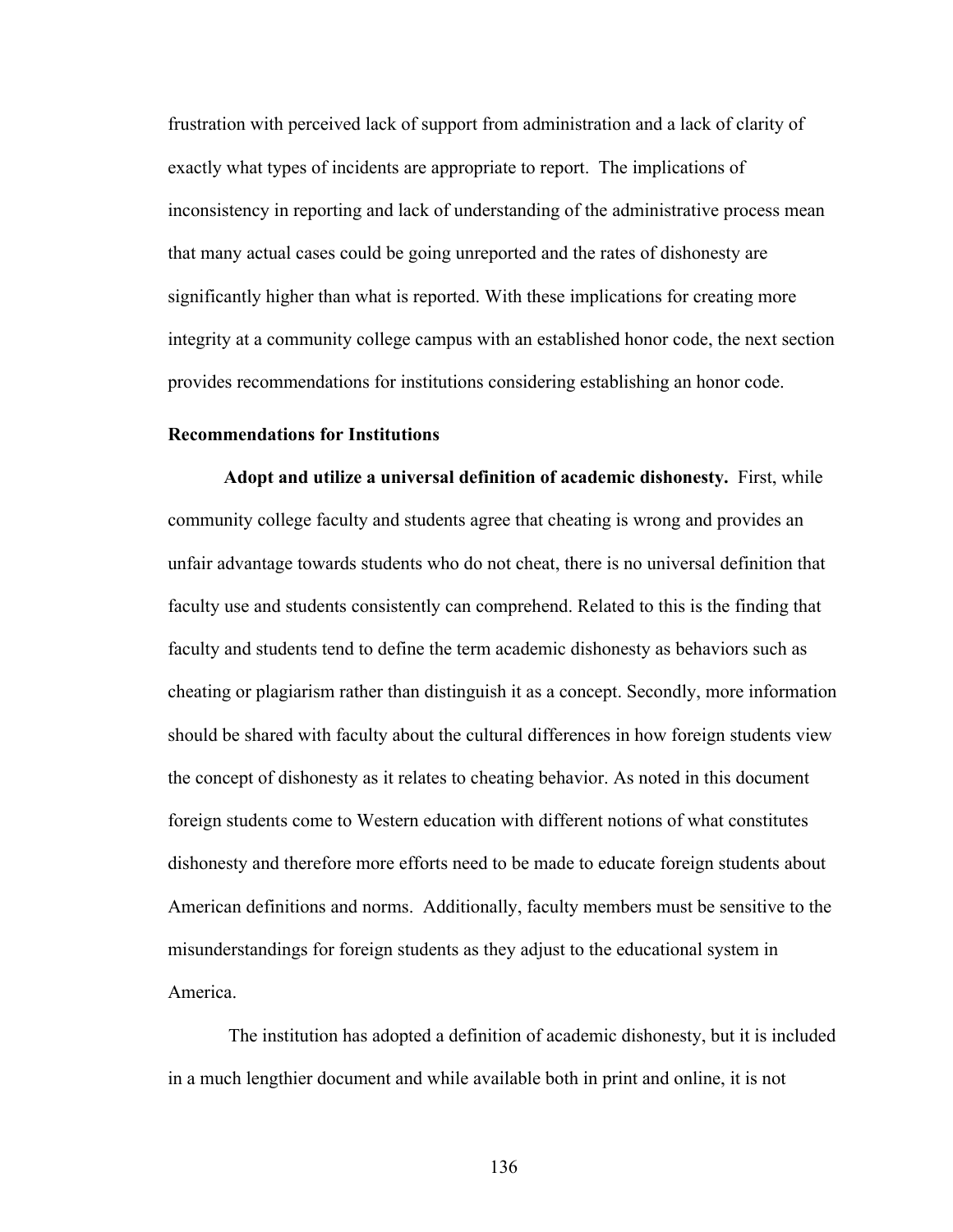widely known or understood. Currently, findings indicate that faculty put information about dishonesty in their course syllabi, and there is varying degrees of similarity with the adopted campus policies. Students who take several classes each semester will most likely struggle to remember and differentiate between the various definitions for each course. Faculty should continue to include academic dishonesty policies in their syllabi; but it needs to be connected to the larger institutional definition for it to be of maximum effectiveness. The campus disciplinarian or appropriate office should strongly urge faculty to use the adopted definition of academic dishonesty so that students receive the same message for all classes that will act as a consistent message.

The college honor statement is easily recognizable, but lacks clarity, and students merely click "agree" to get past the affirmative pledge without understanding its significance as a moral contract. Findings from this study suggest that students want more examples from faculty about what constitutes academic dishonesty. Any honor statement for which students must agree must be written in language that is meaningful and is free of idealistic and vague language. Faculty and students must be involved in any creation of a statement for which students must agree and be held accountable.

While this study was primarily concerned with perceptions of full time faculty, it is important to be aware that part-time faculty comprise a significant percentage of instructional faculty at community colleges. Due to probability of most part-time faculty teaching at multiple institutions, it is imperative that significant efforts be made to provide education and support to this group of instructors if the goal is a community of integrity. Part-time faculty often may feel disenfranchised and the fear of reprisal or potential loss of work for reporting students suspected of cheating must be acknowledged and mitigated.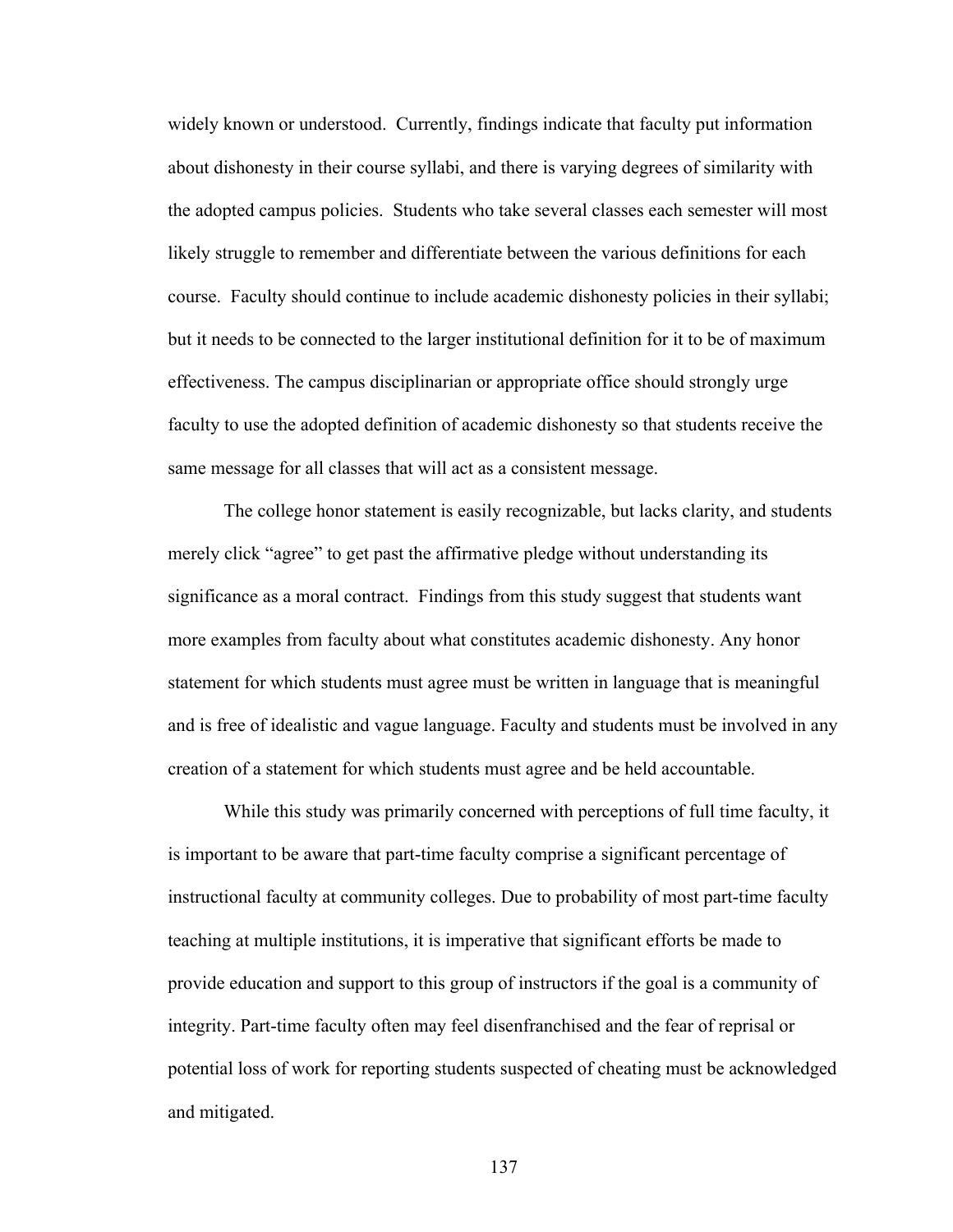**Faculty and student discussions about cheating behaviors.** From the responses of this study, it is clear that faculty and students differ as to the degree of seriousness of the various forms of cheating behavior. Faculty view homework cheating as less serious and knowing that it probably occurs, homework is worth a lower value of the student's course grade. The institution must send a clear message that any and all forms of academically dishonest behavior are unacceptable and find meaningful ways to engage in this dialogue with faculty. Students in this study strongly exhibited negative feelings about other students cheating behavior, which suggests that student's support faculty beliefs that academic dishonesty erodes the educational process. It is apparent from the interviews that faculty have the misperception that overall students don't care. Student responses indicate that they do in fact care and this needs to be communicated to faculty if there are hopes to create a community of integrity. Perhaps holding workshops with students to gain their insight on the student perspective of cheating in order to create more consistency.

**Hearing board process focus group.** It is clear from this research study was that faculty at this institution have only modest comprehension and confidence in the current academic dishonesty processes of this institution. Many faculty members don't report suspected incidents consistently and express overall frustration with the perceived lack of administrative support provided when going through the disciplinary process. It is important therefore that members of the Honor Council understand perceptions of faculty who utilize the process of reporting violations of the honor code to learn about their frustrations in order to make any necessary changes. Further faculty are discouraged by the severity in sanctions given to students once incidents are reported. Additionally, student responses indicate punishment for violations should be more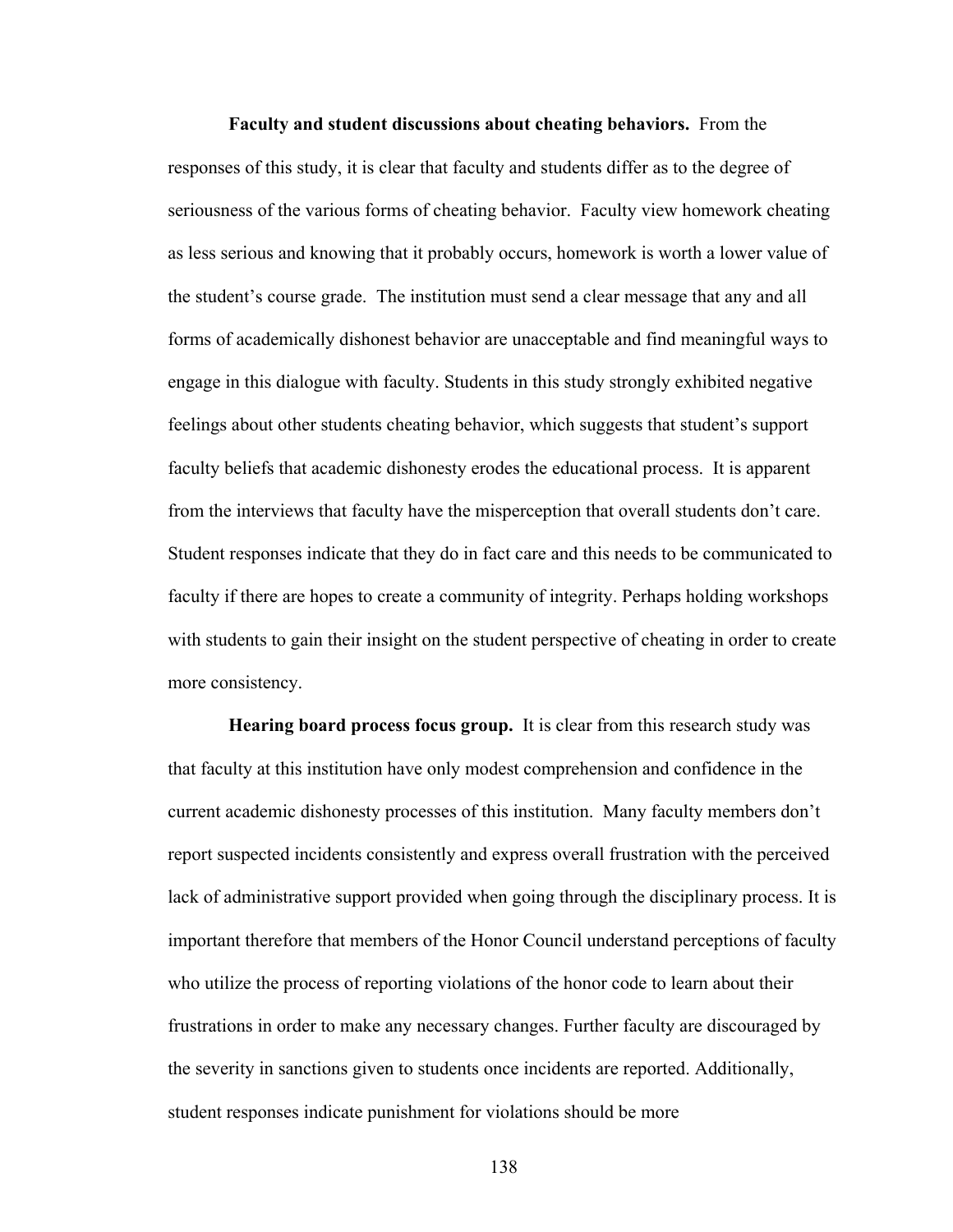**Disseminate data of reported dishonesty reports.** Perceptions of the rates of academic dishonesty by faculty is low, although students perceive it higher perhaps because they believe faculty are unaware of actual cheating that is going on. Because faculty don't appear to report all incidents consistently, it is difficult to obtain an accurate estimate of cheating incidents. It would be beneficial therefore for faculty to receive yearly data of the types and frequency of incidents of dishonesty.

#### **Recommendations for Future Research**

This study was conducted at one community college with an adopted honor code. It would be important to be able to compare perceptions of faculty and students at other community colleges who have adopted some similar form of policy on academic dishonesty. Additionally, comparing faculty and student responses at community colleges which do not have formal adopted policies would allow for comparative analysis to see if having an honor code has any effect on mitigating dishonesty. Further, because this was a qualitative study with twenty-three participants, it would be interesting to see future studies that use quantitative methods to see if an honor code is an effective deterrent with a larger population. This study was limited to utilizing full-time tenure track faculty who presumably had a depth and breadth of experience in handling incidents. Future studies could expand the study of part time faculty to learn if this affects the prevalence and other themes of this study. Finally, this study was also limited to certain disciplines and majors of business, English composition courses and certain science course leading to careers in the health profession. Expanding this qualitative study to include other majors and disciplines at community colleges would be important for study.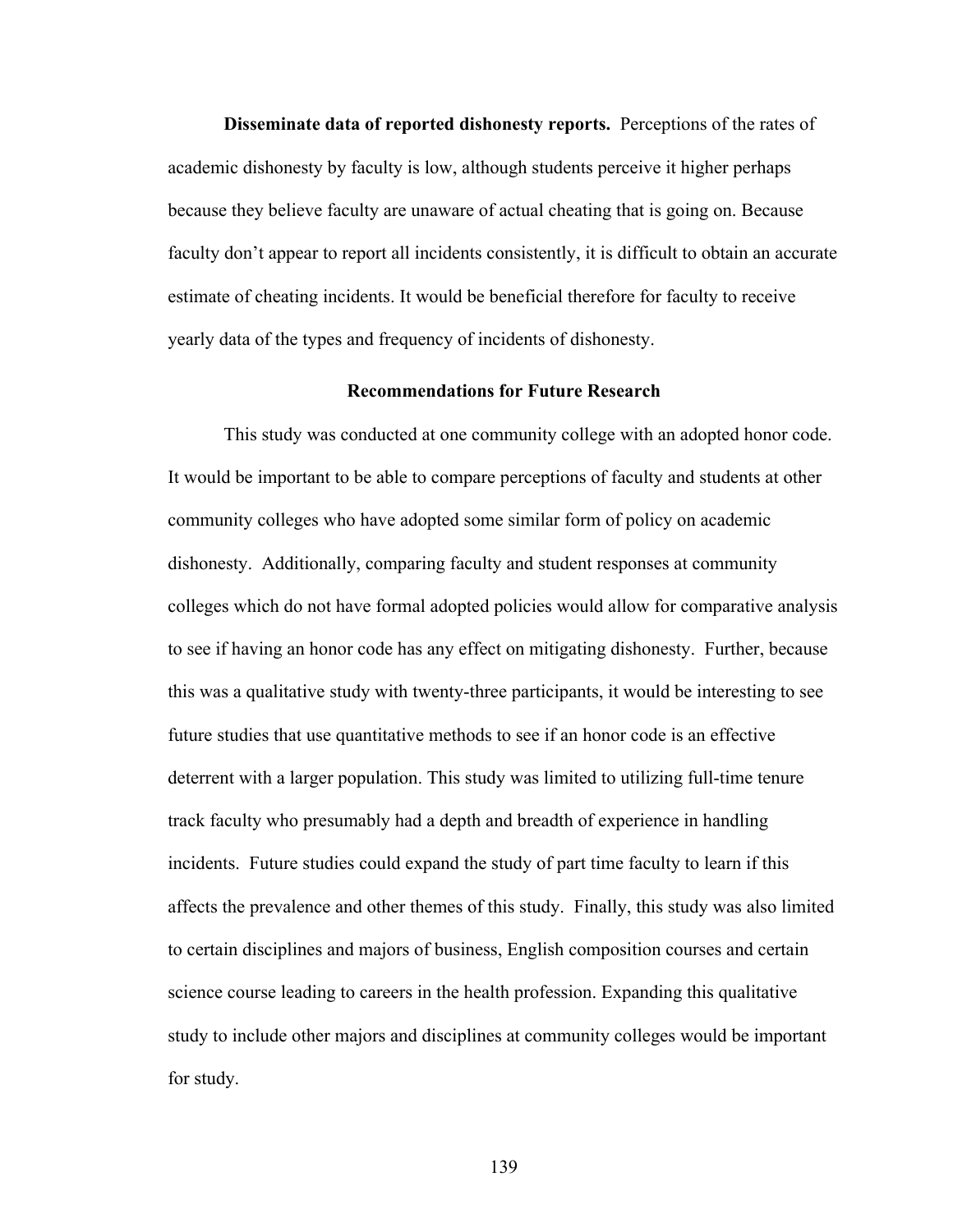#### **Concluding Statement**

Academic dishonesty is a large problem in all sectors of education and the prevalence continues to increase. Scarcity of funding resources means the availability of educational opportunities and jobs exacerbates the pressure for students and contributes to a rise in cheating behavior. Faculty and students have similar strong emotions related to cheating and agree about the severity of the problem of academic dishonesty and its effects on the erosion of the value of education. Deterrence strategies such as the use of honor codes, with inherent components of education and sanctions have been shown to be effective mitigating the incidents of cheating in four-year universities. Very little is known about the use of honor codes in community colleges and needs more study.

Creating a community of integrity requires a fundamental shift in the approach from apprehending incidents of academic dishonesty by supporting and encouraging integrity. To be sure, cheating and dishonesty will always exist, but the goal for educators is to instill a desire for learning and a respect for integrity that will create an environment where the educational process is valued and learning is what really becomes the norm.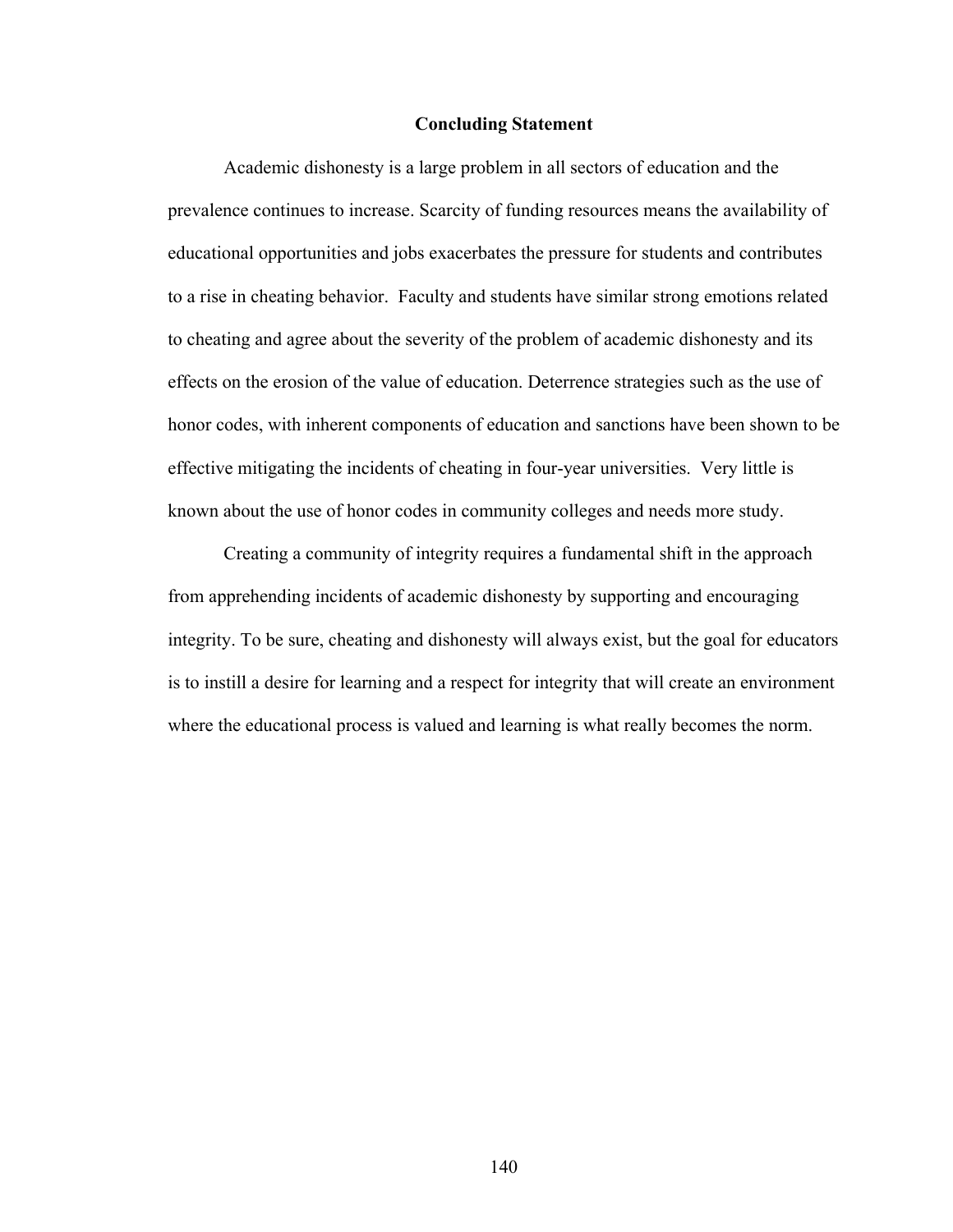#### REFERENCES

- Abdolmohammadi, M. (2008). Moral reasoning and questionable behavior. *The CPA Journal 78*(11), 58-61. ISSN: 07328435. Retrieved October 9, 2011, from http://library.csun.edu/
- Anitsal, I., Anitsal, M., & Elmore, R. (2009). Academic dishonesty and intention to cheat: A model on active versus passive academic dishonesty as perceived by business students. *Academy of Educational Leadership Journal*, *13*(2), 17-25. Doc ID: 1869956261. Retrieved April 17, 2011, from http://library.csun.edu/
- Alschuler, A., & Blimling, G. (1995). Curbing epidemic cheating through systemic change*. College Teaching, 43*(4), 123-125. ISSN: 87567555. Retrieved November 5, 2010, from http://library.csun.edu/
- Bendor, J., & Swistak, P. (2001). The evolution of norms*. The American Journal of Sociology, 106(*6), 1493-1545. DOI: 10.1086/321298. Retrieved November 5, 2010, from http://library.csun.edu/
- Berkowitz, A.D. (2004). The social norms approach: Theory, research, and annotated bibliography. Retrieved April 27, 2011 from http://www.higheredcenter.org/files/ resources/social-norms-theory.pdf
- Bernardi, R.A., Metzger, R.L., Scofield Bruno, R.G., Wade Hoogkamp, M.A., Reyes, L.E., & Barnaby, G.H. (2004). Examining the process of students cheating behavior: An empirical study*. Journal of Business Ethics, (50)*1, 397-414. Retrieved September 23, 2011, from http://library.csun.edu/
- Bisping, T.O., Patron, H., & Roskelley, K. (2008). Modeling academic dishonesty: The role of student perceptions and misconduct type. *The Journal of Economic Education, 39(*1), 4-21. ISSN: 0022-0485. Retrieved April 12, 2010, from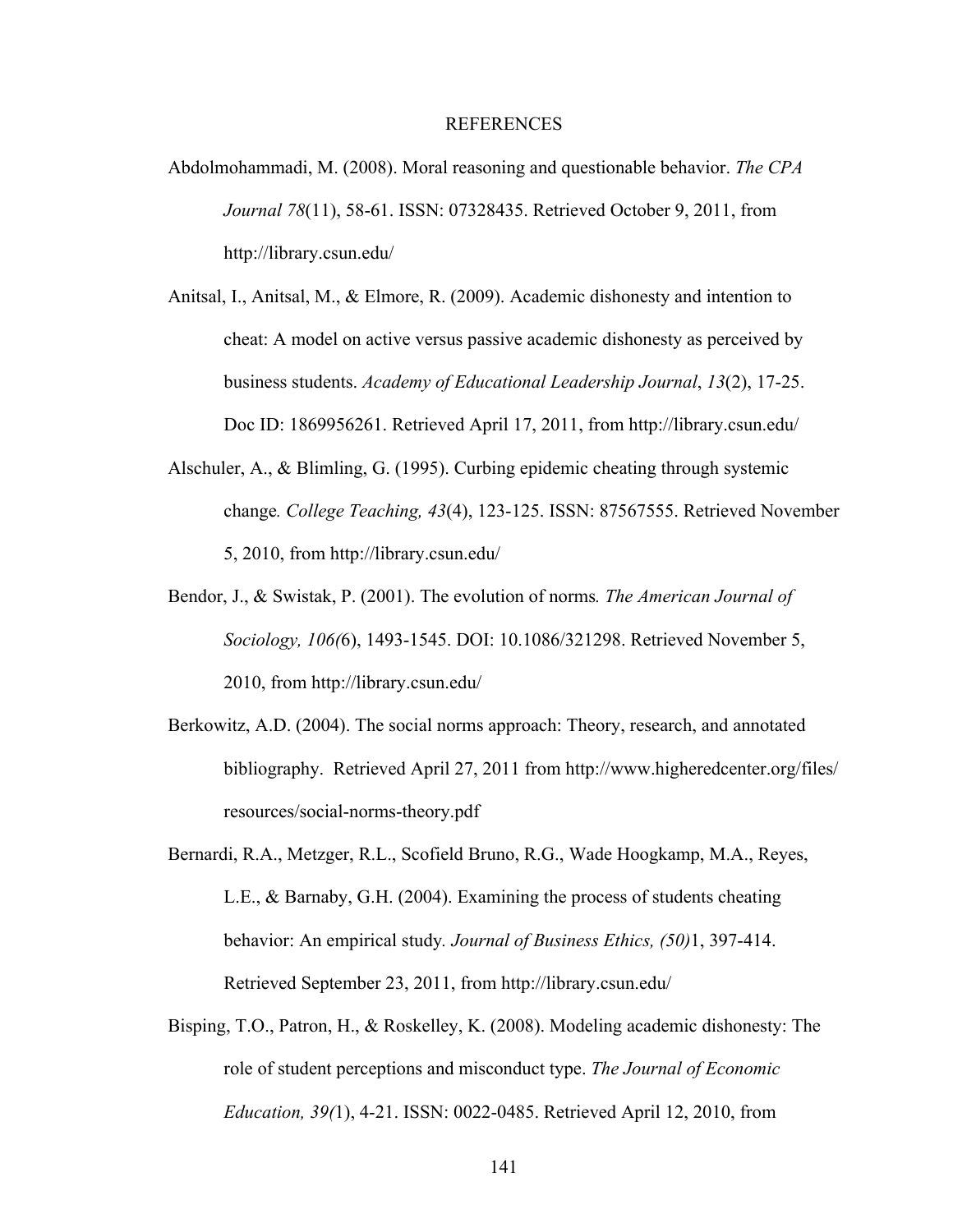http://library.csun.edu/

- Bouville, M. (2010). Why is cheating wrong? *Studies in Philosophy & Education*, *29*(1), 67-76. DOI: 10.1007/s11217-009-9148-0. Retrieved June 15, 2010, from http://library.csun.edu/
- Brezina, T. (2000). Are deviants different from the rest of us? Using student accounts of academic cheating to explore a popular myth. *Teaching Sociology, 28*(1), 71-78. ISSN: 0092055X . Retrieved March 5, 2010 from http://library.csun.edu
- Bradbury-Jones, C., Irvine, F., & Sambrook, S. (2010). Phenomenology and participant feedback: Convention or contention? *Nurse Researcher*, *17*(2), 25-33. ISSN: 1351-5578. Retrieved April 15, 2011, from http://library.csun.edu/
- Brown, V.J. & Howell, M. E. (2001). The efficacy of policy statements on plagiarism: Do they change students' views. *Research in higher education 42(1)*, 103-118. ISSN: 0361-0365. Retrieved April 15, 2011, from http://library.csun.edu/
- Caboni, T.C., Braxton, J.M., Deusterhaus, M.B., Mundy, M.E., Shederick A. McClendon, S.A. & Lee, S.D. Toward an Empirical Delineation of a Normative Structure for College Students. *The Journal of Higher Education*. 76(5), 519-544. ISSN: 0022-1546. Retrieved April 15, 2011, from http://library.csun.edu/
- Chao, C., Wilhelm, W.J., & Neureuther, B.D. (2009). A study of electronic detection and pedagogical approaches for reducing plagiarism. *The Delta Pi Epsilon Journal, L1*(1), 31-42. ISSN: 0011-8052 Retrieved April 10, 2010, from http://library.csun.edu/
- Chiesl, N. (2007). Pragmatic methods to reduce dishonesty in web-based courses. *The Quarterly Review of Distance Education, (8*)3, 203-211. ISSN: 1528-3518 Retrieved April 10, 2011, from http://library.csun.edu/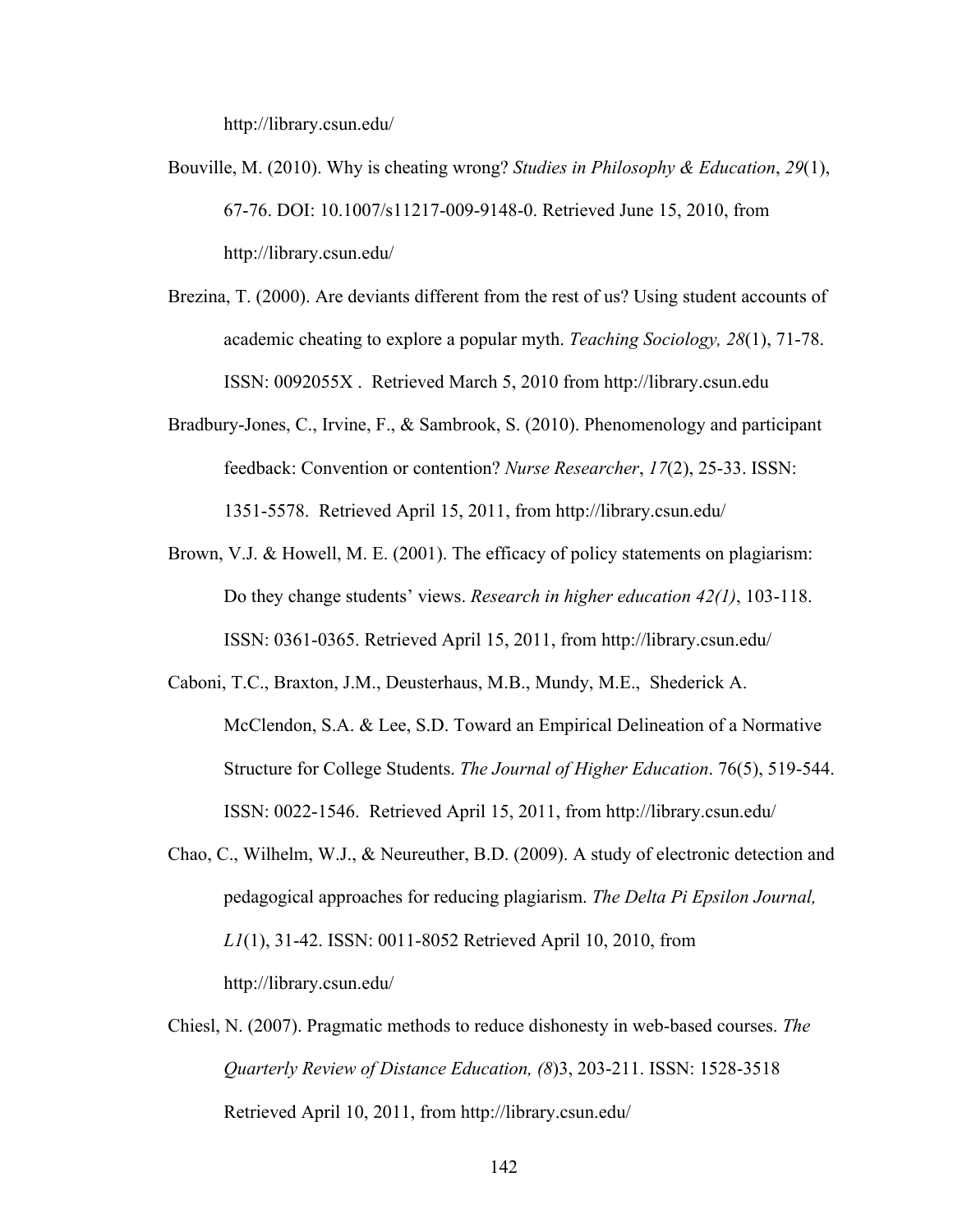- Creswell, J.W., (2008). *Educational research: Planning, conducting, and evaluating quantitative and qualitative research* (3rd, ed.). Upper Saddle River, NJ: Pearson.
- Davis, S., Grover, C., & Becker, A. (1992). Academic dishonesty: Prevalence, determinants, techniques, and punishments. *Teaching of Psychology*, *19*(1), 16- 20. ISSN: 0098-6283. Retrieved April 10, 2011, from http://library.csun.edu/
- de bruin, G., & Rudnick, H. (2007). Examining the cheats: The role of conscientiousness and excitement seeking in academic dishonesty. *South African Journal of Psychology, 37*(1), 153-164. ISSN: 0081-2463. Retrieved November 5, 2011, from http://library.csun.edu/
- Dibartolo, M.C. & Walsh, C.M. (2010). Desperate times call for desperate measures: Where are we in addressing academic dishonesty? *Journal of Nursing Education, 49*(10), 543-540. ISSN: 0148-4834. Retrieved November 5, 2011, from http://library.csun.edu/
- Diekhoff, G., LaBeff, E.E., Clark, L.E., Williams, B., & Haines, V.J. (1996). College cheating: Ten years later. *Research in Higher Education, 37*(4), 487-502. ISSN: 0361-0365. Retrieved November 5, 2011, from http://library.csun.edu/
- Drake, C. (1941). Why students cheat. *The Journal of Higher Education*, *12*(8), 418-420. ISSN: 00221546. Retrieved March 5, 2010, from http://library.csun.edu/
- East, J. (2010). Judging plagiarism: A problem of morality and convention. *Higher Education*, *59*(1), 69-83. DOI: 10.1007/s107340099239. Retrieved April 12, 2011, from http://library.csun.edu/
- Engler, J., Landau, J., & Epstein, M. (2008). Keeping up with the joneses: Students' perceptions of academically dishonest behavior. *Teaching of Psychology, 35*(2), 99-102. DOI: 10.1080/00986280801978418. Retrieved November 5, 2010, from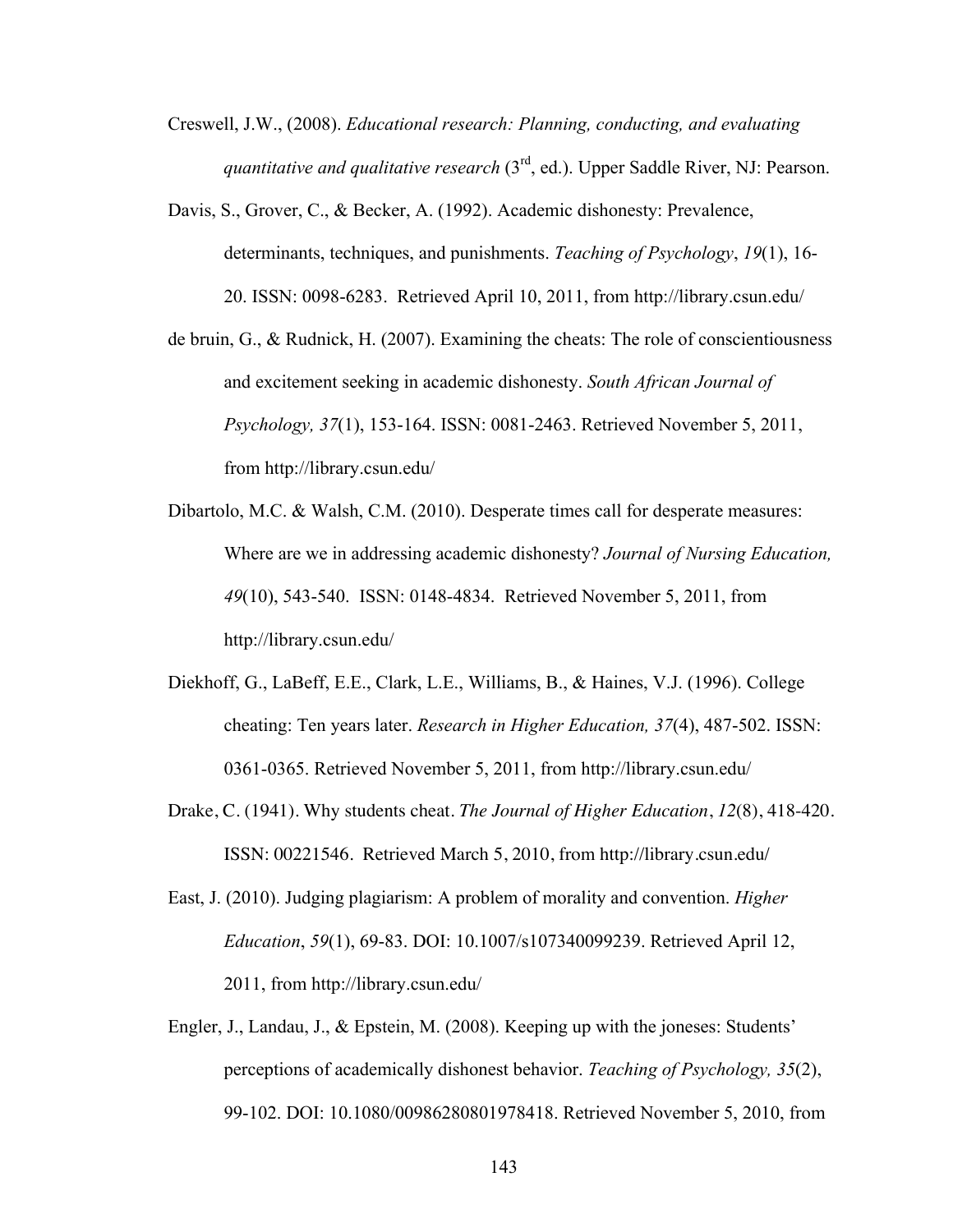http://library.csun.edu/

- Etter, S., Cramer, J.J., & Finn, S. (2006). Origins of academic dishonesty: Ethical orientations and personality factors associated with attitudes about cheating with information technology. *Journal of research on technology in education, 39(*2), 133-155. ISSN: 15391523. Retrieved November 5, 2010, from http://library.csun.edu/
- Ferrari, J., & Beck, B. (1998). Affective responses before and after fraudulent excuses by academic procrastinators. *Education, 118*(4), 529-537. ISSN: 0013-1172. Retrieved April 10, 2009, from http://library.csun.edu/
- Gallant, T.B. (2008). *Academic integrity in the twenty-first century: A teaching and learning imperative*. *ASHE Higher Education Report*, *33*(5). San Francisco, CA: Jossey Bass.
- Garfield, S., Cohen, H., & Roth, R. (1967). A correlative study of cheating in college students. *The Journal of Educational Research*, *61*(4), 172-173. ISSN: 0022- 0671. Retrieved April 5, 2010, from http://library.csun.edu/
- Genereux, R., & McLeod, B. (1995). Circumstances surrounding cheating: A questionnaire study of college students. *Research in Higher Education, 36*(6), 687-704. ISSN: 03610365. Retrieved April 5, 2010, from http://library.csun.edu/
- Glaser B.G., & Strauss, A.L. (1967). The discovery of grounded theory: Strategies for qualitative research. Piscataway, NJ: Transaction Publishers.
- Glesne, C. (2011). *Becoming qualitative researchers: An introduction* (4<sup>th</sup> ed.). Boston, MA: Allyn & Bacon.
- Hard, S., Conway, J., & Moran, A. (2006). Faculty and college student beliefs about the frequency of student academic misconduct. *The Journal of Higher Education,*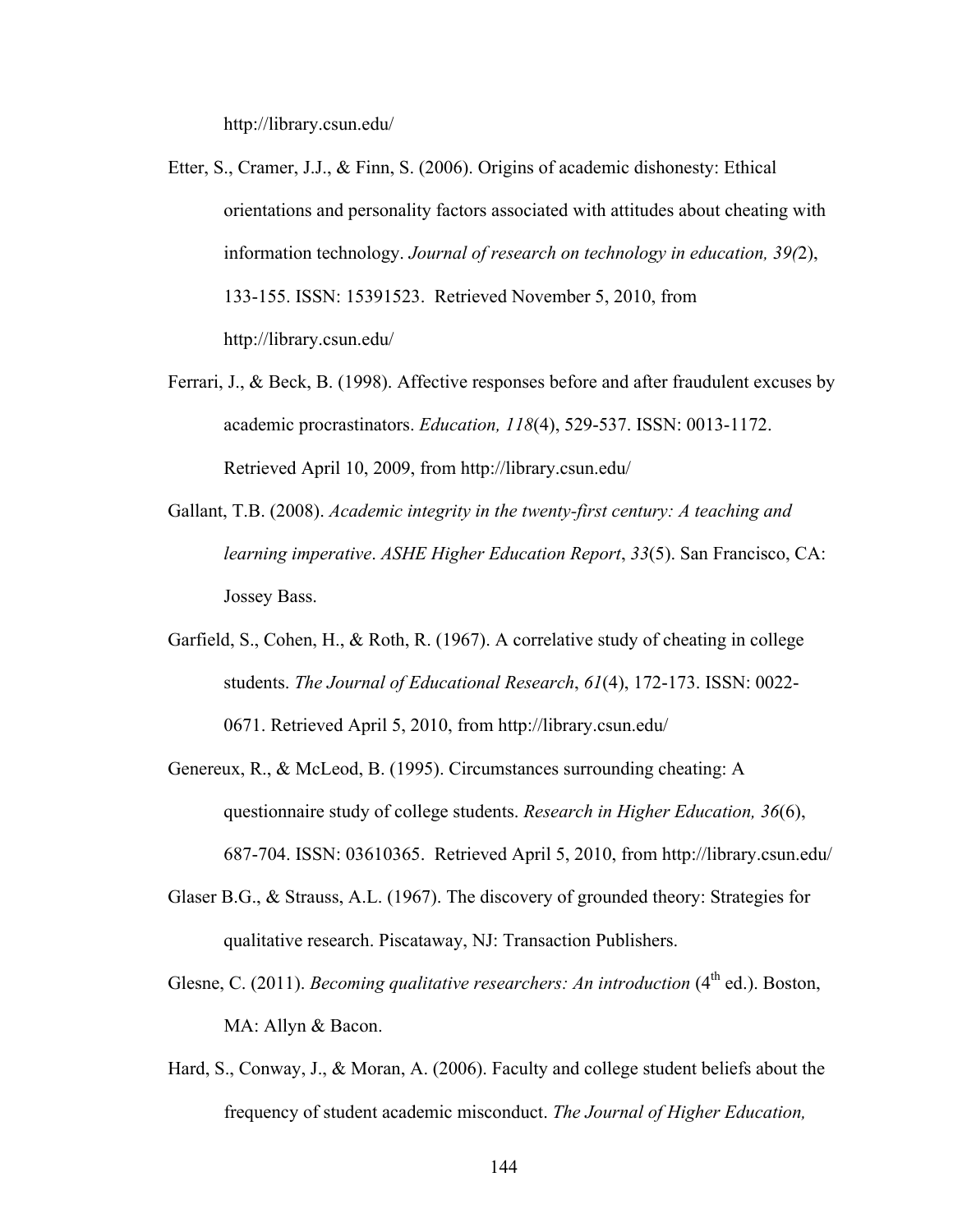*77*(6), 1058-1080*.* ISSN: 0022-1546. Retrieved April 5, 2010, from http://library.csun.edu/

- Higbee, J.L. & Thomas, P.V. (2002). Student and faculty perceptions of behaviors that constitute cheating. *NASPA Journal, 40*(1), 39-52. ISSN: 15595455. Retrieved March 5, 2010, from http://library.csun.edu/
- Hollinger, R.C., Lanza-Kaduce, L. (2009). Academic dishonesty and the perceived effectiveness of countermeasures: An empirical survey of cheating at a major public university. *NASPA Journal, 46(*4), 587-602. ISSN: 15595455. Retrieved March 5, 2010, from http://library.csun.edu/
- Hughes, J., & McCabe, D. (2006). Understanding academic misconduct. *Canadian Journal of Higher Education 36*(1), 49-63. ISSN: 03161218. Retrieved February 12, 2010, from http://library.csun.edu/
- Jensen, L.A. Arnett, J.J., Feldman, S.S., & Cauffman, E. (2002). It's wrong, but everybody does it: Academic dishonesty among high school and college students. *Contemporary Educational Psychology*, 27, 2009-228. DOI: 10.1006/ ceps.2002.2088. Retrieved March 5, 2010, from http://library.csun.edu/
- Keller, J. (2011). Facing new cuts, california's colleges are shrinking their enrollments. *The Chronicle of Higher Education*. Retrieved May 5, 2011 from http://chronicle.com/Facing-New-Cuts-Californias/125945/html.
- Kerkvliet, J. (1994). Cheating by economics students: A comparison of survey results. *The Journal of Economic Education*, *25*(2), 121-133. ISSN: 00220485. Retrieved April 12, 2010, from http://library.csun.edu/
- King, N., & Horrocks, C. (2010). *Interviews in qualitative research*. Thousand Oaks, CA: Sage.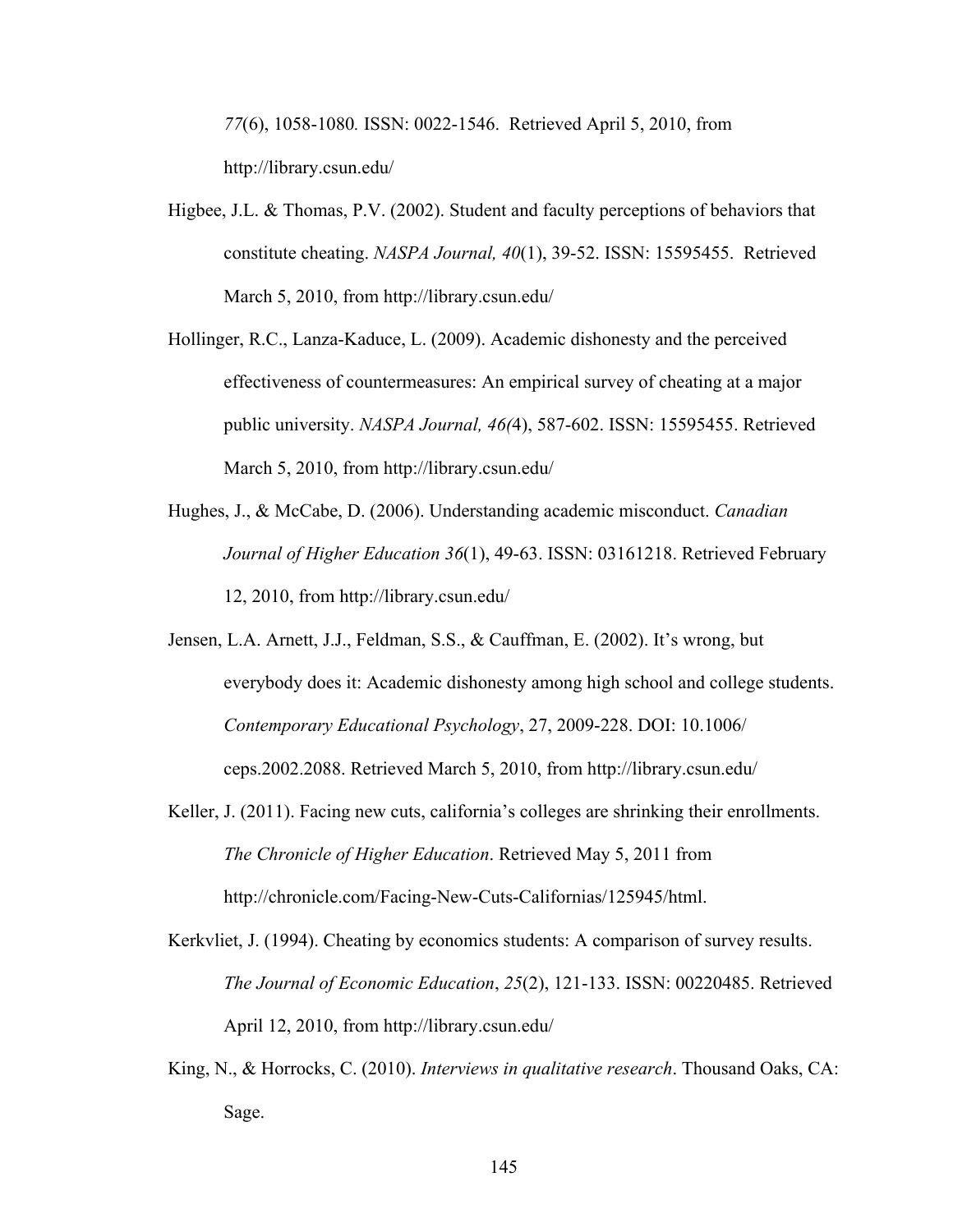- Kisamore, J.L., Stone, T.H., & Jawahar, I.M. (2007). Academic integrity: The relationship between individual and situational factors on misconduct contemplations. *The Journal of Business Ethics, 75*, 381-394. ISSN: 0167-4544. Retrieved April 12, 2011, from http://library.csun.edu/
- Klein, H., Levenburg, N., McKendall, M., & Mothersell, W. (2007). Cheating during the college years: How do business school students compare? *Journal of Business Ethics*, *72*(2), 197-206. ISSN: 01674544. Retrieved April 12, 2010, from http://library.csun.edu/
- Kohlberg, L., & Hersh, R.H. (1977). Moral development: A review of the theory. *Theory into Practice, 16(*2), 53-59. ISSN: 040-5841. Retrieved April 10, 2010, from http://library.csun.edu/
- Kohn, A. (2007). Who's cheating whom? *The Phi Delta Kappan*, *89*(2), 88-94. ISSN: 0031-7217. Retrieved April 10, 2010, from http://library.csun.edu/
- Koljatic, M., & Silva, M. (2002). Comparison of students' and faculty's perceptions of occurrence of dishonest academic behaviors. *Psychological Reports, 90*, 883-888. DOI: 10.2466/PR0.90.3.883-888. Retrieved April 10, 2010, from http://library.csun.edu/
- Lambert, E.G., Hogan, N.L., & Barton, S.M. (2003). Collegiate academic dishonesty revisited: What have they done, how often have they done it, who does it, and why did they do it? *Electronic Journal of Sociology, 7*(4). ISSN: 1198-3655. Retrieved May 5, 2011from

http://www.sociology.org/content/vol7.4/lambert\_etal.html

Lanier, M.M. (2006). Academic integrity and distance learning. [PDF] *Journal of Criminal Justice Education, 17*(2), 244-261. DOI: 10.1080/10511250600866166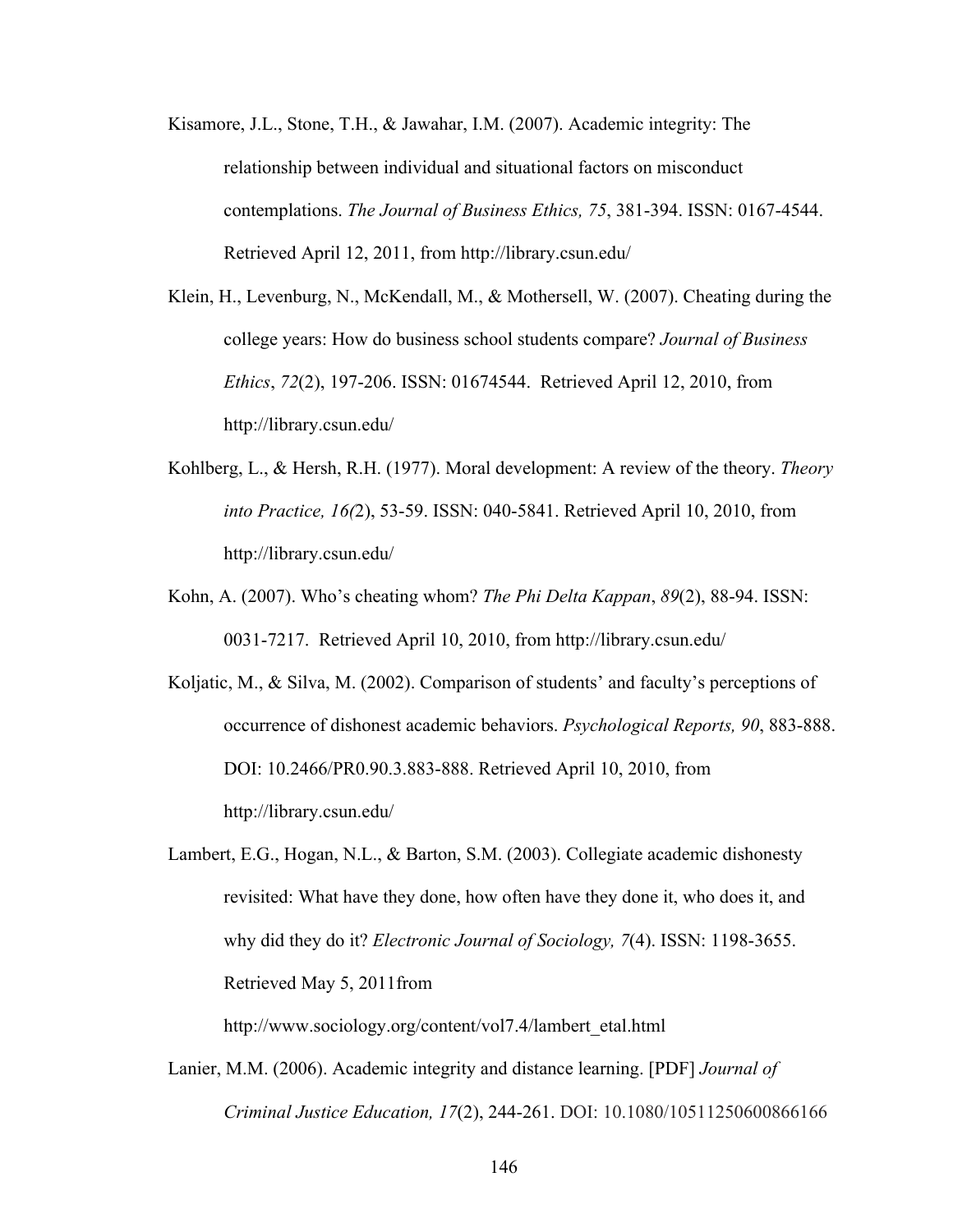Retrieved May 5, 2011, from http://library.csun.edu/

- Lawson, R. (2004). Is classroom cheating related to business students' propensity to cheat in the "real world"? *Journal of Business Ethics*, *49*(2), 189-199. DOI: 10.1023/B:BUSI.0000015784.34148. Retrieved April 10, 2010, from http://www.springerlink.com
- Lee, D. (2009). Cheating in the classroom: Beyond policing. *Clearing House*, *82*(4), 171- 176. ISSN: 0009-8655. Retrieved April 10, 2010, from http://library.csun.edu/
- Levy, E., & Rakovski, C. (2006). Academic dishonesty: A zero tolerance professor and student registration choices. *Research in Higher Education*, *47*(6), 735-754. ISSN: 0361-0365. Retrieved November 5, 2010, from http://library.csun.edu/
- Liss, J., & Liazos, A. (2010). Incorporating education for civic and social responsibility into the undergraduate curriculum. *Change, 42*(1), 45-50. ISSN: 00091383. Retrieved April 10, 2011, from http://library.csun.edu/
- MacCormick, N. (1998). Norms, institutions, and institutional facts. *Law and Philosophy*, *17*(3), 301-345. ISSN: 0167-5249. Retrieved April 28, 2012, from http://library.csun.edu/
- McCabe, D. (1993). Faculty responses to academic dishonesty: The influence of student honor codes. *Research in Higher Education, 3*4(5), 647-658. ISSN: 03610365. Retrieved November 5, 2009, from http://library.csun.edu/
- McCabe, D., Butterfield, K., & Trevino, L. (2003). Faculty and academic integrity: The influence of current honor codes and past honor code experiences. *Research in Higher Education, 44*(3), 367-385. ISSN: 0361-0365. Retrieved November 5, 2009, from http://library.csun.edu/

McCabe, D., & Pavela, G. (2004). Ten [updated] principles of academic integrity.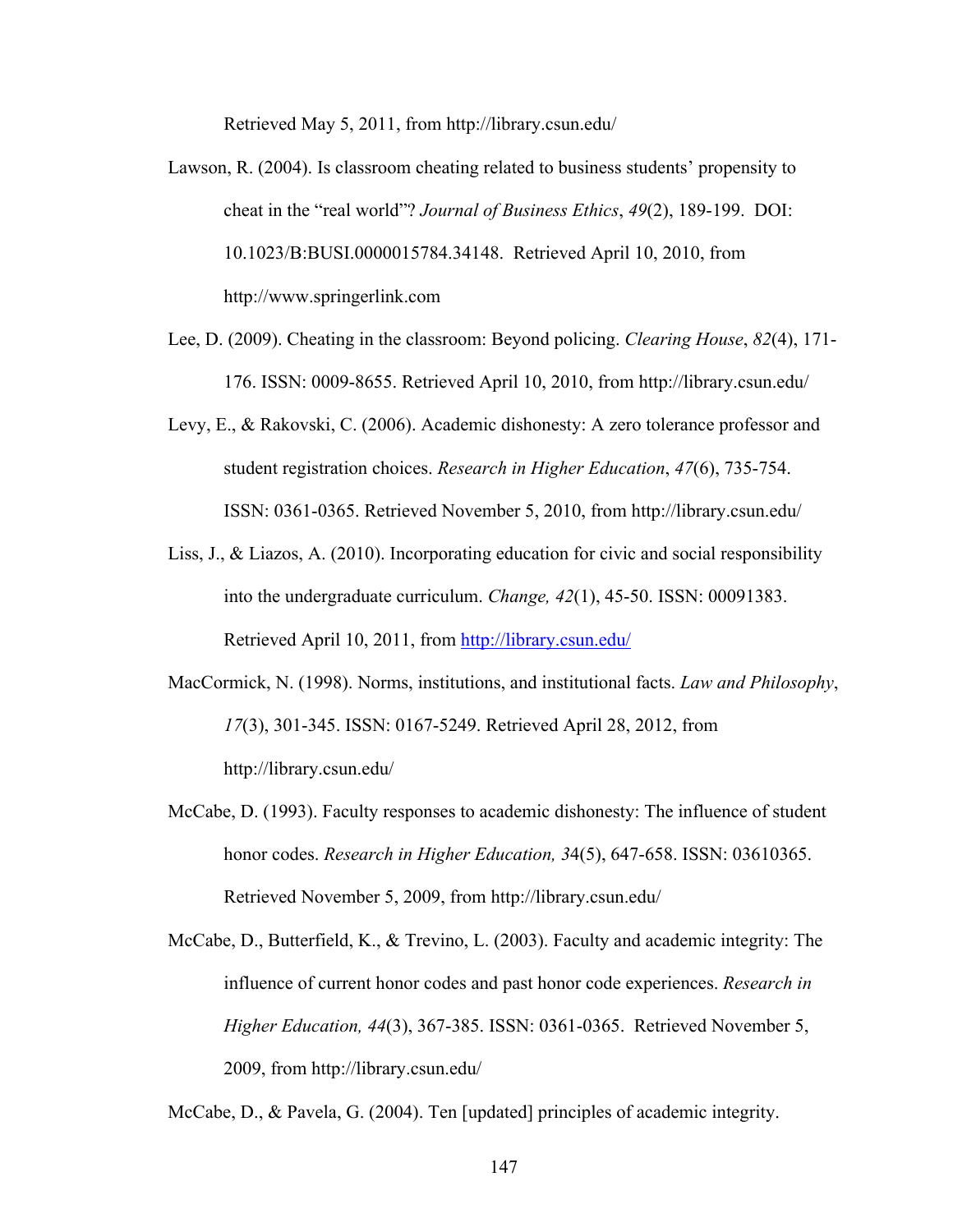*Change, 36*(3), 10-14. ISSN: 0009-1383. Retrieved November 5, 2009, from http://library.csun.edu/

- McCabe, D., & Trevino, L. (1996). What we know about cheating in college. *Change, 28*(1). ISSN: 0009-1383. Retrieved November 5, 2009, from http://library.csun.edu/
- McCabe, D., & Trevino, L. (1997). Individual and contextual influences on academic dishonesty: A multicampus investigation. *Research in Higher Education*, 38(3), 379-396. ISSN: 0361-0365. Retrieved November 5, 2009, from http://library.csun.edu/
- McCabe, D., & Trevino, L. (2001). Dishonesty in academic environments. *Journal of Higher Education, 72*(1), 29-45. ISSN: 0022-1546. Retrieved November 5, 2009, from http://library.csun.edu/
- McCabe, D., & Trevino, L. (2002). Honesty and honor codes. *Academe, 88*(1), 37-41. ISSN: 0190-2946. Retrieved November 5, 2009, from http://library.csun.edu/
- McCabe, D., Trevino, L., & Butterfield, K. (2002). Honor codes and other contextual influences on academic integrity: A replication and extension to modified honor code settings. *Research in Higher Education, 43*(3), 357-378. ISSN: 0361-0365. Retrieved November 5, 2009, from http://library.csun.edu/
- McCabe, D., Trevino, L., & Butterfield, K. (1999). Academic integrity in honor code and non-honor code environments: A qualitative investigation. *Journal of Higher Education, 70*(2), 211. ISSN: 0022-1546. Retrieved November 5, 2009, from http://library.csun.edu/
- McCabe, D.L., Trevino, L.K., & Butterfield, K., (2009). Dishonesty in academic environments: the influence of peer reporting requirements. *The Journal of*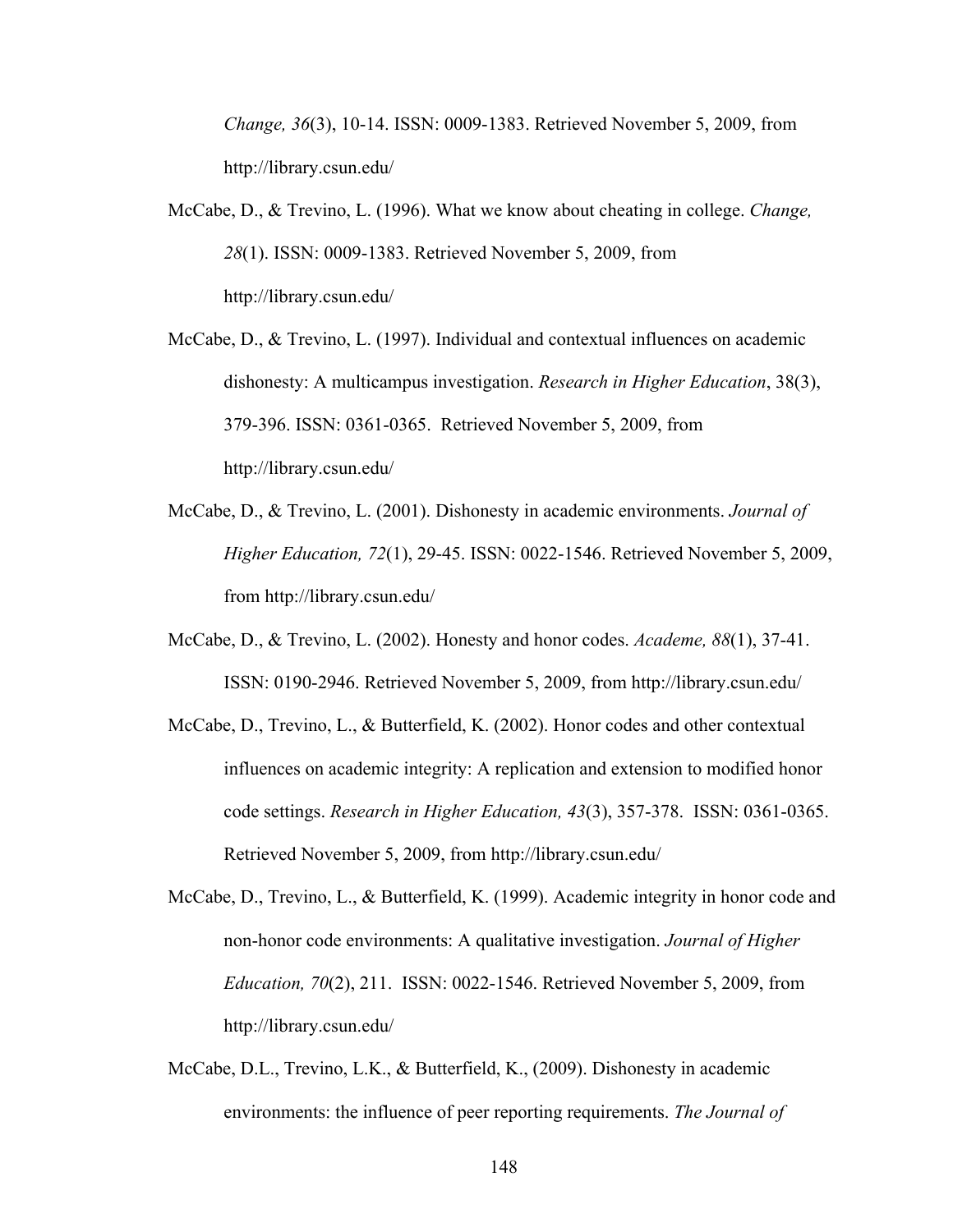*Higher Education, 72(*1)29-45. ISSN: 0022-1546. Retrieved November 5, 2009, from http://library.csun.edu/

- McHugh, C. (2012). The truth norm of belief. *Pacific Philosophical Quarterly*, *93*(1), 8- 30. ISSN: 0279-0750. Retrieved April 28, 2012, from http://library.csun.edu/
- Moeck, P.G. (2002). Academic dishonesty: Cheating among community college students. *Community College Journal of Research and Practice, 26*, 479-491. ISSN: 1066- 8926. Retrieved April 10, 2010, from http://library.csun.edu/
- Moustakas, C. (1994). *Phenomenological research methods*. Thousand Oaks, CA: Sage Publications.
- Nuss, E.M. (1984). Academic integrity: Comparing faculty and student attitudes. *Improving College and University Teaching, 32*(3), 140-144. ISSN: 0019-3089. Retrieved April 10, 2010, from http://library.csun.edu/
- Patton, M.Q. (2005). *Qualitative research & evaluation methods* (3<sup>rd</sup> ed.). Thousand Oaks, CA: Sage Publications.
- Petress, K. (2008). What is a scholarly community and what are our individual and collective responsibilities? *Education*, *128*(4). 686-690. ISSN-0013-1172. Retrieved November 15, 2010, from http://library.csun.edu/
- Pincus, H., & Schmelkin, L. (2003). Faculty perceptions of academic dishonesty. *Journal of Higher Education, 74*(2), 196-209. ISSN: 0022-1546. Retrieved April 10, 2011, from http://library.csun.edu/
- Plagiarism (2002). *Webster's new world dictionary and thesaurus* (2nd ed.). Cleveland, OH: Wiley Publishing, Inc.

Pulvers, K., & Diekhoff, G.M., (1999). The relationship between academic dishonesty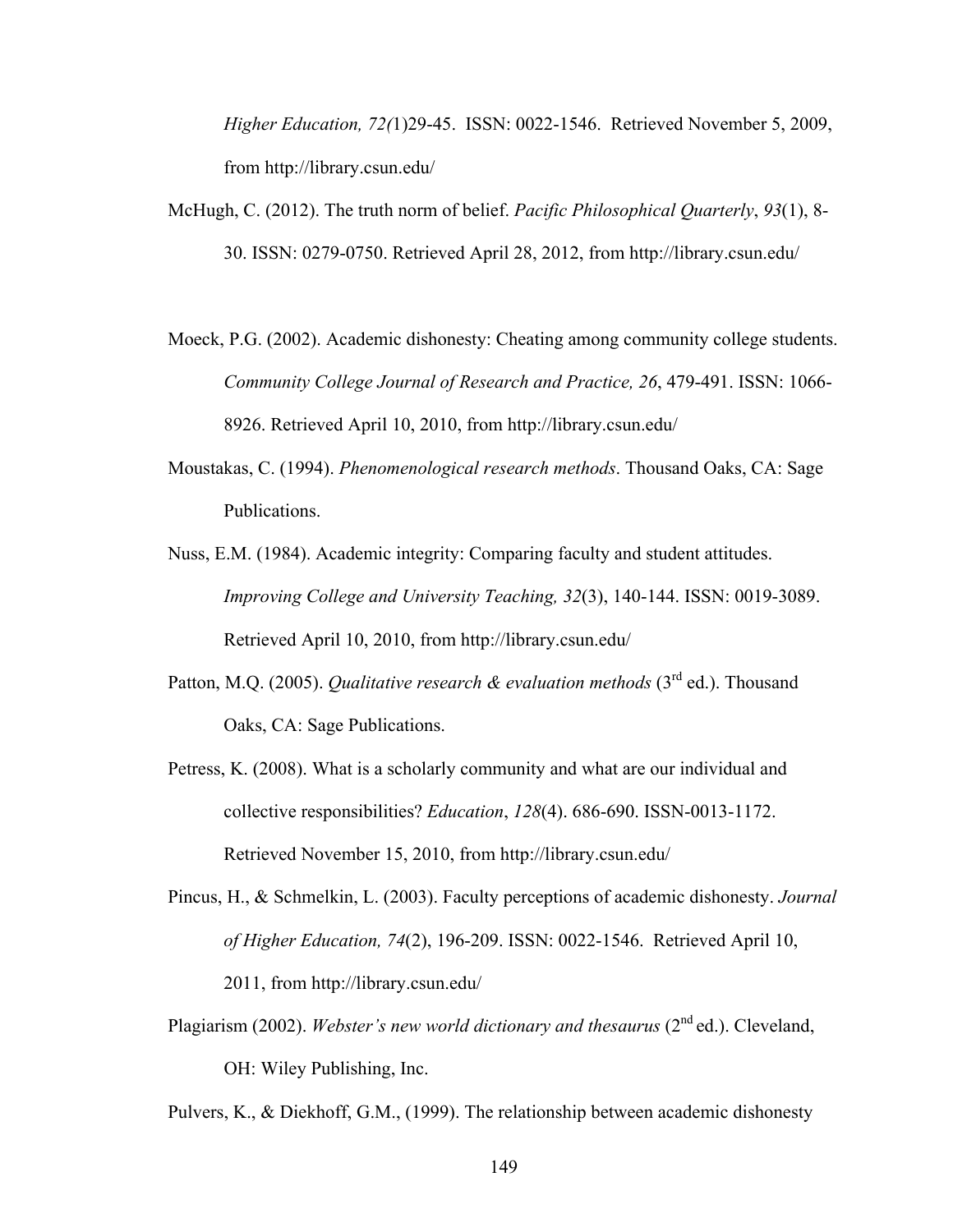and college classroom environment. *Research in Higher Education, 40*(4), 487- 498. ISSN: 0361-0365. Retrieved April 12, 2011, from http://library.csun.edu/

- Rennie, S., & Rudland, J. (2003). Differences in medical students' attitudes to academic misconduct and reported behaviour across the years: A questionnaire study. *Journal of Medical Ethics*, *29*(2), 97-102. ISSN: 0306-6800. Retrieved April 10, 2011, from http://library.csun.edu/
- Rettinger, D. & Kramer, Y. (2009). Situational and personal causes of student cheating. *Research in Higher Education, 50*(3), 293-313. ISSN: 0361-0365. Retrieved May 5, 2011, from http://library.csun.edu/
- Roig, M., & Caso, M. (2005). Lying and cheating: Fraudulent excuse making, cheating, and plagiarism. *Journal of Psychology*, *139*(6), 485-494. ISSN: 0022-3980. Retrieved May 5, 2011, from http://library.csun.edu/
- Rossman, G.B., & Rallis, S.F. (2003). *Learning in the field: An introduction to qualitative research* ( $2^{nd}$  ed.). Thousand Oaks, CA: Sage Publications.
- Samuels, S., & Casebeer, W. (2005). A social psychological view of morality: Why knowledge of situational influences on behaviour can improve character development practices. *Journal of Moral Education*, *34*(1), 73-87. ISSN: 0305- 7240. Retrieved, May 7, 2012 from http://library.csun.edu/

Sasaki, T., Brannstrom, A., Dieckmann, U., & Sigmund, K. (2012). The take-it-or-leaveit option allows small penalties to overcome social dilemmas. *Proceedings of the National Academy of Sciences of the United States of America*, *109*(4), 1165- 1169. ISSN: 0027-8424. Retrieved April 28, 2012, from http://library.csun.edu/

Schmelkin, L., Gilbert, K., Spencer, K., Pincus, H., & Silva, R. (2008). A multidimensional scaling of college students' perceptions of academic dishonesty.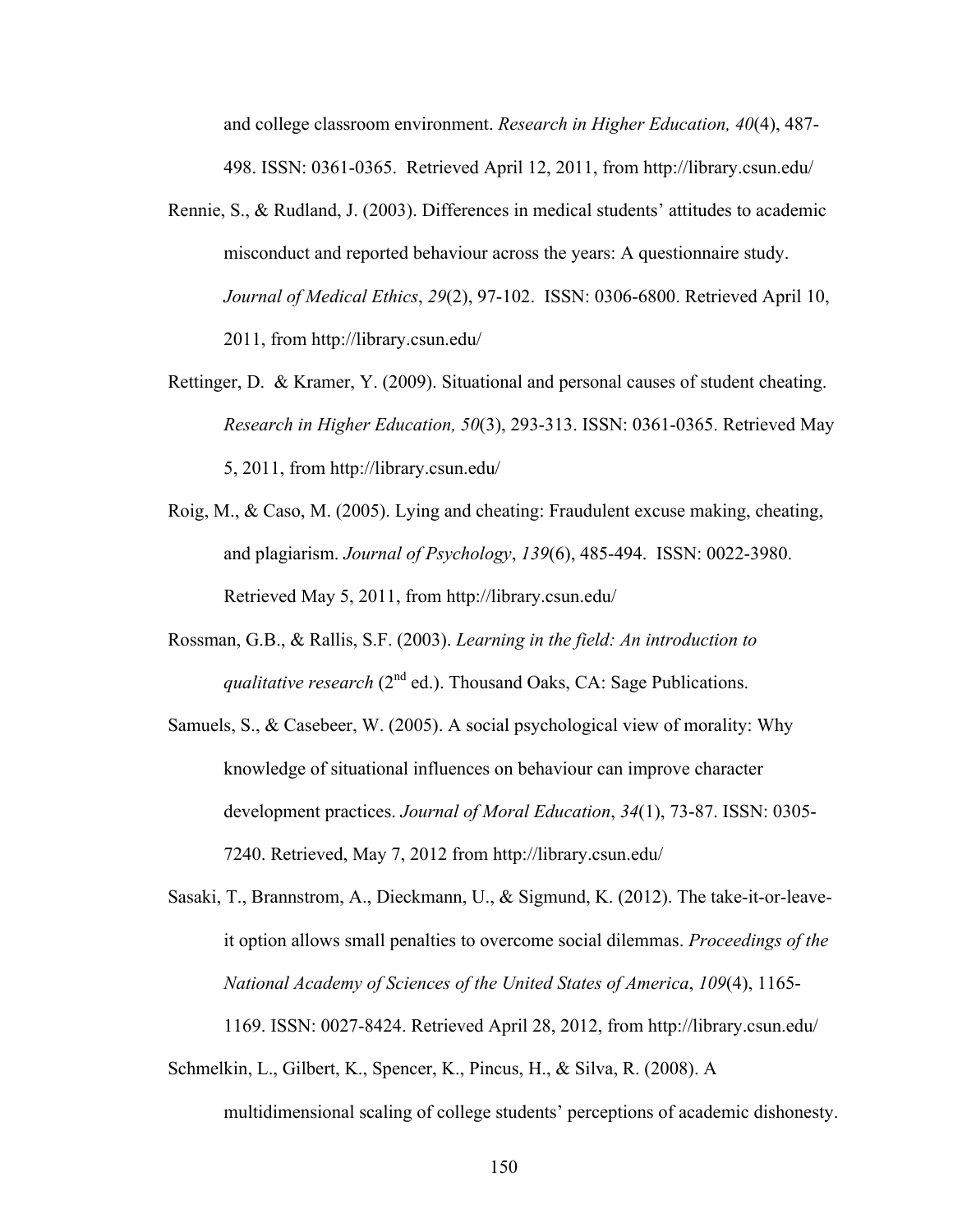*Journal of Higher Education, 79*(5), 587-607. ISSN: 0022-1546. Retrieved April 12, 2011, from http://library.csun.edu/

- Schwandt, T.A. (2007). *The SAGE dictionary of qualitative inquiry* (3<sup>rd</sup> ed.). Thousand Oaks, CA: Sage Publications.
- Simon, C., Carr, J., McCullough, S., Morgan, S., Oleson, T., & Ressel, M. (2004). Gender, student perceptions, institutional commitments and academic dishonesty: who reports in academic dishonesty cases? *Assessment & Evaluation in Higher Education, 29*(1), 75-90. ISSN: 0260-2938. Retrieved May 5, 2011, from http://library.csun.edu/
- Smyth, M., & Davis, J. (2003). An examination of student cheating in the two-year college. *Community College Review 31*(1), 17-32. ISSN: 0091-5521. Retrieved May 5, 2010, from http://library.csun.edu/
- Smyth, M.L., & Davis, J.R. (2004). Perceptions of dishonesty among two-year college students: Academic versus business situations. *Journal of Business Ethics, 51(*1), 63-73. ISSN: 0167-4544. Retrieved May 5, 2010, from http://library.csun.edu/
- Stephens, J.M., Young, M.F., & Calabrese, T. (2007). Does moral judgment go offline when students are online? A comparative analysis of undergraduates' beliefs and behaviors related to conventional and digital cheating. *Ethics & Behavior, 17*(3), 233-254. DOI: 10.1080/10508420701519197. Retrieved November 15, 2011, from http://library.csun.edu/
- Supiano, B. (2009). For admissions offices a spring of uncertainty. The Chronicle of Higher Education. Retrieved March 10, 2011 from http://chronicle.com/ article/For-Admissions-Offices-30361/

Tippitt, M., Ard, N., Kline, J., Tilghman, J., Chamberlain, B., & Meagher, P. (2009).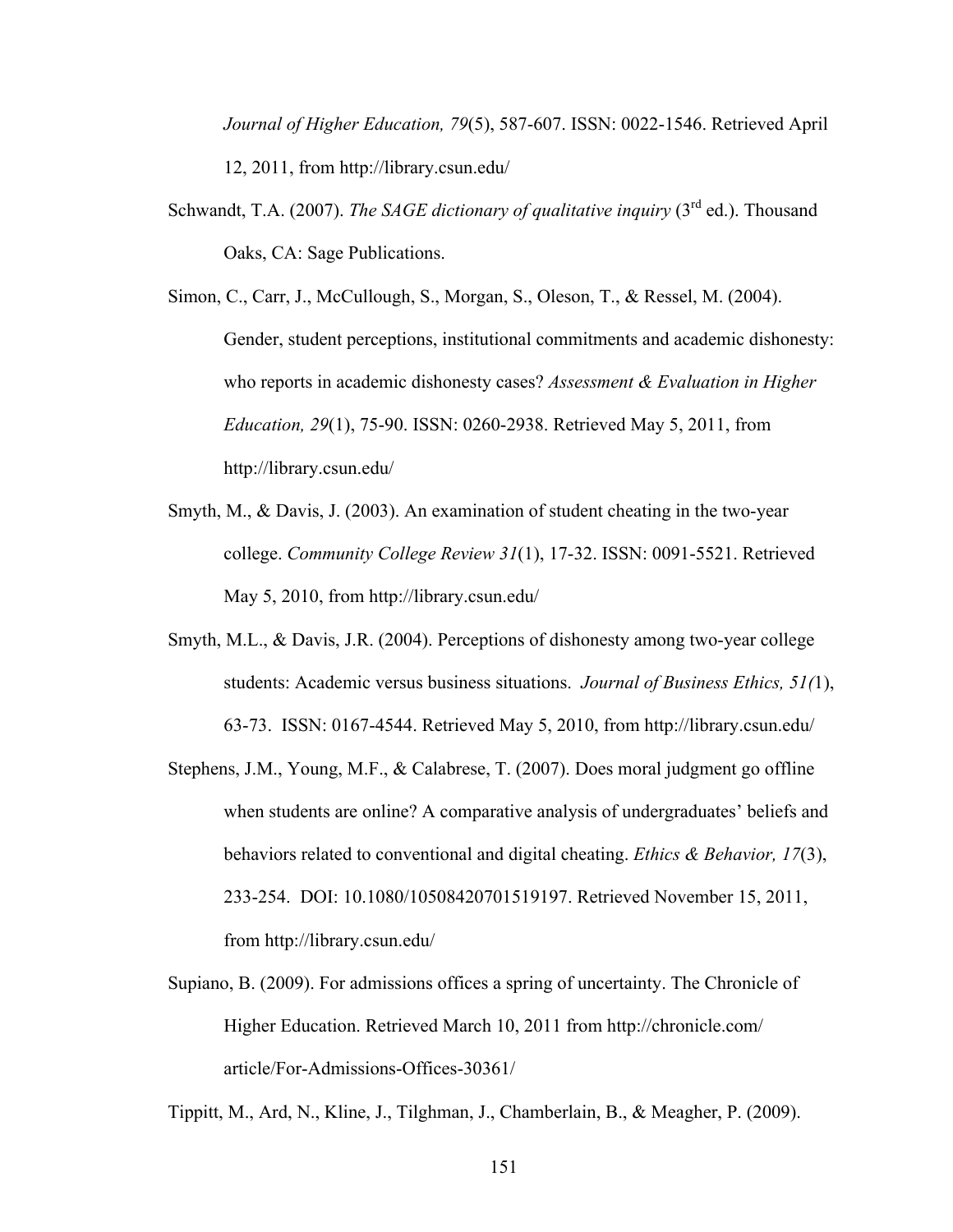Creating environments that foster academic integrity. *Nursing Education Perspectives*, *30*(4), 239-244. ISSN: 1536-5026. Retrieved April 12, 2011, from http://library.csun.edu/

- Trevino, L., & Victor, B. (1992). Peer reporting of unethical behavior: A social context perspective. *The Academy of Management Journal, 35*(1), 38-64. ISSN: 0001- 4273. Retrieved November 5, 2009, from http://library.csun.edu/
- Whitley, B. (1998). Factors associated with cheating among college students: A review. *Research in Higher Education, 39*(3), 235-274. ISSN: 0361-0365. Retrieved November 5, 2009, from http://library.csun.edu/
- Wowra, S.A. (2007). Moral identities, social anxiety, and academic dishonesty among American college students. [PDF] *Ethics & Behavior, 17*(3), 3003-321. DOI: 10.1080/10508420701519312. Retrieved November 5, 2009, from http://www.tandfonline.com
- Zastrow, C. (1970). Cheating among college graduate students. *The Journal of Educational Research*, *64*(4), 157-160. ISSN: 0022-0671. Retrieved April 12, 2011, from http://library.csun.edu/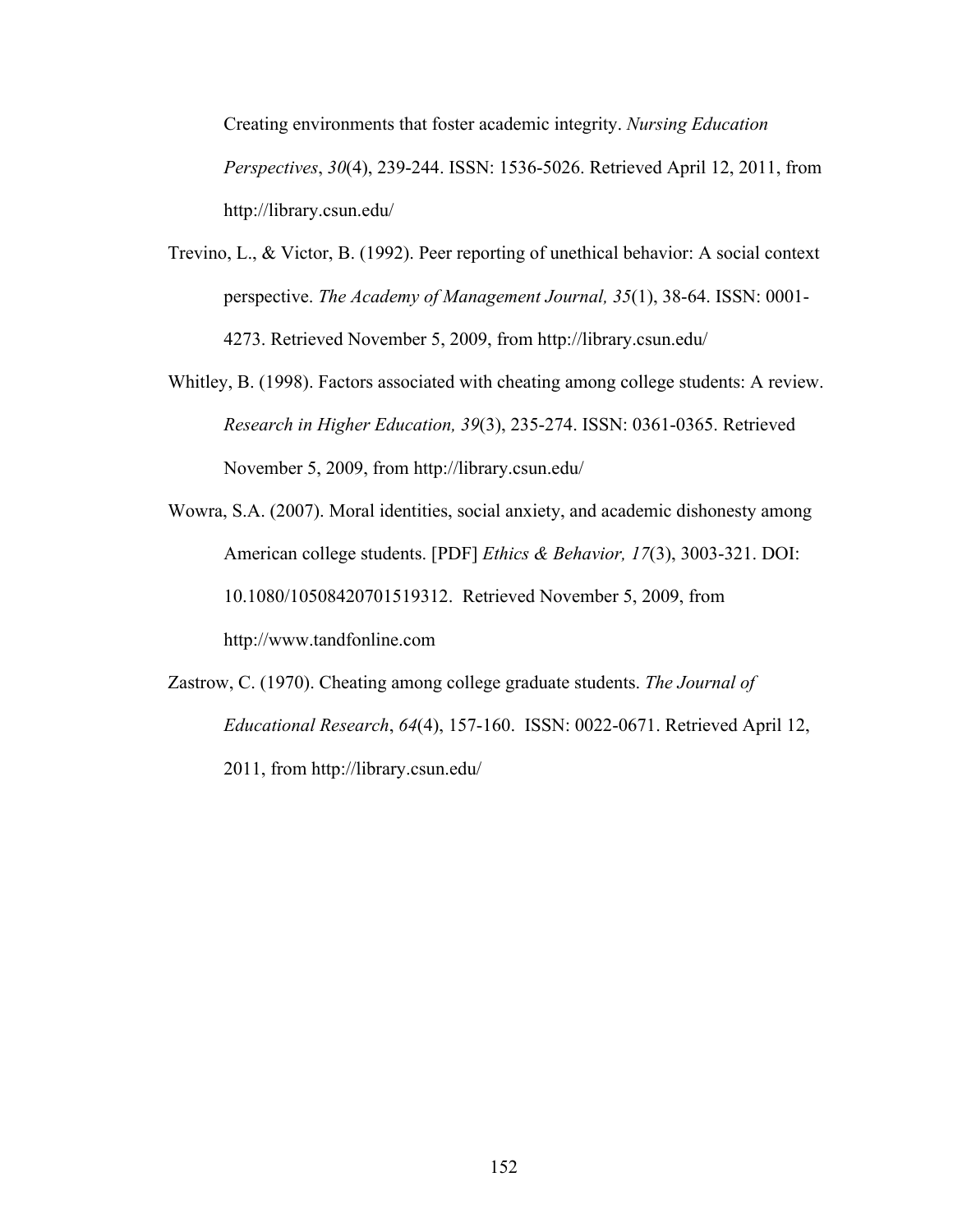#### **Appendix A**

#### **Academic Dishonesty Study Interview Guide – Students**

| Program:      |                                    |      |
|---------------|------------------------------------|------|
| Facilitator:  | Tony Prestby, Principal Researcher |      |
| Date:         | Time:                              | Site |
| Participants: |                                    |      |

#### I. Introduction/Background

#### Welcome and introduction:

Good morning. Thank you for taking the time to speak with me today. I will be leading today's interview about student perceptions of academic dishonesty.

#### Purpose of the interview:

I've invited you to this interview so that I can learn from you about your experiences as a student with respect to academic dishonesty in a community college that has an honor code. I would like to examine perceptions of academic dishonesty at a community college that has a policy on academic integrity. This interview is part of a comprehensive evaluation of the culture of integrity in community colleges in effort to effectively and efficiently assess the integrity issues for improvement of policy development.

#### Confidentiality:

Any information you share with me today will be used for research/evaluation purpose only. I (Tony Prestby) will be aggregating results from all interviews and will not be attributing comments to any particular person. You will not be identified by name or any other personally identifying information in any report or document. Your name or personally identifying information will not be used in any published or public reports. Today's interview session will be audio-recorded. I (Tony Prestby) will also be taking notes of the conversation. The audio recordings will be transcribed for analysis. The audio recorded file, transcribed file, and notes will be stored securely in a locked cabinet in my office until completion of interview analysis. Upon completion of analysis, files and notes will be destroyed after one year. Only I (Tony Prestby) will have access to the files and notes. The files and notes will be accessed and analyzed in strict confidentiality. However, the protection of confidentiality does not constitute legal protection. You have the right to know that your information and responses cannot be legally kept confidential, if subpoenaed by a court of law.

Informed consent:

This consent notice communicates the procedures, potential risks and discomforts for subjects, potential benefits to subjects, payment to subjects for participation, participation and withdrawal, and rights of research subjects. Procedures in this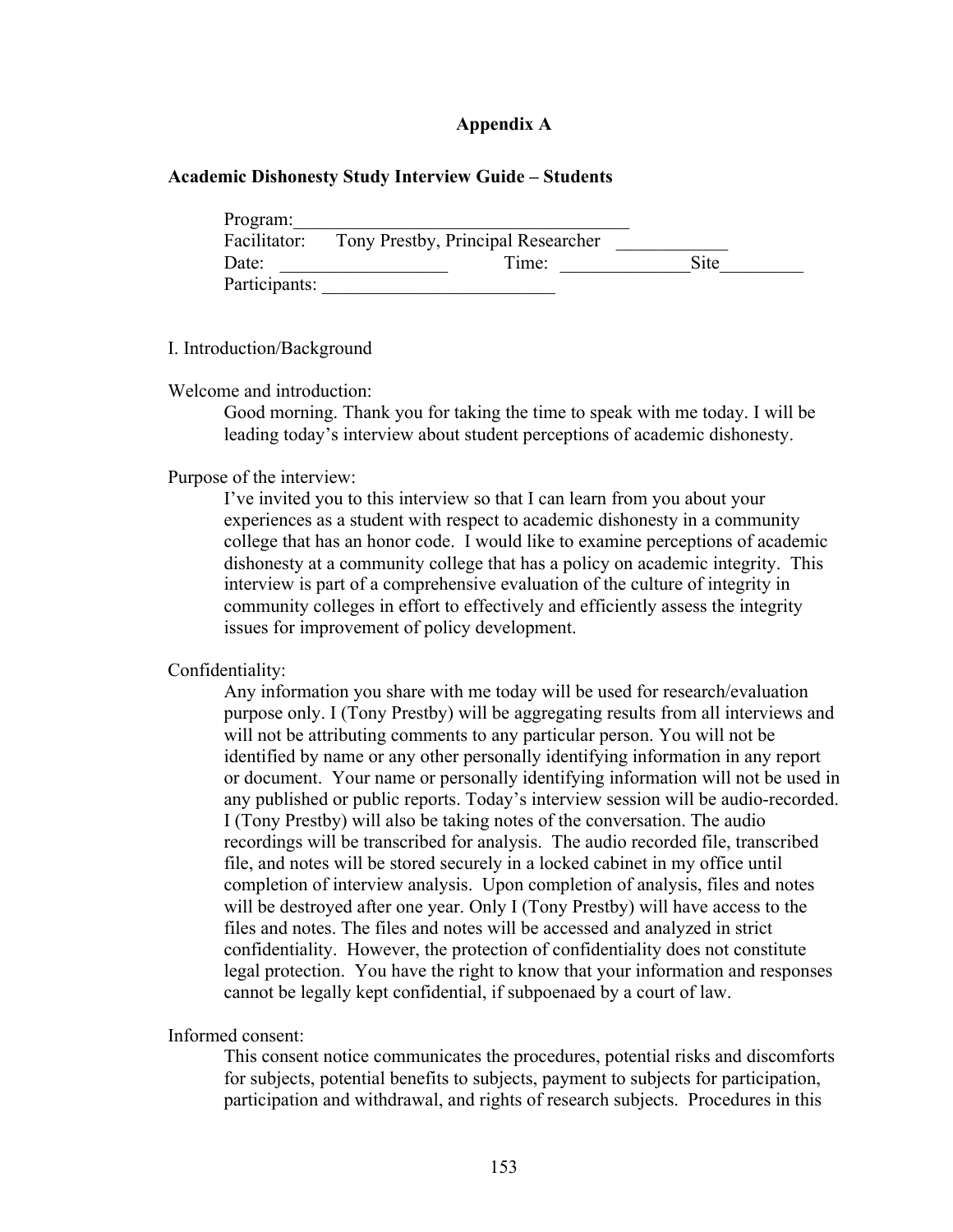interview are limited to semi-structured interviews. Because the topic deals with issues that are sensitive, some interview questions may involve issues of a professional and/or personal nature, including experiences with and/or perceptions of college coursework, programs, instructors, and/or other students that are served by the institution. You may feel uneasy about answering some of these interview questions. You may elect not to answer any of the questions with which you feel uneasy and still remain as a participant in the study. You may not benefit personally from your participation in this study. However, this interview is part of the evaluation that will assess the effects of academic integrity policies. Thus, findings of this study may lead to improvements in policies for students and may contribute to our knowledge on the subject. Interview participants and/or research subjects will not be paid for their participation in this interview. Your participation in this interview is voluntary. You are not obligated whatsoever to answer or respond to any question or to discuss anything that you are not inclined to answer or discuss. You can skip any question, or any part of any question, and will not face any penalty for answering, or not answering, any question in any way. You may ask that the audio recording be stopped at any time and/or may leave the interview at any time for any reason without consequences of any kind. You may withdraw consent at any time and discontinue participation without penalty of any kind. You can halt your participation in the interview at any time, including up to 30 days after the interview session has been conducted. You are not waiving legal claims, rights, or remedies because of your participation in this interview. Data of this interview are not protected from subpoena and may be surrendered with valid court order.

In addition to this informed consent notice, please find an informed consent form as part of your interview session packet. At this time, I ask you to read, review, and sign the informed consent form. If you have questions, please ask them now.

#### Identification and contact information of evaluator:

If you have questions regarding your rights as a research subject, the details of this study, or any other concerns please contact Tony Prestby. at his mailing address, email address, or telephone number listed here.

#### Timing:

Today's interview will last approximately 45 minutes. Are there any questions before we get started?

#### II. Interview

- 1. Please tell me what does the term "academic dishonesty mean to you?
- 2. Can you describe specific actions and examples of what is academically dishonest behavior and why?
- 3. From your own perspective, what kind of student commits academic dishonesty?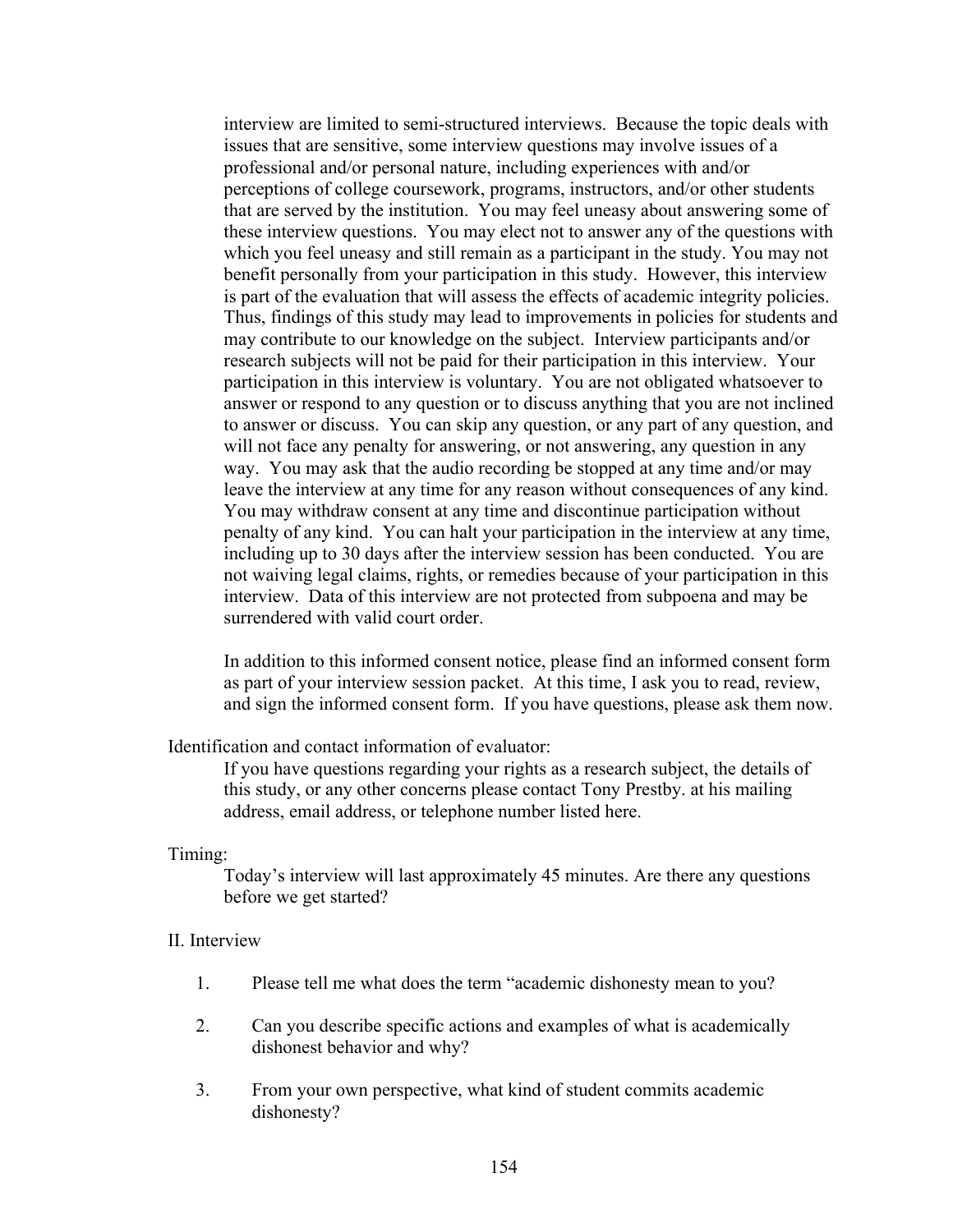- 4. In your opinion, why do you think students cheat and/or plagiarize?
- 5. Think back on your experiences in classes here at this college. Describe your recollections of witnessing cheating in class. What were your thoughts as you watched students cheat?
- 6. What do you know about this colleges' academic dishonesty policies?

#### Closing Questions

I would like give you a final opportunity to help me understand the phenomenon of academic dishonesty. Before I end today, is there anything that I missed? Do you have any other issues related to the evaluation of academic dishonesty? Have you said everything that you anticipated wanting to say but didn't get a chance to say?

#### III. Debriefing

Thank you for participating in today's interview session. I appreciate your taking the time and sharing your ideas with me. I also want to restate that what you have shared with me is confidential. No part of our discussion that includes names or other identifying information will be used in any published reports or documents. Only de-identified data will be used for published reports of academic integrity. I (Tony Prestby) will be combining information gathered in the interview with information gathered from the other data sources (e.g., document and archival analysis). The data from this interview will be stored and maintained in a password-protected flash drive of the researcher. Further, de-identified data will be maintained in a password-protected laptop of the researcher for a period of one (1) year after the date of this interview session, after which the data will be destroyed. Finally, I want to provide you with a chance to ask any questions that you might have about this interview. Do you have any questions at this time?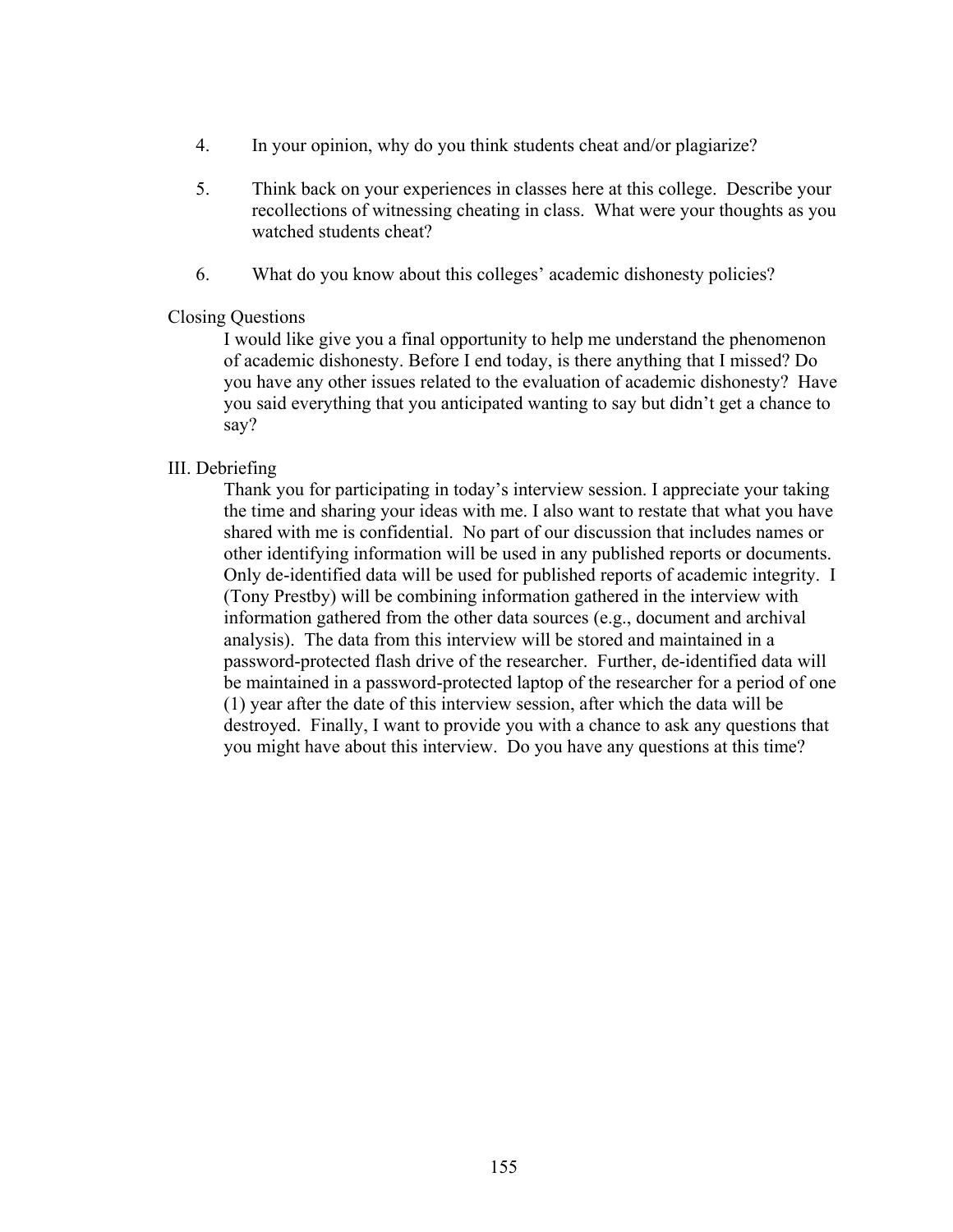#### **Appendix B**

#### **Academic Dishonesty Study Interview Guide – Faculty**

| Program:      |                                    |       |
|---------------|------------------------------------|-------|
| Facilitator:  | Tony Prestby, Principal Researcher |       |
| Date:         | Time:                              | Site: |
| Participants: |                                    |       |

#### I. Introduction/Background

Welcome and introduction:

Good morning. Thank you for taking the time to come together for this interview discussion with me today. I will be conducting today's interview about faculty perceptions of academic dishonesty.

#### Purpose of the interview:

I've invited you to this interview so that I can learn from you about your experiences as a faculty member with respect to academic dishonesty in a community college environment that has an honor code. I would like to examine perceptions of academic dishonesty at a community college that has a policy on academic integrity. This interview is part of a comprehensive evaluation of the culture of integrity in community colleges in effort to effectively and efficiently assess the integrity issues for improvement of policy development.

#### Confidentiality:

Any information you share with me today will be used for research/evaluation purpose only. I (Tony Prestby) will be aggregating results from all interviews and will not be attributing comments to any particular person. You will not be identified by name, department or office, position, or any other personally identifying information in any report or document. Your name or personally identifying information will not be used in any published or public reports.

Today's interview session will be audio-recorded. I (Tony Prestby) will also be taking notes of the conversation. The audio recordings will be transcribed for analysis. The audio recorded file, transcribed file, and notes will be stored securely in a locked cabinet of Tony Prestby until completion of interview analysis. Upon completion of analysis, files and notes will be destroyed after one year. Only I Tony Prestby) will have access to the files and notes. The files and notes will be accessed and analyzed in strict confidentiality. However, the protection of confidentiality does not constitute legal protection. You have the right to know that your information and responses cannot be legally kept confidential, if subpoenaed by a court of law*.*

Informed consent:

This consent notice communicates the procedures, potential risks and discomforts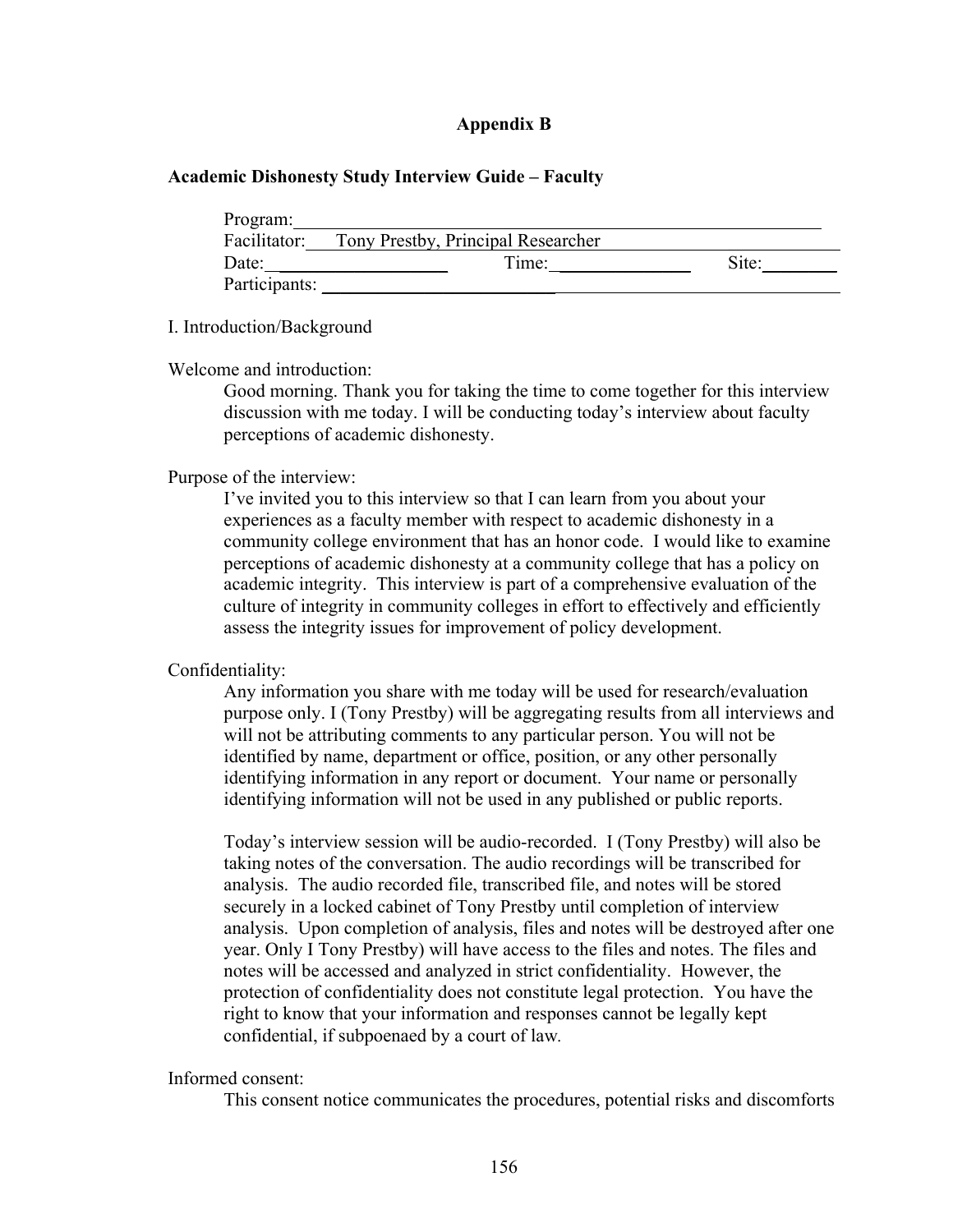for subjects, potential benefits to subjects, payment to subjects for participation, participation and withdrawal, and rights of research subjects. Procedures in this interview are limited to semi-structured interview sessions. Because the sample program deals with issues that are sensitive, some interview questions may involve issues of a professional and/or personal nature, including experiences with and/or perceptions of students, programs, and/or colleagues, that are served by the institution. You may feel uneasy about answering some of these interview questions. You may elect not to answer any of the questions with which you feel uneasy and still remain as a participant in the study. You may not benefit personally from your participation in this study. However, this interview is part of the evaluation that will assess the effects of academic dishonesty and academic integrity policies. Thus, findings of this study may lead to improvements in policies for students and may contribute to our knowledge on the subject. Interview participants and/or research subjects will not be paid for their participation in this interview. Your participation in this interview is voluntary. You are not obligated whatsoever to answer or respond to any question or to discuss anything that you are not inclined to answer or discuss. You can skip any question, or any part of any question, and will not face any penalty for answering, or not answering, any question in any way. You may ask that the audio recording be stopped at any time and/or may leave the interview at any time for any reason without consequences of any kind. You may withdraw consent at any time and discontinue participation without penalty of any kind. You can halt your participation in the interview at any time, including up to 30 days after the interview session has been conducted. You are not waiving legal claims, rights, or remedies because of your participation in this interview. Data of this interview are not protected from subpoena and may be surrendered with valid court order.

In addition to this informed consent notice, please find an informed consent form as part of your interview session packet. At this time, I ask you to read, review, and sign the informed consent form. If you have questions, please ask them now. If you would like to ask a question in private, please let me know.

Identification and contact information of evaluator:

If you have questions regarding your rights as a research subject, the details of this study, or any other concerns please contact Tony Prestby. at his mailing address, email address, or telephone number listed here.

Timing:

Today's interview will last approximately 45 minutes. Are there any questions before I get started?

#### II. Interview

- 1. Please tell me what does the term "academic dishonesty mean to you?
- 2. Can your cite specific actions and/or examples at this college of what is academically dishonest behavior and why?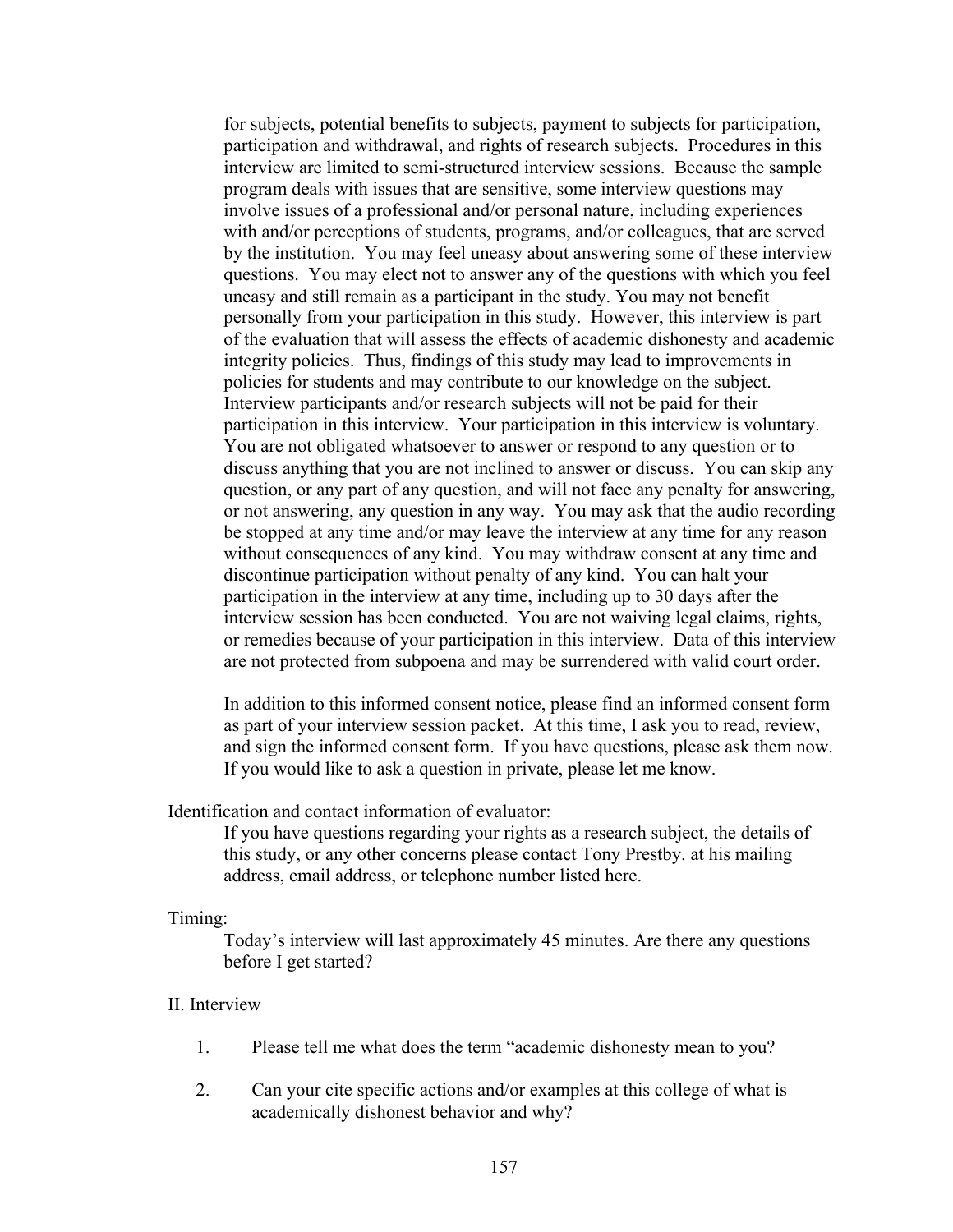- 3. From your experience at this college, please describe what kind of student commits academic dishonesty?
- 4. Please describe for me your thoughts and feelings when you discover a student has cheated or plagiarized?
- 5. Thinking back to when you discover a student has cheated can you describe for me how you handle these incidents and how these behaviors support your beliefs about academic dishonesty?
- 6. What factors do you believe lead students to cheat? What factors do you believe lead students not to cheat?
- 7. Please describe in your own words how you believe students are informed about academic integrity policies at this institution?
- 8. What do you know about academic dishonesty policies at this college?
- 9. From your perspective as a faculty member, what effect does having an academic dishonesty policy and academic dishonesty committee have on creating a culture of integrity?

#### Closing Questions

I would like give you a final opportunity to help us evaluate the academic dishonesty research study. Before I end today, is there anything that I missed? Do you have any other issues related to the evaluation of the academic dishonesty? Have you said everything that you anticipated wanting to say but didn't get a chance to say?

# III. Debriefing

Thank you for participating in today's interview session. I appreciate your taking the time and sharing your ideas with me. I also want to restate that what you have shared with me is confidential. No part of our discussion that includes names or other identifying information will be used in any published reports or documents. Only de-identified data will be used for published reports of sample program performance. I (Tony Prestby) will be combining information gathered in the interview with information gathered from the other data sources (e.g., document and archival analysis). The data from this interview will be stored and maintained in a password-protected laptop of the researcher and transcriptionist (only during transcription). Further, de-identified data will be maintained in a passwordprotected laptop of the researcher for a period of three (3) years after the date of this interview session, after which the data will be destroyed. Finally, I want to provide you with a chance to ask any questions that you might have about this interview. Do you have any questions at this time?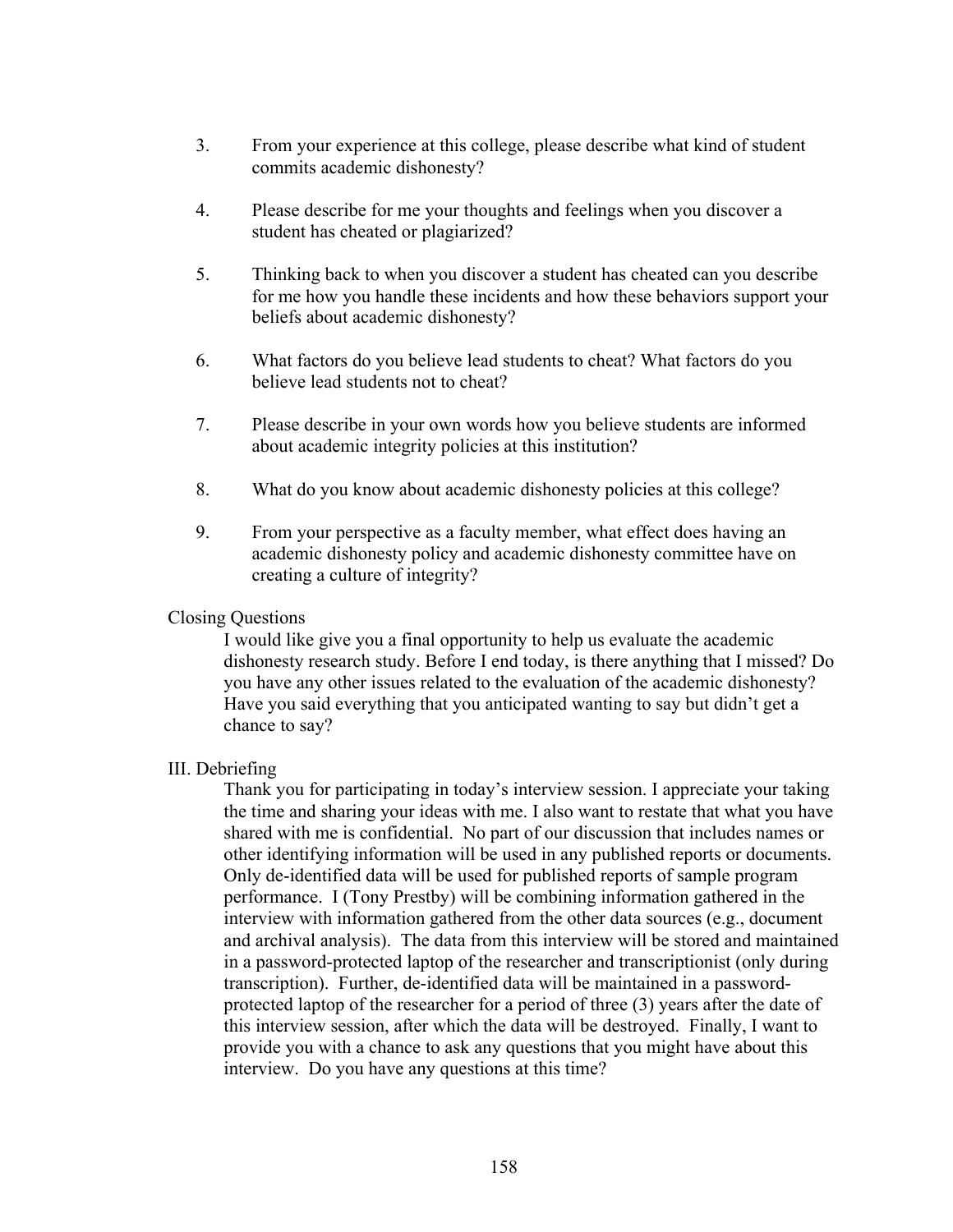## **Appendix C**

#### **Definitions for Participants**

#### Honor Code

Faculty, students, and administrators are committed to uphold an environment conducive to learning characterized by academic integrity.

#### Honor Code Mission Statement

The college is committed to the academic, social, and ethical development of our students. We strive to create a learning environment that is challenging and supportive of the community at-large. We are committed to upholding fundamental values of honesty, trust, fairness, respect, responsibility, civility, and community. In recognition of this effort we hereby establish this Honor Code and Honor Council.

#### Honor Code Principles

General principles guiding the Honor Code and Honor Council include the following:

Honesty: means fairness and straightforwardness of conduct; implies a refusal to lie, steal, or deceive in any way.

Integrity: implies that one is true to a trust; one adheres to a code of moral values. Social Responsibility: is demonstrated by adherence to policies of the institution, departments, labs, libraries and individual classes.

Respect and Civility: implies that one will conduct oneself in a courteous and respectful manner in our communications and actions toward members of the campus community.

#### Student Honor Statement

As testament to their commitment and readiness to join the college academic community, all students are expected to uphold the Honor Code. At the time of admission students will certify the following statement:

In the pursuit of the high ideals and rigorous standards of academic life, I commit *myself to respect and uphold the Honor Code, Code of Academic Conduct, and Student Conduct Code. I will conduct myself honorably as a responsible member of the college community in all endeavors I pursue.*

At the direction of a faculty member or testing officer, students may be requested to affirm or re-affirm their commitment to the Honor Code as they participate in any given examination, paper submission, or any other academic exercise.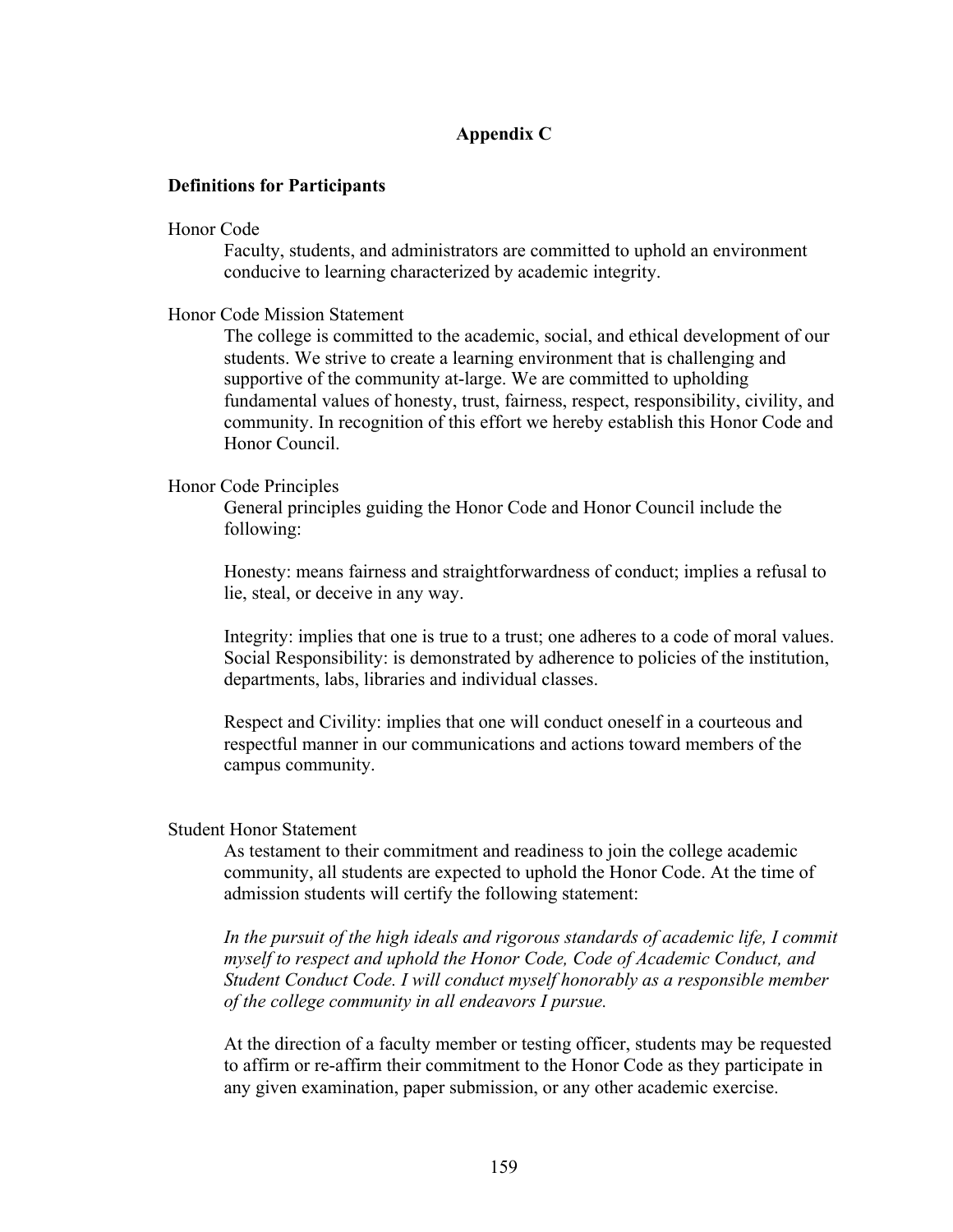# **Appendix D**

## **Invitation Letter Student**

June 20, 2011

Invitee name Address 1 Address 2 City State Zip

Invitation to Participate in an Academic Dishonesty Research Study

Dear Potential Participant:

My name is Tony Prestby, and I am a doctoral student) in the Michael D. Eisner College of Education at California State University, Northridge. I am conducting a research study as part of the requirements of my degree in educational leadership, and I would like to invite you to participate. I am studying the perceptions of students and faculty in regards to academic dishonesty at a community college.

If you decide to join the study, you will be asked to participate in an interview about academic dishonesty. In particular, you will be asked questions about your feelings and thoughts about why students cheat and the affects of an academic dishonesty policy on creating a culture of integrity. As compensation for being part of the study, each student will be given a gift card worth \$10.00 to Subway Restaurant. Any information you share with me will be used for research/evaluation purpose only. You will not be identified by name or any other personally identifying information in any report or document. Your name or personally identifying information will not be used in any published or public reports.

The interviews will take place in the conference room located in the office of the Vice President of Student Affairs, and should last about 45 minutes. Taking part in the study is your completely voluntary and you may withdraw from the study at any time. I will be happy to answer any questions you have about the study. You may contact me at (310) 434-4271 or by email at, Prestby  $\text{tony}(\hat{\alpha} \text{smc.edu})$  or my faculty advisor, Dr. Diane Gehart, 818 677-7468, or by email at diane.gehart.74@csun.edu if you have study related questions or problems.

Thank you for your consideration. If you would like to participate, please contact me at the number listed below to discuss participating.

With kind regards,

Tony Prestby Santa Monica College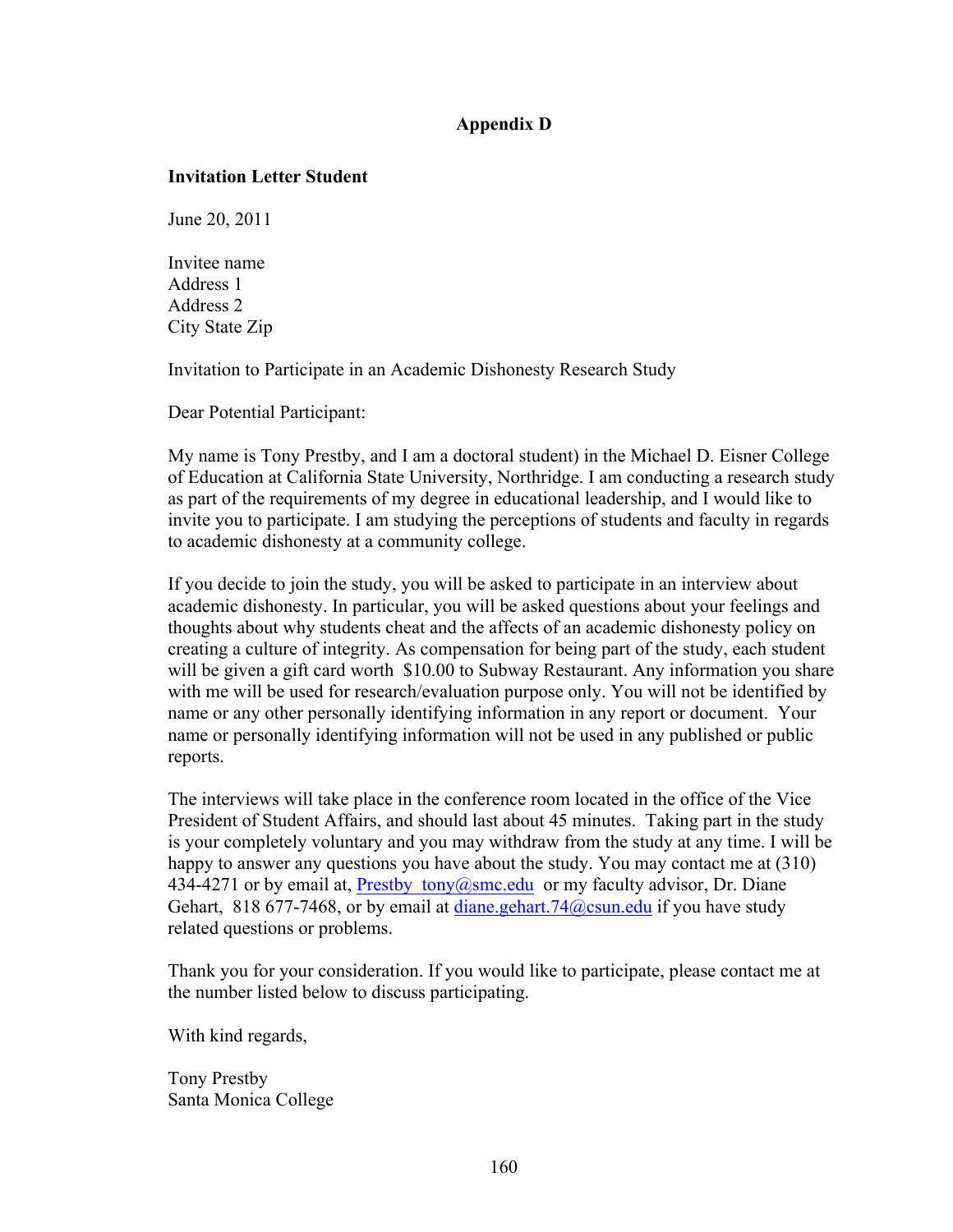1900 Pico Boulevard [Telephone Number Redacted] Prestby\_tony@smc.edu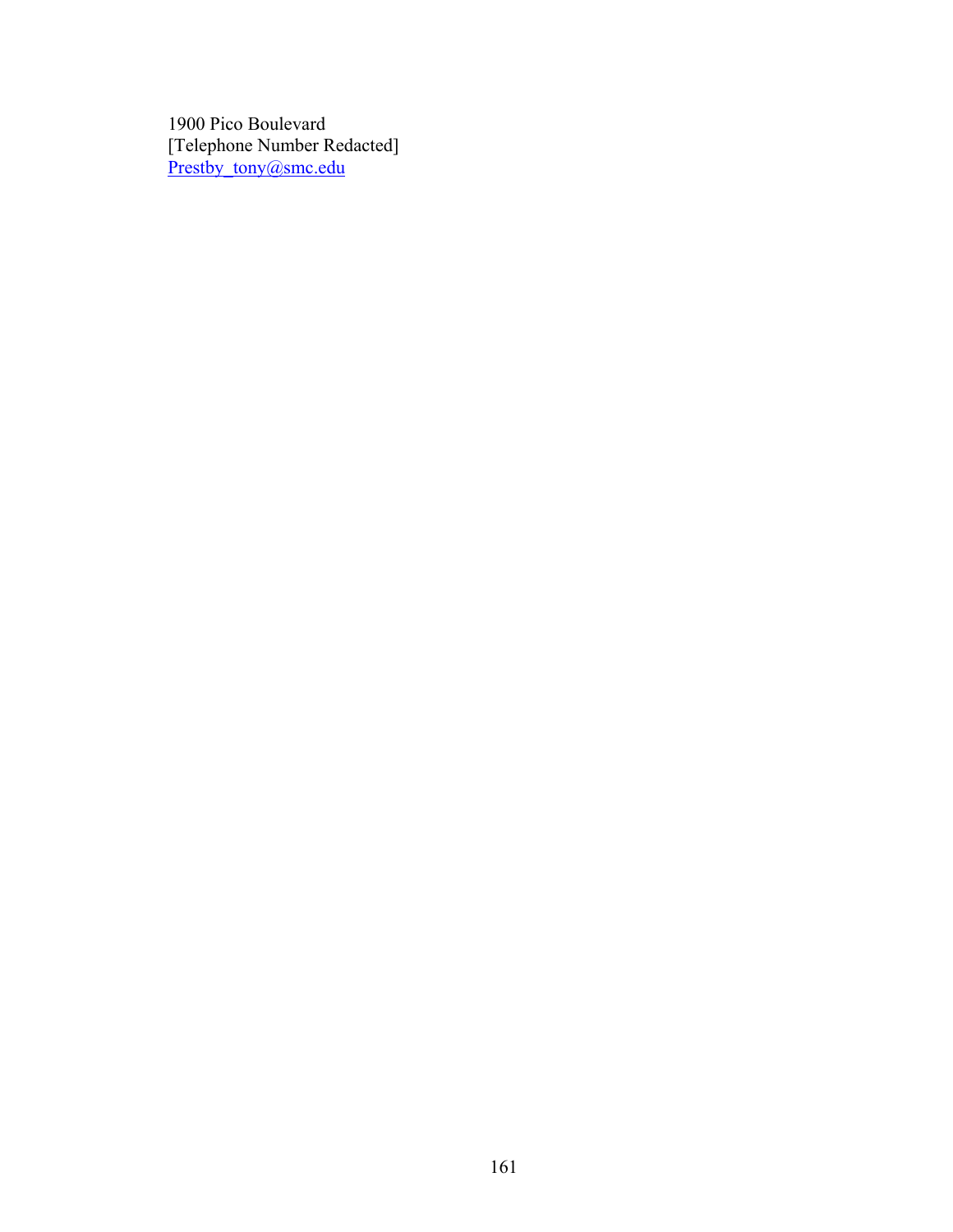# **Appendix E**

### **Participation Letter – Faculty**

June 20, 2011

Invitee name Address 1 Address 2 City State Zip

Invitation to Participate in an Academic Dishonesty Research Study

Dear Potential Faculty Participant:

My name is Tony Prestby, and I am a doctoral student) in the Michael D. Eisner College of Education at California State University, Northridge. I am conducting a research study as part of the requirements of my degree in educational leadership, and I would like to invite you to participate. I am studying the perceptions of students and faculty in regards to academic dishonesty at a community college.

If you decide to join the study, you will be asked to participate in an interview about academic dishonesty. In particular, you will be asked questions about your feelings and thoughts about why students cheat and the affects of an academic dishonesty policy on creating a culture of integrity. Any information you share with me will be used for research/evaluation purpose only. You will not be identified by name or any other personally identifying information in any report or document. Your name or personally identifying information will not be used in any published or public reports.

The meeting will take place in the conference room located in the office of the Vice President of Student Affairs, and should last about 45 minutes. Taking part in the study is your decision, and I will be happy to answer any questions you have about the study. You may contact me at (310) 434-4271 or by email at, Prestby tony@smc.edu or my faculty advisor, Dr. Diane Gehart, 818 677-7468, or by email at diane.gehart.74@csun.edu if you have study related questions or problems.

Thank you for your consideration. If you would like to participate, please contact me at the number listed below to discuss participating.

With kind regards,

Tony Prestby Santa Monica College 1900 Pico Boulevard [Telephone Number Redacted] Prestby tony@smc.edu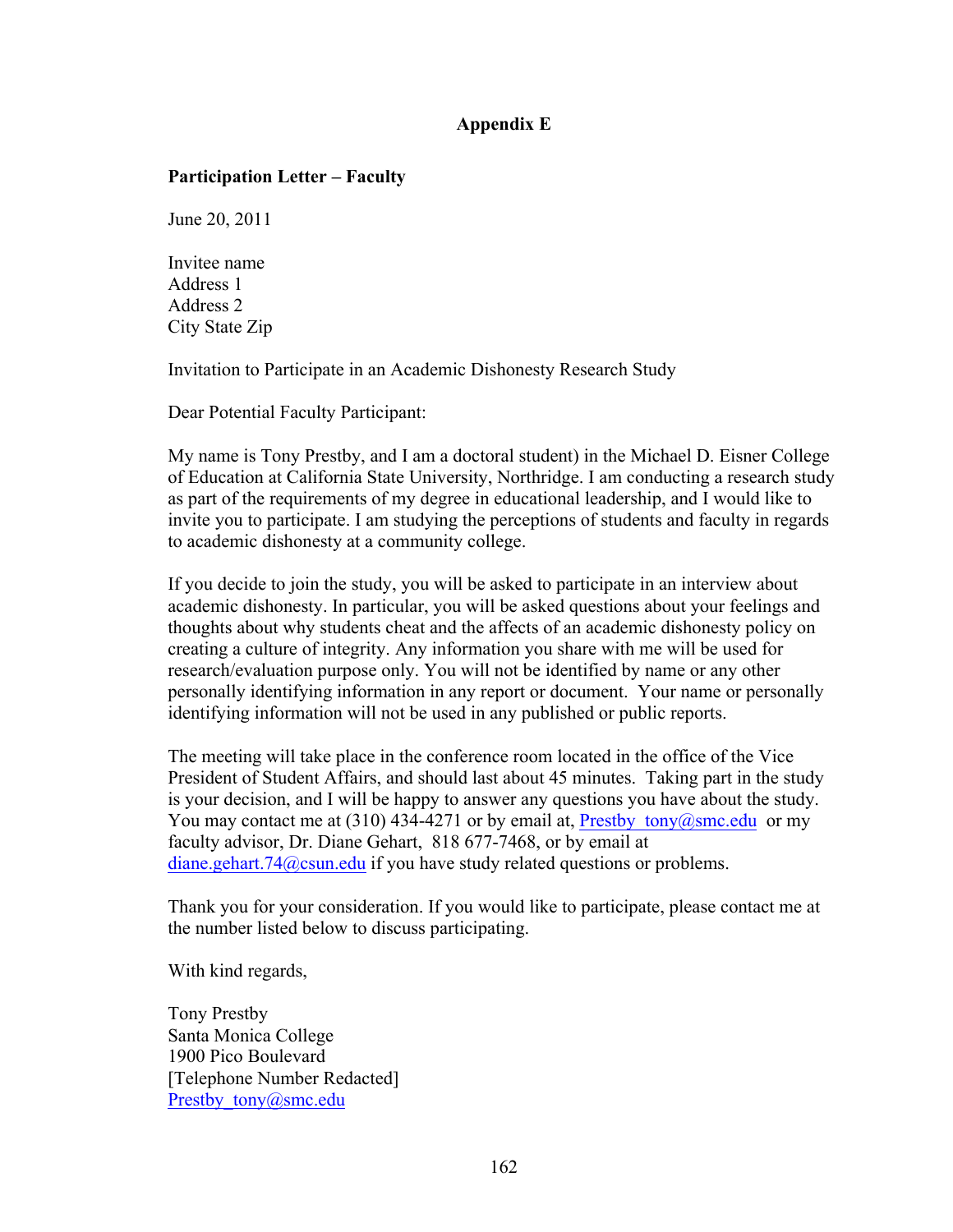# **Appendix F**

**Student Participant Invitation - Email version**

# Student Invitation to Participate in a Research Study

You are invited to participate in a research study that examines student and faculty perceptions of academic dishonesty in a community college. To be eligible to participate in the study, you must meet the following criteria:

1. Currently be a full-time student (12 units or more) for fall

2. Have completed 25 units or more of college credit; and

3. You are a:

a) Business Major b) Health- Related Science Major; or c) Have completed English 1, 2, or 31

# *You will be compensated with a \$ 20.00 gift card to the Santa Monica College Bookstore for your participation in a 30-45 minute interview***.**

If you are interested in participating in this study, please contact:

Tony Prestby Graduate Student Educational Leadership and Policy Studies California State University, Northridge tprestby2010@gmail.com 310.488-0762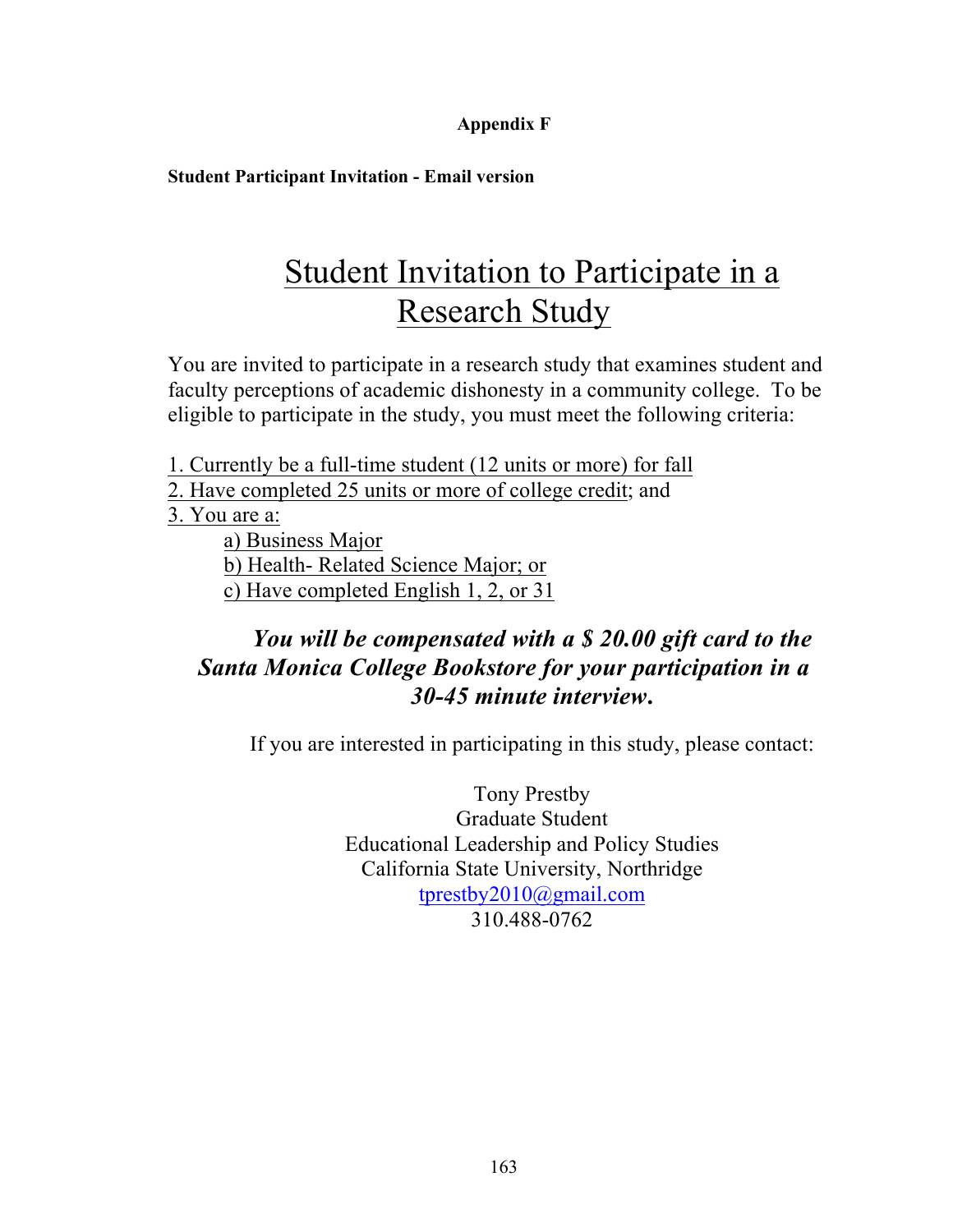# **Appendix G**

# **Faculty Participant Invitation – Email Version**

# Faculty Invitation to Participate in a Research Study of Academic Dishonesty

You are invited to participate in a research study that examines student and faculty perceptions of academic dishonesty in a community college. To be eligible to participate in the study, you must be

1. a full-time tenured faculty member; and 2. teach in the disciplines of Business, English, or Science courses leading to health care professions.

# *You will be compensated with a \$10.00 gift card to Subway for your participation in a 30-45 minute interview***.**

If you are interested in participating in this study, please contact:

Tony Prestby Graduate Student Educational Leadership and Policy Studies California State University, Northridge tprestby2010@gmail.com 310.488-0762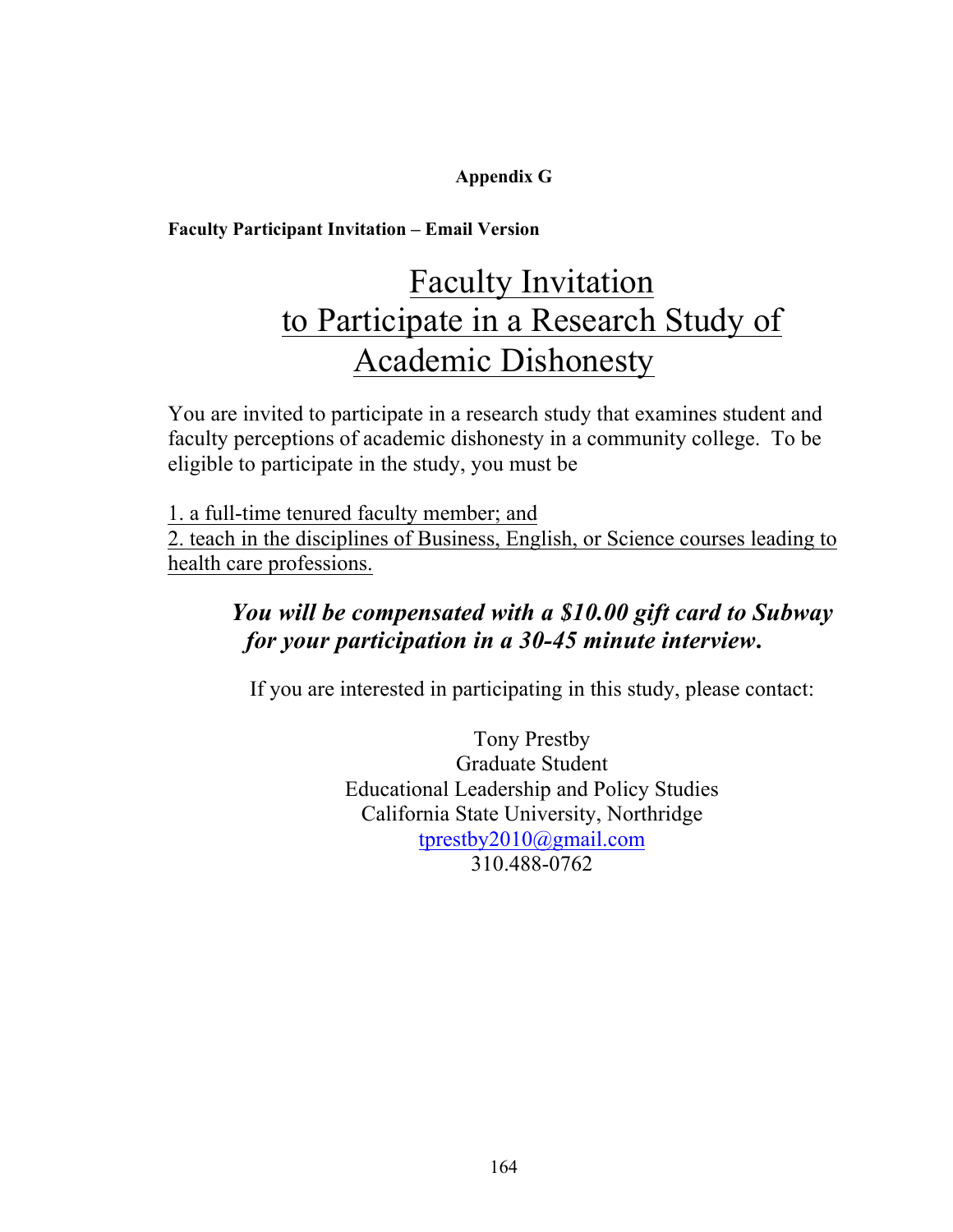## **Appendix H**

**Faculty Informed Consent**

# **California State University, Northridge C**on**sent to Participate in Research Academic Dishonesty in Community Colleges Faculty Form**

You are asked to participate in a research study conducted by Tony Prestby (Student Investigator), M.A., and Diane Gehart (Faculty Sponsor), Ph.D., from the Michael D. Eisner College of Education, at the California State University, Northridge. You were selected as a possible participant in this study because you are (1) a tenured faculty member; and (2) teach courses in the disciplines of English, Business, or the Sciences; and  $(3 \text{ are willing to share your experiences. Your participation in this research)$ study is voluntary**.**

This consent form includes sections that explain (1) the purpose of the study, (2) procedures, (3) potential risks and discomforts for subjects, (4) potential benefits to subjects, (5) payment to subjects for participation, (6) audio recording of subjects, (7)confidentiality, (8) uses of data; (9) participation and withdrawal, and review; (8) identification of investigator, (9) rights of research subjects; and (10) signature of research subjects and investigator.

Purpose of the Study

This study is an evaluation that assesses the student and faculty perceptions of academic dishonesty. This research study is part of my dissertation. I am interested in examining the perceptions of why students commit acts of academic dishonesty in order to evaluate existing policies for effectiveness. The goal of the evaluation is program improvement.

Procedures

If you elect to participate in this study, you may be asked to do the following:

- **1.** Participate in a 30-45-minute focus group interview session;
- **2.** Possible participation in a 30-45 minute focus group interview session at the completion of the study.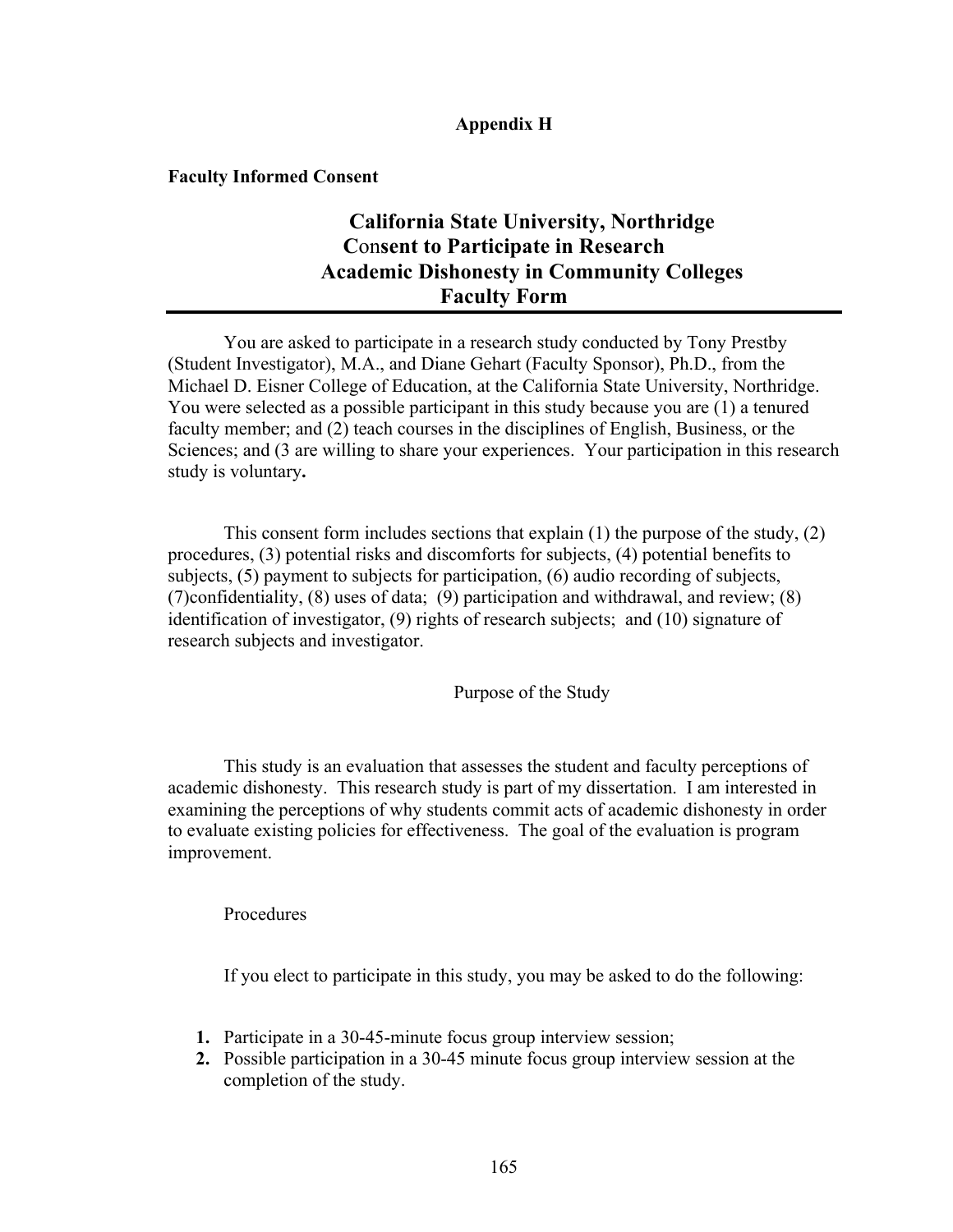#### **Potential Risks and Discomforts to Subjects**

Because the program deals with issues that are sensitive, some interview questions may involve issues of a professional and/or personal nature, including experiences with and/or perceptions of policies, instructors, and other students. You may feel uneasy about answering some of these interview questions. You may elect not to answer any of the questions with which you feel uneasy and still remain as a participant in the study.

#### **Potential Benefits to Subjects**

You may not benefit personally from your participation in this study. However, this evaluation addresses the needs of future students. Thus, findings of this study may contribute to our limited knowledge on the subject. The information gleaned from the study may lead to greater awareness of issues surrounding academic dishonesty and integrity policies. The findings may also inform members of the larger higher education community to help educate and inform students about the seriousness and effects of academic dishonesty.

#### **Payment to Subjects for Participation**

Interviewees and/or research subjects will not be paid for their participation in this study, but will be given a gift card worth \$10.00 at Subway.

#### **Audio Recording of Subjects**

During the course of the project, subjects may be audio recorded. Your initials here signify your consent to be audio recorded. You will be audio recorded for reasons related to data analysis and interpretation. During the audio recording, you may decline to be recorded and have the recorder turned off at any time during the interview. Digital audio recordings (i.e., files) will be stored on the laptop (password protected of the principal investigator. De-identified records in the form of transcriptions (i.e., files) will be maintained on the laptop (password protected) of the principal investigator for the period through which findings from the study will be disseminated. After this period digital audio files and transcription files will be destroyed.

#### **Confidentiality**

Any information that is obtained in connection with this study and that can be identified with you will remain confidential and will be disclosed only with your permission or as required by law. The information that you provide and responses that you give cannot be legally kept confidential. Names will not be used in the reporting of findings. Every effort will be taken to ensure your confidentiality as a participant in this study. If you consent to participate, you will be assigned a random, three-digit number to protect you. No identifying information will be used, and your institution and/or program will not be identified by name in any published report.

#### **Uses of Data**

The information that you provide in this study may be used in institutional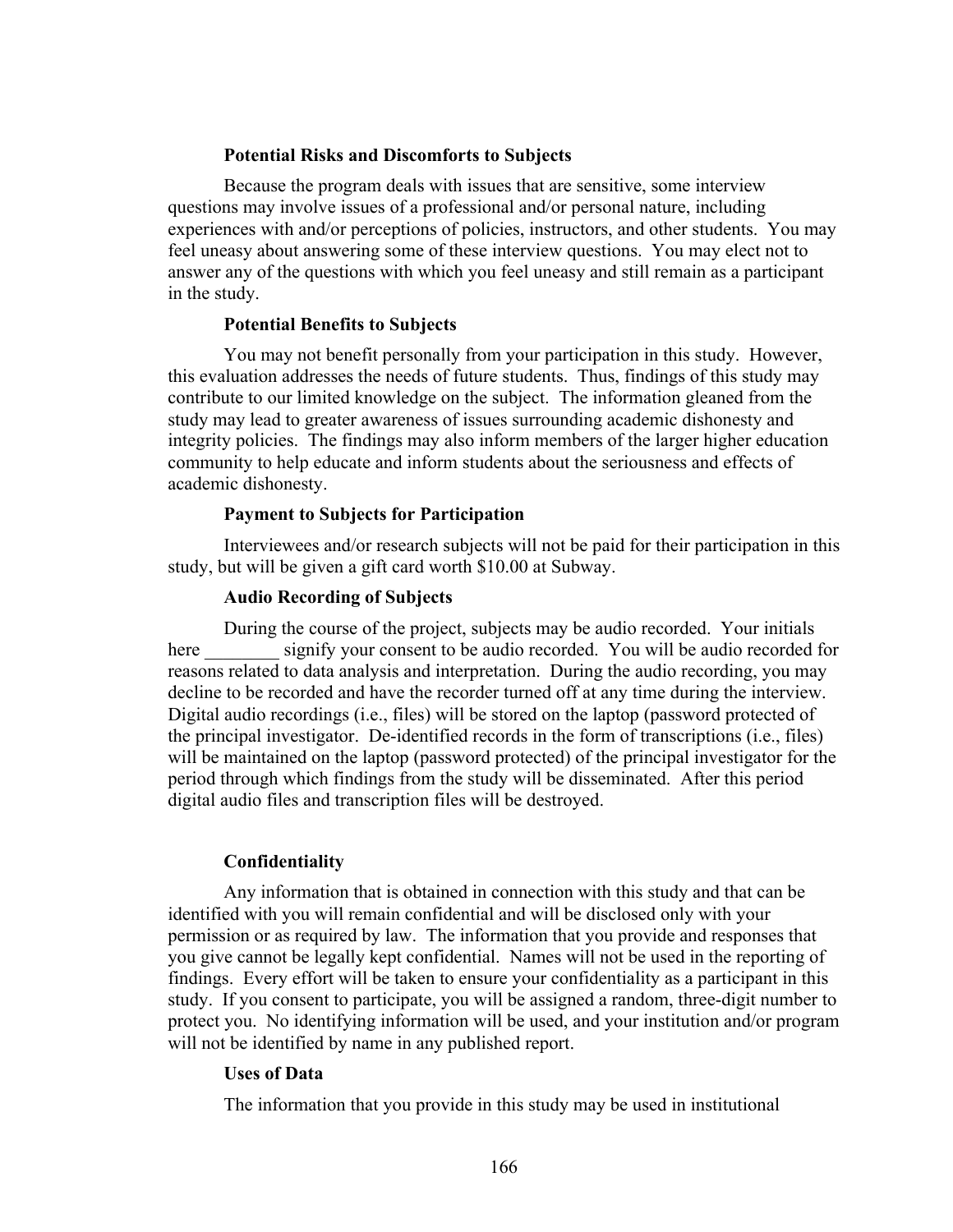reports, instructional material, and/or scholarly presentation and publications. Any information that you provide in connection with this study will not be associated with your name or your personally indentifying characteristics. That is, any direct quotations of what you say in connection with this study will be used in published or publically available documents in a way that cannot be associated with you.

# **Participation, Withdrawal, and Review**

Your participation in this study is voluntary. You are not obligated whatsoever to answer or respond to any question or to discuss anything that you are not inclined to answer or discuss. You can skip any question, or any part of any question, and will not face any penalty for answering, or not answering, any question in any way. You may ask that the audiotape be stopped at any time and/or may leave the interview at any time for any reason without consequences of any kind. Once your participation in interviews has concluded, you will have a period of 30 days (from the date of the final interview) to review digital audio files and/or transcriptions (whichever are available) from your interviews and/or withdrawal consent and participation in this study. If you withdrawal consent after participation in the interviews has concluded, digital audio files and/or transcription files (whichever are available) from your interviews will be immediately destroyed.

- **1.** Tony Prestby (Student Investigator) via email at tprestby2010@gmail.com
- **2.** Diane Gehart (Faculty Sponsor) via email at diane.gehart.74@csun.edu

# **Rights of Research Subjects**

You may withdraw consent at any time and discontinue participation without penalty. You can halt your participation in the study at any time. If you have questions regarding your rights as a research subject, please contact the office of Research and Sponsored Projects, California State University, Northridge 18111 Nordhoff Street Northridge, CA 91330-8222, (818)-677-2138.

# **Signature of Research Subjects**

I have read and understand the procedures described in this "Consent to Participate in Research." My questions have all been answered to my satisfaction, and I agree to participate in this study. I have been given a copy of this form.

 $\mathcal{L}_\text{max}$  , and the set of the set of the set of the set of the set of the set of the set of the set of the set of the set of the set of the set of the set of the set of the set of the set of the set of the set of the

Name of Subject

 $\_$  , and the set of the set of the set of the set of the set of the set of the set of the set of the set of the set of the set of the set of the set of the set of the set of the set of the set of the set of the set of th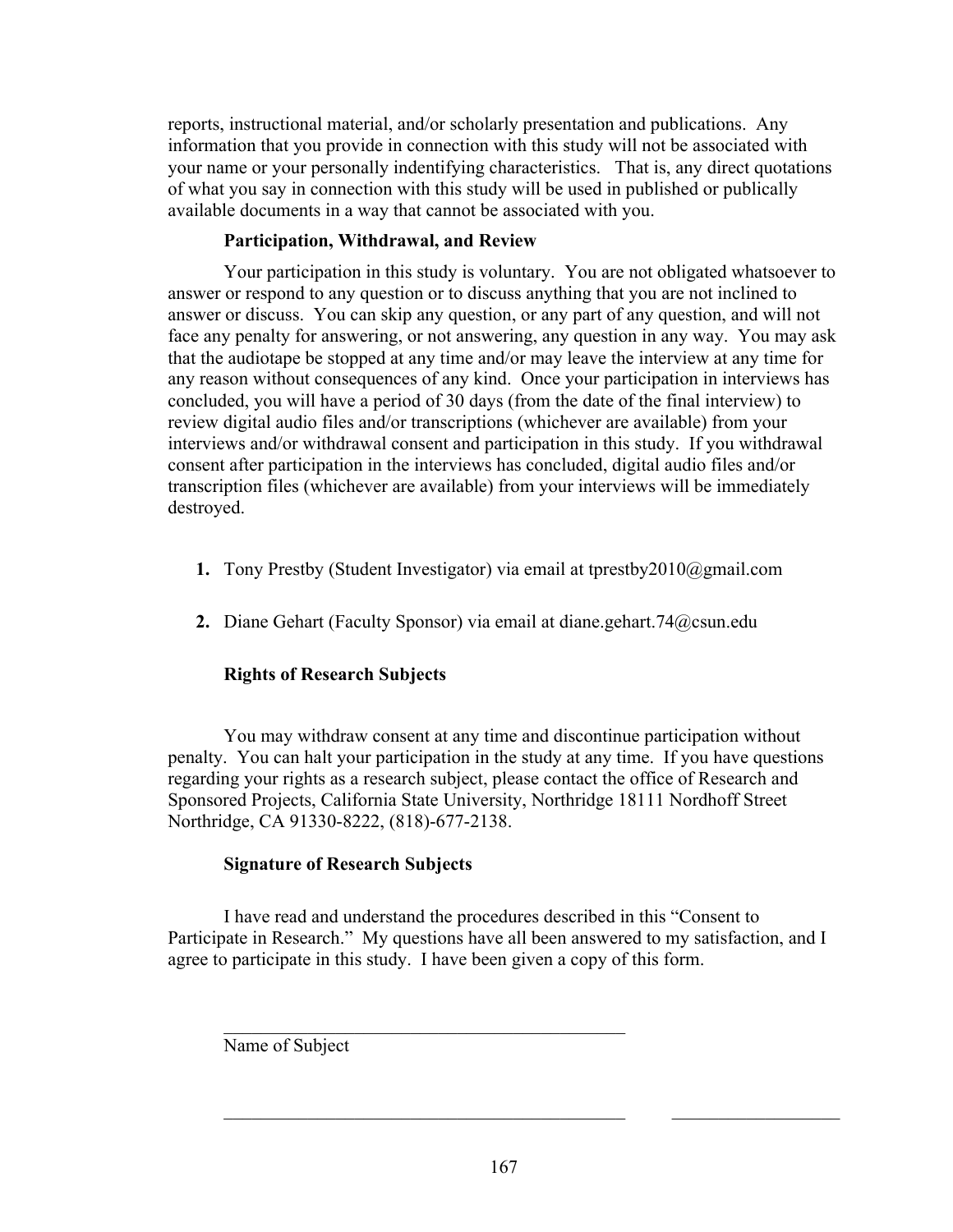Signature of Subject Date

Signature of Investigator or Designee

In my judgment the research subject is voluntarily and knowingly giving informed consent and possesses the legal capacity to give informed consent to participate in this research study.

 $\_$  , and the set of the set of the set of the set of the set of the set of the set of the set of the set of the set of the set of the set of the set of the set of the set of the set of the set of the set of the set of th

Name of Investigator or Designee

 $\mathcal{L}_\text{max}$  and the contract of the contract of the contract of the contract of the contract of the contract of the contract of the contract of the contract of the contract of the contract of the contract of the contrac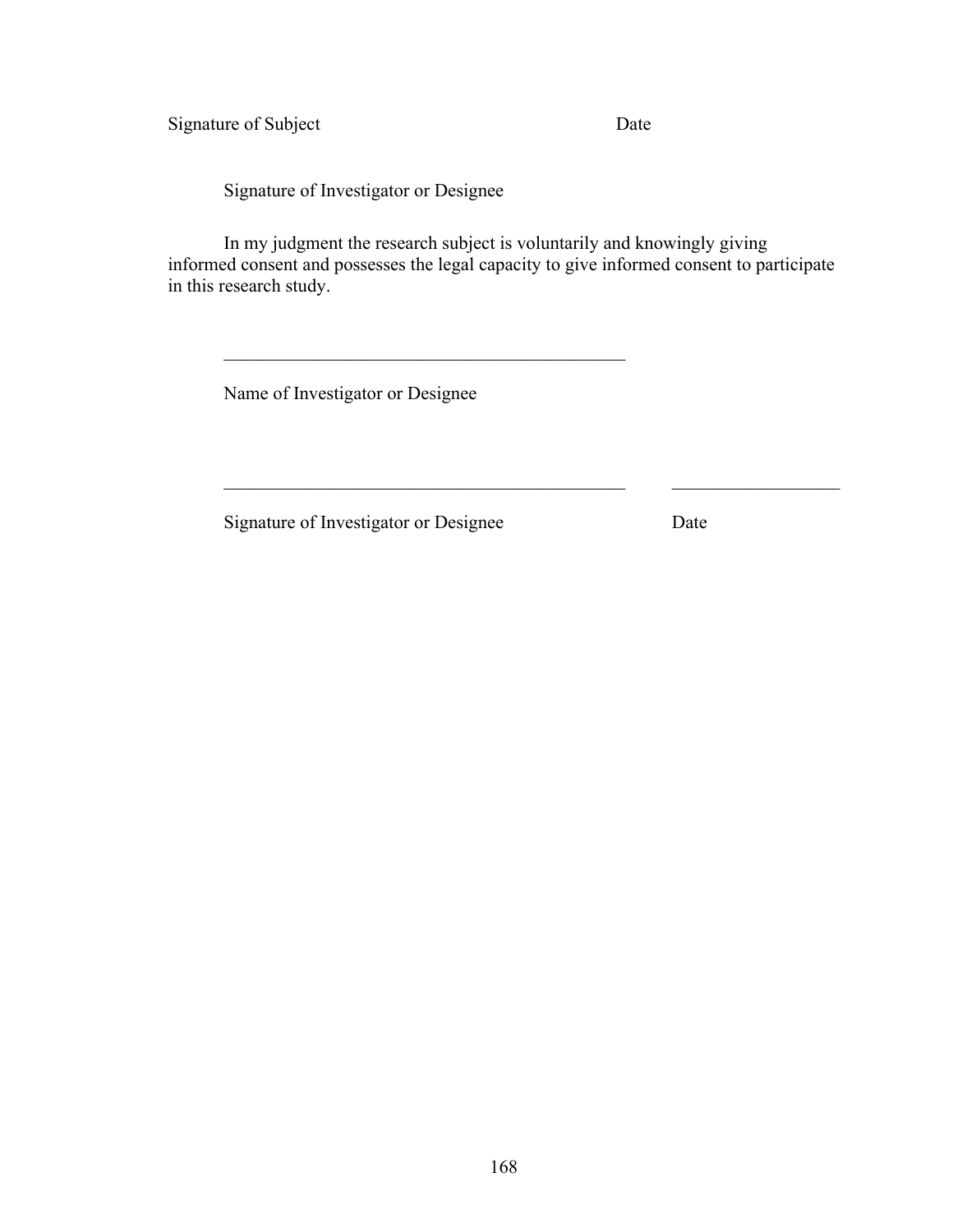# **Appendix I**

**Student Informed Consent**

# **California State University, Northridge C**on**sent to Participate in Research Academic Dishonesty in Community Colleges Student Form**

You are asked to participate in a research study conducted by Tony Prestby (Student Investigator), M.A., and Diane Gehart (Faculty Sponsor), Ph.D., from the Michael D. Eisner College of Education, at the California State University, Northridge. You were selected as a possible participant in this study because you are (1) a student, , and (2) are willing to share your experiences. Your participation in this research study is voluntary.

This consent form includes sections that explain (1) the purpose of the study, (2) procedures, (3) potential risks and discomforts for subjects, (4) potential benefits to subjects, (5) payment to subjects for participation, (6) audio recording of subjects, (7)confidentiality, (8) uses of data; (9) participation and withdrawal, and review; (8) identification of investigator, (9) rights of research subjects; and (10) signature of research subjects and investigator.

Purpose of the Study

This study is an evaluation that assesses the student and faculty perceptions of academic dishonesty. This research study is part of my dissertation. I am interested in examining the perceptions of why students commit acts of academic dishonesty in order to evaluate existing policies for effectiveness. The goal of the evaluation is program improvement.

Procedures

**If you elect to participate in this study, you may be asked to do the following:**

- **3. Participate in a 30-45-minute interview session;**
- **4. Possible participation in a 30-45 minute focus group interview session at the completion of the study.**

Potential Risks and Discomforts to Subjects

**Because the program deals with issues that are sensitive, some interview questions may involve issues of a professional and/or personal nature, including**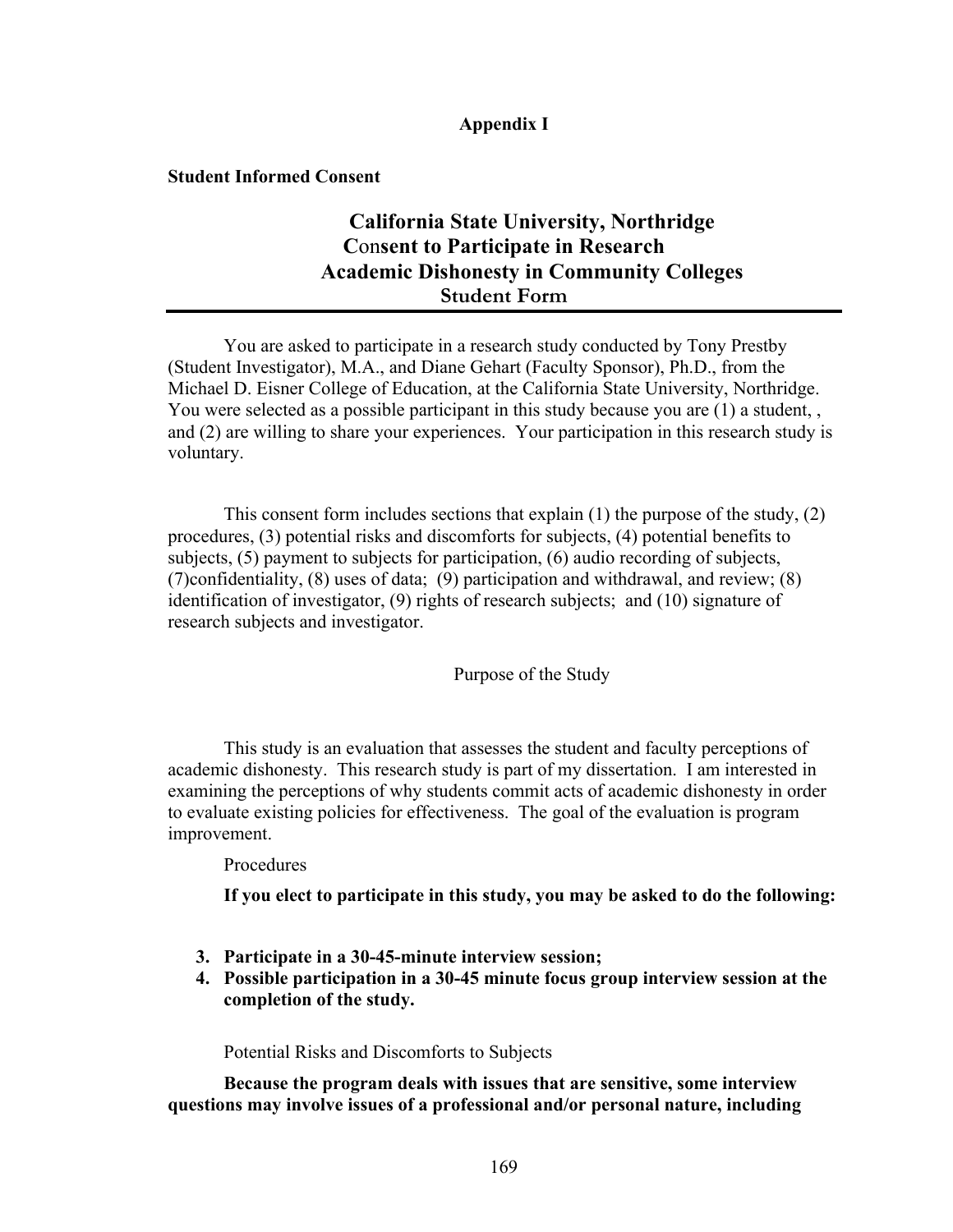**experiences with and/or perceptions of policies, instructors, and other students. You may feel uneasy about answering some of these interview questions. You may elect not to answer any of the questions with which you feel uneasy and still remain as a participant in the study.**

Potential Benefits to Subjects

**You may not benefit personally from your participation in this study. However, this evaluation addresses the needs of future students. Thus, findings of this study may contribute to our limited knowledge on the subject. The information gleaned from the study may lead to greater awareness of issues surrounding academic dishonesty and integrity policies. The findings may also inform members of the larger higher education community to help educate and inform students about the seriousness and effects of academic dishonesty.** 

Payment to Subjects for Participation

**Interviewees and/or research subjects will not be paid for their participation in this study, but will be given a gift card worth \$10.00 at Subway**

Audio Recording of Subjects

**During the course of the project, subjects may be audio recorded. Your initials here \_\_\_\_\_\_\_\_ signify your consent to be audio recorded. You will be audio recorded for reasons related to data analysis and interpretation. During the audio recording, you may decline to be recorded and have the recorder turned off at any time during the interview. Digital audio recordings (i.e., files) will be stored on the laptop (password protected of the principal investigator. De-identified records in the form of transcriptions (i.e., files) will be maintained on the laptop (password protected) of the principal investigator for the period through which findings from the study will be disseminated. After this period digital audio files and transcription files will be destroyed.** 

#### **Confidentiality**

**Any information that is obtained in connection with this study and that can be identified with you will remain confidential and will be disclosed only with your permission or as required by law. The information that you provide and responses that you give cannot be legally kept confidential. Names will not be used in the reporting of findings. Every effort will be taken to ensure your confidentiality as a participant in this study. If you consent to participate, you will be assigned a random, three-digit number to protect you. No identifying information will be used, and your institution and/or program will not be identified by name in any published report.** 

#### Uses of Data

**The information that you provide in this study may be used in institutional reports, instructional material, and/or scholarly presentation and publications. Any information that you provide in connection with this study will not be associated**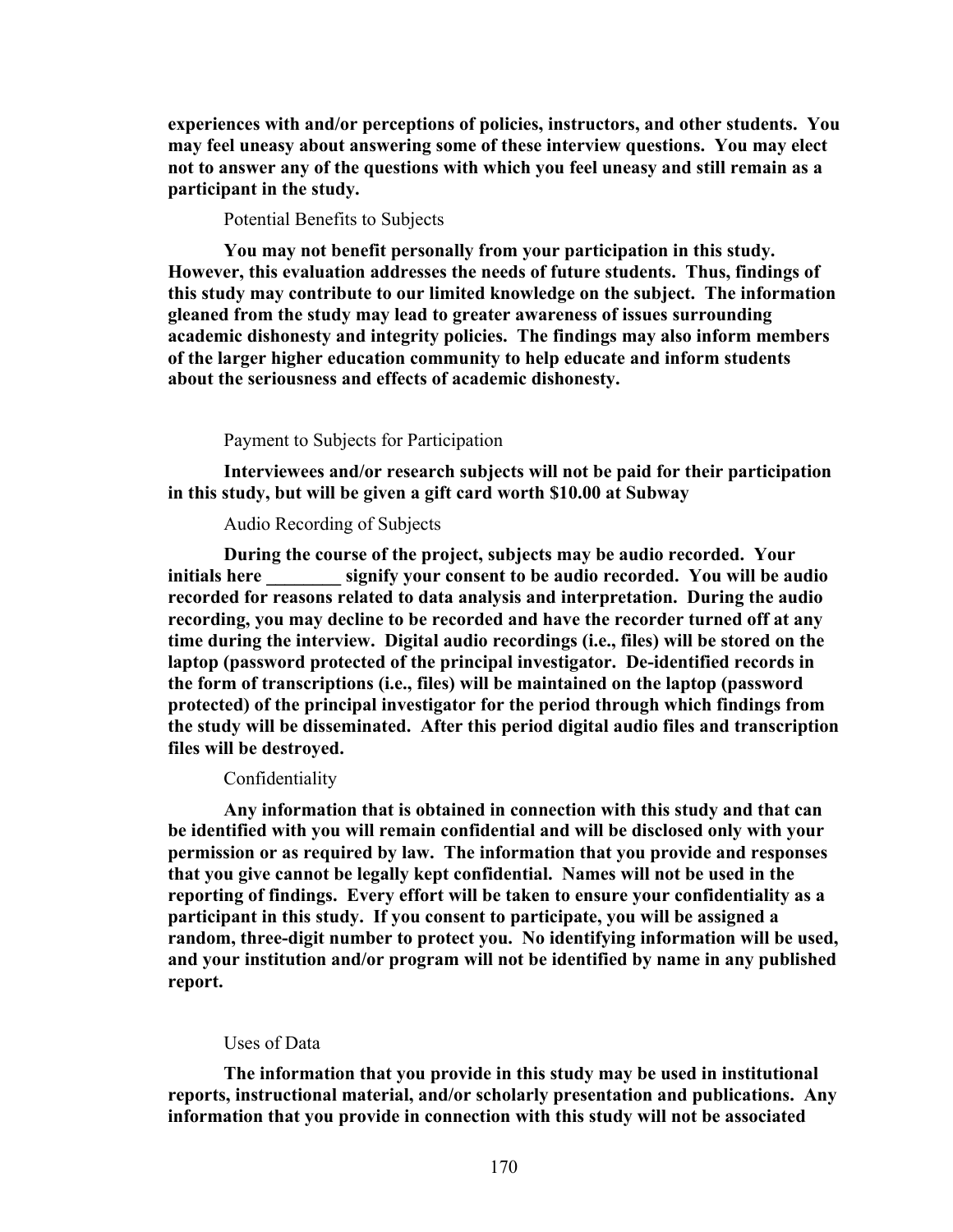**with your name or your personally indentifying characteristics. That is, any direct quotations of what you say in connection with this study will be used in published or publically available documents in a way that cannot be associated with you.** 

# Participation, Withdrawal, and Review

**Your participation in this study is voluntary. You are not obligated whatsoever to answer or respond to any question or to discuss anything that you are not inclined to answer or discuss. You can skip any question, or any part of any question, and will not face any penalty for answering, or not answering, any question in any way. You may ask that the audiotape be stopped at any time and/or may leave the interview at any time for any reason without consequences of any kind. Once your participation in interviews has concluded, you will have a period of 30 days (from the date of the final interview) to review digital audio files and/or transcriptions (whichever are available) from your interviews and/or withdrawal consent and participation in this study. If you withdrawal consent after participation in the interviews has concluded, digital audio files and/or transcription files (whichever are available) from your interviews will be immediately destroyed.**

- **1. Tony Prestby (Student Investigator) via email at tprestby@gmail.com**
- **2. Diane Gehart (Faculty Sponsor) via email at diane.gehart.74@csun.edu**

Rights of Research Subjects

You may withdraw consent at any time and discontinue participation without penalty. You can halt your participation in the study at any time. If you have questions regarding your rights as a research subject, please contact the office of Research and Sponsored Projects, California State University, Northridge 18111 Nordhoff Street Northridge, CA 91330-8222, (818)-677-2138.

Signature of Research Subjects

I have read and understand the procedures described in this "Consent to Participate in Research." My questions have all been answered to my satisfaction, and I agree to participate in this study. I have been given a copy of this form.

 $\mathcal{L}_\text{max}$  , and the set of the set of the set of the set of the set of the set of the set of the set of the set of the set of the set of the set of the set of the set of the set of the set of the set of the set of the

Name of Subject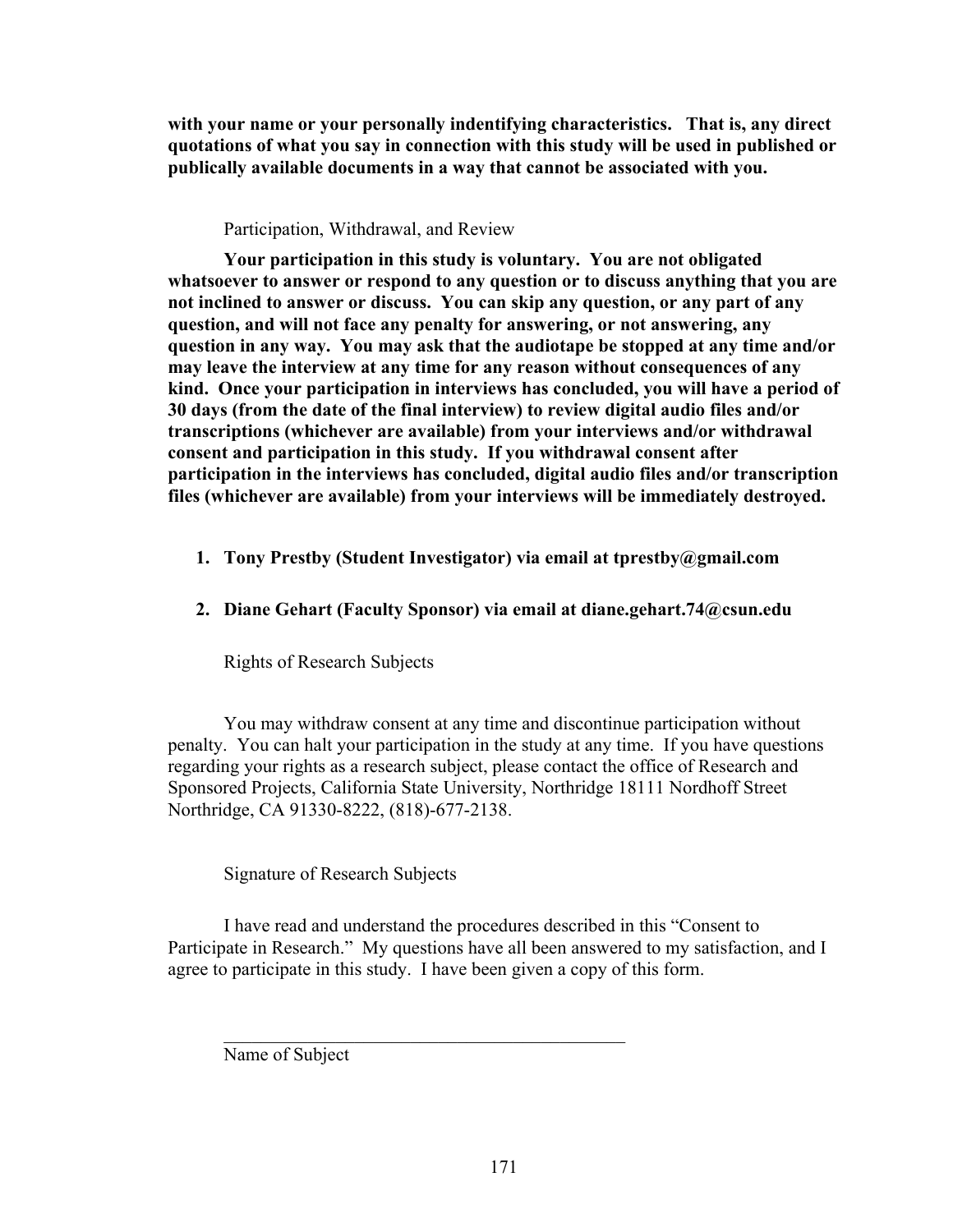Signature of Subject Date

Signature of Investigator or Designee

In my judgment the research subject is voluntarily and knowingly giving informed consent and possesses the legal capacity to give informed consent to participate in this research study.

 $\mathcal{L}_\text{max}$  and the contract of the contract of the contract of the contract of the contract of the contract of

 $\_$  , and the set of the set of the set of the set of the set of the set of the set of the set of the set of the set of the set of the set of the set of the set of the set of the set of the set of the set of the set of th

Name of Investigator or Designee

 $\mathcal{L}_\text{max}$  , and the set of the set of the set of the set of the set of the set of the set of the set of the set of the set of the set of the set of the set of the set of the set of the set of the set of the set of the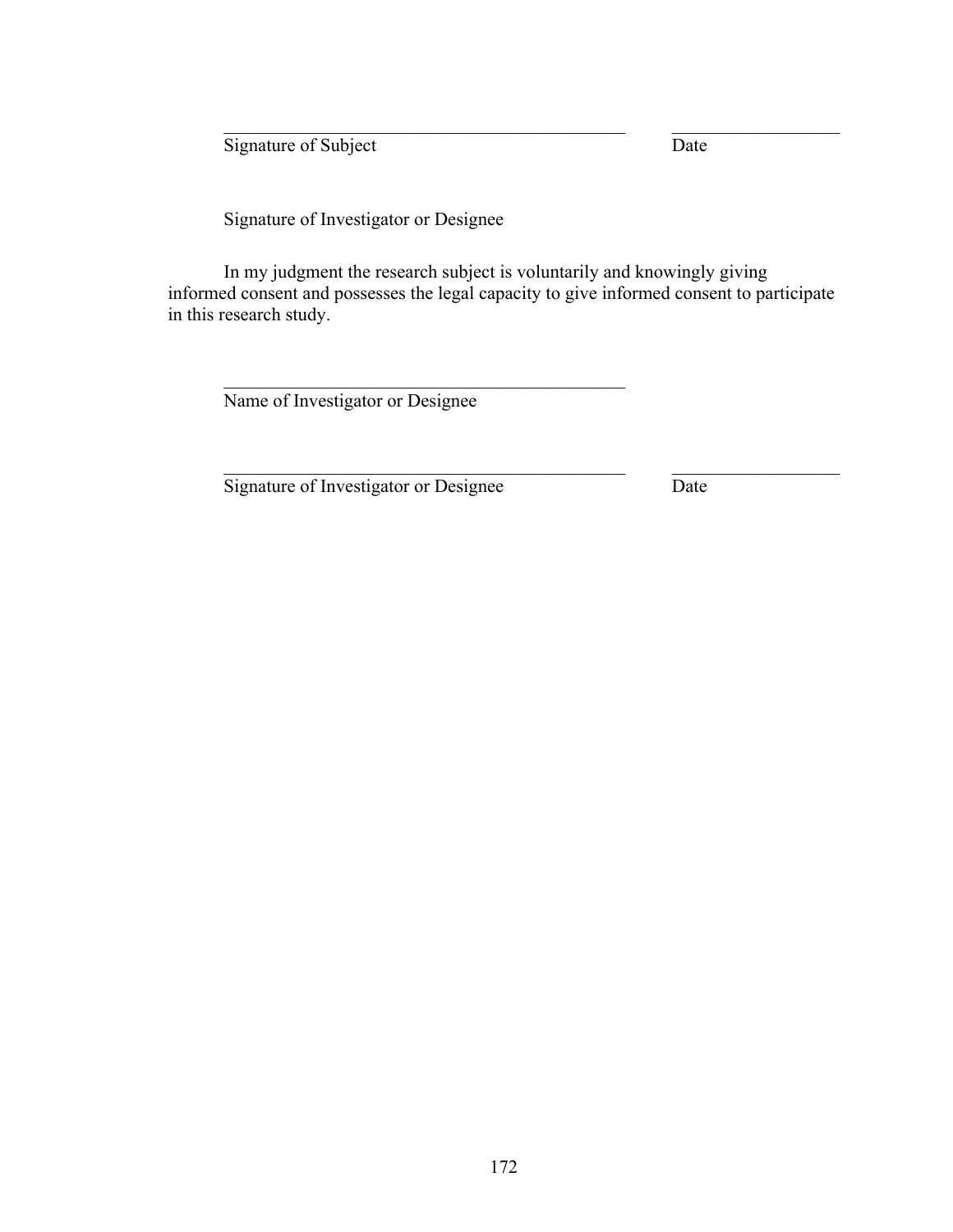## **Appendix J**

### **Faculty Focus Group Interview Guide**

# **Academic Dishonesty Study Focus Group Interview Guide Faculty**

### **I. Introduction/Background**

#### **Welcome and introduction:**

Good morning. Thank you for taking the time to come together for this focus group discussion with me today. I will be leading today's discussion about faculty the findings from the study on student and faculty perceptions of academic dishonesty.

#### **Purpose of the focus group:**

I've invited you to this focus group so that I can present the findings of my study with respect to academic dishonesty in a community college environment. This focus group is part of a comprehensive evaluation of the culture of integrity in community colleges in effort to effectively and efficiently assess the integrity issues for improvement of policy development.

### **Confidentiality:**

Any information you share with us today will be used for research/evaluation purpose only. I (Tony Prestby) will be aggregating results from all focus groups and will not be attributing comments to any particular person. You will not be identified by name, department or office, position, or any other personally identifying information in any report or document. Your name or personally identifying information will not be used in any published or public reports.

Today's focus group session will be audio-recorded. I (Tony Prestby) will also be taking notes of the conversation. The audio recordings will be transcribed for analysis. The audio recorded file, transcribed file, and notes will be stored securely in a locked cabinet of Tony Prestby until completion of focus group analysis. Upon completion of analysis, files and notes will be destroyed after one year. Only I Tony Prestby) will have access to the files and notes. The files and notes will be accessed and analyzed in strict confidentiality. However, the protection of confidentiality does not constitute legal protection. You have the right to know that your information and responses cannot be legally kept confidential, if subpoenaed by a court of law*.*

#### **Informed consent:**

This consent notice communicates the procedures, potential risks and discomforts for subjects, potential benefits to subjects, payment to subjects for participation, participation and withdrawal, and rights of research subjects. Procedures in this focus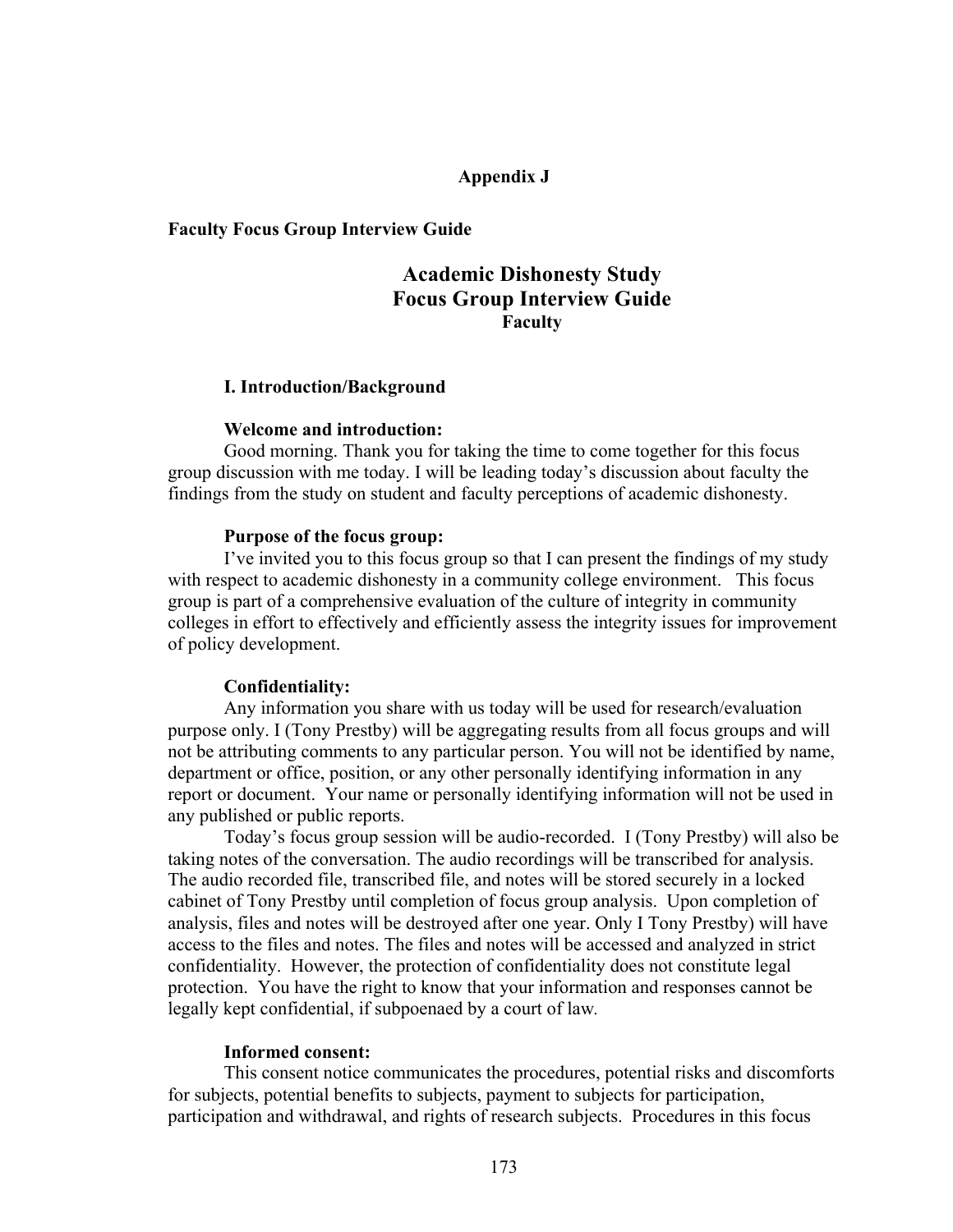group are limited to semi-structured focus group sessions. Because the sample program deals with issues that are sensitive, some focus group questions may involve issues of a professional and/or personal nature, including experiences with and/or perceptions of students, programs, and/or colleagues, that are served by the institution. You may feel uneasy about answering some of these focus group questions. You may elect not to answer any of the questions with which you feel uneasy and still remain as a participant in the study. You may not benefit personally from your participation in this study. However, this focus group is part of the evaluation that will assess the effects of academic integrity policies. Thus, findings of this study may lead to improvements in policies for students and may contribute to our knowledge on the subject. Focus group participants and/or research subjects will not be paid for their participation in this focus group. Your participation in this focus group is voluntary. You are not obligated whatsoever to answer or respond to any question or to discuss anything that you are not inclined to answer or discuss. You can skip any question, or any part of any question, and will not face any penalty for answering, or not answering, any question in any way. You may ask that the audio recording be stopped at any time and/or may leave the focus group at any time for any reason without consequences of any kind. You may withdraw consent at any time and discontinue participation without penalty of any kind. You can halt your participation in the focus group at any time, including up to 30 days after the focus group session has been conducted. You are not waiving legal claims, rights, or remedies because of your participation in this focus group. Data of this focus group are not protected from subpoena and may be surrendered with valid court order.

In addition to this informed consent notice, please find an informed consent form as part of your focus group session packet. At this time, I ask you to read, review, and sign the informed consent form. If you have questions, please ask them now. If you would like to ask a question in private, please let me know.

### **Identification and contact information of evaluator:**

If you have questions regarding your rights as a research subject, the details of this study, or any other concerns please contact Tony Prestby. at his mailing address, email address, or telephone number listed here.

#### **Timing:**

Today's focus group will last approximately 30 minutes. Are there any questions before I get started?

# **II. Focus group**

- 1. One at a time, please tell me what the findings presented from the study mean to you as a faculty member in regards to how faculty perceive students who commit incidents of dishonesty?
- 2. Please describe for me how the findings of this study will affect your thoughts and behaviors in regards to handling academic dishonesty incidents?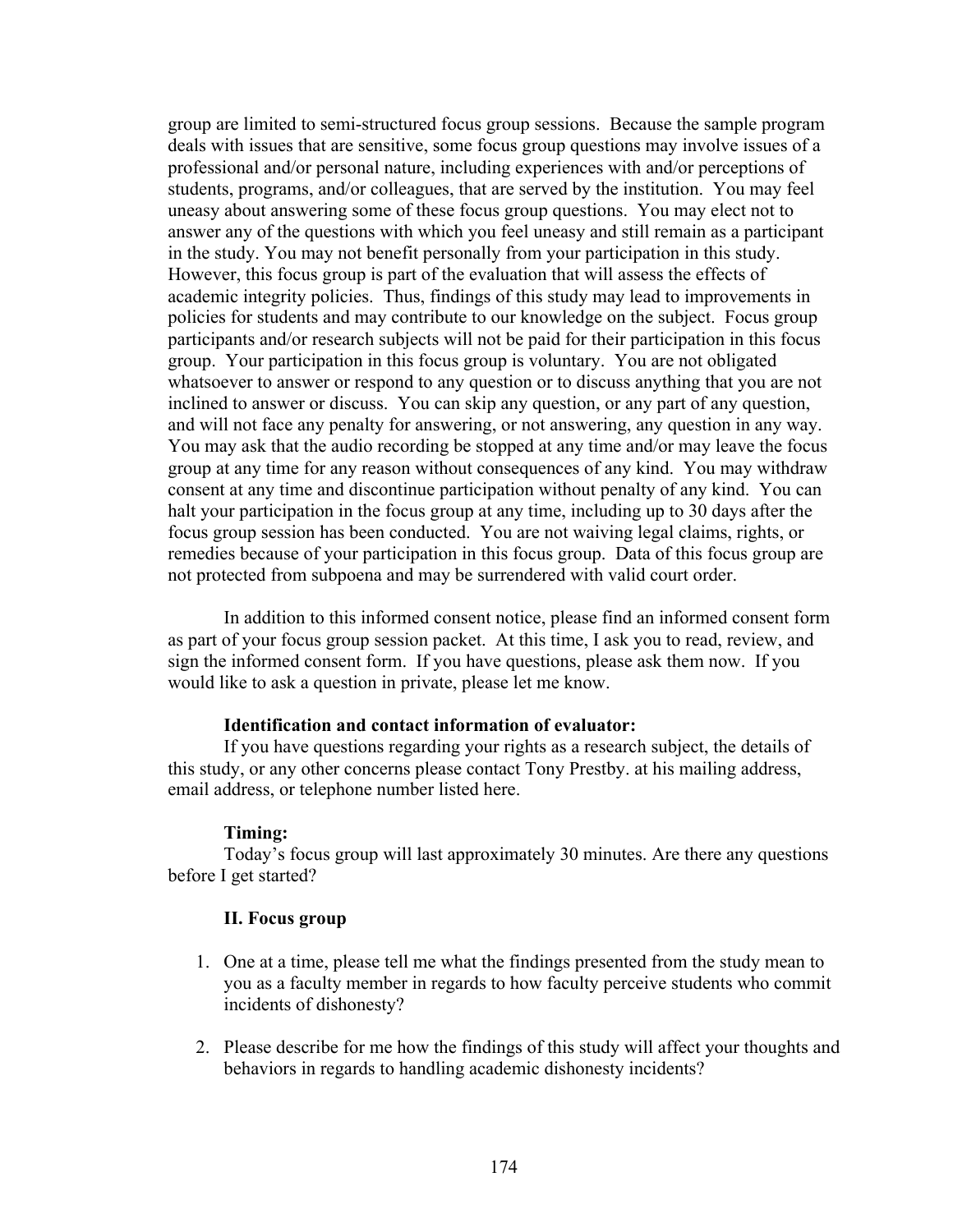- 3. Thinking on this study's findings, can you identity any new strategies to promote integrity either in your own teaching or as general practice for all faculty ?
- 4. Have any of the study findings altered your perceptions of how or why students cheat?

### **Closing Questions**

I would like give you a final opportunity to help us evaluate the academic dishonesty research study. Before I end today, is there anything that I missed? Do you have any other issues related to the evaluation of the academic dishonesty? Have you said everything that you anticipated wanting to say but didn't get a chance to say?

#### **III. Debriefing**

Thank you for participating in today's interview session. I appreciate your taking the time and sharing your ideas with me. The purpose of this study is to understand how students and faculty perceive incidents of academic dishonesty at a community college with an established honor code. This study will provide greater insight into the specific reasons students at community colleges cheat and identify whether an established honor code is an effective tool to mitigate acts of academic dishonesty. While many community colleges may have established academic integrity policies and regulations, very little is known about the effects of such statements and policies on community college students.

I also want to restate that what you have shared with me is confidential. No part of our discussion that includes names or other identifying information will be used in any published reports or documents. Only de-identified data will be used for published reports of sample program performance. I (Tony Prestby) will be combining information gathered in the focus group with information gathered from the other data sources (e.g., document and archival analysis). The data from this focus group will be stored and maintained in a password-protected laptop of the researcher and transcriptionist (only during transcription). Further, de-identified data will be maintained in a passwordprotected laptop of the researcher for a period of one (1) year after the date of this focus group session, after which the data will be destroyed. Should the subject matter of this interview bring you distress and you wish to speak with a counselor, The Santa Monica College Psychological Services Director, Sandra Rowe will be able to assist you and I can provide you with her contact information. Finally, I want to provide you with a chance to ask any questions that you might have about this focus group. Do you have any questions at this time?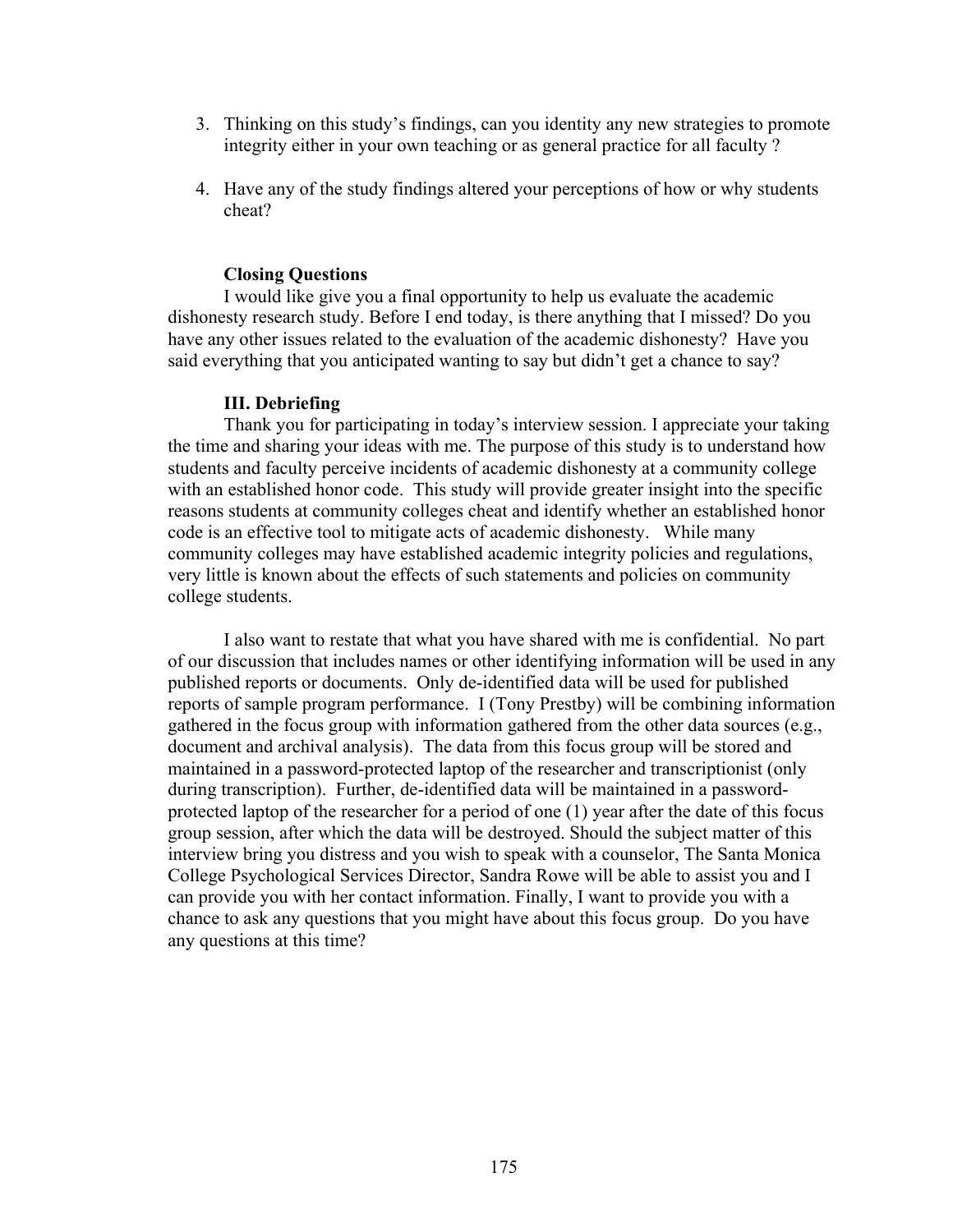## **Appendix K**

### **Student Focus Group Interview Guide**

# **Academic Dishonesty Study Focus Group Interview Guide Students**

### **I. Introduction/Background**

#### **Welcome and introduction:**

Good morning. Thank you for taking the time to come together for this focus group discussion with me today. I will be leading today's discussion about the findings from the study on student perceptions of academic dishonesty.

#### **Purpose of the focus group:**

I've invited you to this focus group so that I can present the findings of my study with respect to academic dishonesty in a community college environment. This focus group is part of a comprehensive evaluation of the culture of integrity in community colleges in effort to effectively and efficiently assess the integrity issues for improvement of policy development.

### **Confidentiality:**

Any information you share with us today will be used for research/evaluation purpose only. I (Tony Prestby) will be aggregating results from all focus groups and will not be attributing comments to any particular person. You will not be identified by name, department or office, position, or any other personally identifying information in any report or document. Your name or personally identifying information will not be used in any published or public reports.

Today's focus group session will be audio-recorded. I (Tony Prestby) will also be taking notes of the conversation. The audio recordings will be transcribed for analysis. The audio recorded file, transcribed file, and notes will be stored securely in a locked cabinet of Tony Prestby until completion of focus group analysis. Upon completion of analysis, files and notes will be destroyed after one year. Only I Tony Prestby) will have access to the files and notes. The files and notes will be accessed and analyzed in strict confidentiality. However, the protection of confidentiality does not constitute legal protection. You have the right to know that your information and responses cannot be legally kept confidential, if subpoenaed by a court of law*.*

### **Informed consent:**

This consent notice communicates the procedures, potential risks and discomforts for subjects, potential benefits to subjects, payment to subjects for participation, participation and withdrawal, and rights of research subjects. Procedures in this focus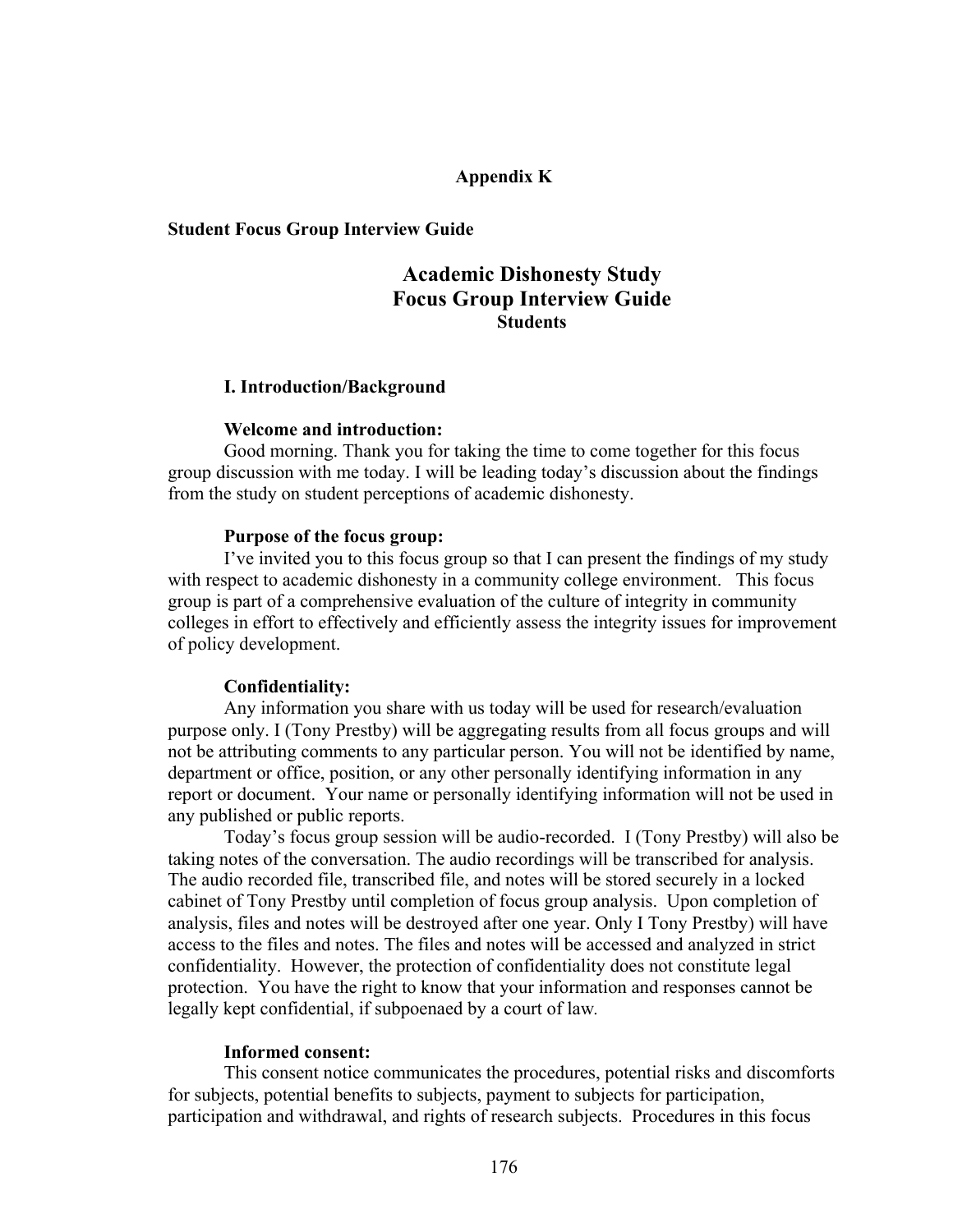group are limited to semi-structured focus group sessions. Because the sample program deals with issues that are sensitive, some focus group questions may involve issues of a personal nature, including experiences with and/or perceptions of students, programs, and/or teachers, that are served by the institution. You may feel uneasy about answering some of these focus group questions. You may elect not to answer any of the questions with which you feel uneasy and still remain as a participant in the study. You may not benefit personally from your participation in this study. However, this focus group is part of the evaluation that will assess the effects of academic integrity policies. Thus, findings of this study may lead to improvements in policies for students and may contribute to our knowledge on the subject. Focus group participants and/or research subjects will not be paid for their participation in this focus group. Your participation in this focus group is voluntary. You are not obligated whatsoever to answer or respond to any question or to discuss anything that you are not inclined to answer or discuss. You can skip any question, or any part of any question, and will not face any penalty for answering, or not answering, any question in any way. You may ask that the audio recording be stopped at any time and/or may leave the focus group at any time for any reason without consequences of any kind. You may withdraw consent at any time and discontinue participation without penalty of any kind. You can halt your participation in the focus group at any time, including up to 30 days after the focus group session has been conducted. You are not waiving legal claims, rights, or remedies because of your participation in this focus group. Data of this focus group are not protected from subpoena and may be surrendered with valid court order.

In addition to this informed consent notice, please find an informed consent form as part of your focus group session packet. At this time, I ask you to read, review, and sign the informed consent form. If you have questions, please ask them now. If you would like to ask a question in private, please let me know.

#### **Identification and contact information of evaluator:**

If you have questions regarding your rights as a research subject, the details of this study, or any other concerns please contact Tony Prestby. at his mailing address, email address, or telephone number listed here.

#### **Timing:**

Today's focus group will last approximately 30 minutes. Are there any questions before I get started?

## **II. Focus group**

- 1. One at a time, please tell me what the findings presented from the study mean to you as a student in college in regards to why students commit incidents of dishonesty?
- 2. Please describe for me how the findings of this study will affect your thoughts and behaviors in regards to committing acts of dishonesty in college?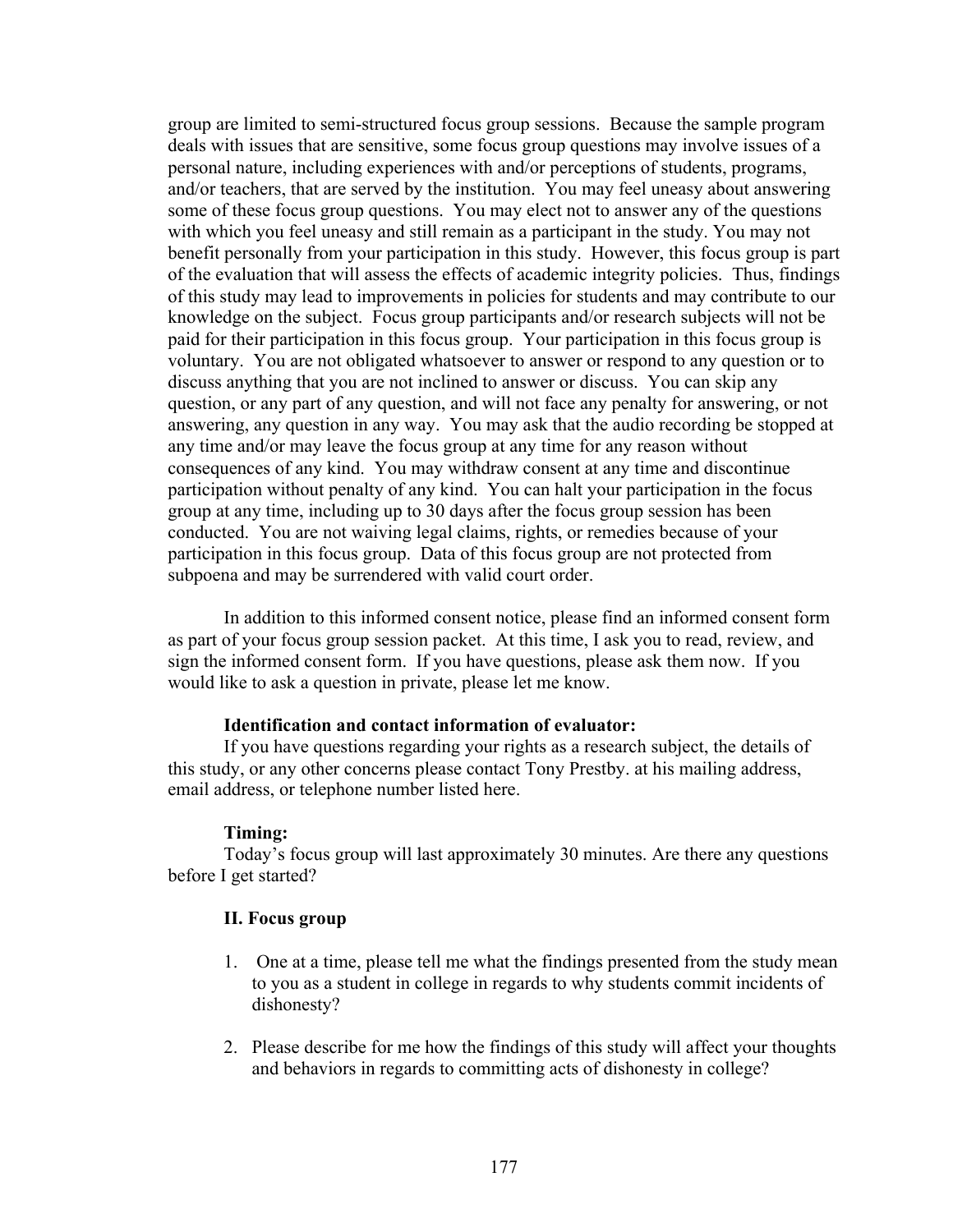- 3. Thinking on this study's findings, can you identity any new strategies to promote integrity either at this college or as general practice for all students at a community college?
- 4. Have any of the study findings altered your perceptions of how or why students cheat in college?

## **Closing Questions**

I would like give you a final opportunity to help us evaluate the academic dishonesty research study. Before I end today, is there anything that I missed? Do you have any other issues related to the evaluation of the academic dishonesty? Have you said everything that you anticipated wanting to say but didn't get a chance to say?

### **III. Debriefing**

Thank you for participating in today's focus group session. I appreciate your taking the time and sharing your ideas with me. I also want to restate that what you have shared with me is confidential. No part of our discussion that includes names or other identifying information will be used in any published reports or documents. Only deidentified data will be used for published reports of sample program performance. I (Tony Prestby) will be combining information gathered in the focus group with information gathered from the other data sources (e.g., document and archival analysis). The data from this focus group will be stored and maintained in a password-protected laptop of the researcher and transcriptionist (only during transcription). Further, deidentified data will be maintained in a password-protected laptop of the researcher for a period of three (3) years after the date of this focus group session, after which the data will be destroyed. Finally, I want to provide you with a chance to ask any questions that you might have about this focus group. Do you have any questions at this time?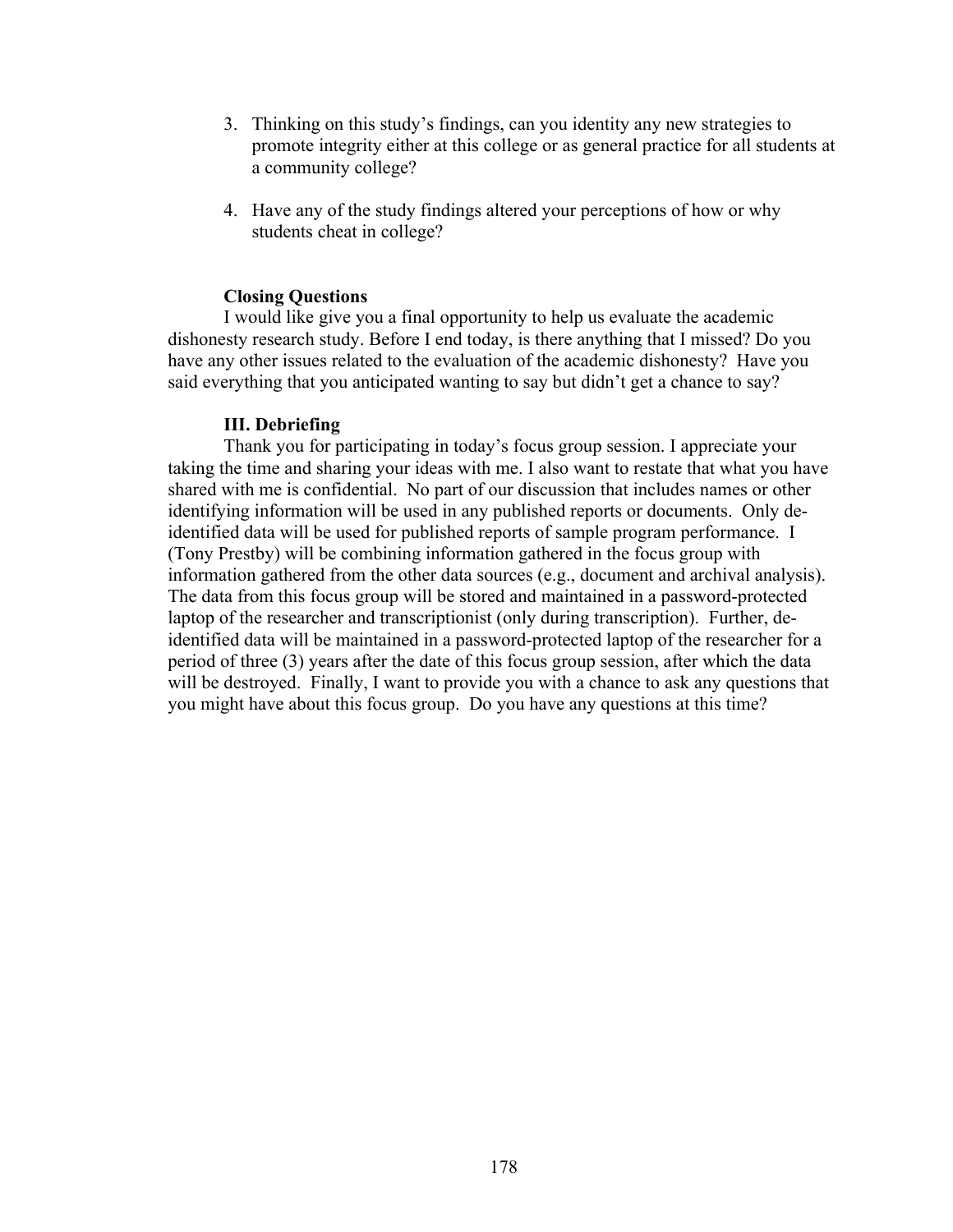# **Appendix L**

### **Faculty Focus Group Informed Consent**

# **California State University, Northridge C**on**sent to Participate in Research Academic Dishonesty in Community Colleges Faculty Focus Group Form**

You are asked to participate in a research study conducted by Tony Prestby (Student Investigator), M.A., and Diane Gehart (Faculty Sponsor), Ph.D., from the Michael D. Eisner College of Education, at the California State University, Northridge. You were selected as a possible participant in this study because you are (1) a student, , and (2) are willing to share your experiences. Your participation in this research study is voluntary.

This consent form includes sections that explain (1) the purpose of the study, (2) procedures, (3) potential risks and discomforts for subjects, (4) potential benefits to subjects, (5) payment to subjects for participation, (6) Audio recording: (7)confidentiality, (8) participation and withdrawal, (9) identification of investigator, (10) rights of research subjects, and (11) signature of research subjects.

## **Purpose of the Study**

This study is an evaluation that assesses the student and faculty perceptions of academic dishonesty. This research study is part of my dissertation. I am interested in examining the perceptions of why students commit acts of academic dishonesty and how faculty perceive why students commit acs of dishonesty in order to evaluate existing policies for effectiveness. The goal of the evaluation is program and policy improvement.

### **Procedures**

If you elect to participate in this study, you may be asked to do the following:

1. Participate in a 30-munite focus group interview session;

# **Potential Risks and Discomforts to Subjects**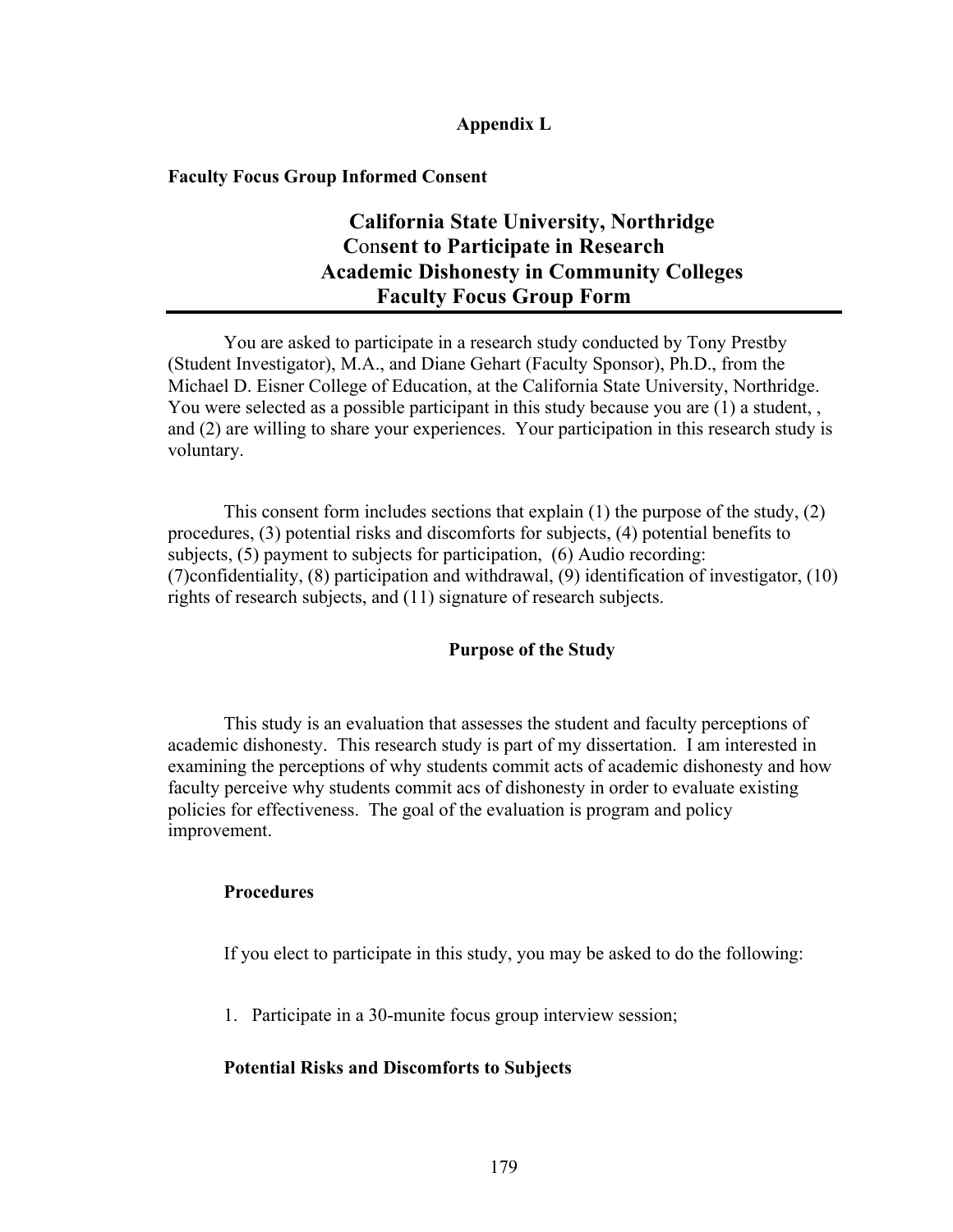Because the program deals with issues that are sensitive, some interview questions may involve issues of a professional and/or personal nature, including experiences with and/or perceptions of policies, students, and/or colleagues You may feel uneasy about answering some of these interview questions. You may elect not to answer any of the questions with which you feel uneasy and still remain as a participant in the study.

### **Potential Benefits to Subjects**

You may not benefit personally from your participation in this study. However, this evaluation addresses the needs of future students. Thus, findings of this study may contribute to our limited knowledge on the subject. The information gleaned from the study may lead to greater awareness of issues surrounding academic dishonesty and integrity policies. The findings may also inform members of the larger higher education community to help educate and inform students about the seriousness and effects of academic dishonesty.

#### **Payment to Subjects for Participation**

Interviewees and/or research subjects will not be paid for their participation in this study.

### **Audio Recording of Subjects**

During the course of the project, subjects may be audio recorded. Your initials here signify your consent to be audio recorded. You will be audio recorded for reasons related to data analysis and interpretation. During the audio recording, you may decline to be recorded and have the recorder turned off at any time during the interview. Digital audio recordings (i.e., files) will be stored on the laptop (password protected of the principal investigator. De-identified records in the form of transcriptions (i.e., files) will be maintained on the laptop (password protected) of the principal investigator for the period through which findings from the study will be disseminated. After this period digital audio files and transcription files will be destroyed.

#### **Confidentiality**

Any information that is obtained in connection with this study and that can be identified with you will remain confidential and will be disclosed only with your permission or as required by law. Names will not be used in the reporting of findings. Every effort will be taken to ensure your confidentiality as a participant in this study. If you consent to participate, you will be assigned a random, three-digit number to protect you. No identifying information will be used. Further, your institutions and program will not be identified by name. With your permission, the interviews will be audio taped and transcribed. You may decline to be recorded and have the recorder turned off at any time during the interview. Prior to the finalization of the study, you have the option of reviewing and editing your comments as included in the report. Audiotapes will be stored in a locked drawer at the office of the principal investigator. Audiotapes will be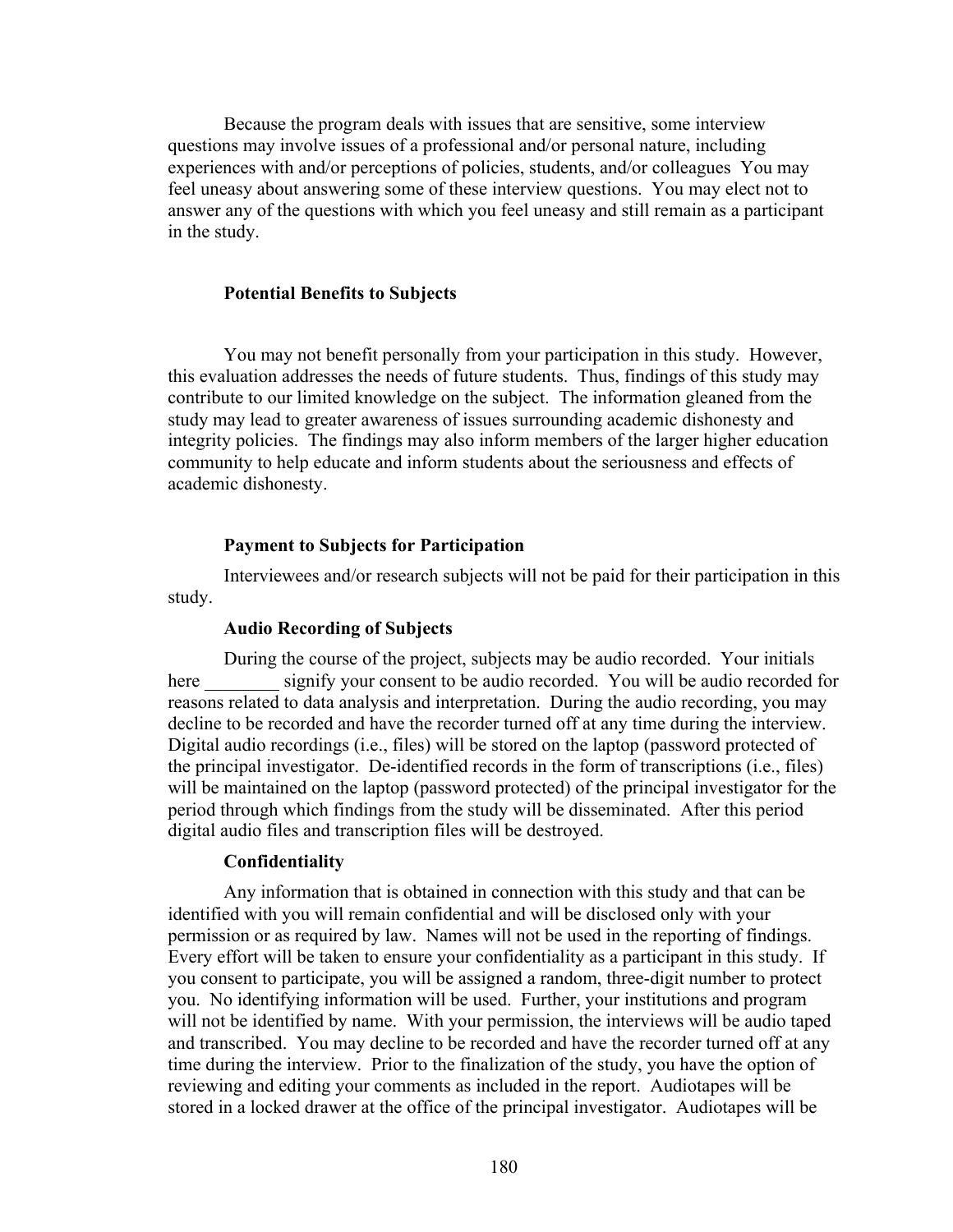retained for one year, after which they will be erased. De-identified records in the form of transcriptions will be maintained for a period of one year after they have been transcribed.

# **Participation and Withdrawal**

Your participation in this study is voluntary. You are not obligated whatsoever to answer or respond to any question or to discuss anything that you are not inclined to answer or discuss. You can skip any question, or any part of any question, and will not face any penalty for answering, or not answering, any question in any way. You may ask that the audiotape be stopped at any time and/or may leave the interview at any time for any reason without consequences of any kind.

# **Identification of Investigator**

If you have any questions, concerns, or comments about this research and your participation in this study, you may contact the following:

- 1. Tony Prestby (Student Investigator) via email at tprestby2010@gmail.com
- 2. Diane Gehart (Faculty Sponsor) via email at diane.gehart.74@csun.edu

# **Rights of Research Subjects**

You may withdraw consent at any time and discontinue participation without penalty. You can halt your participation in the study at any time. If you have questions regarding your rights as a research subject, please contact the office of Research and Sponsored Projects, California State University, Northridge 18111 Nordhoff Street Northridge, CA 91330-8222, (818)-677-2138.

# **Signature of Research Subjects**

I have read and understand the procedures described in this "Consent to Participate in Research." My questions have all been answered to my satisfaction, and I agree to participate in this study. I have been given a copy of this form.

 $\mathcal{L}_\text{max}$  , and the set of the set of the set of the set of the set of the set of the set of the set of the set of the set of the set of the set of the set of the set of the set of the set of the set of the set of the

Name of Subject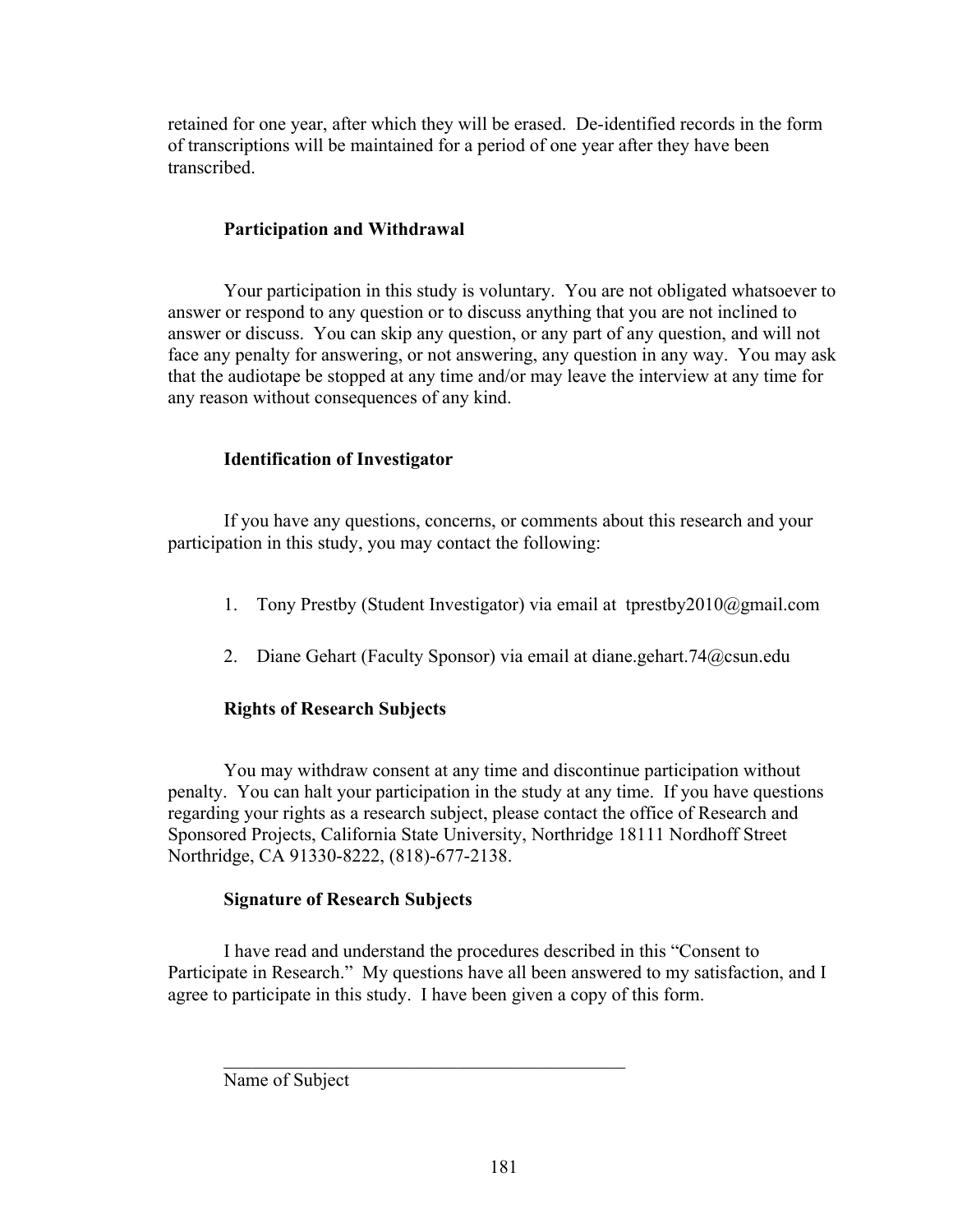Signature of Subject Date

# **Signature of Investigator or Designee**

In my judgment the research subject is voluntarily and knowingly giving informed consent and possesses the legal capacity to give informed consent to participate in this research study.

 $\_$  , and the set of the set of the set of the set of the set of the set of the set of the set of the set of the set of the set of the set of the set of the set of the set of the set of the set of the set of the set of th

 $\_$  , and the set of the set of the set of the set of the set of the set of the set of the set of the set of the set of the set of the set of the set of the set of the set of the set of the set of the set of the set of th

Name of Investigator or Designee

 $\mathcal{L}_\text{max}$  and the contract of the contract of the contract of the contract of the contract of the contract of the contract of the contract of the contract of the contract of the contract of the contract of the contrac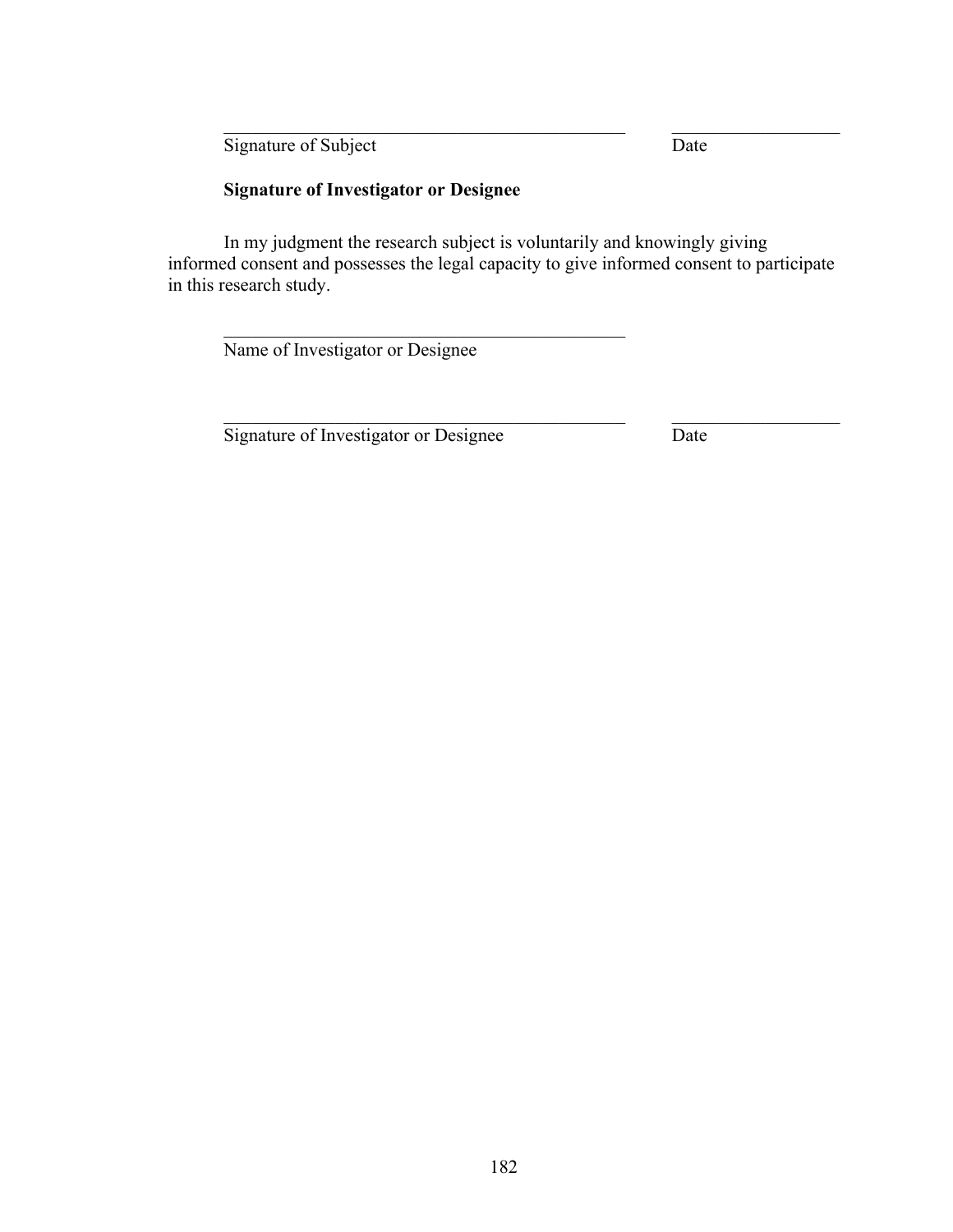# **Appendix M**

### **Student Focus Group Informed Consent**

# **California State University, Northridge C**on**sent to Participate in Research Academic Dishonesty in Community Colleges Student Form**

You are asked to participate in a research study conducted by Tony Prestby (Student Investigator), M.A., and Diane Gehart (Faculty Sponsor), Ph.D., from the Michael D. Eisner College of Education, at the California State University, Northridge. You were selected as a possible participant in this study because you are (1) a student who participated in the original research study, and (2) are willing to share your experiences. Your participation in this research study is voluntary.

This consent form includes sections that explain (1) the purpose of the study, (2) procedures, (3) potential risks and discomforts for subjects, (4) potential benefits to subjects, (5) payment to subjects for participation, (6) audio recording of subjects, (7)confidentiality, (8) uses of data; (9) participation and withdrawal, and review; (8) identification of investigator, (9) rights of research subjects; and (10) signature of research subjects and investigator.

## **Purpose of the Study**

This study is an evaluation that assesses the student perceptions of academic dishonesty by students. This research study is part of my dissertation. I am interested in examining the perceptions of why students commit acts of academic dishonesty in order to evaluate existing policies for effectiveness. The goal of the evaluation is program improvement.

### **Procedures**

If you elect to participate in this study, you may be asked to do the following:

1. Participate in a 30-munite focus group interview session;

### **Potential Risks and Discomforts to Subjects**

Because the interview deals with issues that are sensitive, some interview questions may involve issues of a professional and/or personal nature, including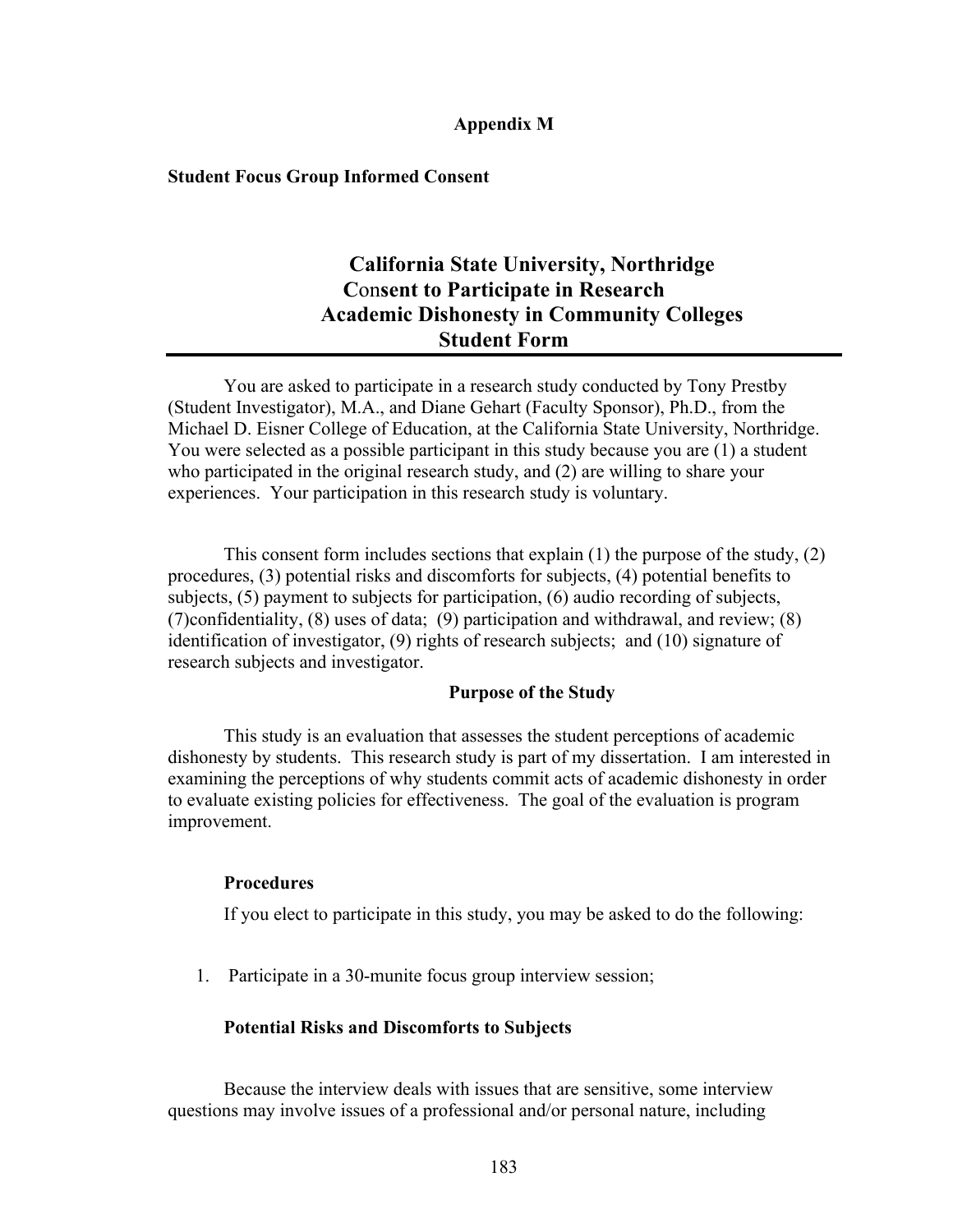experiences with and/or perceptions of policies, instructors, and other students. You may feel uneasy about answering some of these interview questions. You may elect not to answer any of the questions with which you feel uneasy and still remain as a participant in the study.

### **Potential Benefits to Subjects**

You may not benefit personally from your participation in this study. However, this evaluation addresses the needs of future students. Thus, findings of this study may contribute to our limited knowledge on the subject. The information gleaned from the study may lead to greater awareness of issues surrounding academic dishonesty and integrity policies. The findings may also inform members of the larger higher education community to help educate and inform students about the seriousness and effects of academic dishonesty.

## Payment to Subjects for Participation

Interviewees and/or research subjects will not be paid for their participation in this focus group.

### **Audio Recording of Subjects**

During the course of the project, subjects may be audio recorded. Your initials here signify your consent to be audio recorded. You will be audio recorded for reasons related to data analysis and interpretation. During the audio recording, you may decline to be recorded and have the recorder turned off at any time during the interview. Digital audio recordings (i.e., files) will be stored on the laptop (password protected of the principal investigator. De-identified records in the form of transcriptions (i.e., files) will be maintained on the laptop (password protected) of the principal investigator for the period through which findings from the study will be disseminated. After this period digital audio files and transcription files will be destroyed.

#### **Confidentiality**

Any information that is obtained in connection with this study and that can be identified with you will remain confidential and will be disclosed only with your permission or as required by law. Names will not be used in the reporting of findings. Every effort will be taken to ensure your confidentiality as a participant in this study. If you consent to participate, you will be assigned a random, three-digit number to protect you. No identifying information will be used. Further, your institutions and program will not be identified by name. With your permission, the interviews will be audio taped and transcribed. You may decline to be recorded and have the recorder turned off at any time during the interview. Prior to the finalization of the study, you have the option of reviewing and editing your comments as included in the report. Audiotapes will be stored in a locked drawer at the office of the principal investigator. Audiotapes will be retained for one year, after which they will be erased. De-identified records in the form of transcriptions will be maintained for a period of one year after they have been transcribed.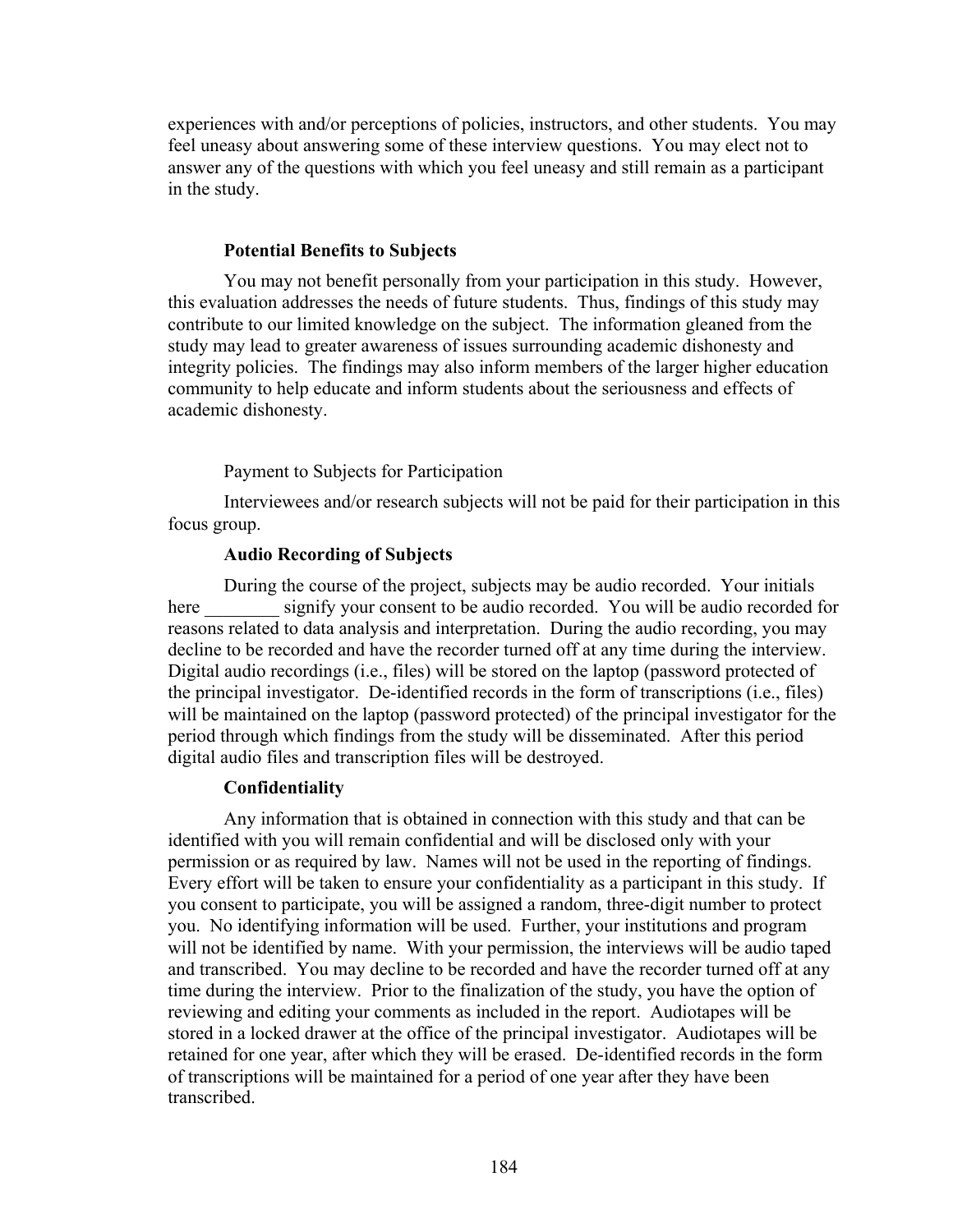# **Participation and Withdrawal**

Your participation in this study is voluntary. You are not obligated whatsoever to answer or respond to any question or to discuss anything that you are not inclined to answer or discuss. You can skip any question, or any part of any question, and will not face any penalty for answering, or not answering, any question in any way. You may ask that the audiotape be stopped at any time and/or may leave the interview at any time for any reason without consequences of any kind.

# Identification of Investigator

If you have any questions, concerns, or comments about this research and your participation in this study, you may contact the following:

- 2. Tony Prestby (Student Investigator) via email at tprestby2010@gmail.com
- 3. Diane Gehart (Faculty Sponsor) via email at diane.gehart.74@csun.edu

# **Rights of Research Subjects**

You may withdraw consent at any time and discontinue participation without penalty. You can halt your participation in the study at any time. If you have questions regarding your rights as a research subject, please contact the office of Research and Sponsored Projects, California State University, Northridge 18111 Nordhoff Street Northridge, CA 91330-8222, (818)-677-2138.

# **Signature of Research Subjects**

I have read and understand the procedures described in this "Consent to Participate in Research." My questions have all been answered to my satisfaction, and I agree to participate in this study. I have been given a copy of this form.

Name of Subject

Signature of Subject Date

# **Signature of Investigator or Designee**

 $\mathcal{L}_\text{max}$  and the contract of the contract of the contract of the contract of the contract of the contract of the contract of the contract of the contract of the contract of the contract of the contract of the contrac

In my judgment the research subject is voluntarily and knowingly giving informed consent and possesses the legal capacity to give informed consent to participate in this research study.

 $\_$  , and the set of the set of the set of the set of the set of the set of the set of the set of the set of the set of the set of the set of the set of the set of the set of the set of the set of the set of the set of th